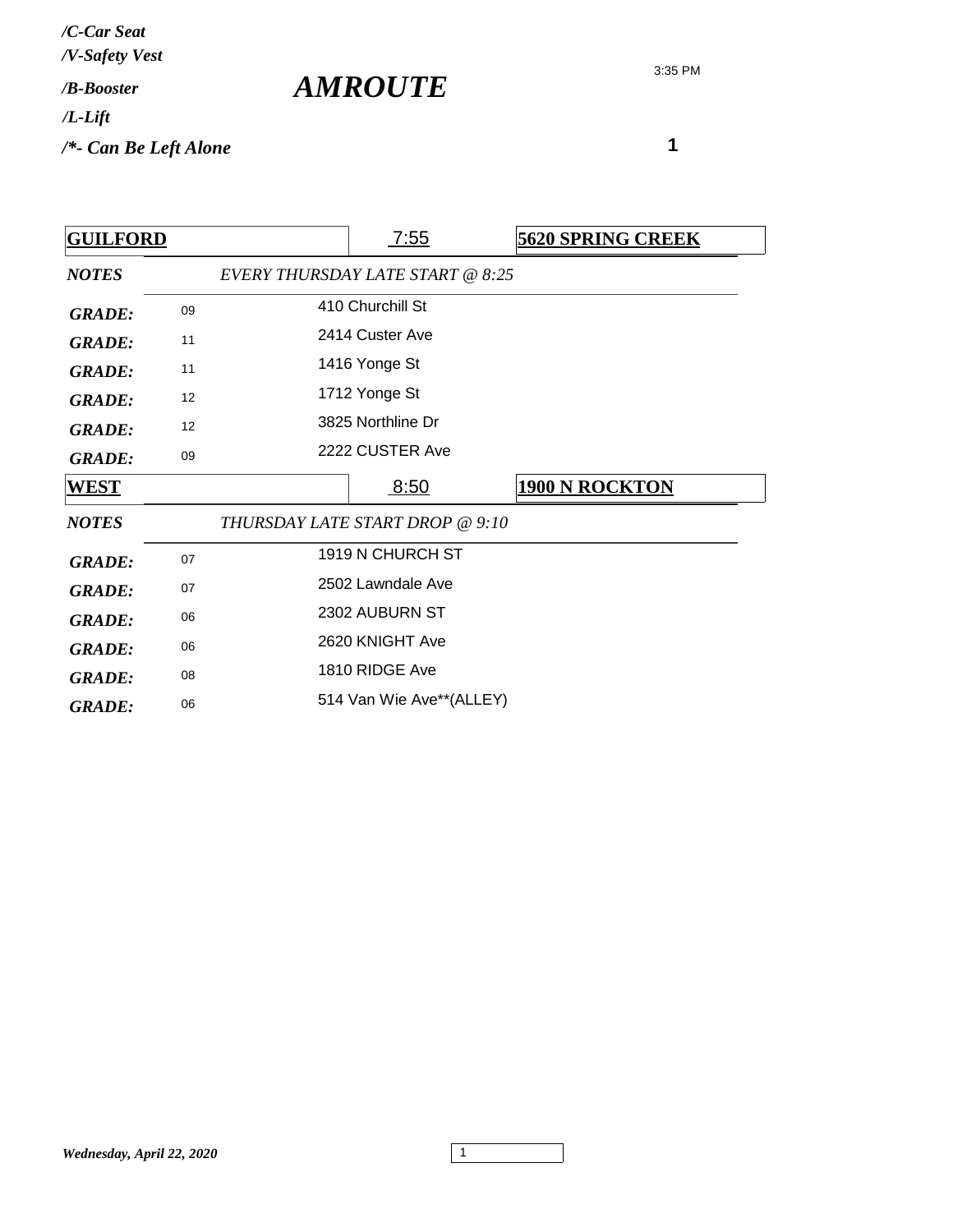| / <b><i>B-Booster</i></b> | /C-Car Seat<br>/V-Safety Vest |  |
|---------------------------|-------------------------------|--|
|                           |                               |  |
|                           | /*- Can Be Left Alone         |  |

 **2**

*NOTES STARTS 8/19/2019* **CAMELOT GARDEN PRAIRIE** | 8:30 7133 GARDEN PRARIE RD GRADE: 09 518 SUMMIT St 1432 Sherman Ave *GRADE:* <sup>07</sup> 1212 GARRISON Ave *GRADE:* <sup>09</sup> 1130 GRANT AV *GRADE:* <sup>12</sup> 305 Stewart Ave *GRADE:* <sup>12</sup> GRADE: 08 938 N COURT ST *NOTES* **LIFESCAPE HEARTLAND CAM** 9:10 **1330 S ALPINE** 

*AMROUTE*

GRADE: <sup>12</sup> 6474 WICKLOW CL

*Wednesday, April 22, 2020* 2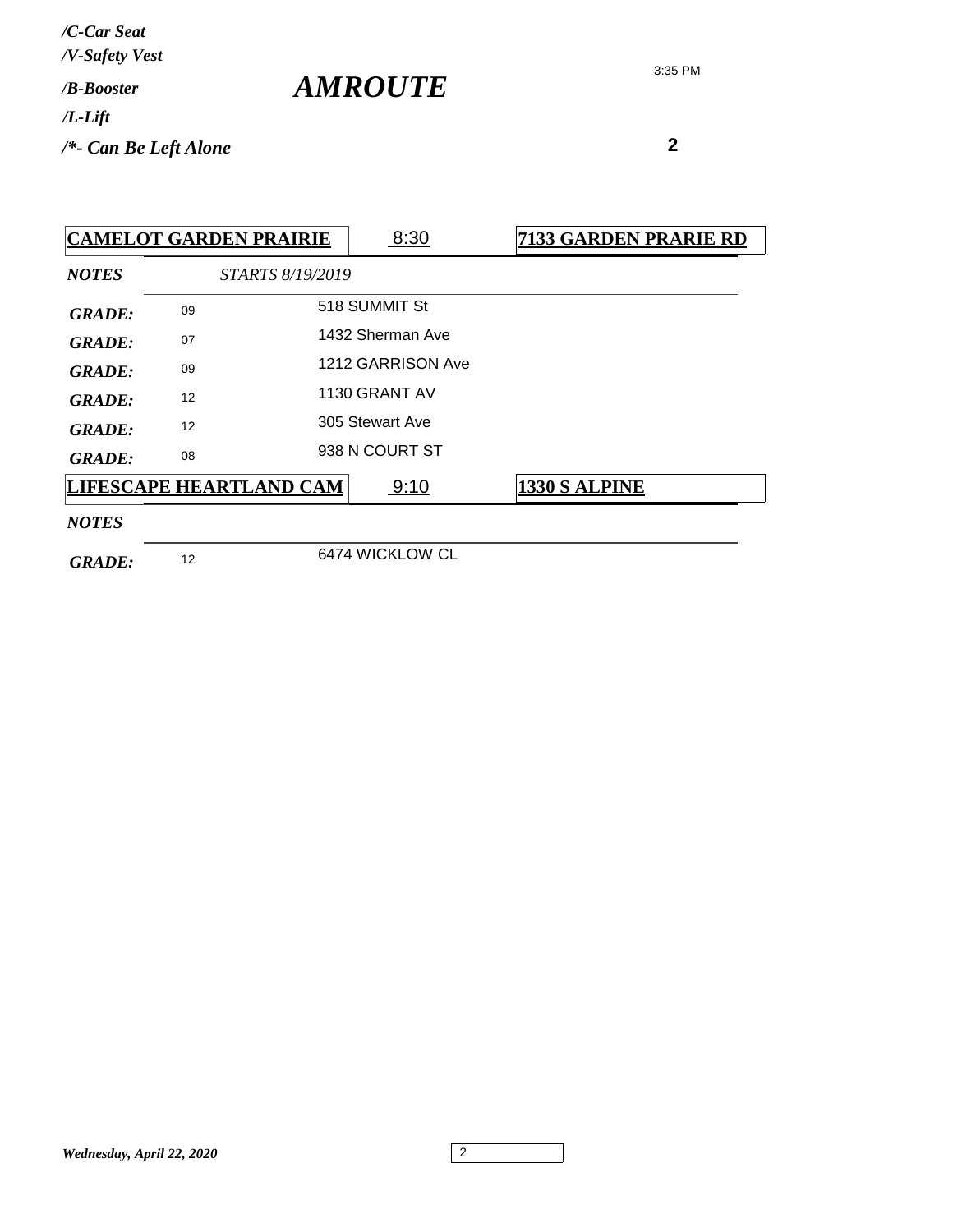| /C-Car Seat<br>/V-Safety Vest |  |
|-------------------------------|--|
| / <i>R-Booster</i>            |  |
| /L-Lift                       |  |
| /*- Can Be Left Alone         |  |

*AMROUTE*

| <b>CHERRY VALLEY</b> |                        | <u>7:05</u>                        | <b>6754 ARMER DR</b>    |
|----------------------|------------------------|------------------------------------|-------------------------|
| <b>NOTES</b>         |                        |                                    |                         |
| <b>GRADE:</b>        | 02                     | 8038 CLOCKVIEW Rd                  |                         |
| <b>GRADE:</b>        | 05                     | PU/323 DAWN Ave                    |                         |
| <b>GRADE:</b>        | 03                     | 7614 Cherryvale North Blvd         |                         |
| <b>GRADE:</b>        | 03                     | PU/123 ALDER Ave                   |                         |
| <b>GRADE:</b>        | 02                     | 8781 BIRDIE BEND(SUBURBAN)         |                         |
|                      | <b>FAIRVIEW CENTER</b> | 7:50                               | <b>512 FAIRVIEW AVE</b> |
| <b>NOTES</b>         |                        | NO PREK 10-4 11-1 12-6 2-6 3-6 4-3 |                         |
| <b>GRADE:</b>        | P                      | 2213 WINNETKA DR                   |                         |
| <b>GRADE:</b>        | P                      | 4609 TREVOR CIR 3                  |                         |
| <b>GRADE:</b>        | P                      | 4534 APPLE ORCHARD Ln              |                         |
| <b>GRADE:</b>        | P                      | 4313 RED COAT Rd                   |                         |
| <b>GRADE:</b>        | P                      | 2022 WILCOX RD                     |                         |
| <b>MENTA</b>         |                        | 9:00                               | 8702 N 2ND ST(MACH PARK |
| <b>NOTES</b>         |                        |                                    |                         |
| <b>GRADE:</b>        | 03                     | 1607 7th Ave                       |                         |
| <b>GRADE:</b>        | 09                     | <b>1020 S MAIN ST</b>              |                         |
| <b>GRADE:</b>        | 07                     | 2524 CLOVER Ave                    |                         |
| <b>GRADE:</b>        | K                      | 2323 S 6TH ST                      |                         |
| <b>GRADE:</b>        | 09                     | 1301 SEMINARY ST #3                |                         |
| <b>GRADE:</b>        | 09                     | 1118 Lincoln Ave*****              |                         |
|                      |                        |                                    |                         |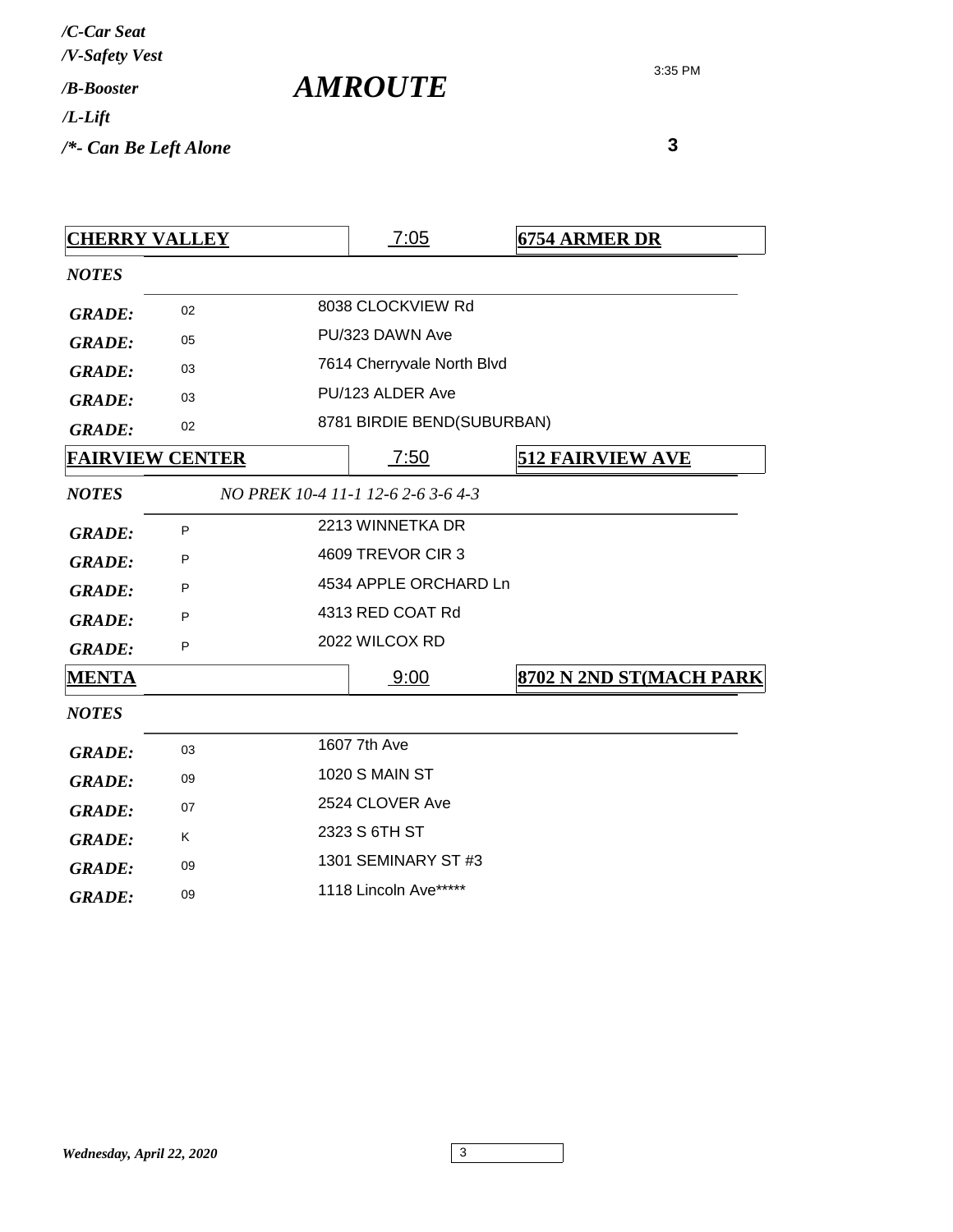| /C-Car Seat<br>/V-Safety Vest   |                |
|---------------------------------|----------------|
| / <b>B-Booster</b>              | <b>AMROUTE</b> |
| /L-Lift                         |                |
| $\frac{1}{2}$ Can Be Left Alone |                |

|               |    | <b>CAMELOT GARDEN PRAIRIE</b> | 8:30               | 7133 GARDEN PRARIE RD  |
|---------------|----|-------------------------------|--------------------|------------------------|
| <b>NOTES</b>  |    | <i>STARTS 8/19/2019</i>       |                    |                        |
| <b>GRADE:</b> | 10 |                               | 1103 BROADWAY #2E  |                        |
| <b>GRADE:</b> | 11 |                               | 3467 Aquamarine Dr |                        |
| <b>GRADE:</b> | 09 |                               | 607 BRUCE ST       |                        |
| <b>TJMAXX</b> |    |                               | 9:10               | <b>1009 W. LANE RD</b> |
| <b>NOTES</b>  |    |                               |                    |                        |
| <b>GRADE:</b> | 12 |                               | 2150 Stornway DR   |                        |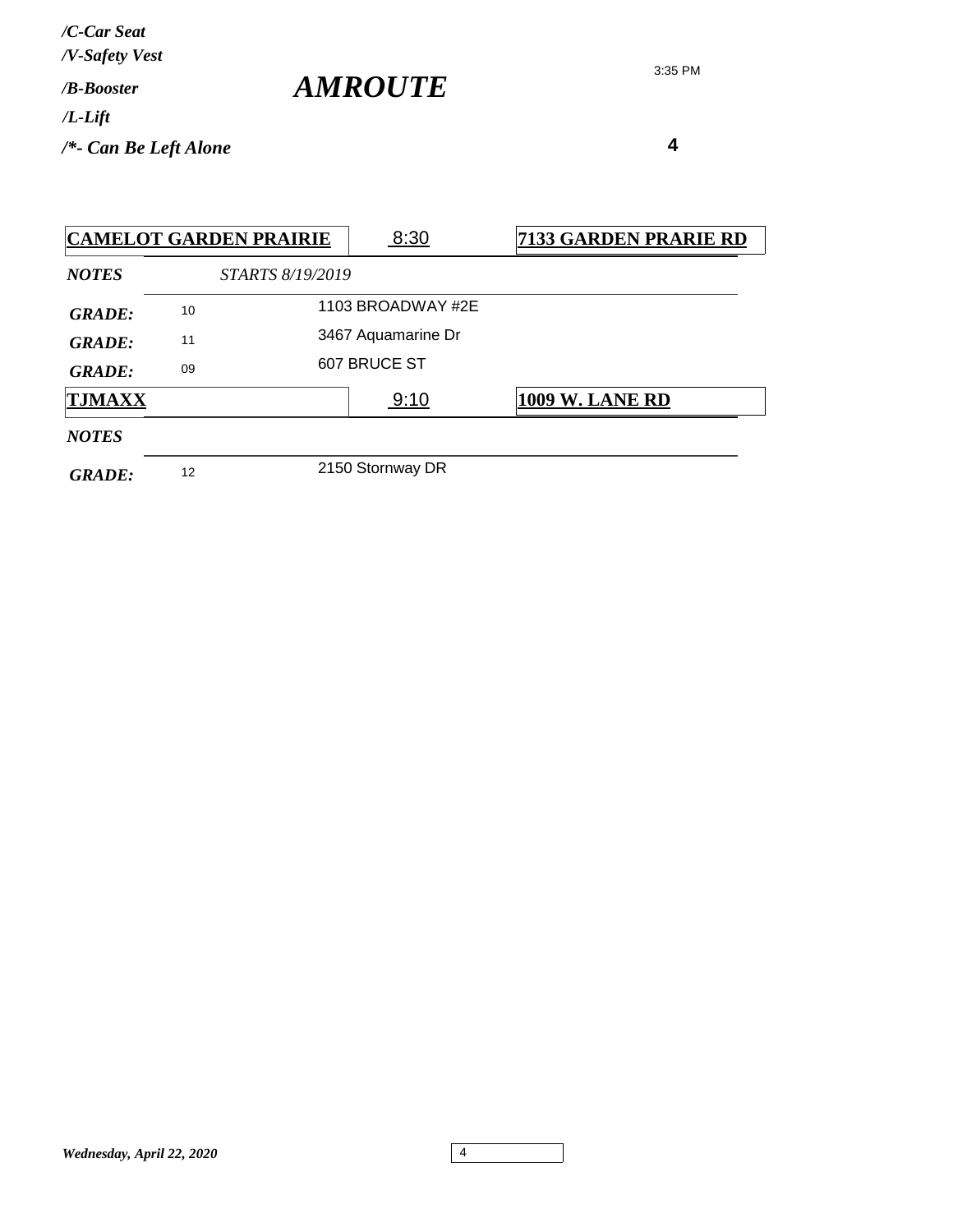| /C-Car Seat<br>/V-Safety Vest |                       |
|-------------------------------|-----------------------|
| / <b><i>B-Booster</i></b>     | <i><b>AMROUTE</b></i> |
| $/L$ -Lift                    |                       |
| $/*$ - Can Be Left Alone      |                       |

| <b>ROOSEVELT</b> |             |                    | 7:50                       | 978 HASKELL AV          |  |
|------------------|-------------|--------------------|----------------------------|-------------------------|--|
| <b>NOTES</b>     |             |                    |                            |                         |  |
| <b>GRADE:</b>    | 11          |                    | 1626 Greenmount st(walkon) |                         |  |
| <b>GRADE:</b>    | 12          |                    | 3672 RENFRO RD             |                         |  |
| <b>GRADE:</b>    | 09          | 437 Irving av      |                            |                         |  |
| <b>GRADE:</b>    | 11          | 715 Royal Ave      |                            |                         |  |
| <b>GRADE:</b>    | 11          |                    | 6366 Fitzgerald Rd         |                         |  |
| <b>ROOSEVELT</b> |             |                    | 8:15                       | 978 HASKELL AV          |  |
| <b>NOTES</b>     |             |                    |                            |                         |  |
| <b>GRADE:</b>    | 12          |                    | 3417 Liberty Dr            |                         |  |
| <b>GRADE:</b>    | 12          | 973 N Main ST      |                            |                         |  |
| <b>GRADE:</b>    | 12          | 1815 Paradise BLVD |                            |                         |  |
| <b>GRADE:</b>    | 11          | 3321 Searles AVE   |                            |                         |  |
| <b>MENTA</b>     |             |                    | 9:00                       | 8702 N 2ND ST(MACH PARK |  |
| <b>NOTES</b>     |             |                    |                            |                         |  |
| <b>GRADE:</b>    | <b>AIDE</b> |                    | 2734 ASHLAND CT(KERATHRA)  |                         |  |
| <b>GRADE:</b>    | 09          | 5225 Pepper DR     |                            |                         |  |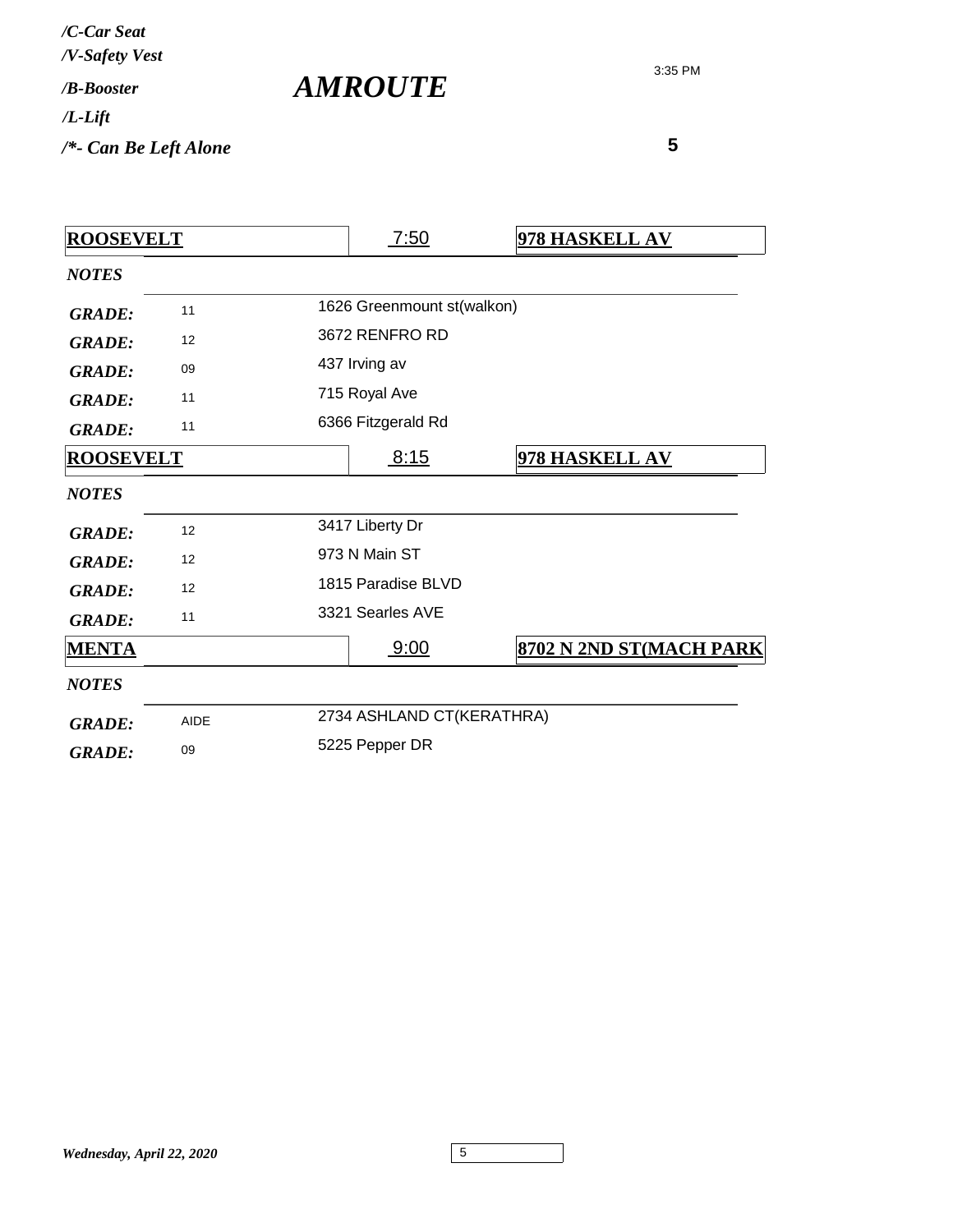| /C-Car Seat<br>/V-Safety Vest |                       |
|-------------------------------|-----------------------|
| / <b><i>B-Booster</i></b>     | <i><b>AMROUTE</b></i> |
| $/L$ -Lift                    |                       |
| $/*$ - Can Be Left Alone      |                       |

|               |                    | <b>ALLENDALE(LINK PROGRAM)</b> | 8:00                                  | <b>1055 LAKE, WOODSTOCK, I</b> |
|---------------|--------------------|--------------------------------|---------------------------------------|--------------------------------|
| <b>NOTES</b>  |                    |                                |                                       |                                |
| <b>GRADE:</b> | 08                 |                                | 4020 Seward Ave                       |                                |
| <b>GRADE:</b> | 11                 |                                | 611 16TH ST                           |                                |
| <b>GRADE:</b> | 08                 |                                | 837 CUNNINGHAM ST                     |                                |
| <b>FLINN</b>  |                    |                                | 8:50                                  | 2525 OHIO PKWY                 |
| <b>NOTES</b>  |                    |                                | EVERY THURSDAY LATE START DROP @ 9:20 |                                |
| <b>GRADE:</b> | 2206 CANDLEWICK DR |                                |                                       |                                |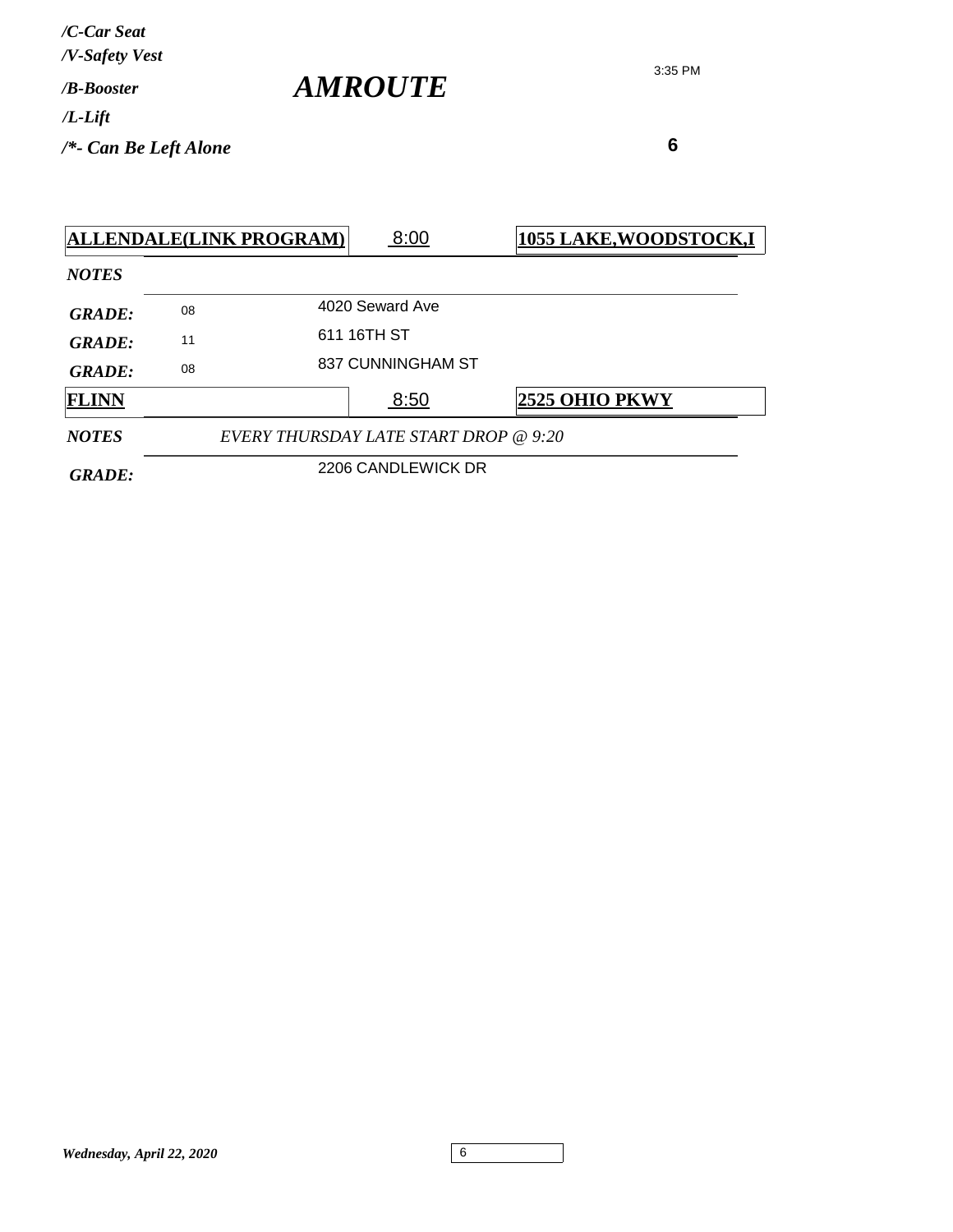| /C-Car Seat<br>/V-Safety Vest |  |
|-------------------------------|--|
| / <b><i>B-Booster</i></b>     |  |
| /L-Lift                       |  |
| /*- Can Be Left Alone         |  |

*AMROUTE*

| <b>LEWIS LEMON</b> |    | 7:15                               | <b>1993 MULBERRY</b> |
|--------------------|----|------------------------------------|----------------------|
| <b>NOTES</b>       |    |                                    |                      |
| <b>GRADE:</b>      | 05 | 505 FOSTER Ave                     |                      |
| <b>GRADE:</b>      | K. | 1302 Kent ST                       |                      |
| <b>GRADE:</b>      | 01 | 3043 LATHAM ST                     |                      |
| <b>GRADE:</b>      | 02 | 3043 LATHAM St                     |                      |
| <b>GRADE:</b>      | Κ  | 416 Webster Ave                    |                      |
| <b>GRADE:</b>      | 03 | 5703 FOREST HILLS Rd               |                      |
| <b>GRADE:</b>      | 05 | 932 WOODLAWN AV                    |                      |
| <b>NASHOLD</b>     |    | 7:50                               | <b>3303 20TH ST</b>  |
| <b>NOTES</b>       |    | NO PREK 10-4 11-1 12-6 2-6 3-6 4-3 |                      |
| <b>GRADE:</b>      | P  | 226 BUCKBEE ST                     |                      |
| <b>GRADE:</b>      | P  | 226 Buckbee St                     |                      |
| <b>GRADE:</b>      | P  | 1319 LINDA AVE                     |                      |
| <b>GRADE:</b>      | P  | 2124 MARTHA AVE                    |                      |
| <b>GRADE:</b>      | P  | 2208 LUCILLE ST                    |                      |
| <b>GRADE:</b>      | P  | 2208 LUCILLE ST                    |                      |
| <b>SUMMERDALE</b>  |    | 9:00                               | 3320 GLENWOOD AV     |
| <b>NOTES</b>       |    | NO PREK 10-4 11-1 12-6 2-6 3-6 4-3 |                      |
| <b>GRADE:</b>      | P  | 513 WEBSTER Ave                    |                      |
| <b>GRADE:</b>      | P  | 1210 CYPRESS TERR                  |                      |
| <b>GRADE:</b>      | P  | 1229 S CHURCH ST                   |                      |
| <b>GRADE:</b>      | P  | 817 WEST St                        |                      |
| <b>GRADE:</b>      | P  | 815 SOUTH ST                       |                      |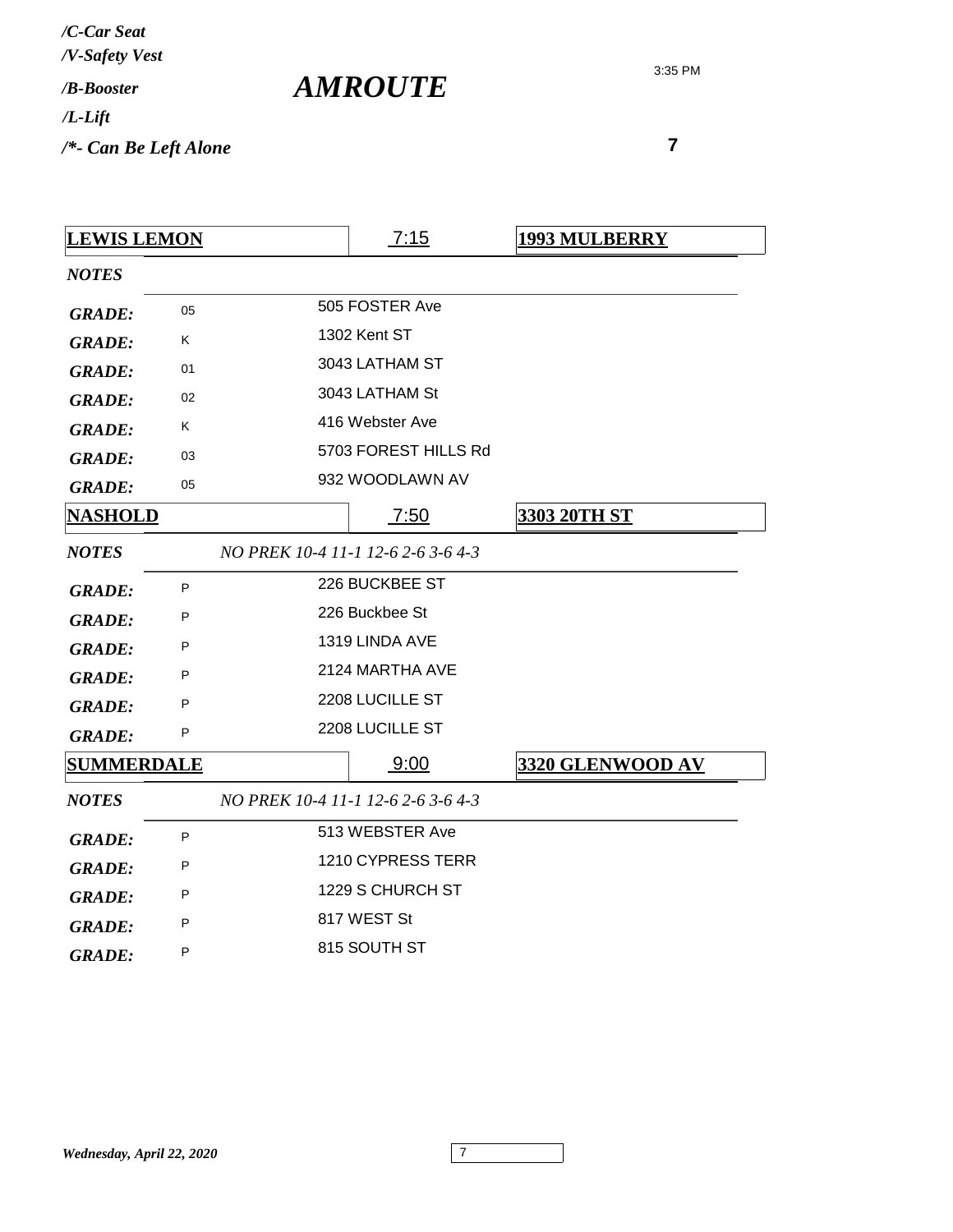*/V-Safety Vest /C-Car Seat*

*/B-Booster*

*/L-Lift*

*/\*- Can Be Left Alone*

3:35 PM

 **8**

| <b>S.E.A.L.</b> |    | 8:15                 | 1200 Claussen Dr(Woodstk) |
|-----------------|----|----------------------|---------------------------|
| <b>NOTES</b>    |    |                      |                           |
| <b>GRADE:</b>   | 05 | 3420 Harrison Ave #3 |                           |
| <b>GRADE:</b>   | 09 | 3420 Harrison Ave #3 |                           |
| <b>GRADE:</b>   | 04 | 2111 Douglas St      |                           |
| <b>GRADE:</b>   | 03 | 908 N SUNSET AV      |                           |
| GRADE:          | 01 | PU/3206 Pecan St     |                           |
| GRADE:          | 10 | 1327 ANDREWS St      |                           |

*AMROUTE*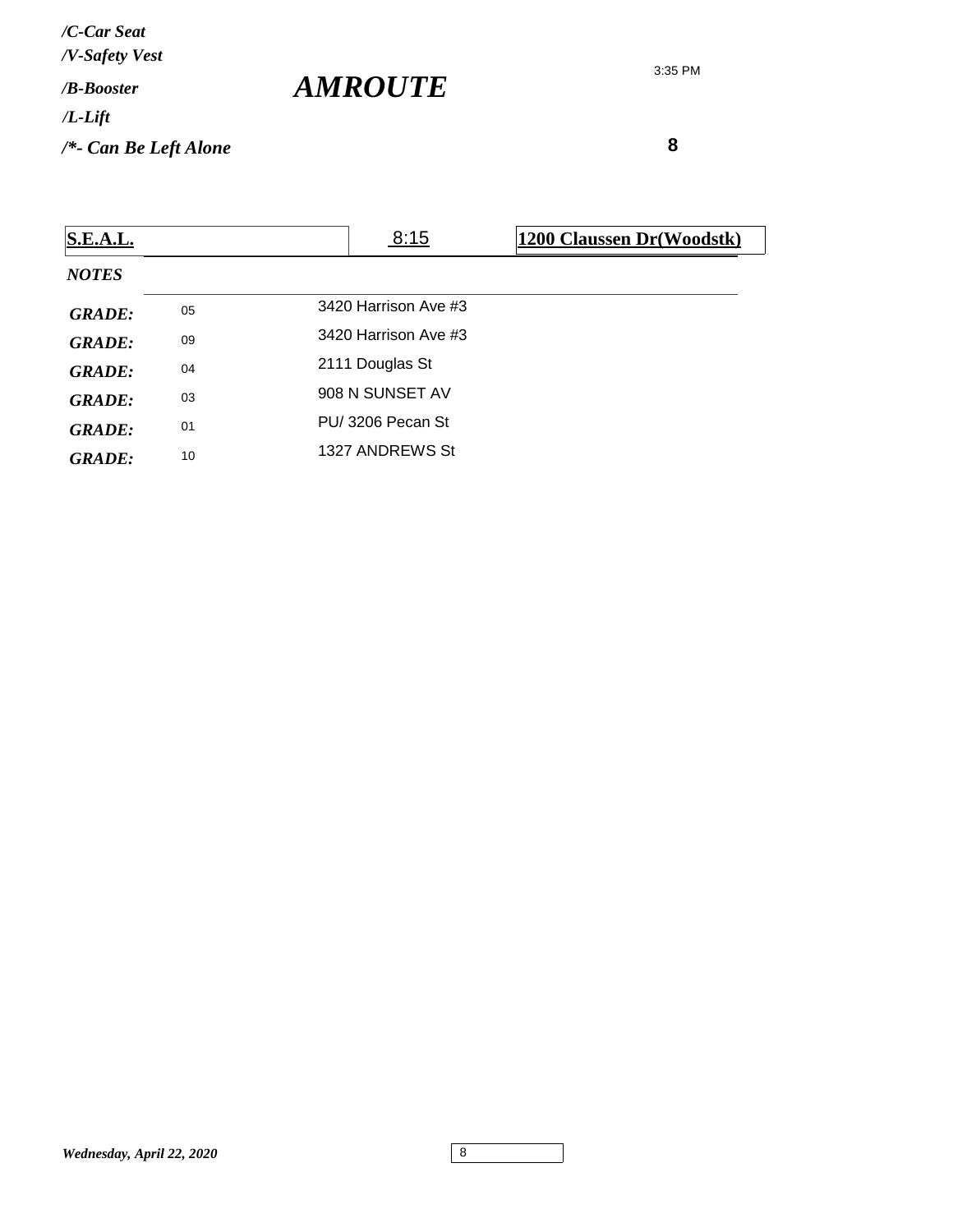| /C-Car Seat<br>/V-Safety Vest   |                       |
|---------------------------------|-----------------------|
| / <b><i>B-Booster</i></b>       | <i><b>AMROUTE</b></i> |
| $/L$ -Lift                      |                       |
| $\frac{1}{2}$ Can Be Left Alone |                       |

| <b>GUILFORD</b> |    |                 | <u>7:55</u>                      | <b>5620 SPRING CREEK</b> |  |
|-----------------|----|-----------------|----------------------------------|--------------------------|--|
| <b>NOTES</b>    |    |                 | EVERY THURSDAY LATE START @ 8:25 |                          |  |
| <b>GRADE:</b>   | 12 | 451 BANCROFT Ct |                                  |                          |  |
| <b>GRADE:</b>   | 12 |                 | 7371 Fairmont Ln (nogo)          |                          |  |
| <b>GRADE:</b>   | 11 |                 | 1325 Castlehill DR               |                          |  |
| <b>GRADE:</b>   | 12 |                 | 615 S 5TH ST (Patriots gtwy)     |                          |  |
| <b>GRADE:</b>   | 12 |                 | 2025 S 6th St                    |                          |  |
| <b>GRADE:</b>   | 11 |                 | 949 Brittania Way                |                          |  |
| <b>GRADE:</b>   | 09 |                 | 3657 FIRETHORN                   |                          |  |
| <u>WEST</u>     |    |                 | <u>8:50</u>                      | <b>1900 N ROCKTON</b>    |  |
| <b>NOTES</b>    |    |                 | THURSDAY LATE START DROP @ 9:10  |                          |  |
| <b>GRADE:</b>   | 07 |                 | 532 N COURT ST #3                |                          |  |
| <b>GRADE:</b>   | 06 | 2912 HALSTED Rd |                                  |                          |  |
| <b>GRADE:</b>   | 06 |                 | 2809 HALSTED Rd                  |                          |  |
| <b>GRADE:</b>   | 08 |                 | 3227 Searles Ave                 |                          |  |
| <b>GRADE:</b>   | 08 |                 | 1624 CARNEY AVE                  |                          |  |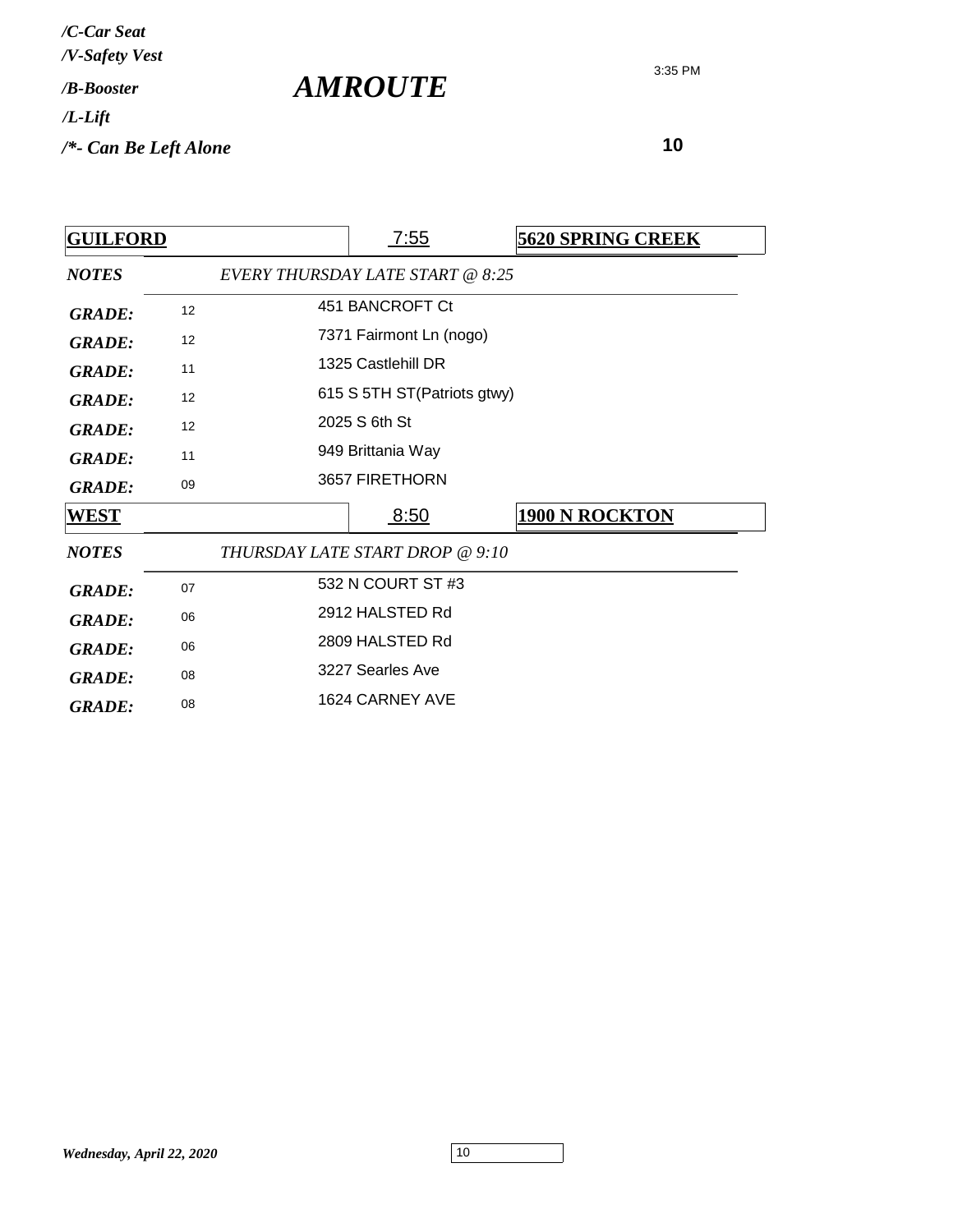| /C-Car Seat<br>/V-Safety Vest   |                       |
|---------------------------------|-----------------------|
| / <b>B-Booster</b>              | <i><b>AMROUTE</b></i> |
| $/L$ -Lift                      |                       |
| $\frac{1}{2}$ Can Be Left Alone |                       |

 **11**

*NOTES* **BROOKVIEW 7:10 1750 MADRON ROAD** 371 SHAY DR *GRADE:* <sup>03</sup> GRADE: K 353 BANCROFT CT #2 *NOTES* **RICHARDSON SCHOOL** 8:55 **321 OLYMPIAN BLVD(BEL** GRADE: 07 1412 Barton Blvd(front seat) GRADE: AIDE 5410 MIDVALE DR #212(aide) GRADE: 07 3711 Peterson Ct 7537 Western Gailes *GRADE:* <sup>11</sup> PU 8332 RUBICON TRL *GRADE:* <sup>09</sup>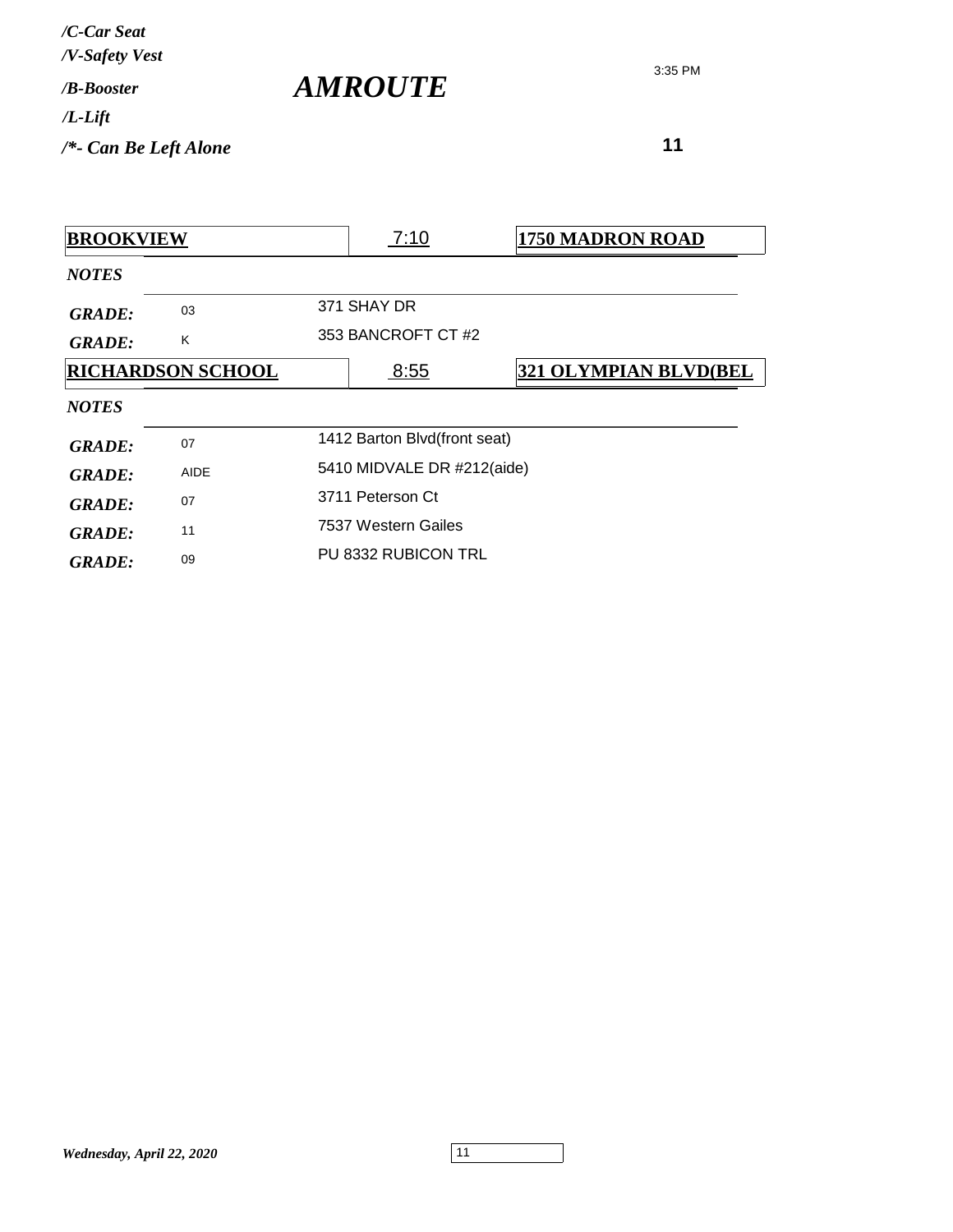| /C-Car Seat<br>/V-Safety Vest   |                       |
|---------------------------------|-----------------------|
| / <b>B-Booster</b>              | <i><b>AMROUTE</b></i> |
| $/L$ -Lift                      |                       |
| $\frac{1}{2}$ Can Be Left Alone |                       |

| <b>NASHOLD</b>                                     |    |                                    | 7:50                    | 3303 20TH ST            |  |
|----------------------------------------------------|----|------------------------------------|-------------------------|-------------------------|--|
| NO PREK 10-4 11-1 12-6 2-6 3-6 4-3<br><b>NOTES</b> |    |                                    |                         |                         |  |
| <b>GRADE:</b>                                      | P  |                                    | 1325 POST DR            |                         |  |
| <b>GRADE:</b>                                      | P  |                                    | 4045 ABBOTSFORD RD      |                         |  |
| <b>GRADE:</b>                                      | P  |                                    | 507 PARKSIDE DR         |                         |  |
| <b>GRADE:</b>                                      | P  |                                    | 4502 EDGEWOOD HILLS DR. |                         |  |
| <b>GRADE:</b>                                      | P  |                                    | 4345 MARAY DR           |                         |  |
| <b>GRADE:</b>                                      | P  |                                    | 1202 FIELDCREST DR      |                         |  |
| <u>CHILDRENS LEARNING CNTR</u>                     |    |                                    | 8:15                    | <b>2918 GLENWOOD</b>    |  |
| <b>NOTES</b>                                       |    |                                    |                         |                         |  |
| <b>GRADE:</b>                                      | 12 |                                    | 932 N Sunset Ave        |                         |  |
| <b>SUMMERDALE</b>                                  |    |                                    | 9:00                    | <b>3320 GLENWOOD AV</b> |  |
| <b>NOTES</b>                                       |    | NO PREK 10-4 11-1 12-6 2-6 3-6 4-3 |                         |                         |  |
| <b>GRADE:</b>                                      | P  | 1509 N HORACE Ave                  |                         |                         |  |
| <b>GRADE:</b>                                      | P  |                                    | 3307 LIBERTY DR         |                         |  |
| <b>GRADE:</b>                                      | P  | 2308 SHELLEY DR                    |                         |                         |  |
| <b>GRADE:</b>                                      | P  | 1228 SOPER AVE                     |                         |                         |  |
| <b>GRADE:</b>                                      | P  |                                    | 4224 AUBURN St          |                         |  |
| <b>GRADE:</b>                                      | P  |                                    | 4735 ORCHARD LN         |                         |  |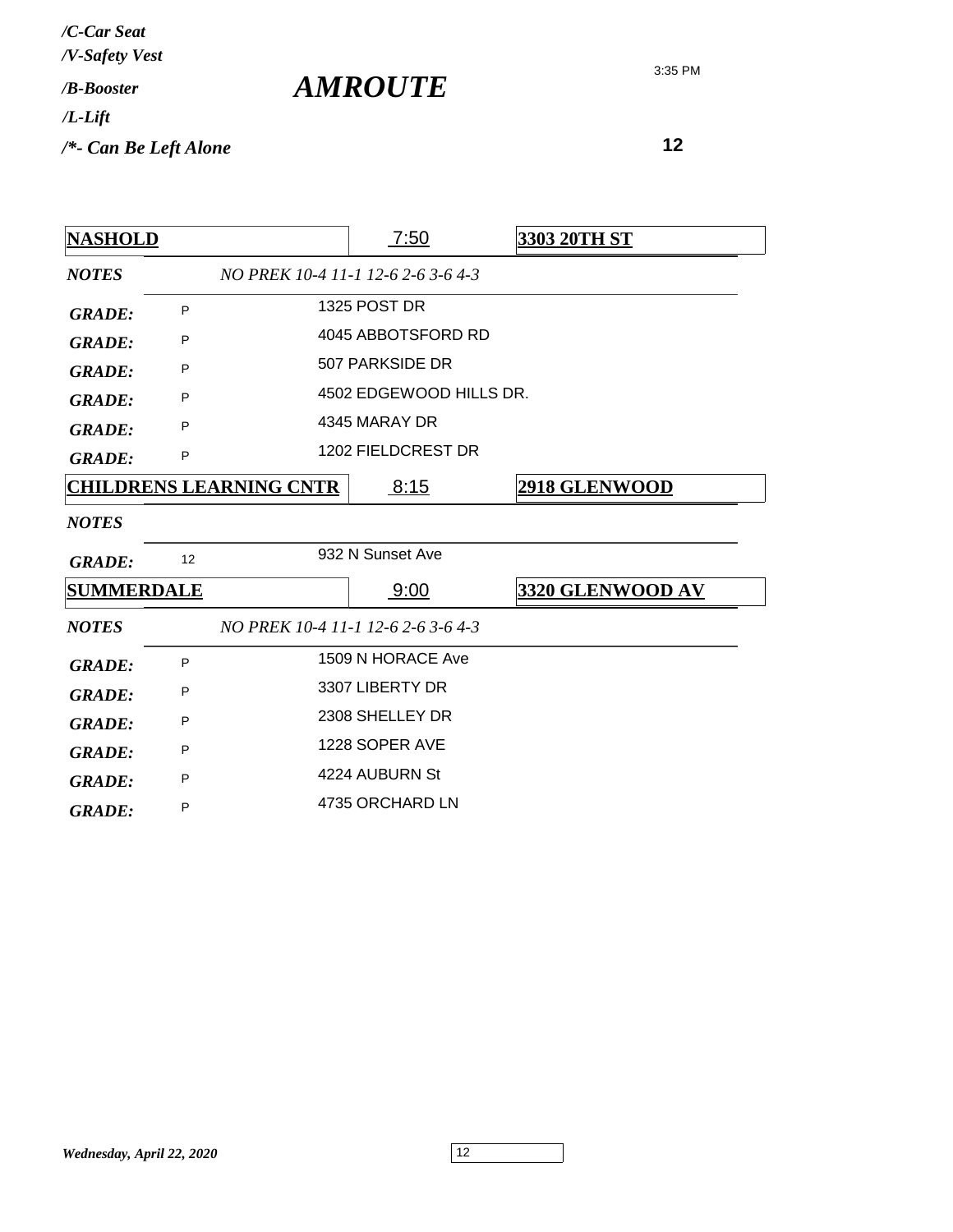**13**

|               |    | <b>GALAPAGOS MIDDLE SCHOO</b> | 7:45                               | <b>3051 ROTARY RD</b> |
|---------------|----|-------------------------------|------------------------------------|-----------------------|
| <b>NOTES</b>  |    | STARTS 8/21/2019              |                                    |                       |
| <b>GRADE:</b> | 07 |                               | 2213 SCHOOL ST                     |                       |
| <b>GRADE:</b> | 07 |                               | 2213 SCHOOL ST                     |                       |
| <b>GRADE:</b> | 06 |                               | 621 SCORE St                       |                       |
| <b>GRADE:</b> | 06 |                               | 3941 Mila Ave                      |                       |
| <b>BEYER</b>  |    |                               | 9:00                               | 333 15TH AVE.         |
| <b>NOTES</b>  |    |                               | NO PREK 10-4 11-1 12-6 2-6 3-6 4-3 |                       |
| <b>GRADE:</b> | P  |                               | 1802 Whitehall Rd                  |                       |
| <b>GRADE:</b> | P  |                               | 644 S NEW TOWNE DR                 |                       |
| <b>GRADE:</b> | P  |                               | 363 Gramercy Dr #12                |                       |
| <b>GRADE:</b> | P  |                               | 522 S NEW TOWNE DR                 |                       |
| <b>GRADE:</b> | P  |                               | 2603 Pacific Pkwy                  |                       |
| <b>GRADE:</b> | P  |                               | 6394 WICKLOW CI                    |                       |

3:35 PM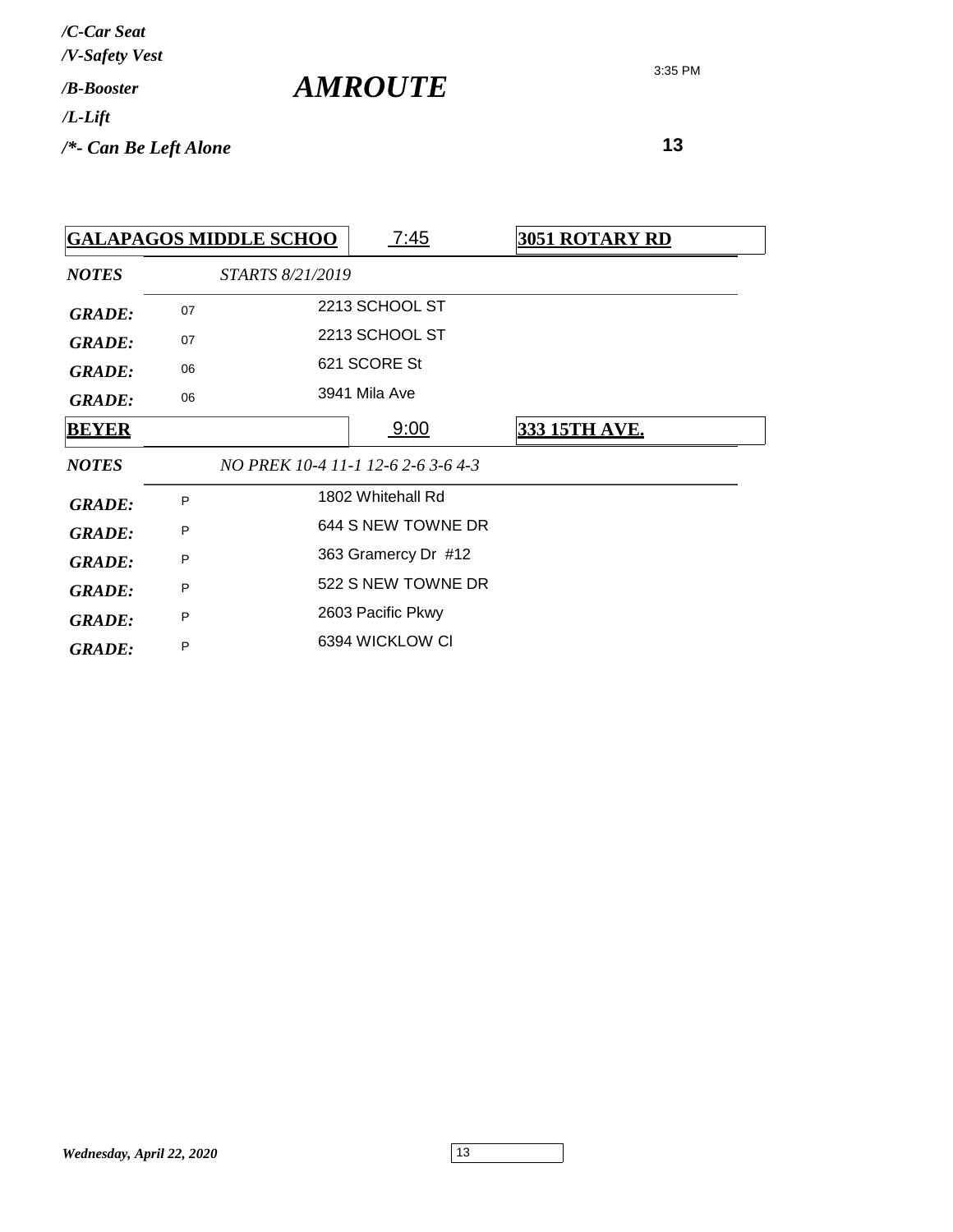| /C-Car Seat<br>/V-Safety Vest   |                |
|---------------------------------|----------------|
| / <b>B-Booster</b>              | <b>AMROUTE</b> |
| $/L$ -Lift                      |                |
| $\frac{1}{2}$ Can Be Left Alone |                |

| <b>FAIRVIEW CENTER</b> |   |                   | <u>7:50</u>                        | <b>512 FAIRVIEW AVE</b> |
|------------------------|---|-------------------|------------------------------------|-------------------------|
| <b>NOTES</b>           |   |                   | NO PREK 10-4 11-1 12-6 2-6 3-6 4-3 |                         |
| <b>GRADE:</b>          | P |                   | 2218 N CHURCH ST                   |                         |
| <b>GRADE:</b>          | P |                   | 1617 PARKVIEW AVE                  |                         |
| <b>GRADE:</b>          | P |                   | 2218 Vanwie Ave                    |                         |
| <b>GRADE:</b>          | P |                   | 620 HILTON Ave                     |                         |
| <b>GRADE:</b>          | P |                   | 2711 BRADLEY Rd                    |                         |
| <b>GRADE:</b>          | P |                   | 707 Parkview Av                    |                         |
| <b>SUMMERDALE</b>      |   |                   | 9:00                               | 3320 GLENWOOD AV        |
| <b>NOTES</b>           |   |                   | NO PREK 10-4 11-1 12-6 2-6 3-6 4-3 |                         |
| <b>GRADE:</b>          | P |                   | 5721 Forest Hills Rd               |                         |
| <b>GRADE:</b>          | P | 3307 NADINE AV    |                                    |                         |
| <b>GRADE:</b>          | P | 5644 LA CRESTA DR |                                    |                         |
| <b>GRADE:</b>          | P | 5644 LA CRESTA DR |                                    |                         |
|                        |   | 7308 CASEY DR     |                                    |                         |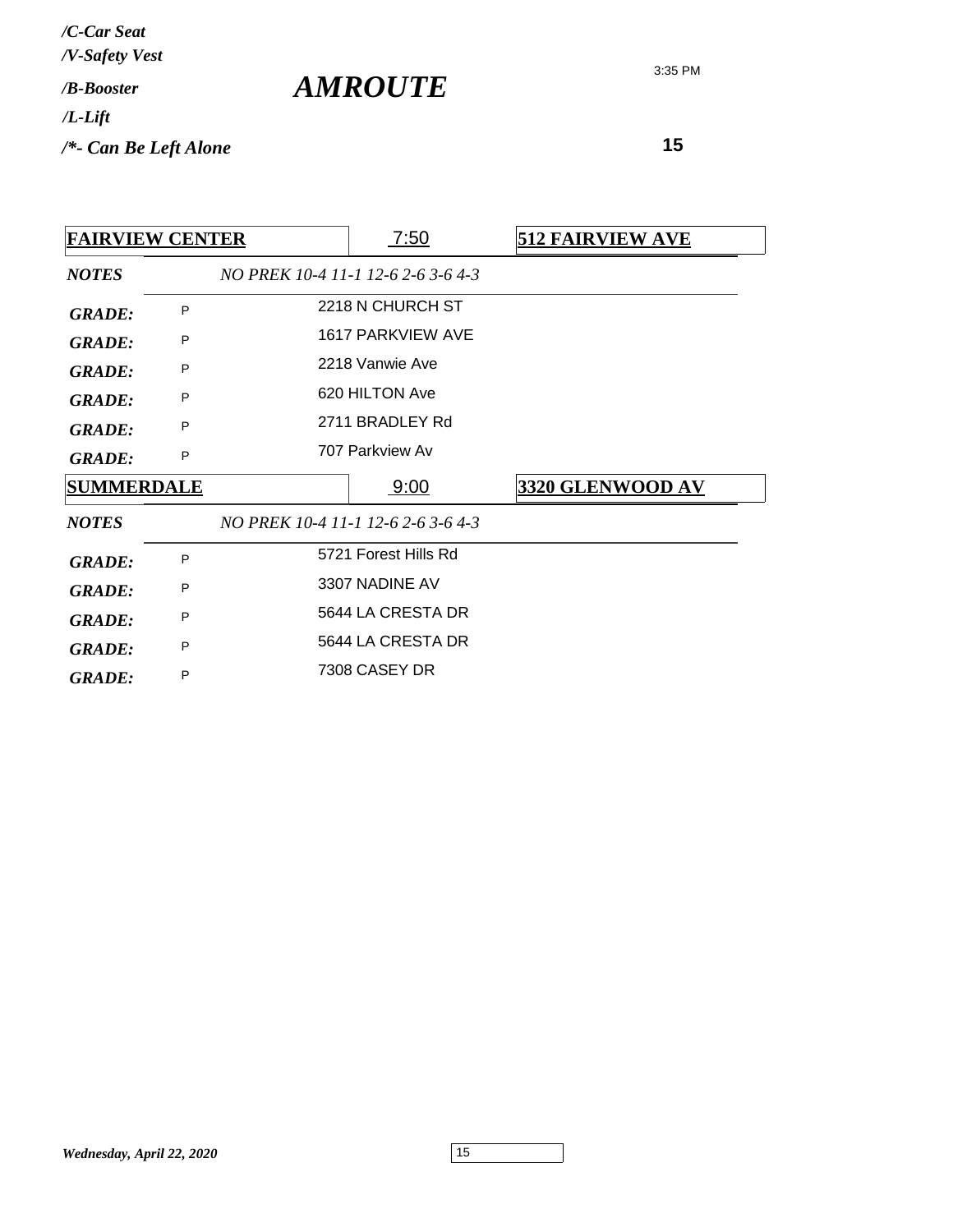3:35 PM

| <b>PRAIRIE SCHOOL</b> |    |                 | 8:30 | 123 W. 1ST ST. GENOA, IL |
|-----------------------|----|-----------------|------|--------------------------|
| <b>NOTES</b>          |    |                 |      |                          |
| <b>GRADE:</b>         | 04 | 3807 TOFT ST    |      |                          |
| <b>GRADE:</b>         | 04 | 3315 N MAIN     |      |                          |
| <b>GRADE:</b>         | 02 | 2120 BELDEN ST  |      |                          |
| <b>GRADE:</b>         | 07 | 2305 18th Ave   |      |                          |
| GRADE:                | 10 | 2003 Oregon Ave |      |                          |
| <b>GRADE:</b>         | 09 | 619 Kent St     |      |                          |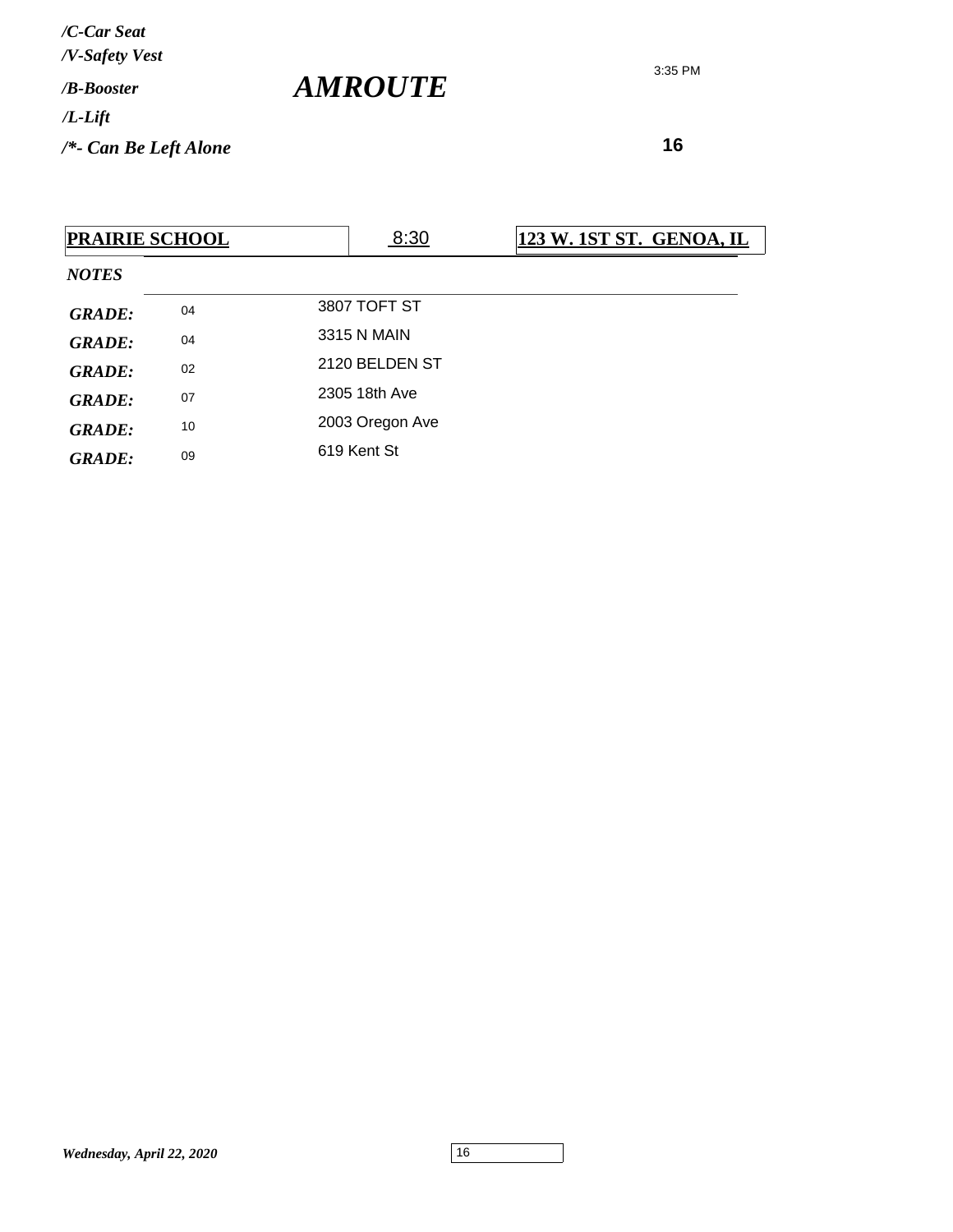| /C-Car Seat<br>/V-Safety Vest   |                |
|---------------------------------|----------------|
| / <b>B-Booster</b>              | <b>AMROUTE</b> |
| $/L$ -Lift                      |                |
| $\frac{1}{2}$ Can Be Left Alone |                |

| <b>RIVERDAHL</b>         |                   |                   | 7:05                                  | <b>3520 KISHWAUKEE</b> |
|--------------------------|-------------------|-------------------|---------------------------------------|------------------------|
| <b>NOTES</b>             |                   |                   |                                       |                        |
| <b>GRADE:</b>            | 01                |                   | 621 MONTAGUE ST                       |                        |
| <b>GRADE:</b>            | 03                |                   | 1617 15th Ave                         |                        |
| <b>GRADE:</b>            | Κ                 |                   | <b>1114 WEST ST</b>                   |                        |
| <b>GRADE:</b>            | 01                |                   | 1727 8th St                           |                        |
| <b>GRADE:</b>            | 02                |                   | 2240 19TH AVE                         |                        |
| <b>GRADE:</b>            | Κ                 |                   | 311 N LONGWOOD                        |                        |
| <b>GRADE:</b>            | 01                |                   | <b>1405 IRIS AV</b>                   |                        |
| <b>GRADE:</b>            | Κ                 |                   | 2804 18TH ST                          |                        |
| <b>JEFFERSON</b>         |                   | 8:00              | <b>4145 SAMUELSON</b>                 |                        |
| <b>NOTES</b>             |                   |                   | EVERY THURSDAY LATE START DROP @ 8:30 |                        |
| <b>GRADE:</b>            | 09                |                   | 2241 19th Ave                         |                        |
| <b>GRADE:</b>            | 11                |                   | 2132 Alton Ave 3/2                    |                        |
| <b>GRADE:</b>            | 12                |                   | 1528 14TH St #2                       |                        |
| <b>GRADE:</b>            | $12 \overline{ }$ |                   | 1214 22ND AVE                         |                        |
| <b>GRADE:</b>            | 09                |                   | 1431 15TH Ave                         |                        |
| <b>GRADE:</b>            | 09                |                   | 1428 16th Ave                         |                        |
| <b>RVC CL#2 BUILDING</b> |                   | 8:45              | 3301 N. MULFORD RD.                   |                        |
| <b>NOTES</b>             |                   |                   |                                       |                        |
| <b>GRADE:</b>            | 12                |                   | 6232 ELDERBERRY LN                    |                        |
| <b>GRADE:</b>            | 12                | 722 NASSAU PKWY   |                                       |                        |
| 12<br><b>GRADE:</b>      |                   | 6109 CARLSBURG LN |                                       |                        |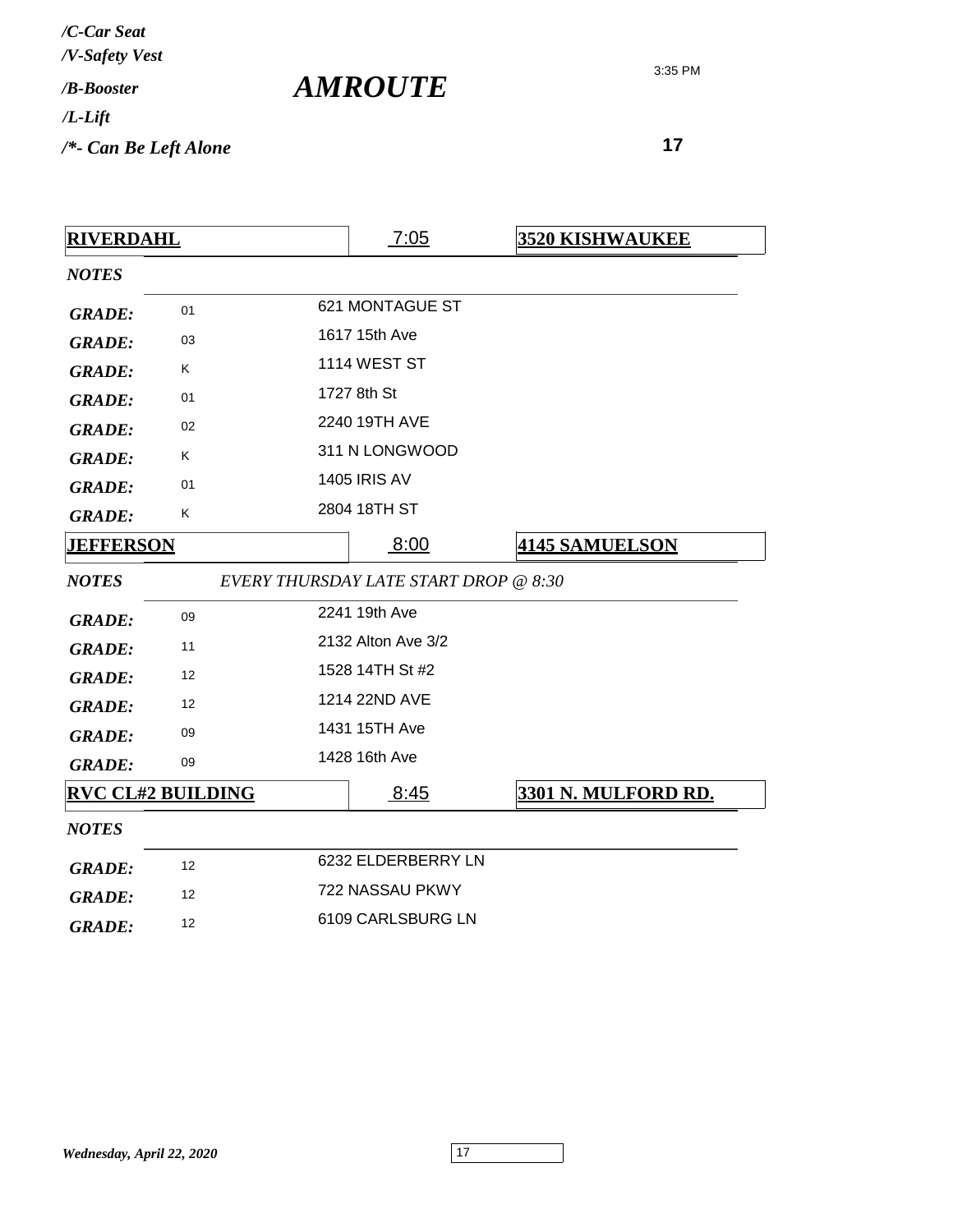*/V-Safety Vest /C-Car Seat*

*/B-Booster*

*/L-Lift*

*/\*- Can Be Left Alone*

3:35 PM

 **18**

| S.E.A.L.      |    | 8:15                | 1200 Claussen Dr(Woodstk) |
|---------------|----|---------------------|---------------------------|
| <b>NOTES</b>  |    |                     |                           |
| <b>GRADE:</b> | 12 | 911 14th st (upper) |                           |
| <b>GRADE:</b> | 03 | 114 Congress DR     |                           |
| <b>GRADE:</b> | 03 | AIDE TIM            |                           |
| <b>GRADE:</b> | 03 | PU/127 Willard Ave  |                           |

*AMROUTE*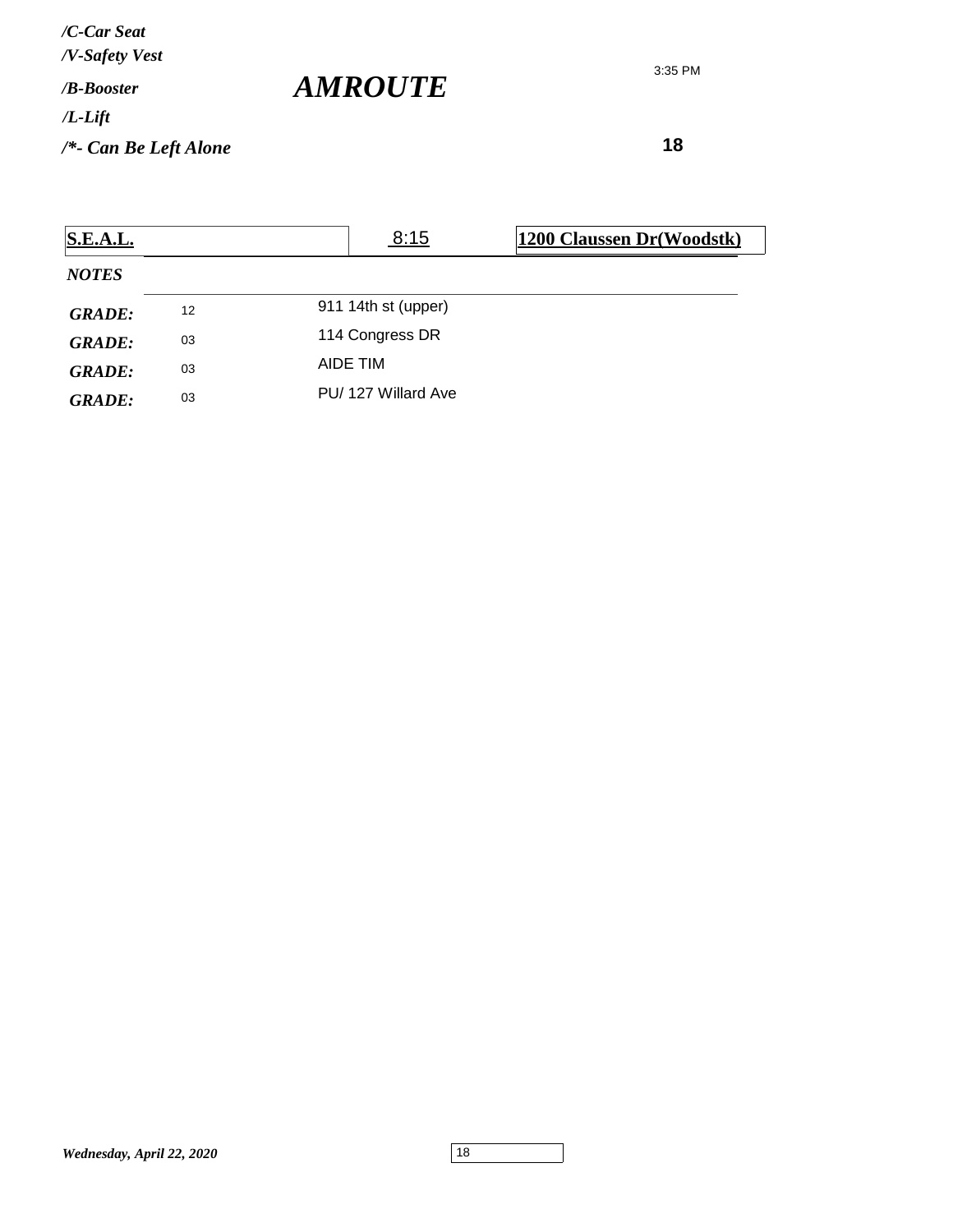| /C-Car Seat<br>/V-Safety Vest   |                       |
|---------------------------------|-----------------------|
| / <b>B-Booster</b>              | <i><b>AMROUTE</b></i> |
| $/L$ -Lift                      |                       |
| $\frac{1}{2}$ Can Be Left Alone |                       |

| <b>AUBURN HIGH</b> |    |                                       | 8:00                        | <b>5110 AUBURN ST</b> |  |
|--------------------|----|---------------------------------------|-----------------------------|-----------------------|--|
| <b>NOTES</b>       |    | EVERY THURSDAY LATE START DROP @ 8:30 |                             |                       |  |
| <b>GRADE:</b>      | 10 |                                       | 3106 Meriday Ln #10         |                       |  |
| <b>GRADE:</b>      | 09 |                                       | 942 N HORSMAN ST            |                       |  |
| <b>GRADE:</b>      | 11 |                                       | 426 N Horsman St            |                       |  |
| <b>GRADE:</b>      | 11 |                                       | 1014 N COURT ST(FRONT SEAT) |                       |  |
| <b>GRADE:</b>      | 09 |                                       | 3312 CONSTANCE DR           |                       |  |
| <b>GRADE:</b>      | 09 |                                       | 1419 North Ave              |                       |  |
| <b>RESA</b>        |    |                                       | 8:45                        | 1800 OGILBY           |  |
| <b>NOTES</b>       |    | EVERY THURSDAY LATE START DROP @ 9:15 |                             |                       |  |
| <b>GRADE:</b>      | 07 |                                       | 730 HOUGHTON St             |                       |  |
| <b>GRADE:</b>      | 06 |                                       | 703 SANFORD St              |                       |  |
| <b>GRADE:</b>      | 08 |                                       | 3120 ALIDA St               |                       |  |
| <b>GRADE:</b>      | 06 |                                       | 820 Blake St 3/9            |                       |  |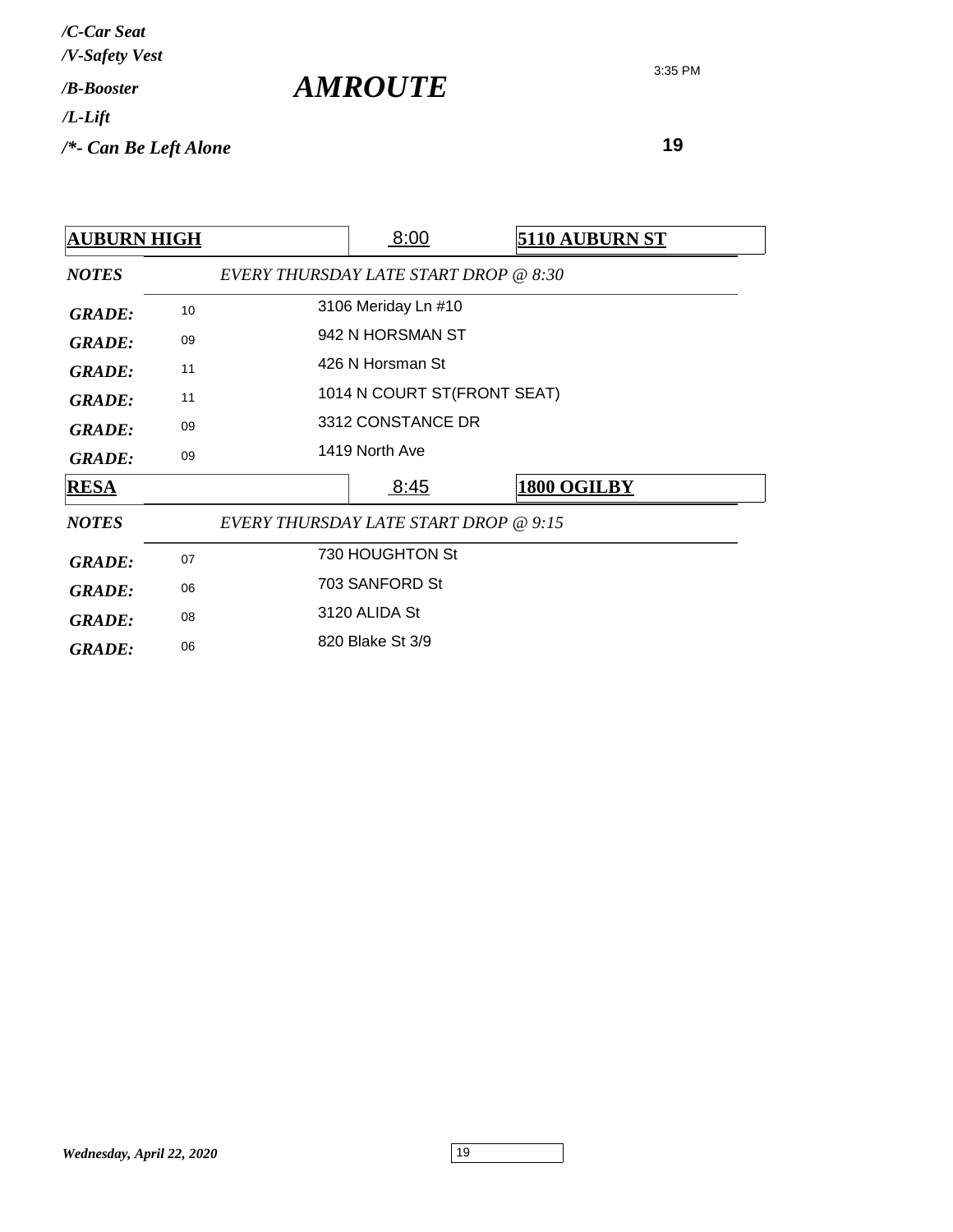| /C-Car Seat<br>/V-Safety Vest |                       |
|-------------------------------|-----------------------|
| / <b>B-Booster</b>            | <i><b>AMROUTE</b></i> |
| $/L$ -Lift                    |                       |
| $/*$ - Can Be Left Alone      |                       |

| <b>JEFFERSON</b> |    |                                       | 8:00            | <b>4145 SAMUELSON</b> |
|------------------|----|---------------------------------------|-----------------|-----------------------|
| <b>NOTES</b>     |    | EVERY THURSDAY LATE START DROP @ 8:30 |                 |                       |
| <b>GRADE:</b>    | 09 |                                       | 3957 N PORT DR  |                       |
| <b>GRADE:</b>    | 11 |                                       | 6338 THICKET Ln |                       |
| <b>GRADE:</b>    | 11 |                                       | **AIDE**        |                       |
| <b>GRADE:</b>    | 10 |                                       | 6570 HARTWIG DR |                       |
| <b>GRADE:</b>    | 11 |                                       | 2503 LUND AVE   |                       |
| WEST             |    |                                       | 8:50            | <b>1900 N ROCKTON</b> |
| <b>NOTES</b>     |    | THURSDAY LATE START DROP @ 9:10       |                 |                       |
| <b>GRADE:</b>    | 06 |                                       | 2211 ROSE AVE   |                       |
| <b>GRADE:</b>    | 07 |                                       | 628 SCORE ST    |                       |
| <b>GRADE:</b>    | 08 |                                       | 4415 Nina Ter   |                       |
| <b>GRADE:</b>    | 06 |                                       | 2845 ECHO St    |                       |
| <b>GRADE:</b>    | 08 |                                       | 426 16th Ave    |                       |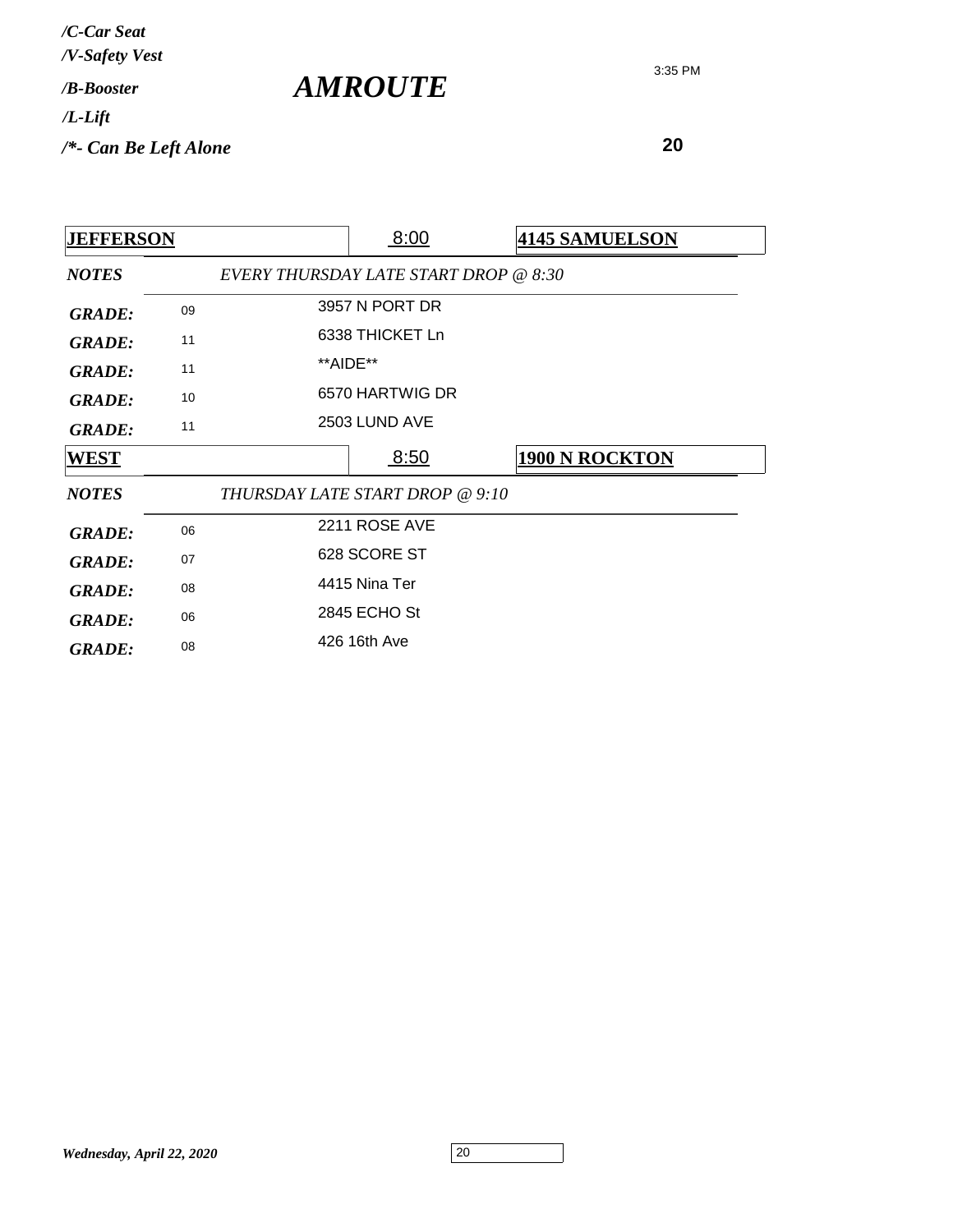| /C-Car Seat<br>/V-Safety Vest   |                |
|---------------------------------|----------------|
| / <b>B-Booster</b>              | <b>AMROUTE</b> |
| $/L$ -Lift                      |                |
| $\frac{1}{2}$ Can Be Left Alone |                |

| <b>GUILFORD</b>   |    | <u>7:55</u>                           | <b>5620 SPRING CREEK</b> |
|-------------------|----|---------------------------------------|--------------------------|
| <b>NOTES</b>      |    | EVERY THURSDAY LATE START @ 8:25      |                          |
| <b>GRADE:</b>     | 12 | 1822 Green St                         |                          |
| <b>GRADE:</b>     | 10 | 710 Lee St                            |                          |
| <b>GRADE:</b>     | 09 | PU/3011 ROBINSON Rd                   |                          |
| <b>GRADE:</b>     | 12 | 2302 Jonquil Pl                       |                          |
| <b>GRADE:</b>     | 11 | 717 N HORSMAN ST                      |                          |
| <b>GRADE:</b>     | 12 | 1011 Foster Ct                        |                          |
| <b>GRADE:</b>     | 11 | 1616 Maplewood DR                     |                          |
| <b>EISENHOWER</b> |    | 8:40                                  | <b>3525 SPRINGCREEK</b>  |
| <b>NOTES</b>      |    | EVERY THURSDAY LATE START DROP @ 9:10 |                          |
| <b>GRADE:</b>     | 08 | 2823 Woodhill DR                      |                          |
| <b>GRADE:</b>     | 06 | 5412 REGENCY WAY                      |                          |
| <b>GRADE:</b>     | 06 | 1653 EDEN PI                          |                          |
| <b>GRADE:</b>     | 08 | 5643 ALMA DR 1/2                      |                          |
| <b>GRADE:</b>     | 06 | 4017 THAMES WAY                       |                          |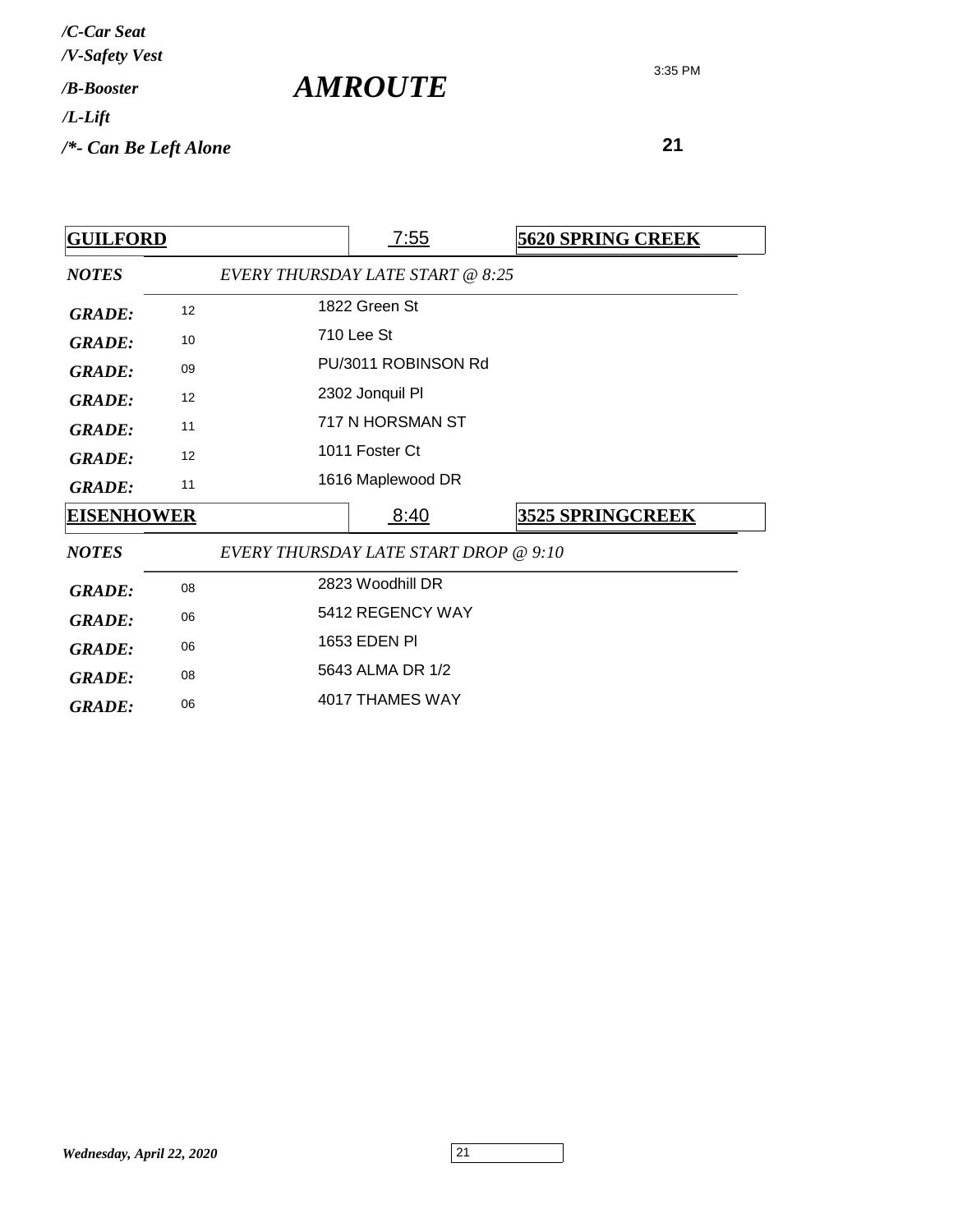3:35 PM

| <b>CONKLIN</b> |    | 7:10<br><b>3003 HALSTED RD</b> |  |
|----------------|----|--------------------------------|--|
| <b>NOTES</b>   |    |                                |  |
| <b>GRADE:</b>  | 04 | 2334 BELDEN ST                 |  |
| <b>GRADE:</b>  | 03 | 3220 Alida St                  |  |
| <b>GRADE:</b>  | 02 | 3203 DARWOOD DR                |  |
| <b>GRADE:</b>  | 01 | 2512 N ROCKTON AV              |  |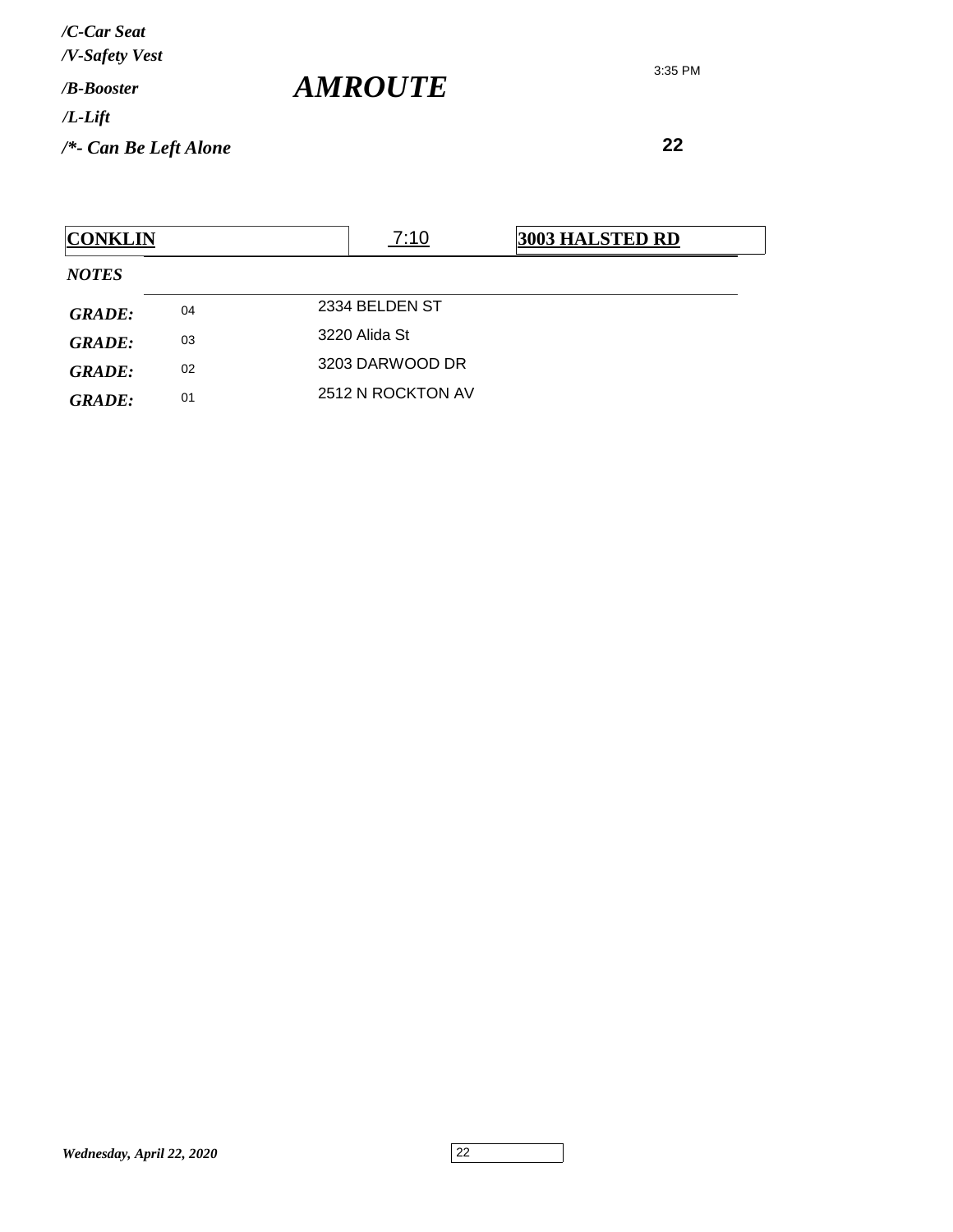3:35 PM

 **23**

|               |    | <b>CAMELOT GARDEN PRAIRIE</b> | 8:30                  | 7133 GARDEN PRARIE RD |
|---------------|----|-------------------------------|-----------------------|-----------------------|
| <b>NOTES</b>  |    | STARTS 8/19/2019              |                       |                       |
| <b>GRADE:</b> | 04 |                               | 226 CAMERON AV        |                       |
| <b>GRADE:</b> | 11 |                               | 1420 Post Dr          |                       |
| <b>GRADE:</b> | 09 |                               | 3315 Sablewood DR***  |                       |
| GRADE:        | 07 |                               | 1971 W RIVERSIDE BLVD |                       |
| <b>GRADE:</b> | 10 |                               | 1233 Crosby St        |                       |
| <b>GRADE:</b> | 09 |                               | 2904 ARCADIA TERR     |                       |
| <b>GRADE:</b> | 10 |                               | 1904 elm st           |                       |
|               |    |                               |                       |                       |

*AMROUTE*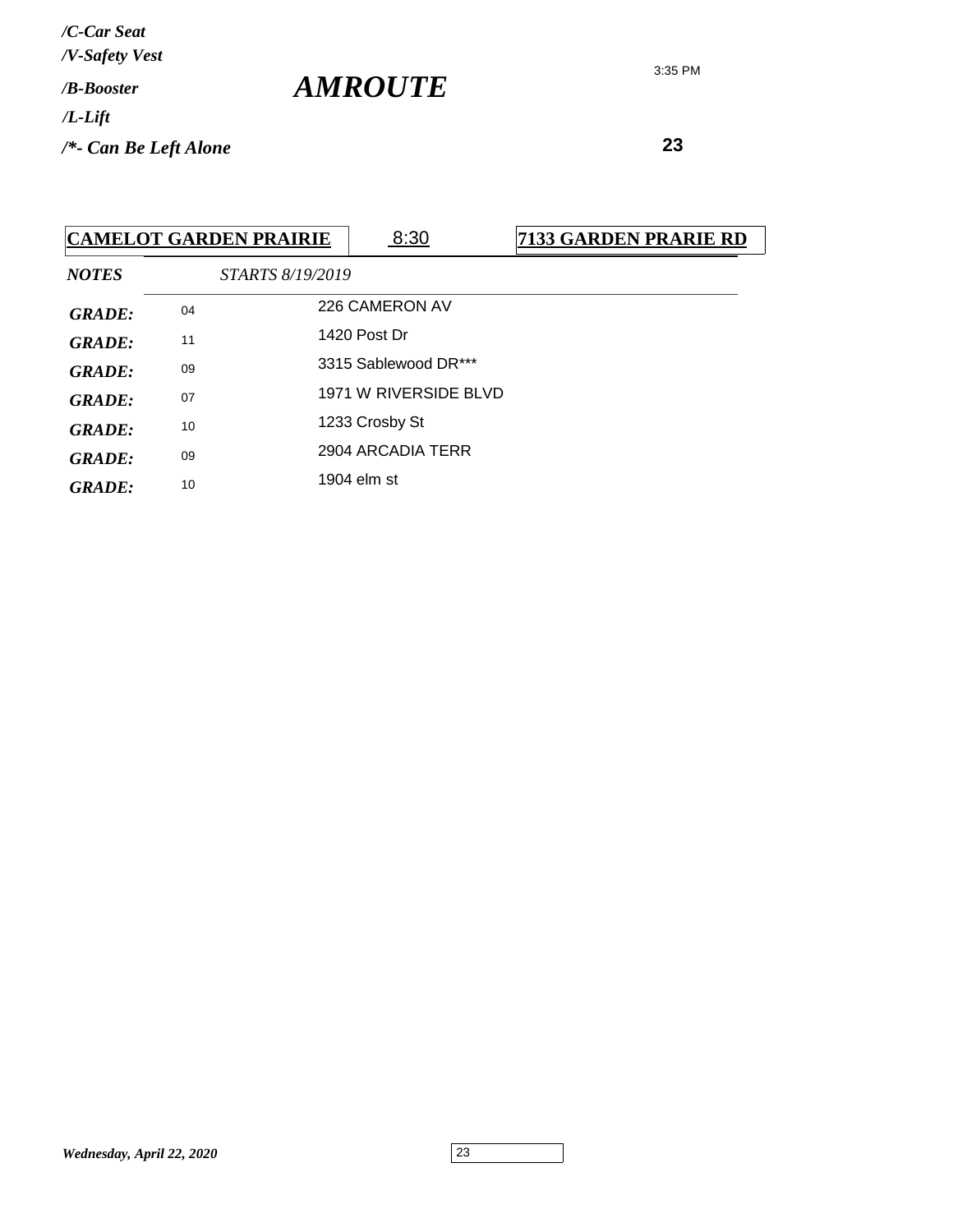| /C-Car Seat<br>/V-Safety Vest |                       |
|-------------------------------|-----------------------|
| / <b>B-Booster</b>            | <i><b>AMROUTE</b></i> |
| $/L$ -Lift                    |                       |
| $/*$ - Can Be Left Alone      |                       |

| <b>CHERRY VALLEY</b> |    | 7:05                  | <b>6754 ARMER DR</b>   |
|----------------------|----|-----------------------|------------------------|
| <b>NOTES</b>         |    |                       |                        |
| <b>GRADE:</b>        | K  | 7336 RUSSETT WOOD TRL |                        |
| <b>GRADE:</b>        | 05 | 513 WOODLAND DR       |                        |
| <b>GRADE:</b>        | 05 | 910 16TH St           |                        |
| <b>GRADE:</b>        | 05 | PU/ 811 27th St       |                        |
| <b>GRADE:</b>        | 04 | 6116 MYRTLE Ln        |                        |
| <b>GRADE:</b>        | 05 | 804 28th St           |                        |
| <b>ROOSEVELT</b>     |    | 8:15                  | 978 HASKELL AV         |
| <b>NOTES</b>         |    |                       |                        |
| <b>GRADE:</b>        | 12 | 1124 N Main St #1     |                        |
| <b>GRADE:</b>        | 12 | 4960 Hinsdale Ave #8  |                        |
| <b>GRADE:</b>        | 12 | 513 Morgan St         |                        |
| <b>GRADE:</b>        | 12 | 3050 Langstone Dr     |                        |
| <b>GRADE:</b>        | 12 | 402 Barnum Rd         |                        |
| <b>CHANCELIGHT</b>   |    | 8:45                  | <b>315 LA CLEDE AV</b> |
| <b>NOTES</b>         |    |                       |                        |
| <b>GRADE:</b>        | 09 | 225 N HINKLEY Ave     |                        |
| <b>GRADE:</b>        | 06 | 117 Carbaugh Ave      |                        |
| <b>GRADE:</b>        | 06 | 1219 ASHLAND Ave      |                        |
| <b>GRADE:</b>        | 08 | 991 Acorn St          |                        |
| <b>GRADE:</b>        | 8  | 4434 Mila Ave         |                        |
| <b>GRADE:</b>        | 11 | 409 S Day Ave         |                        |
| <b>GRADE:</b>        | 08 | 1310 FAIRVIEW AVE     |                        |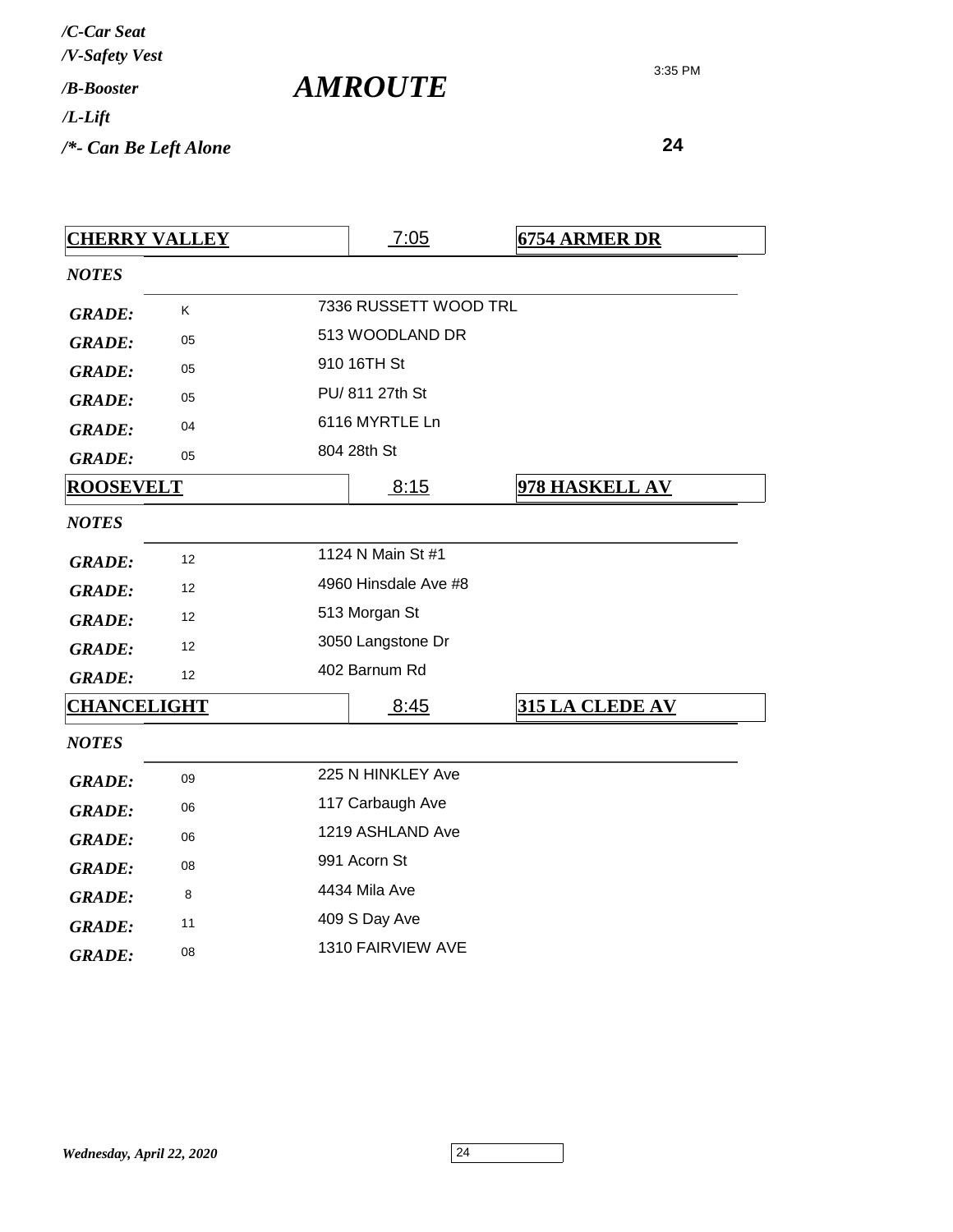| /C-Car Seat<br>/V-Safety Vest |  |
|-------------------------------|--|
| /R-Booster                    |  |
| /L-Lift                       |  |

*AMROUTE*

*/\*- Can Be Left Alone*

| <b>BLOOM</b>     |    | <u>7:05</u>                           | <b>2912 BRENDENWOOD</b> |
|------------------|----|---------------------------------------|-------------------------|
| <b>NOTES</b>     |    |                                       |                         |
| <b>GRADE:</b>    | 02 | 401 Kishwaukee St                     |                         |
| <b>GRADE:</b>    | 02 | PU/614 SMITH Ave                      |                         |
| <b>GRADE:</b>    | 05 | PU/614 SMITH Ave                      |                         |
| <b>GRADE:</b>    | Κ  | 312 S PROSPECT ST #2                  |                         |
| <b>JEFFERSON</b> |    | 8:00                                  | <b>4145 SAMUELSON</b>   |
| <b>NOTES</b>     |    | EVERY THURSDAY LATE START DROP @ 8:30 |                         |
| <b>GRADE:</b>    | 10 | 1406 ARNOLD AVE                       |                         |
| <b>GRADE:</b>    | 12 | 2112 E State St                       |                         |
| <b>GRADE:</b>    | 12 | 2927 Grinnell Ct                      |                         |
| <b>GRADE:</b>    | 11 | 215 S Vale Ave(front seat, suburan)   |                         |
| <b>GRADE:</b>    | 09 | 2907 LaSalle AVE #2                   |                         |
| <b>RESA</b>      |    | 8:45                                  | 1800 OGILBY             |
| <b>NOTES</b>     |    | EVERY THURSDAY LATE START DROP @ 9:15 |                         |
| <b>GRADE:</b>    | 07 | 632 Score St                          |                         |
| <b>GRADE:</b>    | 07 | 6376 Cherokee Hills DR                |                         |
| <b>GRADE:</b>    | 06 | 1312 Nelson Blvd                      |                         |
| <b>GRADE:</b>    | 06 | 2841 Collins St                       |                         |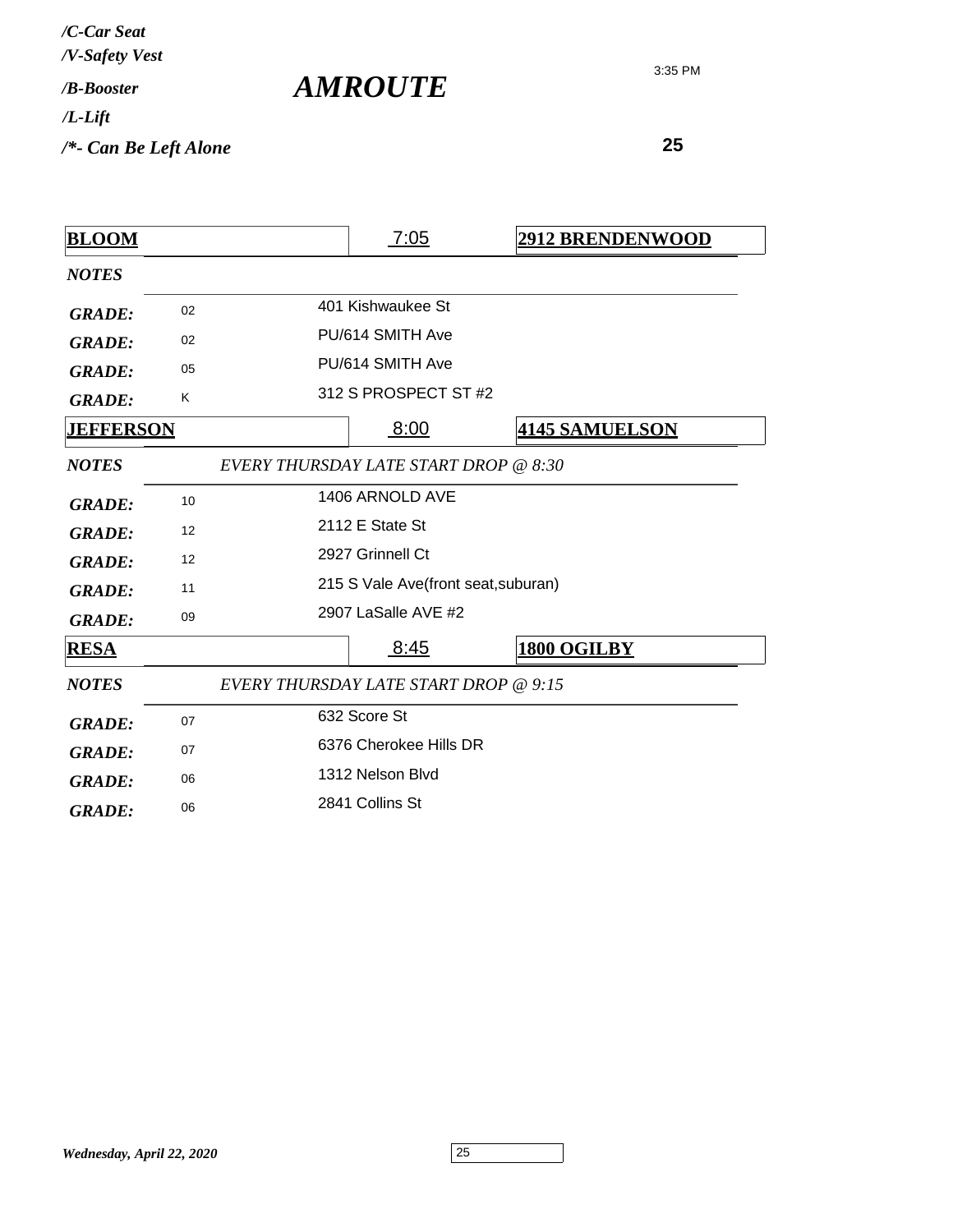**26**

| <b>LATHROP</b> |    | 7:20               | <b>2603 CLOVER AVE</b> |
|----------------|----|--------------------|------------------------|
| <b>NOTES</b>   |    |                    |                        |
| <b>GRADE:</b>  | 01 | 733 Donaldson St   |                        |
| <b>GRADE:</b>  | 04 | 733 Donaldson St   |                        |
| <b>GRADE:</b>  | 03 | 2236 10TH ST       |                        |
| <b>GRADE:</b>  | 01 | 2208 Dresden Av    |                        |
| <b>GRADE:</b>  | 03 | 1231 10TH AVE 2/18 |                        |
| <b>GRADE:</b>  | 02 | 5090 HERMITAGE TRL |                        |

*AMROUTE*

3:35 PM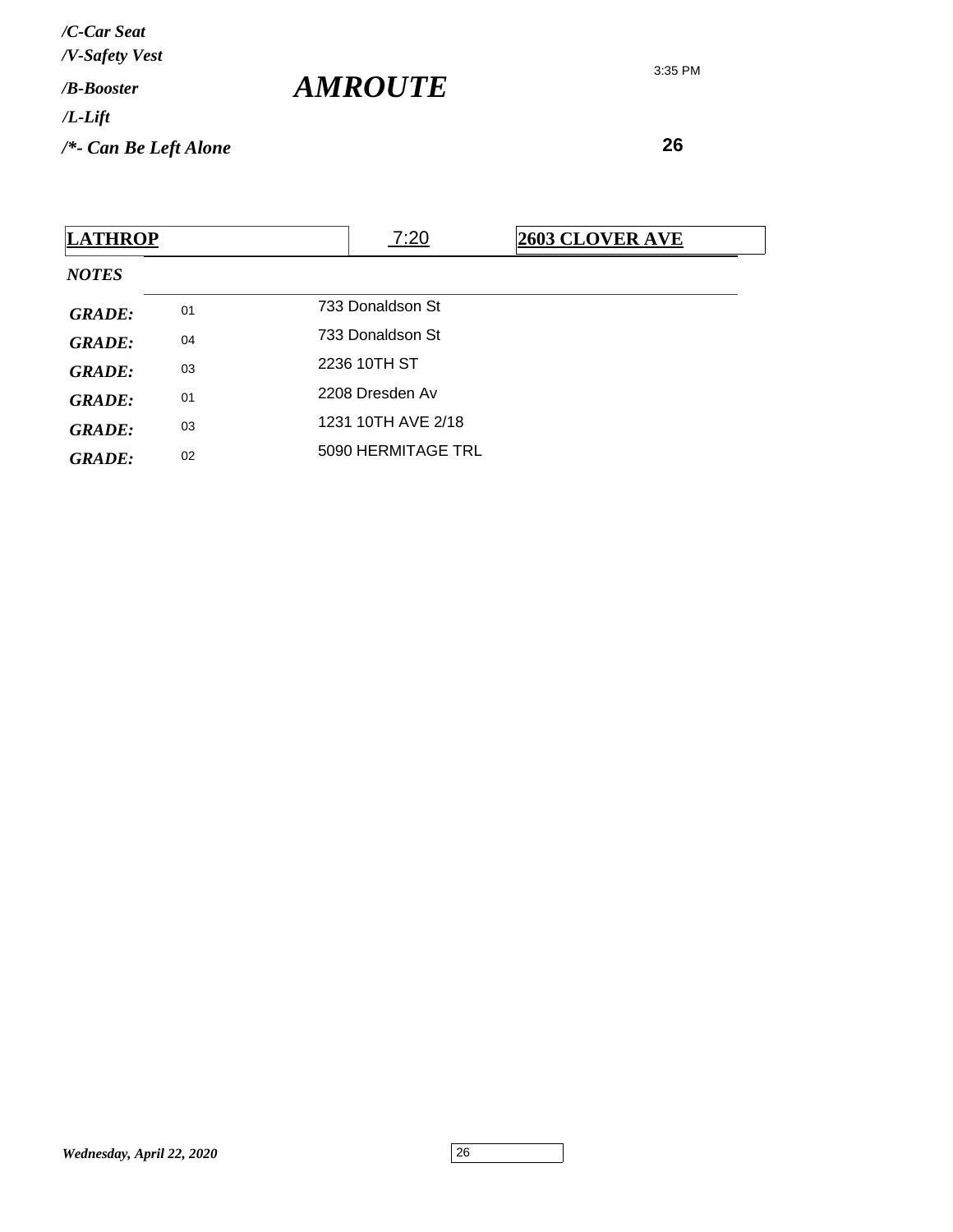| /C-Car Seat<br>/V-Safety Vest |  |
|-------------------------------|--|
| / <b><i>B-Booster</i></b>     |  |
| /L-Lift                       |  |
| /*- Can Be Left Alone         |  |

*AMROUTE*

| <b>MC INTOSH</b>   |    | 7:25                                         | <b>525 N PIERPONT AV</b> |
|--------------------|----|----------------------------------------------|--------------------------|
| <b>NOTES</b>       |    |                                              |                          |
| <b>GRADE:</b>      | 05 | 209 STEWART AVE                              |                          |
| <b>GRADE:</b>      | 01 | 3311 SUN VALLEY TERR #2                      |                          |
| <b>GRADE:</b>      | 01 | 406 N Independence Ave                       |                          |
| <b>GRADE:</b>      | 01 | 310 N Horsman                                |                          |
| <b>GRADE:</b>      | 02 | 819 Soper Ave                                |                          |
| <b>AUBURN HIGH</b> |    | 8:00                                         | 5110 AUBURN ST           |
| <b>NOTES</b>       |    | <b>EVERY THURSDAY LATE START DROP @ 8:30</b> |                          |
| <b>GRADE:</b>      | 09 | 2815 N ROCKTON Ave                           |                          |
| <b>GRADE:</b>      | 12 | 3117 Arline Ave                              |                          |
| <b>GRADE:</b>      | 10 | 3125 MONTROSE Ave                            |                          |
| <b>GRADE:</b>      | 12 | 2324 PARADISE Blvd                           |                          |
| <b>GRADE:</b>      | 09 | 2217 Richmond ST                             |                          |
| <b>GRADE:</b>      | 10 | 3117 Arline Ave                              |                          |
| <b>GRADE:</b>      | 09 | 3003 HUFFMAN Blvd                            |                          |
| <b>EISENHOWER</b>  |    | 8:40                                         | <b>3525 SPRINGCREEK</b>  |
| <b>NOTES</b>       |    | EVERY THURSDAY LATE START DROP @ 9:10        |                          |
| <b>GRADE:</b>      | 06 | 718 N Central Ave                            |                          |
| <b>GRADE:</b>      | 07 | 3207 Hanover DR                              |                          |
| <b>GRADE:</b>      | 08 | 2627 GREEN APPLE LN                          |                          |
| <b>GRADE:</b>      | 06 | 1611 N HORSMAN St                            |                          |
| <b>GRADE:</b>      | 07 | 977 N COURT St                               |                          |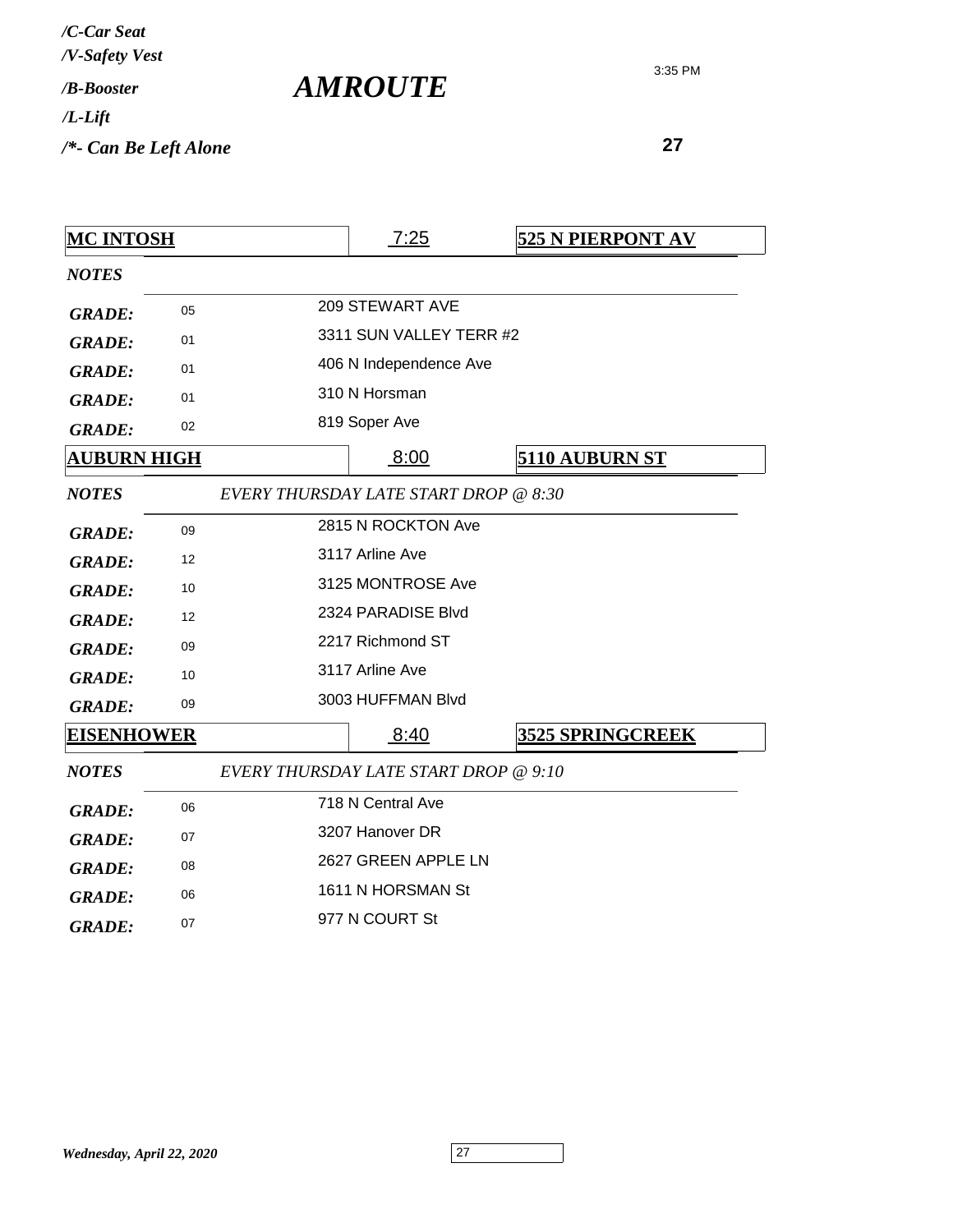| /C-Car Seat<br>/V-Safety Vest   |                       |
|---------------------------------|-----------------------|
| / <b>B-Booster</b>              | <i><b>AMROUTE</b></i> |
| /L-Lift                         |                       |
| $\frac{1}{2}$ Can Be Left Alone |                       |

| <b>MC INTOSH</b>     |                            | <u>7:25</u>        | <b>525 N PIERPONT AV</b> |
|----------------------|----------------------------|--------------------|--------------------------|
| <b>NOTES</b>         |                            |                    |                          |
| <b>GRADE:</b>        | 01                         | PU/1306 Parmele St |                          |
| <b>GRADE:</b>        | Κ                          | 912 N DAY AVE      |                          |
| <b>GRADE:</b>        | K                          | 534 WASHINGTON St  |                          |
| <b>GRADE:</b>        | 04                         | 2722 Ashland Ct    |                          |
| <b>GRADE:</b>        | 04                         | 1624 6th av        |                          |
| <b>GRADE:</b>        | Κ                          | 740 N 1st St       |                          |
| <b>HOFFMAN HOUSE</b> |                            | 8:15               | <b>7550 E STATE</b>      |
| <b>NOTES</b>         |                            |                    |                          |
| <b>GRADE:</b>        | 12                         | 3303 Liberty Dr    |                          |
| <b>GRADE:</b>        | 12                         | 340 Blackhawk Ave  |                          |
|                      | <b>REG LEARNING CENTER</b> | 9:10               | <b>5949 SAFFORD RD</b>   |
| <b>NOTES</b>         |                            |                    |                          |
| <b>GRADE:</b>        | 12                         | 5862 Heidi DR      |                          |
| <b>GRADE:</b>        | 12                         | 284 Flintridge DR  |                          |
| <b>GRADE:</b>        | 12                         | 2418 Whale AVE     |                          |
| <b>GRADE:</b>        | 12                         | 1632 Westview DR   |                          |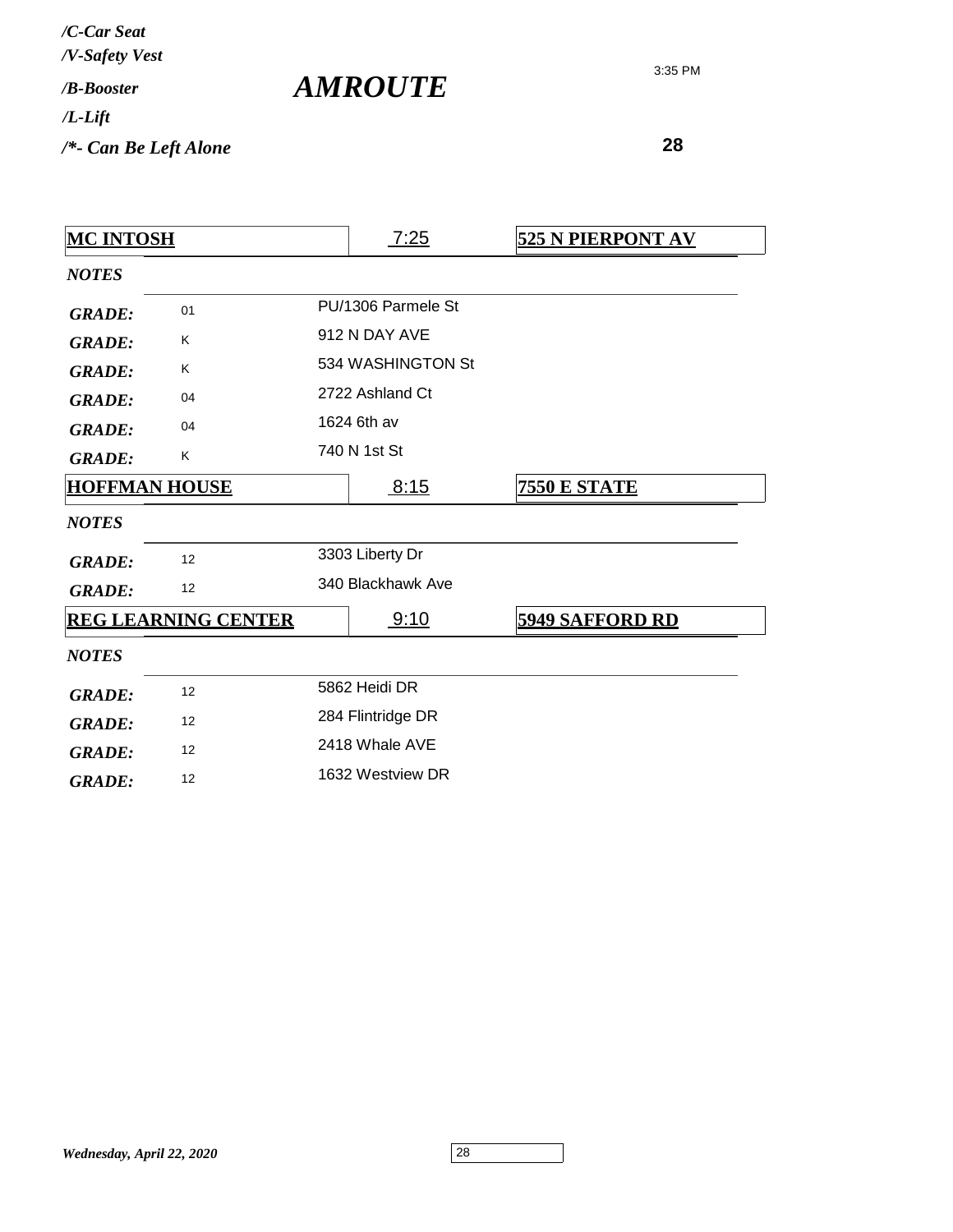| /C-Car Seat<br>/V-Safety Vest |  |
|-------------------------------|--|
| $/R$ - <i>Rooster</i>         |  |
| /L-Lift                       |  |
| /*- Can Be Left Alone         |  |

*AMROUTE*

| <b>FROBERG</b>    |    | 7:25                               | <u>4555 20TH ST</u>  |
|-------------------|----|------------------------------------|----------------------|
| <b>NOTES</b>      |    |                                    |                      |
| <b>GRADE:</b>     | 02 | 3106 MERIDAY LN                    |                      |
| <b>GRADE:</b>     | K  | 5059 CITIDEL CT                    |                      |
| <b>GRADE:</b>     | 01 | 6366 FITZGERALD RD                 |                      |
| <b>GRADE:</b>     | K  | 6366 FITZGERALD RD                 |                      |
| <b>GRADE:</b>     | 05 | 5328 Dallas Ct                     |                      |
| <b>GRADE:</b>     | 02 | 6115 BRISTLECONE Ln                |                      |
| <b>GRADE:</b>     | Κ  | 4227 ALLENDALE AVE                 |                      |
| <u>ELLIS</u>      |    | 8:25                               | <b>222 S CENTRAL</b> |
| <b>NOTES</b>      |    |                                    |                      |
| <b>GRADE:</b>     | 04 | 530 Island Ave                     |                      |
| <b>GRADE:</b>     | 01 | 3024 JACQUELINE CT(walkon)         |                      |
| <b>GRADE:</b>     | 01 | 421 BUCKBEE ST(walk on)            |                      |
| <b>GRADE:</b>     | 03 | 2940 18TH ST                       |                      |
| <b>GRADE:</b>     | 02 | 4014 Laramie Ln                    |                      |
| <b>GRADE:</b>     | 02 | 3966 N PORT DR                     |                      |
| <b>GRADE:</b>     | 04 | 1220 S SUNSET Ave                  |                      |
| <b>SUMMERDALE</b> |    | 9:00                               | 3320 GLENWOOD AV     |
| <b>NOTES</b>      |    | NO PREK 10-4 11-1 12-6 2-6 3-6 4-3 |                      |
| <b>GRADE:</b>     | P  | 403 ALBERT AV                      |                      |
| <b>GRADE:</b>     | P  | 109 Webster Ave                    |                      |
| <b>GRADE:</b>     | P  | 2324 CHESTNUT ST                   |                      |
| <b>GRADE:</b>     | P  | 2114 W JEFFERSON ST                |                      |
| <b>GRADE:</b>     | P  | 303 FOREST Ave                     |                      |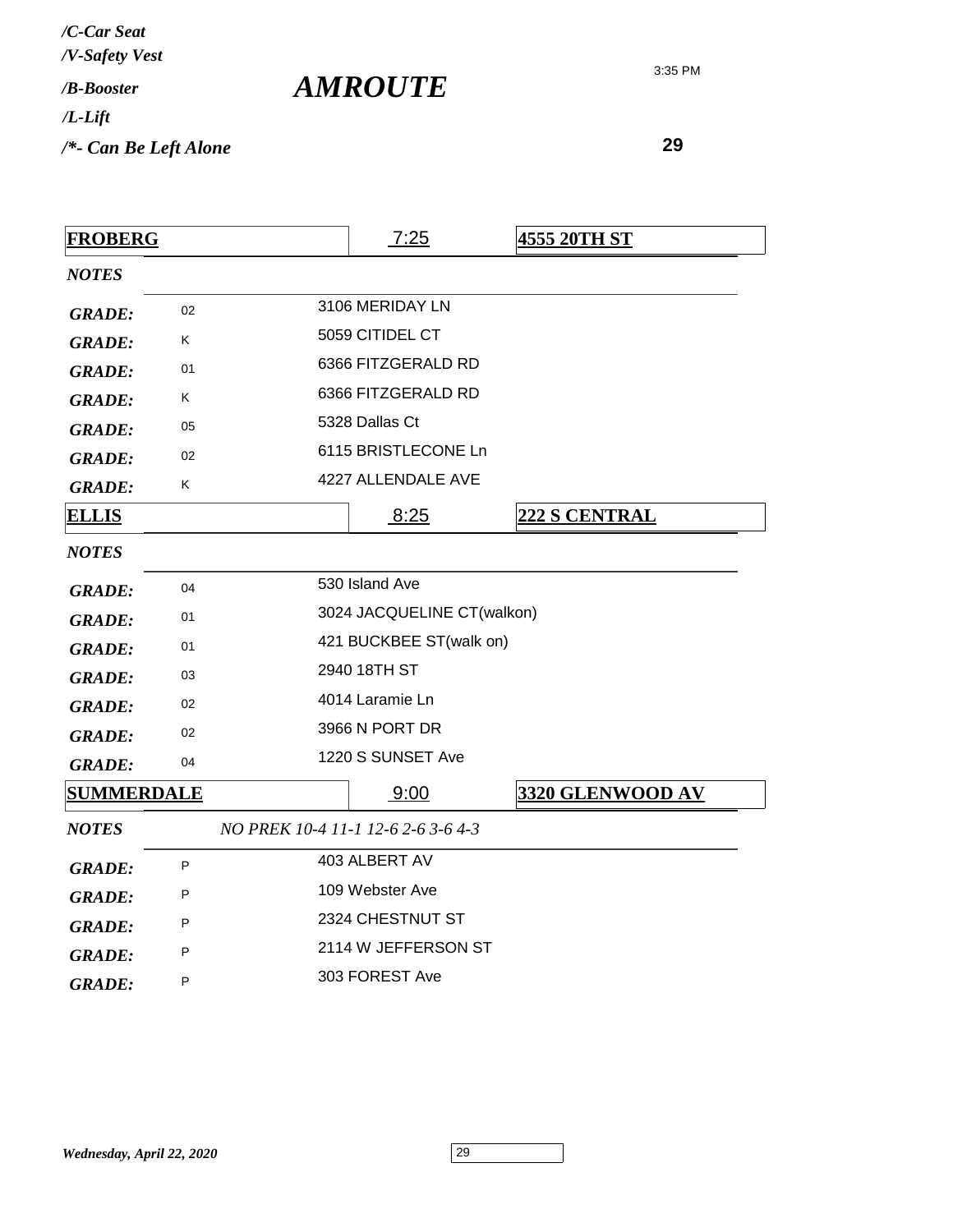*AMROUTE*

|               | <b>KENNEDY MIDD SCHL</b> | 9:30 UNLO             | <b>520 N PIERPONT AV</b> |
|---------------|--------------------------|-----------------------|--------------------------|
| <b>NOTES</b>  |                          |                       |                          |
| <b>GRADE:</b> | 08                       | 206 Lincoln Park Blyd |                          |
| GRADE:        | 06                       | 4310 Virginia Ave     |                          |
| GRADE:        | 07                       | 4407 Nina Ter         |                          |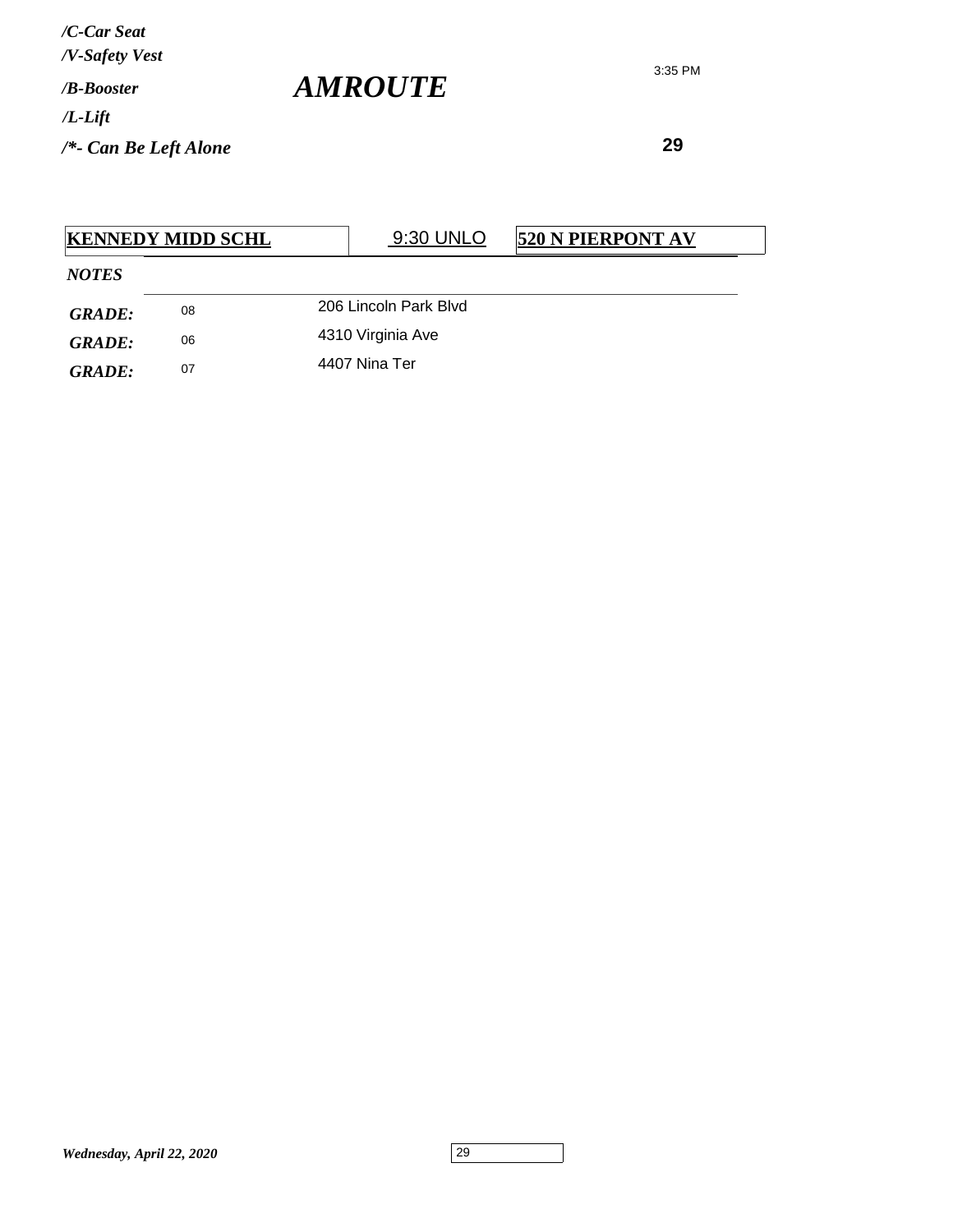| <b>MC INTOSH</b> |                          | 7:25                                  | 525 N PIERPONT AV        |
|------------------|--------------------------|---------------------------------------|--------------------------|
| <b>NOTES</b>     |                          |                                       |                          |
| <b>GRADE:</b>    | 04                       | 5293 Shoshoni Trl                     |                          |
| <b>GRADE:</b>    | 04                       | PU/626 ASHLAND Ave                    |                          |
| <b>GRADE:</b>    | 02                       | PU/4104 AUBURN St                     |                          |
| <b>GRADE:</b>    | 04                       | 4735 ORCHARD LN                       |                          |
| <b>GRADE:</b>    | 03                       | 2803 RIDGEWAY AVE                     |                          |
| <b>GRADE:</b>    | Κ                        | 4120 AUBURN ST #203                   |                          |
| <b>GRADE:</b>    | 01                       | 2120 Dresden Ave                      |                          |
|                  | <b>KENNEDY MIDD SCHL</b> | 8:25                                  | <b>520 N PIERPONT AV</b> |
| <b>NOTES</b>     |                          | EVERY THURSDAY ON OTHER DRIVER        |                          |
| <b>GRADE:</b>    | 08                       | 443 N HINKLEY AVE                     |                          |
| <b>GRADE:</b>    | 06                       | 619 N Sunset Ave                      |                          |
| <b>GRADE:</b>    | 06                       | 4410 COMPTON AV                       |                          |
| <b>GRADE:</b>    | 06                       | 4310 Virginia Ave                     |                          |
| <b>GRADE:</b>    | 06                       | 3122 Liberty DR                       |                          |
| <b>RESA</b>      |                          | 8:45                                  | 1800 OGILBY              |
| <b>NOTES</b>     |                          | EVERY THURSDAY LATE START DROP @ 9:15 |                          |
| <b>GRADE:</b>    | 08                       | 1215 Ferguson St                      |                          |
| <b>GRADE:</b>    | 08                       | 513 ATWOOD AVE                        |                          |
| <b>GRADE:</b>    | 07                       | 1330 BLAKE St                         |                          |
| <b>GRADE:</b>    | 08                       | 1126 ISLAND Ave                       |                          |
| <b>GRADE:</b>    | 07                       | PU/708 Hulin St                       |                          |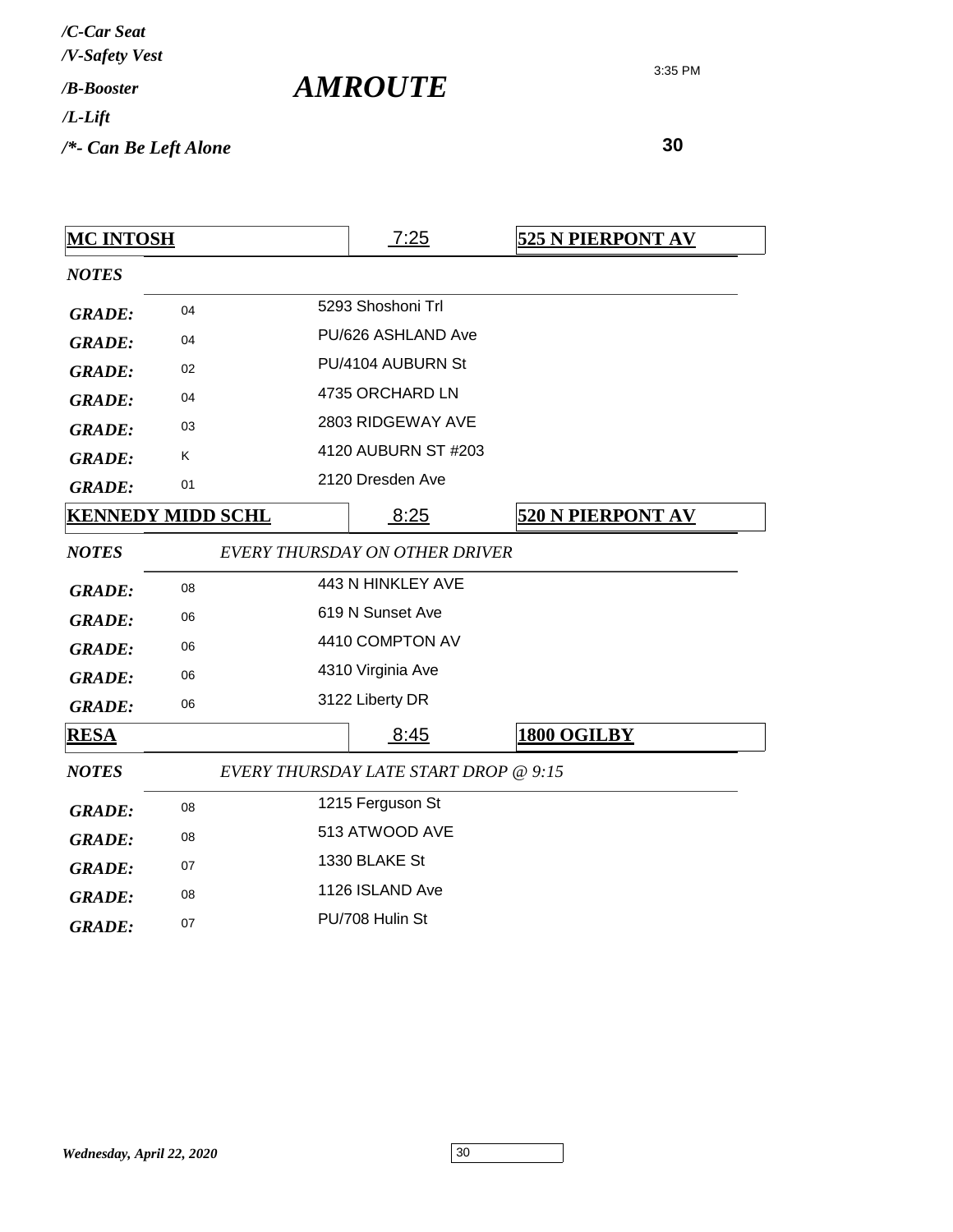| <b>EAST</b>       |    | 7:55                                  | <b>2929 CHARLES ST</b>  |  |
|-------------------|----|---------------------------------------|-------------------------|--|
| <b>NOTES</b>      |    | EVERY THURSDAY LATE START DROP @ 8:25 |                         |  |
| <b>GRADE:</b>     | 10 | 2553 BAINBURG DR                      |                         |  |
| <b>GRADE:</b>     | 10 | 2553 BAINBURG DR                      |                         |  |
| <b>GRADE:</b>     | 09 | 2710 Rudeen CI                        |                         |  |
| <b>GRADE:</b>     | 09 | 1735 13th Ave                         |                         |  |
| <b>GRADE:</b>     | 10 | 2617 Kishwaukee St                    |                         |  |
| <b>GRADE:</b>     | 11 | 1512 17th Ave                         |                         |  |
| <b>GRADE:</b>     | 11 | 1903 17th Ave                         |                         |  |
| <b>EISENHOWER</b> |    | 8:40                                  | <b>3525 SPRINGCREEK</b> |  |
| <b>NOTES</b>      |    | EVERY THURSDAY LATE START DROP @ 9:10 |                         |  |
| <b>GRADE:</b>     | 07 | 4850 Creekview Rd #7                  |                         |  |
| <b>GRADE:</b>     | 08 | 1162 Butler Rd                        |                         |  |
| <b>GRADE:</b>     | 07 | 1202 WOODRIDGE DR                     |                         |  |
| <b>GRADE:</b>     | 06 | 1202 WOODRIDGE DR                     |                         |  |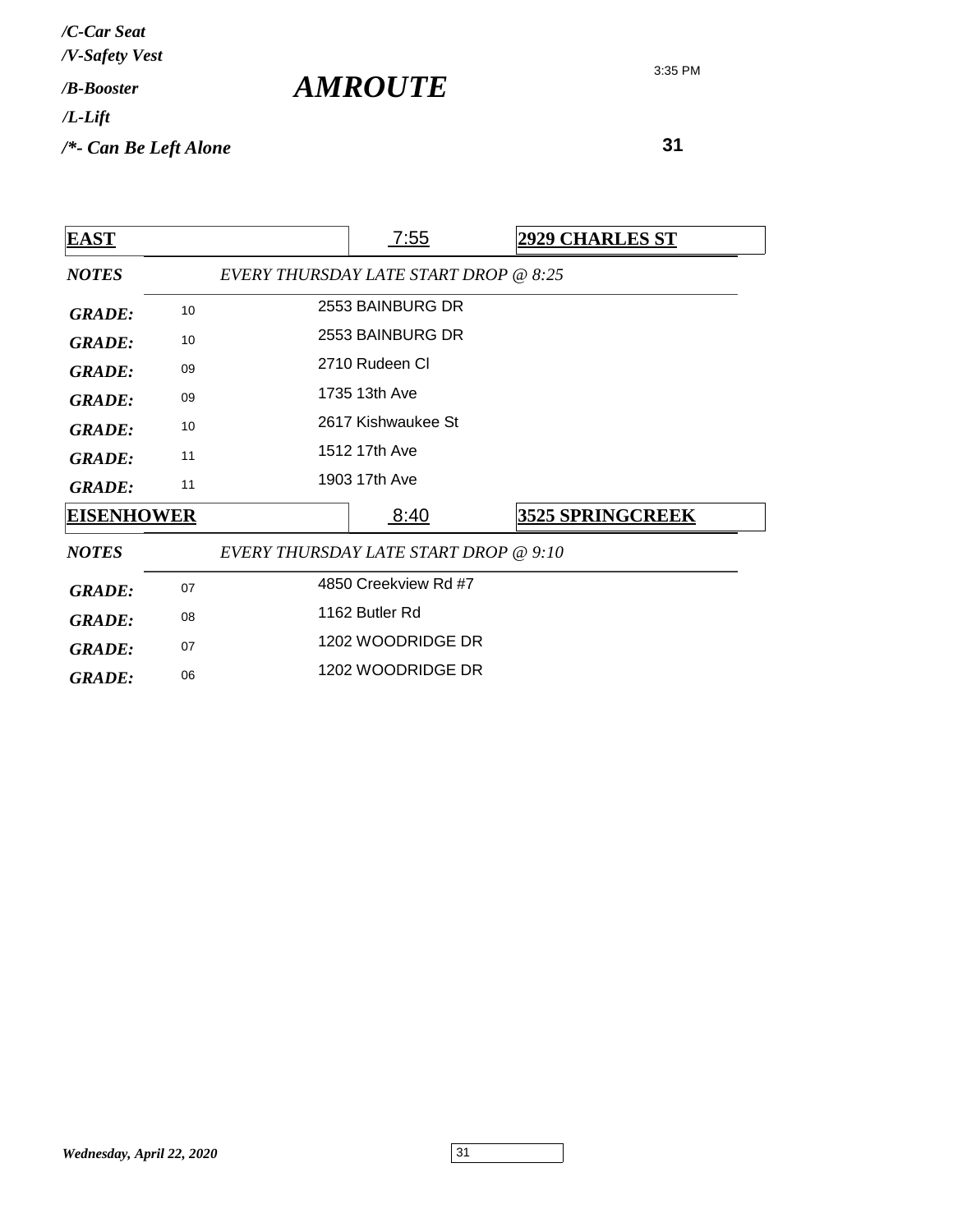3:35 PM

|                         | <b>CHILDRENS LEARNING CNTR</b> | 8:15                   | <b>2918 GLENWOOD</b>         |
|-------------------------|--------------------------------|------------------------|------------------------------|
| <b>NOTES</b>            |                                |                        |                              |
| <b>GRADE:</b>           | 12                             | 3912 LARSON AVE        |                              |
| <b>GRADE:</b>           | 11                             | 3019 ROBINSON RD       |                              |
| <b>GRADE:</b>           | 12                             | 4419 11TH ST #261      |                              |
| <b>GRADE:</b>           | 12                             | 6109 CARLSBURG LN      |                              |
| <b>GRADE:</b>           | 12                             | 2214 WYOMING DR        |                              |
| <b>DISCOVERY CENTER</b> |                                | 9:10                   | <u>711 N. MAIN</u>           |
| <b>NOTES</b>            |                                |                        |                              |
| <b>GRADE:</b>           | 12                             | 2007 Dresden Ave(FRI)  |                              |
| <b>GRADE:</b>           | 12                             | 808 SEMINARY ST(FRI)   |                              |
| <b>GRADE:</b>           | 12                             | 920 N Sunset Ave(FRI)  |                              |
| <b>MISSION MART</b>     |                                | 9:10                   | 2710 20th ST                 |
| <b>NOTES</b>            |                                |                        |                              |
| <b>GRADE:</b>           | 12                             | 2007 Dresden Ave(TUE)  |                              |
| <b>GRADE:</b>           | 12                             | 808 SEMINARY ST(TUE)   |                              |
| <b>GRADE:</b>           | 12                             | 920 N Sunset Ave(TUES) |                              |
|                         | <u>NORTHERN ILL FOOD</u>       | 9:10                   | <b>765 RESEARCH PKWAY</b>    |
| <b>NOTES</b>            |                                |                        |                              |
| <b>GRADE:</b>           | 12                             | 2007 Dresden Ave(WED)  |                              |
| <b>GRADE:</b>           | 12                             | 808 SEMINARY ST(WED)   |                              |
| <b>GRADE:</b>           | 12                             | 920 N Sunset Ave(WED)  |                              |
| <b>SPORTSCORE TWO</b>   |                                | 9:10                   | <b>8800 E RIVERSIDE BLVD</b> |
| <b>NOTES</b>            |                                |                        |                              |
| <b>GRADE:</b>           | 12                             | 2007 Dresden Ave(MON)  |                              |
| <b>GRADE:</b>           | 12                             | 808 SEMINARY ST(MON)   |                              |
| <b>GRADE:</b>           | 12                             | 920 N Sunset Ave(MON)  |                              |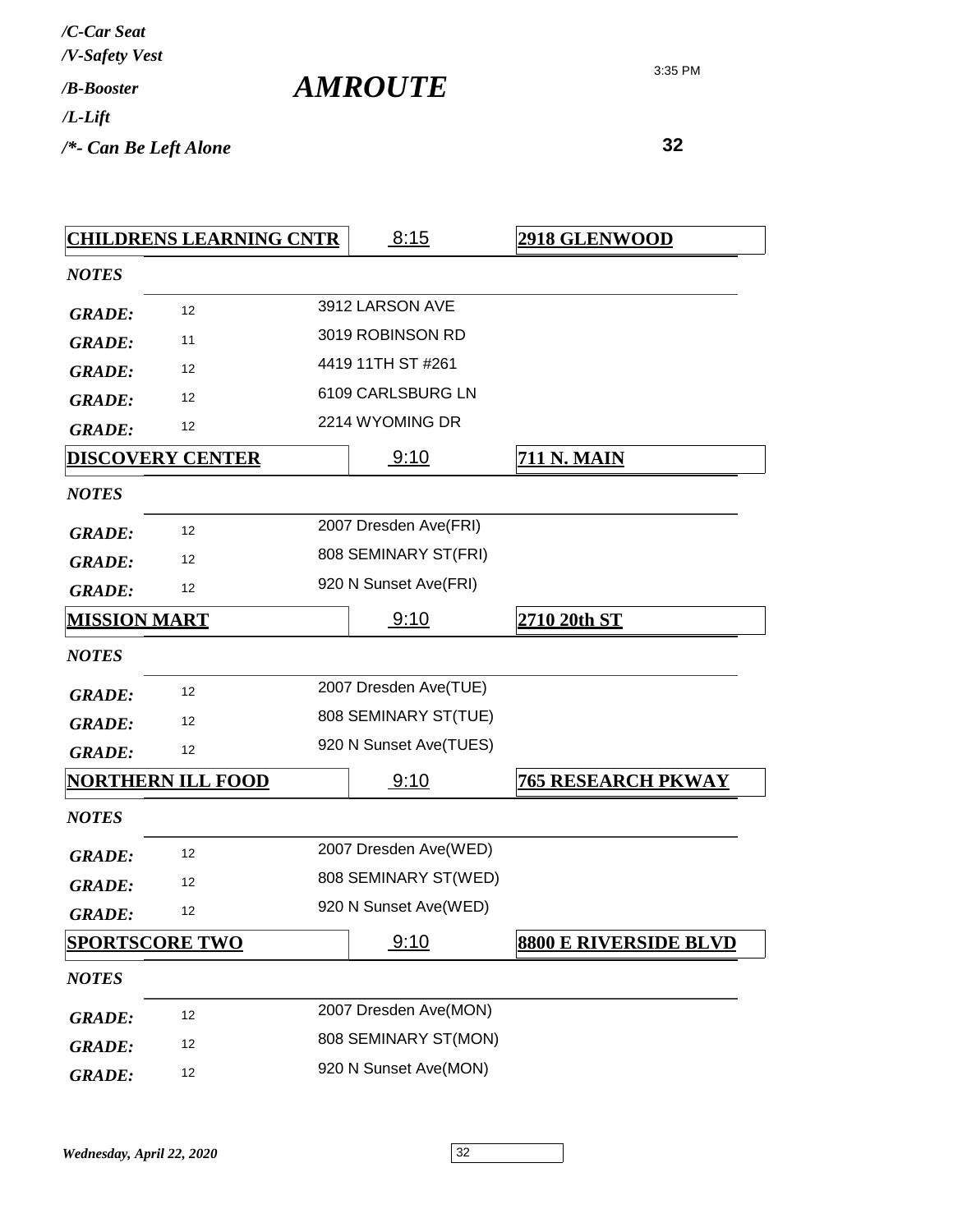**32**

|              | <b>WASHINGTON PARK COMMU</b> | 9:10                   | <b>3617 DELAWARE ST</b> |  |
|--------------|------------------------------|------------------------|-------------------------|--|
| <b>NOTES</b> |                              |                        |                         |  |
| GRADE:       | 12                           | 2007 Dresden Ave(THUR) |                         |  |
| GRADE:       | 12                           | 808 SEMINARY ST(THUR)  |                         |  |
| GRADE:       | 12                           | 920 N Sunset Ave(THUR) |                         |  |

3:35 PM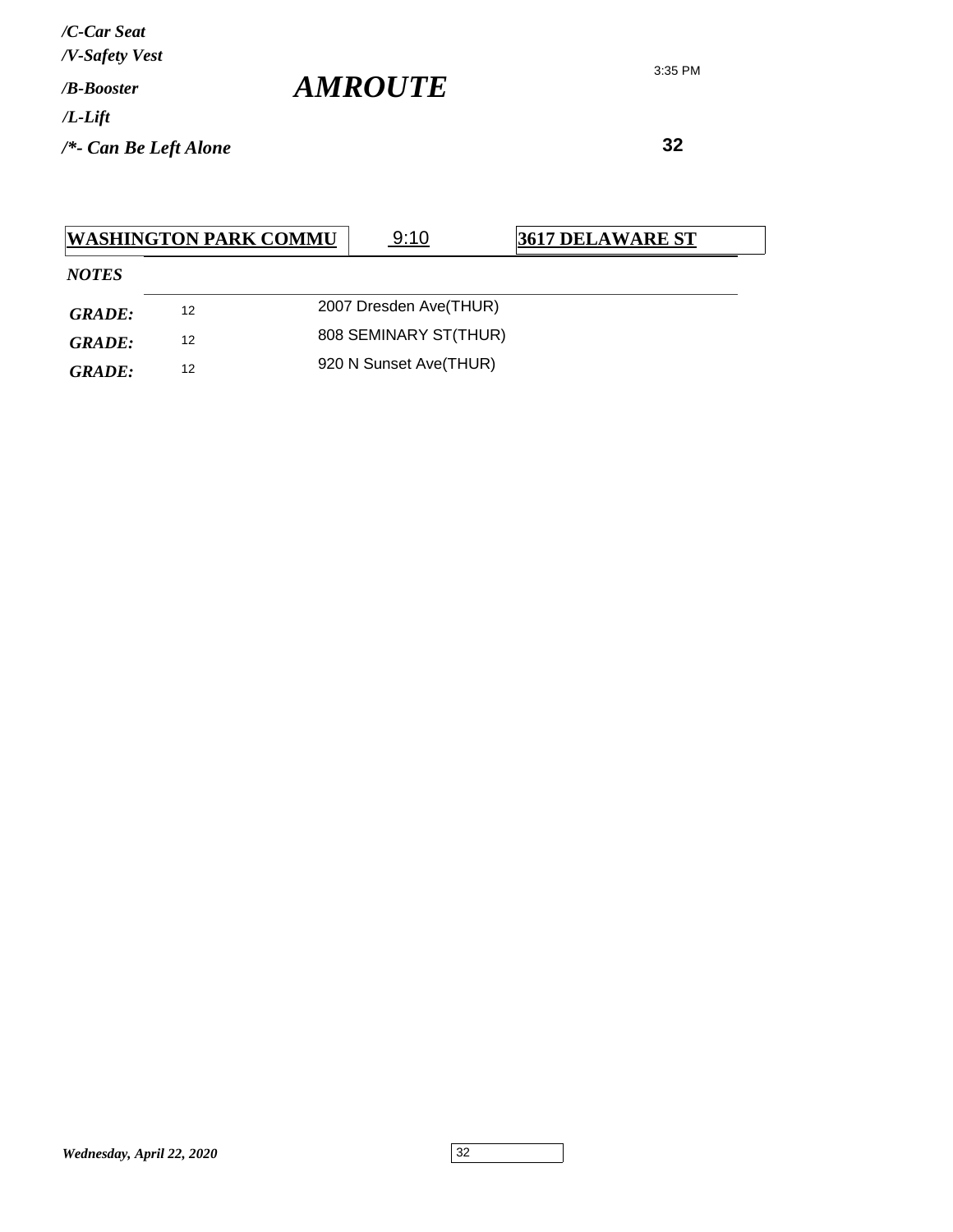| /C-Car Seat<br>/V-Safety Vest   |                       |
|---------------------------------|-----------------------|
| / <b>B-Booster</b>              | <i><b>AMROUTE</b></i> |
| $/L$ -Lift                      |                       |
| $\frac{1}{2}$ Can Be Left Alone |                       |

| <b>SPRING CREEK</b>  |    | 7:30                                 | <b>5222 SPRING CREEK</b> |
|----------------------|----|--------------------------------------|--------------------------|
| <b>NOTES</b>         |    |                                      |                          |
| <b>GRADE:</b>        | K  | 4622 SUNDERMAN RD                    |                          |
| <b>GRADE:</b>        | 03 | 6263 DENWOOD DR                      |                          |
| <b>GRADE:</b>        | Κ  | pu/5719 Forest Hills Rd              |                          |
| <b>GRADE:</b>        | 01 | 4547 Sunderman Rd                    |                          |
| <b>ROLLING GREEN</b> |    | 8:40                                 | <u>3615 LOUISIANA RD</u> |
| <b>NOTES</b>         |    |                                      |                          |
| <b>GRADE:</b>        | 03 | 984 TULIP LN                         |                          |
| <b>GRADE:</b>        | Κ  | 4622 SUNDERMAN RD                    |                          |
| <b>GRADE:</b>        | 03 | 7166 SENTINEL RD                     |                          |
| <b>GRADE:</b>        | 03 | 6639 SAWGRASS DR                     |                          |
| <b>GRADE:</b>        | 05 | 916 OLSON SPRING CL (BELVIDERE)      |                          |
| <b>GRADE:</b>        | 02 | 372 Bancroft Ct                      |                          |
| <b>GUILFORD</b>      |    | <u>9:10 LOAD</u>                     | <b>5620 SPRING CREEK</b> |
| <b>NOTES</b>         |    |                                      |                          |
| <b>GRADE:</b>        | 12 | 9:10 GUIL TO MARS 6233 EAST STATE ST |                          |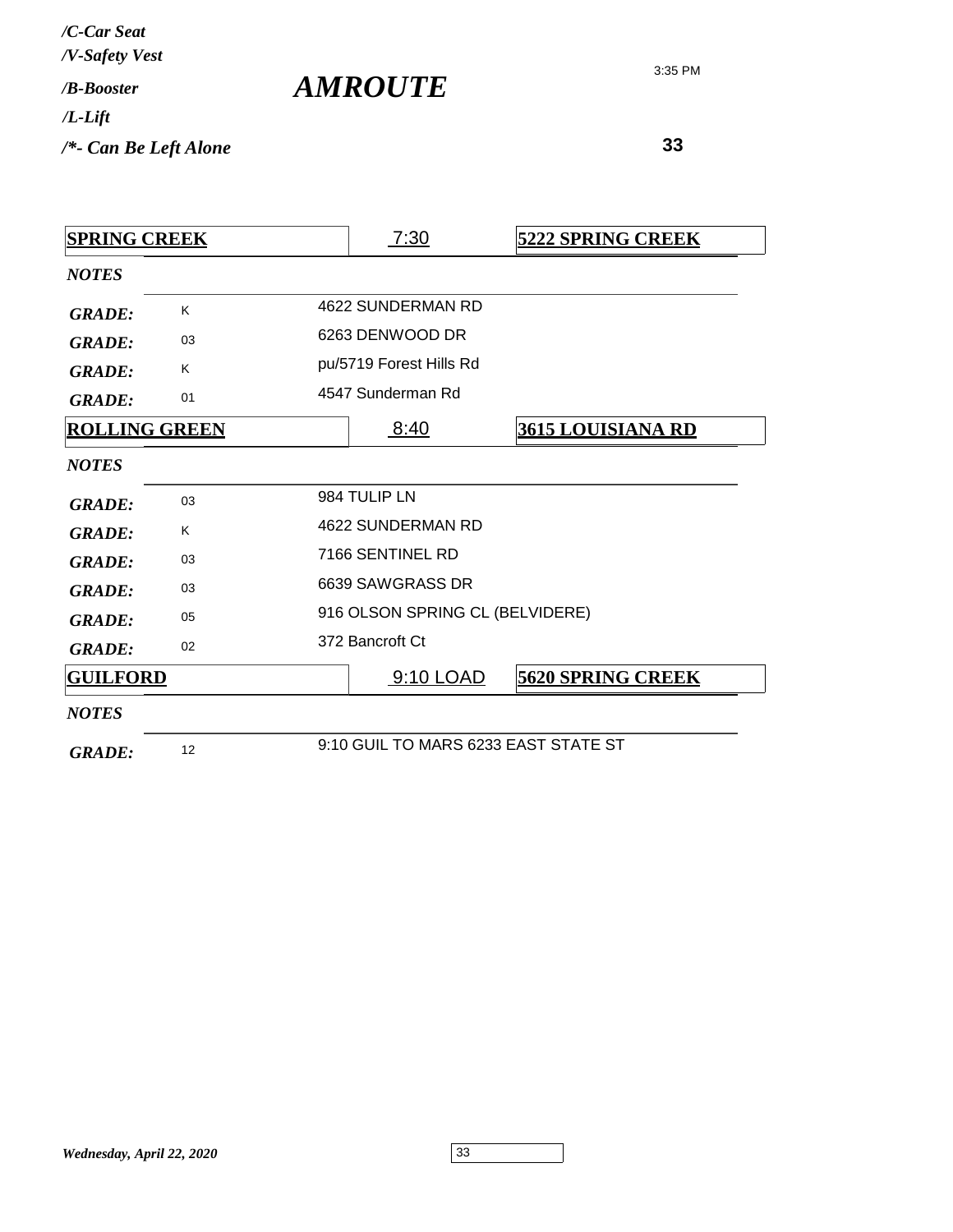*AMROUTE*

|                      | <u>WHITEHEAD SCHOOL</u> | 7:10                               | 2325 OHIO PARKWAY        |
|----------------------|-------------------------|------------------------------------|--------------------------|
| <b>NOTES</b>         |                         |                                    |                          |
| <b>GRADE:</b>        | K                       | 2716 HOOKER AVE                    |                          |
| <b>GRADE:</b>        | 01                      | 1410 SAWYER RD                     |                          |
| <u>NASHOLD</u>       |                         | 7:50                               | 3303 20TH ST             |
| <b>NOTES</b>         |                         | NO PREK 10-4 11-1 12-6 2-6 3-6 4-3 |                          |
| <b>GRADE:</b>        | P                       | 2211 19TH AV                       |                          |
| <b>GRADE:</b>        | P                       | 2803 CHARLES ST                    |                          |
| <b>GRADE:</b>        | p                       | 2208 12TH AVE                      |                          |
| <b>GRADE:</b>        | P                       | 2315 9TH ST****                    |                          |
| <b>GRADE:</b>        | P                       | 2007 17TH AVE                      |                          |
| <b>GRADE:</b>        | P                       | 1904 16th av                       |                          |
| <b>ROLLING GREEN</b> |                         | 8:40                               | <b>3615 LOUISIANA RD</b> |
| <b>NOTES</b>         |                         |                                    |                          |
| <b>GRADE:</b>        | 04                      | 2751 WENDY Ln                      |                          |
| <b>GRADE:</b>        | K.                      | 2804 Edelweiss Rd                  |                          |
| <b>GRADE:</b>        | 05                      | 5696 Petworth DR                   |                          |
| <b>GRADE:</b>        | K.                      | 4115 HARRISON Ave #201D            |                          |
| <b>GRADE:</b>        | 04                      | PU/3209 Collins St                 |                          |
| <b>GRADE:</b>        | 01                      | 4965 Linden Rd #1333               |                          |
| <b>HOME GOODS</b>    |                         | 9:10                               | <b>6630 E STATE ST</b>   |
| <b>NOTES</b>         |                         |                                    |                          |
| <b>GRADE:</b>        | 12                      | 4753 S Perryville RD               |                          |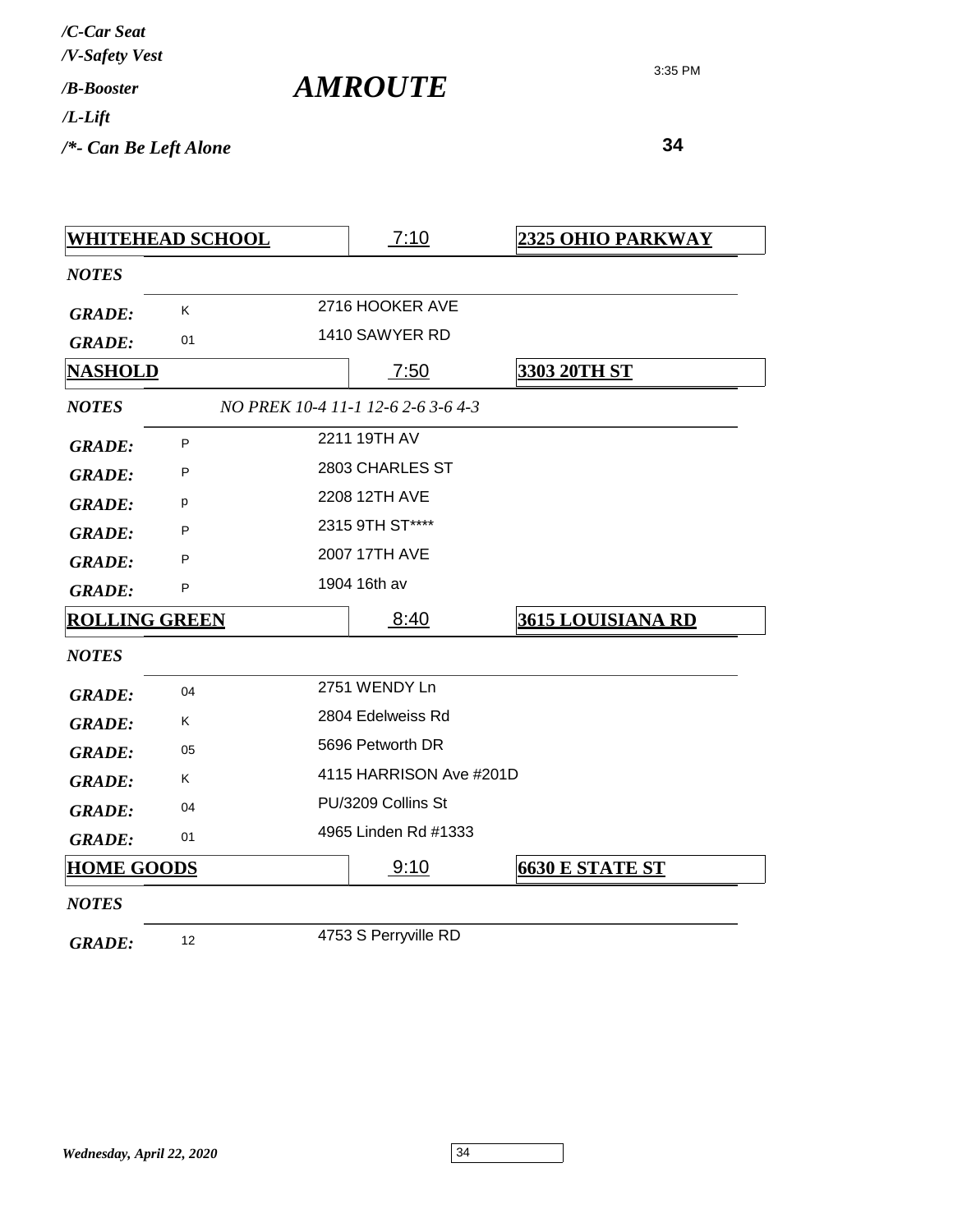| /C-Car Seat<br>/V-Safety Vest |  |
|-------------------------------|--|
| /R-Booster                    |  |
| $/L$ -Lift                    |  |

*/\*- Can Be Left Alone*

3:35 PM

 **35**

| <u>WASHINGTON</u> |                        | 7:05                               | <b>1421 WEST ST</b>     |
|-------------------|------------------------|------------------------------------|-------------------------|
| <b>NOTES</b>      |                        |                                    |                         |
| <b>GRADE:</b>     | 02                     | 1828 Kishwaukee St                 |                         |
| <b>GRADE:</b>     | 03                     | <b>1221 ROSE AV</b>                |                         |
| <b>GRADE:</b>     | 05                     | PU/1120 Kent St                    |                         |
|                   | <b>FAIRVIEW CENTER</b> | 7:50                               | <b>512 FAIRVIEW AVE</b> |
| <b>NOTES</b>      |                        | NO PREK 10-4 11-1 12-6 2-6 3-6 4-3 |                         |
| <b>GRADE:</b>     | P                      | 2323 S 6TH ST                      |                         |
| <b>GRADE:</b>     | P                      | 160 15TH AVE                       |                         |
| <b>GRADE:</b>     | P                      | 1127 S Church St #1                |                         |
| <b>GRADE:</b>     | р                      | 413 16th Ave                       |                         |
| <b>GRADE:</b>     | P                      | 658 Ranger St                      |                         |
| <b>BEYER</b>      |                        | 9:00                               | <b>333 15TH AVE.</b>    |
| <b>NOTES</b>      |                        | NO PREK 10-4 11-1 12-6 2-6 3-6 4-3 |                         |
| <b>GRADE:</b>     | P                      | 5101 CITADEL CT                    |                         |
| <b>GRADE:</b>     | P                      | 5078 GRAND CAPE Rd                 |                         |
| <b>GRADE:</b>     | P                      | 6574 CHARLES ST***                 |                         |
| <b>GRADE:</b>     | P                      | 3188 HOLIDAY DR(?)                 |                         |
| <b>GRADE:</b>     | P                      | 5047 LINDEN RD APT 6310            |                         |
| <b>GRADE:</b>     | P                      | 2216 19TH Ave(deadend)             |                         |

*AMROUTE*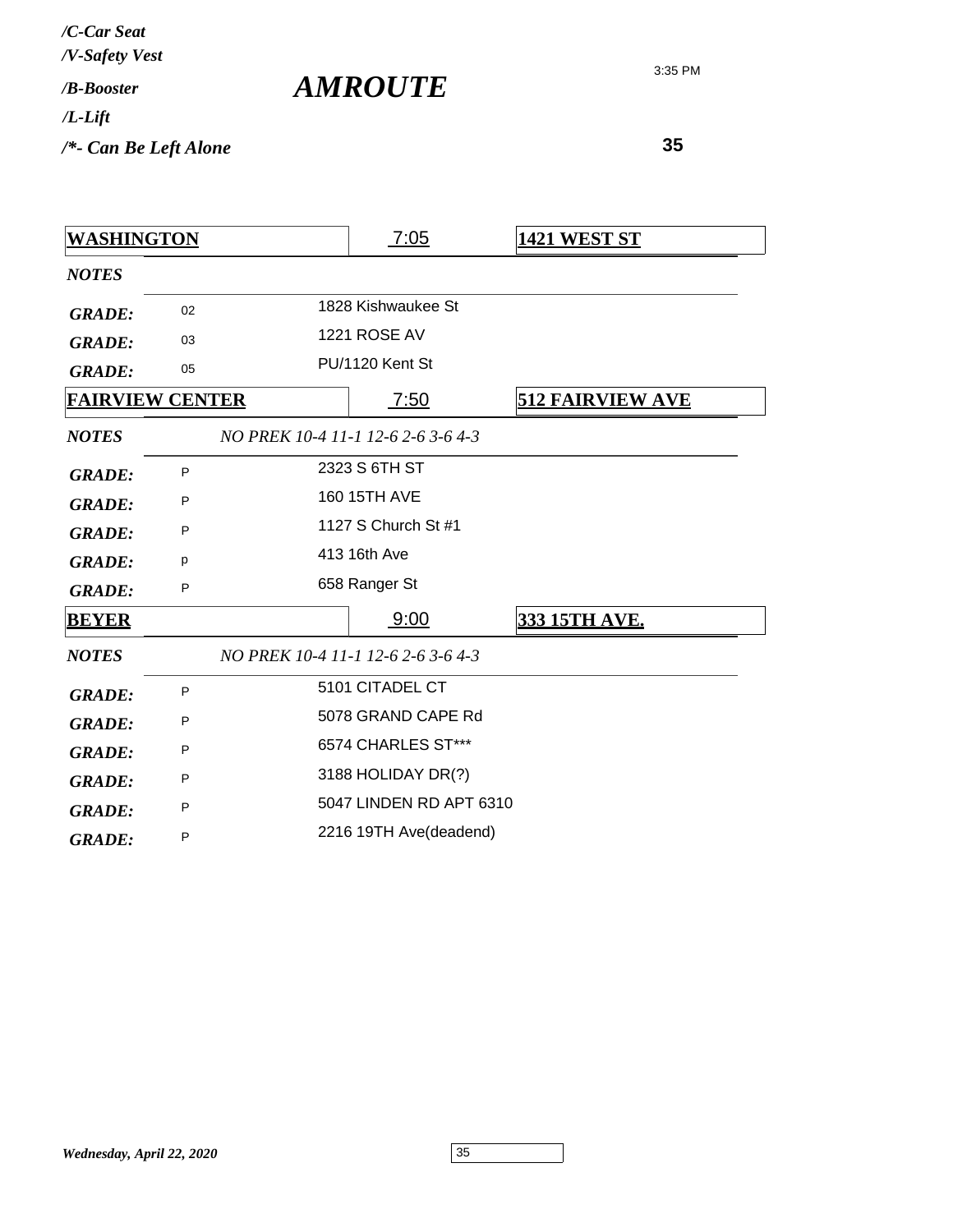| /C-Car Seat<br>/V-Safety Vest |  |
|-------------------------------|--|
| / <b><i>B-Booster</i></b>     |  |
| /L-Lift                       |  |
| /*- Can Be Left Alone         |  |

*AMROUTE*

| <b>CONSTANCE LN</b> |                                |  | 7:05               | <b>526 CATLIN ST</b>   |
|---------------------|--------------------------------|--|--------------------|------------------------|
| <b>NOTES</b>        |                                |  |                    |                        |
| <b>GRADE:</b>       | 05                             |  | 1116 Lincoln Ave   |                        |
| <b>GRADE:</b>       | 03                             |  | 326 CATHERINE St   |                        |
| <b>GRADE:</b>       | 04                             |  | 327 CATHERINE St   |                        |
| <b>GRADE:</b>       | 04                             |  | PU/818 MORGAN ST E |                        |
| <b>GRADE:</b>       | 04                             |  | 4214 W State St    |                        |
| <b>GRADE:</b>       | 05                             |  | 1330 BLAKE St      |                        |
| <b>GRADE:</b>       | 04                             |  | 4110 FLORENCE AVE  |                        |
|                     | <b>LIFESCAPE HEARTLAND CAM</b> |  | 8:15               | <b>1330 S ALPINE</b>   |
| <b>NOTES</b>        |                                |  |                    |                        |
| <b>GRADE:</b>       | 11                             |  | 1410 4TH AVE #1    |                        |
| <b>GRADE:</b>       | 12                             |  | 1524 Barton Blvd   |                        |
| <u>TJMAXX</u>       |                                |  | 9:10               | <b>1009 W. LANE RD</b> |
| <b>NOTES</b>        |                                |  |                    |                        |
| <b>GRADE:</b>       | 10                             |  | 530 13TH ST        |                        |
| <b>GRADE:</b>       | 12                             |  | 4798 Orchard LN    |                        |
| <b>GRADE:</b>       | 12                             |  | 402 Barnum RD      |                        |
| <b>GRADE:</b>       | 12                             |  | 811 Hoban Ave      |                        |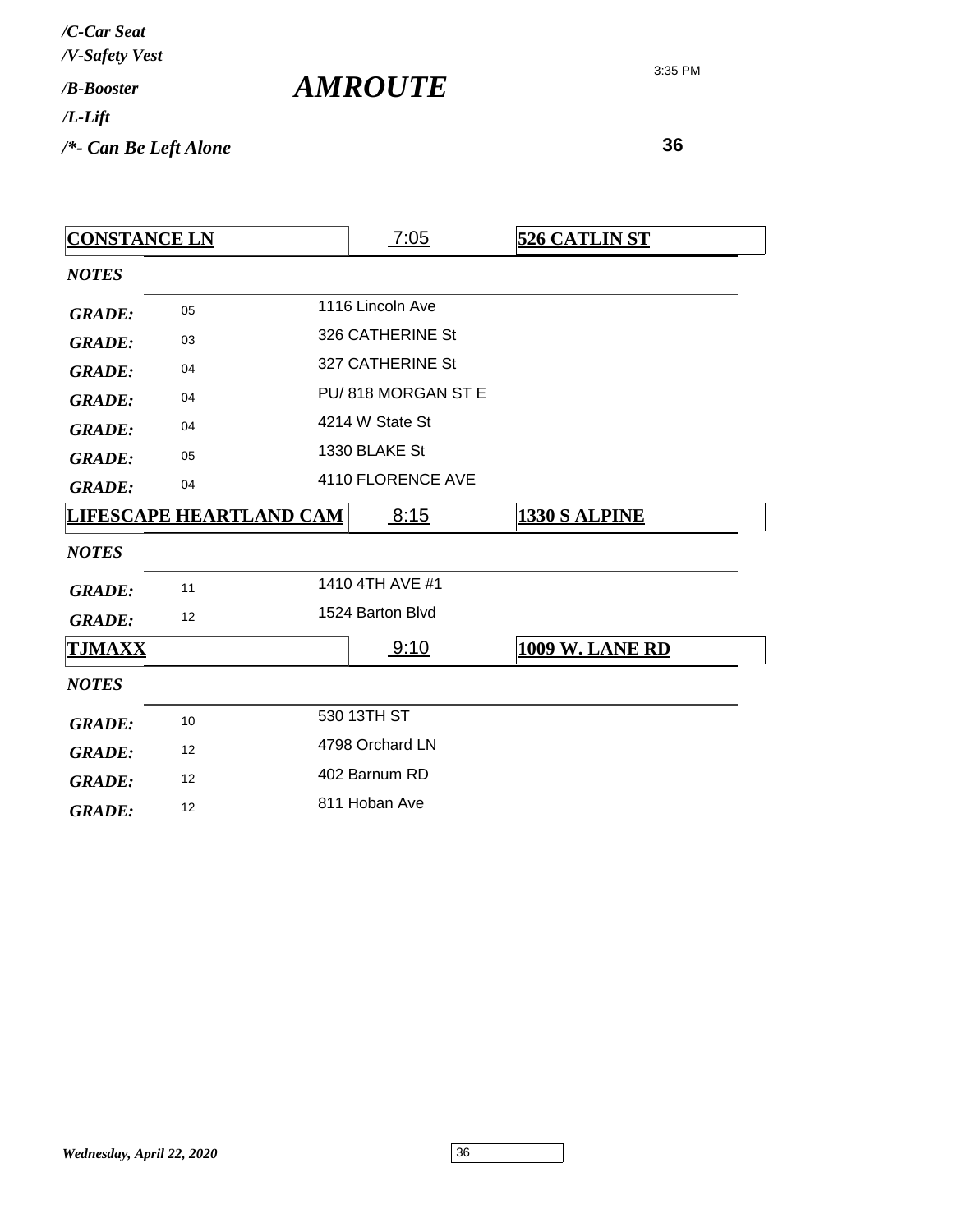| /C-Car Seat<br>/V-Safety Vest |                       |
|-------------------------------|-----------------------|
| / <i>B-Booster</i>            | <i><b>AMROUTE</b></i> |
| $/L$ -Lift                    |                       |
| $/*$ - Can Be Left Alone      |                       |

| <b>RIVERDAHL</b> |    |                                    | 7:05                     | <b>3520 KISHWAUKEE</b> |
|------------------|----|------------------------------------|--------------------------|------------------------|
| <b>NOTES</b>     |    |                                    |                          |                        |
| <b>GRADE:</b>    | 04 |                                    | 3004 BILDAHL ST          |                        |
| <b>NASHOLD</b>   |    |                                    | 7:50                     | <b>3303 20TH ST</b>    |
| <b>NOTES</b>     |    | NO PREK 10-4 11-1 12-6 2-6 3-6 4-3 |                          |                        |
| GRADE:           | P  |                                    | 6093 CONNER LN           |                        |
| GRADE:           | P  |                                    | 6349 BALBOA ST           |                        |
| GRADE:           | P  |                                    | 6453 CHEROKEE HILL DR    |                        |
| <b>GRADE:</b>    | P  |                                    | 7004 WILL JAMES Rd       |                        |
| <b>GRADE:</b>    | P  |                                    | 6093 CONNER LN (NOGO AM) |                        |
| <b>GRADE:</b>    | P  |                                    | 6033 ALAMO DR            |                        |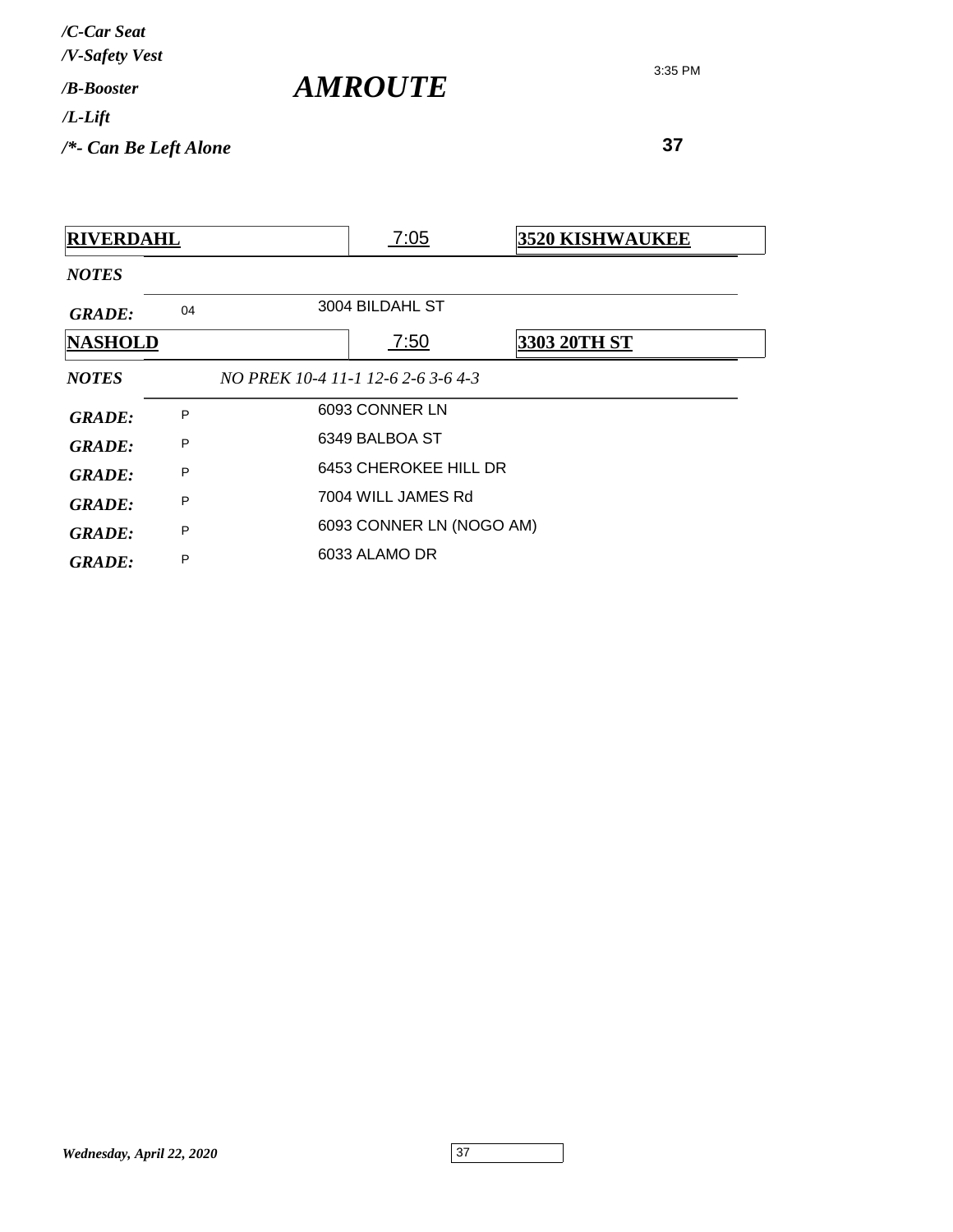| /C-Car Seat<br>/V-Safety Vest |  |
|-------------------------------|--|
| / <b><i>B-Booster</i></b>     |  |
| /L-Lift                       |  |
| /*- Can Be Left Alone         |  |

*AMROUTE*

|                    | <b>RIVERBLUFF NURSING HOME</b> |                              | 8:15                             | <b>4401 N MAIN ST</b>    |
|--------------------|--------------------------------|------------------------------|----------------------------------|--------------------------|
| <b>NOTES</b>       |                                |                              |                                  |                          |
| <b>GRADE:</b>      | 12                             |                              | 2814 Lawndale Ave                |                          |
| <b>GRADE:</b>      | 12                             |                              | 4339 W State St                  |                          |
| <b>GRADE:</b>      | 12                             |                              | 1636 4th AVE                     |                          |
| <b>GRADE:</b>      | 12                             |                              | 2402 EVANSTON DR                 |                          |
| <b>GRADE:</b>      | 12                             |                              | 234 N Central Ave                |                          |
| <b>CHANCELIGHT</b> |                                |                              | 8:45                             | <b>315 LA CLEDE AV</b>   |
| <b>NOTES</b>       |                                |                              |                                  |                          |
| <b>GRADE:</b>      | 07                             |                              | 330 KING ST                      |                          |
| <b>GRADE:</b>      | 08                             |                              | 1315 BROWN AV                    |                          |
| <b>GRADE:</b>      | 10                             |                              | 1119 MORGAN ST                   |                          |
| <b>GUILFORD</b>    |                                |                              | 9:05 LOAD                        | <b>5620 SPRING CREEK</b> |
| <b>NOTES</b>       |                                |                              |                                  |                          |
| <b>GRADE:</b>      | 12                             |                              | 9:05GUIL TO 765 RESEARCH PARKWAY |                          |
| <b>GRADE:</b>      | 12                             |                              | 9:05GUIL TO 8800 EAST RIVERSIDE  |                          |
| <b>GRADE:</b>      | 12                             | 9:05GUIL TO 2710 20TH STREET |                                  |                          |
| <b>GRADE:</b>      | 12                             |                              | 9:05 GUIL TO 711 N MAIN          |                          |
| <b>GRADE:</b>      | 12                             |                              | 9:05GUIL TO 3617 DELAWARE        |                          |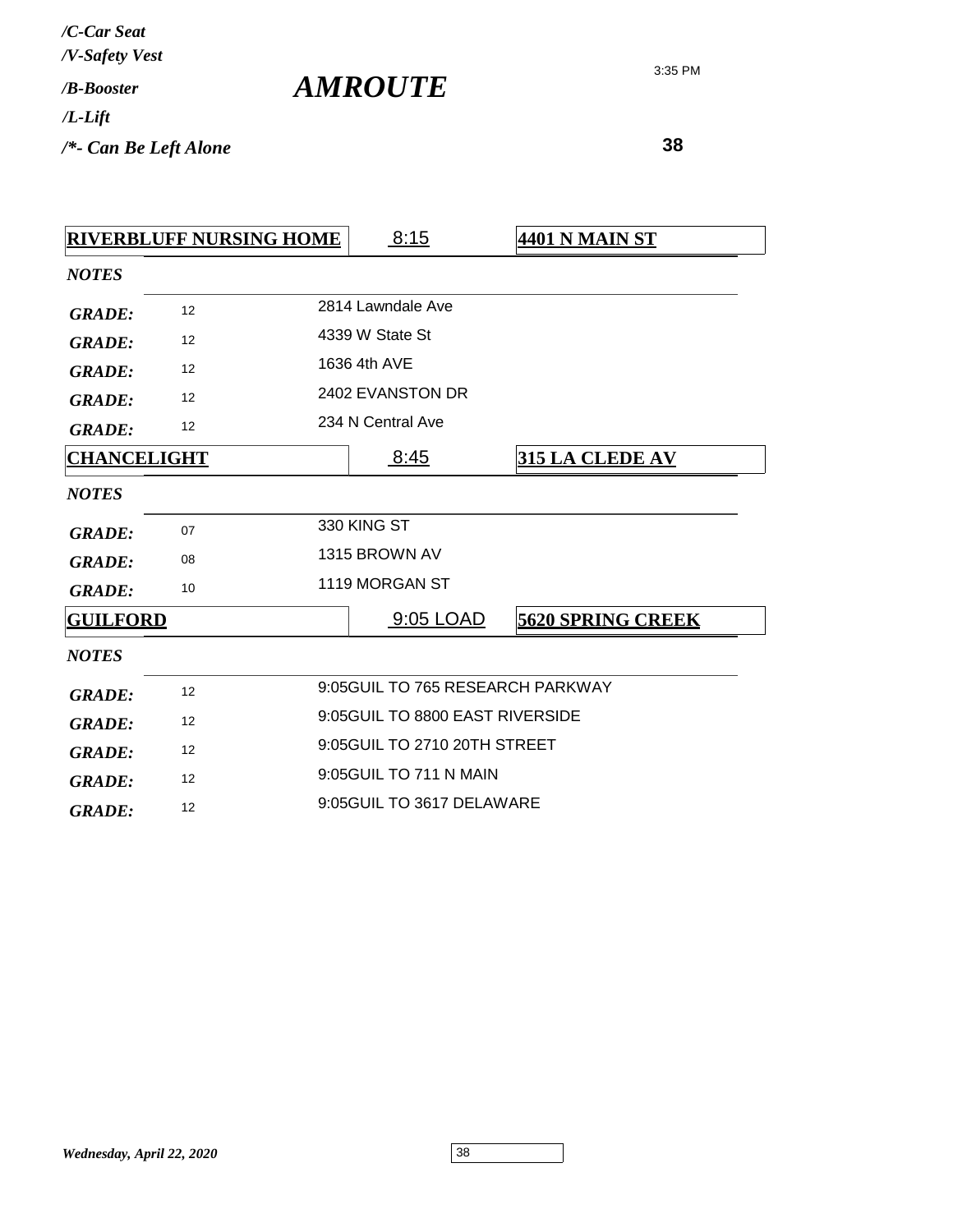*/V-Safety Vest /C-Car Seat*

*/B-Booster*

*/L-Lift*

*/\*- Can Be Left Alone*

3:35 PM

 **40**

| <b>S.E.A.L.</b> |    | 8:15             | 1200 Claussen Dr(Woodstk) |
|-----------------|----|------------------|---------------------------|
| <b>NOTES</b>    |    |                  |                           |
| <b>GRADE:</b>   | 05 | 1202 18TH St     |                           |
| <b>GRADE:</b>   | 09 | 3326 DARWOOD DR  |                           |
| <b>GRADE:</b>   | 01 | 1614 PAULINE Ave |                           |
| <b>GRADE:</b>   | 11 | 1602 LATHAM ST   |                           |
| <b>GRADE:</b>   | 07 | 410 Churchill St |                           |

*AMROUTE*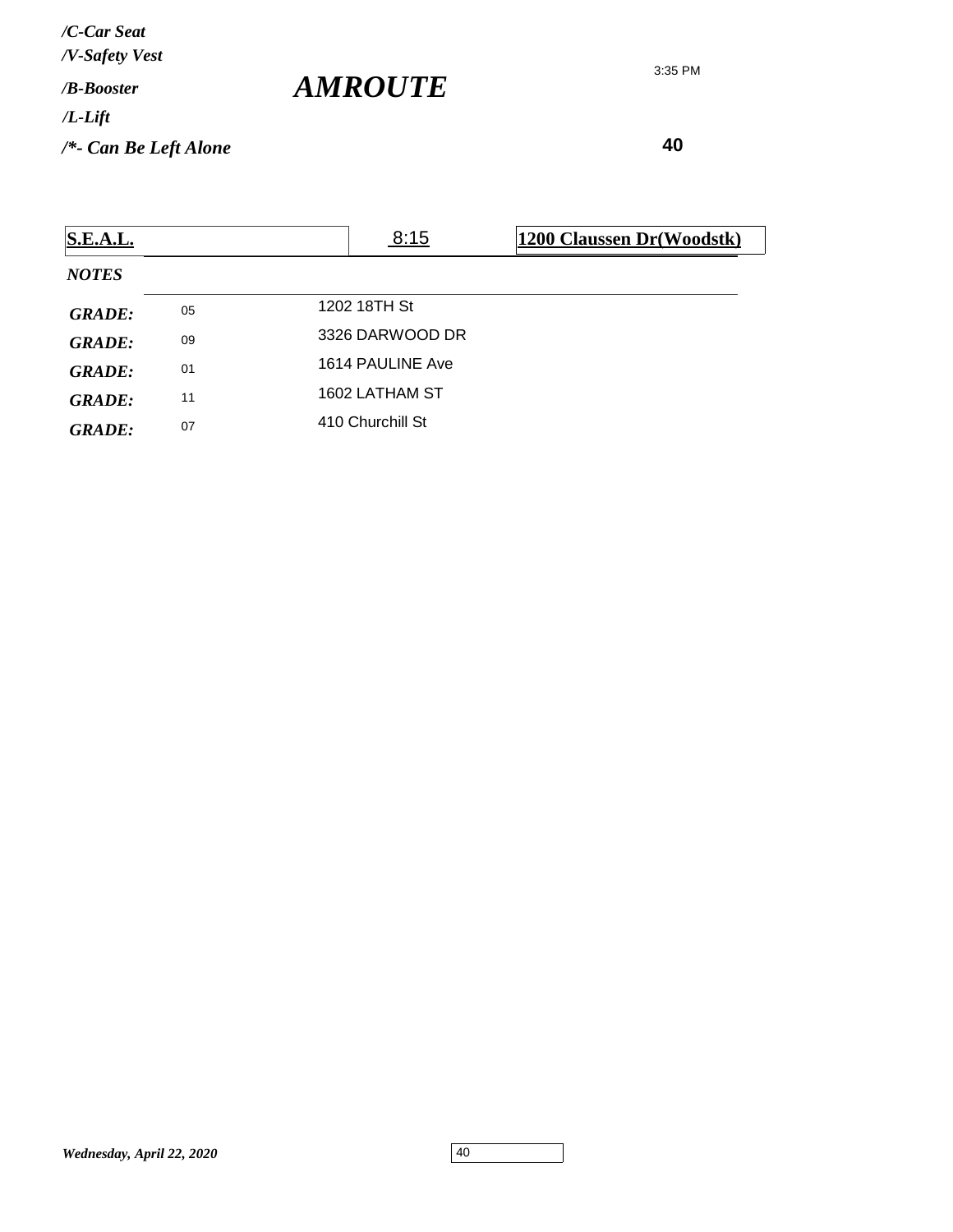**41**

3:35 PM

|              |    | <b>PARKLAND LAKE IN THE HIL</b> | 8:20                             | 40 W ACORN LANE |
|--------------|----|---------------------------------|----------------------------------|-----------------|
| <b>NOTES</b> |    |                                 | LAKE IN THE HILLS (630) 426-3390 |                 |
| GRADE:       | 01 |                                 | PU/1728 NATIONAL Ave             |                 |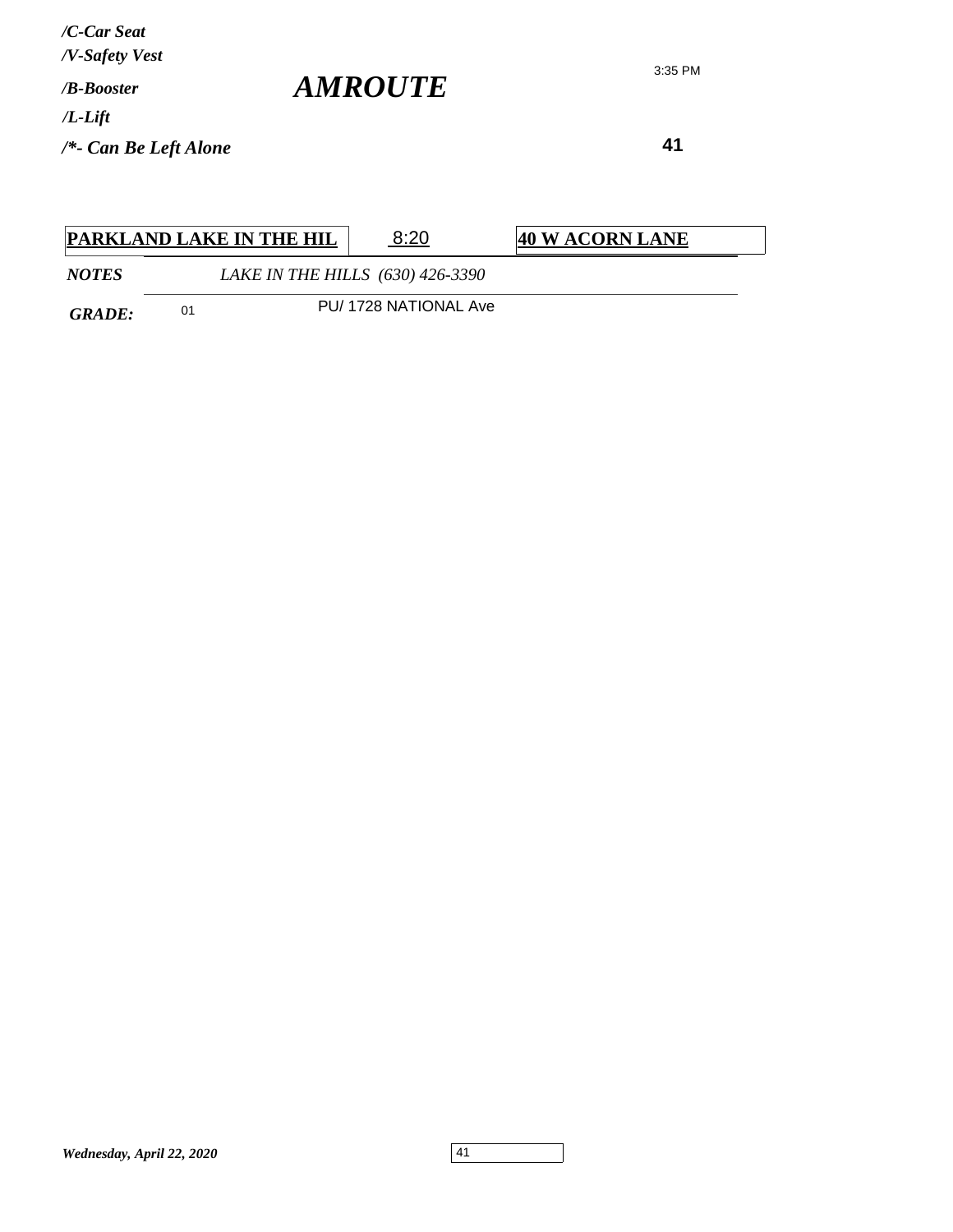3:35 PM

|               |    | ALLENDALE(LINK PROGRAM) | 8:00              | <b>1055 LAKE, WOODSTOCK, I</b> |
|---------------|----|-------------------------|-------------------|--------------------------------|
| <b>NOTES</b>  |    |                         |                   |                                |
| <b>GRADE:</b> | 10 |                         | 2237 Parmele St   |                                |
| <b>GRADE:</b> | 8  |                         | 2527 CLIFTON AVE  |                                |
| GRADE:        | 12 |                         | 3734 Linden Rd    |                                |
| <b>GRADE:</b> | 09 |                         | 1107 Bluefield St |                                |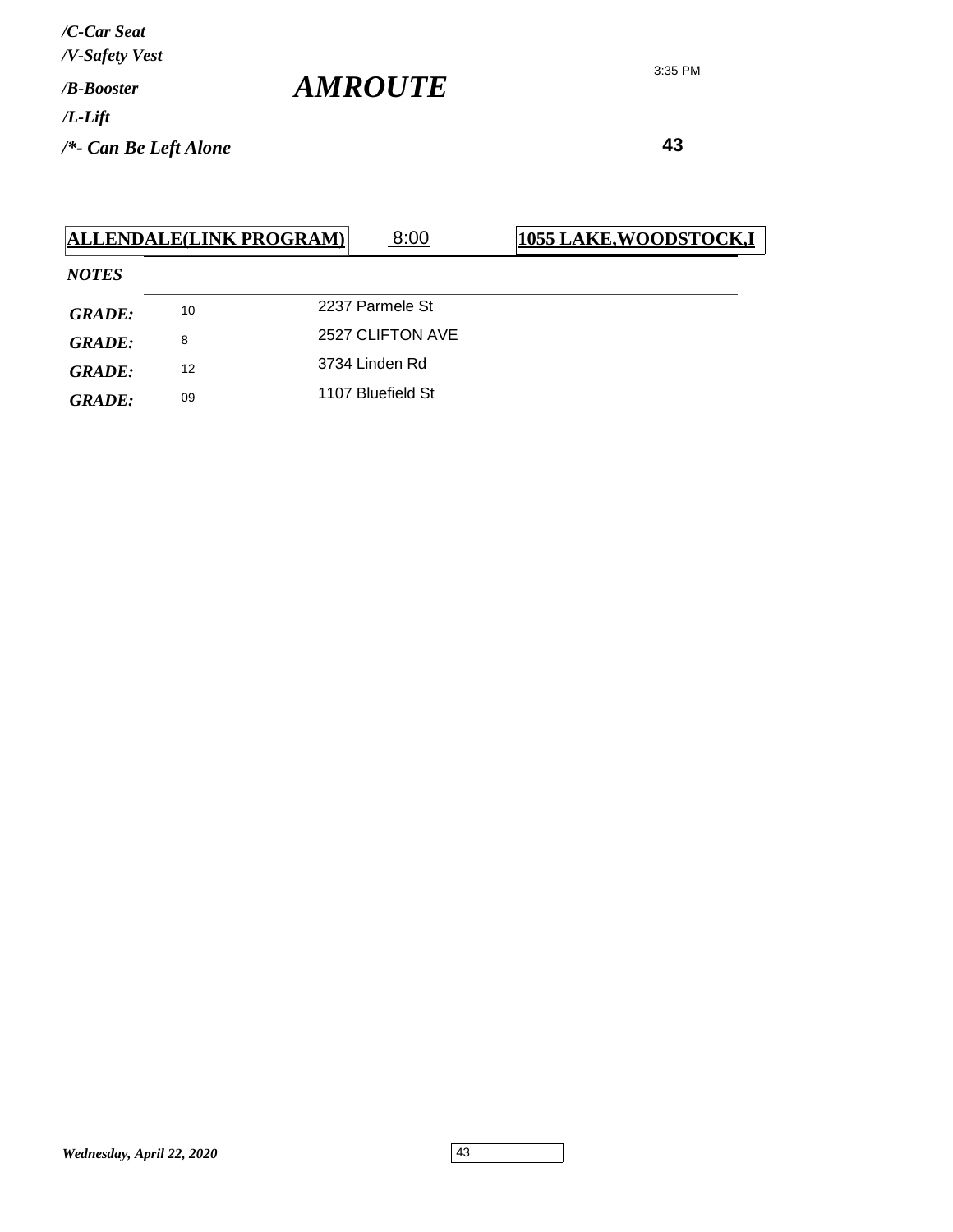**44**

| <b>Parkland Prep</b> |                      | 8:30              | <b>900 S. PARK BLVD STREAM</b> |  |
|----------------------|----------------------|-------------------|--------------------------------|--|
| <b>NOTES</b>         |                      |                   |                                |  |
| <b>GRADE:</b>        | 05                   | 3546 NORMANDY AVE |                                |  |
| GRADE:               | 09                   | 2230 Custer Ave   |                                |  |
| GRADE:               |                      | 2162 LAMAR Ave    |                                |  |
| <b>GRADE:</b>        | 3908 Latham ST<br>09 |                   |                                |  |

*AMROUTE*

3:35 PM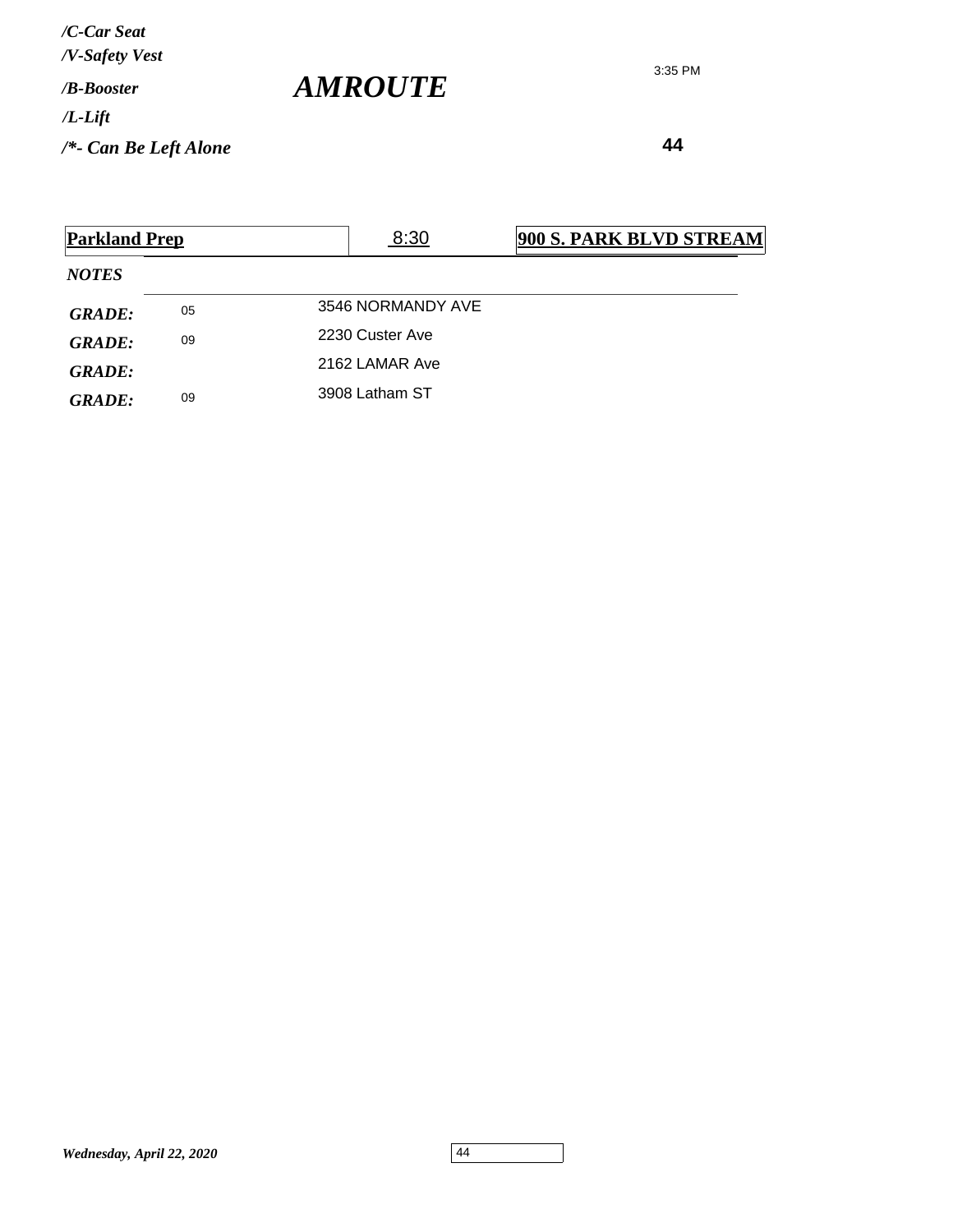| /C-Car Seat<br>/V-Safety Vest |                       |
|-------------------------------|-----------------------|
| /B-Booster                    | <i><b>AMROUTE</b></i> |
| $/L$ -Lift                    |                       |
| $/*$ - Can Be Left Alone      |                       |

| <b>GREGORY</b> |    | 7:10                                         | <b>4820 CAROL CT.</b>  |
|----------------|----|----------------------------------------------|------------------------|
| <b>NOTES</b>   |    |                                              |                        |
| <b>GRADE:</b>  | K  | 520 EMERSON DR                               |                        |
| <b>GRADE:</b>  | 02 | 4014 LARAMIE LN                              |                        |
| <b>GRADE:</b>  | 02 | PU/1451 Stony Creek WAY                      |                        |
| <b>GRADE:</b>  | Κ  | 4850 CREEKVIEW RD                            |                        |
| <b>GRADE:</b>  | K  | <b>PU/647 EASTON PKWY</b>                    |                        |
| <u>EAST</u>    |    | 7:55                                         | <b>2929 CHARLES ST</b> |
| <b>NOTES</b>   |    | <b>EVERY THURSDAY LATE START DROP @ 8:25</b> |                        |
| <b>GRADE:</b>  | 09 | 4913 LINDEN RD #611                          |                        |
| <b>GRADE:</b>  | 11 | 3916 Seward Ave                              |                        |
| <b>GRADE:</b>  | 10 | 1606 23rd St                                 |                        |
| <b>GRADE:</b>  | 10 | 2310 Nebraska Rd                             |                        |
| <b>GRADE:</b>  | 09 | 3225 Cavendish DR                            |                        |
| <b>GRADE:</b>  | 09 | 3225 Cavendish DR                            |                        |
| <b>GRADE:</b>  | 09 | 1339 7th ave                                 |                        |
| <b>WEST</b>    |    | 8:50                                         | <b>1900 N ROCKTON</b>  |
| <b>NOTES</b>   |    | THURSDAY LATE START DROP @ 9:10              |                        |
| <b>GRADE:</b>  | 06 | PU/4124 HARRISON AVE***                      |                        |
| <b>GRADE:</b>  | 6  | 914 N WINNEBAGO ST                           |                        |
| <b>GRADE:</b>  | 07 | 415 Forest Ave                               |                        |
| <b>GRADE:</b>  | 06 | 2323 16TH AVE                                |                        |
| <b>GRADE:</b>  | 08 | 932 Woodlawn Ave                             |                        |
| <b>GRADE:</b>  | 07 | 1043 HASKELL AVE                             |                        |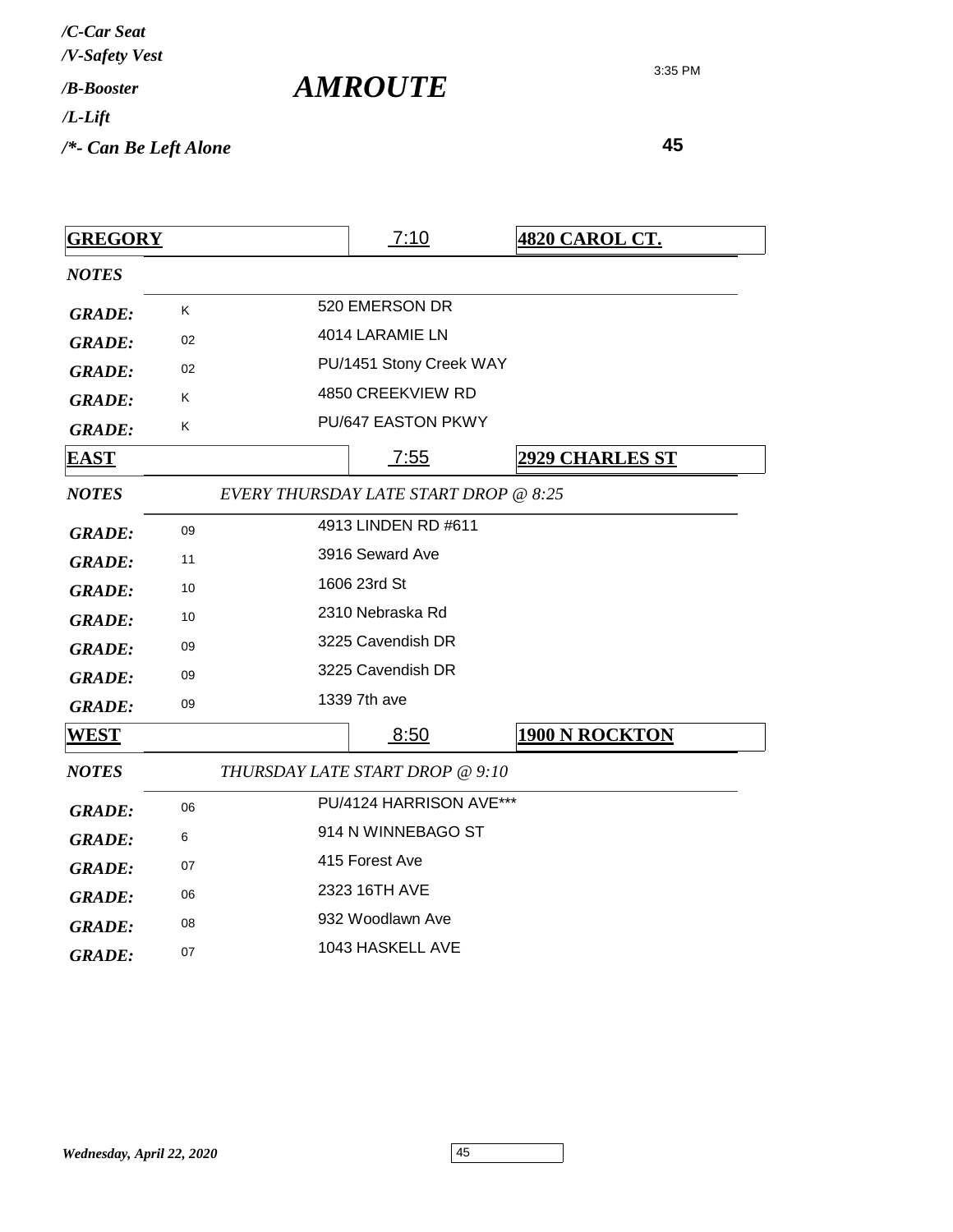*AMROUTE*

|               | <b>REGIONAL STAR</b> | 8:25                          | <b>5949 SAFFORD ROAD</b> |  |
|---------------|----------------------|-------------------------------|--------------------------|--|
| <b>NOTES</b>  |                      |                               |                          |  |
| <b>GRADE:</b> | 08                   | 6302 VALHALLA DR              |                          |  |
| <b>GRADE:</b> | 06                   | 1965 W Riverside Blvd Apt 202 |                          |  |
| <b>GRADE:</b> | 10                   | 8565 MCMICHAEL RD             |                          |  |
| <b>GRADE:</b> | 10                   | 2501 TIMBER TRAIL             |                          |  |
| <b>GRADE:</b> | 09                   | 6972 Olde Creek Rd            |                          |  |
| <b>GRADE:</b> | 07                   | 3361 KIMBALL RD               |                          |  |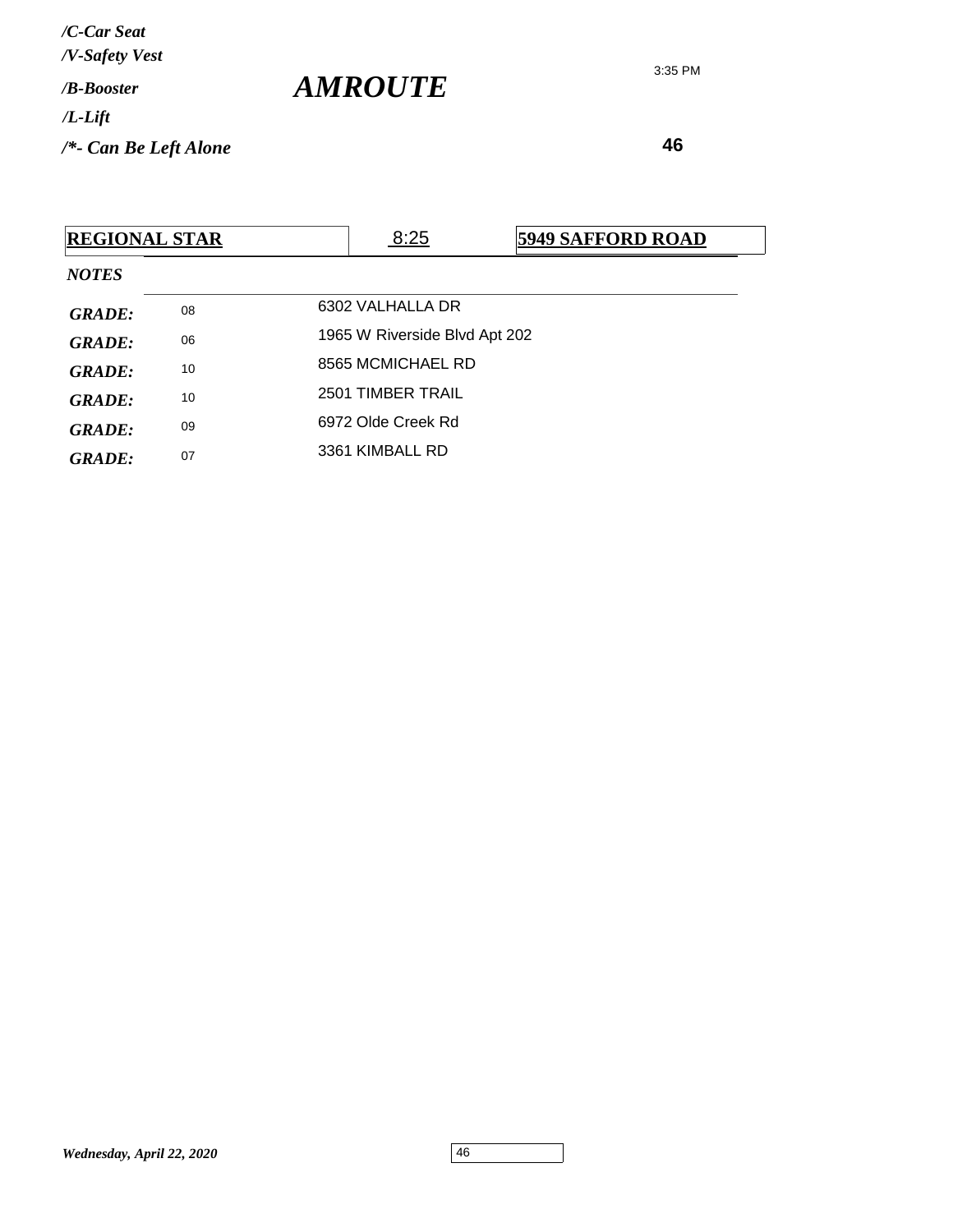| /C-Car Seat<br>/V-Safety Vest |  |
|-------------------------------|--|
| / <b><i>B-Booster</i></b>     |  |
| /L-Lift                       |  |
| /*- Can Be Left Alone         |  |

*AMROUTE*

| <u>LEWIS LEMON</u> |    |                  | 7:15                                  | <b>1993 MULBERRY</b>   |
|--------------------|----|------------------|---------------------------------------|------------------------|
| <b>NOTES</b>       |    |                  |                                       |                        |
| <b>GRADE:</b>      | 01 |                  | 1106 22ND AV #4                       |                        |
| <b>GRADE:</b>      | 05 |                  | 452 S New Towne DR                    |                        |
| <b>GRADE:</b>      | 03 |                  | 646 15TH ST                           |                        |
| <b>GRADE:</b>      | 02 |                  | 2 Senate Dr                           |                        |
| <b>GRADE:</b>      | 05 |                  | 4116 FLORIDA DR APT 133               |                        |
| <b>GRADE:</b>      | Κ  |                  | 1704 S 4TH St                         |                        |
| <u>EAST</u>        |    |                  | 7:55                                  | <b>2929 CHARLES ST</b> |
| <b>NOTES</b>       |    |                  | EVERY THURSDAY LATE START DROP @ 8:25 |                        |
| <b>GRADE:</b>      | 10 |                  | 1426 ELM St                           |                        |
| <b>GRADE:</b>      | 09 |                  | 1454 Woodruff Ave                     |                        |
| <b>GRADE:</b>      | 11 |                  | 1129 W JEFFERSON St                   |                        |
| <b>GRADE:</b>      | 09 |                  | 3419 Arline Ave                       |                        |
| <b>GRADE:</b>      | 10 |                  | 1518 SEMINARY St                      |                        |
| <b>GRADE:</b>      | 09 |                  | 1329 Seminary St                      |                        |
| <b>GRADE:</b>      | 09 |                  | 324 WALDO St                          |                        |
| <b>FLINN</b>       |    |                  | 8:50                                  | 2525 OHIO PKWY         |
| <b>NOTES</b>       |    |                  | EVERY THURSDAY LATE START DROP @ 9:20 |                        |
| <b>GRADE:</b>      | 08 |                  | 1220 21st ST                          |                        |
| <b>GRADE:</b>      | 07 | 609 Fairview Ave |                                       |                        |
| <b>GRADE:</b>      | 06 |                  | 2329 15TH Ave                         |                        |
| <b>GRADE:</b>      | 06 |                  | 3715 Kentucky DR(walk on)             |                        |
| <b>GRADE:</b>      | 07 |                  | 1202 18TH St                          |                        |
| <b>GRADE:</b>      | 08 |                  | 1441 Greenwood Ave 3/9                |                        |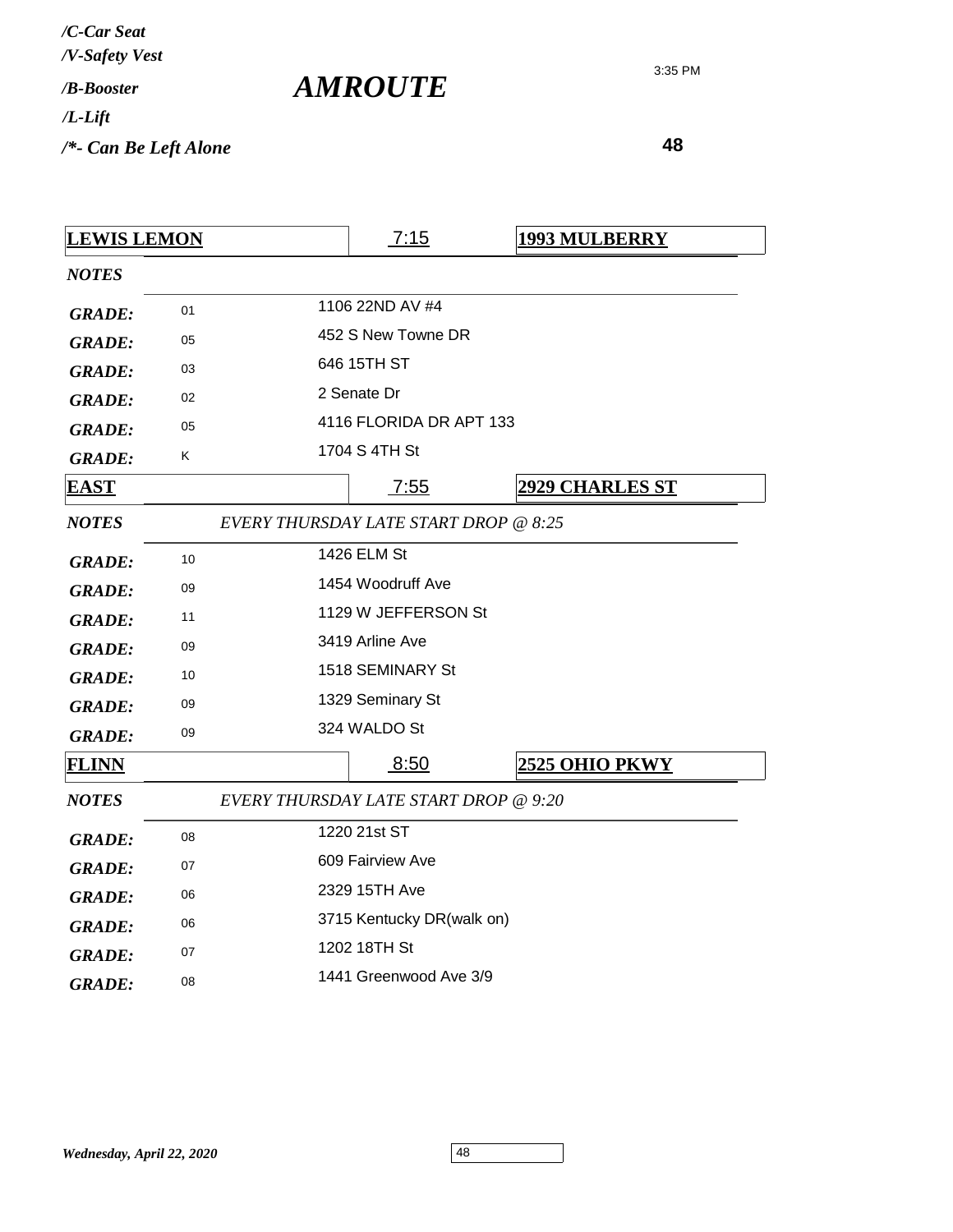*AMROUTE*

| <b>HASKELL</b> |    | 7:30               | <b>515 MAPLE ST</b>     |
|----------------|----|--------------------|-------------------------|
| <b>NOTES</b>   |    |                    |                         |
| <b>GRADE:</b>  | K  | 415 CARBAUGH AVE   |                         |
| <b>GRADE:</b>  | 01 | 1316 YONGE ST      |                         |
| <b>GRADE:</b>  | 01 | 510 N Horsman St   |                         |
| <b>GRADE:</b>  | 04 | 3207 SUNNYSIDE AV  |                         |
| <b>GRADE:</b>  | 03 | 4120 Auburn St     |                         |
| <b>GRADE:</b>  | 05 | 712 N CHICAGO Ave  |                         |
| <b>MENTA</b>   |    | 9:00               | 8702 N 2ND ST(MACH PARK |
| <b>NOTES</b>   |    |                    |                         |
| <b>GRADE:</b>  | 09 | 2781 BALSAM CT     |                         |
| <b>GRADE:</b>  | 09 | 1529 Benton St     |                         |
| <b>GRADE:</b>  | 09 | 1503 BIRCH CT***** |                         |
| <b>GRADE:</b>  | 04 | 1115 19TH ST       |                         |
| <b>GRADE:</b>  | 09 | 1712 15th Ave      |                         |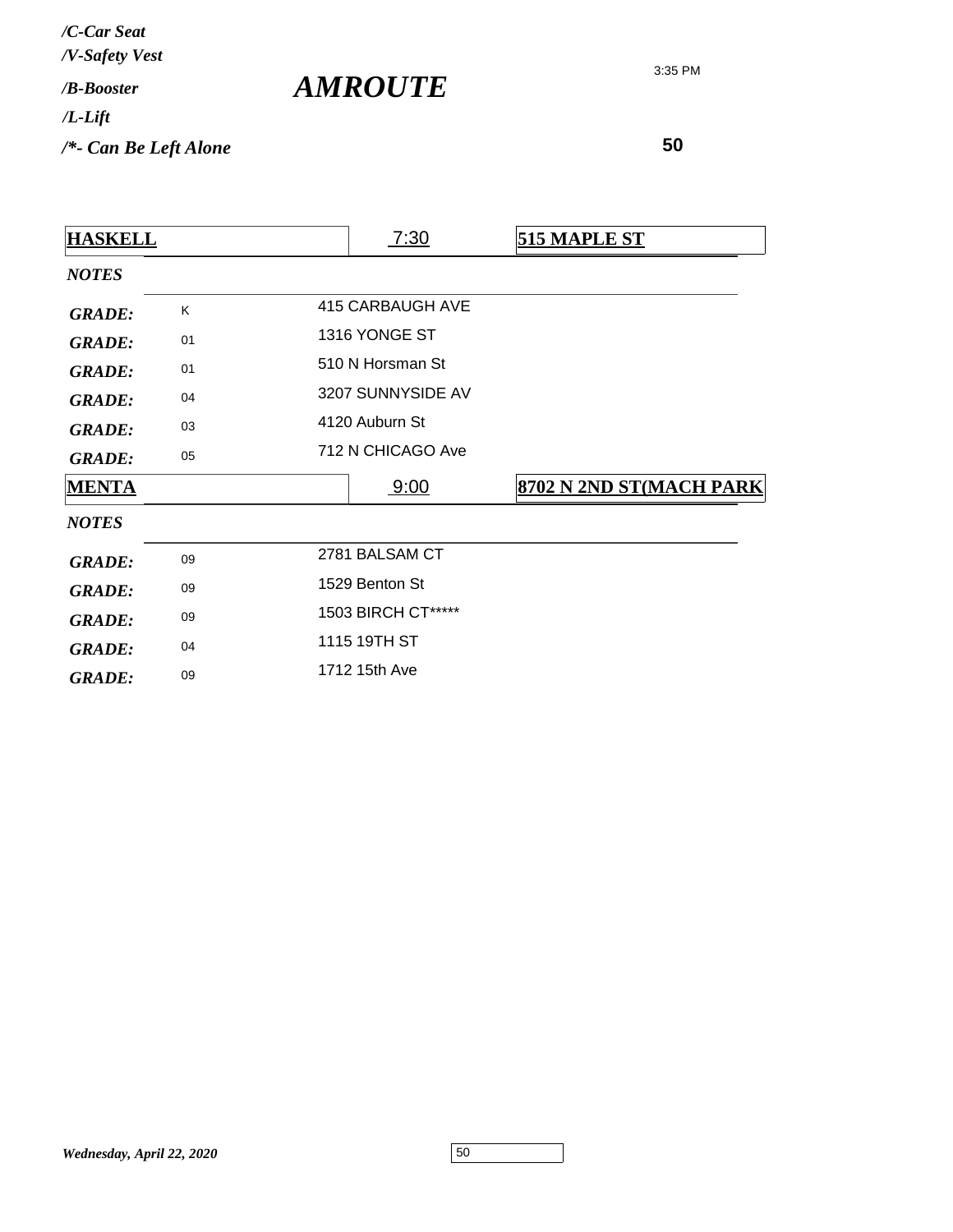| /C-Car Seat<br>/V-Safety Vest |  |
|-------------------------------|--|
| / <i>R-Booster</i>            |  |
| /L-Lift                       |  |
| /*- Can Be Left Alone         |  |

*AMROUTE*

| <u>JOHNSON</u>       |                            | 7:25                     | <u>3805 RURAL ST</u>     |
|----------------------|----------------------------|--------------------------|--------------------------|
| <b>NOTES</b>         |                            |                          |                          |
| <b>GRADE:</b>        | 03                         | 3412 CHARLES St          |                          |
| <b>GRADE:</b>        | 03                         | 530 CHELSEA Ave          |                          |
| <b>GRADE:</b>        | 03                         | 529 Shaw St              |                          |
| <b>GRADE:</b>        | 04                         | 519 28TH St              |                          |
| <b>GRADE:</b>        | 01                         | 711 29TH st              |                          |
| <b>GRADE:</b>        | 05                         | 4131 Eastridge Dr #4     |                          |
| <b>REGIONAL STAR</b> |                            | 8:25                     | <b>5949 SAFFORD ROAD</b> |
| <b>NOTES</b>         |                            |                          |                          |
| <b>GRADE:</b>        | 07                         | 512 S Chicago(door2door) |                          |
| <b>GRADE:</b>        | 10                         | 3118 BRENDENWOOD         |                          |
| <b>GRADE:</b>        | 09                         | 631 Welty Ave            |                          |
| <b>GRADE:</b>        | 09                         | 3007 BROADWAY            |                          |
| <b>GRADE:</b>        | 08                         | 2425 RURAL St            |                          |
| <b>GRADE:</b>        | 08                         | 705 N ALPINE RD          |                          |
|                      | <b>REG LEARNING CENTER</b> | 9:10 UNLO                | <b>5949 SAFFORD RD</b>   |
| <b>NOTES</b>         |                            |                          |                          |
| <b>GRADE:</b>        | 12                         | 4450 N ROCKTON AV        |                          |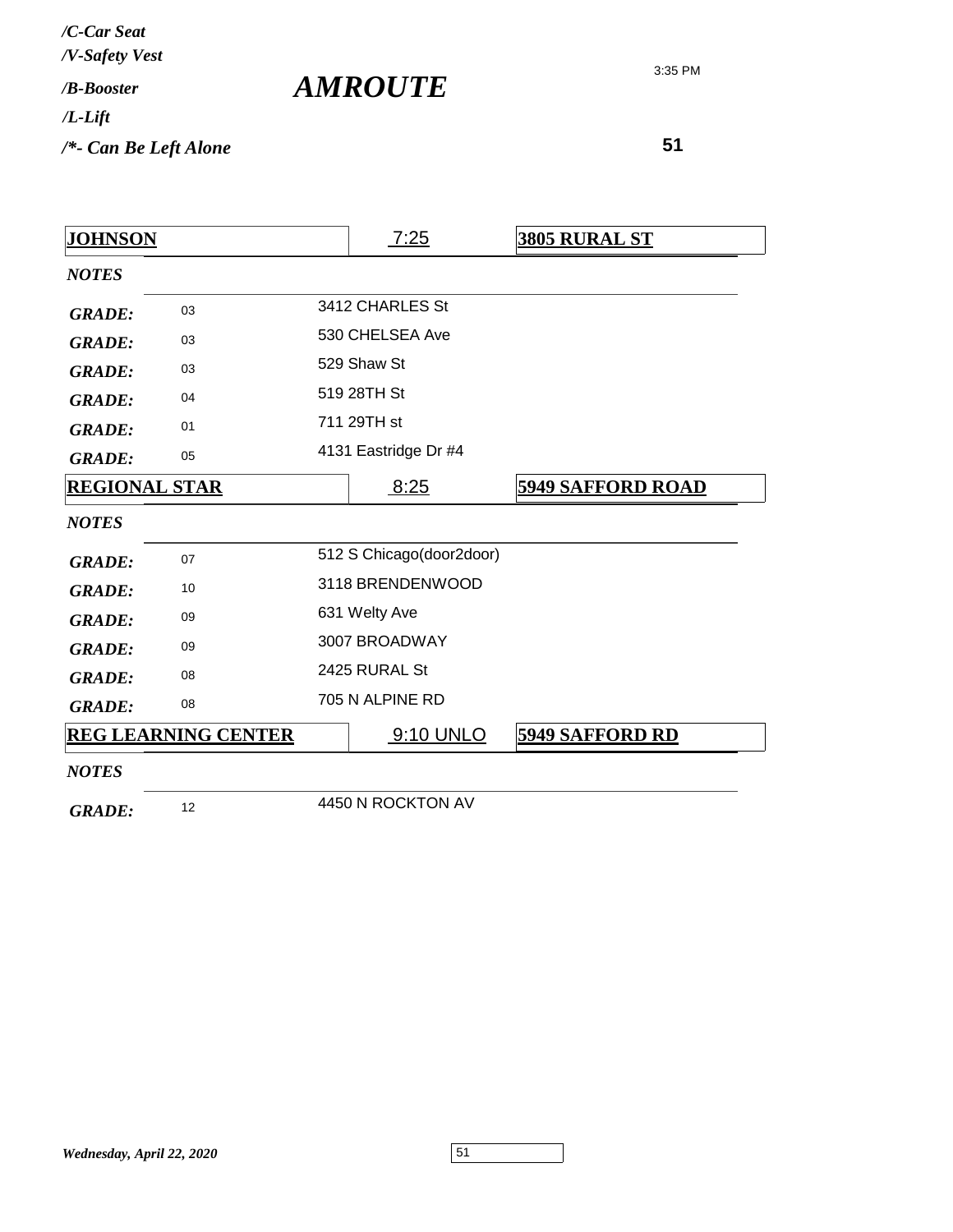| /C-Car Seat<br>/V-Safety Vest   |                       |
|---------------------------------|-----------------------|
| / <b>B-Booster</b>              | <i><b>AMROUTE</b></i> |
| $/L$ -Lift                      |                       |
| $\frac{1}{2}$ Can Be Left Alone |                       |

| <b>MC INTOSH</b>   |    |                    | 7:25                    | 525 N PIERPONT AV |
|--------------------|----|--------------------|-------------------------|-------------------|
| <b>NOTES</b>       |    |                    |                         |                   |
| <b>GRADE:</b>      | 05 |                    | 4203 BEACH St 107       |                   |
| <b>GRADE:</b>      | K. |                    | 3029 Jacqueline DR      |                   |
| <b>GRADE:</b>      | Κ  |                    | PU/2423 Windridge Ct #4 |                   |
| <b>GRADE:</b>      | 02 |                    | 4830 CREEKVIEW Rd       |                   |
| <b>GRADE:</b>      | k  |                    | 3247 DARTMOUTH DR       |                   |
| <b>GRADE:</b>      | 02 |                    | 2311 REED Ave           |                   |
| <b>CHANCELIGHT</b> |    |                    | 8:45                    | 315 LA CLEDE AV   |
| <b>NOTES</b>       |    |                    |                         |                   |
| <b>GRADE:</b>      | 09 |                    | 3529 Applewood Ln       |                   |
| <b>GRADE:</b>      | 08 | 936 COLONIAL DR    |                         |                   |
| <b>GRADE:</b>      | 06 | 1927 N Court St    |                         |                   |
| <b>GRADE:</b>      | 09 | 1247 GARRISON AVE  |                         |                   |
| <b>GRADE:</b>      | 08 | 444 Gramercy Dr #3 |                         |                   |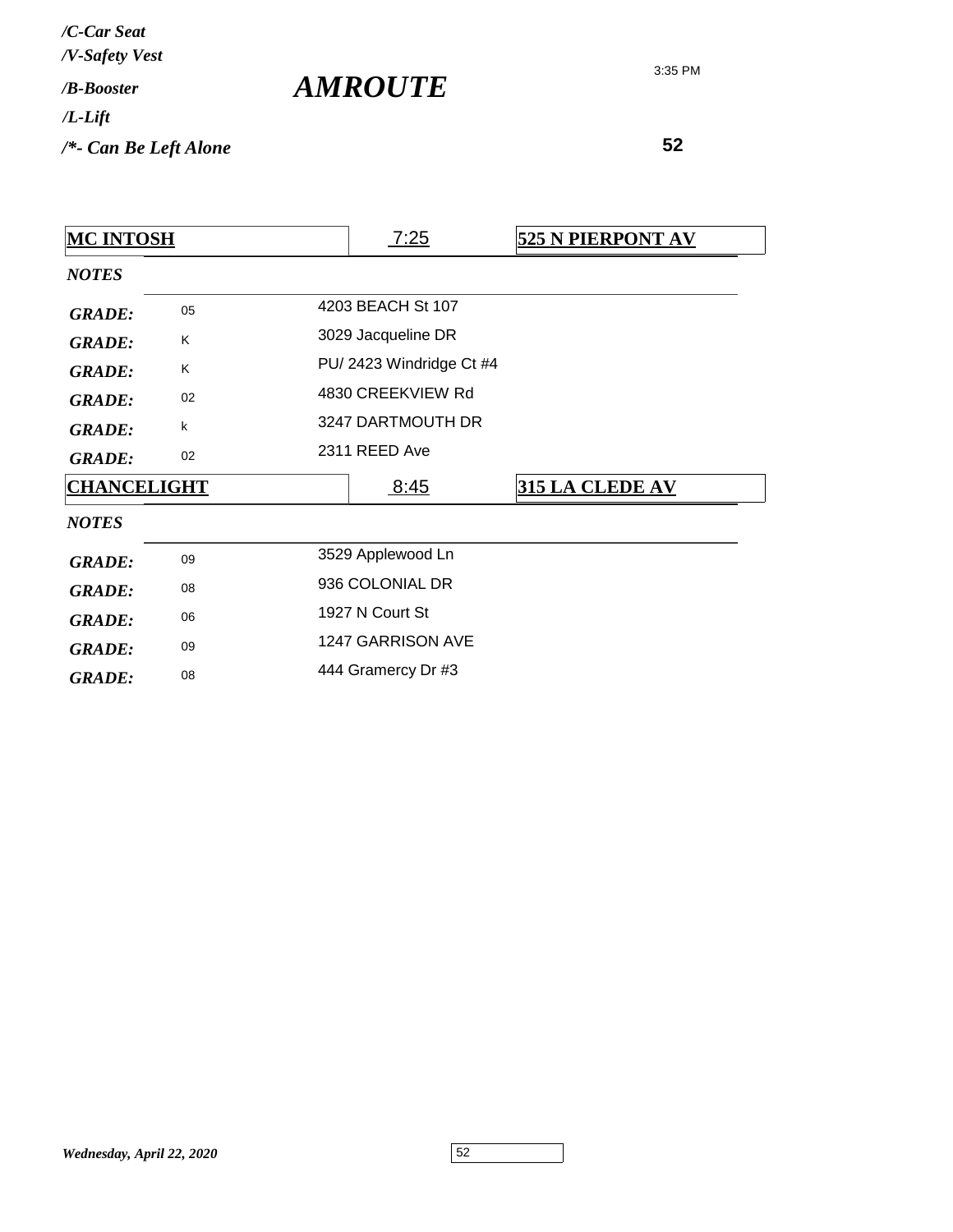**53**

| <b>EASTER SEALS</b> |    | 8:30                     | <b>8301 MITCHELL RD</b> |  |  |  |  |
|---------------------|----|--------------------------|-------------------------|--|--|--|--|
| <b>NOTES</b>        |    |                          |                         |  |  |  |  |
| <b>GRADE:</b>       | 12 | 2220 OHIO PKWY           |                         |  |  |  |  |
| GRADE:              | 12 | PU & DO 8301 MITCHELL RD |                         |  |  |  |  |
| GRADE:              | 12 | 3233 Gunflint Trl        |                         |  |  |  |  |
| <b>GRADE:</b>       | 12 | 5864 DAFRED DR           |                         |  |  |  |  |
| <b>GRADE:</b>       | 02 | 2433 25TH ST #1          |                         |  |  |  |  |

*AMROUTE*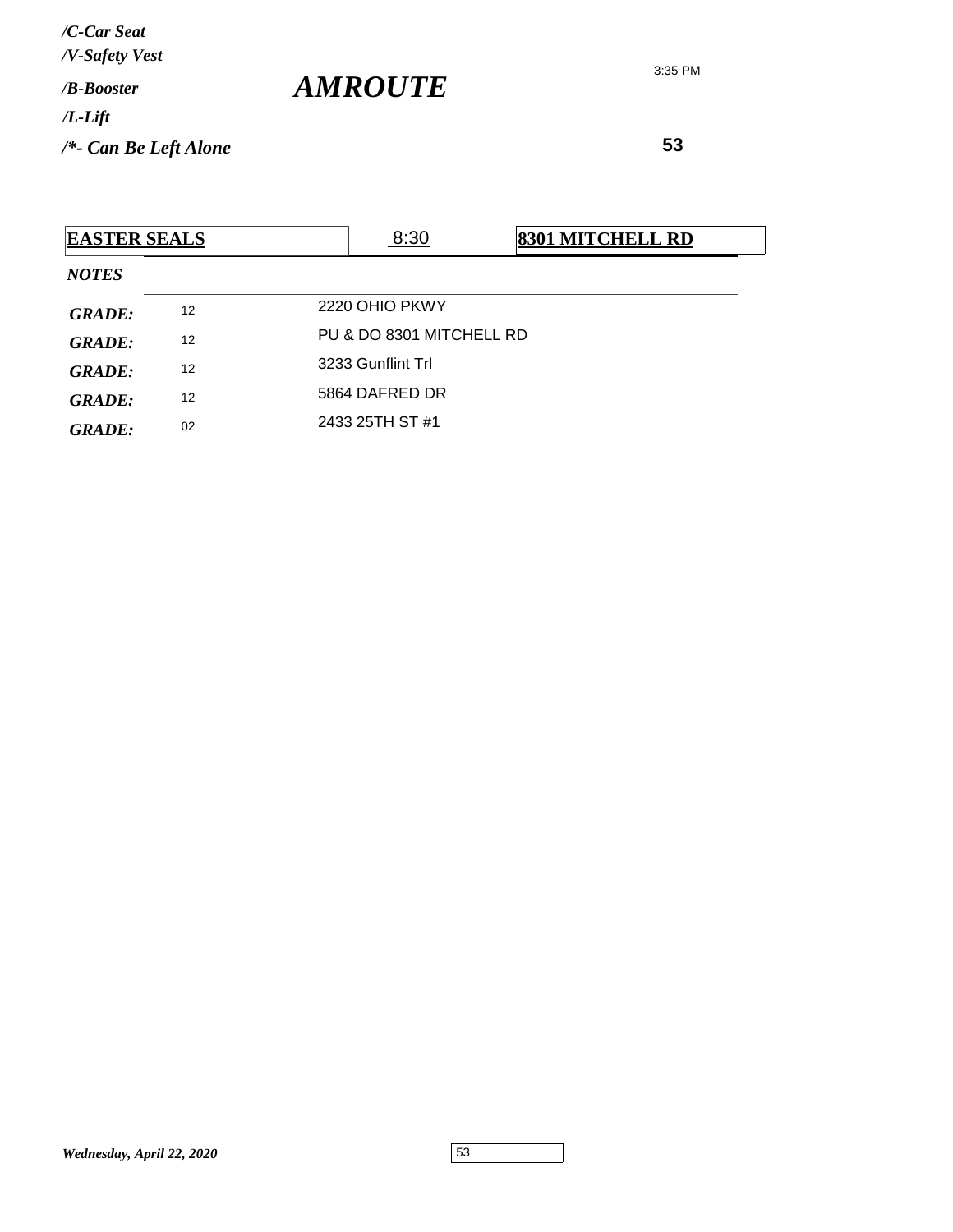*AMROUTE*

3:35 PM

|               | <b>DISCOVERY CENTER</b> | 8:10                               | <b>711 N. MAIN</b> |
|---------------|-------------------------|------------------------------------|--------------------|
| <b>NOTES</b>  |                         |                                    |                    |
| <b>GRADE:</b> | 12                      | 6232 ELDERBERRY LN                 |                    |
| <b>GRADE:</b> | 12                      | 722 NASSAU PKWY                    |                    |
| <b>GRADE:</b> | 12                      | 6297 LORILYNN LN                   |                    |
| <b>GRADE:</b> | 12                      | 3311 Sunvalley Terr                |                    |
| <b>GRADE:</b> | 12                      | <b>1228 Anee</b>                   |                    |
| <b>GRADE:</b> | 12                      | 2311 24th St                       |                    |
| <b>GRADE:</b> | 09                      | 2201 Canary DR                     |                    |
| <b>BEYER</b>  |                         | 9:00                               | 333 15TH AVE.      |
| <b>NOTES</b>  |                         | NO PREK 10-4 11-1 12-6 2-6 3-6 4-3 |                    |
| <b>GRADE:</b> | P                       | 829 N COURT St                     |                    |
| <b>GRADE:</b> | P                       | 829 N COURT ST 13                  |                    |
| <b>GRADE:</b> | P                       | 641 N WINNEBAGO                    |                    |
| <b>GRADE:</b> | P                       | 414 N Court # 104                  |                    |
| <b>GRADE:</b> | P                       | 1215 6TH AV                        |                    |
| <b>GRADE:</b> | P                       | 414 N COURT ST                     |                    |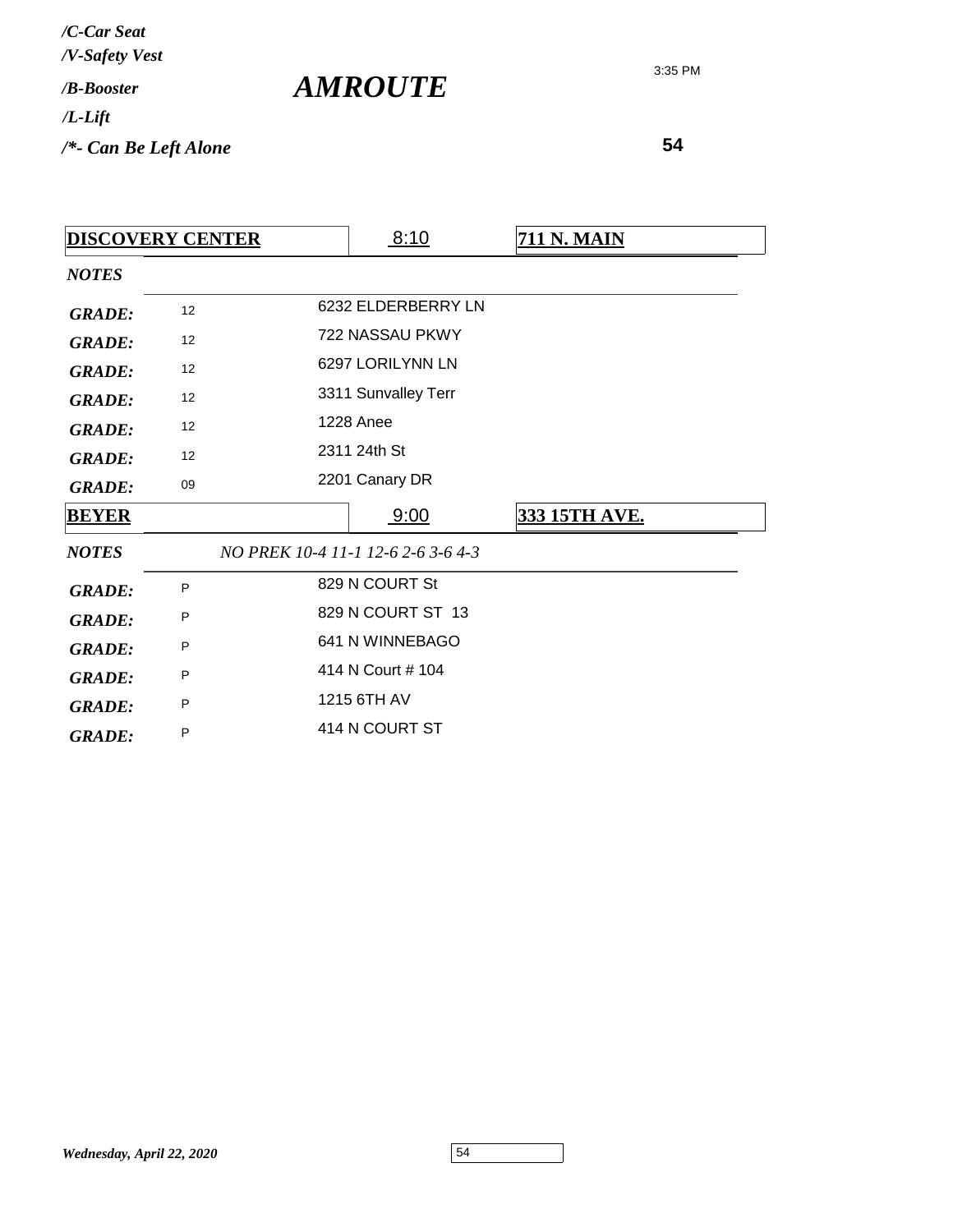| /C-Car Seat<br>/V-Safety Vest |                       |
|-------------------------------|-----------------------|
| / <b><i>B-Booster</i></b>     | <i><b>AMROUTE</b></i> |
| $/L$ -Lift                    |                       |
| $/*$ - Can Be Left Alone      |                       |

| <b>NASHOLD</b> |                                 | 7:50                                   | 3303 20TH ST            |
|----------------|---------------------------------|----------------------------------------|-------------------------|
| <b>NOTES</b>   |                                 | NO PREK 10-4 11-1 12-6 2-6 3-6 4-3     |                         |
| <b>GRADE:</b>  | P                               | 2233 LAMAR AVE                         |                         |
| <b>GRADE:</b>  | P                               | 2617 OAK GROVE LN                      |                         |
| <b>GRADE:</b>  | P                               | 2617 OAK GROVE LN                      |                         |
| <b>GRADE:</b>  | P                               | 2014 SANTA MONICA DR                   |                         |
| <b>GRADE:</b>  | P                               | 513 WOODLAND DR                        |                         |
| <b>GRADE:</b>  | P                               | 1717 S MULFORD RD                      |                         |
|                | <b>CHILDRENS LEARNING CNTR</b>  | 8:15                                   | <b>2918 GLENWOOD</b>    |
| <b>NOTES</b>   |                                 |                                        |                         |
| <b>GRADE:</b>  | 12                              | 1913 18th AVE                          |                         |
| <b>MENTA</b>   |                                 | 9:00                                   | 8702 N 2ND ST(MACH PARK |
| <b>NOTES</b>   |                                 |                                        |                         |
| <b>GRADE:</b>  | 07                              | 2910 CHATHAM LN                        |                         |
| <b>GRADE:</b>  | 10                              | 3308 SABLEWOOD DR                      |                         |
| <b>GRADE:</b>  | 03                              | 2921 GLENWOOD                          |                         |
| <b>GRADE:</b>  | 07                              | 3117 Louise St                         |                         |
| <b>GRADE:</b>  | $12 \overline{ }$               | 7301 Bergstrom Dr                      |                         |
| <b>GRADE:</b>  | 09                              | 3507 Arline Ave                        |                         |
|                | <b>DISCOVERY CENTER</b>         | 9:40 LOAD                              | <b>711 N. MAIN</b>      |
| <b>NOTES</b>   |                                 |                                        |                         |
| <b>GRADE:</b>  | 09                              | 9:40 DISC TO JEFFERSON(4145 SAMUELSON) |                         |
|                | <b>MARSHALL'S (FOREST PLAZA</b> | 10:40 LOAD                             | <b>6233 EAST STATE</b>  |
| <b>NOTES</b>   |                                 |                                        |                         |
| <b>GRADE:</b>  | 12                              | 10:40 MARS TO GUIL 5620 SPRING CREEK   |                         |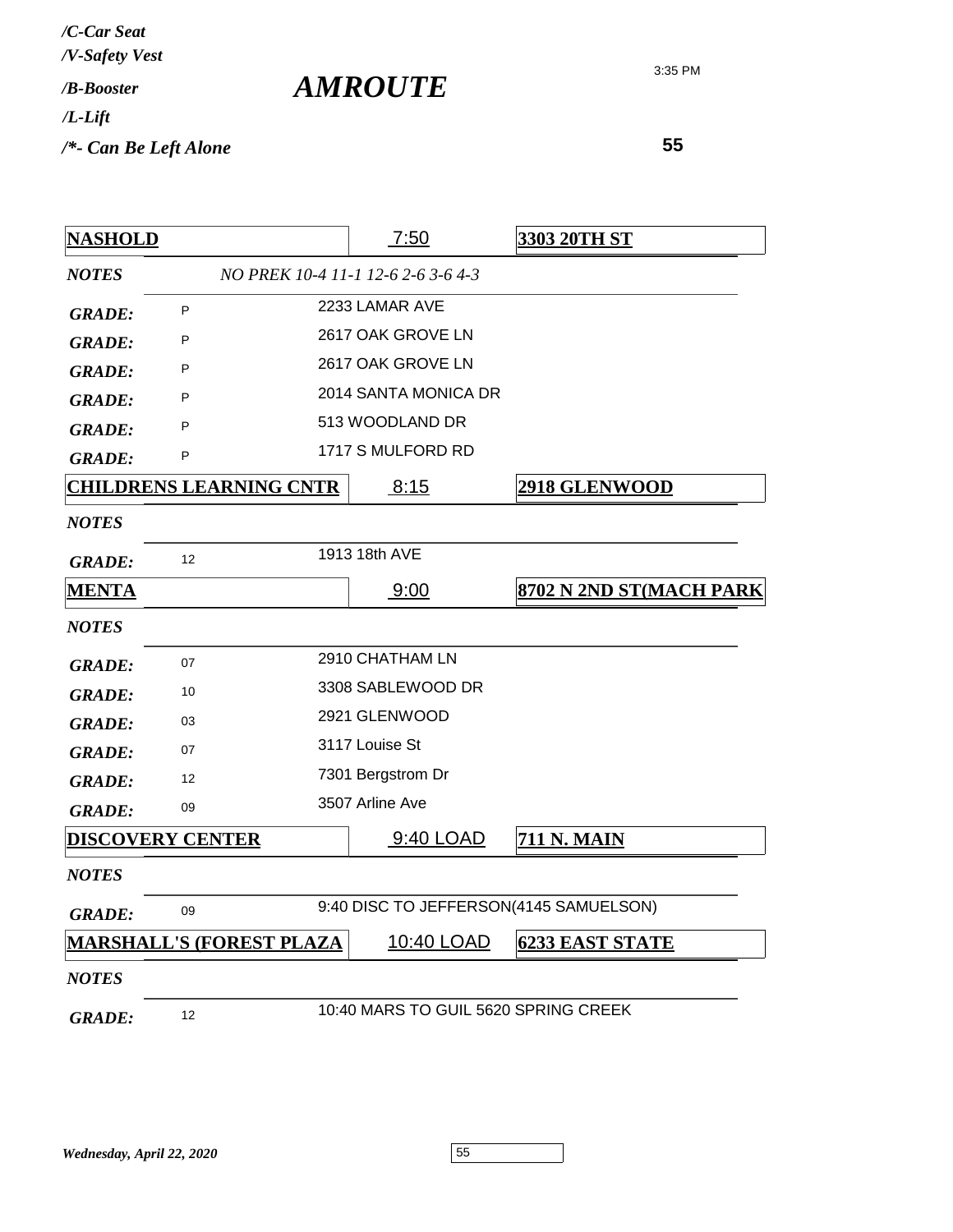3:35 PM

*AMROUTE*

| <b>LEGACY CHARTER SCHOOL</b> |                            |  | 8:20              | <b>4029 PRAIRIE ROAD</b> |
|------------------------------|----------------------------|--|-------------------|--------------------------|
| <b>NOTES</b>                 | <b>STARTS 8/19/19</b>      |  |                   |                          |
| <b>GRADE:</b>                | 02                         |  | 1431 RED OAK LANE |                          |
|                              | <b>ROLLING GREEN</b>       |  | 8:40              | <b>3615 LOUISIANA RD</b> |
| <b>NOTES</b>                 |                            |  |                   |                          |
| <b>GRADE:</b>                | 01                         |  | 311 UNDERWOOD ST  |                          |
| <b>GRADE:</b>                | 03                         |  | 209 STEWART AVE   |                          |
| <b>GRADE:</b>                | 02                         |  | 2307 BERKLEY St   |                          |
| <b>GRADE:</b>                | 01                         |  | 710 LEXINGTON AVE |                          |
| <b>GRADE:</b>                | 02                         |  | 4124 Beach St #1  |                          |
| <b>GRADE:</b>                | 02                         |  | 730 TRENTON AV    |                          |
|                              | <b>REG LEARNING CENTER</b> |  | 9:10              | <b>5949 SAFFORD RD</b>   |
| <b>NOTES</b>                 |                            |  |                   |                          |
| <b>GRADE:</b>                | 12                         |  | 526 Rome Ave      |                          |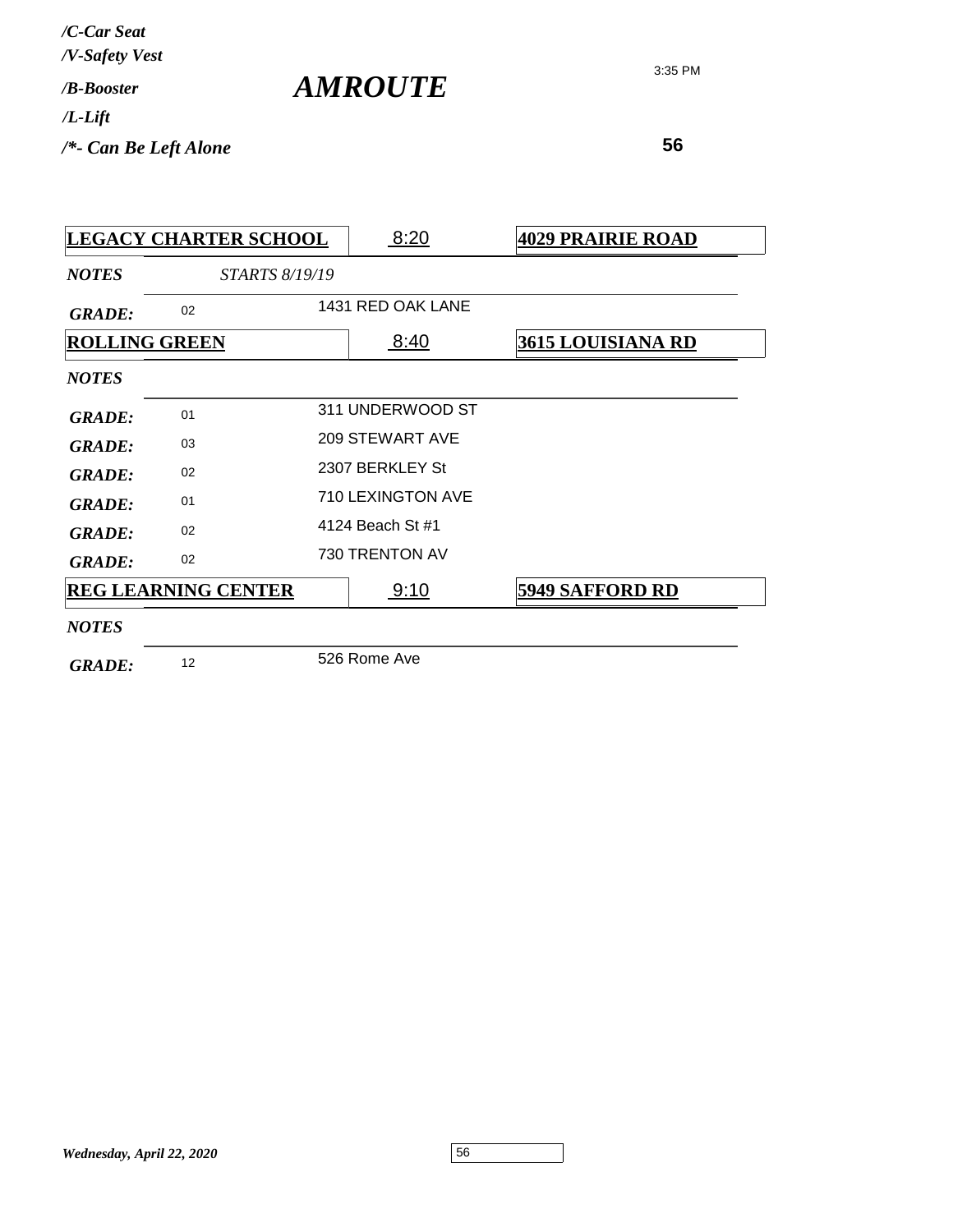3:35 PM

 **58**

|               |    | <b>CAMELOT GARDEN PRAIRIE</b> | 8:30             | 7133 GARDEN PRARIE RD |
|---------------|----|-------------------------------|------------------|-----------------------|
| <b>NOTES</b>  |    | STARTS 8/19/2019              |                  |                       |
| <b>GRADE:</b> | 07 |                               | 4870 LINCLIFF DR |                       |
| <b>GRADE:</b> | 10 |                               | 349 UNDERWOOD St |                       |
| <b>GRADE:</b> | 09 |                               | 2918 GRINNELL CT |                       |
| <b>GRADE:</b> | 05 |                               | 1635 5TH Ave**** |                       |
| <b>GRADE:</b> | 09 |                               | 3017 15th St     |                       |
| <b>GRADE:</b> | 07 |                               | 2801 Collins St  |                       |

*AMROUTE*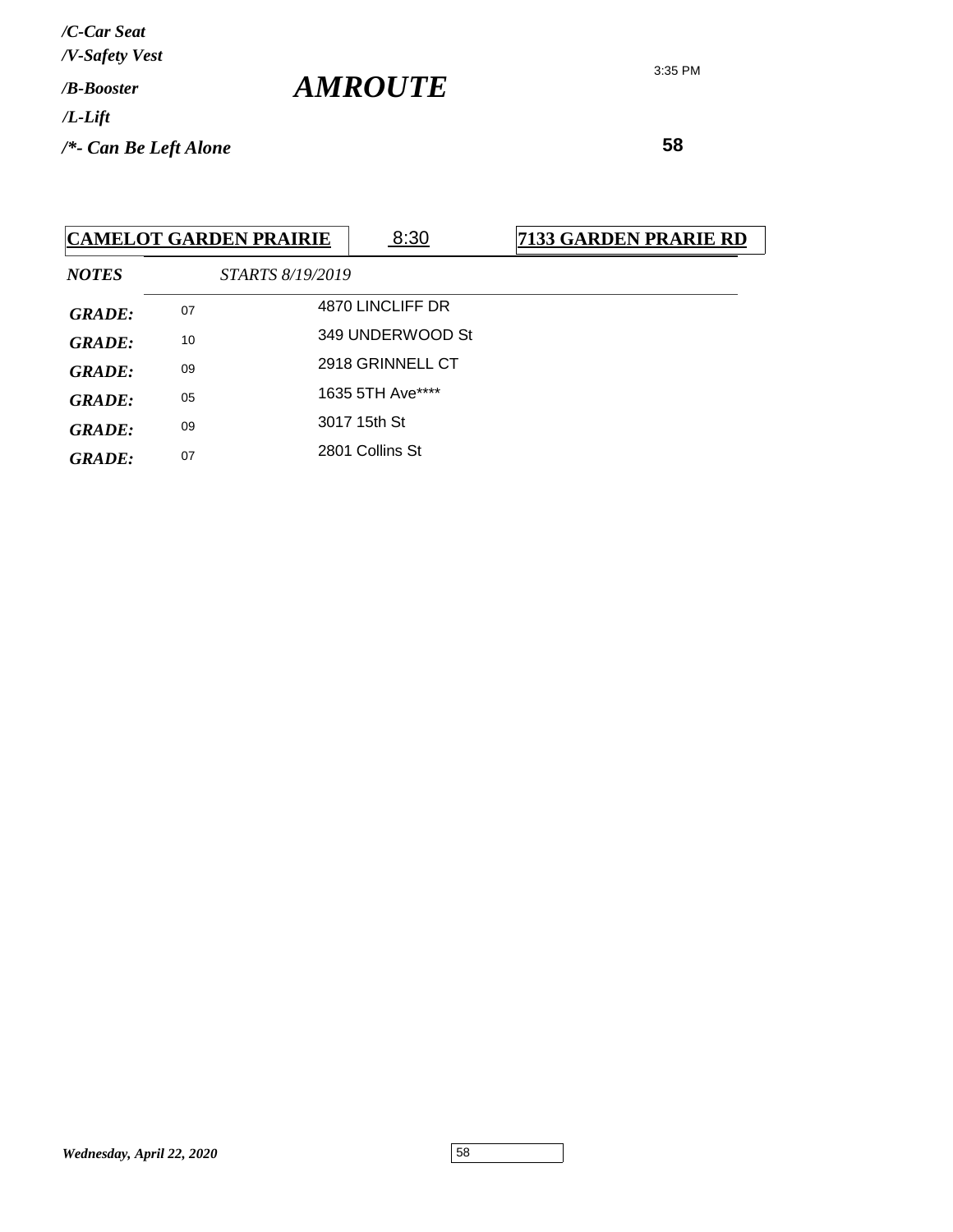*AMROUTE*

3:35 PM

| <b>HASKELL</b>       |    | 7:30                               | <b>515 MAPLE ST</b>      |  |
|----------------------|----|------------------------------------|--------------------------|--|
| <b>NOTES</b>         |    |                                    |                          |  |
| <b>GRADE:</b>        | 05 | 548 RANGER St                      |                          |  |
| <b>GRADE:</b>        | 04 | PU/511 PEARL St                    |                          |  |
| <b>GRADE:</b>        | 05 | 615 S 5TH ST(Patriots)             |                          |  |
| <b>GRADE:</b>        | 03 | PU/812 LOOMIS St                   |                          |  |
| <b>ROLLING GREEN</b> |    | 8:40                               | <b>3615 LOUISIANA RD</b> |  |
| <b>NOTES</b>         |    |                                    |                          |  |
| <b>GRADE:</b>        | K  | 2901 Searles Ave                   |                          |  |
| <b>GRADE:</b>        | 01 | 1315 Leaman Pl                     |                          |  |
| <b>GRADE:</b>        | 05 | 1922 FREMONT St                    |                          |  |
| <b>GRADE:</b>        | K  | 1925 W RIVERSIDE BLVD #204         |                          |  |
| <b>GRADE:</b>        | 01 | PU/528 N ROCKTON AVE               |                          |  |
| <b>GRADE:</b>        | 05 | 1924 MIDWAY                        |                          |  |
| <b>GRADE:</b>        | K  | 2919 ARCADIA TER                   |                          |  |
| <b>BEYER</b>         |    | 9:00                               | 333 15TH AVE.            |  |
| <b>NOTES</b>         |    | NO PREK 10-4 11-1 12-6 2-6 3-6 4-3 |                          |  |
| <b>GRADE:</b>        | P  | 1115 31ST ST(Nurse)                |                          |  |
| <b>GRADE:</b>        | P  | 1115 31ST ST(Student)              |                          |  |
| <b>GRADE:</b>        | P  | 1115 31ST ST(equipment)            |                          |  |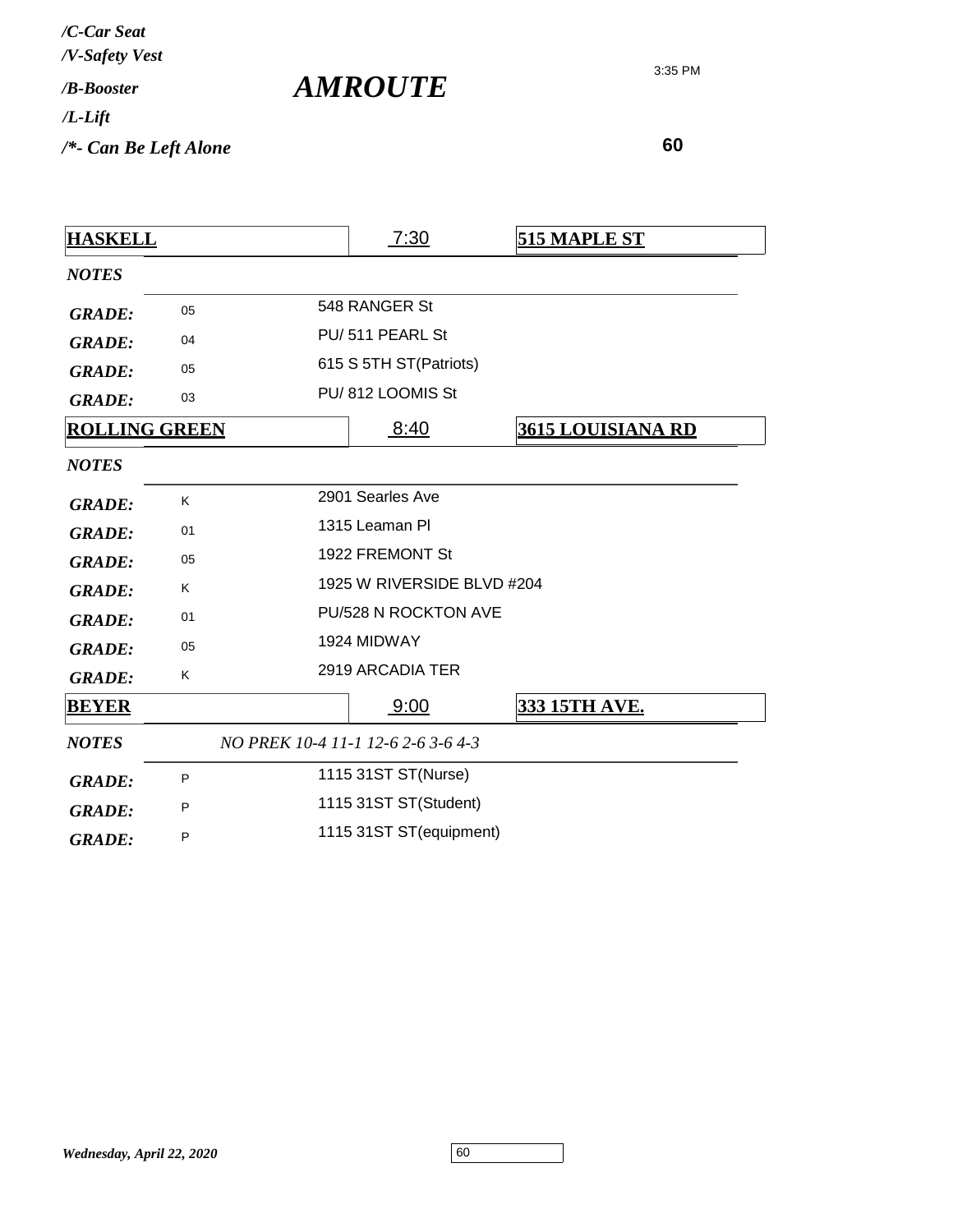| /C-Car Seat<br>/V-Safety Vest |                       |
|-------------------------------|-----------------------|
| / <b>B-Booster</b>            | <i><b>AMROUTE</b></i> |
| $/L$ -Lift                    |                       |
| $/*$ - Can Be Left Alone      |                       |

| <b>REGIONAL STAR</b> |    |                                 | 8:25                 | <b>5949 SAFFORD ROAD</b> |
|----------------------|----|---------------------------------|----------------------|--------------------------|
| <b>NOTES</b>         |    |                                 |                      |                          |
| <b>GRADE:</b>        | 07 |                                 | 7610 Mill Rd         |                          |
| <b>GRADE:</b>        | 09 |                                 | 844 Aura Dr          |                          |
| <b>GRADE:</b>        | 07 |                                 | 456 S NEW TOWNE DR   |                          |
| <b>GRADE:</b>        | 08 | 1037 mcknight cir               |                      |                          |
| <b>GRADE:</b>        | 08 | 4698 TURNER St                  |                      |                          |
| <b>GRADE:</b>        | 07 |                                 | 358 TRALEE DR        |                          |
| <b>WEST</b>          |    |                                 | 8:50                 | <b>1900 N ROCKTON</b>    |
| <b>NOTES</b>         |    | THURSDAY LATE START DROP @ 9:10 |                      |                          |
| <b>GRADE:</b>        | 08 |                                 | 1912 RANDOLPH DR     |                          |
| <b>GRADE:</b>        | 07 | 3612 Elva Ln                    |                      |                          |
| <b>GRADE:</b>        | 06 | 911 West St                     |                      |                          |
| <b>GRADE:</b>        | 07 |                                 | PU/3047 City View DR |                          |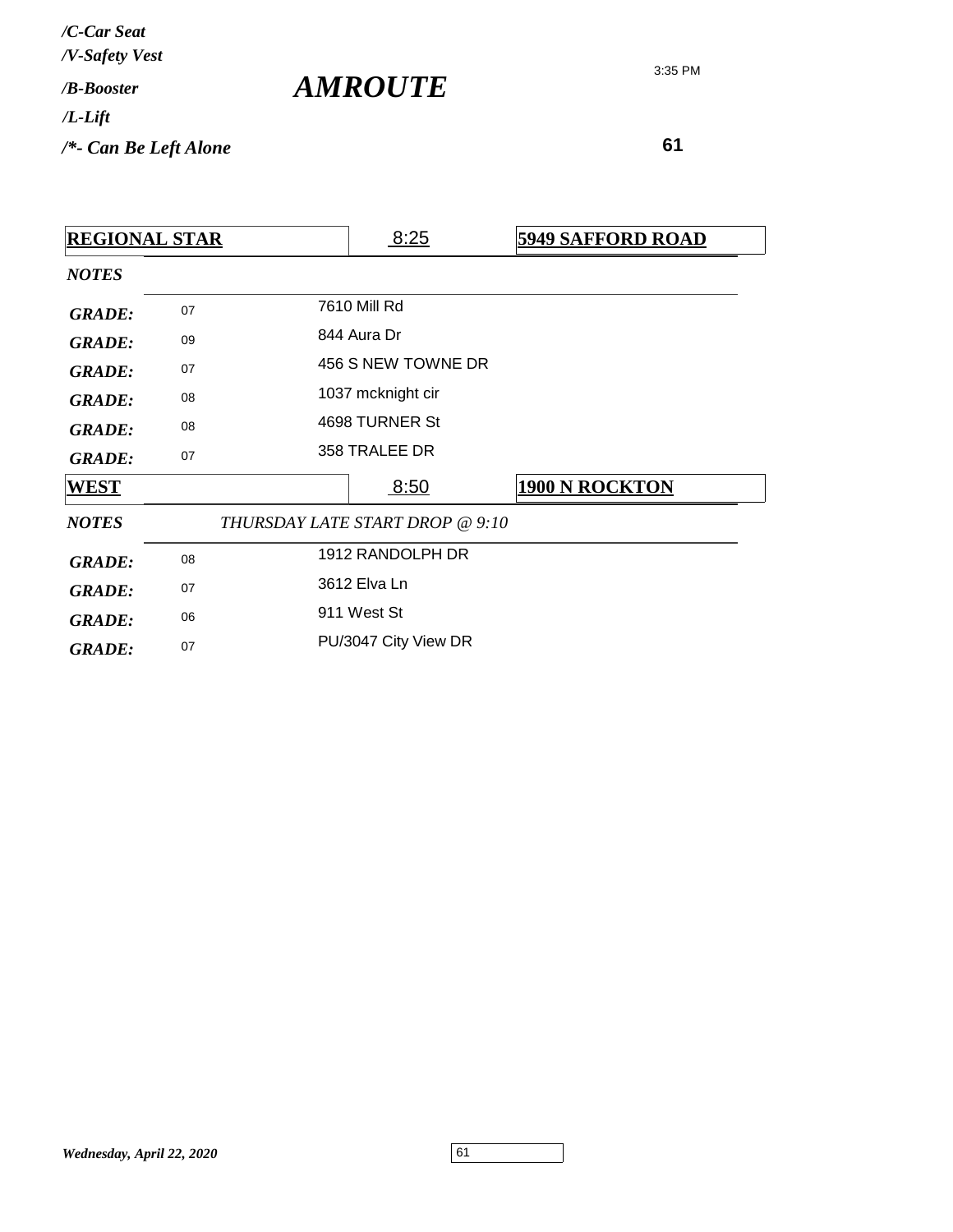| /C-Car Seat<br>/V-Safety Vest   |                       |
|---------------------------------|-----------------------|
| / <b>B-Booster</b>              | <i><b>AMROUTE</b></i> |
| $/L$ -Lift                      |                       |
| $\frac{1}{2}$ Can Be Left Alone |                       |

| <b>GUILFORD</b> |    |                                       | <u>7:55</u>      |  | <b>5620 SPRING CREEK</b> |  |
|-----------------|----|---------------------------------------|------------------|--|--------------------------|--|
| <b>NOTES</b>    |    | EVERY THURSDAY LATE START @ 8:25      |                  |  |                          |  |
| <b>GRADE:</b>   | 12 |                                       | 3830 Weaver Ct   |  |                          |  |
| <b>GRADE:</b>   | 10 |                                       | 3830 Weaver Ct   |  |                          |  |
| <b>GRADE:</b>   | 11 |                                       | 3874 Kaiser Ln   |  |                          |  |
| <b>GRADE:</b>   | 10 |                                       | 6845 Thomas Pkwy |  |                          |  |
| <b>GRADE:</b>   | 11 | 3669 Sherbrooke Rd (nogo)             |                  |  |                          |  |
| <b>GRADE:</b>   | 12 | 22 Thistle Trl                        |                  |  |                          |  |
| <b>GRADE:</b>   | 09 |                                       | 4671 CHESHIRE PL |  |                          |  |
| <b>FLINN</b>    |    |                                       | 8:50             |  | <b>2525 OHIO PKWY</b>    |  |
| <b>NOTES</b>    |    | EVERY THURSDAY LATE START DROP @ 9:20 |                  |  |                          |  |
| <b>GRADE:</b>   | 06 |                                       | PU/348 Brett PI  |  |                          |  |
| <b>GRADE:</b>   | 07 | PU/3912 LOUISIANA RD #5               |                  |  |                          |  |
| <b>GRADE:</b>   | 07 | 2877 Woodhill Dr                      |                  |  |                          |  |
| <b>GRADE:</b>   |    |                                       | 2005 Wisteria Rd |  |                          |  |
| <b>GRADE:</b>   | 07 | PU/6574 Charles St                    |                  |  |                          |  |
| <b>GRADE:</b>   |    |                                       | 2005 Wisteria Rd |  |                          |  |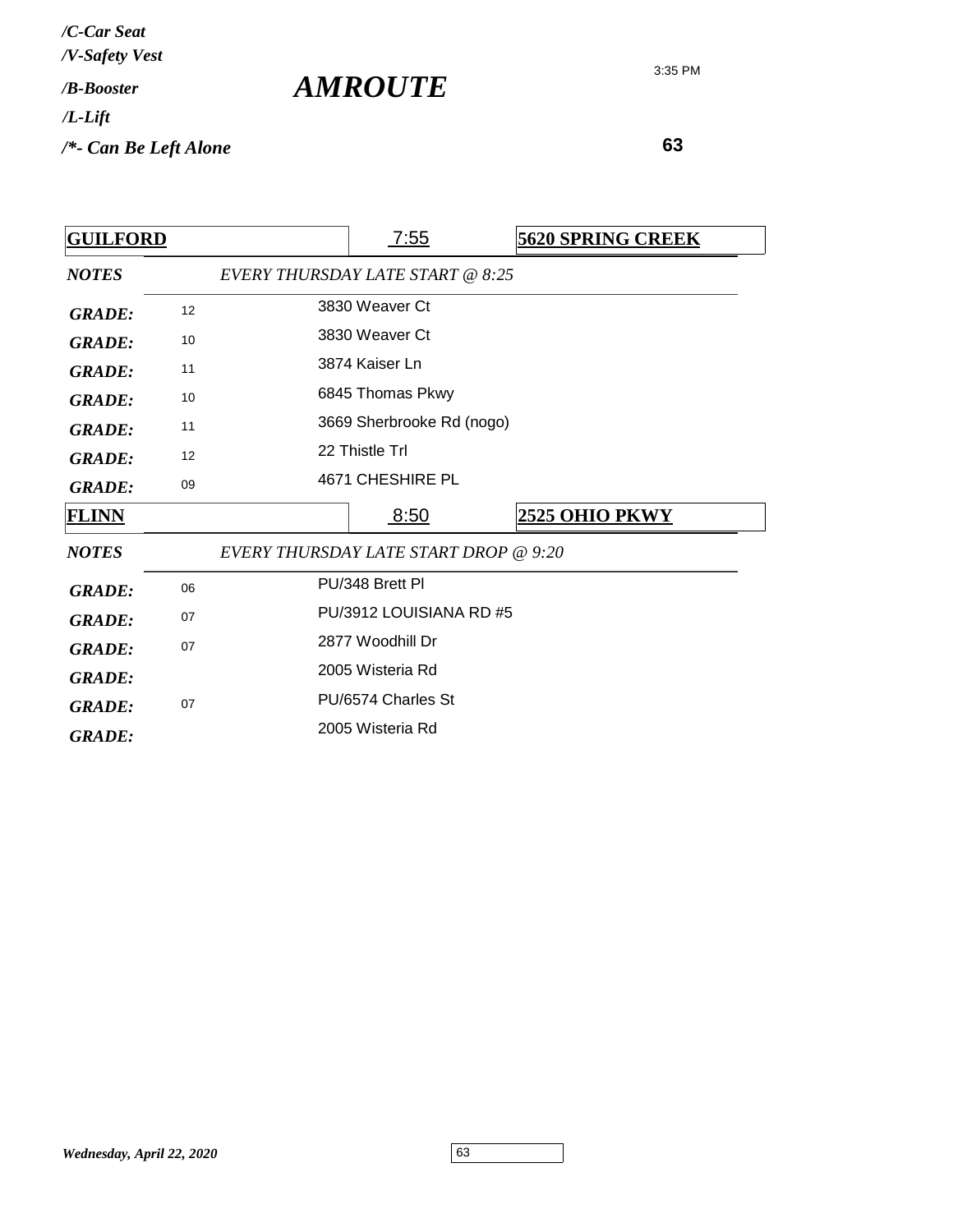*/V-Safety Vest /C-Car Seat*

*/B-Booster*

*/L-Lift*

*/\*- Can Be Left Alone*

3:35 PM

 **64**

| <b>S.E.A.L.</b> |    | 8:15                      | 1200 Claussen Dr(Woodstk) |
|-----------------|----|---------------------------|---------------------------|
| <b>NOTES</b>    |    |                           |                           |
| <b>GRADE:</b>   | 07 | 1322 12TH ST              |                           |
| <b>GRADE:</b>   | 09 | <b>1822 KISHWAUKEE ST</b> |                           |
| <b>GRADE:</b>   | 09 | 4238 MILA Ave             |                           |
| <b>GRADE:</b>   | 04 | 1135 SHERMAN AV           |                           |
| <b>GRADE:</b>   | 05 | 2211 25TH St              |                           |

*AMROUTE*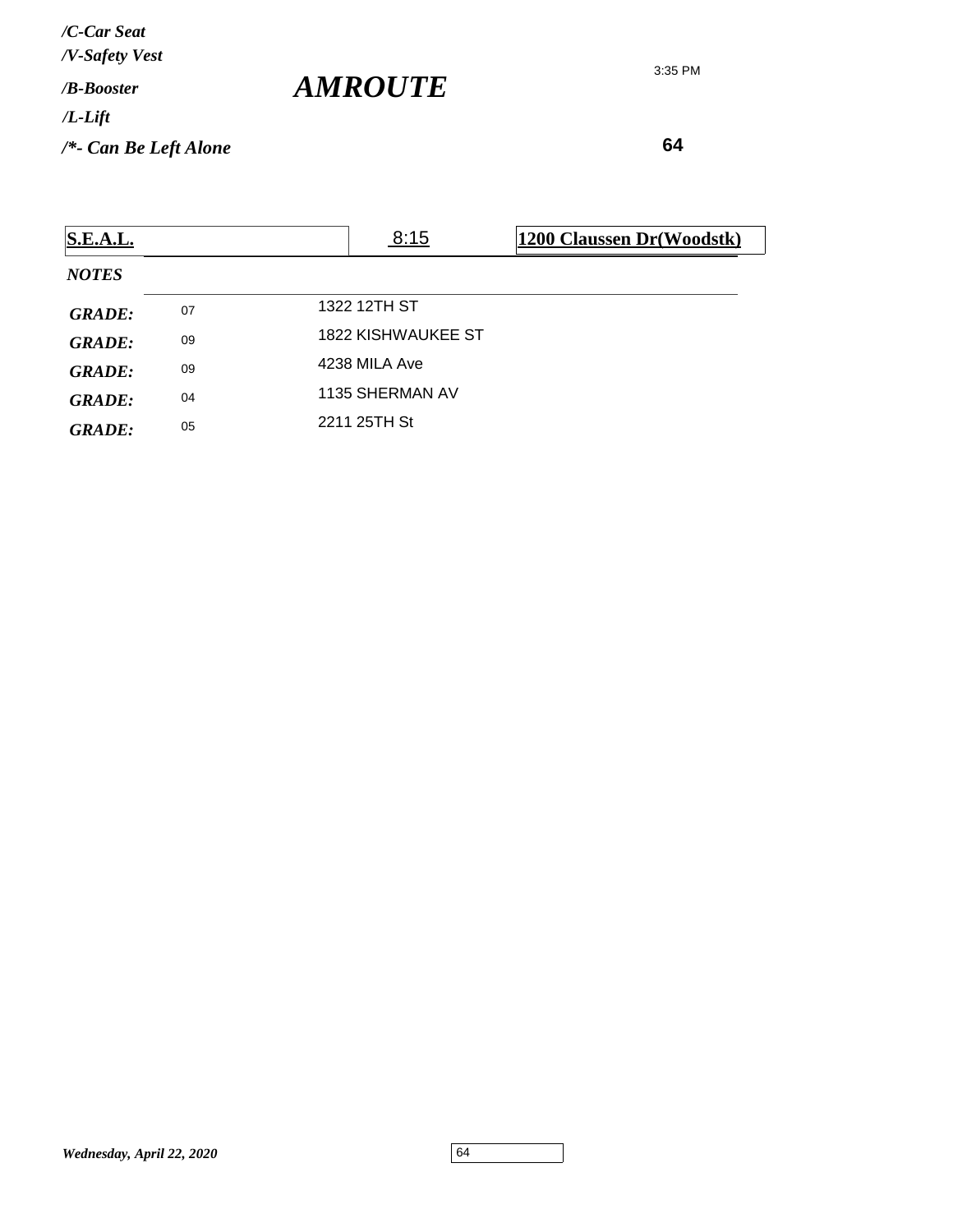| <b>CONSTANCE LN</b>  |    | 7:05                               | <b>526 CATLIN ST</b>     |
|----------------------|----|------------------------------------|--------------------------|
| <b>NOTES</b>         |    |                                    |                          |
| <b>GRADE:</b>        | 05 | <b>1418 5TH AVE</b>                |                          |
| <b>GRADE:</b>        | 05 | 4412 PEPPER DR                     |                          |
| <b>GRADE:</b>        | Κ  | 1611 4TH AV                        |                          |
| <b>GRADE:</b>        | Κ  | 1611 4TH AV                        |                          |
| <b>GRADE:</b>        | 05 | 920 8TH AVENUE Ct                  |                          |
| <b>GRADE:</b>        | 05 | 2248 BROADWAY                      |                          |
| <b>GRADE:</b>        | 02 | 1618 4th Ave                       |                          |
| <b>REGIONAL STAR</b> |    | 8:25                               | <b>5949 SAFFORD ROAD</b> |
| <b>NOTES</b>         |    |                                    |                          |
| <b>GRADE:</b>        | 08 | 2608 BAINBURG DR                   |                          |
| <b>GRADE:</b>        |    | 4320 ALLENDALE AV                  |                          |
| <b>GRADE:</b>        | 09 | 2630 SEWELL ST                     |                          |
| <b>GRADE:</b>        | 06 | 6258 Winchester DR                 |                          |
| <b>GRADE:</b>        | 08 | 2025 Jamestown Dr                  |                          |
| <b>GRADE:</b>        | 07 | 4342 SUNBURY DR                    |                          |
| <b>BEYER</b>         |    | 9:00                               | 333 15TH AVE.            |
| <b>NOTES</b>         |    | NO PREK 10-4 11-1 12-6 2-6 3-6 4-3 |                          |
| <b>GRADE:</b>        | P  | 2524 PRIAL AV                      |                          |
| <b>GRADE:</b>        | P  | 2519 Custer Ave                    |                          |
| <b>GRADE:</b>        | P  | 2716 CAMERON Ave                   |                          |
| <b>GRADE:</b>        | P  | 2403 DRESDEN AV                    |                          |
| <b>GRADE:</b>        | P  | 2812 CARMAC Rd                     |                          |
| <b>GRADE:</b>        | P  | 1111 NORTH Ave                     |                          |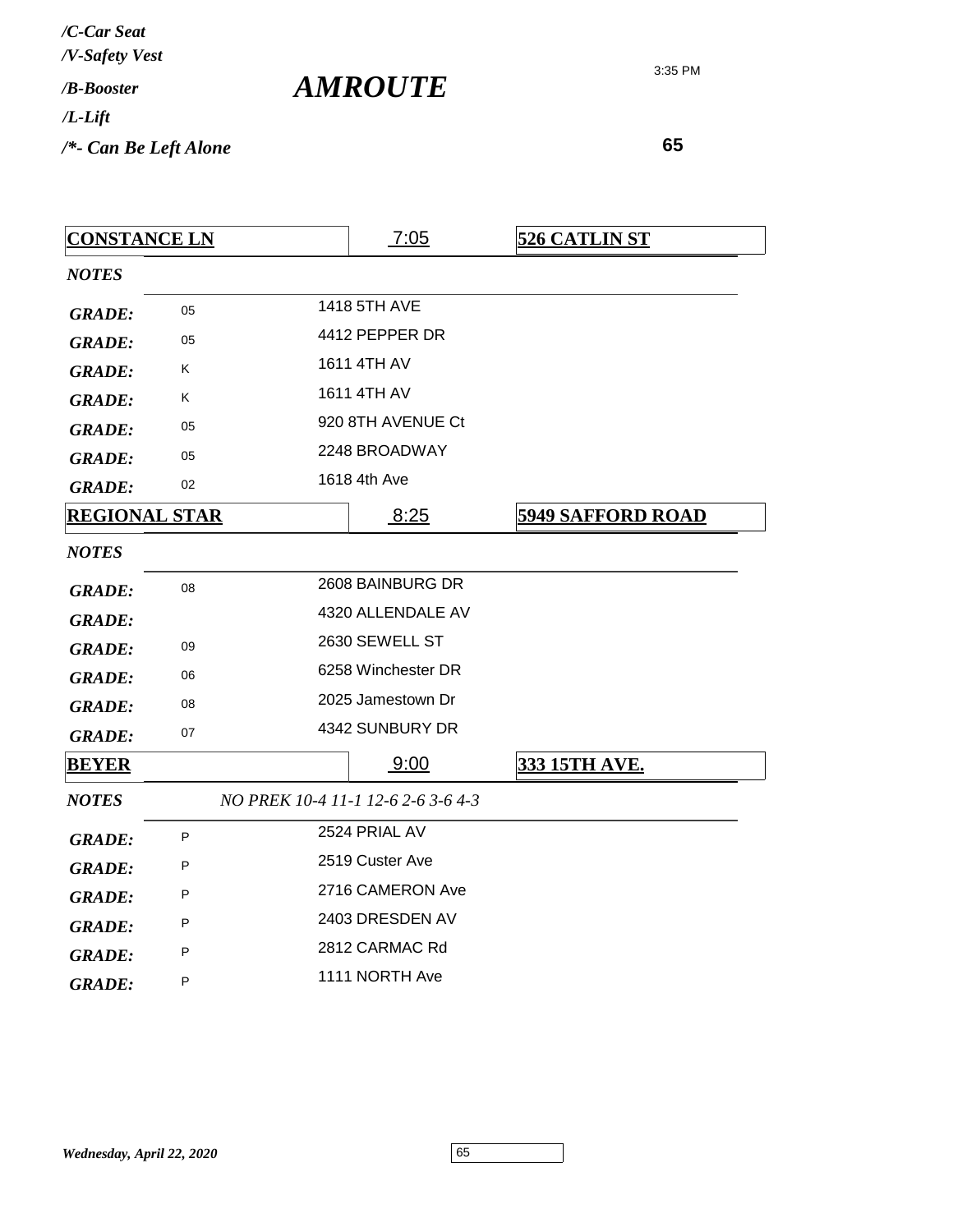| /C-Car Seat<br>/V-Safety Vest |  |
|-------------------------------|--|
| / <b><i>B-Booster</i></b>     |  |
| /L-Lift                       |  |
| /*- Can Be Left Alone         |  |

*AMROUTE*

| <b>LEWIS LEMON</b> |    | 7:15                               | <u>1993 MULBERRY</u> |
|--------------------|----|------------------------------------|----------------------|
| <b>NOTES</b>       |    |                                    |                      |
| <b>GRADE:</b>      | 02 | 2908 GLADSTONE AVE                 |                      |
| <b>GRADE:</b>      | 02 | 3204 Parkside Ave                  |                      |
| <b>GRADE:</b>      | 01 | 3225 Sunnyside Ave                 |                      |
| <b>GRADE:</b>      | 01 | 3627 Grant Ave                     |                      |
| <b>GRADE:</b>      | 01 | 3627 Grant Ave 2/10                |                      |
| <b>GRADE:</b>      | 01 | 3627 Grant Ave                     |                      |
| <b>ELLIS</b>       |    | 8:25                               | 222 S CENTRAL        |
| <b>NOTES</b>       |    |                                    |                      |
| <b>GRADE:</b>      | Κ  | 524 S HORACE AVE                   |                      |
| <b>GRADE:</b>      | 03 | 701 PLAISANCE Ave                  |                      |
| <b>GRADE:</b>      | K  | 325 CAMERON AV                     |                      |
| <b>GRADE:</b>      | 03 | PU/2308 ROCKWELL                   |                      |
| <b>GRADE:</b>      | 03 | 209 Vincent Ave                    |                      |
| <b>GRADE:</b>      | K. | 3316 PARKSIDE AVE                  |                      |
| <b>SUMMERDALE</b>  |    | 9:00                               | 3320 GLENWOOD AV     |
| <b>NOTES</b>       |    | NO PREK 10-4 11-1 12-6 2-6 3-6 4-3 |                      |
| <b>GRADE:</b>      | P  | 540 WAVELAND Ave                   |                      |
| <b>GRADE:</b>      | P  | 3418 PRESTON ST                    |                      |
| <b>GRADE:</b>      | P  | 433 Lexington Ave                  |                      |
| <b>GRADE:</b>      | P  | 433 Lexington Ave                  |                      |
| <b>GRADE:</b>      | P  | 518 CONCORD AVE                    |                      |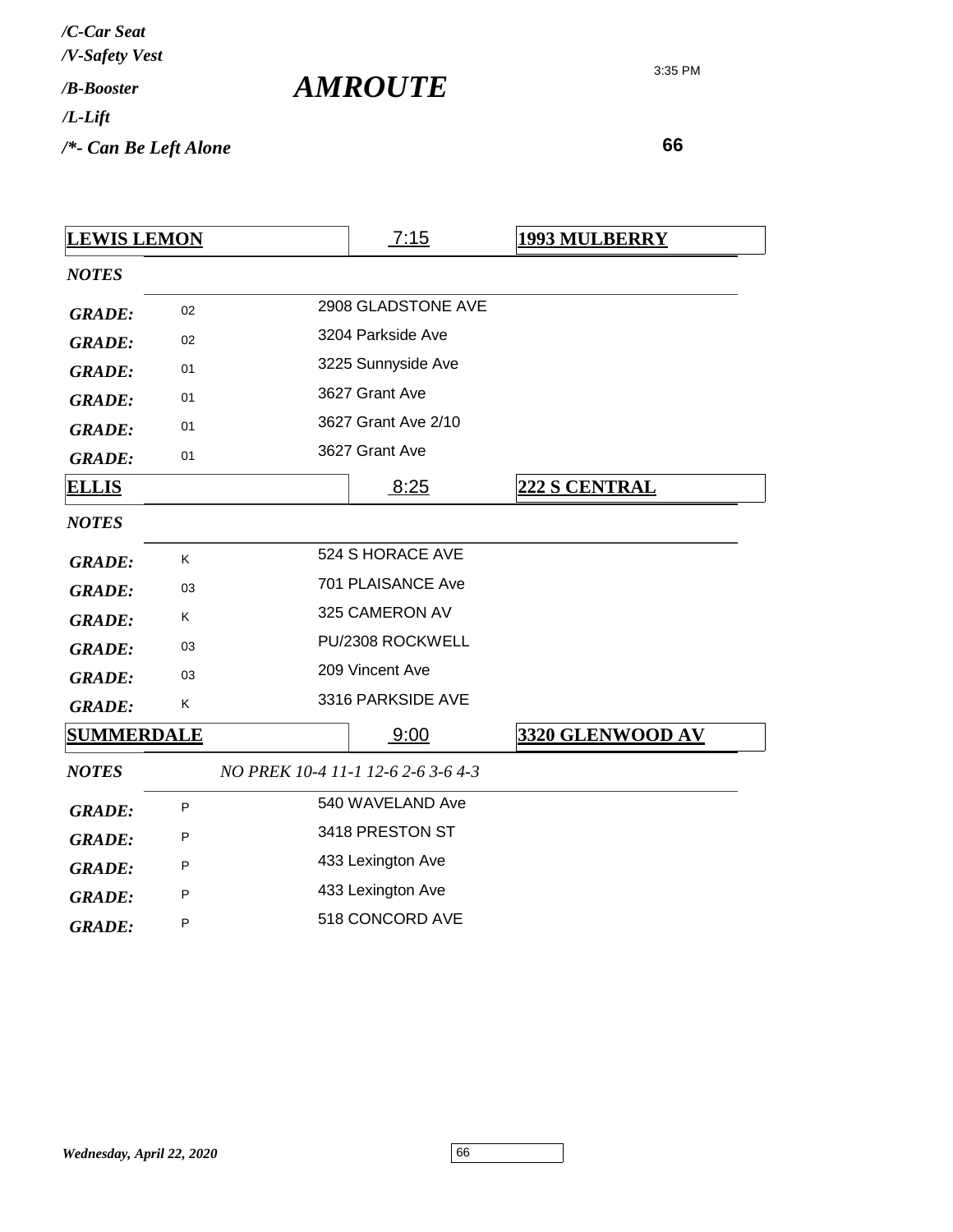| /C-Car Seat<br>/V-Safety Vest   |                       |
|---------------------------------|-----------------------|
| / <b>B-Booster</b>              | <i><b>AMROUTE</b></i> |
| /L-Lift                         |                       |
| $\frac{1}{2}$ Can Be Left Alone |                       |

 **67**

3:35 PM

| <b>LEWIS LEMON</b>  |    |                      | <u>7:15</u>                    | <b>1993 MULBERRY</b>    |  |  |  |
|---------------------|----|----------------------|--------------------------------|-------------------------|--|--|--|
| <b>NOTES</b>        |    |                      |                                |                         |  |  |  |
| <b>GRADE:</b>       | Κ  | 1323 Ashland Av      |                                |                         |  |  |  |
| <b>GRADE:</b>       | K  |                      | 531 S SPRINGFIELD(single seat) |                         |  |  |  |
| <b>GRADE:</b>       | 05 |                      | 2610 SHERMAN AVE               |                         |  |  |  |
| <b>GRADE:</b>       | 04 | 618 Trenton Ave      |                                |                         |  |  |  |
| <b>GRADE:</b>       | 01 | 2722 ASHLAND Ct      |                                |                         |  |  |  |
| <b>EASTER SEALS</b> |    |                      | 8:30                           | <b>8301 MITCHELL RD</b> |  |  |  |
| <b>NOTES</b>        |    |                      |                                |                         |  |  |  |
| <b>GRADE:</b>       | 02 |                      | 3902 15th Ave #6               |                         |  |  |  |
| <b>GRADE:</b>       | 06 | 631 ASHLAND Ave      |                                |                         |  |  |  |
| <b>GRADE:</b>       | 09 | 1512 Chestnut St     |                                |                         |  |  |  |
| <b>GRADE:</b>       | 08 | 3124 MERIDAY Ln #303 |                                |                         |  |  |  |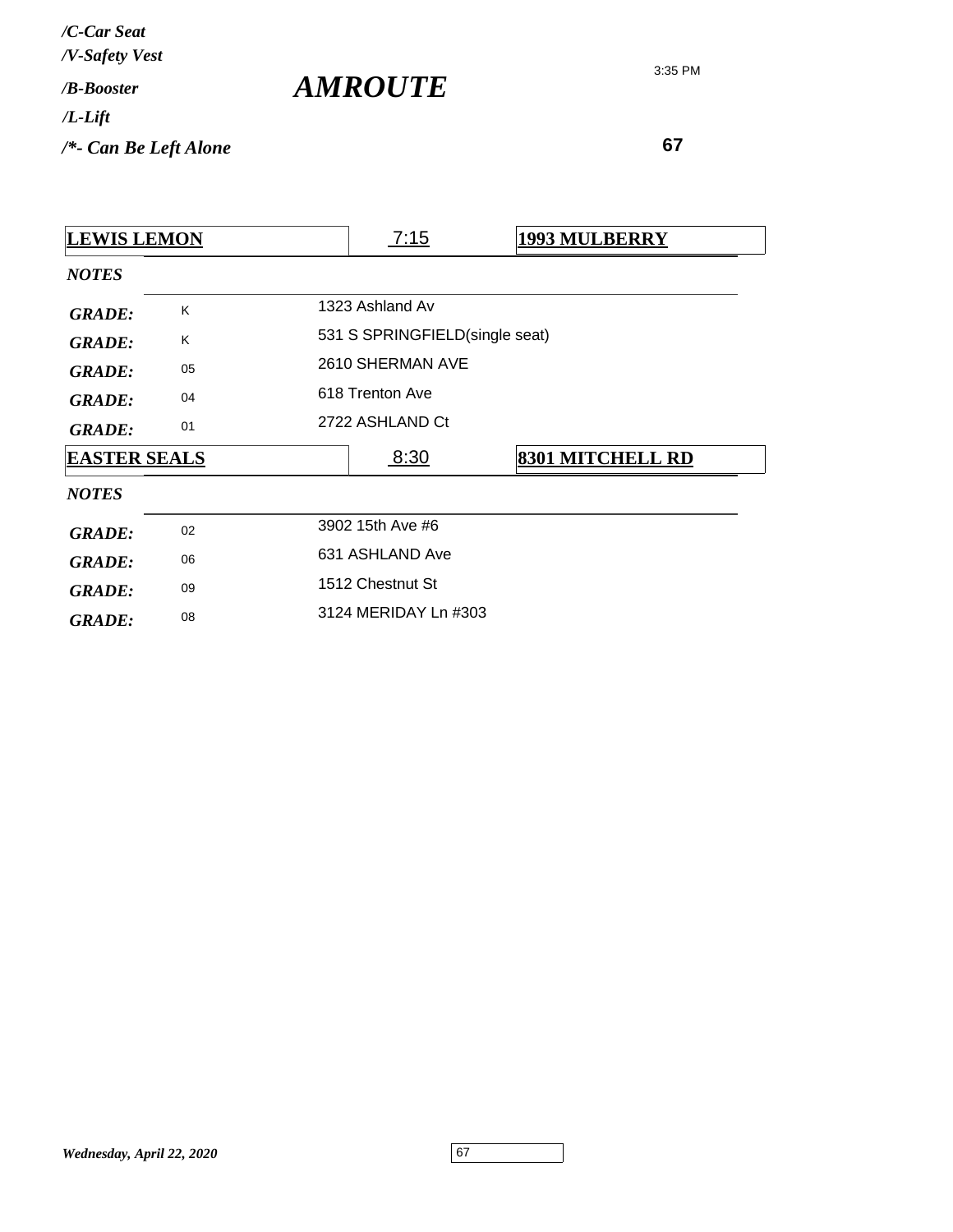| /C-Car Seat<br>/V-Safety Vest   |                       |
|---------------------------------|-----------------------|
| / <b>B-Booster</b>              | <i><b>AMROUTE</b></i> |
| $/L$ -Lift                      |                       |
| $\frac{1}{2}$ Can Be Left Alone |                       |

| <b>JEFFERSON</b> |    | 8:00                                  | <b>4145 SAMUELSON</b> |
|------------------|----|---------------------------------------|-----------------------|
| <b>NOTES</b>     |    | EVERY THURSDAY LATE START DROP @ 8:30 |                       |
| <b>GRADE:</b>    | 10 | 2718 Craig Hill DR                    |                       |
| <b>GRADE:</b>    | 09 | 3443 LATHAM ST                        |                       |
| <b>GRADE:</b>    | 11 | 1920 GRENSHAW St                      |                       |
| <b>GRADE:</b>    | 12 | 1112 N WINNEBAGO St                   |                       |
| <b>GRADE:</b>    | 10 | 511 MONTAGUE St (Front seat)          |                       |
| <b>GRADE:</b>    | 09 | 830 ISLAND AVE                        |                       |
|                  |    | 8:50                                  | 2525 OHIO PKWY        |
| <b>FLINN</b>     |    |                                       |                       |
| <b>NOTES</b>     |    | EVERY THURSDAY LATE START DROP @ 9:20 |                       |
| <b>GRADE:</b>    | 07 | 2407 23RD St                          |                       |
| <b>GRADE:</b>    | 06 | 2918 Rutgers PI                       |                       |
| <b>GRADE:</b>    | 06 | 2734 Sewell St                        |                       |
| <b>GRADE:</b>    | 08 | 2802 20th St                          |                       |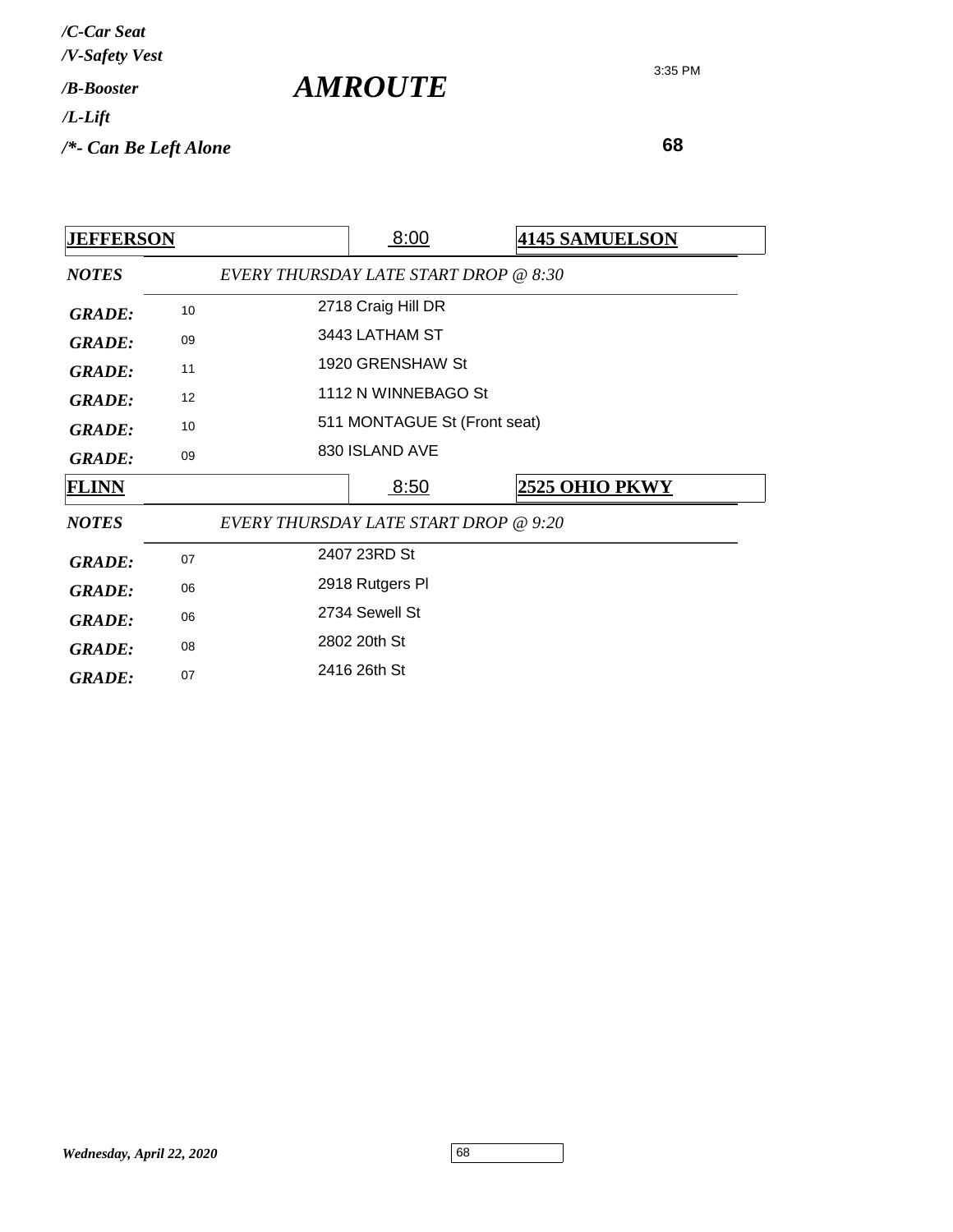| /C-Car Seat<br>/V-Safety Vest |                       |
|-------------------------------|-----------------------|
| / <b>B-Booster</b>            | <i><b>AMROUTE</b></i> |
| $/L$ -Lift                    |                       |
| $/*$ - Can Be Left Alone      |                       |

| <b>AUBURN HIGH</b> |                                |                       | 7:00              | <b>5110 AUBURN ST</b>       |
|--------------------|--------------------------------|-----------------------|-------------------|-----------------------------|
| <b>NOTES</b>       |                                | <b>MONDAY- FRIDAY</b> |                   |                             |
| <b>GRADE:</b>      | 09                             |                       | 2128 23RD ST      |                             |
|                    | <b>INNOVATIVE LEARNING CNT</b> |                       | <u>7:40(UNLO</u>  | <b>615 5TH ST(PATRIOTS)</b> |
| <b>NOTES</b>       |                                |                       |                   |                             |
| <b>GRADE:</b>      | 10                             |                       | 1013 N DAY AV     |                             |
| <b>GRADE:</b>      | 12                             |                       | 524 Cambridge AVE |                             |
| <b>GRADE:</b>      | 12                             |                       | 313 LEXINGTON AV  |                             |
| <b>GRADE:</b>      | 09                             |                       | 120 ATWOOD AVE    |                             |
| <b>GRADE:</b>      | 10                             |                       | 406 BAYLISS Ave   |                             |
| <b>GRADE:</b>      | 10                             |                       | 717 TRENTON AV    |                             |
| <b>GRADE:</b>      | 10                             |                       | 3016 SCHOOL ST    |                             |
| <b>GRADE:</b>      | 10                             |                       | 808 Albert Ave(?) |                             |
| <b>GRADE:</b>      | 09                             |                       | 4403 NINA TER     |                             |
| <b>GRADE:</b>      | 09                             |                       | 124 N Burbank     |                             |
|                    | <b>RVC CL#2 BUILDING</b>       |                       | 8:45              | 3301 N. MULFORD RD.         |
| <b>NOTES</b>       |                                |                       |                   |                             |
| <b>GRADE:</b>      | 12                             |                       | 2150 STORNWAY DR  |                             |
| <b>GRADE:</b>      | 12                             |                       | 4339 W State St   |                             |
| <b>GRADE:</b>      | 12                             |                       | 234 N Central Ave |                             |
| <b>GRADE:</b>      | 12                             |                       | 1323 Clover AVE   |                             |
| <b>GRADE:</b>      | 12                             |                       | 1406 NELSON BLVD  |                             |
| <b>HOME GOODS</b>  |                                |                       | 9:10              | <b>6630 E STATE ST</b>      |
| <b>NOTES</b>       |                                |                       |                   |                             |
| <b>GRADE:</b>      | 12                             |                       | 1323 Clover AVE   |                             |
| <b>GRADE:</b>      | 12                             |                       | 1406 NELSON BLVD  |                             |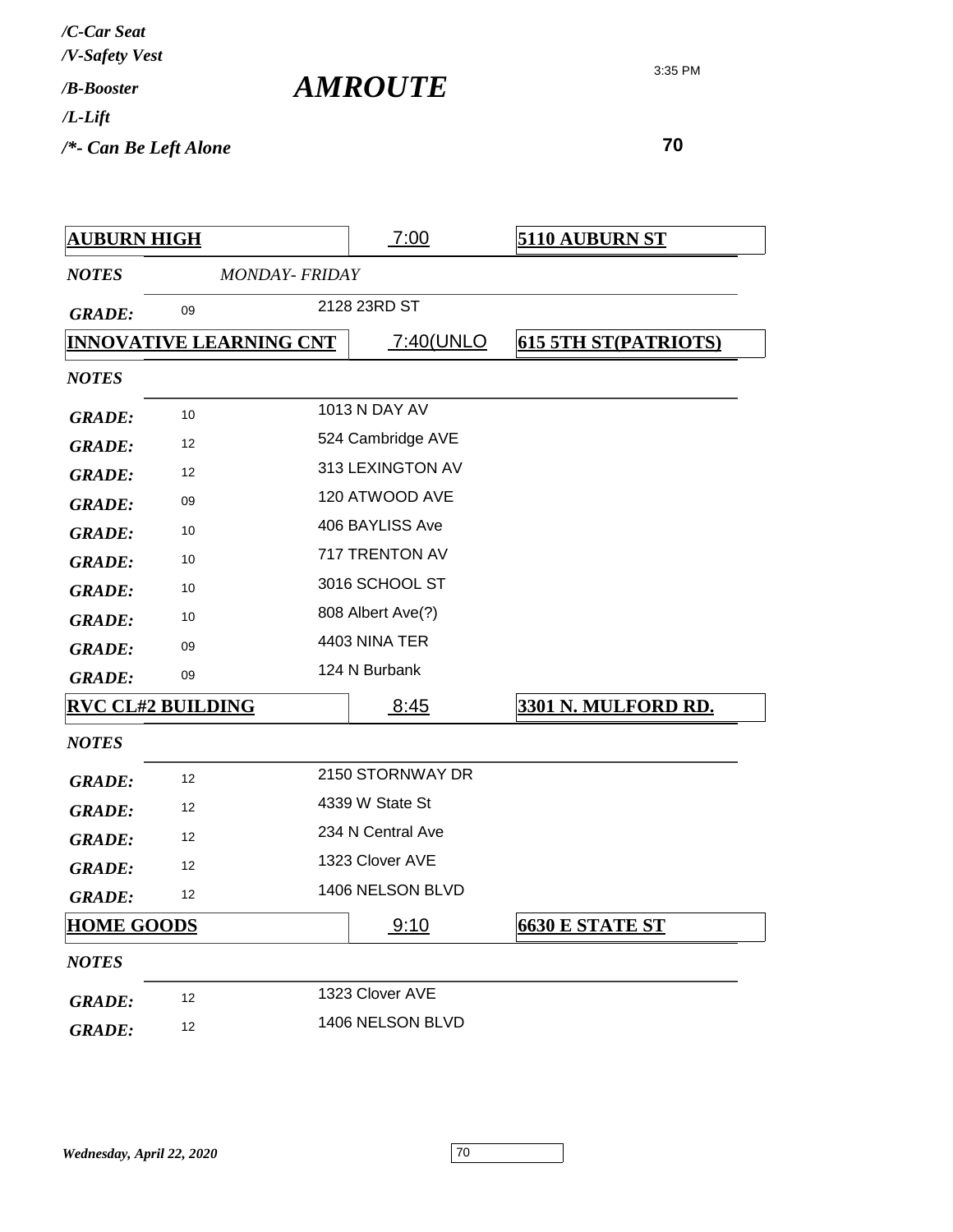**71**

| <b>CARLSON</b>  |    | 7:20                                    | <b>4015 PEPPER</b>       |
|-----------------|----|-----------------------------------------|--------------------------|
| <b>NOTES</b>    |    |                                         |                          |
| <b>GRADE:</b>   | 05 | 1405 Rural St(walk on)                  |                          |
| <b>GRADE:</b>   | 03 | 1405 Rural St(walk on)                  |                          |
| <b>GRADE:</b>   | Κ  | 1609 BROWNWOOD DR                       |                          |
| <b>GRADE:</b>   | 04 | 2323 Kilburn Ave                        |                          |
| <b>GRADE:</b>   | 05 | 3926 Eaton Dr                           |                          |
| <b>GRADE:</b>   | 01 | 1215 COSPER Ave                         |                          |
| <b>GRADE:</b>   | 02 | PU/743 BOHM Ct                          |                          |
| <b>GUILFORD</b> |    | 7:55                                    | <b>5620 SPRING CREEK</b> |
| <b>NOTES</b>    |    | <b>EVERY THURSDAY LATE START @ 8:25</b> |                          |
| <b>GRADE:</b>   | 12 | 947 Bluecrest Dr                        |                          |
| <b>GRADE:</b>   | 09 | 2803 Brendenwood Rd                     |                          |
| <b>GRADE:</b>   | 12 | 4602 Red Bluff Dr                       |                          |
| <b>GRADE:</b>   | 10 | 1410 Monticello Ln                      |                          |
| <b>GRADE:</b>   | 11 | 3121 Pelham Rd                          |                          |
| <b>GRADE:</b>   | 11 | PU/1307 Scottswood Rd                   |                          |
| <b>GRADE:</b>   | 11 | 3805 Rural St                           |                          |
| <b>LINCOLN</b>  |    | 8:35                                    | <b>1500 CHARLES</b>      |
| <b>NOTES</b>    |    | EVERY THURSDAY LATE START DROP @ 9:05   |                          |
| <b>GRADE:</b>   | 07 | 603 Summit St                           |                          |
| <b>GRADE:</b>   | 06 | 295 ROCK CLIFF DR                       |                          |

*AMROUTE*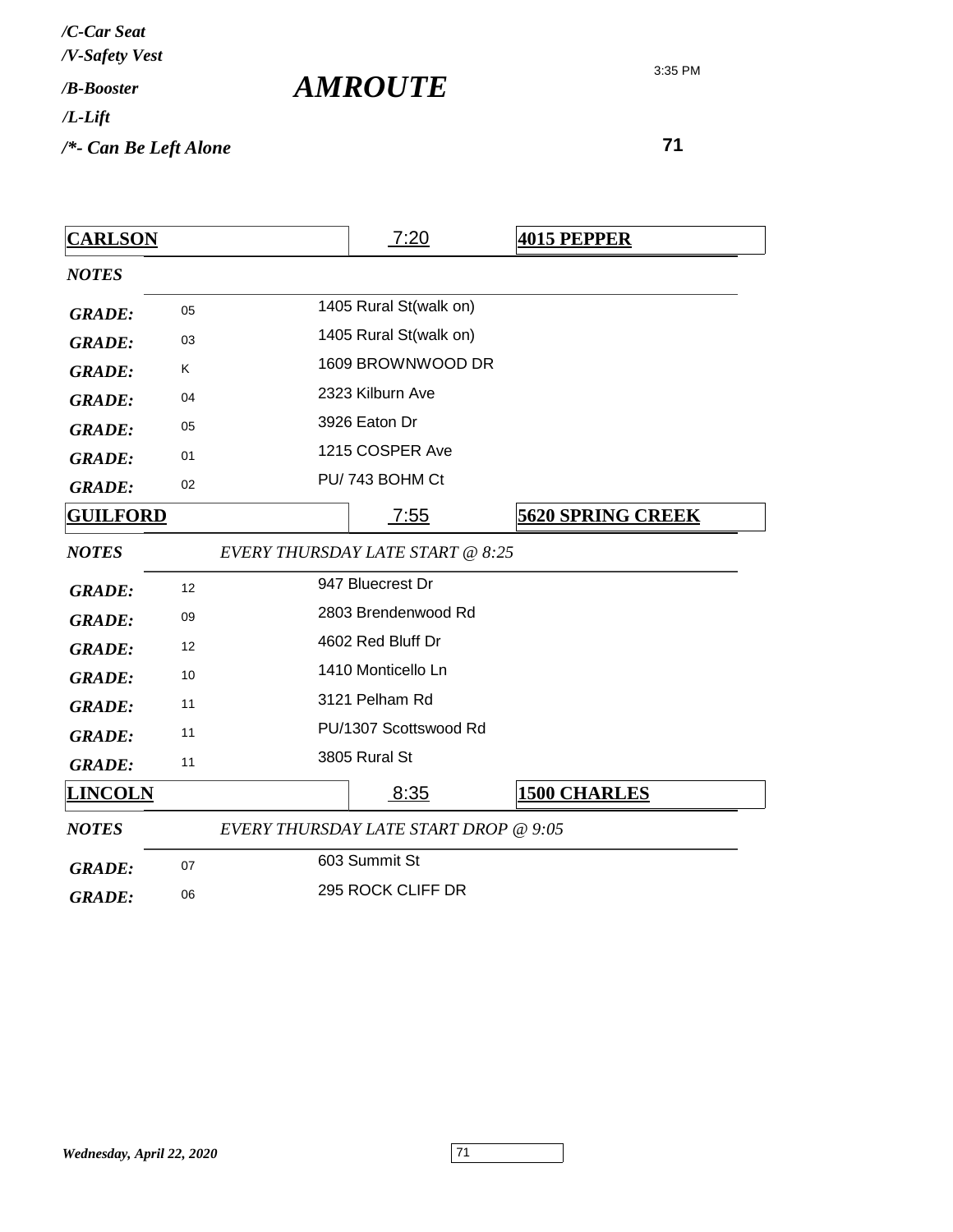| /C-Car Seat<br>/V-Safety Vest |  |
|-------------------------------|--|
| /R-Booster                    |  |
| $/L$ -Lift                    |  |
| /*- Can Be Left Alone         |  |

*AMROUTE*

| <b>AUBURN HIGH</b> |    | 8:00                                         | 5110 AUBURN ST        |
|--------------------|----|----------------------------------------------|-----------------------|
| <b>NOTES</b>       |    | EVERY THURSDAY LATE START DROP @ 8:30        |                       |
| <b>GRADE:</b>      | 12 | 4450 N Rockton Ave                           |                       |
| <b>GRADE:</b>      | 10 | 5142 FLAGSTONE DR                            |                       |
| <b>GRADE:</b>      |    | 2624 Conklin Dr                              |                       |
| <b>GRADE:</b>      | 09 | 3931 EAGLE DR                                |                       |
| <b>GRADE:</b>      | 11 | 3931 EAGLE DR                                |                       |
| <b>GRADE:</b>      | 09 | 4242 SPARROW HAWK DR                         |                       |
|                    |    |                                              |                       |
| <b>FLINN</b>       |    | 9:00                                         | <b>2525 OHIO PKWY</b> |
| <b>NOTES</b>       |    | <b>EVERY THURSDAY LATE START DROP @ 9:20</b> |                       |
| <b>GRADE:</b>      | 06 | 817 N Court St                               |                       |
| <b>GRADE:</b>      | 06 | 3016 GLADSTONE Ave                           |                       |
| <b>GRADE:</b>      | 06 | PU/201 N 1ST(TRINITY CNTR)                   |                       |
| <b>GRADE:</b>      | 08 | 828 ALLIANCE AVE                             |                       |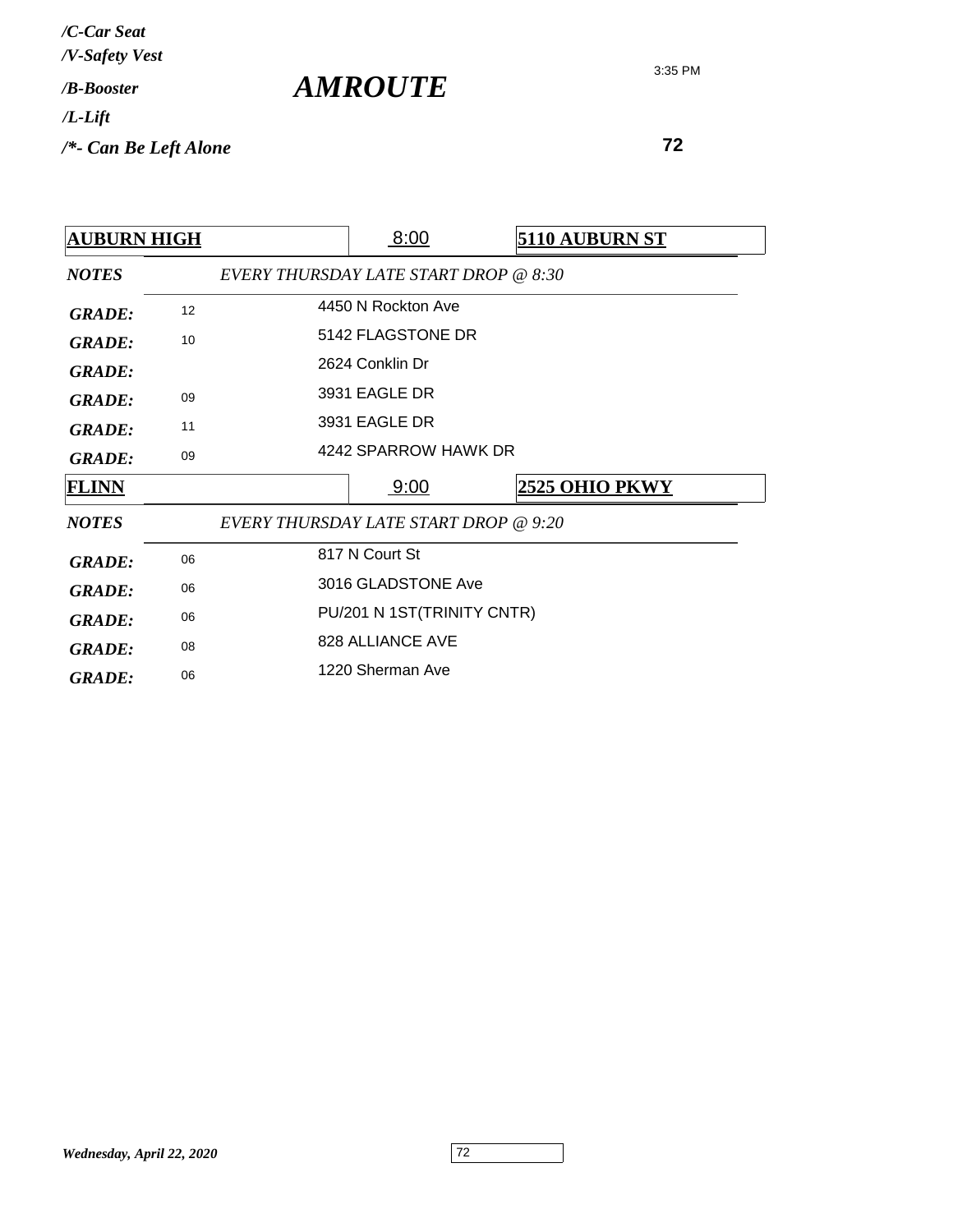| /C-Car Seat<br>/V-Safety Vest |                       |
|-------------------------------|-----------------------|
| / <b>B-Booster</b>            | <i><b>AMROUTE</b></i> |
| $/L$ -Lift                    |                       |
| $/*$ - Can Be Left Alone      |                       |

| <b>JEFFERSON</b>               |    |                                       | 8:00                                  | <b>4145 SAMUELSON</b> |
|--------------------------------|----|---------------------------------------|---------------------------------------|-----------------------|
| <b>NOTES</b>                   |    |                                       | EVERY THURSDAY LATE START DROP @ 8:30 |                       |
| <b>GRADE:</b>                  | 11 |                                       | 1801 Ogilby Rd                        |                       |
| <b>GRADE:</b>                  | 09 |                                       | 613 Score St                          |                       |
| <b>GRADE:</b>                  | 11 |                                       | 321 Catherine St                      |                       |
| <b>GRADE:</b>                  | 12 |                                       | 5094 Grand Cape Rd                    |                       |
| <b>GRADE:</b>                  | 12 |                                       | 1638 Sandy Hollow Rd                  |                       |
| <b>GRADE:</b>                  | 10 |                                       | 1413 Iris Ave                         |                       |
| <b>RESA</b>                    |    |                                       | <u>8:45</u>                           | <b>1800 OGILBY</b>    |
| <b>NOTES</b>                   |    | EVERY THURSDAY LATE START DROP @ 9:15 |                                       |                       |
|                                |    |                                       |                                       |                       |
|                                | 08 |                                       | 3207 BROADWAY                         |                       |
| <b>GRADE:</b>                  | 07 |                                       | 2313 12th Ave                         |                       |
| <b>GRADE:</b>                  | 08 |                                       | PU/4825 LINDEN RD (APT 1512)          |                       |
| <b>GRADE:</b><br><b>GRADE:</b> | 06 |                                       | 1423 15TH Ave                         |                       |
| <b>GRADE:</b>                  | 06 |                                       | 3255 DARTMOUTH DR                     |                       |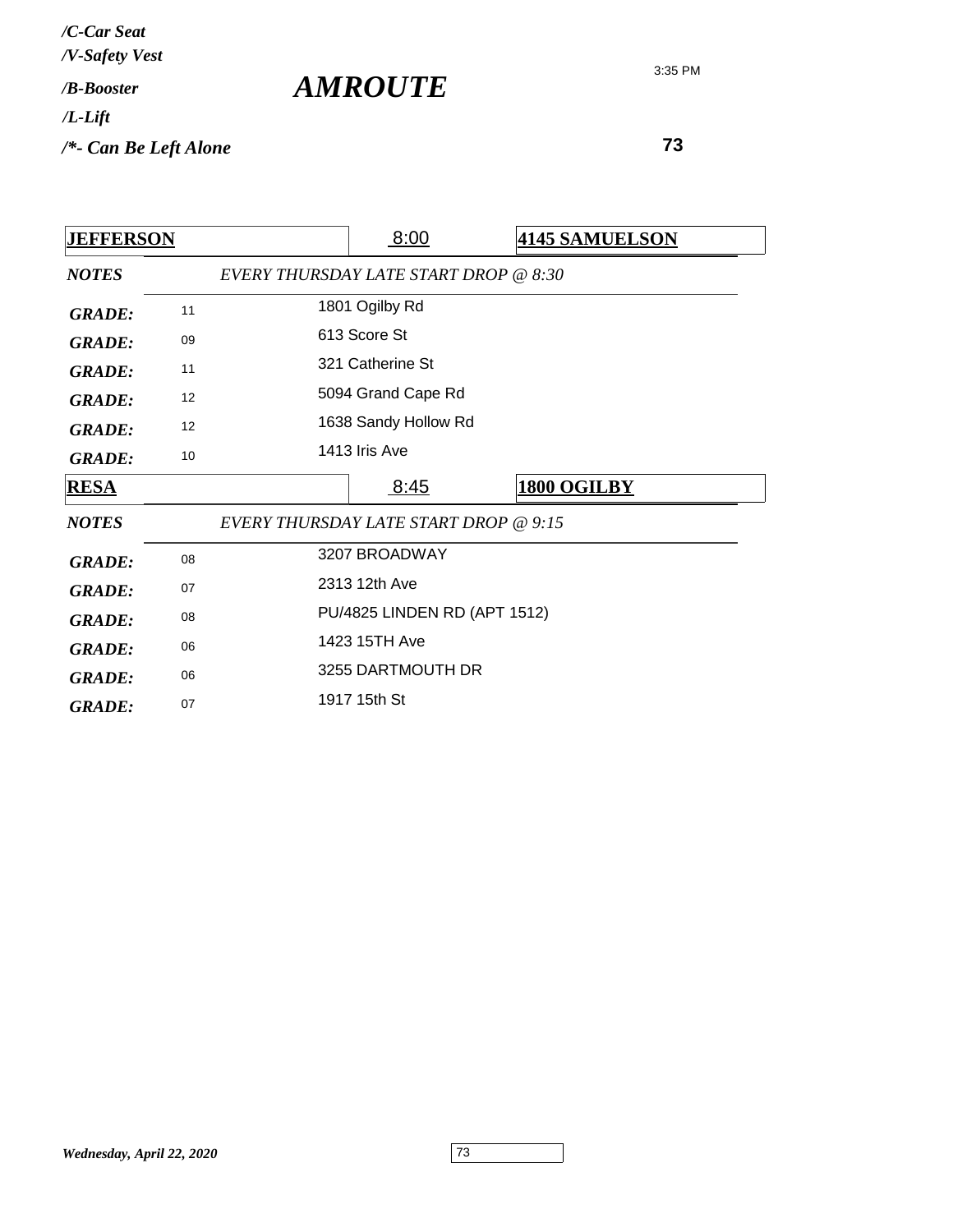*/B-Booster /V-Safety Vest /C-Car Seat /L-Lift*

*AMROUTE*

3:35 PM

*/\*- Can Be Left Alone*

| <b>BARBOUR</b>    |                        | 7:10                               | <u>1506 ROSE AVE.</u>   |
|-------------------|------------------------|------------------------------------|-------------------------|
| <b>NOTES</b>      |                        |                                    |                         |
| <b>GRADE:</b>     | 08                     | 3509 N COURT ST                    |                         |
|                   | <b>FAIRVIEW CENTER</b> | 7:50                               | <b>512 FAIRVIEW AVE</b> |
| <b>NOTES</b>      |                        | NO PREK 10-4 11-1 12-6 2-6 3-6 4-3 |                         |
| <b>GRADE:</b>     | P                      | 1112 MAYFAIR PL                    |                         |
| <b>GRADE:</b>     | P                      | 1112 MAYFAIR PL                    |                         |
| <b>GRADE:</b>     | P                      | 3902 15TH AVE #6                   |                         |
| <b>GRADE:</b>     | P                      | 132 Ridgeview Ave                  |                         |
| <b>GRADE:</b>     | P                      | 627 HEMLOCK LN                     |                         |
| <b>GRADE:</b>     | P                      | 627 HEMLOCK LN                     |                         |
| <b>SUMMERDALE</b> |                        | 9:00                               | 3320 GLENWOOD AV        |
| <b>NOTES</b>      |                        | NO PREK 10-4 11-1 12-6 2-6 3-6 4-3 |                         |
| <b>GRADE:</b>     | P                      | 1204 CAMP AVE                      |                         |
| <b>GRADE:</b>     | P                      | 1815 DOUGLAS St                    |                         |
| <b>GRADE:</b>     | P                      | 714 JOHN ST                        |                         |
| <b>GRADE:</b>     | P                      | 954 N CHURCH ST                    |                         |
| <b>GRADE:</b>     | P                      | 940 N COURT ST                     |                         |
| <b>GRADE:</b>     | P                      | 318 SHERMAN ST                     |                         |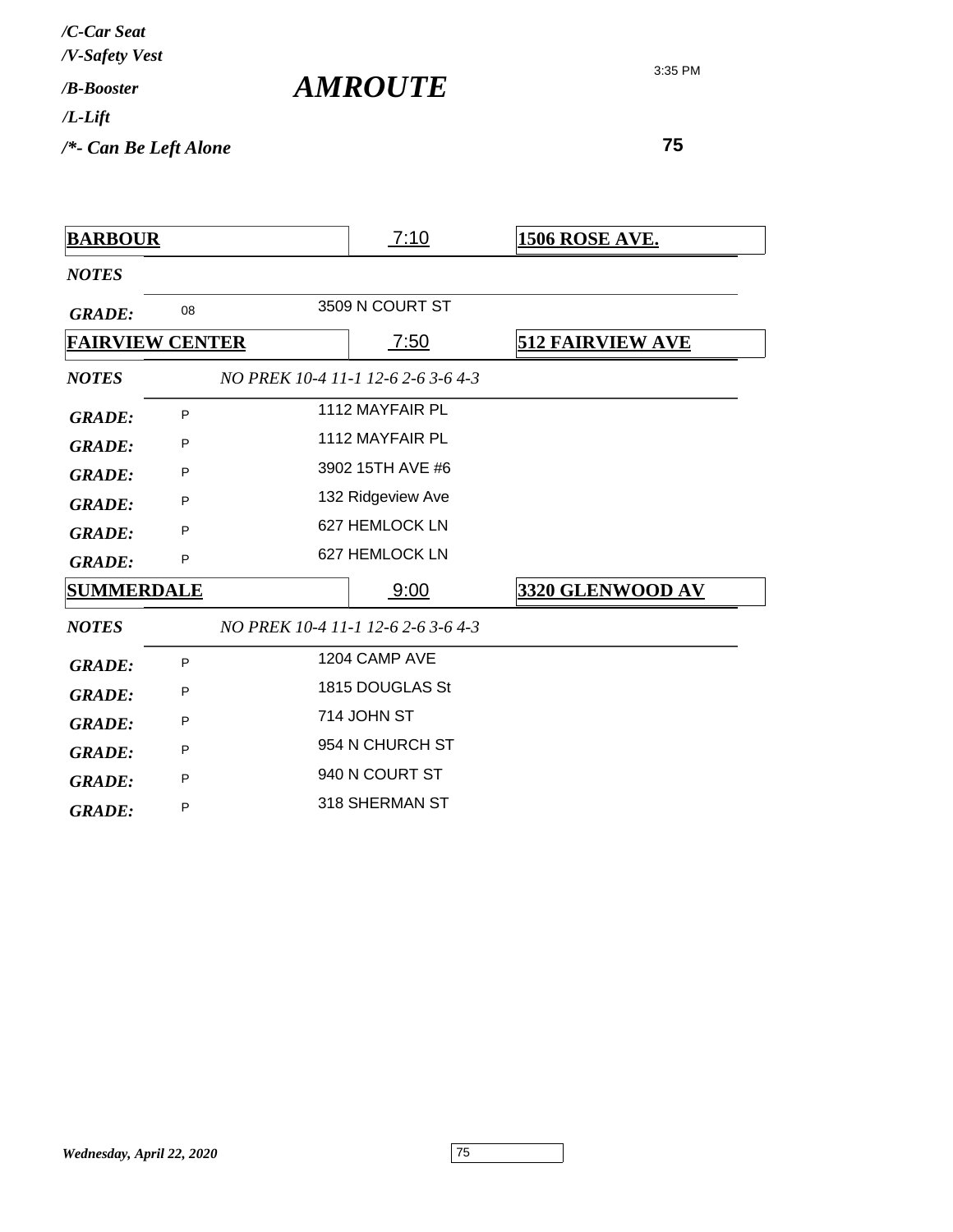| /C-Car Seat<br>/V-Safety Vest |  |
|-------------------------------|--|
| /R-Booster                    |  |
| /L-Lift                       |  |
| /*- Can Be Left Alone         |  |

*AMROUTE*

| <b>CONSTANCE LN</b> |                                | 7:05                 | <b>526 CATLIN ST</b>      |
|---------------------|--------------------------------|----------------------|---------------------------|
| <b>NOTES</b>        |                                |                      |                           |
| <b>GRADE:</b>       | 04                             | 2320 Pierce Ave      |                           |
| <b>GRADE:</b>       | 04                             | 1509 GRANT Ave       |                           |
| <b>GRADE:</b>       | 05                             | 2107 Bell Ave        |                           |
| <b>GRADE:</b>       | 04                             | 1924 Midway Dr       |                           |
| <b>GRADE:</b>       | 04                             | 2230 Custer Ave      |                           |
| <b>GRADE:</b>       | 05                             | 2421 JONATHAN Ave    |                           |
| <b>GRADE:</b>       | Κ                              | 423 DIVISION ST #202 |                           |
|                     | <b>RKFD. MEMORIAL HOSPITAL</b> | 8:10                 | <b>2400 N.ROCKTON</b>     |
| <b>NOTES</b>        |                                |                      |                           |
| <b>GRADE:</b>       | 12                             | 3162 PRAIRIE GRASS   |                           |
|                     | <b>THURGOOD MARSHALL ELE</b>   | 8:15                 | <b>4664 N ROCKTON AVE</b> |
| <b>NOTES</b>        |                                |                      |                           |
| <b>GRADE:</b>       | 01                             | 1264 SUMMERLAND KY   |                           |
| <b>GRADE:</b>       | 01                             | 2919 CUSTER AV       |                           |
| <b>GRADE:</b>       | 03                             | 1308 Winthrop LN     |                           |
|                     | <b>DISCOVERY CENTER</b>        | 9:10                 | <b>711 N. MAIN</b>        |
| <b>NOTES</b>        |                                |                      |                           |
| <b>GRADE:</b>       | 12                             | 5717 Heaton St(FRI)  |                           |
| <b>GRADE:</b>       | 12                             | 1708 Sexton Dr(fri)  |                           |
| <b>GRADE:</b>       | 12                             | 3143 Collins St(FRI) |                           |
| <b>MISSION MART</b> |                                | 9:10                 | 2710 20th ST              |
| <b>NOTES</b>        |                                |                      |                           |
| <b>GRADE:</b>       | 12                             | 5717 Heaton St(TUE)  |                           |
| <b>GRADE:</b>       | 12                             | 1708 Sexton Dr(tue)  |                           |
| <b>GRADE:</b>       | 12                             | 3143 Collins St(TUE) |                           |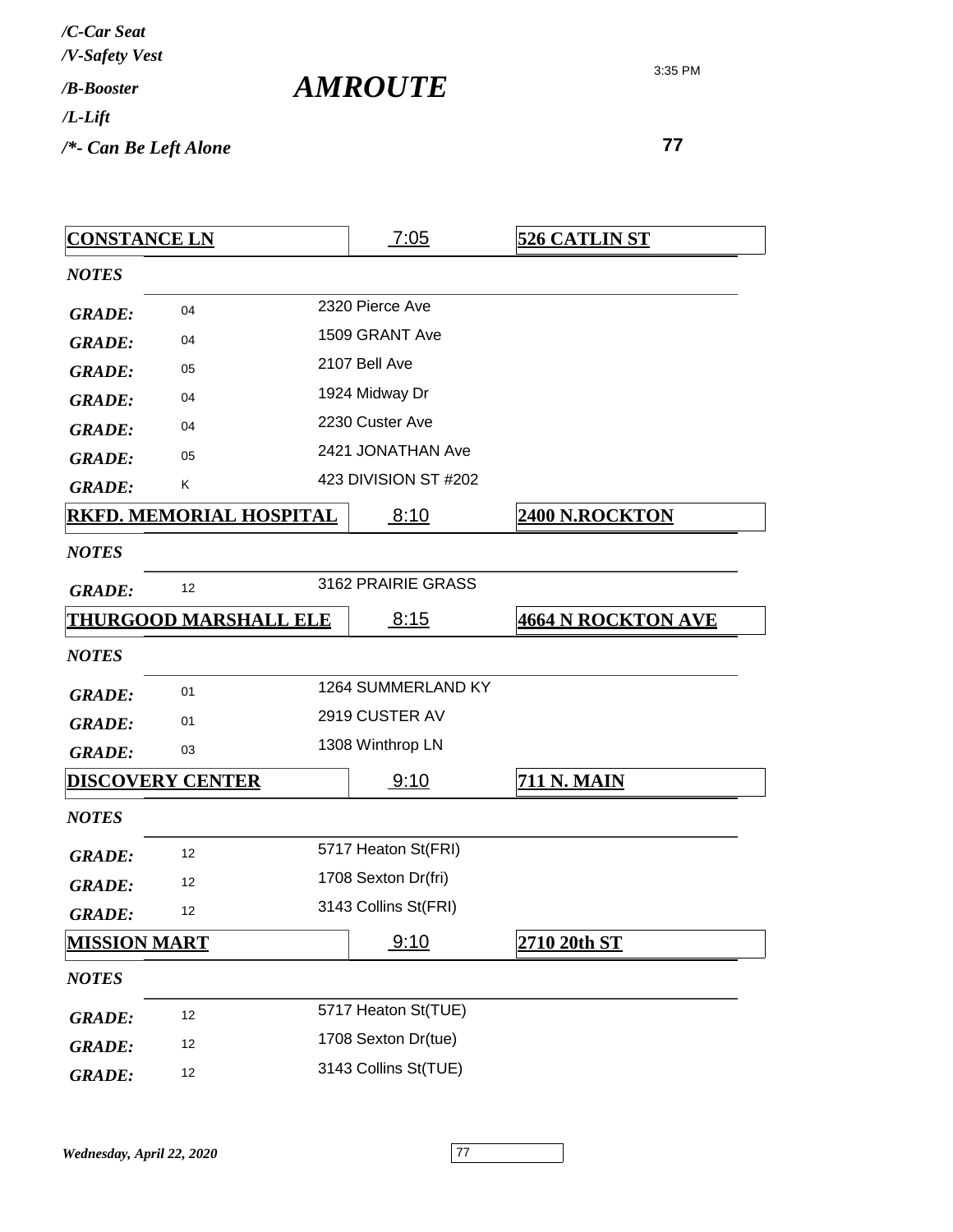| /C-Car Seat<br>/V-Safety Vest |  |
|-------------------------------|--|
| / <b>B-Booster</b>            |  |
| /L-Lift                       |  |
| /*- Can Be Left Alone         |  |

*AMROUTE*

| <b>NORTHERN ILL FOOD</b> |                              | 9:10 | <b>765 RESEARCH PKWAY</b> |                              |
|--------------------------|------------------------------|------|---------------------------|------------------------------|
| <b>NOTES</b>             |                              |      |                           |                              |
| <b>GRADE:</b>            | 12                           |      | 5717 Heaton St(WED)       |                              |
| <b>GRADE:</b>            | 12                           |      | 1708 Sexton Dr(wed)       |                              |
| <b>GRADE:</b>            | 12                           |      | 3143 Collins St(WED)      |                              |
|                          | <b>SPORTSCORE TWO</b>        |      | 9:10                      | <b>8800 E RIVERSIDE BLVD</b> |
| <b>NOTES</b>             |                              |      |                           |                              |
| <b>GRADE:</b>            | 12                           |      | 5717 Heaton St(MON)       |                              |
| <b>GRADE:</b>            | 12                           |      | 1708 Sexton Dr(mon)       |                              |
| <b>GRADE:</b>            | 12                           |      | 3143 Collins St(MON)      |                              |
|                          | <b>WASHINGTON PARK COMMU</b> |      | 9:10                      | <b>3617 DELAWARE ST</b>      |
| <b>NOTES</b>             |                              |      |                           |                              |
| <b>GRADE:</b>            | 12                           |      | 5717 Heaton St(THUR)      |                              |
| <b>GRADE:</b>            | 12                           |      | 1708 Sexton Dr(thur)      |                              |
| <b>GRADE:</b>            | 12                           |      | 3143 Collins St(THUR)     |                              |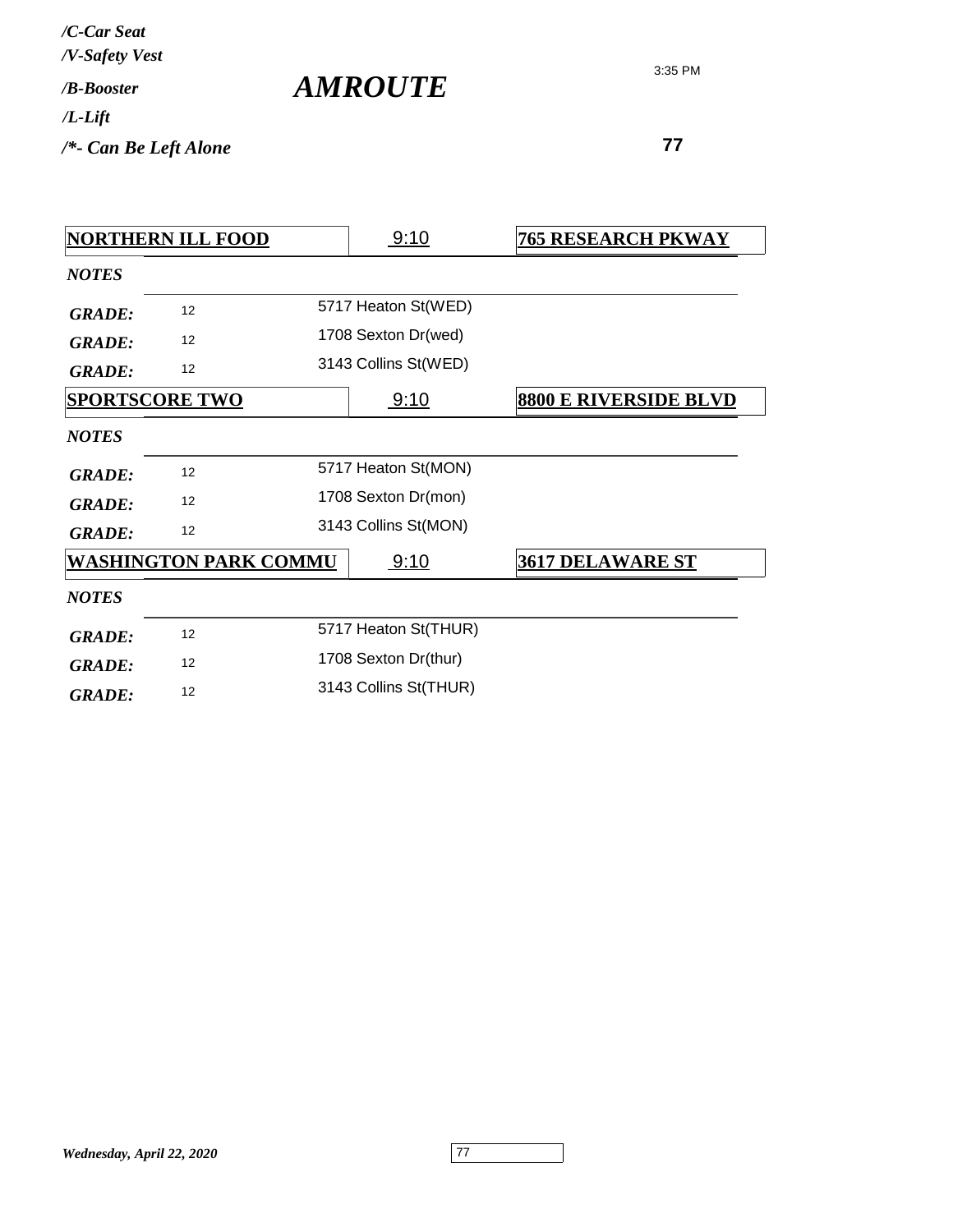| /C-Car Seat<br>/V-Safety Vest |                       |
|-------------------------------|-----------------------|
| / <b>B-Booster</b>            | <i><b>AMROUTE</b></i> |
| $/L$ -Lift                    |                       |
| $/*$ - Can Be Left Alone      |                       |

| <b>HILLMAN</b>       |    | 7:20                               | 3701 GREENDALE DR        |
|----------------------|----|------------------------------------|--------------------------|
| <b>NOTES</b>         |    |                                    |                          |
| <b>GRADE:</b>        | 02 | PU/4307 AMHERST Ln                 |                          |
| <b>GRADE:</b>        | 05 | 811 Arnold Ave 1/2                 |                          |
| <b>GRADE:</b>        | 01 | 215 N 1ST                          |                          |
| <b>GRADE:</b>        | K  | PU/2018 SCHELL DR                  |                          |
| <b>GRADE:</b>        | 02 | 3013 Lapey St                      |                          |
| <b>GRADE:</b>        | 02 | 4318 Red Coat RD                   |                          |
| <b>GRADE:</b>        | K  | 3020 Greendale Dr                  |                          |
| <b>REGIONAL STAR</b> |    | 8:25                               | <b>5949 SAFFORD ROAD</b> |
| <b>NOTES</b>         |    |                                    |                          |
| <b>GRADE:</b>        | 08 | 1771 CORONA RD FURTHEST SOUTH      |                          |
| <b>GRADE:</b>        |    | 1719 REMINGTON RD                  |                          |
| <b>GRADE:</b>        | 09 | 2397 Welworth Ave                  |                          |
| <b>GRADE:</b>        | 10 | 2123 Wentworth Ave                 |                          |
| <b>SUMMERDALE</b>    |    | 9:00                               | 3320 GLENWOOD AV         |
| <b>NOTES</b>         |    | NO PREK 10-4 11-1 12-6 2-6 3-6 4-3 |                          |
| <b>GRADE:</b>        | P  | 1807 BELMONT BLVD                  |                          |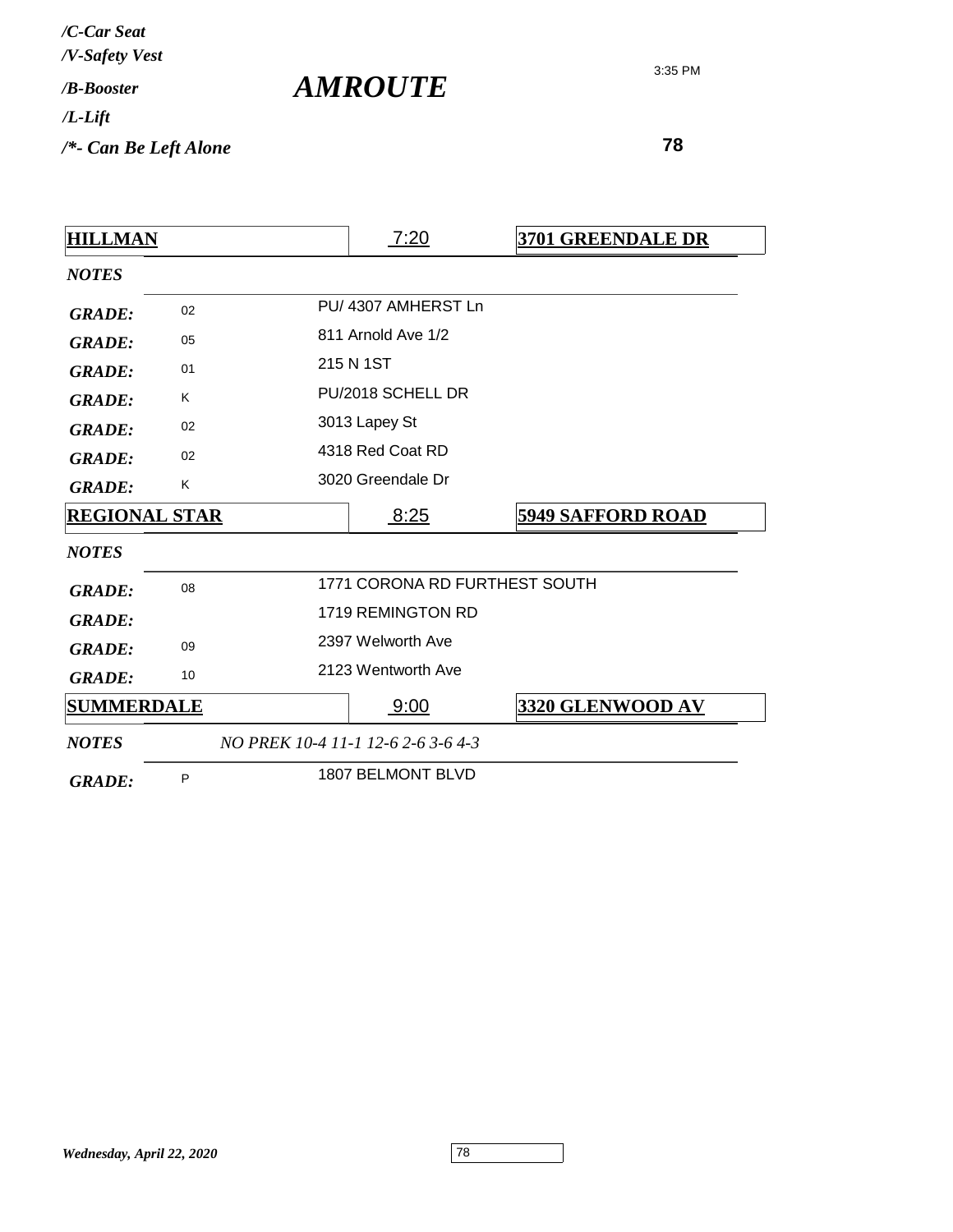**81**

| <b>PRAIRIE SCHOOL</b> |    | 8:30                  | <u>123 W. 1ST ST. GENOA, IL</u> |  |
|-----------------------|----|-----------------------|---------------------------------|--|
| <b>NOTES</b>          |    |                       |                                 |  |
| <b>GRADE:</b>         | 12 | 757 BELMONT BLVD(306) |                                 |  |
| <b>GRADE:</b>         | 09 | 2104 Pierce Ave       |                                 |  |
| GRADE:                | 07 | 3827 LINDEN RD        |                                 |  |
| <b>GRADE:</b>         | 07 | 4843 LINDEN RD(1623)  |                                 |  |

3:35 PM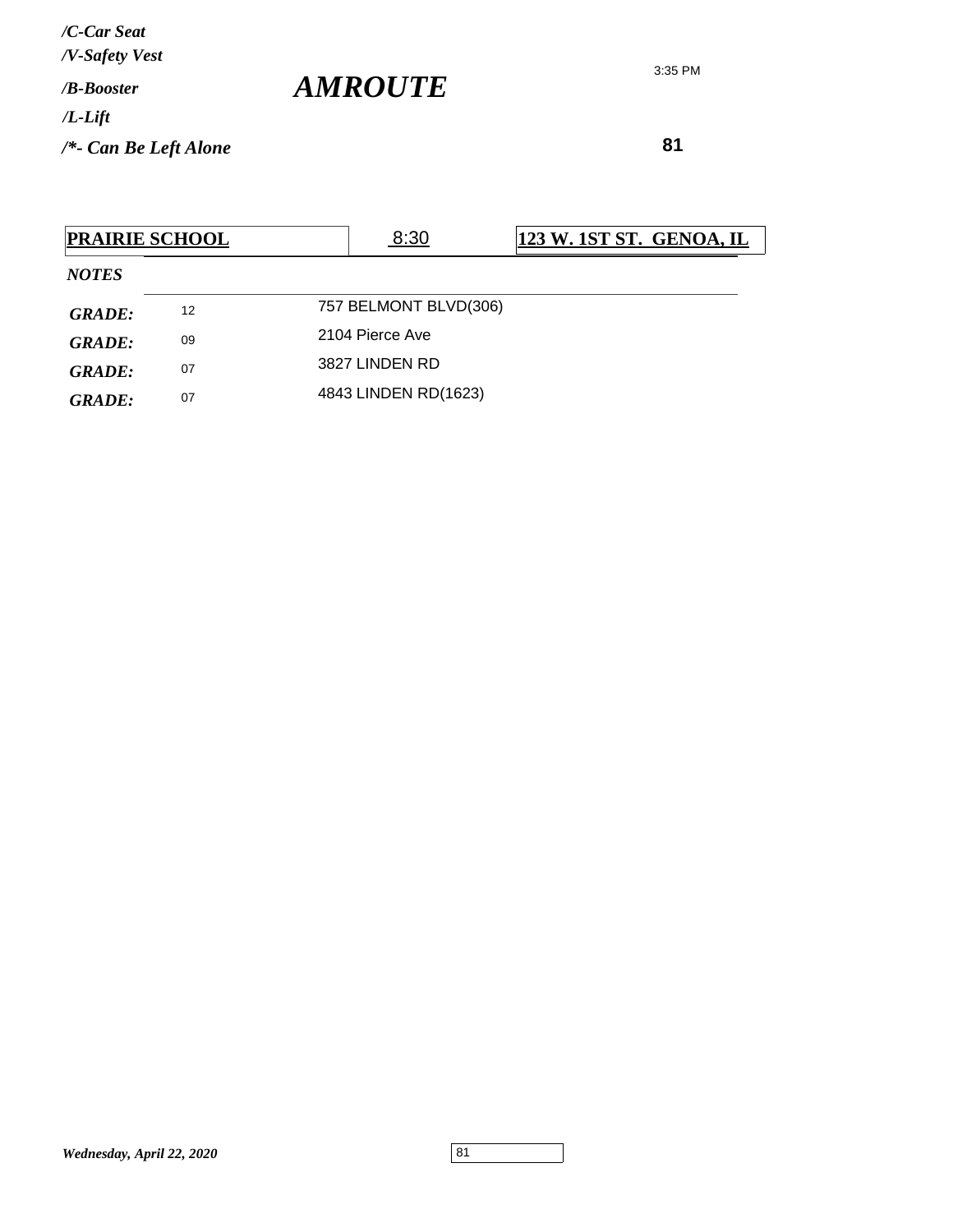| /C-Car Seat<br>/V-Safety Vest   |                       |
|---------------------------------|-----------------------|
| / <b>B-Booster</b>              | <i><b>AMROUTE</b></i> |
| $/L$ -Lift                      |                       |
| $\frac{1}{2}$ Can Be Left Alone |                       |

| <b>LEWIS LEMON</b> |    | 7:15                                  | <b>1993 MULBERRY</b>    |
|--------------------|----|---------------------------------------|-------------------------|
| <b>NOTES</b>       |    |                                       |                         |
| <b>GRADE:</b>      | 01 | 517 N AVON ST                         |                         |
| <b>GRADE:</b>      | 01 | 1312 Blaisdell St                     |                         |
| <b>GRADE:</b>      | K  | 1230 Blaisdell St                     |                         |
| <b>GRADE:</b>      | 02 | PU/1212 BLAISDELL ST                  |                         |
|                    |    |                                       |                         |
| <b>EISENHOWER</b>  |    | 8:40                                  | <b>3525 SPRINGCREEK</b> |
| <b>NOTES</b>       |    | EVERY THURSDAY LATE START DROP @ 9:10 |                         |
| <b>GRADE:</b>      | 07 | 4401 RYDER CT                         |                         |
| <b>GRADE:</b>      | 08 | 5273 Gingeridge Ln                    |                         |
| <b>GRADE:</b>      | 07 | 4904 KERI DR                          |                         |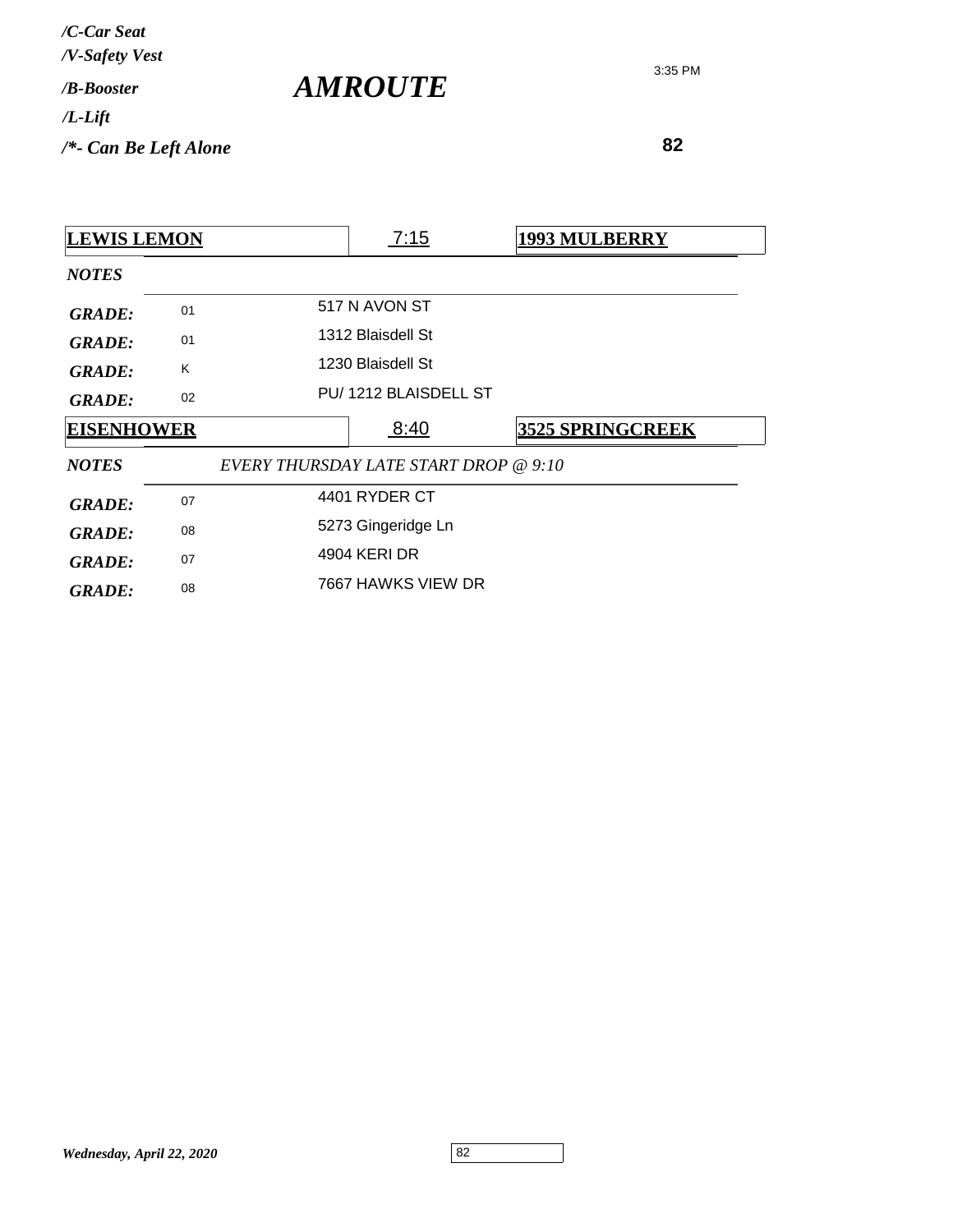**83**

| <b>Parkland Prep</b> |    | 8:30                | <b>900 S. PARK BLVD STREAM</b> |
|----------------------|----|---------------------|--------------------------------|
| <b>NOTES</b>         |    |                     |                                |
| GRADE:               | 03 | 1438 8th Ave        |                                |
| GRADE:               | 10 | 4405 O'Connell St   |                                |
| <b>GRADE:</b>        | 05 | 3963 PACKARD Pkwy   |                                |
| GRADE:               | 05 | 1827 N WINNEBAGO St |                                |

*AMROUTE*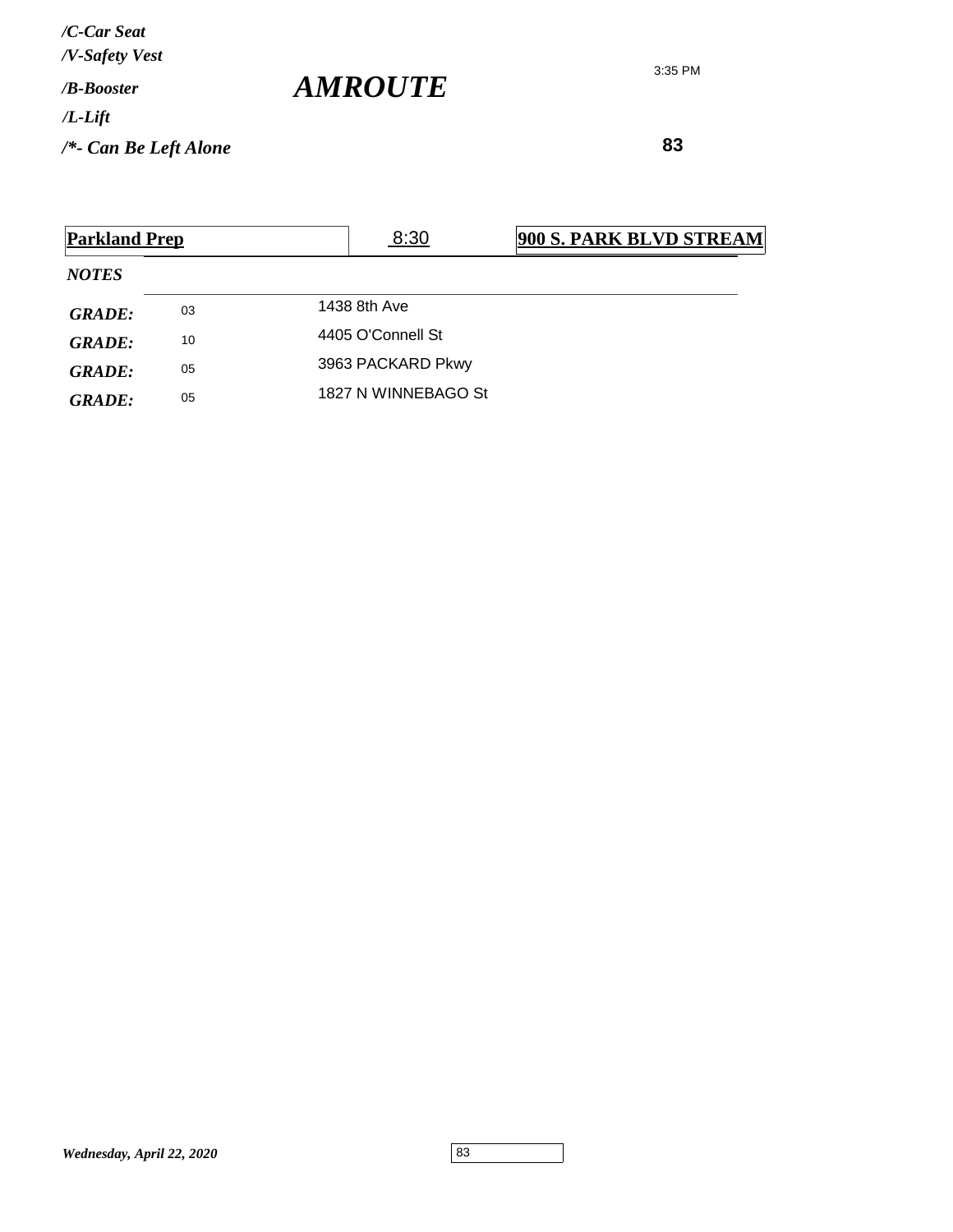3:35 PM

 **85**

| <b>CAMELOT GARDEN PRAIRIE</b> |    |                         | 8:30                | <b>7133 GARDEN PRARIE RD</b> |
|-------------------------------|----|-------------------------|---------------------|------------------------------|
| <b>NOTES</b>                  |    | <i>STARTS 8/19/2019</i> |                     |                              |
| <b>GRADE:</b>                 | 08 |                         | 4406 ST ANNES WAY   |                              |
| <b>GRADE:</b>                 | 09 |                         | 1312 N COURT St     |                              |
| <b>GRADE:</b>                 | 09 |                         | 714 Trenton Ave     |                              |
| <b>GRADE:</b>                 | 09 |                         | 1617 PIERCE AV      |                              |
| <b>GRADE:</b>                 | 06 |                         | 1823 N WINNEBAGO St |                              |
| <b>GRADE:</b>                 | 12 |                         | 218 OAKWOOD Ave     |                              |

*AMROUTE*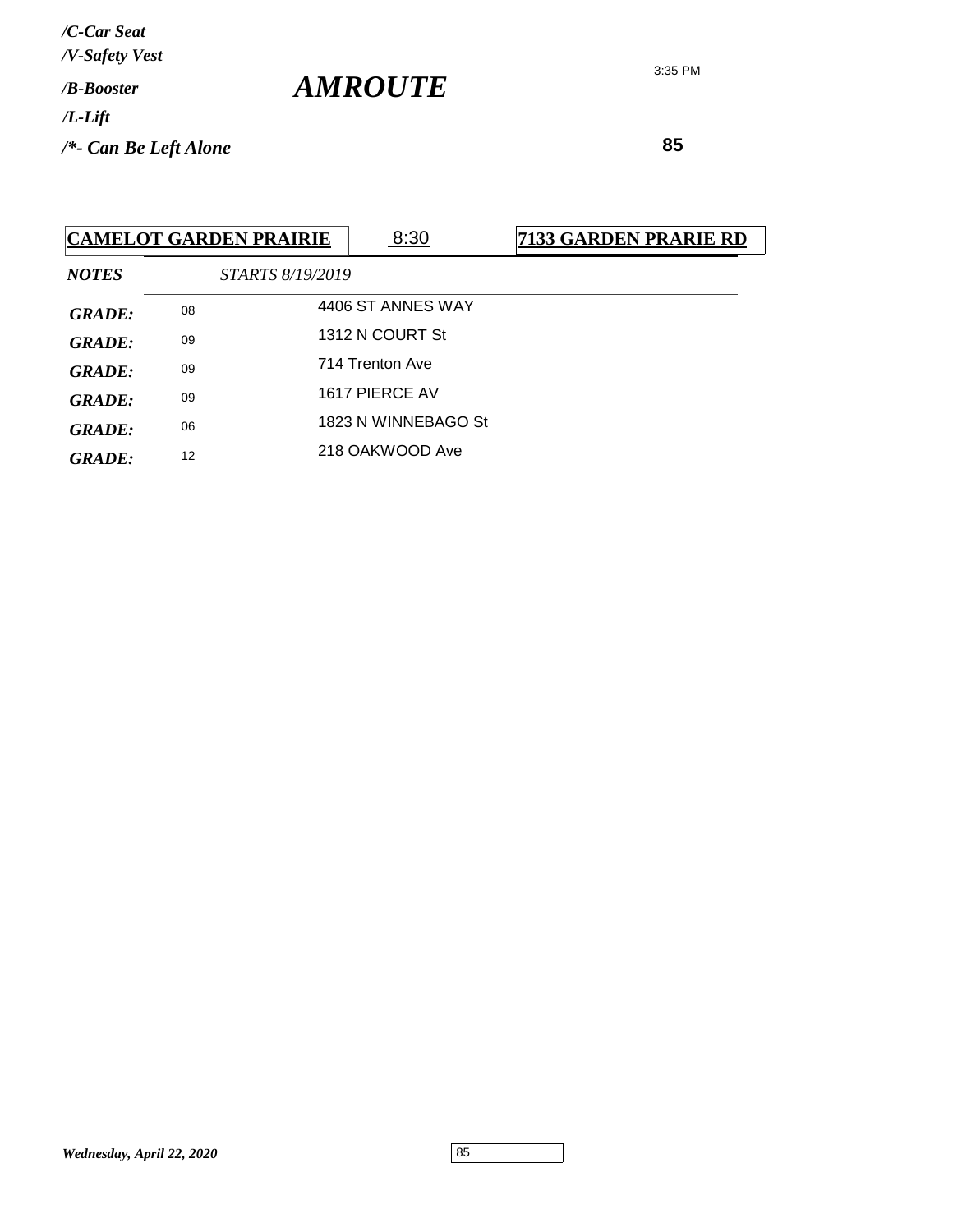| /C-Car Seat           |  |
|-----------------------|--|
| /V-Safety Vest        |  |
| / <i>R-Rooster</i>    |  |
| /L-Lift               |  |
| /*- Can Be Left Alone |  |

*AMROUTE*

| <b>INNOVATIVE LEARNING CNT</b> |    |                    | 7:40(UNLO                 | <b>615 5TH ST(PATRIOTS)</b> |  |
|--------------------------------|----|--------------------|---------------------------|-----------------------------|--|
| <b>NOTES</b>                   |    |                    |                           |                             |  |
| <b>GRADE:</b>                  | 11 |                    | 2209 16TH AV              |                             |  |
| <b>GRADE:</b>                  | 09 |                    | 824 GLENDALE AV           |                             |  |
| <b>GRADE:</b>                  | 09 |                    | 4509 DOGWOOD CIR          |                             |  |
| <b>GRADE:</b>                  | 10 |                    | 2217 23rd ST 1            |                             |  |
| <b>GRADE:</b>                  | 09 |                    | 4803 FLINTRIDGE CT        |                             |  |
| <b>GRADE:</b>                  | 10 |                    | 4208 FLORIDA DR           |                             |  |
| <b>GRADE:</b>                  | 10 |                    | 2124 OREGON AVE           |                             |  |
| <b>GRADE:</b>                  | 12 |                    | 4878 CREEKVIEW RD 6       |                             |  |
| <b>ROLLING GREEN</b>           |    |                    | 8:40                      | <b>3615 LOUISIANA RD</b>    |  |
| <b>NOTES</b>                   |    |                    |                           |                             |  |
| <b>GRADE:</b>                  | 04 |                    | 615 S 5TH ST              |                             |  |
| <b>GRADE:</b>                  | 03 |                    | 3303 Rural St P/UP WARREN |                             |  |
| <b>GRADE:</b>                  | 03 | 609 Summit St      |                           |                             |  |
| <b>GRADE:</b>                  | K  | 3315 CALIFORNIA RD |                           |                             |  |
| <b>GRADE:</b>                  | 03 | 1512 Apache DR     |                           |                             |  |
| <b>GRADE:</b>                  | 04 |                    | PU/1022 Kishwaukee St #2  |                             |  |
| <b>GRADE:</b>                  | 03 | 324 S 4TH ST #5    |                           |                             |  |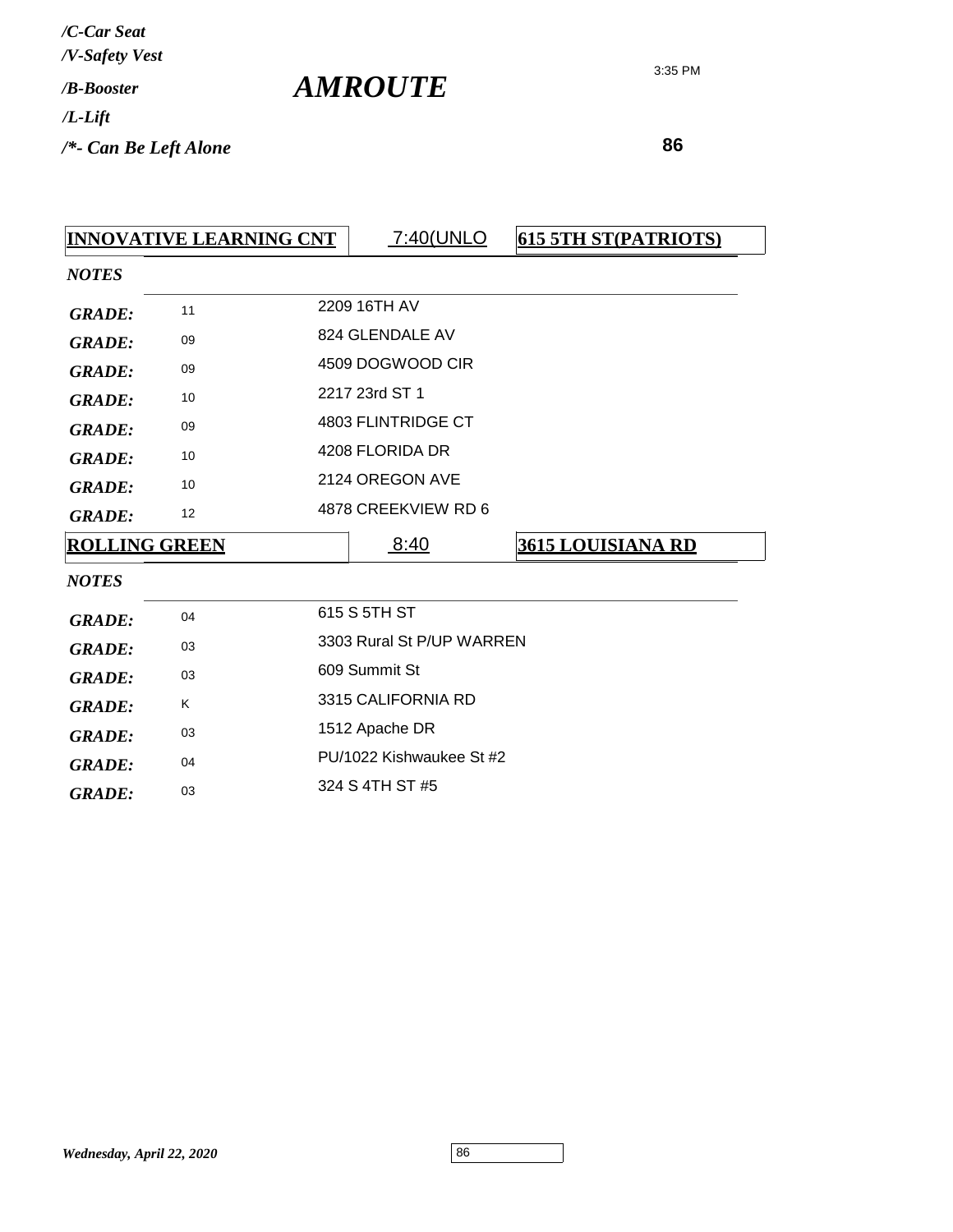| /C-Car Seat<br>/V-Safety Vest |                |
|-------------------------------|----------------|
| / <b>B-Booster</b>            | <b>AMROUTE</b> |
| $/L$ -Lift                    |                |
| $/*$ - Can Be Left Alone      |                |

| <b>ROOSEVELT</b> |    |                                       | 8:05              | 978 HASKELL AV |
|------------------|----|---------------------------------------|-------------------|----------------|
| <b>NOTES</b>     |    | NO PREK 10-4 11-1 12-6 2-6 3-6 4-3    |                   |                |
| <b>GRADE:</b>    | P  |                                       | 1914 N COURT ST   |                |
| <b>GRADE:</b>    | P  |                                       | 1510 12TH AVE     |                |
| <b>GRADE:</b>    | P  |                                       | 1410 Birch Ct     |                |
| <b>GRADE:</b>    | P  |                                       | 724 HARRISON AV   |                |
| <b>GRADE:</b>    | P  |                                       | 518 N COURT ST    |                |
| <b>FLINN</b>     |    |                                       | 9:00              | 2525 OHIO PKWY |
| <b>NOTES</b>     |    | EVERY THURSDAY LATE START DROP @ 9:20 |                   |                |
| <b>GRADE:</b>    | 06 |                                       | 119 SMITH AVE     |                |
| <b>GRADE:</b>    | 06 |                                       | 131 N Chicago Ave |                |
| <b>GRADE:</b>    |    |                                       | 949 BRITTANIA WAY |                |
|                  |    |                                       | 1516 Sexton DR    |                |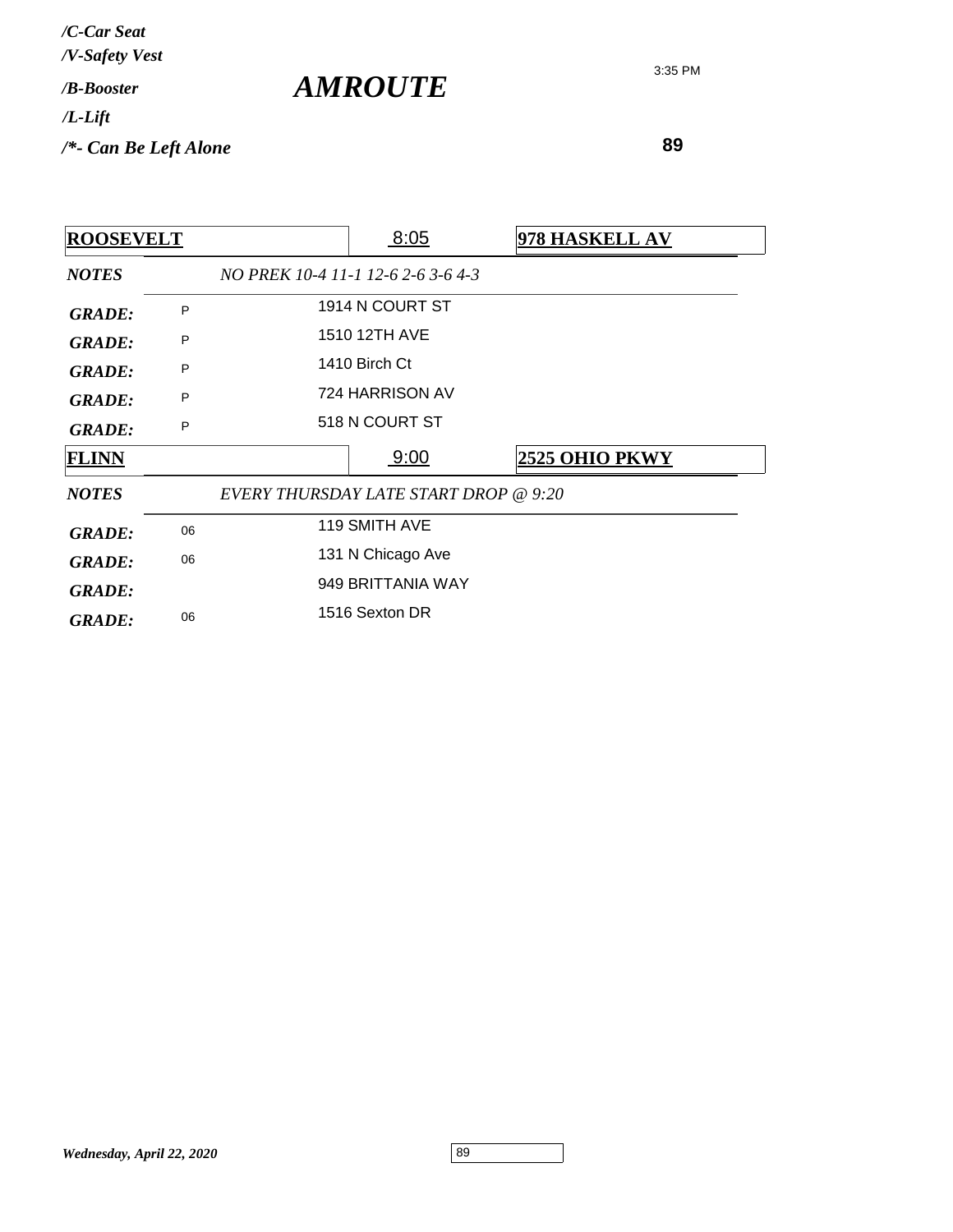| <b>WEST VIEW</b> |    | 7:15                               | <b>1720 HALSTED ROAD</b> |
|------------------|----|------------------------------------|--------------------------|
| <b>NOTES</b>     |    |                                    |                          |
| <b>GRADE:</b>    | K  | 719 Van Wie Ave                    |                          |
| <b>GRADE:</b>    | 01 | Pu/ 2315 Bell Ave                  |                          |
| <b>GRADE:</b>    | 03 | 719 VAN WIE Ave                    |                          |
| <b>GRADE:</b>    | 05 | Pu/ 2315 Bell Ave                  |                          |
| <b>ROOSEVELT</b> |    | 8:05                               | 978 HASKELL AV           |
| <b>NOTES</b>     |    | NO PREK 10-4 11-1 12-6 2-6 3-6 4-3 |                          |
| <b>GRADE:</b>    | P  | 2812 Cameron Ave                   |                          |
| <b>GRADE:</b>    | P  | 2512 Cameron Ave                   |                          |
| <b>GRADE:</b>    | P  | 2941 PARK TERRACE DR               |                          |
| <b>GRADE:</b>    | P  | 1617 Overdene Ave                  |                          |
| <b>GRADE:</b>    | P  | 2323 BELL AVE                      |                          |
| <u>MENTA</u>     |    | 9:00                               | 8702 N 2ND ST(MACH PARK  |
| <b>NOTES</b>     |    |                                    |                          |
| <b>GRADE:</b>    | 06 | 1212 30th St                       |                          |
| <b>GRADE:</b>    | 08 | 1603 25TH ST                       |                          |
| <b>GRADE:</b>    | 02 | 4907 Upland Dr                     |                          |
| <b>GRADE:</b>    | 09 | 4003 Public Ln                     |                          |
| <b>GRADE:</b>    | 02 | 4124 HARRISON AV #208              |                          |
| <b>GRADE:</b>    | 06 | PU/4014 LARAMIE LN                 |                          |
| <b>GUILFORD</b>  |    | 10:00 UNL                          | <b>5620 SPRING CREEK</b> |
| <b>NOTES</b>     |    |                                    |                          |
| <b>GRADE:</b>    | 12 | 3528 Cross St.                     |                          |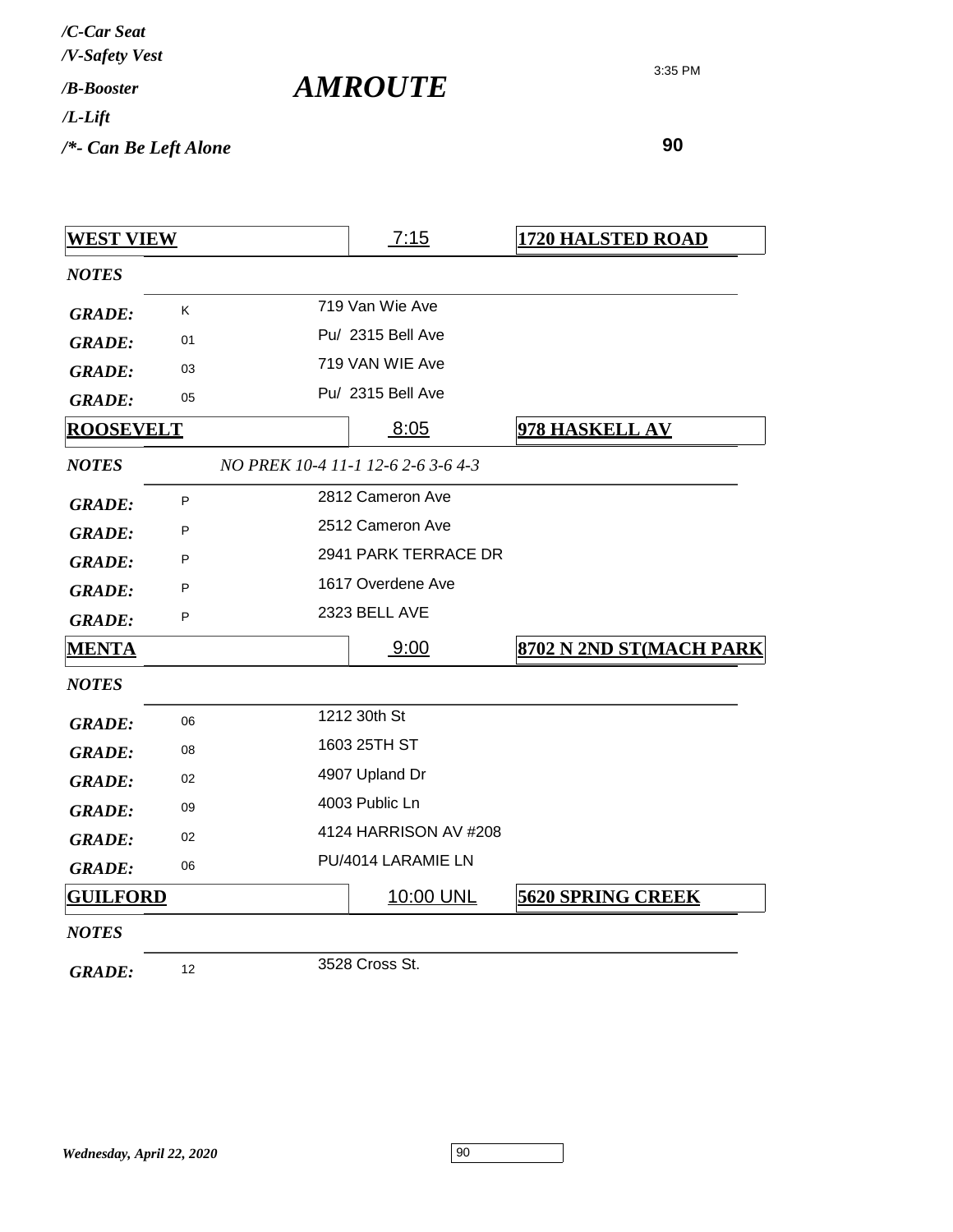| /C-Car Seat<br>/V-Safety Vest |  |
|-------------------------------|--|
| $/R$ -Booster                 |  |
| /L-Lift                       |  |
| /*- Can Be Left Alone         |  |

*AMROUTE*

| <b>CONSTANCE LN</b> |    |  | 7:05                               | <b>526 CATLIN ST</b> |
|---------------------|----|--|------------------------------------|----------------------|
| <b>NOTES</b>        |    |  |                                    |                      |
| <b>GRADE:</b>       | 04 |  | 1022 N Rockton AVE                 |                      |
| <b>GRADE:</b>       | 03 |  | 1027 Haskell Ave                   |                      |
| <b>GRADE:</b>       | 03 |  | 614 OAKLEY Ave                     |                      |
| <b>GRADE:</b>       | 04 |  | 209 Forest Ave                     |                      |
| <b>GRADE:</b>       | 05 |  | 1315 Bond Ave                      |                      |
| <b>GRADE:</b>       | 03 |  | 4026 Auburn St 101                 |                      |
| <b>GRADE:</b>       | 05 |  | 3303 Parkside Ave                  |                      |
| <u>NASHOLD</u>      |    |  | 7:50                               | 3303 20TH ST         |
| <b>NOTES</b>        |    |  | NO PREK 10-4 11-1 12-6 2-6 3-6 4-3 |                      |
| <b>GRADE:</b>       | P  |  | 124 S CHICAGO AV #1                |                      |
| <b>GRADE:</b>       | P  |  | 2715 HOOKER AVE                    |                      |
| <b>GRADE:</b>       | P  |  | WHEEL CHAIR TO BE PUT IN BACK      |                      |
| <b>GRADE:</b>       | P  |  | 2103 CHARLES ST                    |                      |
| <b>GRADE:</b>       | P  |  | 2103 CHARLES ST                    |                      |
| <b>GRADE:</b>       | P  |  | 2316 E STATE ST                    |                      |
| <u>ELLIS</u>        |    |  | 8:25                               | <b>222 S CENTRAL</b> |
| <b>NOTES</b>        |    |  |                                    |                      |
| <b>GRADE:</b>       | 01 |  | 1121 BLAISDELL                     |                      |
| <b>GRADE:</b>       | 01 |  | 1121 BLAISDELL                     |                      |
| <b>BEYER</b>        |    |  | 9:00                               | <b>333 15TH AVE.</b> |
| <b>NOTES</b>        |    |  | NO PREK 10-4 11-1 12-6 2-6 3-6 4-3 |                      |
| <b>GRADE:</b>       | P  |  | PU/6530 TIPPLE RD                  |                      |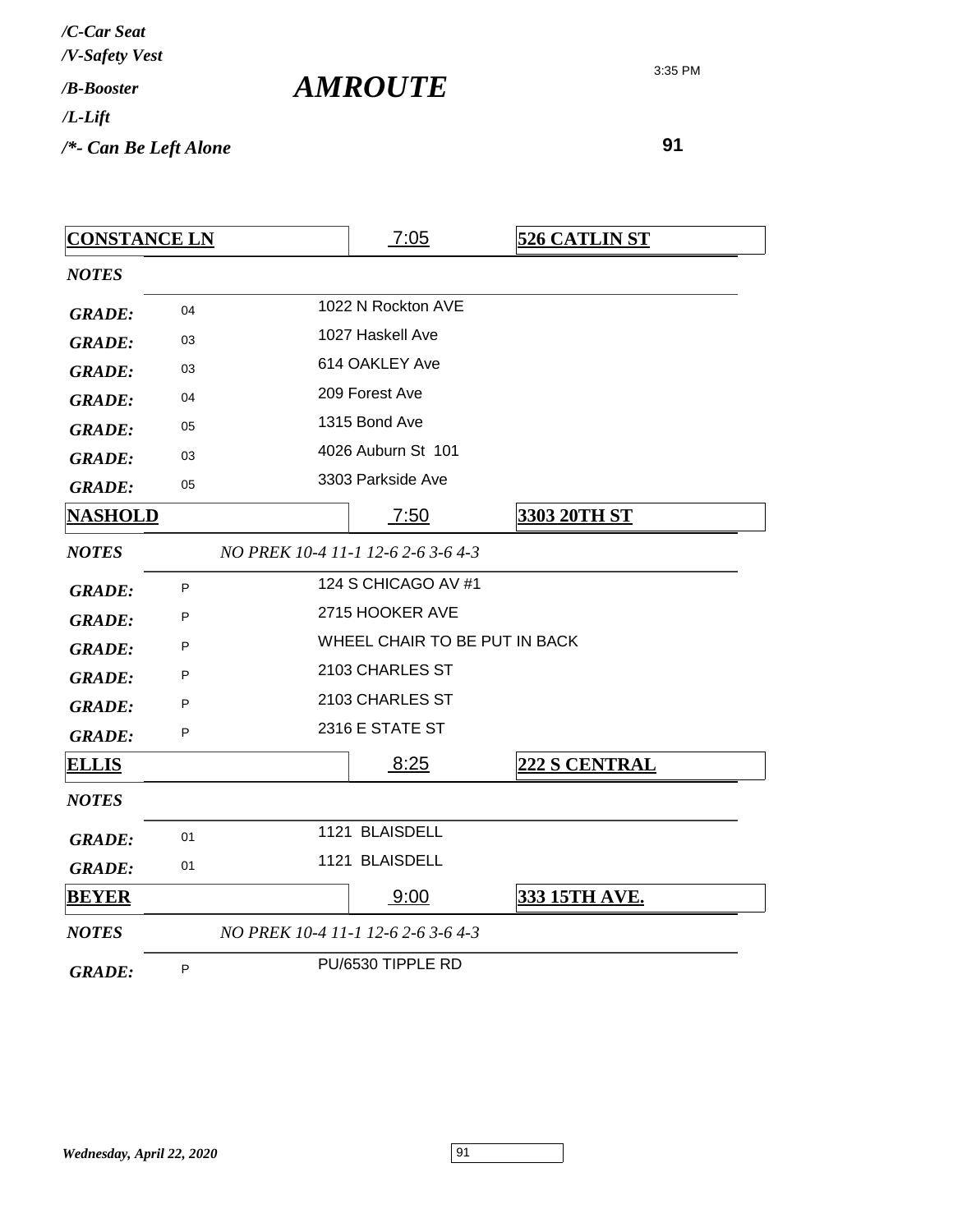| /C-Car Seat                                 |  |
|---------------------------------------------|--|
| /V-Safety Vest<br>/ <b><i>B-Booster</i></b> |  |
| /L-Lift                                     |  |
| /*- Can Be Left Alone                       |  |

*AMROUTE*

|                  |    | <b>INNOVATIVE LEARNING CNT</b> | 7:40(UNLO                                    | <b>615 5TH ST(PATRIOTS)</b> |
|------------------|----|--------------------------------|----------------------------------------------|-----------------------------|
| <b>NOTES</b>     |    |                                |                                              |                             |
| <b>GRADE:</b>    | 09 |                                | 3303 ANDOVER DR                              |                             |
| <b>GRADE:</b>    | 11 |                                | 1326 GARRISON AVE                            |                             |
| <b>GRADE:</b>    | 09 |                                | 1738 DOUGLAS ST                              |                             |
| <b>GRADE:</b>    | 09 |                                | 1605 Ridge AVE                               |                             |
| <b>GRADE:</b>    | 10 |                                | 3408 PLEASANT VALLEY BLVD                    |                             |
| <b>GRADE:</b>    | 10 |                                | 2404 Yonge ST                                |                             |
| <b>GRADE:</b>    | 10 |                                | 909 RIDGE AVE #1                             |                             |
| <b>ROOSEVELT</b> |    |                                | 8:05                                         | 978 HASKELL AV              |
| <b>NOTES</b>     |    |                                | NO PREK 10-4 11-1 12-6 2-6 3-6 4-3           |                             |
| <b>GRADE:</b>    | P  |                                | 1928 ARTHUR AVE                              |                             |
| <b>GRADE:</b>    | P  |                                | 1120 W JEFFERSON ST                          |                             |
| <b>GRADE:</b>    | P  |                                | 729 FURMAN ST                                |                             |
| <b>GRADE:</b>    | P  |                                | 924 SANFORD ST                               |                             |
| <b>GRADE:</b>    | P  |                                | 304 LEATHER CT                               |                             |
| <b>FLINN</b>     |    |                                | 8:50                                         | 2525 OHIO PKWY              |
| <b>NOTES</b>     |    |                                | <b>EVERY THURSDAY LATE START DROP @ 9:20</b> |                             |
| <b>GRADE:</b>    |    |                                | 942 N Horsman                                |                             |
| <b>GRADE:</b>    | 06 |                                | PU/2322 CRANE DR                             |                             |
| <b>GRADE:</b>    | 08 |                                | 1810 Auburn St                               |                             |
| <b>GRADE:</b>    | 07 |                                | 2230 Custer Ave                              |                             |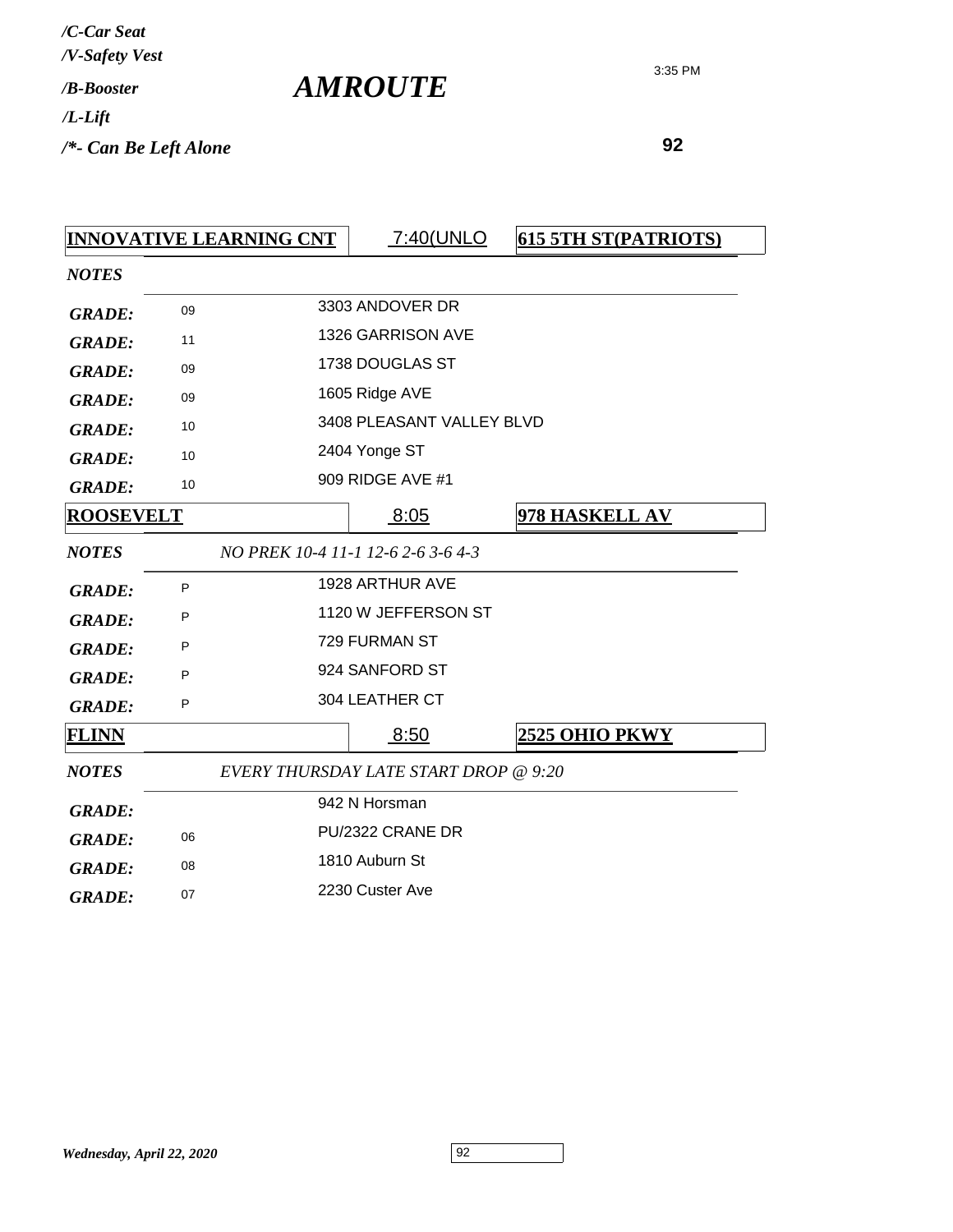| /C-Car Seat<br>/V-Safety Vest   |                |
|---------------------------------|----------------|
| / <b>B-Booster</b>              | <b>AMROUTE</b> |
| $/L$ -Lift                      |                |
| $\frac{1}{2}$ Can Be Left Alone |                |

| <b>NASHOLD</b>        |    | 7:50                               | <b>3303 20TH ST</b>      |
|-----------------------|----|------------------------------------|--------------------------|
| <b>NOTES</b>          |    | NO PREK 10-4 11-1 12-6 2-6 3-6 4-3 |                          |
| <b>GRADE:</b>         | P  | 3542 MONTLAKE DR                   |                          |
| <b>GRADE:</b>         | P  | 396 JOYCE AVE                      |                          |
| <b>GRADE:</b>         | P  | 396 JOYCE AVE                      |                          |
| GRADE:                | P  | 6465 GARRETT LN                    |                          |
| <b>GRADE:</b>         | P  | 432 BANCROFT CT APT 4A             |                          |
| <b>GRADE:</b>         | P  | 4417 Lori Dr                       |                          |
| <b>PRAIRIE SCHOOL</b> |    | 8:30                               | 123 W. 1ST ST. GENOA, IL |
| <b>NOTES</b>          |    |                                    |                          |
| <b>GRADE:</b>         | 09 | 5243 Linden Rd #9115(m,t,th,f)     |                          |
| <b>GRADE:</b>         | 09 | 3904 DAKOTA LN(Wed)                |                          |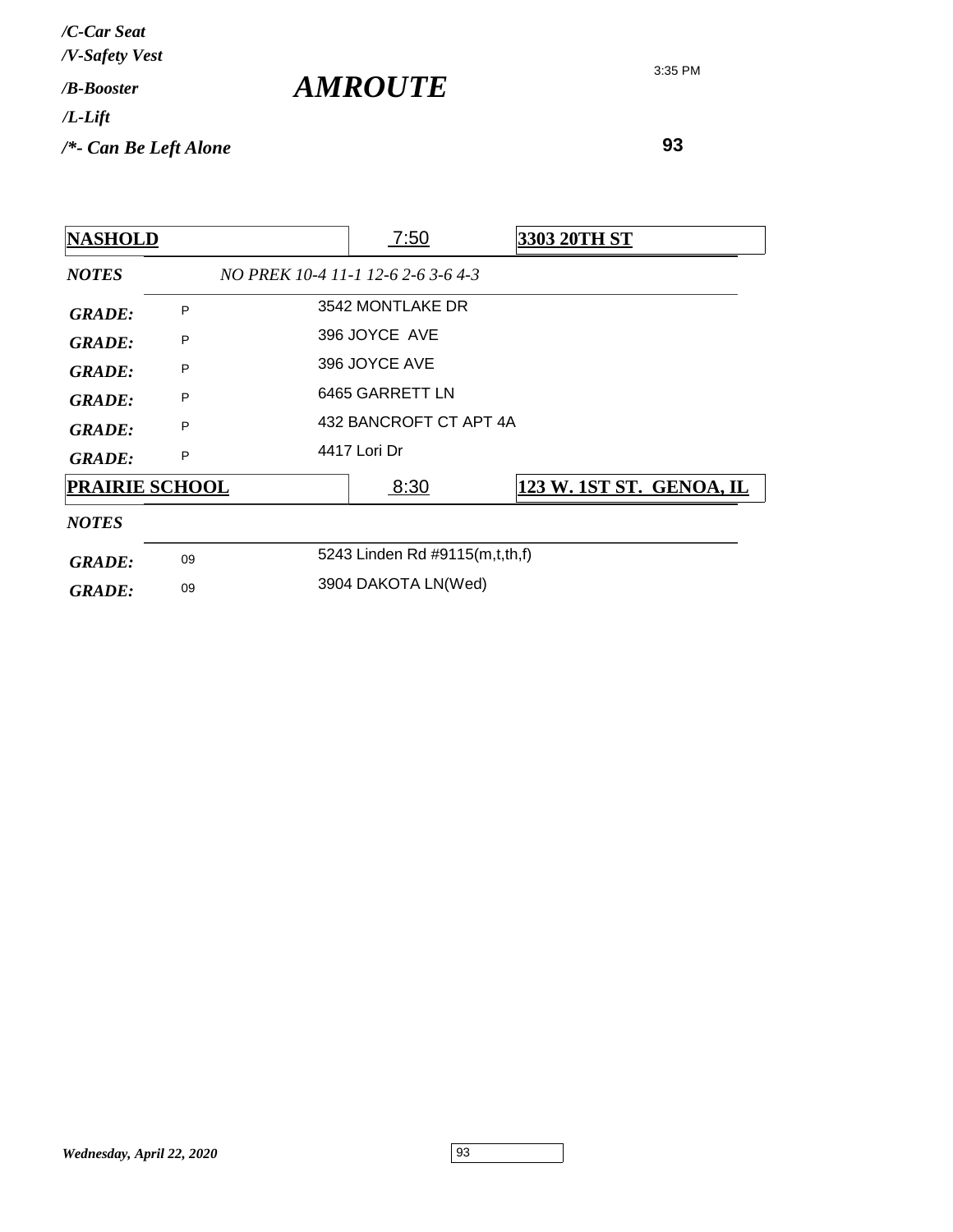| /C-Car Seat<br>/V-Safety Vest   |                |
|---------------------------------|----------------|
| / <b>B-Booster</b>              | <b>AMROUTE</b> |
| $/L$ -Lift                      |                |
| $\frac{1}{2}$ Can Be Left Alone |                |

| <b>NASHOLD</b> | <u>7:50</u> | 3303 20TH ST                                                                                  |                                                                                                                        |
|----------------|-------------|-----------------------------------------------------------------------------------------------|------------------------------------------------------------------------------------------------------------------------|
|                |             |                                                                                               |                                                                                                                        |
| P              |             |                                                                                               |                                                                                                                        |
| P              |             |                                                                                               |                                                                                                                        |
| P              |             |                                                                                               |                                                                                                                        |
| P              |             |                                                                                               |                                                                                                                        |
| P              |             |                                                                                               |                                                                                                                        |
| P              |             |                                                                                               |                                                                                                                        |
|                | 9:00        |                                                                                               | 8702 N 2ND ST(MACH PARK                                                                                                |
|                |             |                                                                                               |                                                                                                                        |
| 08             |             |                                                                                               |                                                                                                                        |
| 03             |             |                                                                                               |                                                                                                                        |
|                |             | 3120 Meriday Ln #203<br>3260 DALLAS RD<br>2750 LUND AVE #1<br>2869 ENGLISH LN<br>2712 18th St | NO PREK 10-4 11-1 12-6 2-6 3-6 4-3<br>3432 HAMPTON RIDGE DR 10<br>4305 ALLENDALE Ave<br>5073 GRAND CAPE Rd(FRONT SEAT) |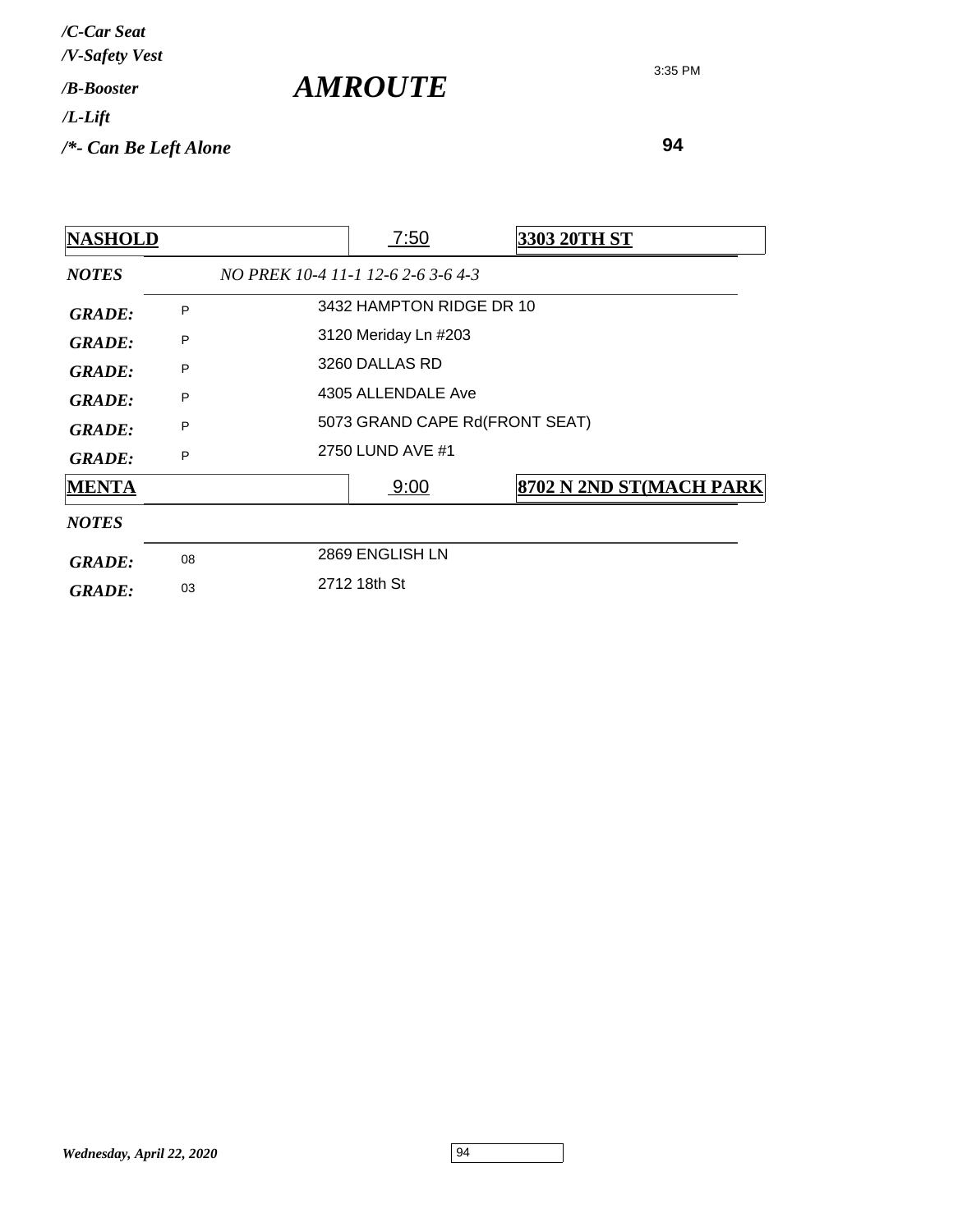**95**

| <b>Parkland Prep</b> |    | 8:30                 | 900 S. PARK BLVD STREAM |
|----------------------|----|----------------------|-------------------------|
| <b>NOTES</b>         |    |                      |                         |
| <b>GRADE:</b>        | 09 | 1620 Mobile Home Ave |                         |
| <b>GRADE:</b>        | 09 | 1638 5TH AV          |                         |
| <b>GRADE:</b>        | 07 | 2323 13TH Ave        |                         |
| <b>GRADE:</b>        | 05 | 2801 COLLINS St      |                         |
| <b>GRADE:</b>        | 09 | 716 Concord AVE      |                         |
|                      |    |                      |                         |

*AMROUTE*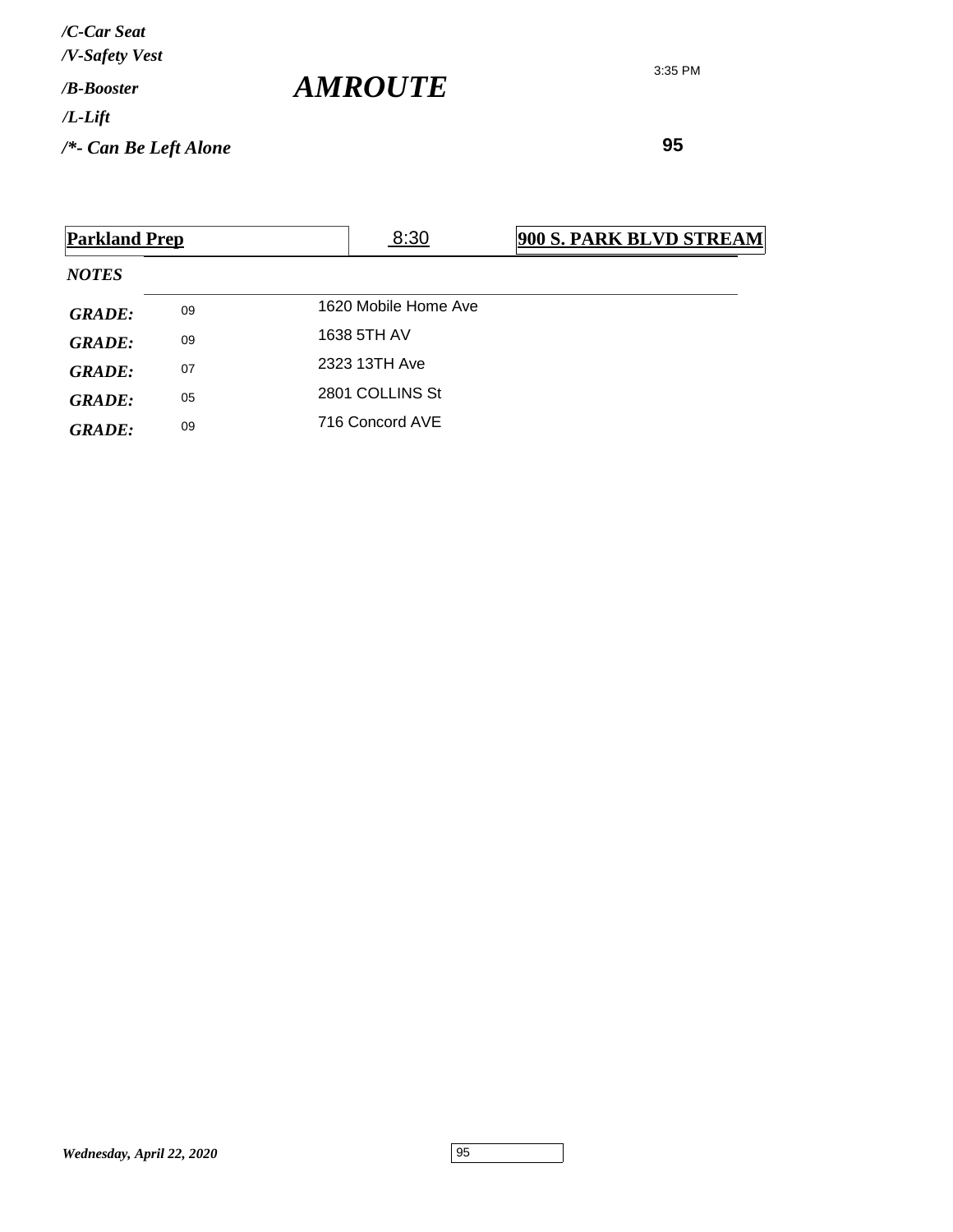| /C-Car Seat               |  |
|---------------------------|--|
| /V-Safety Vest            |  |
| / <b><i>B-Booster</i></b> |  |
| /L-Lift                   |  |
| /*- Can Be Left Alone     |  |

 **98**

|               | <b>INNOVATIVE LEARNING CNT</b> | 7:40(UNLO                                    | <b>615 5TH ST(PATRIOTS)</b> |
|---------------|--------------------------------|----------------------------------------------|-----------------------------|
| <b>NOTES</b>  |                                |                                              |                             |
| <b>GRADE:</b> | 11                             | 1930 N ALPINE Rd                             |                             |
| <b>GRADE:</b> | 09                             | 6782 ACADEMY TRL                             |                             |
| <b>GRADE:</b> | 11                             | 1429 RURAL ST                                |                             |
| <b>GRADE:</b> | 09                             | 554 SANDRA LN                                |                             |
| <b>GRADE:</b> | 09                             | 416 LAUREL DR                                |                             |
| <b>GRADE:</b> | 10                             | 5730 STRATHMOOR DR #201W                     |                             |
| <b>GRADE:</b> | 10                             | 4221 Pinecrest Rd                            |                             |
| <b>GRADE:</b> | 09                             | 6413 GARRETT LN                              |                             |
| <b>GRADE:</b> | 09                             | 1308 Winthrop Ln                             |                             |
|               | <b>KENNEDY MIDD SCHL</b>       | 8:25                                         | <b>520 N PIERPONT AV</b>    |
| <b>NOTES</b>  |                                | EVERY THURSDAY ON OTHER DRIVER               |                             |
| <b>GRADE:</b> | 07                             | 203 N Burbank Ave 3/9                        |                             |
| <b>GRADE:</b> | 06                             | 2730 ASHLAND Ct                              |                             |
| <b>GRADE:</b> | 08                             | 208 Carbaugh Ave                             |                             |
| <b>GRADE:</b> | 06                             | 2734 ASHLAND Ct                              |                             |
| <b>GRADE:</b> | 07                             | 117 Willard Ave                              |                             |
| <b>GRADE:</b> | 06                             | 322 Albert AVE                               |                             |
| <b>GRADE:</b> | 07                             | 220 Cameron Ave 2c                           |                             |
| <b>FLINN</b>  |                                | 8:50                                         | <b>2525 OHIO PKWY</b>       |
| <b>NOTES</b>  |                                | <b>EVERY THURSDAY LATE START DROP @ 9:20</b> |                             |
| <b>GRADE:</b> | 07                             | 313 N HORACE AV                              |                             |
| <b>GRADE:</b> | 07                             | 1135 S INDEPENDENCE AVE                      |                             |
| <b>GRADE:</b> | 07                             | 730 TRENTON AVE                              |                             |

*AMROUTE*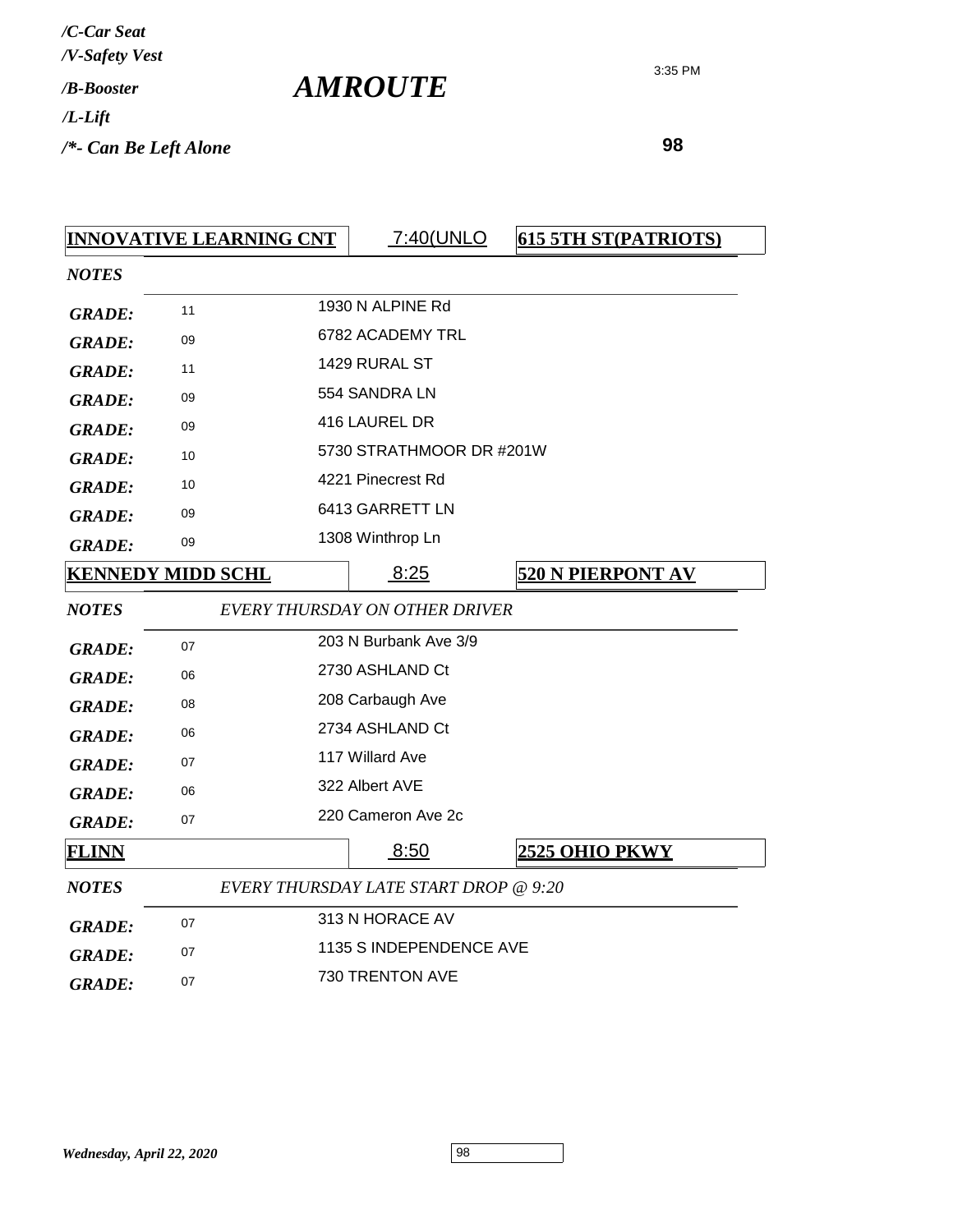**99**

| <b>Parkland Prep</b> |    | 8:30          | 900 S. PARK BLVD STREAM |
|----------------------|----|---------------|-------------------------|
| <i>NOTES</i>         |    |               |                         |
| <b>GRADE:</b>        | 06 | 2410 ROCK Ter |                         |
| <b>GRADE:</b>        | 07 | 1712 15TH AV  |                         |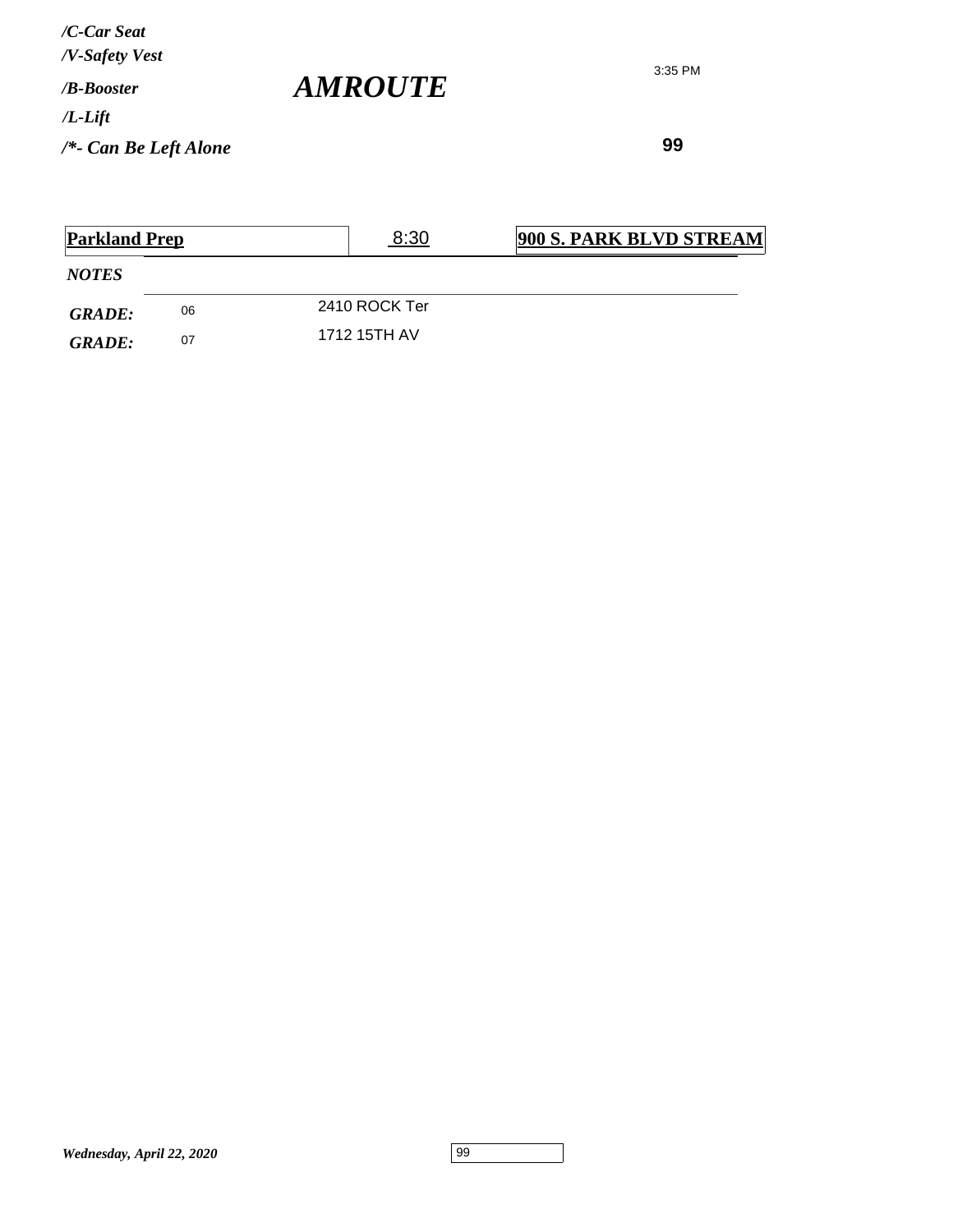*/V-Safety Vest /C-Car Seat*

*AMROUTE*

3:35 PM

*/L-Lift*

*/B-Booster*

*/\*- Can Be Left Alone*

| <b>BLOOM</b>   |    |             | 7:05                                  | <b>2912 BRENDENWOOD</b> |
|----------------|----|-------------|---------------------------------------|-------------------------|
| <b>NOTES</b>   |    |             |                                       |                         |
| <b>GRADE:</b>  | K  |             | 3216 HARRISON AV                      |                         |
| <b>NASHOLD</b> |    |             | <u>7:50</u>                           | 3303 20TH ST            |
| <b>NOTES</b>   |    |             | NO PREK 10-4 11-1 12-6 2-6 3-6 4-3    |                         |
| <b>GRADE:</b>  | P  |             | 1024 LUNDVALL AVE                     |                         |
| <b>GRADE:</b>  | P  |             | 215 ADAMS St                          |                         |
| <b>GRADE:</b>  | P  |             | 1532 CROSBY ST                        |                         |
| <b>GRADE:</b>  | P  |             | 1216 BENTON St                        |                         |
| <b>GRADE:</b>  | P  |             | 1207 BENTON St                        |                         |
| <b>GRADE:</b>  | P  |             | 1347 CHARLES ST                       |                         |
| <b>LINCOLN</b> |    |             | 8:35                                  | <b>1500 CHARLES</b>     |
| <b>NOTES</b>   |    |             | EVERY THURSDAY LATE START DROP @ 9:05 |                         |
| <b>GRADE:</b>  | 07 |             | 1213 REVELL AVE                       |                         |
| <b>LINCOLN</b> |    |             | 9:35 UNLO                             | <b>1500 CHARLES</b>     |
| <b>NOTES</b>   |    | <b>THUR</b> |                                       |                         |
| <b>GRADE:</b>  | 07 |             | 1213 REVELL AVE                       |                         |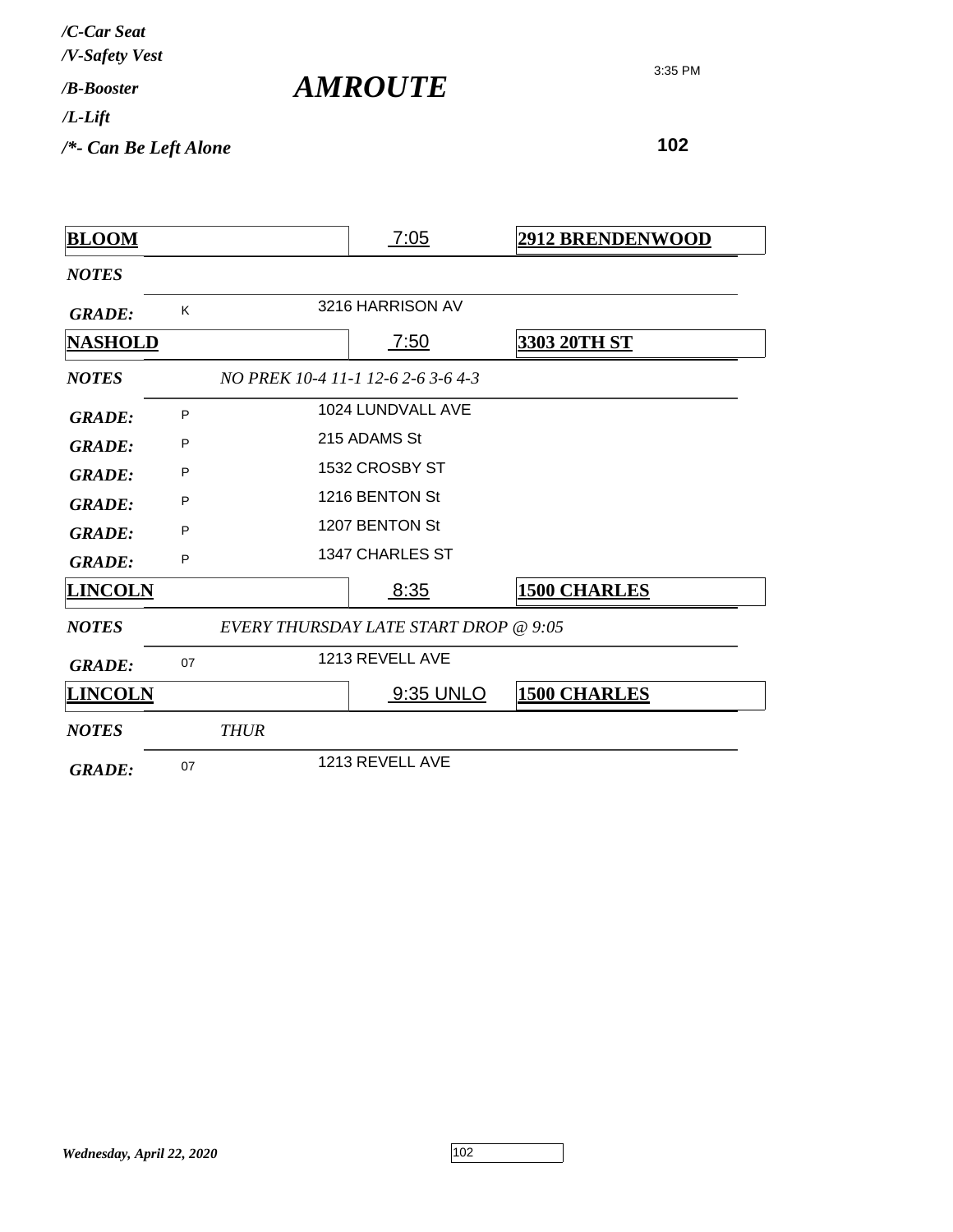**151**

| <b>EASTER SEALS</b> |    |  | 8:30                     | <b>8301 MITCHELL RD</b> |
|---------------------|----|--|--------------------------|-------------------------|
| <b>NOTES</b>        |    |  |                          |                         |
| <b>GRADE:</b>       | 03 |  | 1026 17th St             |                         |
| <b>GRADE:</b>       | 03 |  | PU & DO 8301 MITCHELL RD |                         |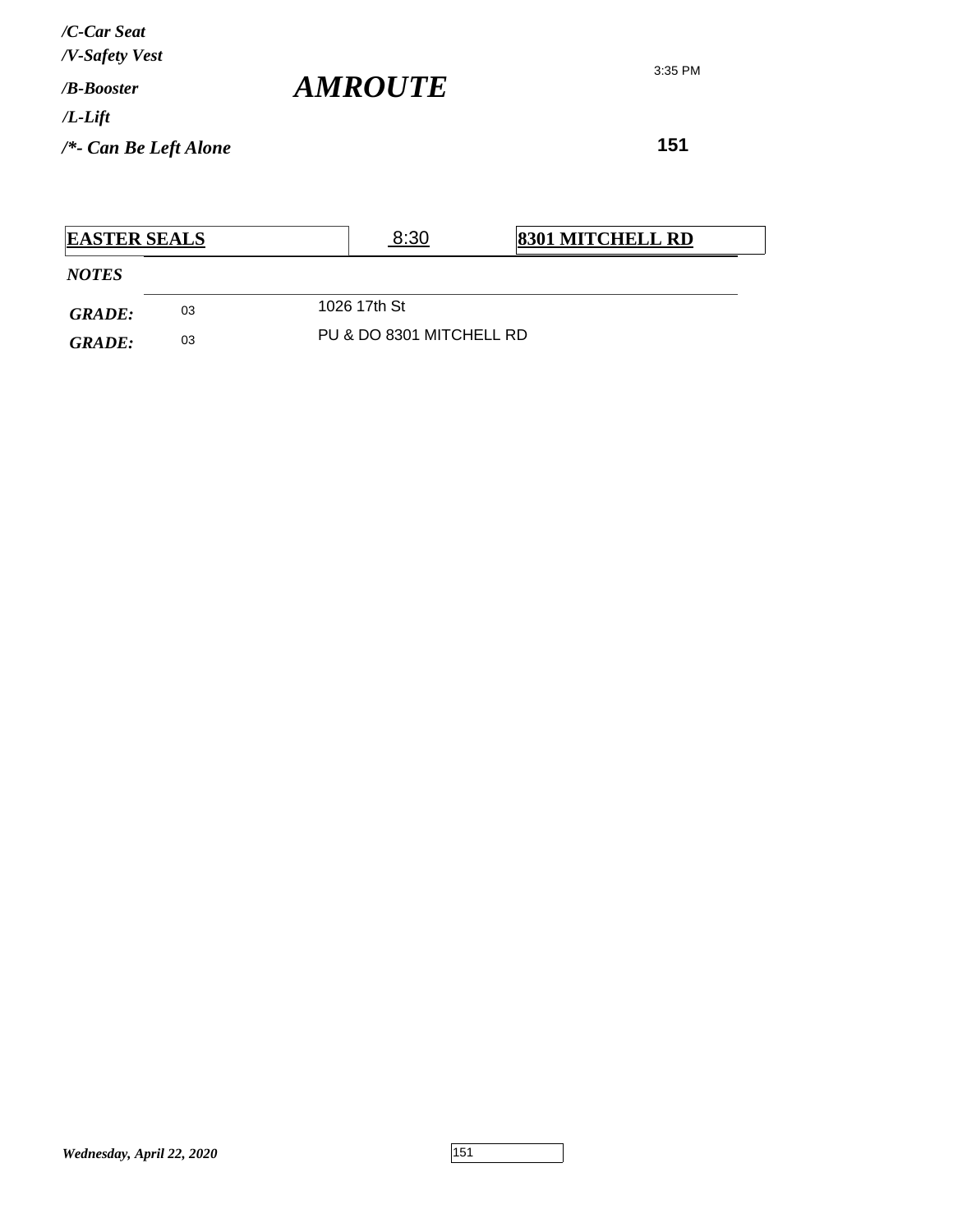| /C-Car Seat<br>/V-Safety Vest |                       |
|-------------------------------|-----------------------|
| /B-Booster                    | <i><b>AMROUTE</b></i> |
| $/L$ -Lift                    |                       |
| $/*$ - Can Be Left Alone      |                       |

| <b>RIVERDAHL</b>  |    |                                       | 7:05                          | <b>3520 KISHWAUKEE</b>  |  |
|-------------------|----|---------------------------------------|-------------------------------|-------------------------|--|
| <b>NOTES</b>      |    |                                       |                               |                         |  |
| <b>GRADE:</b>     | 01 |                                       | 114 Congress Dr               |                         |  |
| <b>GRADE:</b>     | 02 |                                       | 2838 COLLINS St               |                         |  |
| <b>GRADE:</b>     | 01 |                                       | 2015 SAWYER RD                |                         |  |
| <b>GRADE:</b>     | 01 |                                       | 505 BARNUM RD                 |                         |  |
| <b>GRADE:</b>     | 02 |                                       | 3612 Jacqueline Dr            |                         |  |
| <b>GRADE:</b>     | 02 |                                       | 2821 Echo St                  |                         |  |
| <b>GRADE:</b>     | 05 |                                       | 648 RANGER ST                 |                         |  |
|                   |    | <b>JACKSON CHARTER SCHOOL</b>         | 7:50                          | 315 SUMMIT ST           |  |
| <b>NOTES</b>      |    |                                       |                               |                         |  |
| <b>GRADE:</b>     | 02 |                                       | PU/7620 CHERRYVALE NORTH BLVD |                         |  |
| <b>GRADE:</b>     | 01 |                                       | 935 RIDGE AV                  |                         |  |
| <b>GRADE:</b>     | 05 |                                       | 616 FITCH RD                  |                         |  |
| <b>GRADE:</b>     | 05 |                                       | 2219 9th Ave                  |                         |  |
| <b>EISENHOWER</b> |    |                                       | 8:40                          | <b>3525 SPRINGCREEK</b> |  |
| <b>NOTES</b>      |    | EVERY THURSDAY LATE START DROP @ 9:10 |                               |                         |  |
| <b>GRADE:</b>     | 06 |                                       | 7150 FOREST GLEN DR #C        |                         |  |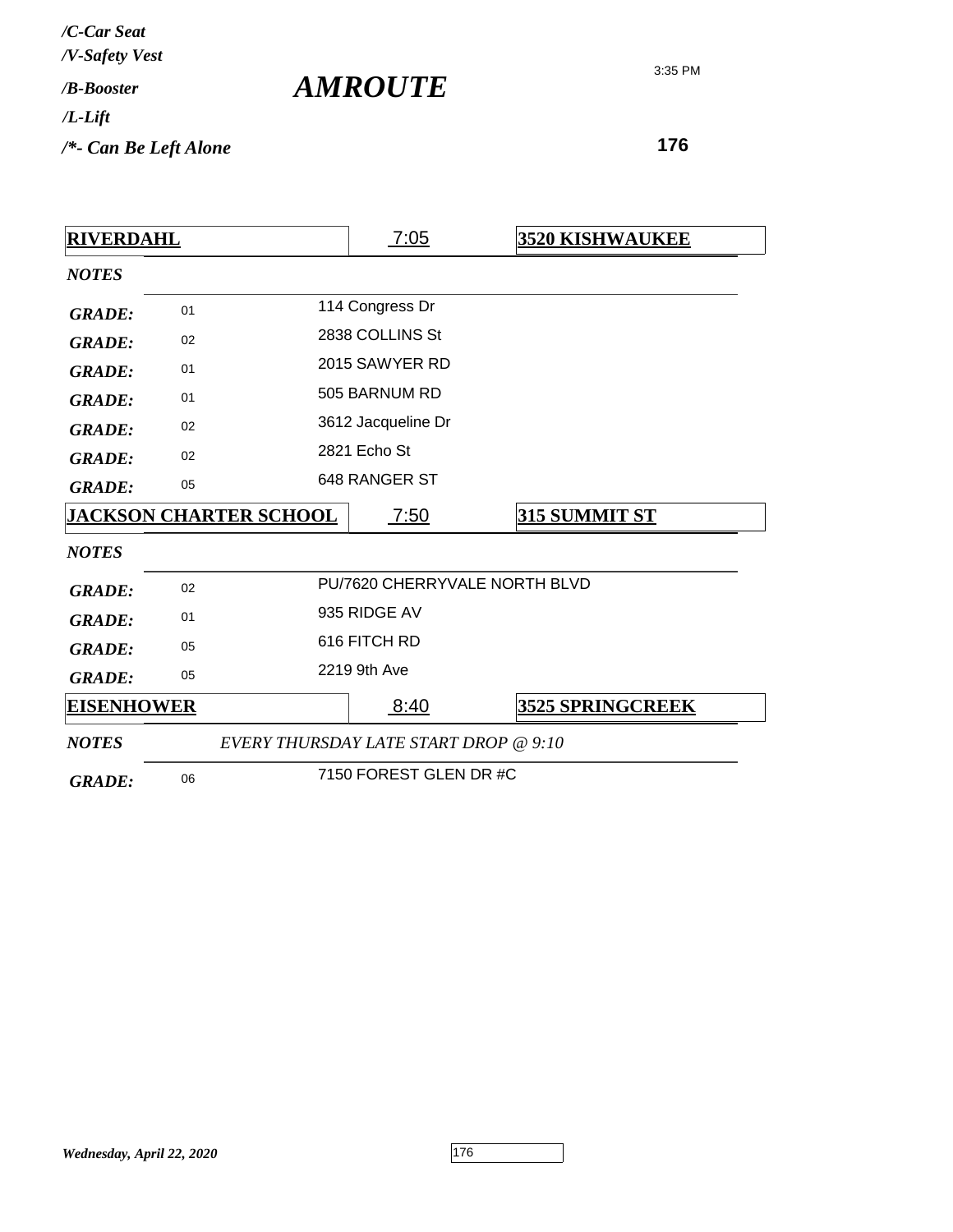|               | <b>INNOVATIVE LEARNING CNT</b> | 7:40(UNLO                  | <b>615 5TH ST(PATRIOTS)</b>  |
|---------------|--------------------------------|----------------------------|------------------------------|
| <b>NOTES</b>  |                                |                            |                              |
| <b>GRADE:</b> | 10                             | 1725 LYRAN AV              |                              |
| <b>GRADE:</b> | 10                             | 6396 GRAYDON RD            |                              |
| <b>GRADE:</b> | 09                             | 3146 Breezeway DR          |                              |
| <b>GRADE:</b> | 09                             | 3101 7TH ST                |                              |
| <b>GRADE:</b> | 10                             | 830 Sandy Hollow RD        |                              |
| <b>GRADE:</b> | 09                             | 2468 NEW MILFORD CHURCH RD |                              |
| <b>GRADE:</b> | 10                             | 2141 Lamar AVE N-UNIT      |                              |
| <b>GRADE:</b> | 10                             | 4111 AMHERST LN            |                              |
|               | <b>RICHARDSON SCHOOL</b>       | <u>8:55</u>                | <b>321 OLYMPIAN BLVD(BEL</b> |
| <b>NOTES</b>  |                                |                            |                              |
| <b>GRADE:</b> | 04                             | 3004 BILDAHL ST            |                              |
| <b>GRADE:</b> | 11                             | 128 N JOHNSTON AV          |                              |
| <b>GRADE:</b> | 03                             | PU/218 Cameron Ave         |                              |

*AMROUTE*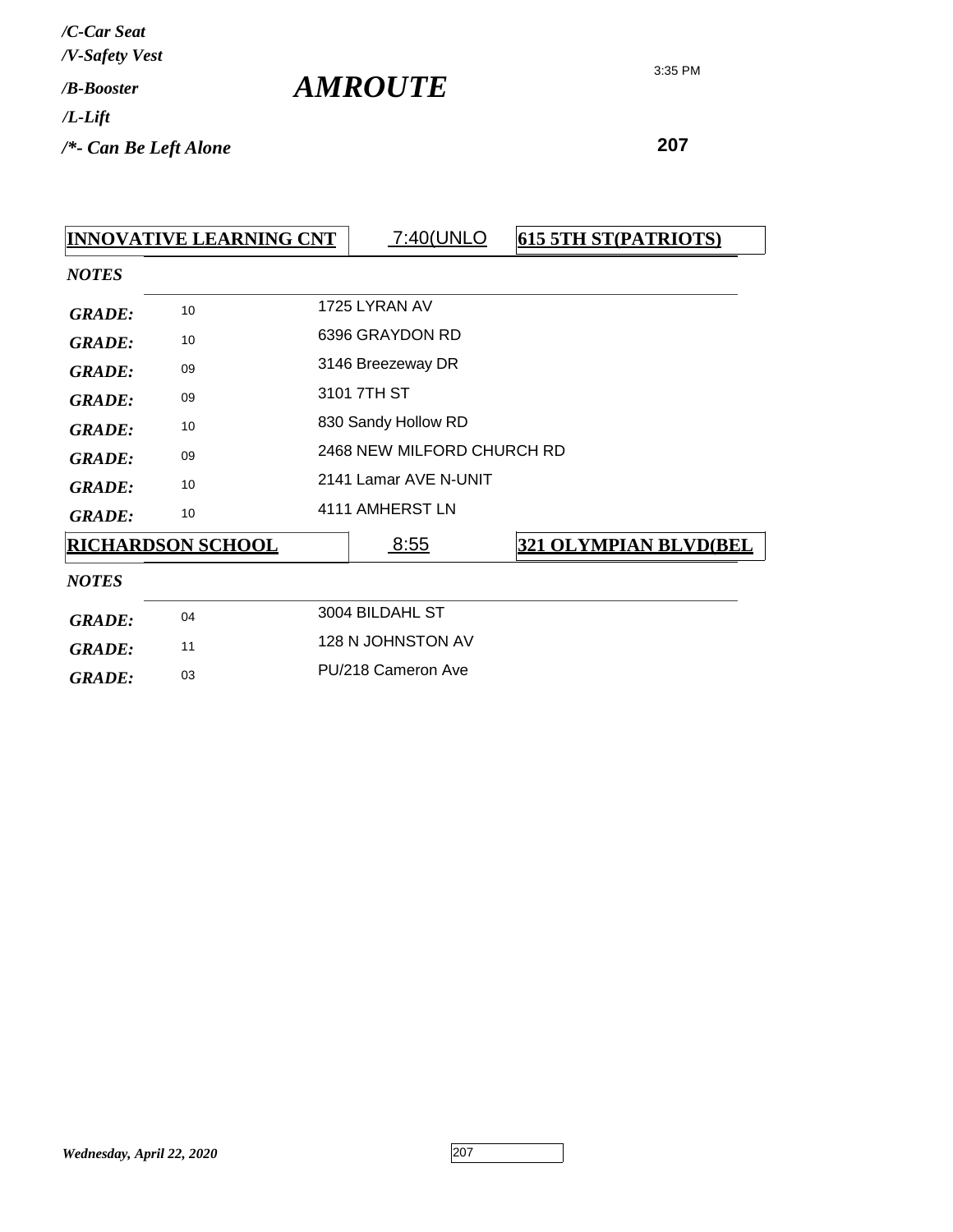| /C-Car Seat                                 |  |
|---------------------------------------------|--|
| /V-Safety Vest<br>/ <b><i>B-Booster</i></b> |  |
| /L-Lift                                     |  |
| /*- Can Be Left Alone                       |  |

*AMROUTE*

| <b>LEWIS LEMON</b> |    |                                              | <u>7:15</u>              | <b>1993 MULBERRY</b>   |
|--------------------|----|----------------------------------------------|--------------------------|------------------------|
| <b>NOTES</b>       |    |                                              |                          |                        |
| <b>GRADE:</b>      | 05 |                                              | 206 Lincoln Park Blvd    |                        |
| <b>GRADE:</b>      | K  |                                              | 328 N HORSMAN ST         |                        |
| <b>GRADE:</b>      | 05 |                                              | 1622 SCHOOL              |                        |
| <b>EAST</b>        |    |                                              | <u>7:55</u>              | <b>2929 CHARLES ST</b> |
| <b>NOTES</b>       |    | EVERY THURSDAY LATE START DROP @ 8:25        |                          |                        |
| <b>GRADE:</b>      | 09 |                                              | 822 Corbin St            |                        |
| <b>GRADE:</b>      | 12 | 2338 15TH Ave                                |                          |                        |
| <b>GRADE:</b>      | 11 |                                              | 2308 17th Ave            |                        |
| <b>FLINN</b>       |    |                                              | 8:50                     | 2525 OHIO PKWY         |
| <b>NOTES</b>       |    | <b>EVERY THURSDAY LATE START DROP @ 9:20</b> |                          |                        |
| <b>GRADE:</b>      | 07 |                                              | 2712 EDELWEISS Rd        |                        |
| <b>GRADE:</b>      | 07 |                                              | <b>PU/918 23RD ST</b>    |                        |
| <b>GRADE:</b>      | 06 | 2015 24th St(walk on)                        |                          |                        |
| <b>GRADE:</b>      | 06 |                                              | 4007 LARAMIE Ln(walk on) |                        |
| <b>GRADE:</b>      | 07 |                                              | 1606 23rd St             |                        |
| <b>GRADE:</b>      | 06 |                                              | 2139 OREGON Ave          |                        |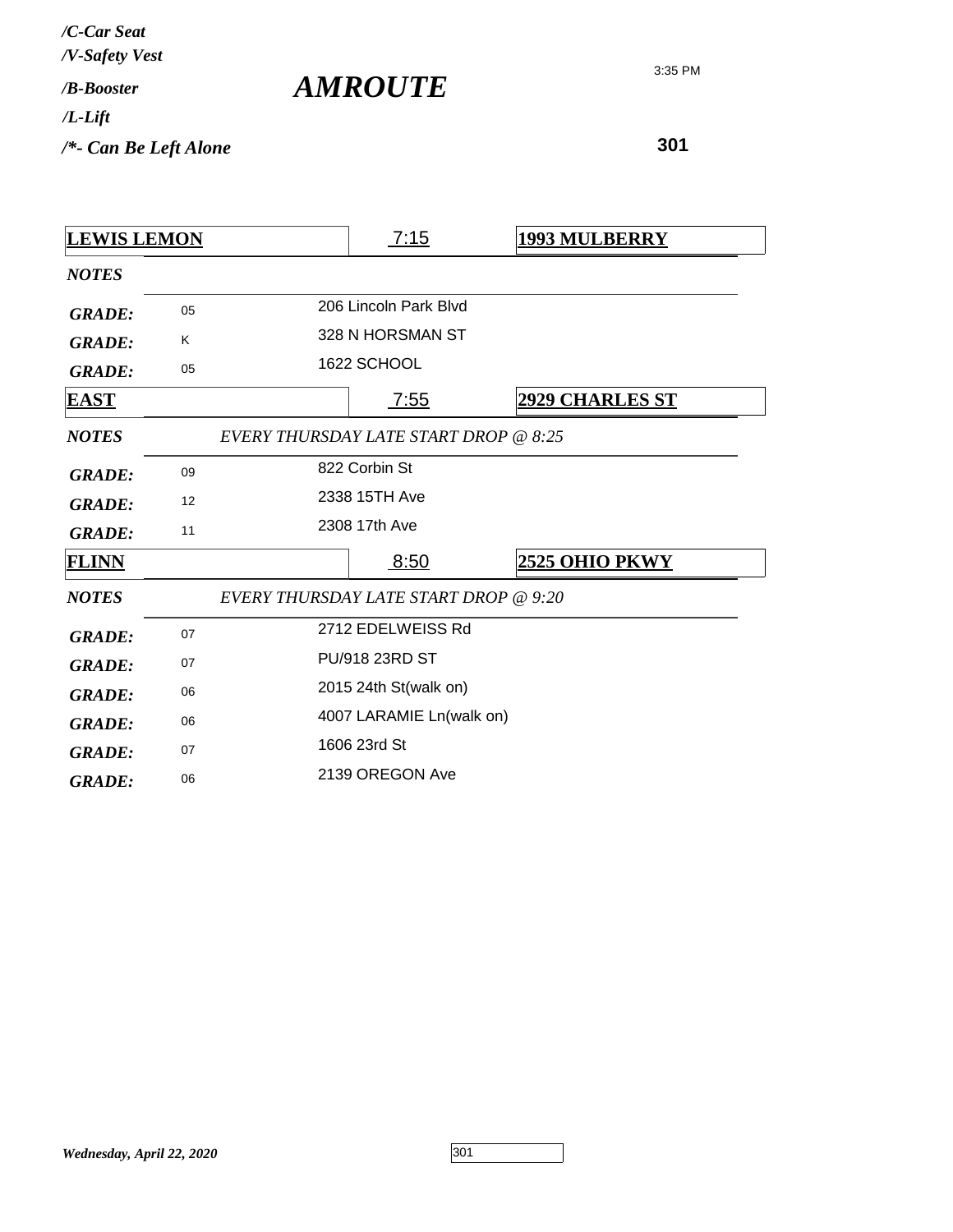| /C-Car Seat<br>/V-Safety Vest   |                       |
|---------------------------------|-----------------------|
| / <b>B-Booster</b>              | <i><b>AMROUTE</b></i> |
| $/L$ -Lift                      |                       |
| $\frac{1}{2}$ Can Be Left Alone |                       |

| <b>GUILFORD</b>   |    |                                       | <u>7:55</u>             | <b>5620 SPRING CREEK</b> |
|-------------------|----|---------------------------------------|-------------------------|--------------------------|
| <b>NOTES</b>      |    | EVERY THURSDAY LATE START @ 8:25      |                         |                          |
| <b>GRADE:</b>     | 10 |                                       | 1628 5th Ave            |                          |
| <b>GRADE:</b>     | 12 |                                       | 837 N MAIN St(WALK ON)  |                          |
| GRADE:            | 09 |                                       | 2927 CAREFREE DR        |                          |
| GRADE:            | 12 |                                       | 907 N Winnebago St      |                          |
| GRADE:            | 11 |                                       | 1820 Walter Lawson DR   |                          |
| <b>EISENHOWER</b> |    |                                       | 8:40                    | <b>3525 SPRINGCREEK</b>  |
| <b>NOTES</b>      |    | EVERY THURSDAY LATE START DROP @ 9:10 |                         |                          |
| <b>GRADE:</b>     | 06 |                                       | 2241 Edgebrook DR       |                          |
| <b>GRADE:</b>     | 07 |                                       | 5214 Illini Ct(WALK ON) |                          |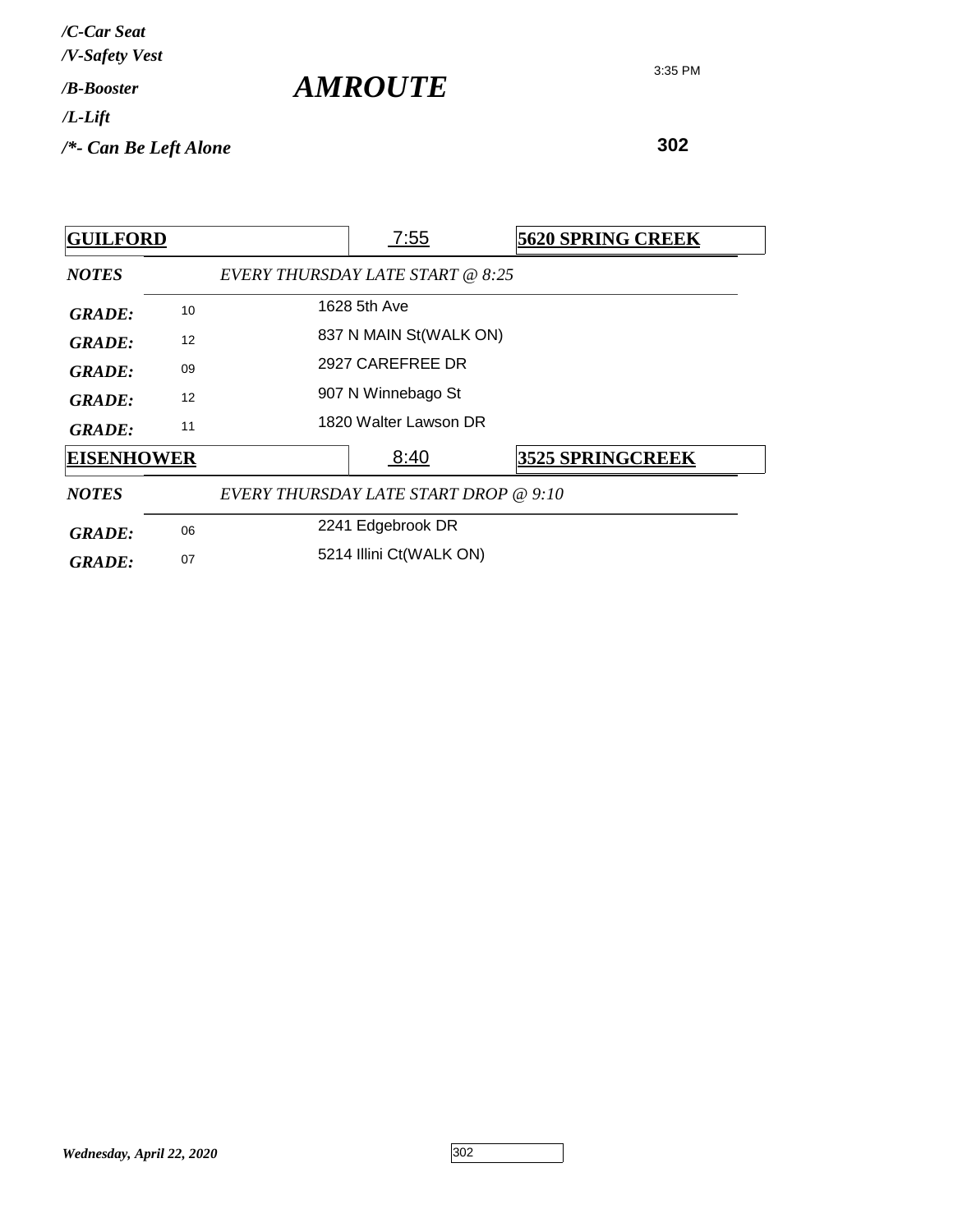| /C-Car Seat<br>/V-Safety Vest |                |
|-------------------------------|----------------|
| / <b><i>B-Booster</i></b>     | <i>AMROUTE</i> |
| $/L$ -Lift                    |                |
| $/*$ - Can Be Left Alone      |                |

| <b>LEWIS LEMON</b>   |                                | 7:15                       | <b>1993 MULBERRY</b>     |
|----------------------|--------------------------------|----------------------------|--------------------------|
| <b>NOTES</b>         |                                |                            |                          |
| <b>GRADE:</b>        | 01                             | 340 Leather Ct             |                          |
| <b>GRADE:</b>        | 02                             | 702 LEE St                 |                          |
| <b>GRADE:</b>        | 01                             | 1971 W Riverside Blvd #102 |                          |
| <b>GRADE:</b>        | K                              | 518 N COURT ST 2/10        |                          |
| <b>ROLLING GREEN</b> |                                | 8:40                       | <b>3615 LOUISIANA RD</b> |
| <b>NOTES</b>         |                                |                            |                          |
| <b>GRADE:</b>        | 02                             | 2305 S ALPINE RD #2B       |                          |
| <b>GRADE:</b>        | 05                             | 620 CHERRY St              |                          |
| <b>GRADE:</b>        | K                              | 1412 22ND ST               |                          |
| <b>GRADE:</b>        | K                              | <b>NURSE/AIDE</b>          |                          |
| <b>GRADE:</b>        | 03                             | 1328 EAST GATE Pkwy        |                          |
| <b>GRADE:</b>        | 04                             | PU/1123 Prestwick Parkway  |                          |
|                      | <b>LIFESCAPE HEARTLAND CAM</b> | 9:10                       | <b>1330 S ALPINE</b>     |
| <b>NOTES</b>         |                                |                            |                          |
| <b>GRADE:</b>        | 12                             | 320 S Chicago Ave(WALK ON) |                          |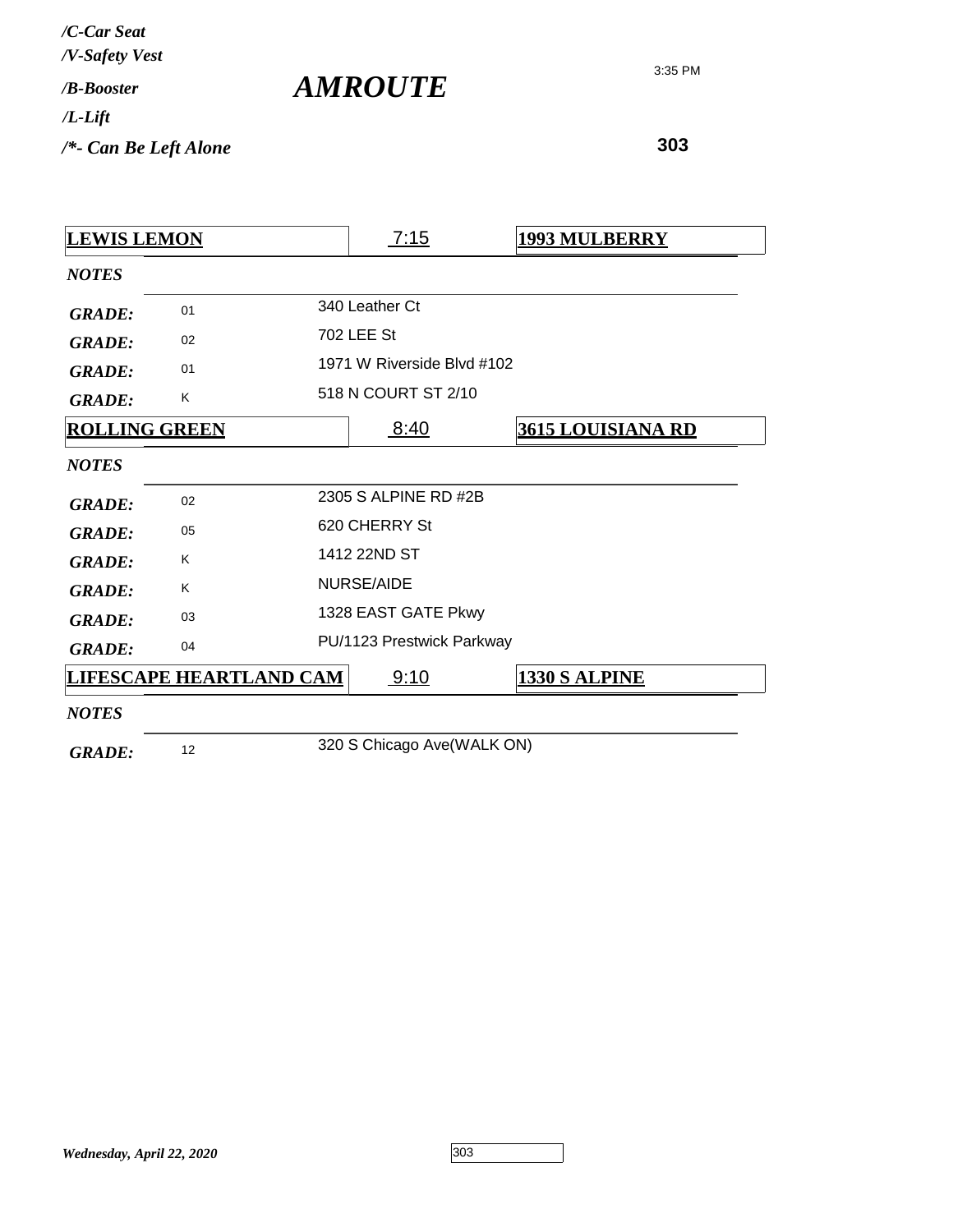| /C-Car Seat<br>/V-Safety Vest   |                       |
|---------------------------------|-----------------------|
| / <b><i>B-Booster</i></b>       | <i><b>AMROUTE</b></i> |
| $/L$ -Lift                      |                       |
| $\frac{1}{2}$ Can Be Left Alone |                       |

| <b>ROLLING GREEN</b> |    |  | 8:40                             | 3615 LOUISIANA RD      |
|----------------------|----|--|----------------------------------|------------------------|
| <b>NOTES</b>         |    |  |                                  |                        |
| <b>GRADE:</b>        | K  |  | 2216 19th Ave #3                 |                        |
| <b>GRADE:</b>        | 01 |  | 1923 Ridgeland Rd(walk on)       |                        |
| <b>GRADE:</b>        | K  |  | 4176 Ashwinton WAY               |                        |
| <b>GRADE:</b>        | 05 |  | 6573 9th St                      |                        |
| <b>GRADE:</b>        | 01 |  | 5243 LINDEN Rd                   |                        |
| <b>EAST</b>          |    |  | 9:05 LOAD                        | <b>2929 CHARLES ST</b> |
| <b>NOTES</b>         |    |  |                                  |                        |
| <b>GRADE:</b>        | 12 |  | 9:05 East to 1009 West Ln(TJMAX) |                        |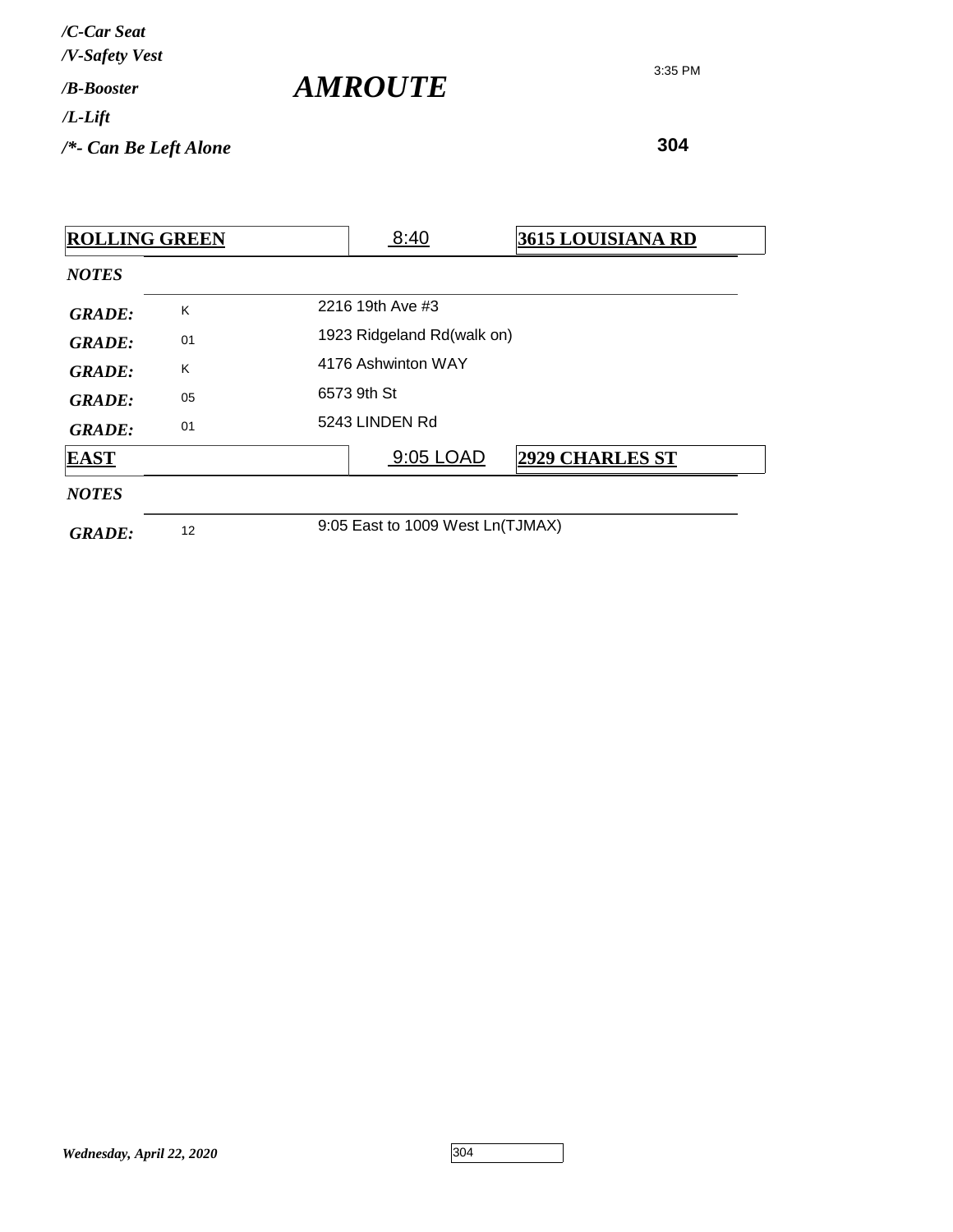| /C-Car Seat<br>/V-Safety Vest |  |
|-------------------------------|--|
| /R-Booster                    |  |
| /L-Lift                       |  |
| $/*$ - Can Be Left Alone      |  |

| <b>AMROUTE</b> |
|----------------|
|                |

| <b>JOHNSON</b>             |    | 7:25                               | <b>3805 RURAL ST</b>   |
|----------------------------|----|------------------------------------|------------------------|
| <b>NOTES</b>               |    |                                    |                        |
| <b>GRADE:</b>              | 03 | 2523 BRENDENWOOD RD                |                        |
| <b>GRADE:</b>              | 03 | 200 N 1ST ST                       |                        |
| <b>WILSON</b>              |    | 8:20                               | <b>520 N PIERPONT</b>  |
| <b>NOTES</b>               |    |                                    |                        |
| <b>GRADE:</b>              | 12 | 1605 National Ave                  |                        |
| <b>GRADE:</b>              | 10 | 717 NAPOLEON St(walkon)            |                        |
| <b>GRADE:</b>              | 12 | <b>1015 ANEE DR</b>                |                        |
| <b>SUMMERDALE</b>          |    | 9:00                               | 3320 GLENWOOD AV       |
| <b>NOTES</b>               |    | NO PREK 10-4 11-1 12-6 2-6 3-6 4-3 |                        |
| <b>GRADE:</b>              | P  | 3316 PARKSIDE Ave                  |                        |
| <b>REG LEARNING CENTER</b> |    | 9:10 UNLO                          | <b>5949 SAFFORD RD</b> |
| <b>NOTES</b>               |    |                                    |                        |
| <b>GRADE:</b>              | 12 | 2115 Andrews ST                    |                        |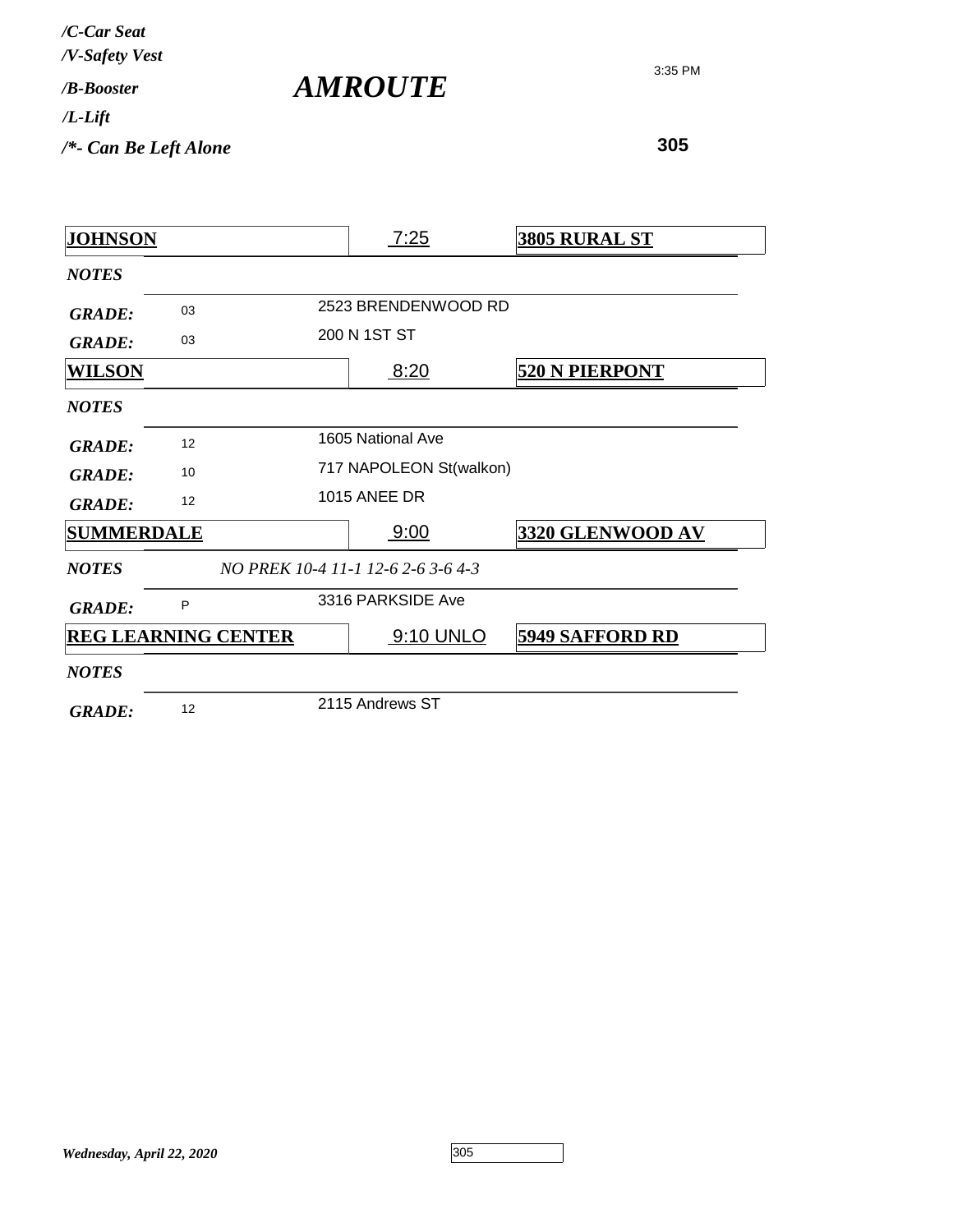**306**

| <b>KENNEDY MIDD SCHL</b> |    |                            | 8:25                   | 520 N PIERPONT AV |
|--------------------------|----|----------------------------|------------------------|-------------------|
| <b>NOTES</b>             |    | EVERY THURSDAY 9:30 UNLOAD |                        |                   |
| <b>GRADE:</b>            | 07 |                            | 322 N SUNSET AVE       |                   |
| GRADE:                   | 07 |                            | 424 N Independence Ave |                   |
| GRADE:                   | 06 |                            | 1028 School St         |                   |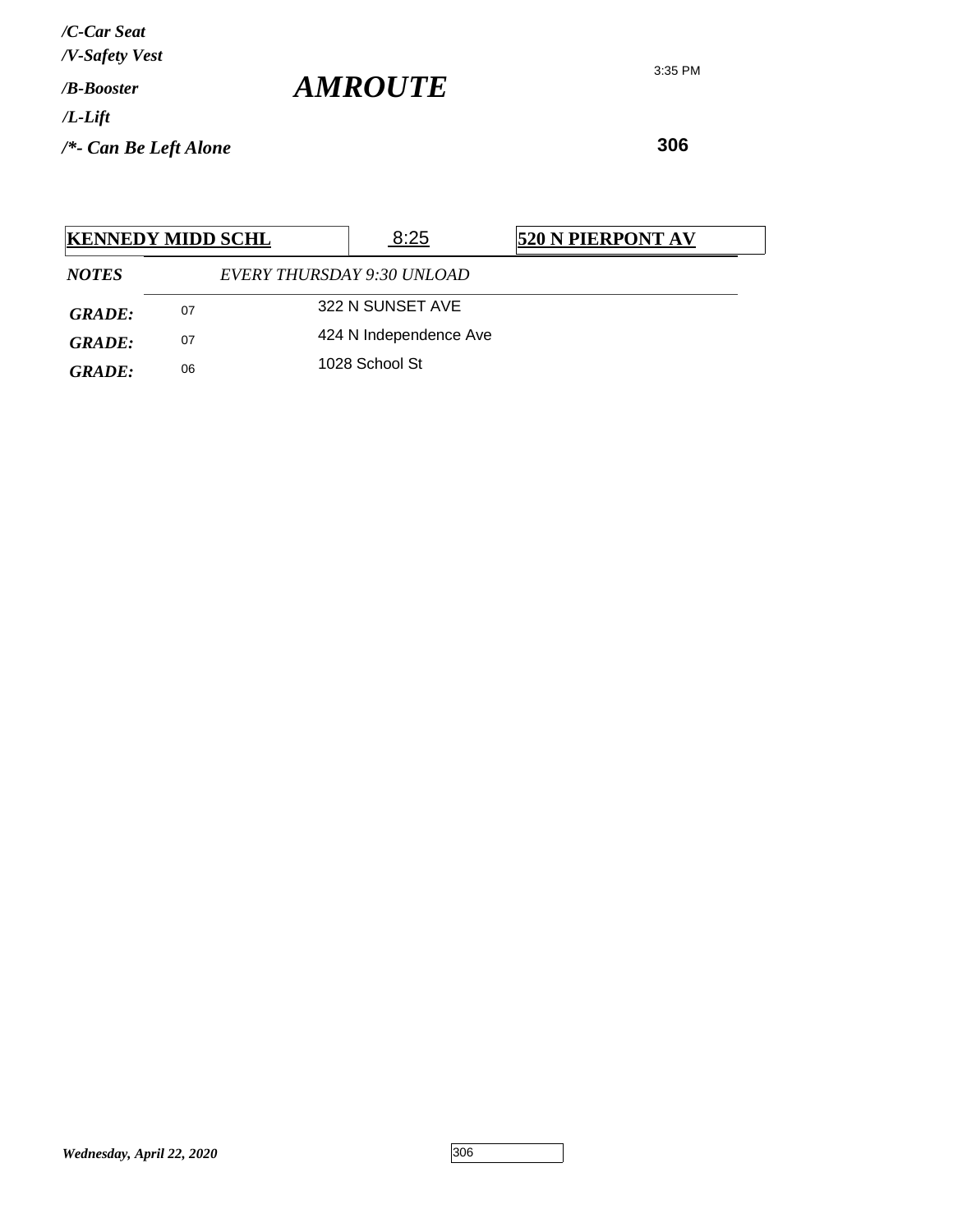| /C-Car Seat<br>/V-Safety Vest |                       |
|-------------------------------|-----------------------|
| / <b>B-Booster</b>            | <i><b>AMROUTE</b></i> |
| $/L$ -Lift                    |                       |
| $/*$ - Can Be Left Alone      |                       |

| <b>LATHROP</b>    |    |                                       | 7:20                        | <b>2603 CLOVER AVE</b>  |
|-------------------|----|---------------------------------------|-----------------------------|-------------------------|
| <b>NOTES</b>      |    |                                       |                             |                         |
| <b>GRADE:</b>     | 04 |                                       | 1323 11TH ST (LO ON/FO OFF) |                         |
| <b>EISENHOWER</b> |    |                                       | 8:40                        | <b>3525 SPRINGCREEK</b> |
| <b>NOTES</b>      |    | EVERY THURSDAY LATE START DROP @ 9:10 |                             |                         |
| <b>GRADE:</b>     | 06 |                                       | 1405 Seminary St            |                         |
| <b>GRADE:</b>     | 06 |                                       | **AIDE**                    |                         |
| <b>GRADE:</b>     | 06 |                                       | PU/1060 WILS WOODS          |                         |
| <b>GRADE:</b>     | 06 | AIDE                                  |                             |                         |
| <b>GRADE:</b>     | 08 |                                       | 1820 Walter Lawson DR       |                         |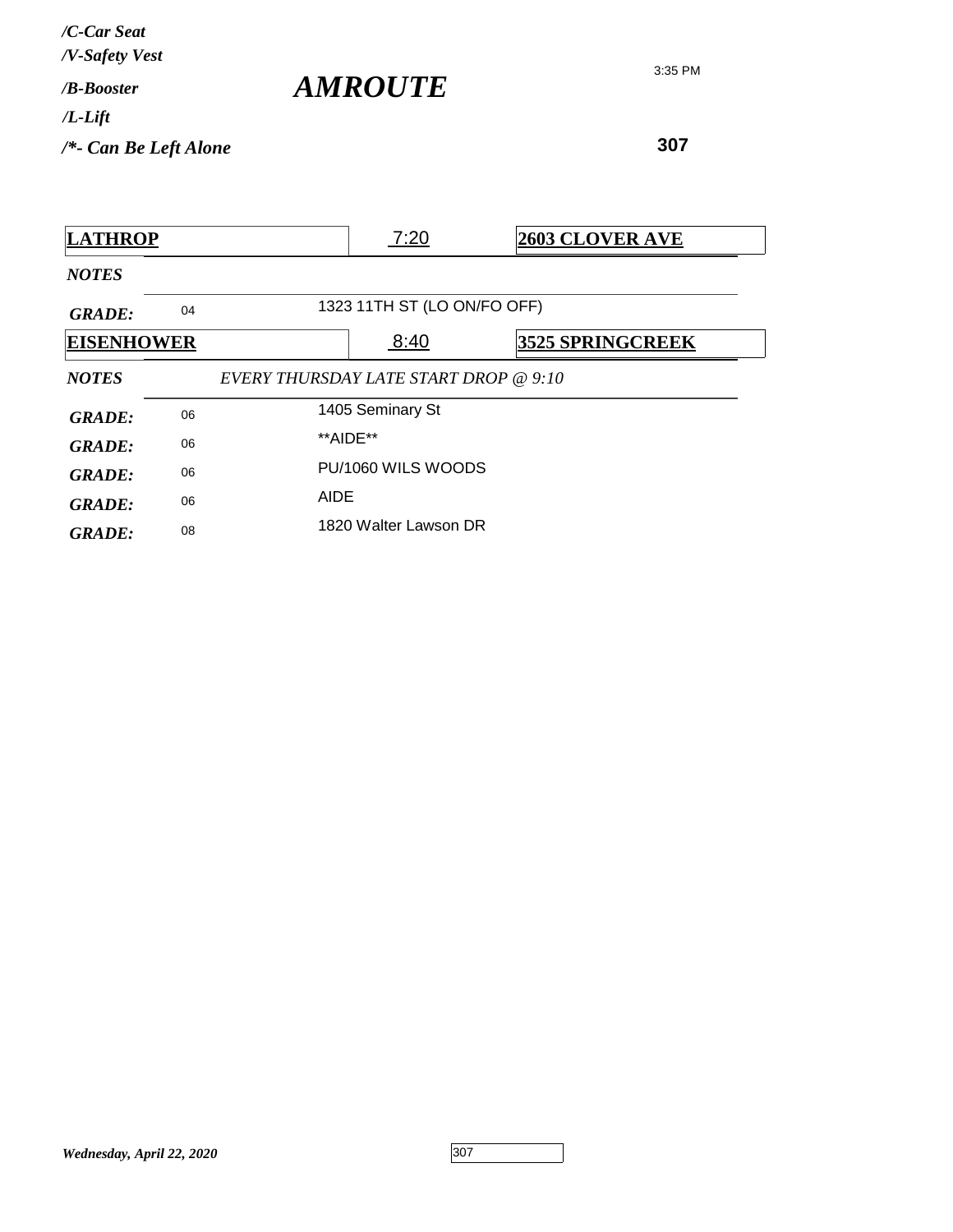| /C-Car Seat<br>/V-Safety Vest |                |
|-------------------------------|----------------|
| / <b><i>B-Booster</i></b>     | <b>AMROUTE</b> |
| $/L$ -Lift                    |                |
| $/*$ - Can Be Left Alone      |                |

**308**

*NOTES* **GREGORY** 7:10 **4820 CAROL CT.** GRADE: 03 2715 HOOKER AVE *NOTES EVERY THURSDAY LATE START @ 8:25* **GUILFORD** 7:55 **5620 SPRING CREEK** 1213 Willowick Ln *GRADE:* <sup>10</sup> GRADE: <sup>11</sup> 2110 Bradley Rd GRADE: <sup>11</sup> 2110 Bradley Rd 5908 Strathmoor DR *GRADE:* <sup>11</sup> GRADE: 10 7712 Potawatomi Trl *NOTES* **ROLLING GREEN** 8:40 **3615 LOUISIANA RD** 2525 Cerro Vista DR *GRADE:* <sup>02</sup>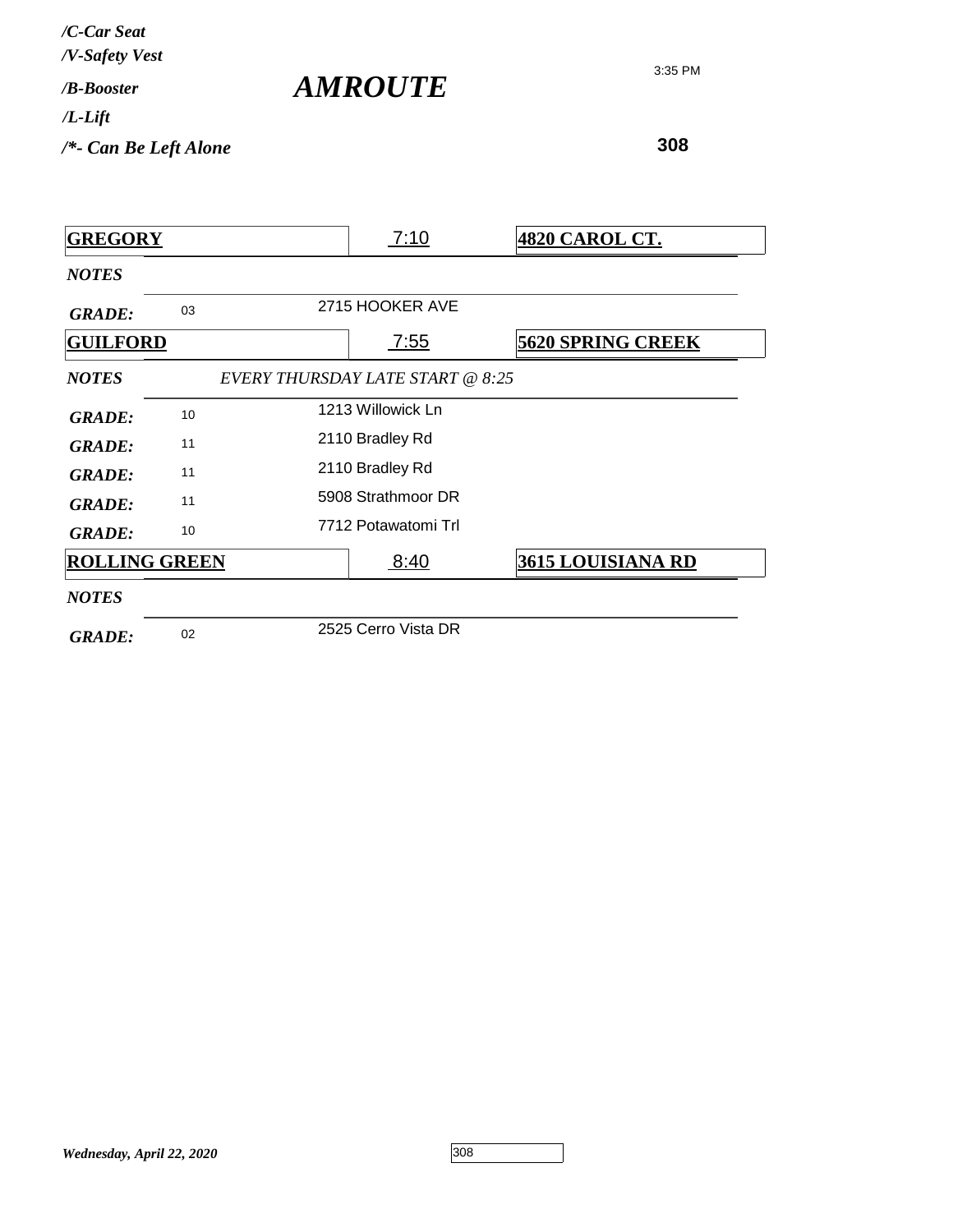| /C-Car Seat<br>/V-Safety Vest   |                       |
|---------------------------------|-----------------------|
| / <b>B-Booster</b>              | <i><b>AMROUTE</b></i> |
| $/L$ -Lift                      |                       |
| $\frac{1}{2}$ Can Be Left Alone |                       |

| <b>RIVERDAHL</b> |    | 7:05                            | <b>3520 KISHWAUKEE</b> |
|------------------|----|---------------------------------|------------------------|
| <b>NOTES</b>     |    |                                 |                        |
| <b>GRADE:</b>    | 03 | 527 Fitch RD                    |                        |
| <b>GRADE:</b>    | K  | 531 FITCH RD                    |                        |
| <b>GRADE:</b>    | 02 | 2130 S 5th St                   |                        |
| <b>WILSON</b>    |    | 8:20                            | <b>520 N PIERPONT</b>  |
| <b>NOTES</b>     |    |                                 |                        |
| <b>GRADE:</b>    | 12 | 3012 SUMMERDALE Ave             |                        |
| <b>WEST</b>      |    | 8:50                            | <b>1900 N ROCKTON</b>  |
| <b>NOTES</b>     |    | THURSDAY LATE START DROP @ 9:10 |                        |
| <b>GRADE:</b>    | 07 | PU/9271 EMERSON PKWY            |                        |
| <b>GRADE:</b>    | 07 | 3066 MERSEYSHIRE LN             |                        |
| <b>GRADE:</b>    | 08 | 3030 Allington Ave              |                        |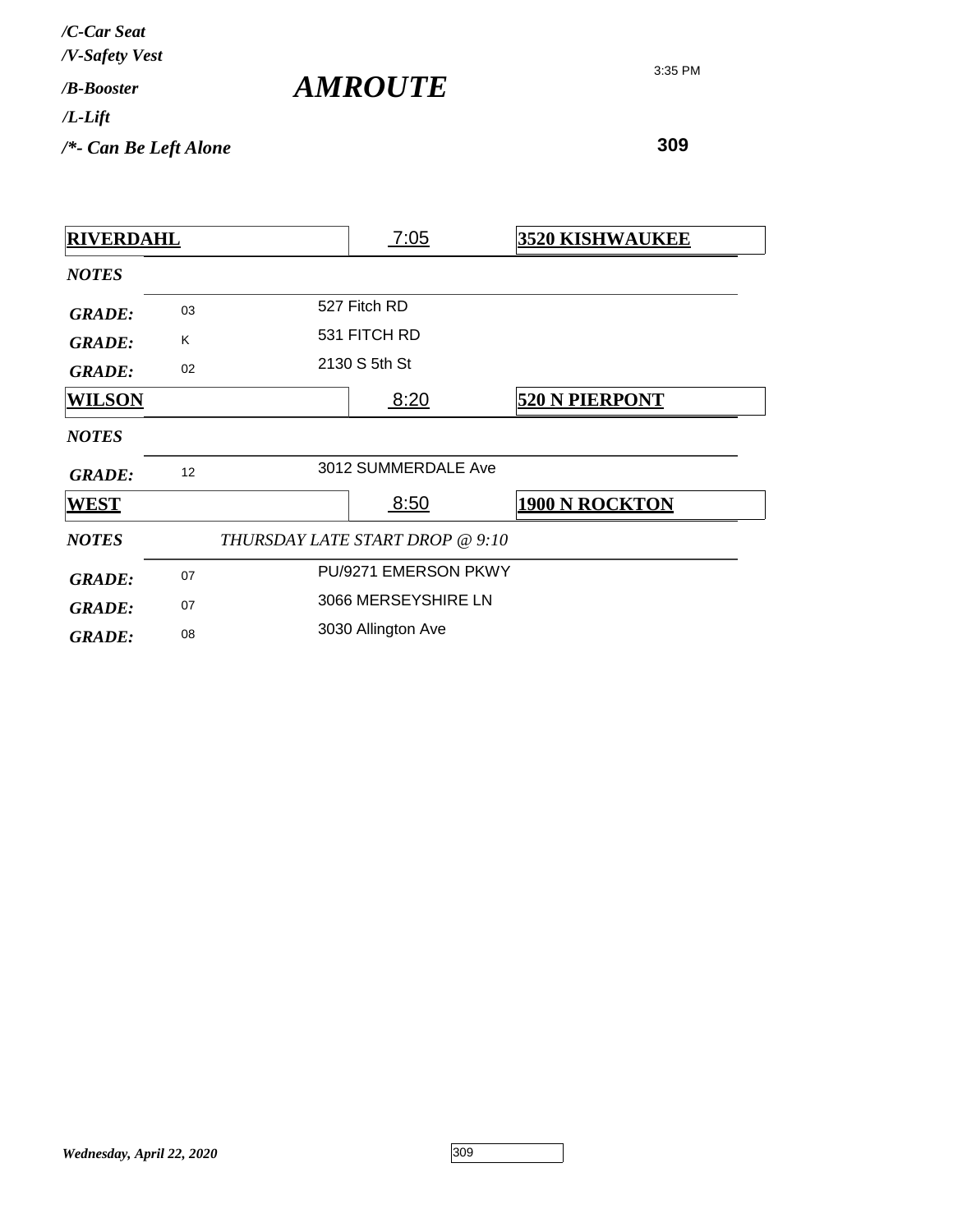| /C-Car Seat<br>/V-Safety Vest |                       |
|-------------------------------|-----------------------|
| / <b><i>B-Booster</i></b>     | <i><b>AMROUTE</b></i> |
| /L-Lift                       |                       |
| $/*$ - Can Be Left Alone      |                       |

| <b>CONKLIN</b>     |    |                                       | 7:10                     | <b>3003 HALSTED RD</b> |  |
|--------------------|----|---------------------------------------|--------------------------|------------------------|--|
| <b>NOTES</b>       |    |                                       |                          |                        |  |
| <b>GRADE:</b>      | 04 |                                       | 4276 RUSKIN RD           |                        |  |
| <b>AUBURN HIGH</b> |    |                                       | 8:00                     | <u>5110 AUBURN ST</u>  |  |
| <b>NOTES</b>       |    | EVERY THURSDAY LATE START DROP @ 8:30 |                          |                        |  |
| <b>GRADE:</b>      | 09 |                                       | 3774 Dunbury Ln(walk on) |                        |  |
| <b>GRADE:</b>      | 10 | 2701 HALSTED Rd #A                    |                          |                        |  |
| <b>GRADE:</b>      | 11 | 1820 Walter Lawson DR                 |                          |                        |  |
| <b>GRADE:</b>      | 11 |                                       | 3548 Fremont St          |                        |  |
| <b>GRADE:</b>      | 11 |                                       | 5247 AMERICAN RD         |                        |  |
| <b>FLINN</b>       |    |                                       | 8:50                     | 2525 OHIO PKWY         |  |
| <b>NOTES</b>       |    | EVERY THURSDAY LATE START DROP @ 9:20 |                          |                        |  |
| <b>GRADE:</b>      | 08 |                                       | 1617 Overdene Ave        |                        |  |
| <b>GRADE:</b>      | 08 |                                       | 1617 Overdene Ave        |                        |  |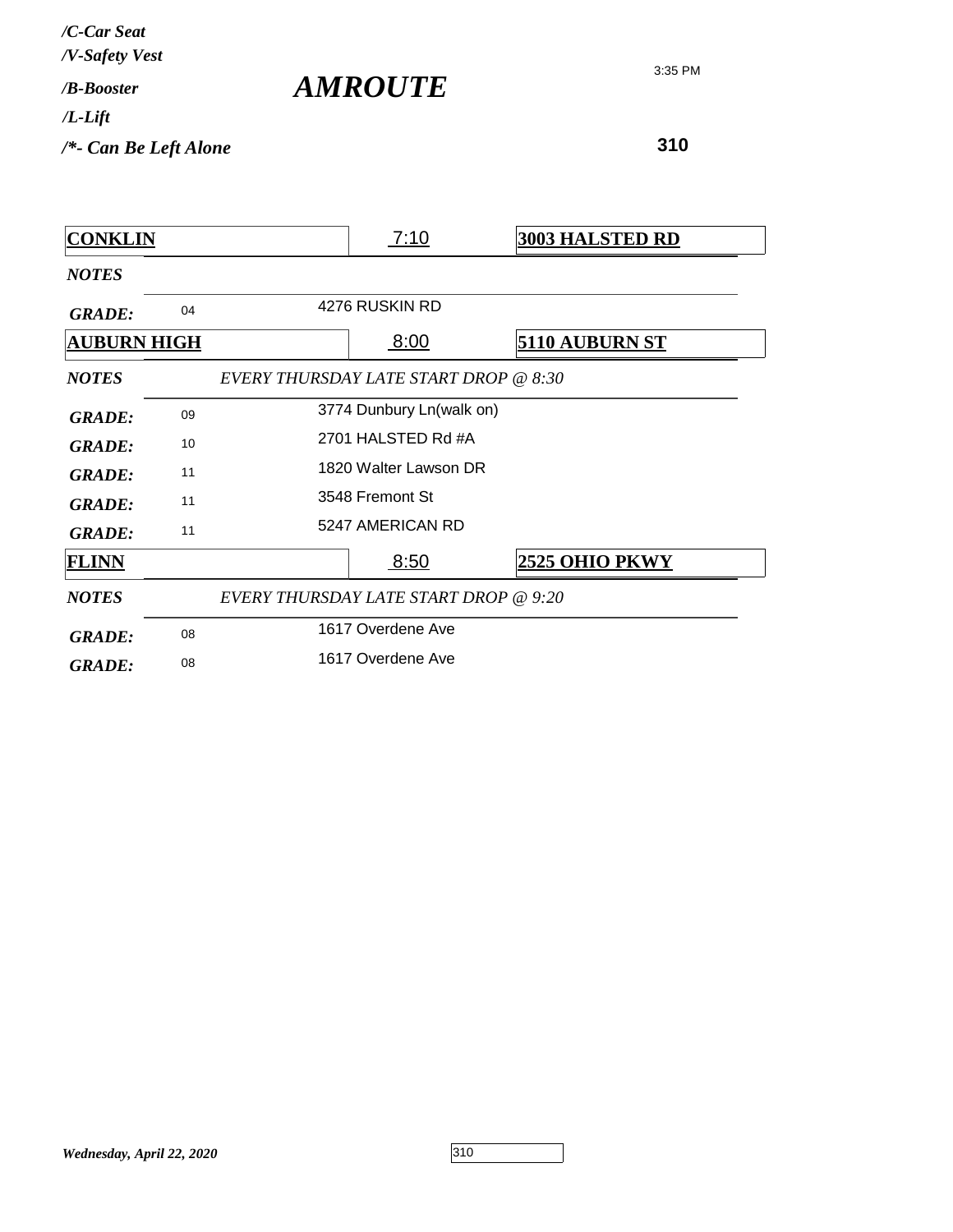| /C-Car Seat<br>/V-Safety Vest |  |
|-------------------------------|--|
| / <b><i>B-Booster</i></b>     |  |
| /L-Lift                       |  |
| /*- Can Be Left Alone         |  |
|                               |  |

*AMROUTE*

| <b>JEFFERSON</b> |    |                                       | 8:00             |  | <b>4145 SAMUELSON</b> |  |
|------------------|----|---------------------------------------|------------------|--|-----------------------|--|
| <b>NOTES</b>     |    | EVERY THURSDAY LATE START DROP @ 8:30 |                  |  |                       |  |
| <b>GRADE:</b>    | 09 |                                       | 6032 LOCKWOOD DR |  |                       |  |
| <b>GRADE:</b>    | 09 | 3229 7TH St                           |                  |  |                       |  |
| GRADE:           | 10 |                                       | 2805 19th St     |  |                       |  |
| GRADE:           | 11 |                                       | 1414 17th Ave    |  |                       |  |
| <b>RESA</b>      |    |                                       | 8:45             |  | 1800 OGILBY           |  |
| <b>NOTES</b>     |    | EVERY THURSDAY LATE START DROP @ 9:15 |                  |  |                       |  |
| <b>GRADE:</b>    | 06 |                                       | 535 MICHIGAN AVE |  |                       |  |
| <b>GRADE:</b>    | 06 |                                       | 5235 26th Ave    |  |                       |  |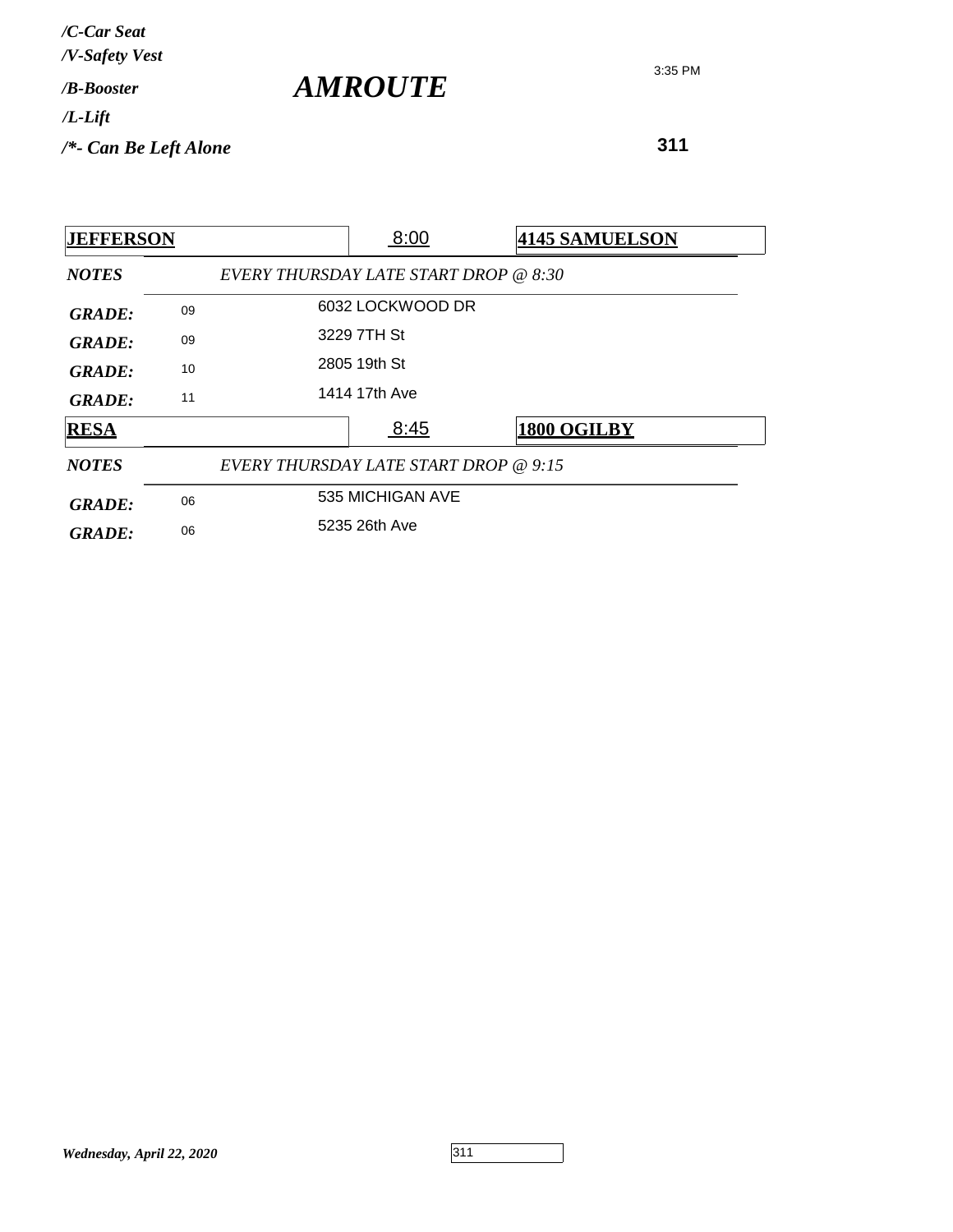**324**

| <b>JEFFERSON</b> |    | 8:00                                  |  | <b>4145 SAMUELSON</b> |  |  |
|------------------|----|---------------------------------------|--|-----------------------|--|--|
| <b>NOTES</b>     |    | EVERY THURSDAY LATE START DROP @ 8:30 |  |                       |  |  |
| <b>GRADE:</b>    | 10 | 2511 Anderson St                      |  |                       |  |  |
| <b>GRADE:</b>    | 09 | 1923 Loomis St                        |  |                       |  |  |
| <b>GRADE:</b>    | 09 | 304 Royal Ave                         |  |                       |  |  |
| <b>GRADE:</b>    | 10 | 409 S Day Ave                         |  |                       |  |  |
| <b>GRADE:</b>    | 12 | 1506 Seminary St                      |  |                       |  |  |
| <b>GRADE:</b>    | 10 | 1828 Kishwaukee St                    |  |                       |  |  |
| <b>GRADE:</b>    | 09 | 1907 GENOA St                         |  |                       |  |  |
| <b>GRADE:</b>    | 10 | 813 CORBIN St                         |  |                       |  |  |
| <b>GRADE:</b>    | 09 | 1901 S 6TH St                         |  |                       |  |  |
| <b>GRADE:</b>    | 10 | 1714 Pershing Ave                     |  |                       |  |  |
| <b>GRADE:</b>    | 09 | PU/2925 16TH ST                       |  |                       |  |  |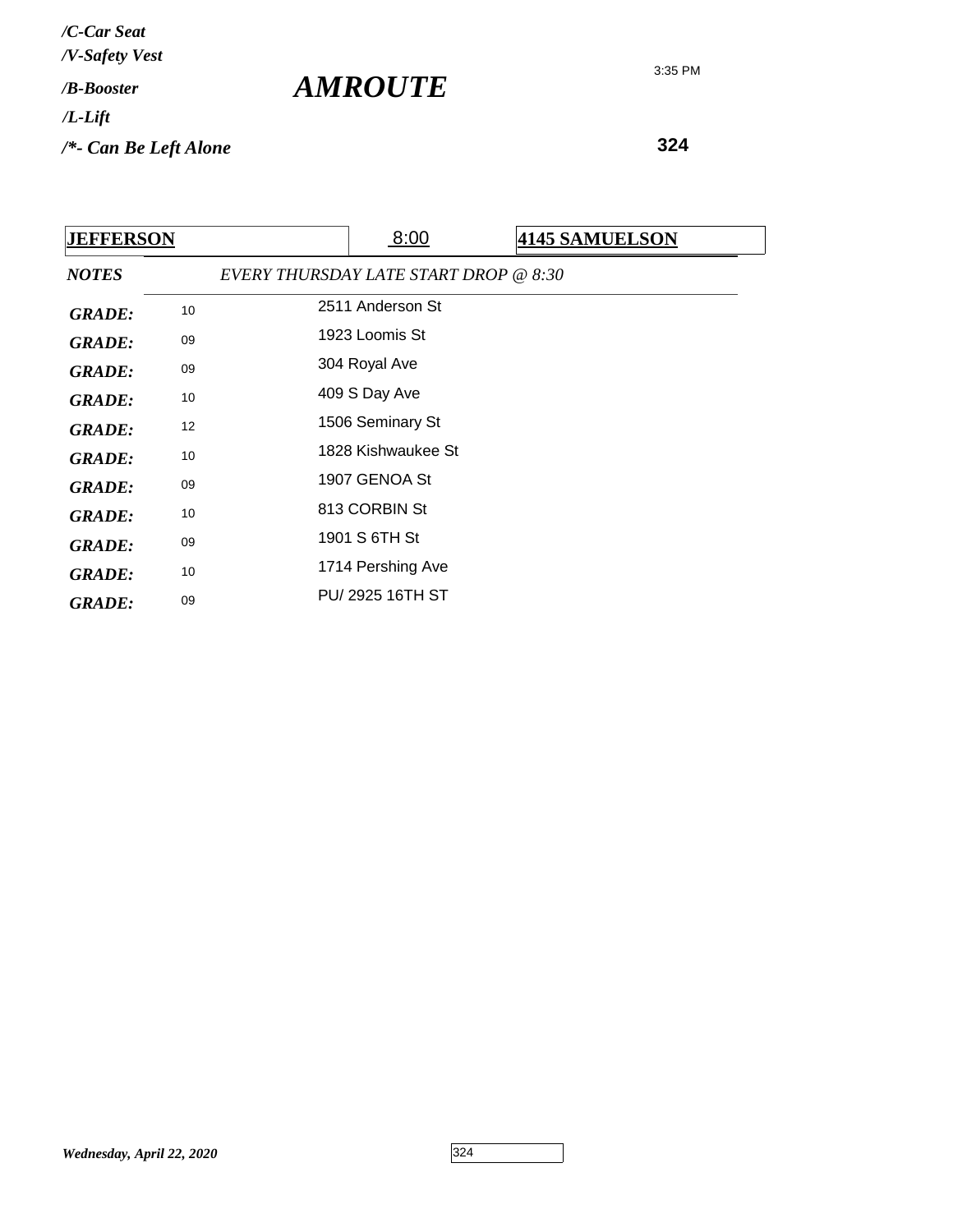**325**

| <b>EASTER SEALS</b> |    | 8:30             | <b>8301 MITCHELL RD</b> |
|---------------------|----|------------------|-------------------------|
| <b>NOTES</b>        |    |                  |                         |
| <b>GRADE:</b>       | 12 | 424 Grayling Dr  |                         |
| <b>GRADE:</b>       | 02 | 5108 Carol Ct    |                         |
| <b>GRADE:</b>       | 07 | 4120 Burrmont Rd |                         |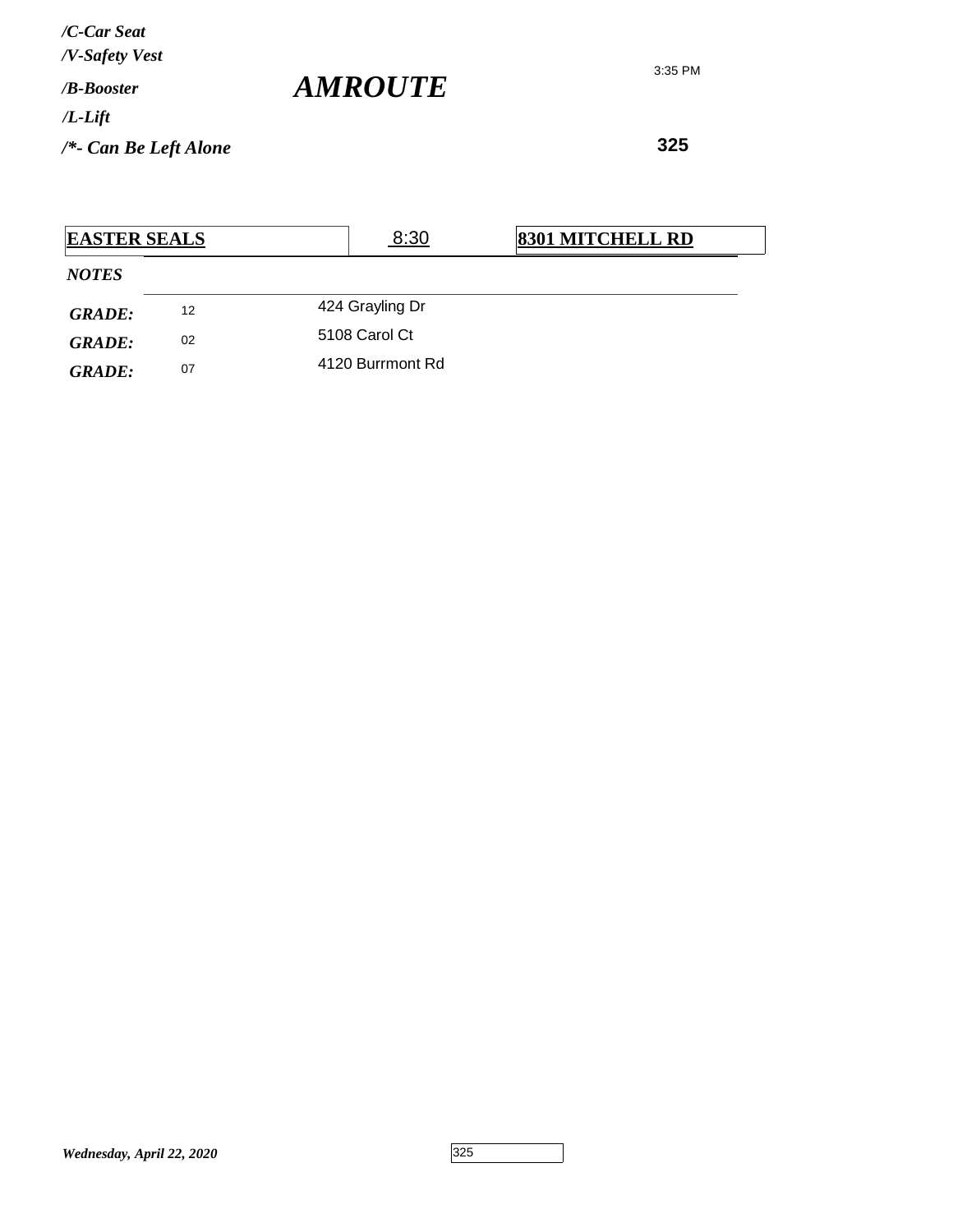**326**

| <b>INNOVATIVE LEARNING CNT</b> |    |  | <u>7:40(UNLO</u>    | 615 5TH ST(PATRIOTS) |  |  |
|--------------------------------|----|--|---------------------|----------------------|--|--|
| <b>NOTES</b>                   |    |  |                     |                      |  |  |
| <b>GRADE:</b>                  | 09 |  | 2020 Bell AVE       |                      |  |  |
| <b>GRADE:</b>                  | 10 |  | 1603 WEST ST 1      |                      |  |  |
| <b>GRADE:</b>                  | 12 |  | 757 BELMONT BLVD    |                      |  |  |
| <b>GRADE:</b>                  | 09 |  | 518 N Avon St       |                      |  |  |
| <b>GRADE:</b>                  | 10 |  | <b>720 LEE ST</b>   |                      |  |  |
| <b>GRADE:</b>                  | 12 |  | 412 SALTER AVE      |                      |  |  |
| <b>GRADE:</b>                  | 10 |  | 1430 Green ST       |                      |  |  |
| <b>GRADE:</b>                  | 10 |  | 1807 BELL AVE       |                      |  |  |
| <b>GRADE:</b>                  | 10 |  | 1815 Overdene Ave   |                      |  |  |
| <b>GRADE:</b>                  | 10 |  | 906 GARFIELD AV     |                      |  |  |
| <b>GRADE:</b>                  | 09 |  | 2319 SCHOOL ST      |                      |  |  |
| <b>GRADE:</b>                  | 09 |  | 1418 ASHLAND AVE    |                      |  |  |
| <b>GRADE:</b>                  | 09 |  | 1718 Rose AVE       |                      |  |  |
| <b>GRADE:</b>                  | 10 |  | 1017 N HORSMAN ST   |                      |  |  |
| <b>GRADE:</b>                  | 10 |  | 2304 W JEFFERSON ST |                      |  |  |
| <b>GRADE:</b>                  | 10 |  | 414 S Day Ave       |                      |  |  |
| <b>GRADE:</b>                  | 09 |  | 2710 ELLEN AV       |                      |  |  |
| <b>GRADE:</b>                  | 11 |  | 2312 Jonathan AVE   |                      |  |  |
| <b>GRADE:</b>                  | 10 |  | 1912 BELMONT BLVD   |                      |  |  |

*AMROUTE*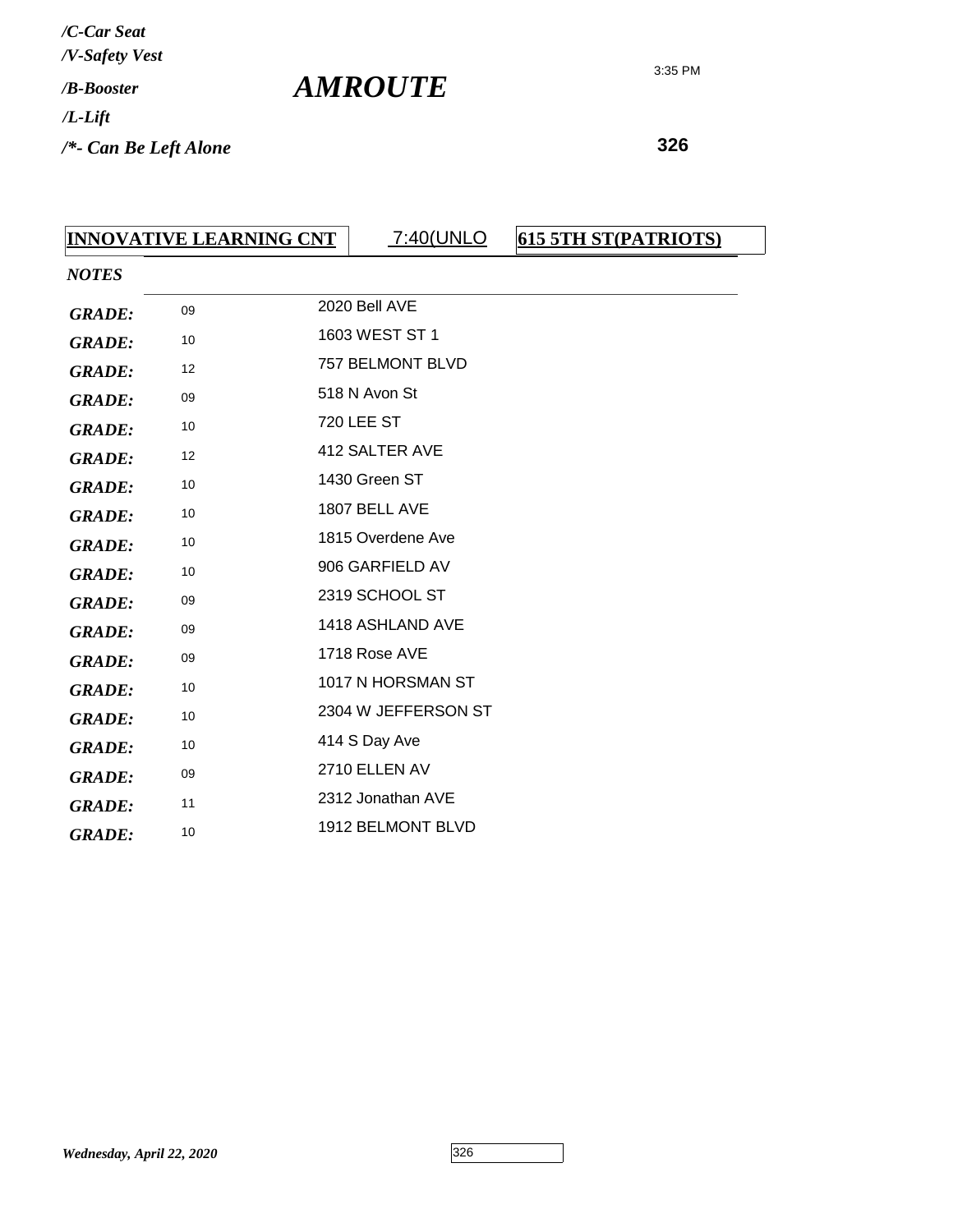**326**

| <b>SUMMERDALE</b> |   | 9:00                               | 3320 GLENWOOD AV |
|-------------------|---|------------------------------------|------------------|
| <b>NOTES</b>      |   | NO PREK 10-4 11-1 12-6 2-6 3-6 4-3 |                  |
| <b>GRADE:</b>     | P | 415 CARBAUGH AV                    |                  |
| <b>GRADE:</b>     | P | 1118 FURMAN St #2                  |                  |
| <b>GRADE:</b>     | P | <b>607 ALLIANCE AVE</b>            |                  |
| <b>GRADE:</b>     | P | 1348 SHERMAN Ave                   |                  |
| <b>GRADE:</b>     | P | 718 N CENTRAL AV                   |                  |
| <b>GRADE:</b>     | P | 2917 ANDREWS St                    |                  |
| <b>GRADE:</b>     | P | 523 OAKLEY AVE                     |                  |
| <b>GRADE:</b>     | P | 2917 ANDREWS ST                    |                  |
| <b>GRADE:</b>     | P | 208 Cameron AVE 2A                 |                  |
| <b>GRADE:</b>     | P | 1020 N INDEPENDENCE AVE            |                  |
| <b>GRADE:</b>     | P | 507 FURMAN St                      |                  |
| <b>GRADE:</b>     | P | 2210 Mulberry St                   |                  |
| <b>GRADE:</b>     | P | 210 WOODROW ST                     |                  |
| <b>GRADE:</b>     | P | 2617 SHERMAN AV                    |                  |
| <b>GRADE:</b>     | P | 2415 Blaisdell St                  |                  |
| <b>GRADE:</b>     | P | 130 Cameron av 3B                  |                  |
| <b>GRADE:</b>     | P | 2722 Ashland Ct                    |                  |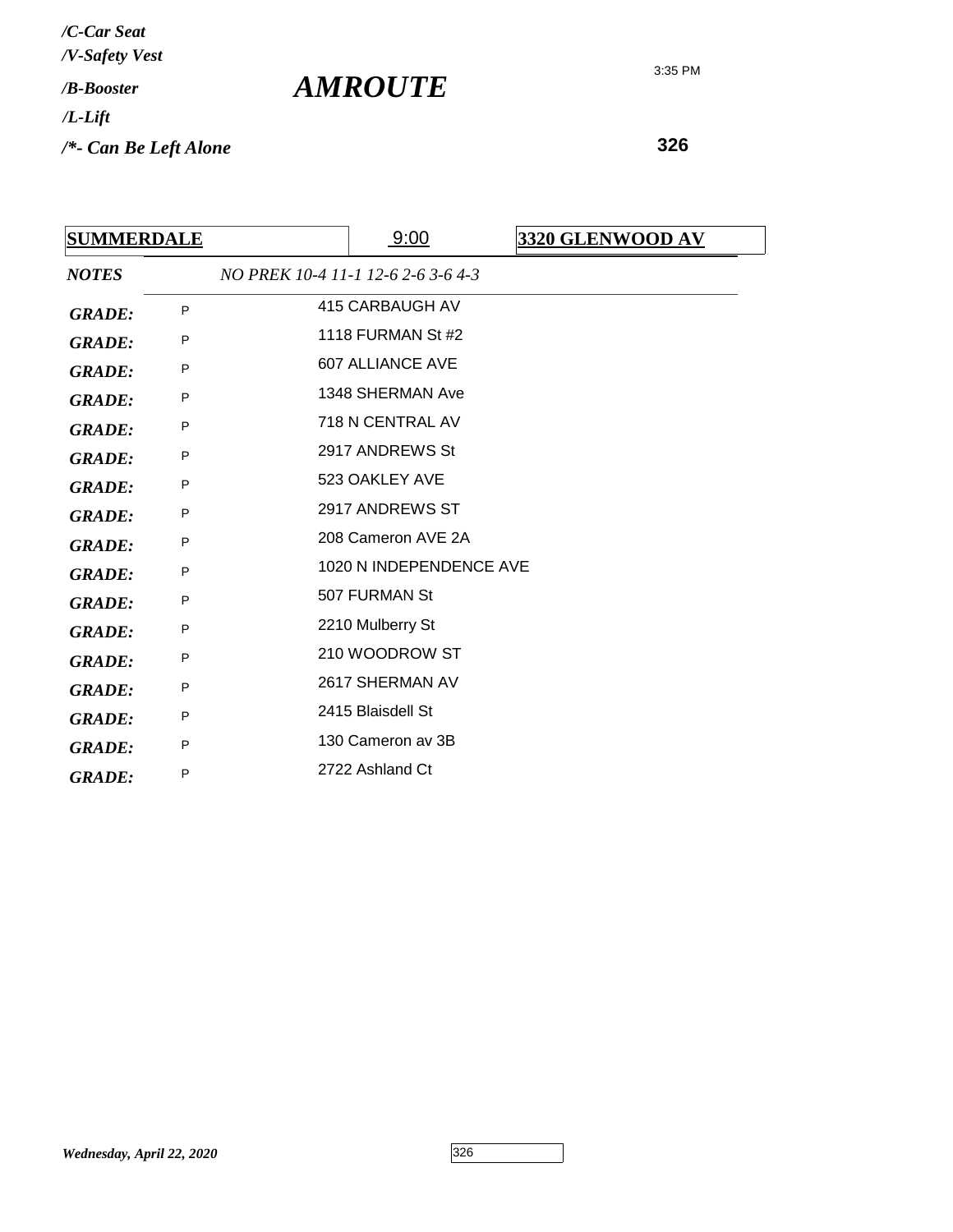**327**

| <b>CONSTANCE LN</b> |    |                   | 7:05                               | <b>526 CATLIN ST</b> |
|---------------------|----|-------------------|------------------------------------|----------------------|
| <b>NOTES</b>        |    |                   |                                    |                      |
| <b>GRADE:</b>       | 04 | PU/1507 20th Ave  |                                    |                      |
| <b>GRADE:</b>       | 04 |                   | 4928 Clearsky DR                   |                      |
| <b>GRADE:</b>       | 05 |                   | 1306 MAGNOLIA St                   |                      |
| <b>GRADE:</b>       | 05 |                   | 1925 S 5TH ST                      |                      |
| <b>GRADE:</b>       | 04 |                   | 3229 LAPEY ST                      |                      |
| <b>GRADE:</b>       | 04 |                   | 1704 S 4TH St                      |                      |
| <b>GRADE:</b>       | 03 |                   | 2121 10TH ST                       |                      |
| <b>GRADE:</b>       | 01 |                   | 1519 Meadow Ct                     |                      |
| <b>GRADE:</b>       | 04 |                   | 2108 IDAHO Pkwy                    |                      |
| <u>NASHOLD</u>      |    |                   | 7:50                               | 3303 20TH ST         |
| <b>NOTES</b>        |    |                   | NO PREK 10-4 11-1 12-6 2-6 3-6 4-3 |                      |
| <b>GRADE:</b>       | P  |                   | 2323 S 6TH ST                      |                      |
| <b>GRADE:</b>       | P  | 2238 11TH St      |                                    |                      |
| <b>GRADE:</b>       | P  |                   | 917 18TH AVE                       |                      |
| <b>GRADE:</b>       | P  |                   | 1617 S 5TH ST                      |                      |
| <b>GRADE:</b>       | P  | 1521 10TH ST      |                                    |                      |
| <b>GRADE:</b>       | P  | 1812 PARMELE ST 2 |                                    |                      |
| <b>GRADE:</b>       | P  | 1113 20TH AV      |                                    |                      |
| <b>GRADE:</b>       | P  | 1929 S 4TH ST     |                                    |                      |
| <b>GRADE:</b>       | P  | 903 6TH AVE       |                                    |                      |
| <b>GRADE:</b>       | P  | 807 22ND AVE      |                                    |                      |
| <b>GRADE:</b>       | P  | 731 7TH AVE       |                                    |                      |
| <b>GRADE:</b>       | P  | 1416 WOODRUFF Ave |                                    |                      |
| <b>GRADE:</b>       | P  |                   | 803 21ST AVE                       |                      |
| <b>GRADE:</b>       | P  |                   | 2121 10TH ST                       |                      |

*AMROUTE*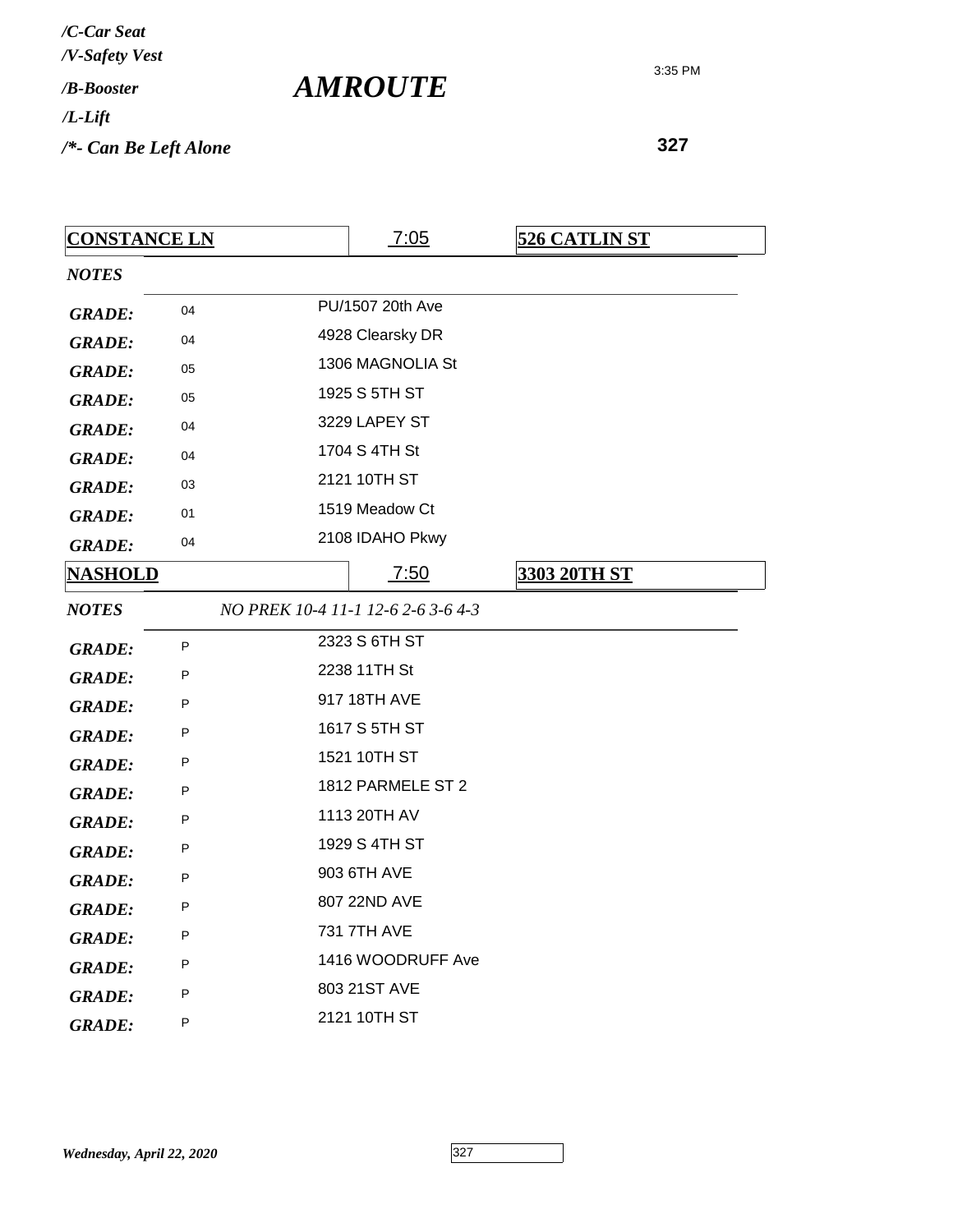*AMROUTE*

| <b>KENNEDY MIDD SCHL</b> |                        | 9:30 UNLO | <b>520 N PIERPONT AV</b>                                                                                                                                                                       |  |
|--------------------------|------------------------|-----------|------------------------------------------------------------------------------------------------------------------------------------------------------------------------------------------------|--|
|                          |                        |           |                                                                                                                                                                                                |  |
| 08                       | 326 N INDEPENDENCE Ave |           |                                                                                                                                                                                                |  |
| 07                       | 203 N Burbank Ave      |           |                                                                                                                                                                                                |  |
| 06                       |                        |           |                                                                                                                                                                                                |  |
| 07                       |                        |           |                                                                                                                                                                                                |  |
| 08                       |                        |           |                                                                                                                                                                                                |  |
| 08                       |                        |           |                                                                                                                                                                                                |  |
| 06                       |                        |           |                                                                                                                                                                                                |  |
| 07                       |                        |           |                                                                                                                                                                                                |  |
| 07                       |                        |           |                                                                                                                                                                                                |  |
| 07                       | 219 Royal Ave          |           |                                                                                                                                                                                                |  |
| 06                       |                        |           |                                                                                                                                                                                                |  |
| 06                       |                        |           |                                                                                                                                                                                                |  |
| 06                       |                        |           |                                                                                                                                                                                                |  |
| 06                       | 3122 Liberty DR        |           |                                                                                                                                                                                                |  |
| 07                       | 220 Cameron Ave 2c     |           |                                                                                                                                                                                                |  |
| 07                       | 625 N HORSMAN St       |           |                                                                                                                                                                                                |  |
|                          |                        |           | 2730 ASHLAND Ct<br>224 N Avon St #2<br>443 N HINKLEY AVE<br>208 Carbaugh Ave<br>2734 ASHLAND Ct<br>117 Willard Ave<br>403 Webster Ave<br>619 N Sunset Ave<br>322 Albert AVE<br>4410 COMPTON AV |  |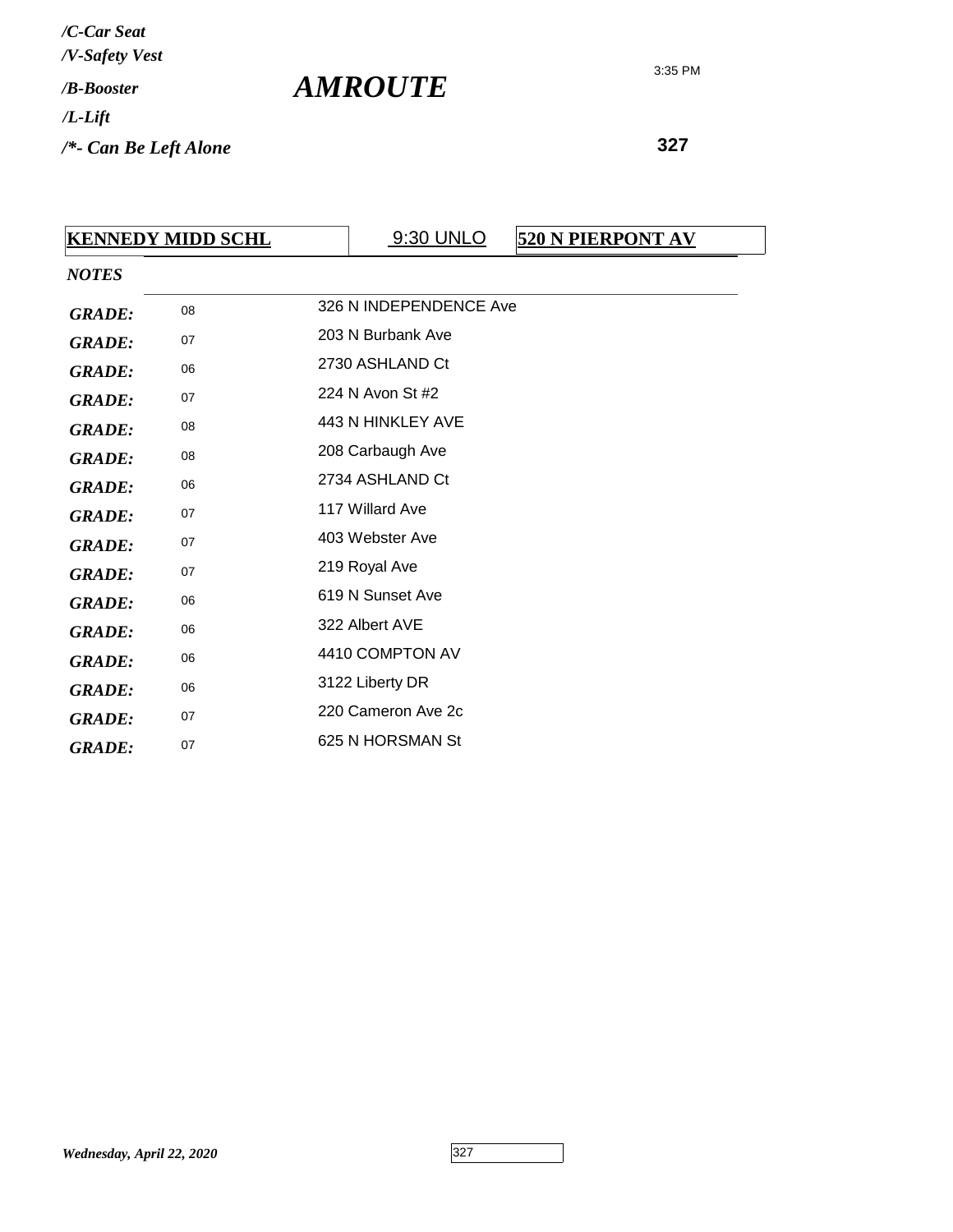*AMROUTE*

3:35 PM

| <b>EASTER SEALS</b> |    |  | 8:30                     | <b>8301 MITCHELL RD</b> |  |  |
|---------------------|----|--|--------------------------|-------------------------|--|--|
| <b>NOTES</b>        |    |  |                          |                         |  |  |
| <b>GRADE:</b>       | 12 |  | 3612 Halsted Rd          |                         |  |  |
| GRADE:              | 12 |  | 4450 N Rockton Ave       |                         |  |  |
| <b>GRADE:</b>       | 12 |  | PU & DO 8301 MITCHELL RD |                         |  |  |
| GRADE:              | 09 |  | 618 Overland Trl         |                         |  |  |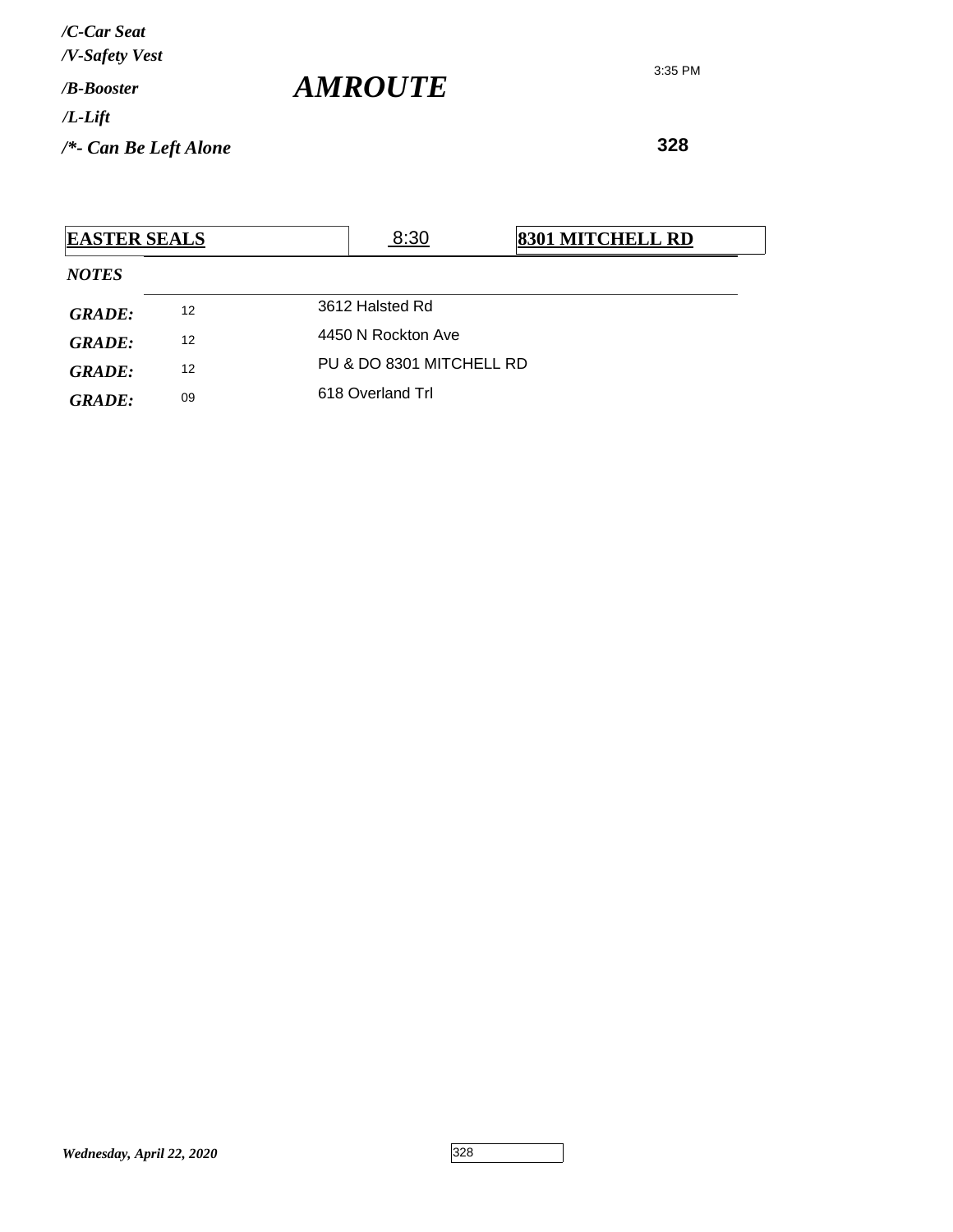**329**

| <b>EASTER SEALS</b> |    |  | 8:30                     | <b>8301 MITCHELL RD</b> |  |  |
|---------------------|----|--|--------------------------|-------------------------|--|--|
| <b>NOTES</b>        |    |  |                          |                         |  |  |
| GRADE:              | 12 |  | 6302 Commonwealth Dr     |                         |  |  |
| GRADE:              | 12 |  | PU & DO 8301 MITCHELL RD |                         |  |  |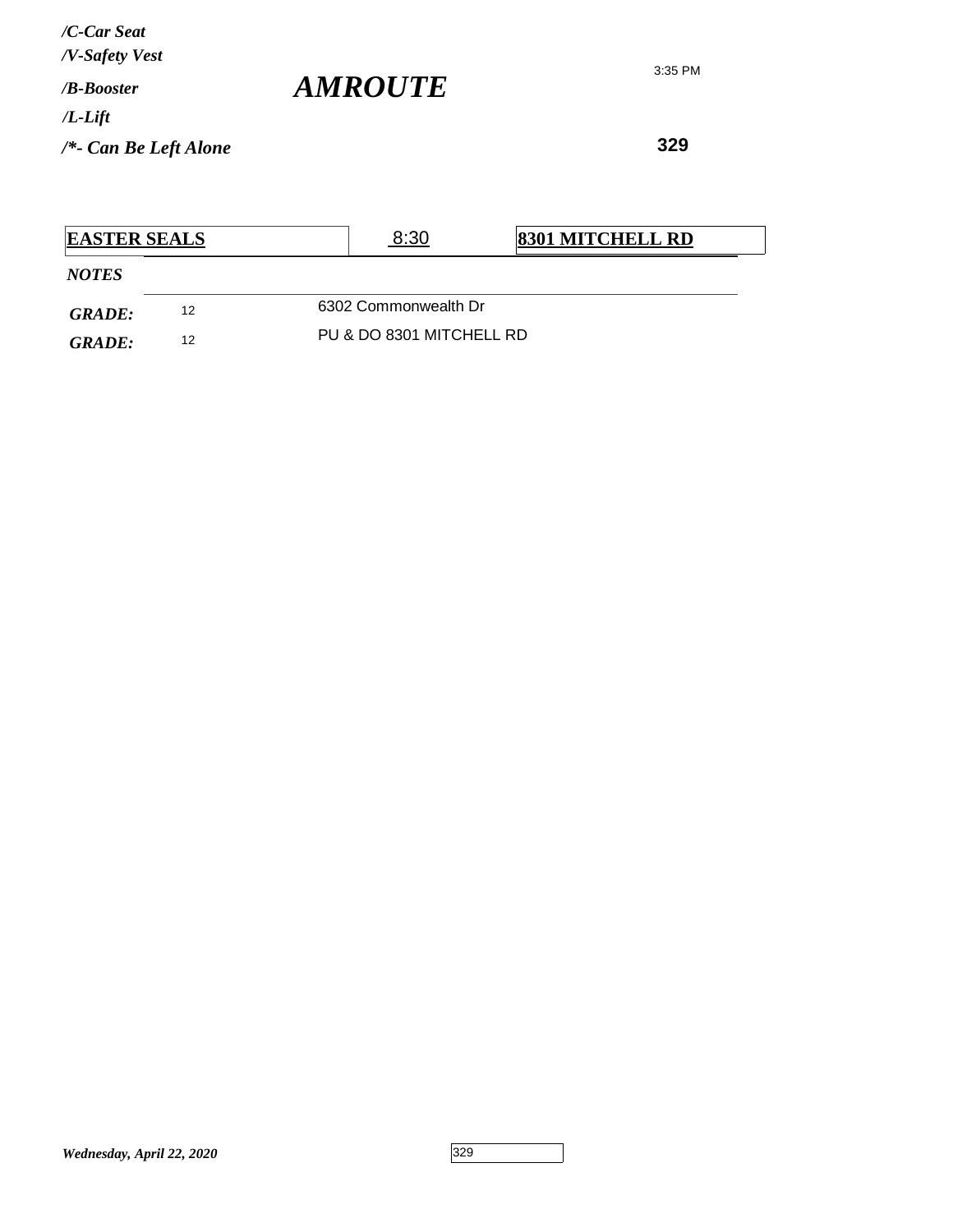*AMROUTE*

3:35 PM

| <b>EAST</b>    |    | 7:55                                  | <b>2929 CHARLES ST</b> |  |
|----------------|----|---------------------------------------|------------------------|--|
| <b>NOTES</b>   |    | EVERY THURSDAY LATE START DROP @ 8:25 |                        |  |
| <b>GRADE:</b>  | 12 | 4674 TURNER St                        |                        |  |
| <b>GRADE:</b>  | 11 | 1705 Log Cabin Ave                    |                        |  |
| <b>GRADE:</b>  | 11 | 513 Woodland DR                       |                        |  |
| <b>GRADE:</b>  | 12 | 7371 Fairmont Ln                      |                        |  |
| <b>GRADE:</b>  | 12 | 1313 CHARLES ST                       |                        |  |
| <b>GRADE:</b>  | 10 | PU/510 10th St                        |                        |  |
| <b>GRADE:</b>  | 09 | 2233 7TH AVE                          |                        |  |
| <b>GRADE:</b>  | 09 | 1903 CHARLES St                       |                        |  |
| <b>GRADE:</b>  | 11 | 1903 CHARLES St                       |                        |  |
| <b>GRADE:</b>  | 11 | 2807 20th Ave                         |                        |  |
| <b>GRADE:</b>  | 09 | 1701 Charles St                       |                        |  |
| <b>GRADE:</b>  | 12 | 4830 Creekview RD 6                   |                        |  |
| <b>GRADE:</b>  | 11 | 102 Oriole CIR                        |                        |  |
| <b>LINCOLN</b> |    | 8:35                                  | <b>1500 CHARLES</b>    |  |
| <b>NOTES</b>   |    | EVERY THURSDAY LATE START DROP @ 9:05 |                        |  |
| <b>GRADE:</b>  | 08 | 1510 GARDEN CT                        |                        |  |
| <b>GRADE:</b>  | 06 | PU/1326 S 5th St                      |                        |  |
| <b>GRADE:</b>  | 07 | 1021 7th St                           |                        |  |
| <b>GRADE:</b>  | 06 | 2332 10TH AV                          |                        |  |
| <b>GRADE:</b>  | 07 | 1323 4TH AVE #1 rear                  |                        |  |
| <b>GRADE:</b>  | 07 | 1012 13th St                          |                        |  |
| <b>GRADE:</b>  | 07 | 1521 7th Ave                          |                        |  |
| <b>GRADE:</b>  | 07 | 311 S Highland Ave                    |                        |  |
| <b>GRADE:</b>  | 08 | 1512 5TH Ave                          |                        |  |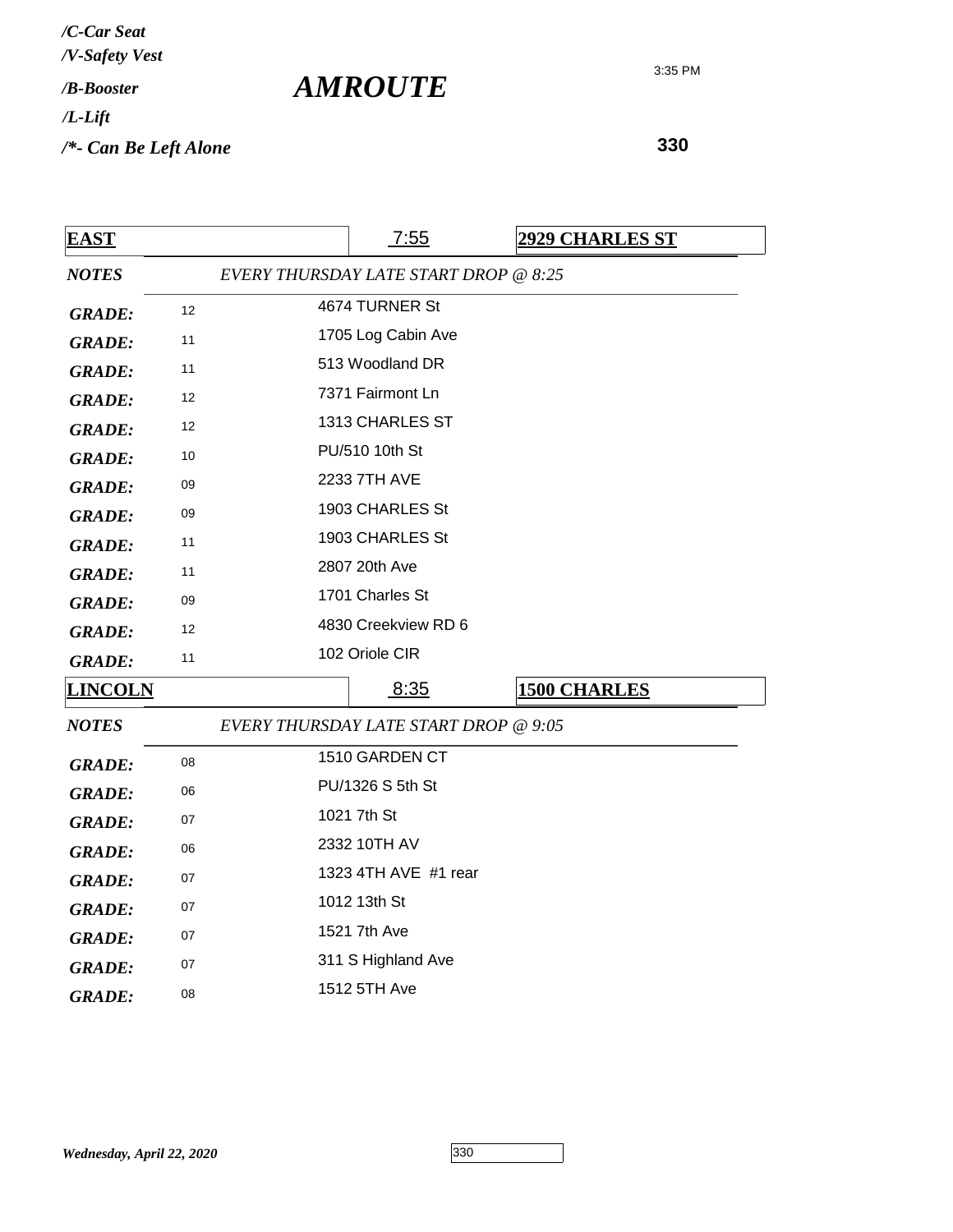**331**

| <b>FAIRVIEW CENTER</b> |   |  | 7:50                               | <b>512 FAIRVIEW AVE</b> |
|------------------------|---|--|------------------------------------|-------------------------|
| <b>NOTES</b>           |   |  | NO PREK 10-4 11-1 12-6 2-6 3-6 4-3 |                         |
| <b>GRADE:</b>          | P |  | PU/511 CALVIN PARK BLVD S.         |                         |
| <b>GRADE:</b>          | P |  | 511 CALVIN PARK BLVD S             |                         |
| <b>GRADE:</b>          | P |  | 2412 9TH AVE                       |                         |
| <b>GRADE:</b>          | P |  | 620 N COURT ST #2                  |                         |
| <b>GRADE:</b>          | P |  | 620 N COURT ST #2                  |                         |
| <b>GRADE:</b>          | P |  | 1833 hutchins av                   |                         |
| <b>GRADE:</b>          | P |  | 215 N 1st St                       |                         |
| <b>GRADE:</b>          | P |  | 215 N 1ST ST                       |                         |
| <b>GRADE:</b>          | P |  | 131 S CHICAGO AV                   |                         |
| <b>GRADE:</b>          | P |  | 761 N 1ST ST                       |                         |
| <b>GRADE:</b>          | P |  | 228 SUMMIT St                      |                         |
| <b>GRADE:</b>          | P |  | 1303 CROSBY ST                     |                         |
| <b>GRADE:</b>          | P |  | 127 S CHICAGO AVE                  |                         |
| <b>GRADE:</b>          | P |  | 1129 Greenwood Ave                 |                         |
| <b>GRADE:</b>          | P |  | 1303 CROSBY ST                     |                         |
| <b>GRADE:</b>          | P |  | 215 N 1st St                       |                         |
| <b>GRADE:</b>          | P |  | 414 N COURT ST                     |                         |
| <b>GRADE:</b>          | P |  | 2320 10TH Ave                      |                         |
| <b>GRADE:</b>          | P |  | 1227 BENTON St                     |                         |

*AMROUTE*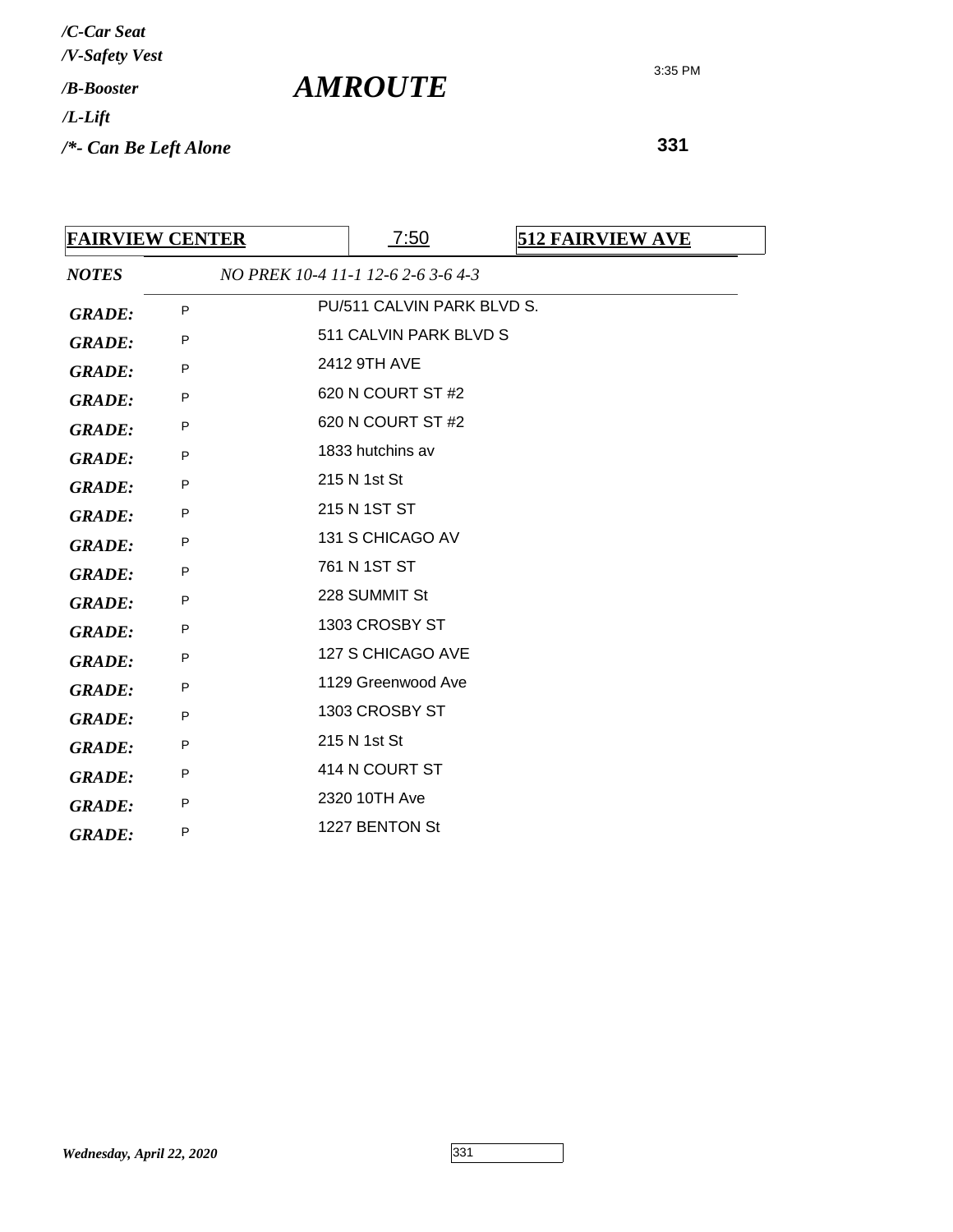**331**

| <b>SUMMERDALE</b> |   | 9:00                               | 3320 GLENWOOD AV |
|-------------------|---|------------------------------------|------------------|
| <b>NOTES</b>      |   | NO PREK 10-4 11-1 12-6 2-6 3-6 4-3 |                  |
| <b>GRADE:</b>     | P | 340 Leather Ct                     |                  |
| <b>GRADE:</b>     | P | 518 N COURT ST                     |                  |
| <b>GRADE:</b>     | P | 518 N COURT ST                     |                  |
| <b>GRADE:</b>     | P | 1004 HESS Ct                       |                  |
| <b>GRADE:</b>     | P | 1012 HESS Ct                       |                  |
| <b>GRADE:</b>     | P | 1027 HASKELL Ave                   |                  |
| <b>GRADE:</b>     | P | 911 BRUCE ST                       |                  |
| <b>GRADE:</b>     | P | 518 N COURT                        |                  |
| <b>GRADE:</b>     | P | 820 HASKELL Ave                    |                  |
| <b>GRADE:</b>     | P | <b>1047 HESS CT</b>                |                  |
| <b>GRADE:</b>     | P | 934 N WINNEBAGO                    |                  |
| <b>GRADE:</b>     | P | 728 N WINNEBAGO ST                 |                  |
| <b>GRADE:</b>     | P | 728 N WINNEBAGO ST                 |                  |
| <b>GRADE:</b>     | P | 709 N HORSMAN ST                   |                  |
| <b>GRADE:</b>     | P | 328 N HORSMAN ST                   |                  |
| <b>GRADE:</b>     | P | 938 N ROCKTON AV                   |                  |
| <b>GRADE:</b>     | P | 518 N Court (House of Grace)       |                  |

*Wednesday, April 22, 2020* 331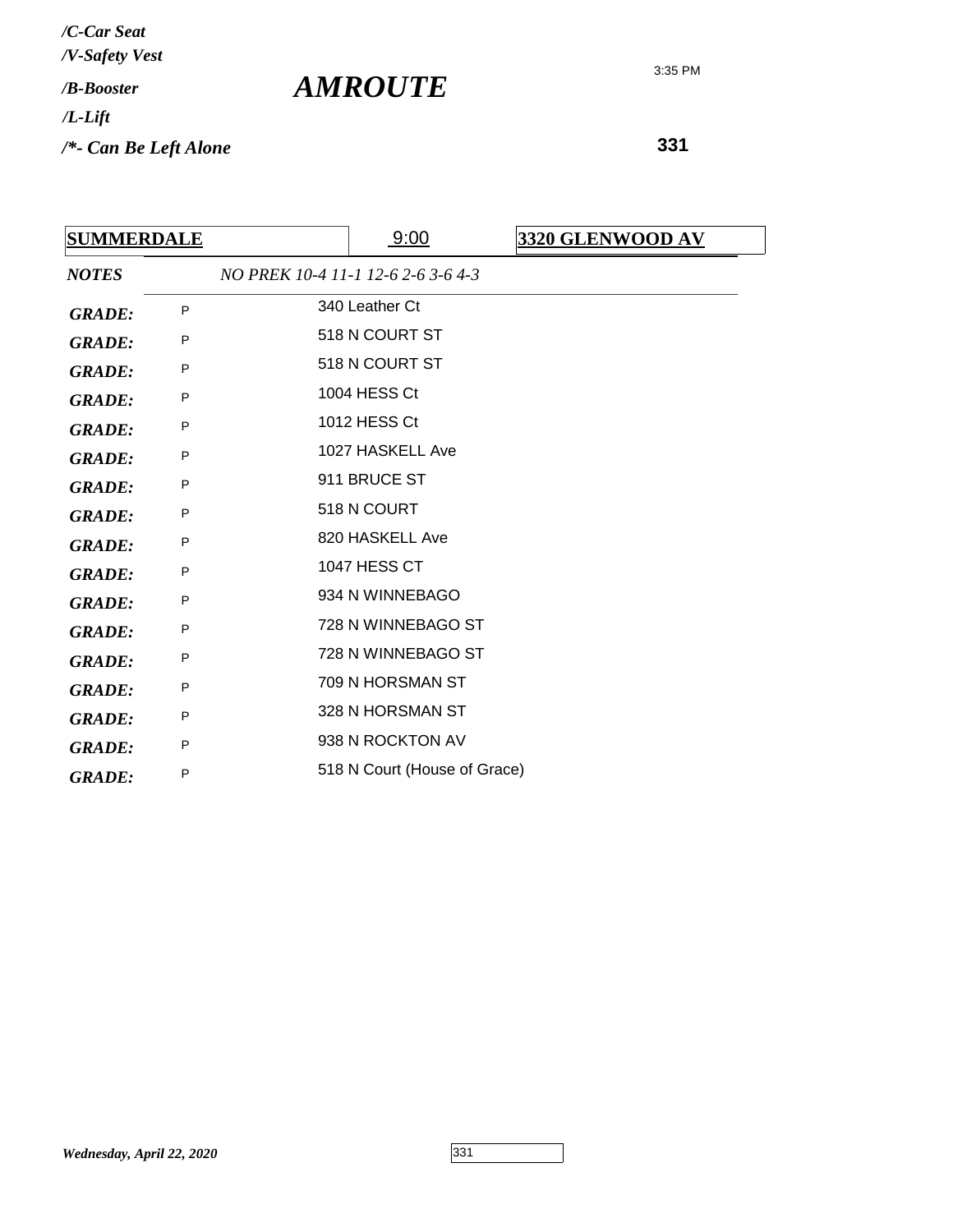| <b>AUBURN HIGH</b> |    |                                     | 8:00                                  | 5110 AUBURN ST |  |
|--------------------|----|-------------------------------------|---------------------------------------|----------------|--|
| <b>NOTES</b>       |    |                                     | EVERY THURSDAY LATE START DROP @ 8:30 |                |  |
| <b>GRADE:</b>      | 09 | 3927 Mila Ave                       |                                       |                |  |
| <b>GRADE:</b>      | 11 | 610 N Day Ave                       |                                       |                |  |
| <b>GRADE:</b>      | 11 |                                     | 1304 Blaisdell St                     |                |  |
| <b>GRADE:</b>      | 09 |                                     | 1510 Green St                         |                |  |
| <b>GRADE:</b>      | 12 |                                     | 215 Alliance Ave                      |                |  |
| <b>GRADE:</b>      | 09 |                                     | 1226 Fairview Ave                     |                |  |
| <b>GRADE:</b>      | 12 |                                     | 3328 Auburn St                        |                |  |
| <b>GRADE:</b>      | 11 |                                     | 1133 Arthur Ave                       |                |  |
| <b>GRADE:</b>      | 12 |                                     | 725 ISLAND AVE                        |                |  |
| <b>GRADE:</b>      | 09 | 1520 School St                      |                                       |                |  |
| <b>GRADE:</b>      | 10 | 4413 Compton AVE                    |                                       |                |  |
| <b>GRADE:</b>      | 09 | 444 Irving Ave                      |                                       |                |  |
| <b>GRADE:</b>      | 09 |                                     | 603 N Sunset                          |                |  |
| <b>GRADE:</b>      | 12 |                                     | 320 Royal Ave                         |                |  |
| <b>GRADE:</b>      | 09 | 618 Overland Trl                    |                                       |                |  |
| <b>AUBURN HIGH</b> |    |                                     | 8:05 load                             | 5110 AUBURN ST |  |
| <b>NOTES</b>       |    | LATE START ON THURSDAYS 8:35        |                                       |                |  |
| <b>GRADE:</b>      | 12 |                                     | 8:05 Aubu to Kennedy(520 N pierpont_  |                |  |
| <b>GRADE:</b>      | 10 | 8:05 Aubu to Kennedy(520 N pierpont |                                       |                |  |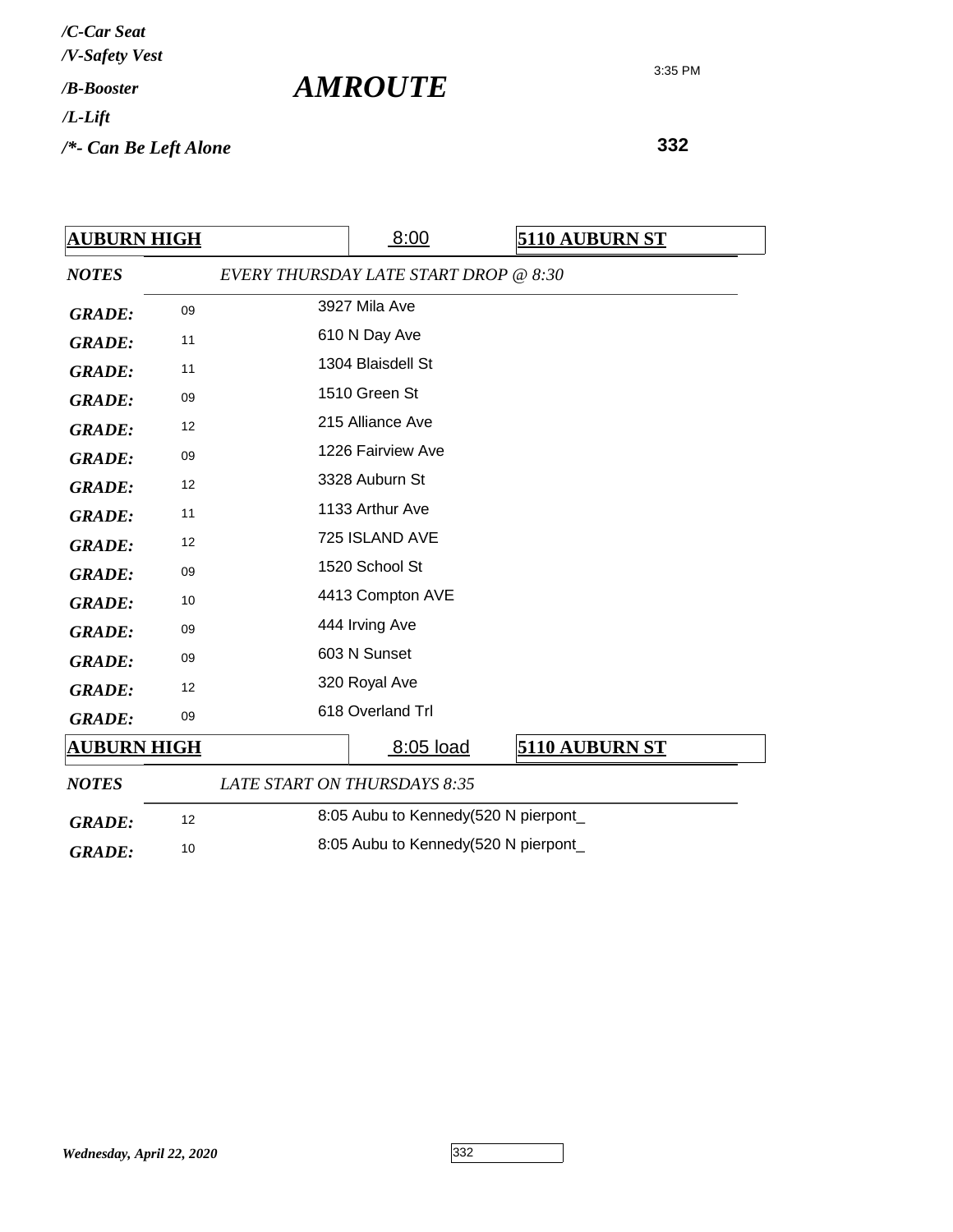| <b>NASHOLD</b> |              | 7:50                               | 3303 20TH ST |
|----------------|--------------|------------------------------------|--------------|
| <b>NOTES</b>   |              | NO PREK 10-4 11-1 12-6 2-6 3-6 4-3 |              |
| <b>GRADE:</b>  | $\mathsf{P}$ | 3230 CAROLINA AVE                  |              |
| <b>GRADE:</b>  | P            | 1731 OHIO PARKWAY                  |              |
| <b>GRADE:</b>  | P            | 1731 Ohio Pkwy                     |              |
| <b>GRADE:</b>  | $\mathsf{P}$ | 1412 26TH ST                       |              |
| <b>GRADE:</b>  | P            | 1408 24TH ST                       |              |
| <b>GRADE:</b>  | P            | 2320 17TH AVE                      |              |
| <b>GRADE:</b>  | P            | 1310 22ND ST                       |              |
| <b>GRADE:</b>  | P            | 2227 11TH AV                       |              |
| <b>GRADE:</b>  | P            | 2106 EAST GATE PKWY                |              |
| <b>GRADE:</b>  | P            | 3403 MINNESOTA DR                  |              |
| <b>GRADE:</b>  | $\sf P$      | 3212 WESLEYAN Ave                  |              |
| <b>GRADE:</b>  | P            | 1813 OHIO PKWY                     |              |
| <b>GRADE:</b>  | P            | 3014 BROADWAY                      |              |
| <b>GRADE:</b>  | P            | 2329 BROADWAY                      |              |
| <b>GRADE:</b>  | P            | 3319 MINNESOTA DR                  |              |
| <b>GRADE:</b>  | P            | 1224 21st St                       |              |
| <b>GRADE:</b>  | P            | 2917 19TH AV                       |              |
| <b>GRADE:</b>  | $\mathsf{P}$ | 2205 BROADWAY ST                   |              |
| <b>GRADE:</b>  | P            | 3211 DARTMOUTH DR                  |              |
| <b>GRADE:</b>  | P            | 1520 22ND ST                       |              |
| <b>GRADE:</b>  | P            | 2332 19TH AVE                      |              |
| <b>GRADE:</b>  | P            | 1415 28TH ST                       |              |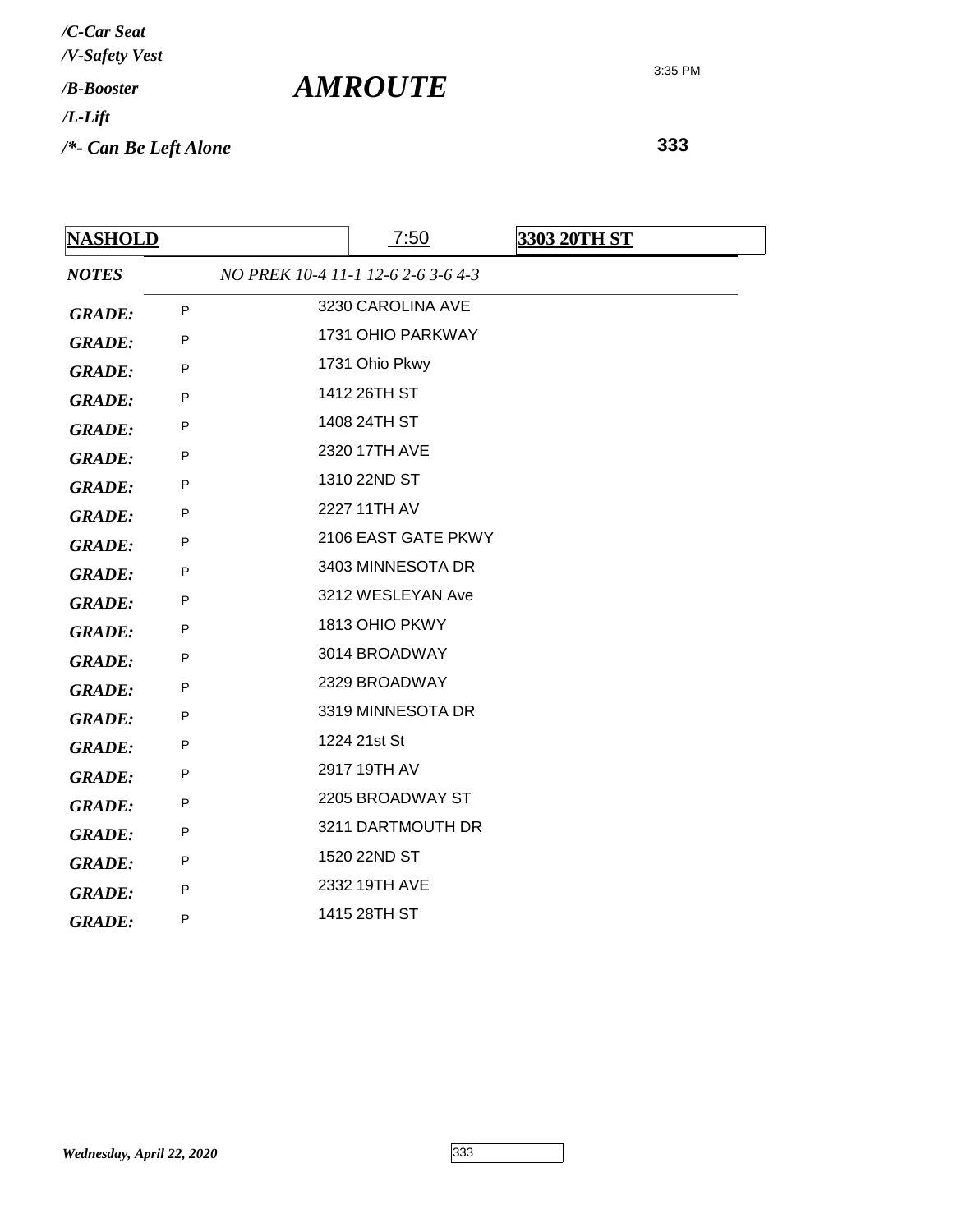**333**

| <b>BEYER</b>  |              | 9:00                               | 333 15TH AVE. |
|---------------|--------------|------------------------------------|---------------|
| <b>NOTES</b>  |              | NO PREK 10-4 11-1 12-6 2-6 3-6 4-3 |               |
| <b>GRADE:</b> | P            | 1025 Ogilby Rd                     |               |
| <b>GRADE:</b> | P            | 714 ISLAND Ave                     |               |
| <b>GRADE:</b> | $\mathsf{P}$ | 837 CUNNINGHAM St #3               |               |
| <b>GRADE:</b> | P            | 2603 CLIFTON Ave                   |               |
| <b>GRADE:</b> | $\mathsf{P}$ | 2603 CLIFTON Ave                   |               |
| <b>GRADE:</b> | P            | 1016 CUNNINGHAM St #2              |               |
| <b>GRADE:</b> | P            | 1009 SANFORD St #2                 |               |
| <b>GRADE:</b> | P            | 1009 SANFORD St #2                 |               |
| <b>GRADE:</b> | P            | 2530 S MAIN St #76                 |               |
| <b>GRADE:</b> | P            | 1801 MONTAGUE St                   |               |
| <b>GRADE:</b> | P            | 1727 GENOA ST                      |               |
| <b>GRADE:</b> | P            | 1228 Cypress Ter                   |               |
| <b>GRADE:</b> | P            | 1228 Cypress Ter                   |               |
| <b>GRADE:</b> | P            | 821 West st                        |               |
| <b>GRADE:</b> | p            | 721 Lincoln Ave                    |               |
| <b>GRADE:</b> | P            | 1938 ROSE TER                      |               |
| <b>GRADE:</b> | P            | 1127 West St                       |               |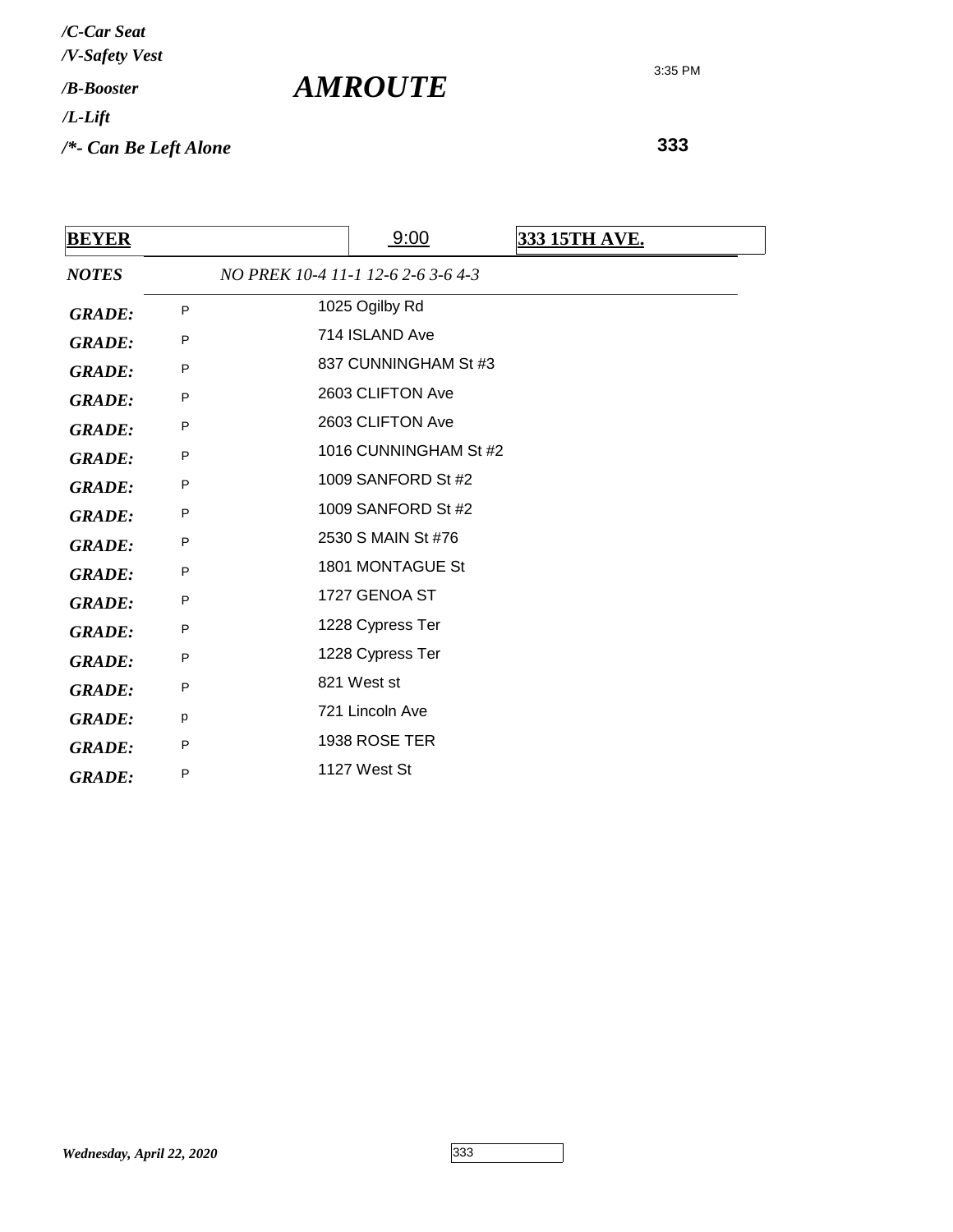**334**

| <b>NASHOLD</b> |   | 7:50                               | 3303 20TH ST |
|----------------|---|------------------------------------|--------------|
| <b>NOTES</b>   |   | NO PREK 10-4 11-1 12-6 2-6 3-6 4-3 |              |
| <b>GRADE:</b>  | P | 3717 CONNECTICUT DR                |              |
| <b>GRADE:</b>  | P | <b>1618 HAMILTON AVE</b>           |              |
| <b>GRADE:</b>  | P | <b>1618 HAMILTON AV</b>            |              |
| <b>GRADE:</b>  | P | 2108 21ST ST                       |              |
| <b>GRADE:</b>  | P | 3515 CONSTANCE DR                  |              |
| <b>GRADE:</b>  | P | 3125 LAPEY ST                      |              |
| <b>GRADE:</b>  | P | 3316 SEWARD AVE                    |              |
| <b>GRADE:</b>  | P | 2217 23RD ST 4                     |              |
| <b>GRADE:</b>  | P | 2419 24TH ST                       |              |
| <b>GRADE:</b>  | P | 3018 LAPEY ST                      |              |
| <b>GRADE:</b>  | P | 3142 COLLINS ST                    |              |
| <b>GRADE:</b>  | P | 4223 DAKOTA LN                     |              |
| <b>GRADE:</b>  | P | 1733 HAMILTON AV                   |              |
| <b>GRADE:</b>  | P | 3118 15TH ST                       |              |
| <b>GRADE:</b>  | P | 3242 BILDAHL ST                    |              |
| <b>GRADE:</b>  | P | 2721 BILDAHL ST                    |              |
| <b>GRADE:</b>  | P | 3245 9TH ST                        |              |
| <b>GRADE:</b>  | P | 3021 LAPEY St                      |              |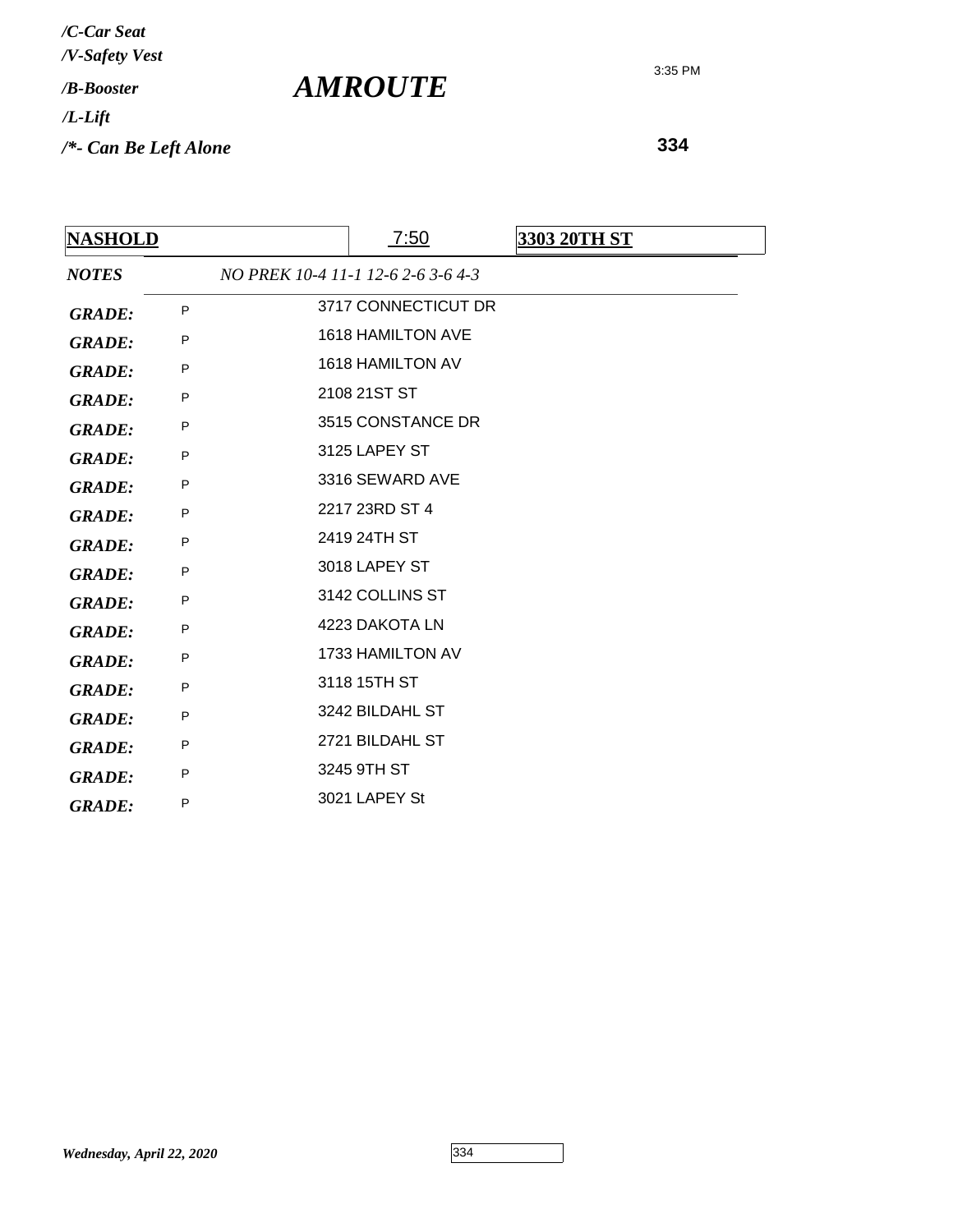*/V-Safety Vest /C-Car Seat*

## */B-Booster*

*/L-Lift*

*/\*- Can Be Left Alone*

**334**

| <b>BEYER</b>  |   | 9:00<br><b>333 15TH AVE.</b>       |  |
|---------------|---|------------------------------------|--|
| <b>NOTES</b>  |   | NO PREK 10-4 11-1 12-6 2-6 3-6 4-3 |  |
| <b>GRADE:</b> | P | 2726 LAPEY St                      |  |
| <b>GRADE:</b> | P | 1712 13TH AV                       |  |
| <b>GRADE:</b> | P | 2323 S 6TH ST                      |  |
| <b>GRADE:</b> | P | 1630 9TH AV                        |  |
| <b>GRADE:</b> | P | 1533 12th Ave                      |  |
| <b>GRADE:</b> | P | 1710 16TH AV                       |  |
| <b>GRADE:</b> | P | 1121 9TH Ave                       |  |
| <b>GRADE:</b> | P | 1635 Charles St                    |  |
| <b>GRADE:</b> | P | 1102 15th St                       |  |
| <b>GRADE:</b> | P | 2207 8th Ave                       |  |
| <b>GRADE:</b> | P | 512 S CHICAGO                      |  |
| <b>GRADE:</b> | P | 1014 8TH St                        |  |
| <b>GRADE:</b> | P | 1111 15TH ST                       |  |
| <b>GRADE:</b> | P | 1318 6th Ave                       |  |
| <b>GRADE:</b> | P | 914 12TH Ave                       |  |
|               |   |                                    |  |

*AMROUTE*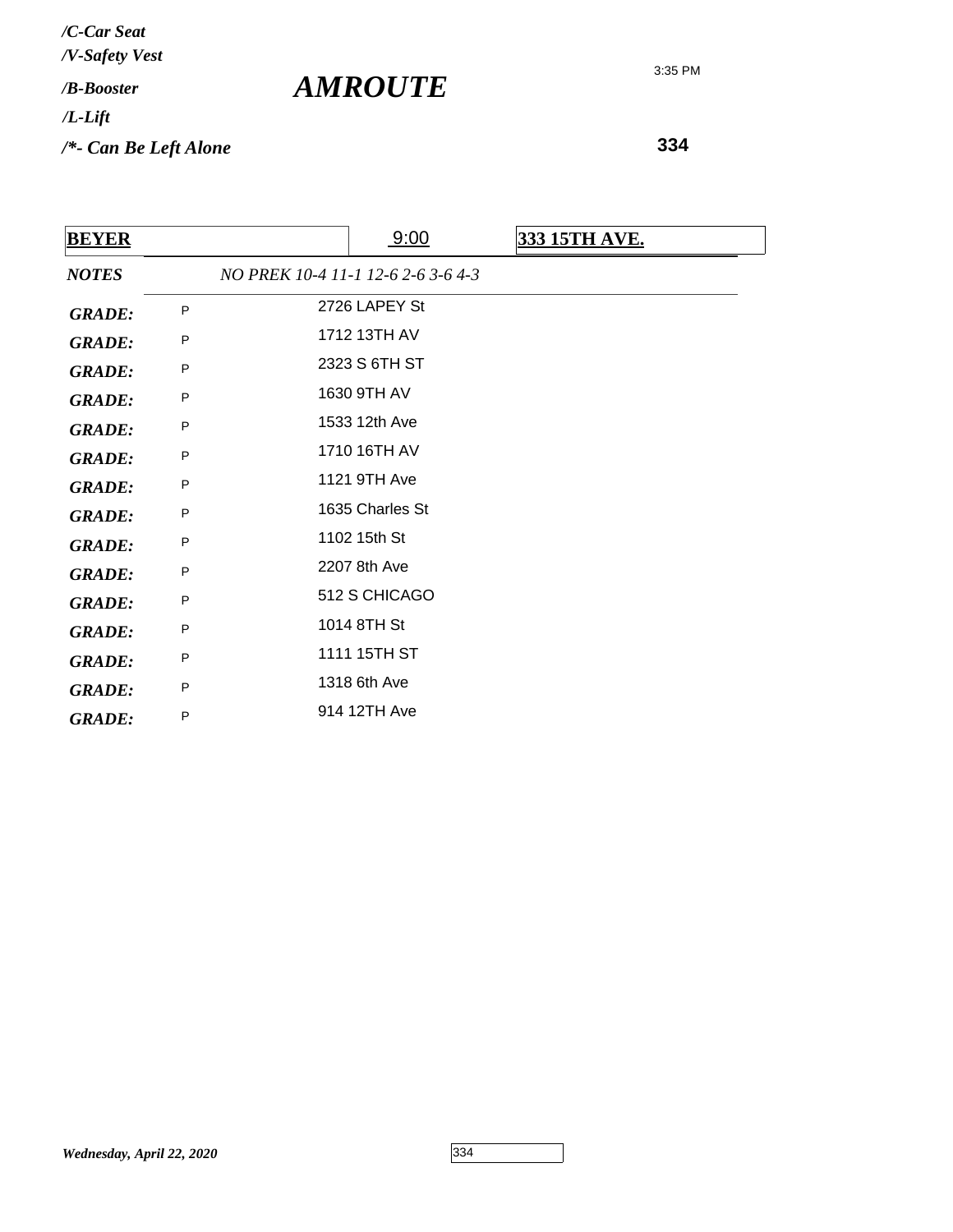| <b>NASHOLD</b> |   | 7:50                               | <u>3303 20TH ST</u>  |
|----------------|---|------------------------------------|----------------------|
| <b>NOTES</b>   |   | NO PREK 10-4 11-1 12-6 2-6 3-6 4-3 |                      |
| <b>GRADE:</b>  | P | 2823 Swanson Pkwy                  |                      |
| <b>GRADE:</b>  | P | 2817 WOODSIDE DR                   |                      |
| <b>GRADE:</b>  | P | 2743 SWANSON PKWY                  |                      |
| <b>GRADE:</b>  | P | 130 S VAN BUREN St                 |                      |
| <b>GRADE:</b>  | P | PU/683 PAR PL                      |                      |
| <b>GRADE:</b>  | P | 2784 KENSINGTON PL                 |                      |
| <b>GRADE:</b>  | P | 2678 WENDY LN                      |                      |
| <b>GRADE:</b>  | P | 2936 PANORAMA DR                   |                      |
| <b>GRADE:</b>  | P | 615 ELGIN ST                       |                      |
| <b>BEYER</b>   |   | 9:00                               | <u>333 15TH AVE.</u> |
| <b>NOTES</b>   |   | NO PREK 10-4 11-1 12-6 2-6 3-6 4-3 |                      |
| <b>GRADE:</b>  | P | 3909 11TH ST                       |                      |
| <b>GRADE:</b>  | P | 3909 11TH ST                       |                      |
| <b>GRADE:</b>  | P | 3518 GREENDALE DR                  |                      |
| <b>GRADE:</b>  | P | 1302 22ND ST                       |                      |
| <b>GRADE:</b>  | P | 3120 JACQUELINE DR (36)            |                      |
| <b>GRADE:</b>  | P | 2630 COLORADO Ave                  |                      |
| <b>GRADE:</b>  | P | 2624 BAINBURG DR                   |                      |
| <b>GRADE:</b>  | P | 1302 22ND ST                       |                      |
| <b>GRADE:</b>  | P | 2823 Silentwood Trail #7           |                      |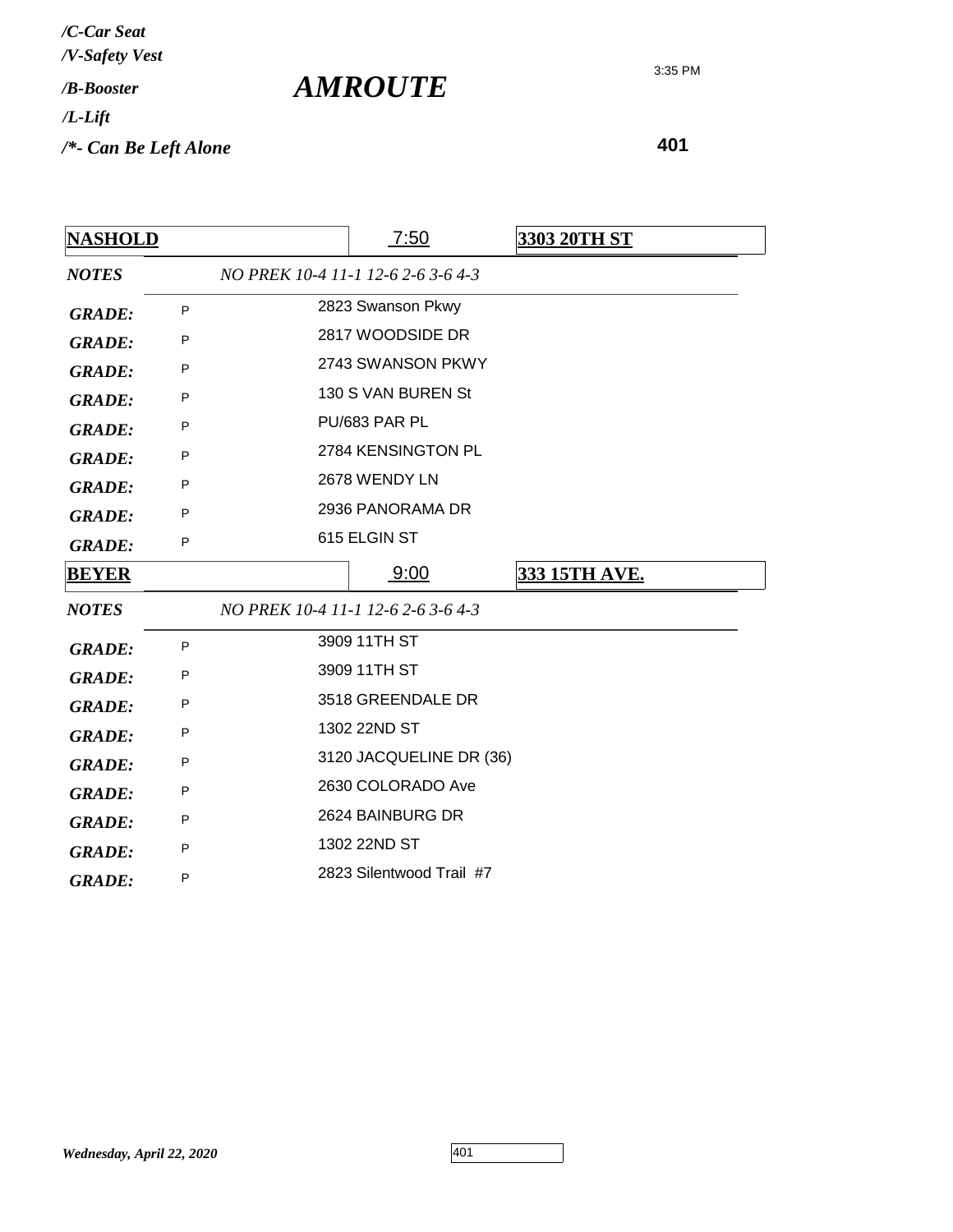*Wednesday, April 22, 2020* 402

| <b>AMROUTE</b> |  |
|----------------|--|
|----------------|--|

**402**

| <b>CHERRY VALLEY</b> |              | 7:05                               | <b>6754 ARMER DR</b> |
|----------------------|--------------|------------------------------------|----------------------|
| <b>NOTES</b>         |              |                                    |                      |
| <b>GRADE:</b>        | 05           | 3728 Normandy Ave                  |                      |
| <b>GRADE:</b>        | 03           | PU/510 Robert Ave                  |                      |
| <b>GRADE:</b>        | 04           | 1236 GARRISON AV                   |                      |
| <b>GRADE:</b>        | 04           | 2025 PIERCE Ave                    |                      |
| <b>GRADE:</b>        | 05           | 3603 Belvoir DR                    |                      |
| <b>GRADE:</b>        | 03           | 3317 Sunnyside Ave****             |                      |
| <b>GRADE:</b>        | 05           | PU/717 LOCUST St                   |                      |
| <b>GRADE:</b>        | 05           | PU/717 LOCUST St                   |                      |
| <b>GRADE:</b>        | 05           | PU/717 LOCUST St                   |                      |
| <b>NASHOLD</b>       |              | 7:50                               | <b>3303 20TH ST</b>  |
| <b>NOTES</b>         |              | NO PREK 10-4 11-1 12-6 2-6 3-6 4-3 |                      |
| <b>GRADE:</b>        | P            | 3814 ASHWINTON WAY                 |                      |
| <b>GRADE:</b>        | P            | 3912 AHWINTON WAY                  |                      |
| <b>GRADE:</b>        | P            | 4130 BILTMORE CH                   |                      |
| <b>GRADE:</b>        | P            | 5011 LINDEN Rd                     |                      |
| <b>GRADE:</b>        | P            | 4110 ASHWINTON WAY                 |                      |
| <b>GRADE:</b>        | P            | 3512 BUSCH CT                      |                      |
| <b>GRADE:</b>        | $\mathsf{P}$ | 5081 LINDEN RD #1215               |                      |
| <b>GRADE:</b>        | P            | <b>4822 HAMPSHIRE CLOSE</b>        |                      |

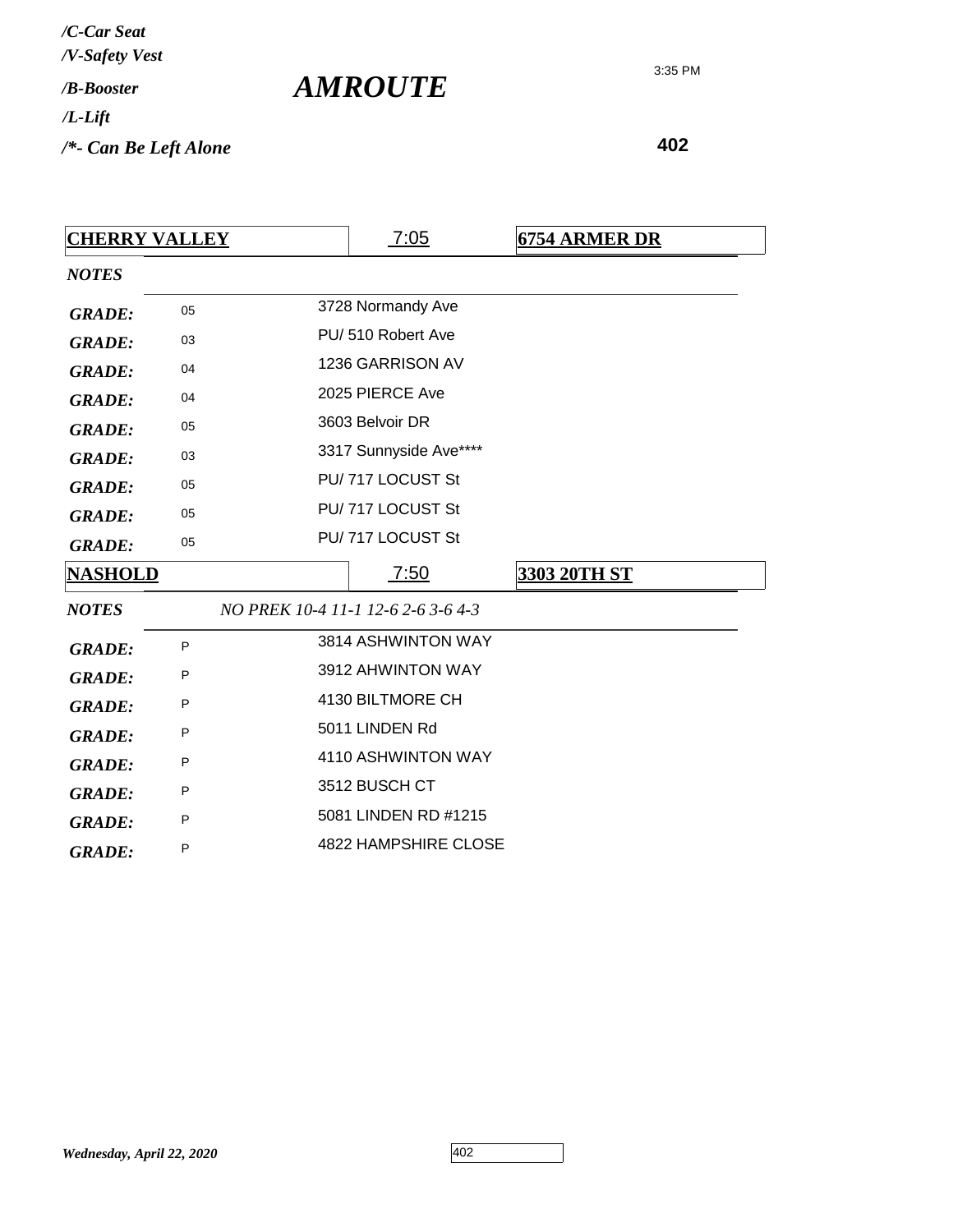**402**

| <b>BEYER</b>  |   |                                    | 9:00                 | <b>333 15TH AVE.</b> |
|---------------|---|------------------------------------|----------------------|----------------------|
| <b>NOTES</b>  |   | NO PREK 10-4 11-1 12-6 2-6 3-6 4-3 |                      |                      |
| <b>GRADE:</b> | P |                                    | 3216 N MAIN ST       |                      |
| <b>GRADE:</b> | P |                                    | 2225 N Court St      |                      |
| <b>GRADE:</b> | P |                                    | 2225 N Court St      |                      |
| <b>GRADE:</b> | р |                                    | 1832 N Main St       |                      |
| <b>GRADE:</b> | P |                                    | 2612 HUFFMAN BLVD    |                      |
| <b>GRADE:</b> | P |                                    | 1832 N MAIN ST(#115) |                      |
| <b>GRADE:</b> | P |                                    | 3719 Robey Ave #3B   |                      |
| <b>GRADE:</b> | P |                                    | 1720 BELMONT BLVD    |                      |
| <b>GRADE:</b> | P |                                    | 750 HALSTED RD       |                      |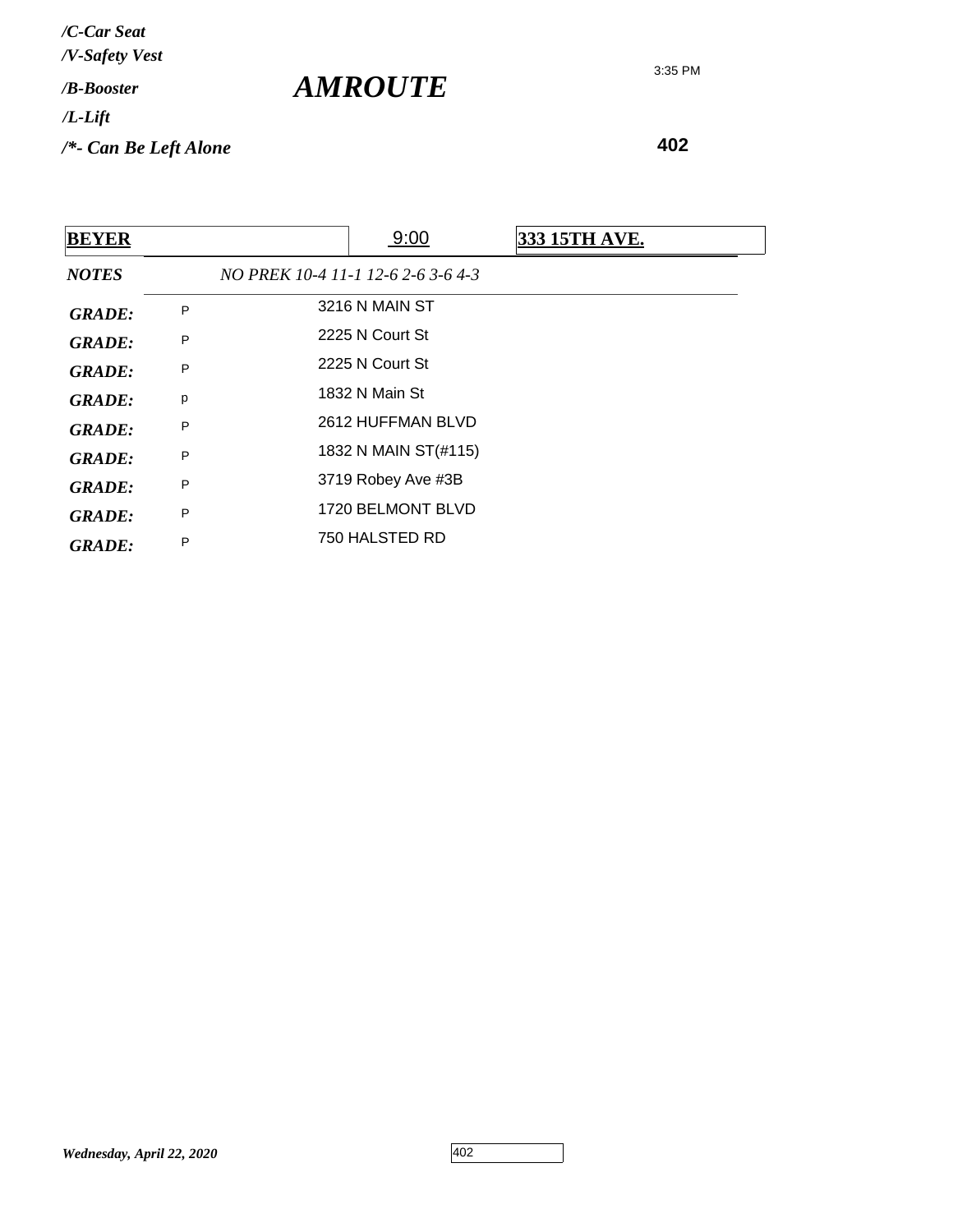*AMROUTE*

| <b>WELSH</b>  |    | 7:15<br><b>2100 HUFFMAN BLVD</b> |  |  |
|---------------|----|----------------------------------|--|--|
| <b>NOTES</b>  |    |                                  |  |  |
| <b>GRADE:</b> | 01 | 3612 elva In                     |  |  |
| <b>GRADE:</b> | 01 | 2211 KILBURN AVE                 |  |  |
| <b>GRADE:</b> | 03 | PU/332 Northway Park Rd          |  |  |
| <b>GRADE:</b> | 04 | 1810 RIDGE Ave                   |  |  |
| <b>GRADE:</b> | 02 | 1520 Price St(SINGLE SEAT)       |  |  |
| <b>GRADE:</b> | 02 | 1520 Price St(SINGLE SEAT)       |  |  |
| <b>GRADE:</b> | 02 | 1520 Price St(SINGLE SEAT)       |  |  |
| <b>GRADE:</b> | 05 | 1919 N CHURCH ST                 |  |  |
| <b>GRADE:</b> | 04 | 2502 Lawndale AVE                |  |  |
| <b>GRADE:</b> | Κ  | 1814 N MAIN ST 302               |  |  |
| <u>ELLIS</u>  |    | 8:25<br>222 S CENTRAL            |  |  |
| <b>NOTES</b>  |    |                                  |  |  |
| <b>GRADE:</b> | 05 | PU 1965 W RIVERSIDE BLVD/        |  |  |
| <b>GRADE:</b> | 02 | 1722 WEDEL AV                    |  |  |
| <b>GRADE:</b> | 04 | 1807 Belmont Blvd                |  |  |
| <b>GRADE:</b> | 02 | 4406 CRAWFORD DR                 |  |  |
| <b>GRADE:</b> | 03 | 846 N COURT ST                   |  |  |
| <b>GRADE:</b> | 01 | 1511 Pauline Ave                 |  |  |
| <b>GRADE:</b> | 04 | 5711 Forest Hills Rd #1          |  |  |
| <b>GRADE:</b> | 01 | 3304 N Church St                 |  |  |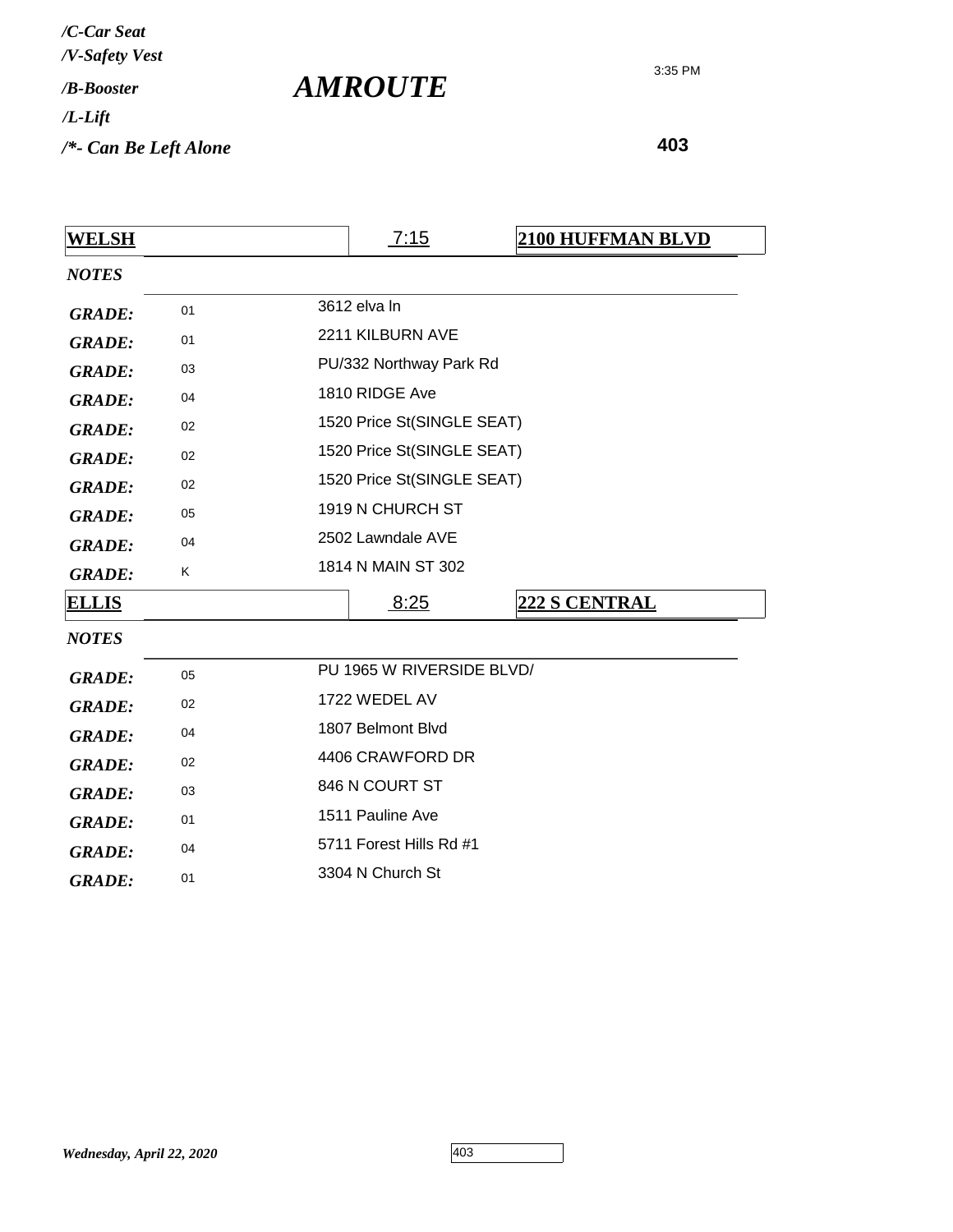| <b>BEYER</b>  |   | 9:00                               | 333 15TH AVE. |
|---------------|---|------------------------------------|---------------|
| <b>NOTES</b>  |   | NO PREK 10-4 11-1 12-6 2-6 3-6 4-3 |               |
| <b>GRADE:</b> | P | 325 CAMERON Ave(1A)****            |               |
| <b>GRADE:</b> | P | 306 CAMERON AVE 1A                 |               |
| <b>GRADE:</b> | P | 1404 Seminary St                   |               |
| GRADE:        | P | 1404 SEMINARY St                   |               |
| GRADE:        | P | 123 N LONGWOOD ST                  |               |
| GRADE:        | P | 123 N LONGWOOD ST                  |               |
| GRADE:        | P | 120 N BURBANK ST                   |               |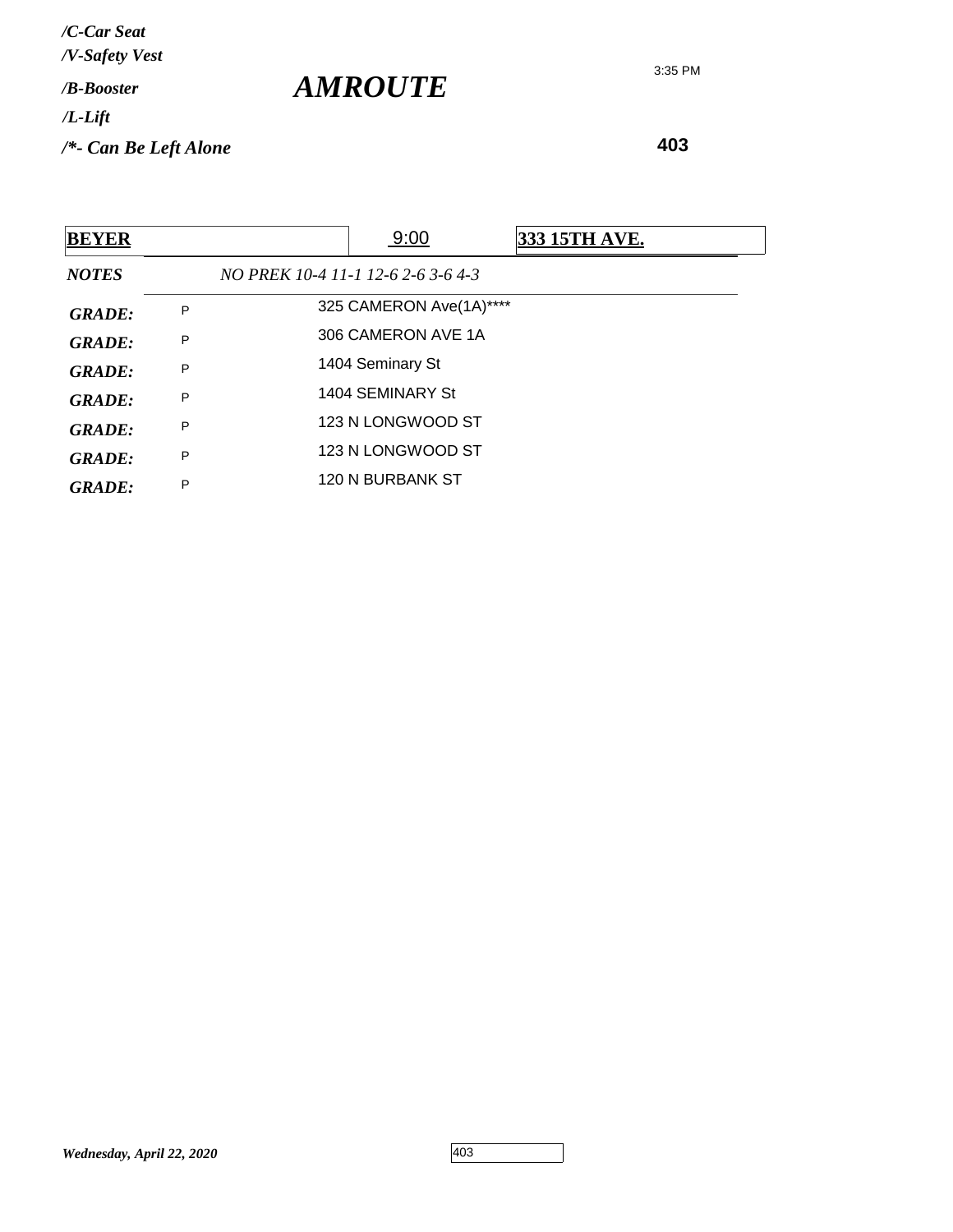| /C-Car Seat<br>/V-Safety Vest |  |
|-------------------------------|--|
| / <b><i>B-Booster</i></b>     |  |
| /L-Lift                       |  |
| /*- Can Be Left Alone         |  |

| <b>CHERRY VALLEY</b> |    |             | 7:05                  | <b>6754 ARMER DR</b>    |
|----------------------|----|-------------|-----------------------|-------------------------|
| <b>NOTES</b>         |    |             |                       |                         |
| <b>GRADE:</b>        | 04 |             | PU/126 Miriam Ave     |                         |
| <b>GRADE:</b>        | 03 |             | 4532 Apple Orchard Ln |                         |
| <b>GRADE:</b>        | 02 |             | 4455 CHARLES ST #218  |                         |
| <b>GRADE:</b>        | 02 |             | 4455 CHARLES ST #218  |                         |
| <b>GRADE:</b>        | 02 |             | 4455 CHARLES ST #218  |                         |
| <b>GRADE:</b>        | 04 |             | 3120 SCHOOL ST        |                         |
| <b>GRADE:</b>        | 03 |             | 1421 Elm St           |                         |
| <u>WILSON</u>        |    |             | 8:20                  | <b>520 N PIERPONT</b>   |
| <b>NOTES</b>         |    |             |                       |                         |
| <b>GRADE:</b>        | 04 |             | 2910 SANDY HOLLOW RD  |                         |
| <b>GRADE:</b>        | 07 |             | 716 LEE St            |                         |
| <b>GRADE:</b>        | 07 | <b>AIDE</b> |                       |                         |
| <b>GRADE:</b>        | 11 |             | 2403 ARTHUR AVE       |                         |
| <b>GRADE:</b>        | 10 |             | 3516 CONSTANCE DR     |                         |
| <b>GRADE:</b>        | 04 |             | 1217 7th Ave          |                         |
| <b>GRADE:</b>        | 06 |             | 1221 Loomis St        |                         |
| <b>MENTA</b>         |    |             | 9:00                  | 8702 N 2ND ST(MACH PARK |
| <b>NOTES</b>         |    |             |                       |                         |
| <b>GRADE:</b>        | 09 |             | 817 N Court St        |                         |
| <b>GRADE:</b>        | 05 |             | 405 Willard Ave       |                         |
| <b>GRADE:</b>        | 06 |             | 1259 N MAIN ST #1     |                         |
| <b>GRADE:</b>        | 09 |             | 625 N HORSMAN ST      |                         |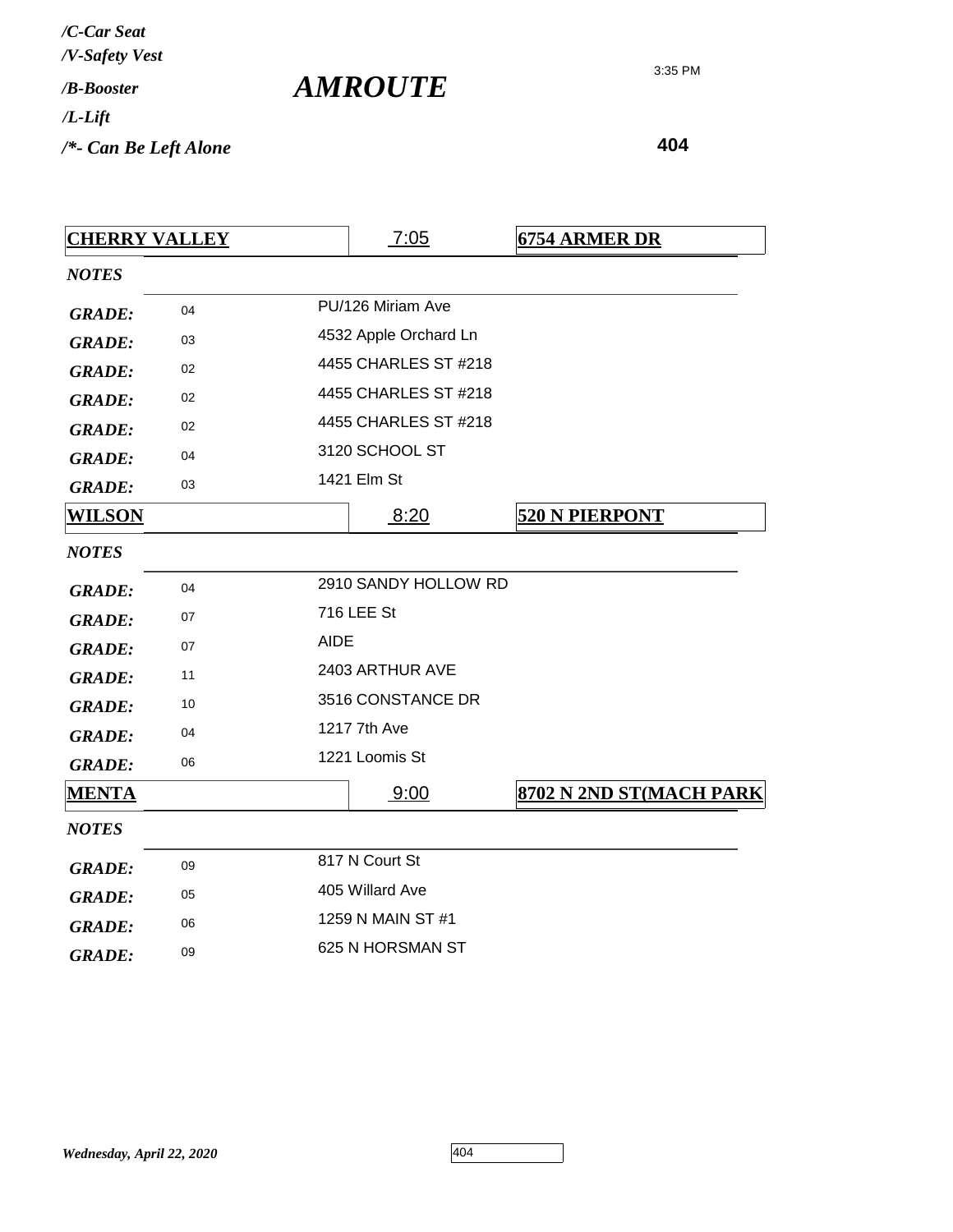| /C-Car Seat               |  |
|---------------------------|--|
| /V-Safety Vest            |  |
| / <b><i>B-Booster</i></b> |  |
| /L-Lift                   |  |
| /*- Can Be Left Alone     |  |

| <b>SPRING CREEK</b> |                          | 7:30                                         | <b>5222 SPRING CREEK</b> |
|---------------------|--------------------------|----------------------------------------------|--------------------------|
| <b>NOTES</b>        |                          |                                              |                          |
| <b>GRADE:</b>       | K                        | 4157 Eastridge DR                            |                          |
| <b>GRADE:</b>       | 03                       | 2801 Horton St                               |                          |
| <b>GRADE:</b>       | K                        | 3416 WESLEYAN Ave                            |                          |
| <b>GRADE:</b>       | 01                       | 2671 Lund Ave #9                             |                          |
| <b>GRADE:</b>       | 04                       | 2417 WINDRIDGE Ct                            |                          |
| <b>GRADE:</b>       | 02                       | 3432 Broadway                                |                          |
| <b>GRADE:</b>       | K                        | 1812 RIDGELAND RD                            |                          |
| <b>GRADE:</b>       | K                        | 611 SOUTH AVE                                |                          |
|                     | <b>KENNEDY MIDD SCHL</b> | 8:25                                         | <b>520 N PIERPONT AV</b> |
| <b>NOTES</b>        |                          | <b>EVERY THURSDAY ON OTHER DRIVER</b>        |                          |
| <b>GRADE:</b>       | 08                       | 326 N INDEPENDENCE Ave                       |                          |
| <b>GRADE:</b>       | 07                       | 224 N Avon St #2 3/4                         |                          |
| <b>GRADE:</b>       | 07                       | 403 Webster Ave 3/4                          |                          |
| <b>GRADE:</b>       | 07                       | 219 Royal Ave 3/4                            |                          |
| <b>GRADE:</b>       | 08                       | 206 Lincoln Park Blvd 3/4                    |                          |
| <b>GRADE:</b>       | 07                       | 625 N HORSMAN St                             |                          |
| <b>GRADE:</b>       | 07                       | 4407 Nina Ter 3/4                            |                          |
| <b>FLINN</b>        |                          | 8:50                                         | 2525 OHIO PKWY           |
| <b>NOTES</b>        |                          | <b>EVERY THURSDAY LATE START DROP @ 9:20</b> |                          |
| <b>GRADE:</b>       | 07                       | 401 Homestead Ln                             |                          |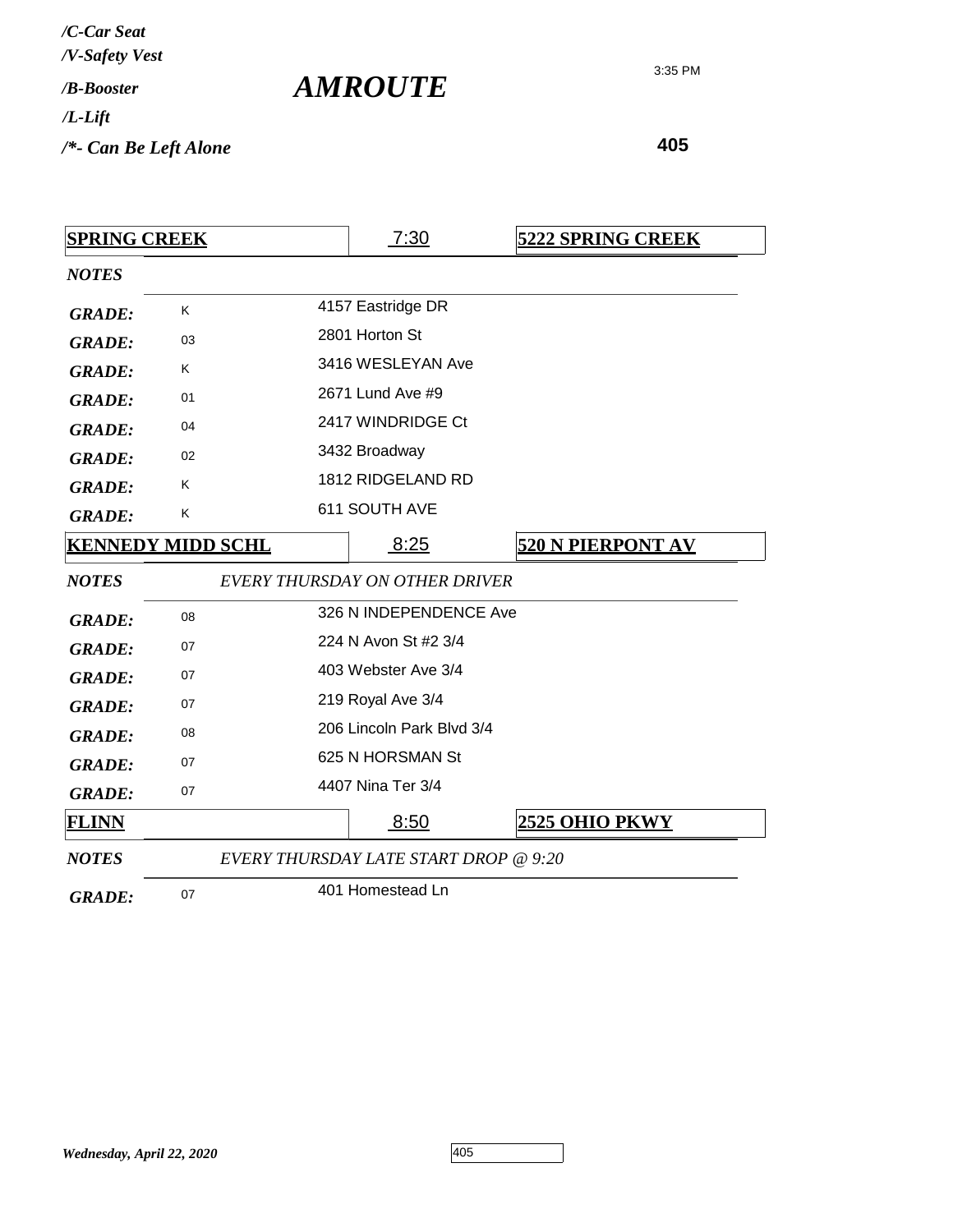| /C-Car Seat               |  |
|---------------------------|--|
| /V-Safety Vest            |  |
| / <b><i>B-Booster</i></b> |  |
| $/L$ -Lift                |  |
| /*- Can Be Left Alone     |  |

|                           | <b>FAIRVIEW CENTER</b> | <u>7:50</u>                        | <b>512 FAIRVIEW AVE</b>  |
|---------------------------|------------------------|------------------------------------|--------------------------|
| <b>NOTES</b>              |                        | NO PREK 10-4 11-1 12-6 2-6 3-6 4-3 |                          |
| <b>GRADE:</b>             | P                      | 424 Gramercy Ct                    |                          |
| <b>GRADE:</b>             | P                      | 1038 Tulip Ln                      |                          |
| <b>GRADE:</b>             | P                      | 7383 MEANDER DR #2                 |                          |
| <b>GRADE:</b>             | P                      | 7383 MEANDER DR #2                 |                          |
| <b>GRADE:</b>             | P                      | 6484 GARRETT LN                    |                          |
| <b>GRADE:</b>             | P                      | 5920 Garrett Ln                    |                          |
| <b>GRADE:</b>             | P                      | 324 Gramercy DR                    |                          |
| <b>GRADE:</b>             | P                      | 308 N MULFORD                      |                          |
| <b>GRADE:</b>             | P                      | 361 BANCROFT CT                    |                          |
| <b>ROLLING GREEN</b>      |                        | 8:40                               | <u>3615 LOUISIANA RD</u> |
| <b>NOTES</b>              |                        |                                    |                          |
| <b>GRADE:</b>             | 05                     | 2836 18TH ST                       |                          |
| <b>GRADE:</b>             | Κ                      | 1710 Pershing(single seat)         |                          |
| <b>GRADE:</b>             | 02                     | 4601 BAMBURG AVE                   |                          |
| <b>GRADE:</b>             | 03                     | 2420 24th St                       |                          |
| <b>GRADE:</b>             | 03                     | 529 RANGER St                      |                          |
| <b>GRADE:</b>             | Κ                      | 5123 Windrush DR                   |                          |
| <b>GRADE:</b>             | 05                     | 2568 Bainburg DR                   |                          |
| <b>GRADE:</b>             | 04                     | 3225 9th St                        |                          |
| <b>GRADE:</b>             | 02                     | 3520 Broadway                      |                          |
| <b>GRADE:</b>             | 02                     | 2128 23rd St                       |                          |
| <b>EAST</b>               |                        | 9:00                               | <b>2929 CHARLES ST</b>   |
| <b>NOTES</b>              |                        |                                    |                          |
| <b>GRADE:</b>             | 10                     | 4812 CRESCENT DR 2/18              |                          |
| <b>EAST</b>               |                        | 9:05 LOAD                          | <b>2929 CHARLES ST</b>   |
| <b>NOTES</b>              |                        |                                    |                          |
| <b>GRADE:</b>             | 12                     | 9:05 East to 5949 Safford Rd       |                          |
| Wednesday, April 22, 2020 |                        | 406                                |                          |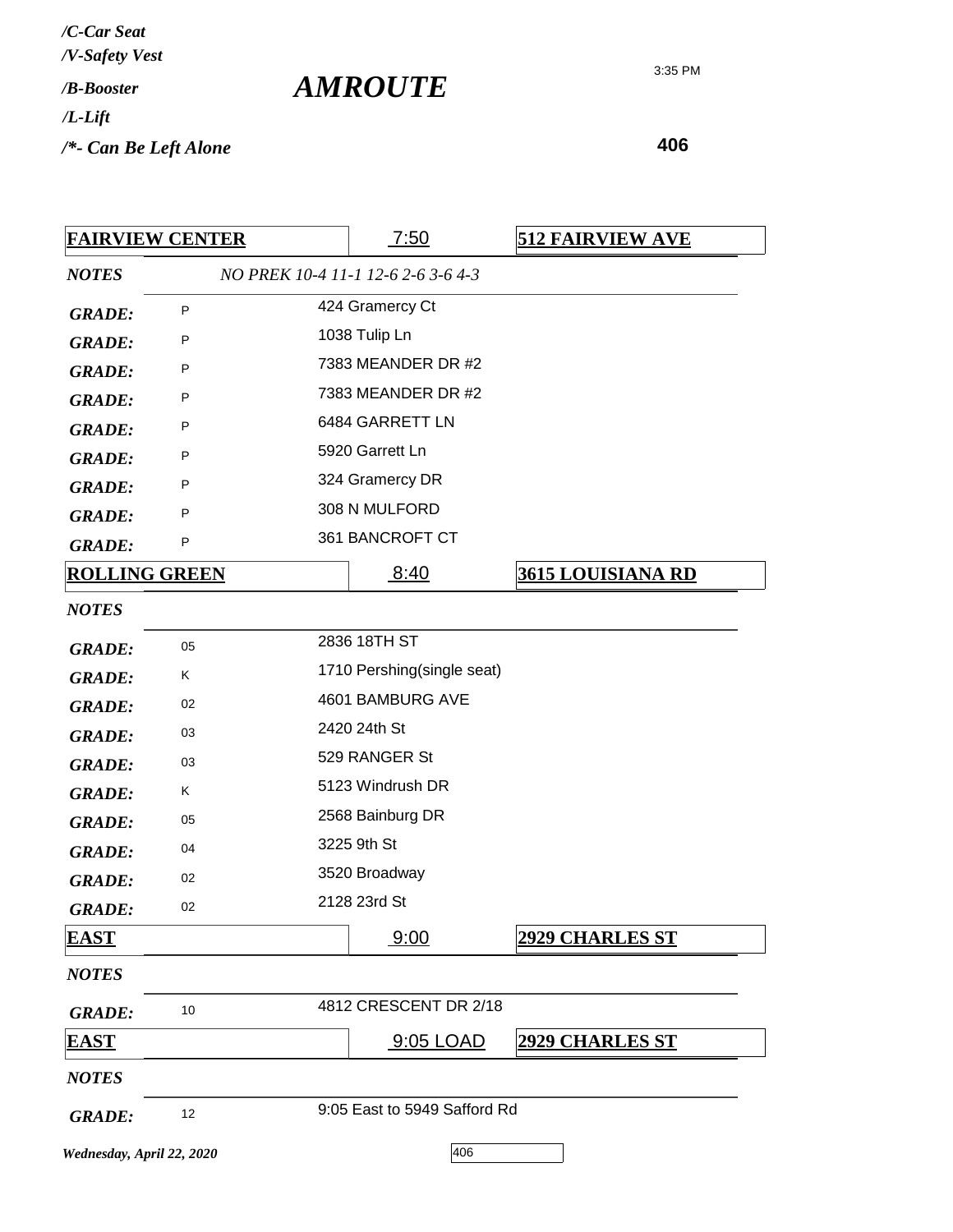| <b>NASHOLD</b>    |   | 7:50                               | <b>3303 20TH ST</b> |
|-------------------|---|------------------------------------|---------------------|
| <b>NOTES</b>      |   | NO PREK 10-4 11-1 12-6 2-6 3-6 4-3 |                     |
| <b>GRADE:</b>     | P | 1210 WEST ST**                     |                     |
| <b>GRADE:</b>     | P | 903 N Johnston Ave                 |                     |
| <b>GRADE:</b>     | P | 1508 Andrews St                    |                     |
| <b>GRADE:</b>     | P | 611 S HORACE AVE                   |                     |
| <b>GRADE:</b>     | P | 306 ATWOOD AVE                     |                     |
| <b>GRADE:</b>     | P | 1127 FERGUSON ST                   |                     |
| <b>GRADE:</b>     | P | 445 16TH AV                        |                     |
| <b>GRADE:</b>     | P | 323 OAKLEY AVE                     |                     |
| <b>SUMMERDALE</b> |   | 9:00                               | 3320 GLENWOOD AV    |
| <b>NOTES</b>      |   | NO PREK 10-4 11-1 12-6 2-6 3-6 4-3 |                     |
| <b>GRADE:</b>     | P | 1403 SEMINARY ST                   |                     |
| <b>GRADE:</b>     | P | 1428 12th Av                       |                     |
| <b>GRADE:</b>     | P | 3129 10TH ST                       |                     |
| <b>GRADE:</b>     | P | 1516 BROADWAY                      |                     |
| <b>GRADE:</b>     | P | 2016 19TH AVE                      |                     |
| <b>GRADE:</b>     | P | 2323 S 6TH ST                      |                     |
| <b>GRADE:</b>     | P | 2323 S 6TH ST                      |                     |
| <b>GRADE:</b>     | P | 604 RANGER ST                      |                     |
| <b>GRADE:</b>     | P | 2802 Hanson St                     |                     |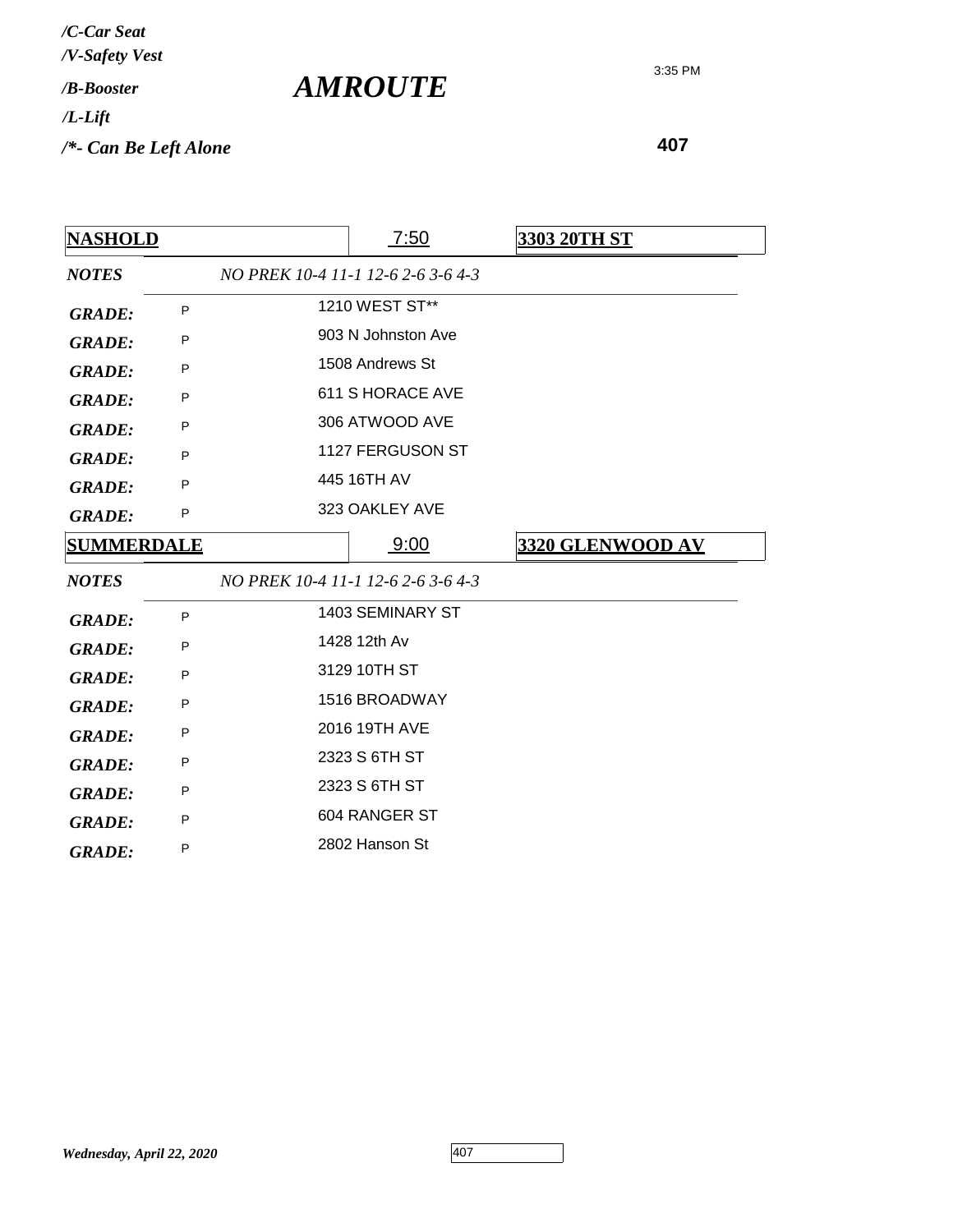| /C-Car Seat<br>/V-Safety Vest |  |
|-------------------------------|--|
| / <b>B-Booster</b>            |  |
| /L-Lift                       |  |
| /*- Can Be Left Alone         |  |

| <b>SPRING CREEK</b> |    | 7:30                               | <b>5222 SPRING CREEK</b> |
|---------------------|----|------------------------------------|--------------------------|
| <b>NOTES</b>        |    |                                    |                          |
| <b>GRADE:</b>       | K  | 5293 SHOSHONI TRAIL                |                          |
| <b>GRADE:</b>       | 03 | 621 MONTAGUE ST                    |                          |
| <b>GRADE:</b>       | 03 | 417 N Independence Ave             |                          |
| <b>GRADE:</b>       | 03 | 127 N Rockford Ave                 |                          |
| <b>GRADE:</b>       | 02 | 2705 SPRING CREEK Rd               |                          |
| <b>GRADE:</b>       | K  | 2904 CONKLIN DR                    |                          |
| <b>SUMMERDALE</b>   |    | <u>9:00</u>                        | 3320 GLENWOOD AV         |
| <b>NOTES</b>        |    | NO PREK 10-4 11-1 12-6 2-6 3-6 4-3 |                          |
| <b>GRADE:</b>       | P  | 1318 QUINCY St                     |                          |
| <b>GRADE:</b>       | P  | 3519 FREMONT ST                    |                          |
| <b>GRADE:</b>       | P  | 757 BELMONT Blvd #306              |                          |
| <b>GRADE:</b>       | P  | 1915 RIDGE AVE                     |                          |
| <b>GRADE:</b>       | P  | 1207 JONATHAN AV                   |                          |
| <b>GRADE:</b>       | P  | 1423 NOTRE DAME Rd                 |                          |
| <b>GRADE:</b>       | P  | 2553 EDSON St                      |                          |
| <b>GRADE:</b>       | P  | 3448 ROBEY Ave                     |                          |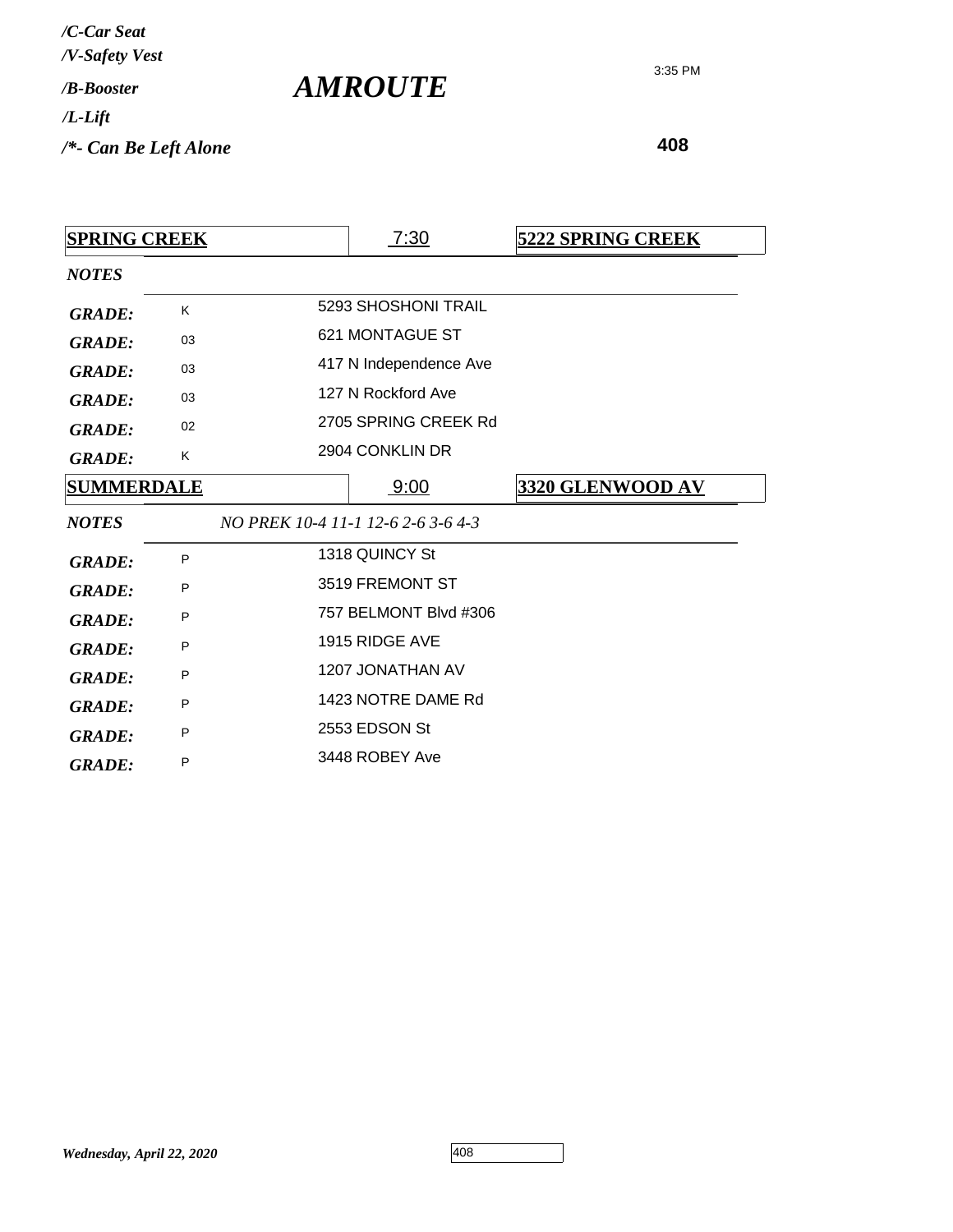| /C-Car Seat<br>/V-Safety Vest |  |
|-------------------------------|--|
| / <b><i>R-Rooster</i></b>     |  |
| /L-Lift                       |  |
| /*- Can Be Left Alone         |  |

3:35 PM

| <b>FAIRVIEW CENTER</b> |   | 7:50                               | <b>512 FAIRVIEW AVE</b> |
|------------------------|---|------------------------------------|-------------------------|
| <b>NOTES</b>           |   | NO PREK 10-4 11-1 12-6 2-6 3-6 4-3 |                         |
| <b>GRADE:</b>          | P | 801 ARNOLD Ave                     |                         |
| <b>GRADE:</b>          | P | 405 S Mulford Ave                  |                         |
| <b>GRADE:</b>          | P | <b>1325 POST DR</b>                |                         |
| <b>GRADE:</b>          | P | 917 STARVIEW DR                    |                         |
| <b>GRADE:</b>          | P | 6139 FOX BASIN RD                  |                         |
| <b>GRADE:</b>          | P | 440 S NEW TOWNE DR                 |                         |
| <b>GRADE:</b>          | P | 4822 Javelin Dr #1                 |                         |
| <b>GRADE:</b>          | P | 1518 ARNOLD Ave                    |                         |
| <b>GRADE:</b>          | P | 476 S NEW TOWNE DR                 |                         |
| <b>SUMMERDALE</b>      |   | 9:00                               | 3320 GLENWOOD AV        |
| <b>NOTES</b>           |   | NO PREK 10-4 11-1 12-6 2-6 3-6 4-3 |                         |
| <b>GRADE:</b>          | P | 2918 GLENWOOD AVE                  |                         |
| <b>GRADE:</b>          |   |                                    |                         |
|                        | P | 2415 PARADISE BLVD Unit 16         |                         |
| <b>GRADE:</b>          | P | 3319 IDLEWOOD TER                  |                         |
| <b>GRADE:</b>          | P | 3212 ELINORE Ave                   |                         |
| <b>GRADE:</b>          | P | 2930 CHATHAM LN                    |                         |
| <b>GRADE:</b>          | P | 3304 IDELWOOD TER                  |                         |
| <b>GRADE:</b>          | P | 2604 CONKLIN DR #2                 |                         |
| <b>GRADE:</b>          | P | 3203 DARWOOD DR                    |                         |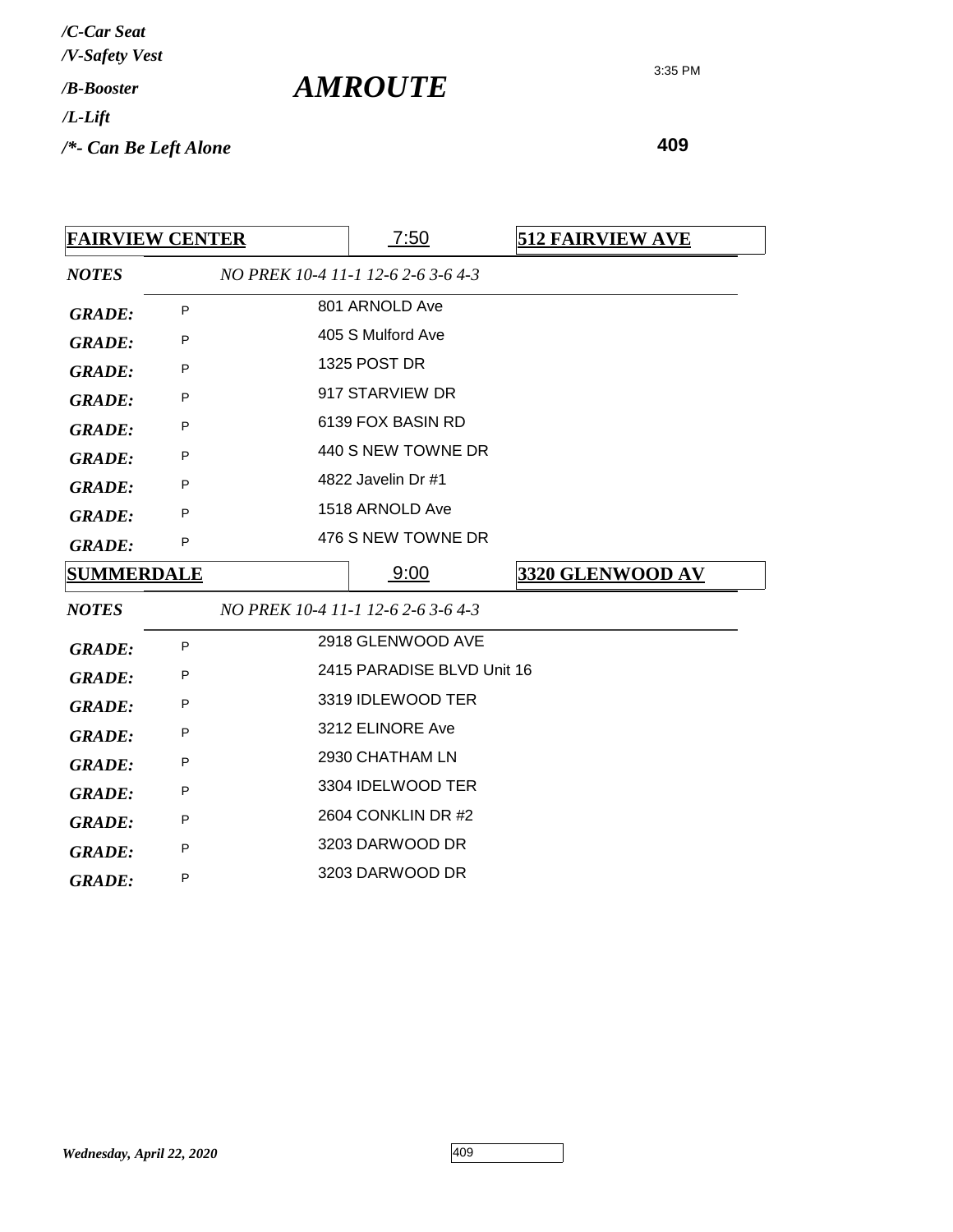*AMROUTE*

3:35 PM

| <b>NASHOLD</b>    |   |                    | <u>7:50</u>                        | 3303 20TH ST            |  |
|-------------------|---|--------------------|------------------------------------|-------------------------|--|
| <b>NOTES</b>      |   |                    | NO PREK 10-4 11-1 12-6 2-6 3-6 4-3 |                         |  |
| <b>GRADE:</b>     | P |                    | 2322 HOLMES ST                     |                         |  |
| <b>GRADE:</b>     | P |                    | 2322 HOLMES ST                     |                         |  |
| <b>GRADE:</b>     | P |                    | 4626 YALE DR                       |                         |  |
| <b>GRADE:</b>     | P |                    | 3519 GREEN DALE DR #6              |                         |  |
| <b>GRADE:</b>     | P |                    | 3307 GREEN DALE DR                 |                         |  |
| <b>GRADE:</b>     | P |                    | 4630 YALE DR                       |                         |  |
| <b>GRADE:</b>     | P |                    | 2918 GRINNELL CT #7                |                         |  |
| <b>GRADE:</b>     | P |                    | 5271 VILLAGE CT                    |                         |  |
| <b>GRADE:</b>     | P |                    | 2522 HOLMES ST                     |                         |  |
| <b>SUMMERDALE</b> |   |                    | 9:00                               | <b>3320 GLENWOOD AV</b> |  |
| <b>NOTES</b>      |   |                    | NO PREK 10-4 11-1 12-6 2-6 3-6 4-3 |                         |  |
| <b>GRADE:</b>     | P |                    | 311 Morningside Dr                 |                         |  |
| <b>GRADE:</b>     | P |                    | 4504 TREVOR CIR 6                  |                         |  |
| <b>GRADE:</b>     | P | 1719 REMINGTON     |                                    |                         |  |
| <b>GRADE:</b>     | P | 3612 JACQUELINE DR |                                    |                         |  |
| <b>GRADE:</b>     | P | 1719 REMINGTON RD  |                                    |                         |  |
| <b>GRADE:</b>     | P |                    | 1313 CHARLOTTE Ct                  |                         |  |
| <b>GRADE:</b>     | P |                    | 2507 WYOMING DR                    |                         |  |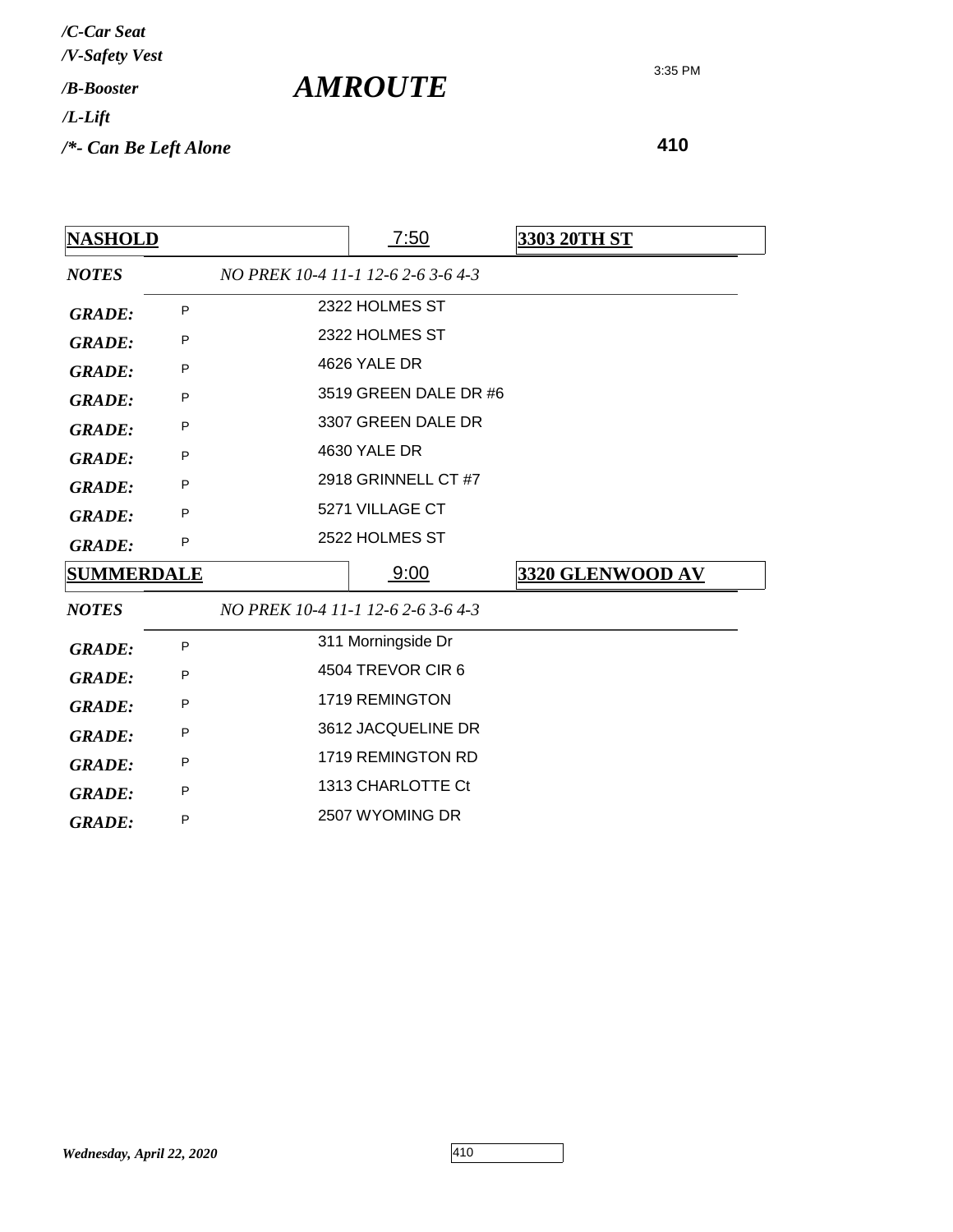| /C-Car Seat<br>/V-Safety Vest |  |
|-------------------------------|--|
| /R-Booster                    |  |
| /L-Lift                       |  |
| /*- Can Be Left Alone         |  |

| <b>SPRING CREEK</b> |    | 7:30                               | <b>5222 SPRING CREEK</b> |
|---------------------|----|------------------------------------|--------------------------|
| <b>NOTES</b>        |    |                                    |                          |
| <b>GRADE:</b>       | 05 | 2925 Langstone DR                  |                          |
| <b>GRADE:</b>       | 04 | 1491 STONY CREEK WAY #1            |                          |
| <b>GRADE:</b>       | 01 | 5579 STOCKTON DR #9                |                          |
| <b>GRADE:</b>       | 05 | 1325 POST DR                       |                          |
| <b>GRADE:</b>       | 02 | 1411 REBECCA DR                    |                          |
| <b>GRADE:</b>       | 03 | 5625 Forest View Ave               |                          |
| <b>GRADE:</b>       | 02 | 1326 Esmond DR                     |                          |
| <u>WILSON</u>       |    | 8:20                               | <b>520 N PIERPONT</b>    |
| <b>NOTES</b>        |    |                                    |                          |
| <b>GRADE:</b>       | 11 | 2927 Carefree DR                   |                          |
| <b>GRADE:</b>       | 12 | 4826 Cayuga Rd                     |                          |
| <b>GRADE:</b>       | 06 | 6302 Commonwealth Dr               |                          |
| <b>GRADE:</b>       | 11 | 3511 Meadow Ln                     |                          |
| <b>GRADE:</b>       | 12 | 2927 CAREFREE DR                   |                          |
| <b>GRADE:</b>       | 12 | 2927 CAREFREE DR                   |                          |
| <b>BEYER</b>        |    | <u>9:00</u>                        | 333 15TH AVE.            |
| <b>NOTES</b>        |    | NO PREK 10-4 11-1 12-6 2-6 3-6 4-3 |                          |
| <b>GRADE:</b>       | P  | 3122 BLACKSTONE AVE                |                          |
| <b>GRADE:</b>       | Ρ  | 3122 BLACKSTONE AVE                |                          |
| <b>GRADE:</b>       | P  | 2803 Ridgeway Ave                  |                          |
| <b>GRADE:</b>       | Р  | 1421 ASHLAND AVE                   |                          |
| <b>GRADE:</b>       | Ρ  | 3515 MONTROSE AV                   |                          |
| <b>GRADE:</b>       | P  | 3305 LIBERTY DR                    |                          |
| <b>GRADE:</b>       | Р  | 2919 Custer Ave                    |                          |
| <b>GRADE:</b>       | Р  | 2330 KILBURN AV                    |                          |
| <b>GRADE:</b>       | Ρ  | 2324 ROCKWELL ST                   |                          |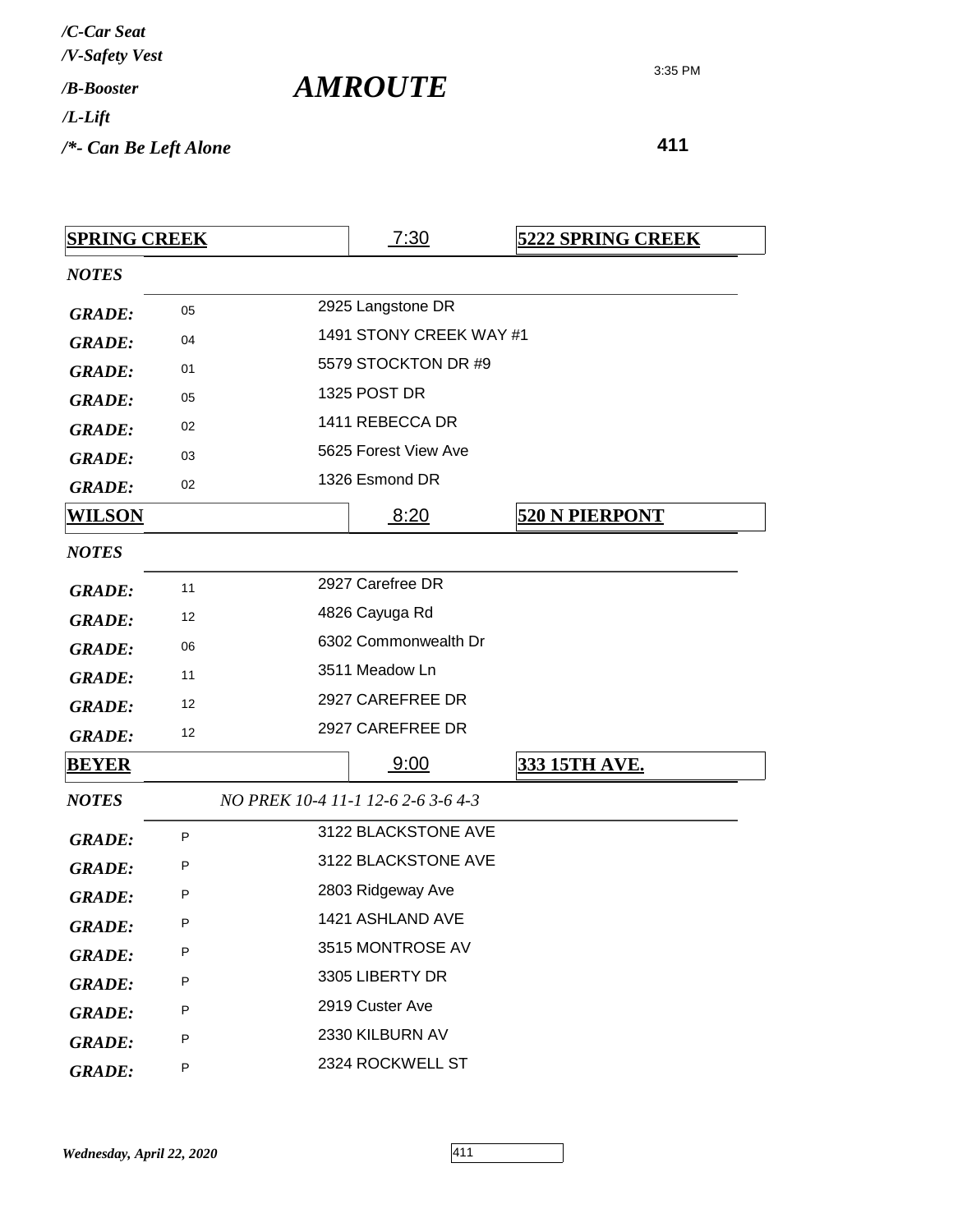| /C-Car Seat<br>/V-Safety Vest |  |
|-------------------------------|--|
| / <b><i>B-Booster</i></b>     |  |
| $/L$ -Lift                    |  |
| /*- Can Be Left Alone         |  |

| <b>CHERRY VALLEY</b> |    |                     | <u>7:05</u>                        | <b>6754 ARMER DR</b>  |  |  |
|----------------------|----|---------------------|------------------------------------|-----------------------|--|--|
| <b>NOTES</b>         |    |                     |                                    |                       |  |  |
| <b>GRADE:</b>        | 05 | PU/515 MICHIGAN Ave |                                    |                       |  |  |
| <b>GRADE:</b>        | 03 |                     | 4520 Trevor Cir                    |                       |  |  |
| <b>GRADE:</b>        | 04 |                     | 2130 S 5TH ST                      |                       |  |  |
| <b>GRADE:</b>        | 01 |                     | PU/4853 Rainbow Rdg                |                       |  |  |
| <b>GRADE:</b>        | 03 |                     | 1724 10th St                       |                       |  |  |
| WILSON               |    |                     | 8:20                               | <b>520 N PIERPONT</b> |  |  |
| <b>NOTES</b>         |    |                     |                                    |                       |  |  |
| <b>GRADE:</b>        | 10 |                     | 515 Hill St                        |                       |  |  |
| <b>GRADE:</b>        | 07 |                     | 2904 Oak Grove Ln                  |                       |  |  |
| <b>GRADE:</b>        | 04 |                     | 8707 E State St                    |                       |  |  |
| <b>GRADE:</b>        | 12 |                     | 4046 RICHARD DR                    |                       |  |  |
| <b>GRADE:</b>        | 07 | <b>AIDE</b>         |                                    |                       |  |  |
| <b>GRADE:</b>        | 07 |                     | 424 Warren Ave                     |                       |  |  |
| <b>BEYER</b>         |    |                     | 9:00                               | <b>333 15TH AVE.</b>  |  |  |
| <b>NOTES</b>         |    |                     | NO PREK 10-4 11-1 12-6 2-6 3-6 4-3 |                       |  |  |
| <b>GRADE:</b>        | P  |                     | 1204 N DAY AV                      |                       |  |  |
| <b>GRADE:</b>        | Ρ  |                     | 821 ROYAL AV                       |                       |  |  |
| <b>GRADE:</b>        | P  |                     | 821 ROYAL AV                       |                       |  |  |
| <b>GRADE:</b>        | P  |                     | 2716 SCHOOL ST                     |                       |  |  |
| <b>GRADE:</b>        | P  |                     | 2411 Arthur Ave                    |                       |  |  |
| <b>GRADE:</b>        | P  |                     | 2305 School St                     |                       |  |  |
| <b>GRADE:</b>        | P  |                     | 518 N SUNSET AVE                   |                       |  |  |
| <b>GRADE:</b>        | P  |                     | 1417 W JEFFERSON ST                |                       |  |  |
| <b>GRADE:</b>        | P  |                     | 1417 W JEFFERSON ST                |                       |  |  |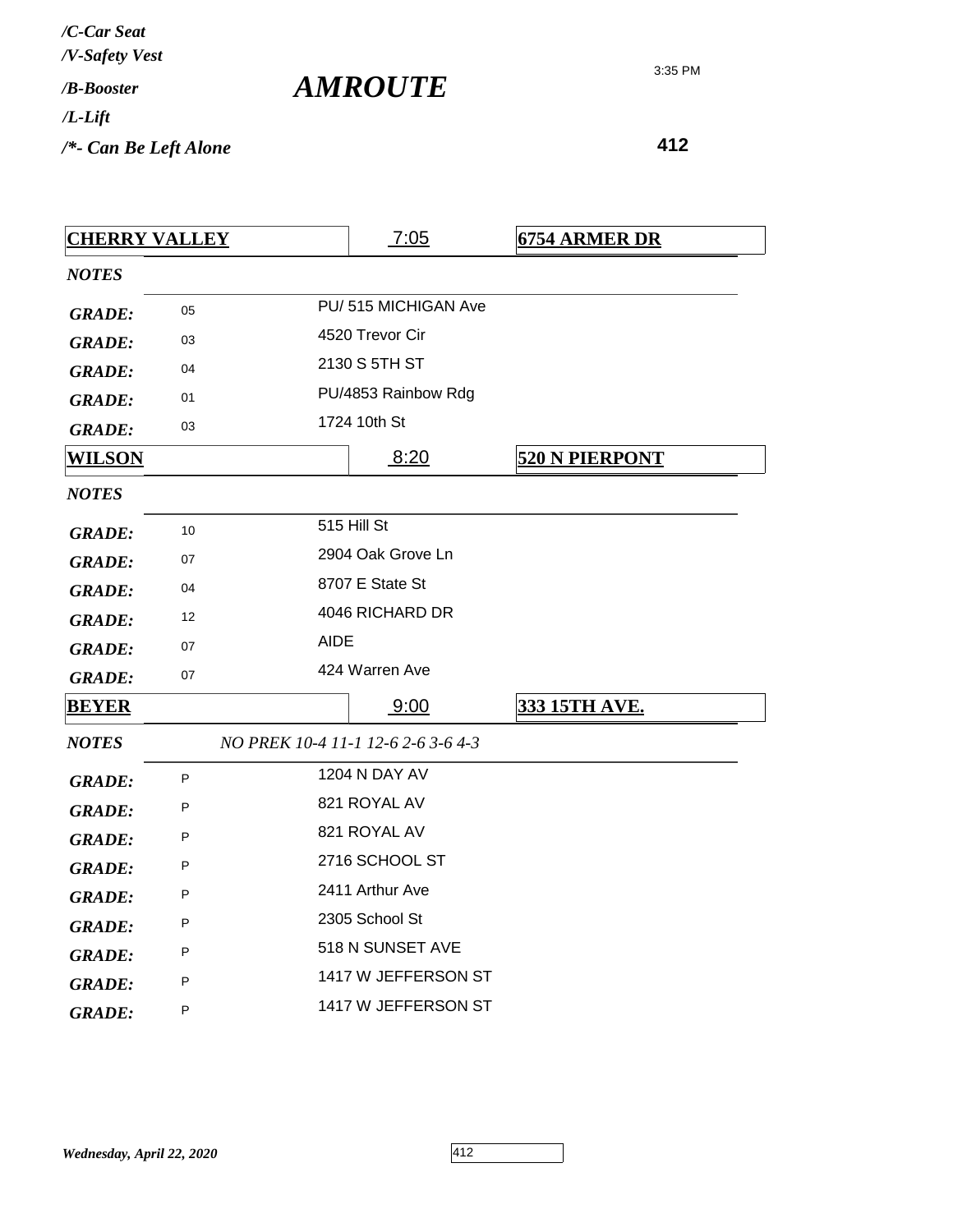| /C-Car Seat<br>/V-Safety Vest |                       |
|-------------------------------|-----------------------|
| / <b><i>B-Booster</i></b>     | <i><b>AMROUTE</b></i> |
| $/L$ -Lift                    |                       |
| $/*$ - Can Be Left Alone      |                       |

| <b>FAIRVIEW CENTER</b> |              | 7:50                                | <b>512 FAIRVIEW AVE</b> |
|------------------------|--------------|-------------------------------------|-------------------------|
| <b>NOTES</b>           |              | NO PREK 10-4 11-1 12-6 2-6 3-6 4-3  |                         |
| <b>GRADE:</b>          | P            | 4345 MARAY DR                       |                         |
| <b>GRADE:</b>          | P            | 1210 5TH Ave                        |                         |
| <b>GRADE:</b>          | P            | 4345 Maray Dr                       |                         |
| <b>GRADE:</b>          | P            | 4345 MARAY DR                       |                         |
| <b>GRADE:</b>          | P            | 3406 Wesleyan Ave                   |                         |
| <b>GRADE:</b>          | P            | 1509 16TH AVE                       |                         |
| <b>GRADE:</b>          | P            | 1509 16TH AVE                       |                         |
| <b>GRADE:</b>          | P            | 1231 11TH AV                        |                         |
| <b>GRADE:</b>          | P            | 1725 Dave Ct                        |                         |
| <b>SUMMERDALE</b>      |              | 9:00                                | <u>3320 GLENWOOD AV</u> |
| <b>NOTES</b>           |              | NO PREK 10-4 11-1 12-6 2-6 3-6 4-3  |                         |
| <b>GRADE:</b>          | $\mathsf{P}$ | 1923 SAUBER AV                      |                         |
| <b>GRADE:</b>          | P            | 1715 WEDEL Ave                      |                         |
| <b>GRADE:</b>          | P            | 1804 HALSTED Rd                     |                         |
| <b>GRADE:</b>          | P            | 1924 Midway Dr                      |                         |
| <b>GRADE:</b>          | P            | 2025 PIERCE Ave                     |                         |
| <b>GRADE:</b>          | P            | 2120 DRESDEN AVE                    |                         |
| <b>GRADE:</b>          | P            | 2419 OVERDENE AV                    |                         |
| <b>GRADE:</b>          | P            | 2108 BARTON Blvd                    |                         |
| <b>GRADE:</b>          | P            | 1908 Sharon Ave                     |                         |
| <b>ROOSEVELT</b>       |              | 9:40 LOAD                           | 978 HASKELL AV          |
| <b>NOTES</b>           |              |                                     |                         |
| <b>GRADE:</b>          | 12           | 9:40 ROOS TO GUIL 5620 SPRING CREEK |                         |
| <b>GRADE:</b>          | 12           | 9:40 ROOS TO GUIL 5620 SPRING CREEK |                         |
| <b>GRADE:</b>          | 12           | 9:40 ROOS TO GUIL 5620 SPRING CREEK |                         |
| <b>GRADE:</b>          | 12           | 9:40 ROOS TO GUIL 5620 SPRING CREEK |                         |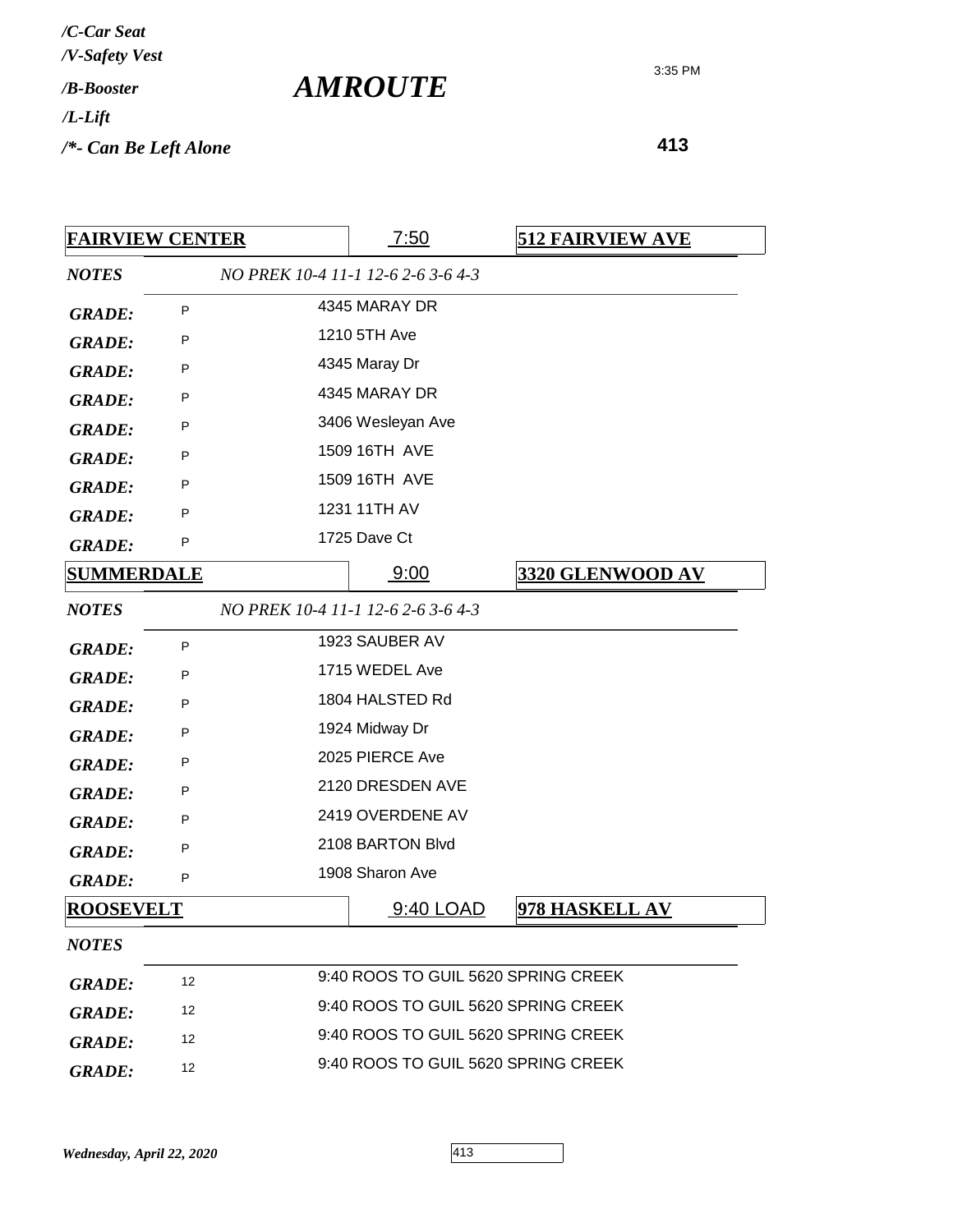| WELSH         |    | 7:15                                | <b>2100 HUFFMAN BLVD</b> |
|---------------|----|-------------------------------------|--------------------------|
| <b>NOTES</b>  |    |                                     |                          |
| <b>GRADE:</b> | 01 | PU 1327 Wagner Ave                  |                          |
| <b>GRADE:</b> | 01 | PU 1327 Wagner Ave                  |                          |
| <b>GRADE:</b> | 01 | PU 1327 Wagner Ave                  |                          |
| <b>GRADE:</b> | 03 | 1219 Burton St                      |                          |
| <b>GRADE:</b> | 03 | 416 KING ST 3C                      |                          |
| <b>GRADE:</b> | Κ  | 1321 N Court St                     |                          |
| <b>GRADE:</b> | Κ  | AM 5332 REGENTS PARK RD             |                          |
| <b>GRADE:</b> | 01 | 7518 N PERRYVILLE RD(monroe center) |                          |
| <b>GRADE:</b> | Κ  | 1441 ANDREWS ST                     |                          |
| <b>ELLIS</b>  |    | 8:25                                | <b>222 S CENTRAL</b>     |
| <b>NOTES</b>  |    |                                     |                          |
| <b>GRADE:</b> | 03 | 1725 11TH ST                        |                          |
| <b>GRADE:</b> | 05 | 4004 Charles St                     |                          |
| <b>GRADE:</b> | Κ  | 4532 Apple Orchard Ln               |                          |
| <b>GRADE:</b> | 04 | 3809 15TH AVE                       |                          |
| <b>GRADE:</b> | Κ  | 308 N MULFORD                       |                          |
| <b>GRADE:</b> | 03 | 2225 SPRING BROOK AVE               |                          |
| <b>GRADE:</b> | Κ  | 336 BANCROFT CT(single seat)        |                          |
| <b>GRADE:</b> | Κ  | 336 BANCROFT CT(single seat)        |                          |
| <b>GRADE:</b> | Κ  | 336 BANCROFT CT(single seat)        |                          |
| <b>GRADE:</b> | 03 | 648 S New Towne DR                  |                          |
| <b>GRADE:</b> | 01 | 4213 Eastridge Dr                   |                          |
| <b>GRADE:</b> | 04 | 2904 charles st                     |                          |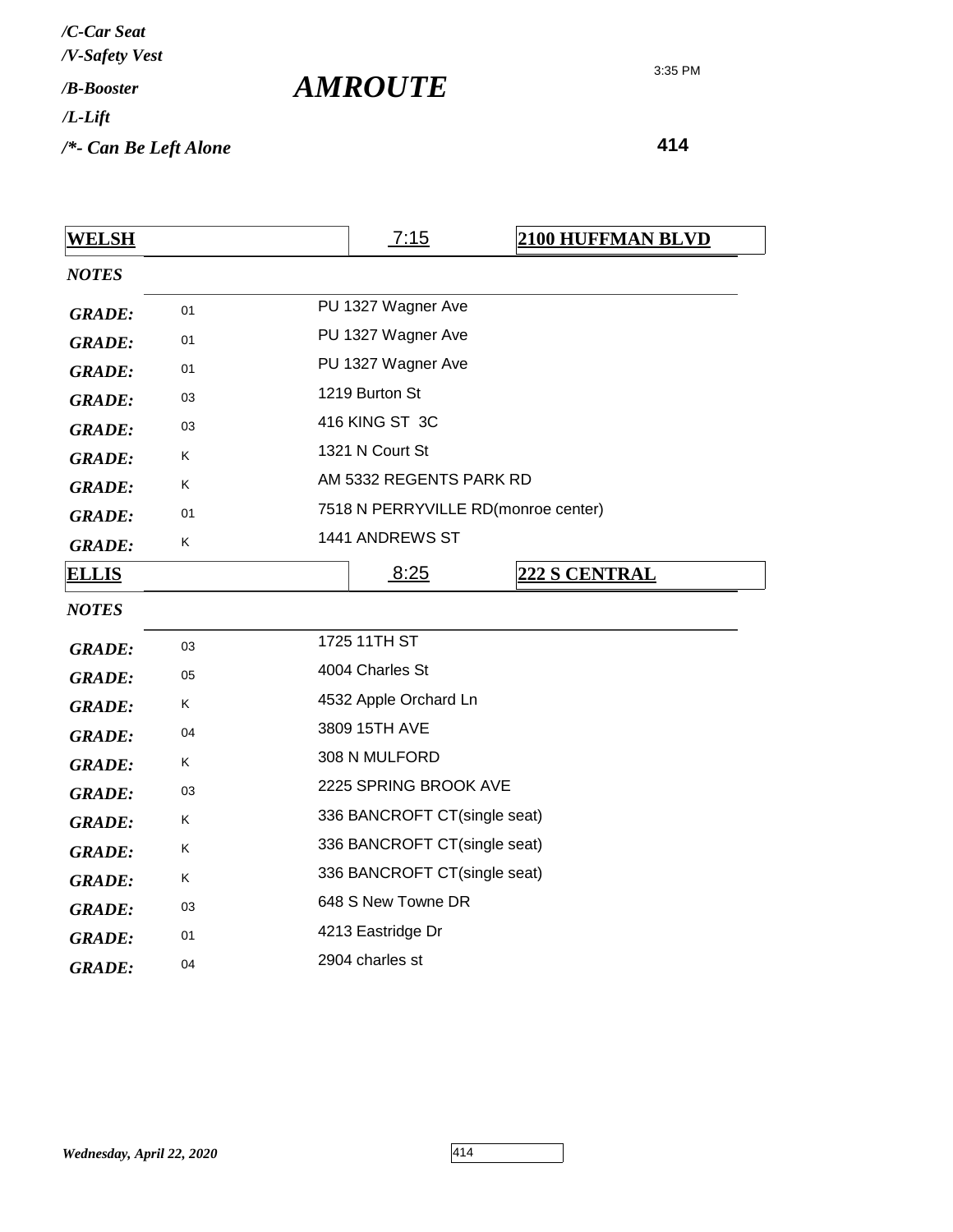**414**

| <b>BEYER</b>  |   | 9:00                               | <b>333 15TH AVE.</b> |
|---------------|---|------------------------------------|----------------------|
| <b>NOTES</b>  |   | NO PREK 10-4 11-1 12-6 2-6 3-6 4-3 |                      |
| <b>GRADE:</b> | P | 409 S INDEPENDENCE AVE             |                      |
| <b>GRADE:</b> | P | 807 JHOUGHTON ST                   |                      |
| <b>GRADE:</b> | P | 438 SHEFFIELD AV                   |                      |
| <b>GRADE:</b> | P | 324 Morgan                         |                      |
| <b>GRADE:</b> | P | 409 S JOHNSTON Ave                 |                      |
| <b>GRADE:</b> | P | 401 S PIERPONT                     |                      |
| <b>GRADE:</b> | P | 303 FOREST AVE                     |                      |
| <b>GRADE:</b> | P | 519 CAMBRIDGE AVE                  |                      |
| <b>GRADE:</b> | P | 1325 ANDREWS ST                    |                      |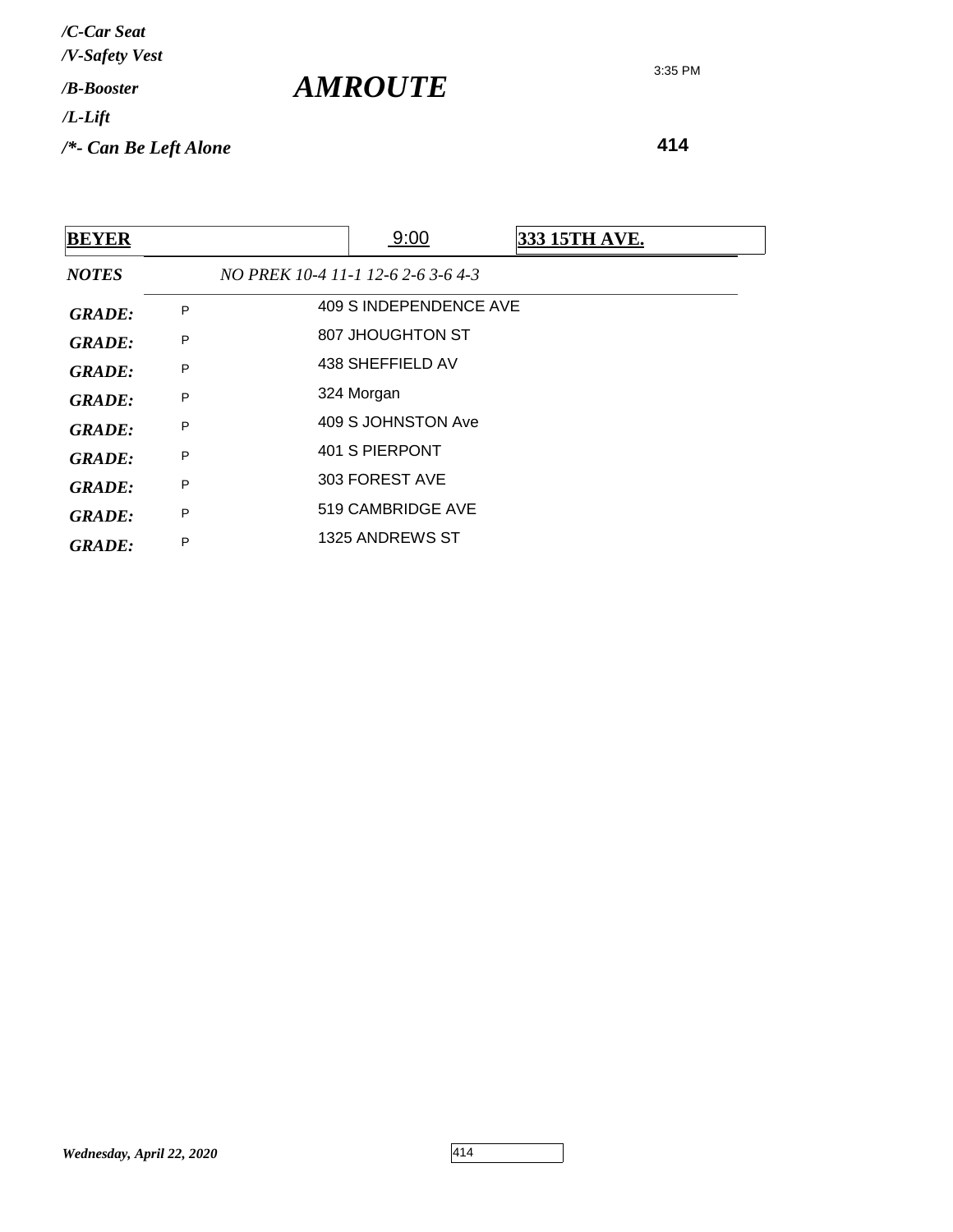| /C-Car Seat                                 |  |
|---------------------------------------------|--|
| /V-Safety Vest<br>/ <b><i>B-Booster</i></b> |  |
| /L-Lift                                     |  |
| /*- Can Be Left Alone                       |  |

3:35 PM

| <b>FAIRVIEW CENTER</b> |   |  | 7:50                               | <b>512 FAIRVIEW AVE</b> |
|------------------------|---|--|------------------------------------|-------------------------|
| <b>NOTES</b>           |   |  | NO PREK 10-4 11-1 12-6 2-6 3-6 4-3 |                         |
| <b>GRADE:</b>          | P |  | 619 ROYAL Ave                      |                         |
| <b>GRADE:</b>          | P |  | 2924 GARFIELD DR                   |                         |
| <b>GRADE:</b>          | P |  | 404 ALBERT AVE                     |                         |
| <b>GRADE:</b>          | P |  | 1043 HESS CT                       |                         |
| <b>GRADE:</b>          | P |  | 511 COLLEGE AVE                    |                         |
| <b>GRADE:</b>          | P |  | 214 McLain Ave                     |                         |
| <b>GRADE:</b>          | P |  | 926 Woodlawn Ave                   |                         |
| <b>GRADE:</b>          | P |  | 926 Woodlawn Ave                   |                         |
| <b>GRADE:</b>          | P |  | 936 N COURT St                     |                         |
| <b>BEYER</b>           |   |  | 9:00                               | <b>333 15TH AVE.</b>    |
| <b>NOTES</b>           |   |  | NO PREK 10-4 11-1 12-6 2-6 3-6 4-3 |                         |
| <b>GRADE:</b>          | P |  | 2839 Echo St                       |                         |
| <b>GRADE:</b>          | P |  | 3622 S MAIN ST                     |                         |
| <b>GRADE:</b>          | P |  | 2124 Montague Rd                   |                         |
| <b>GRADE:</b>          | P |  | 1722 IRIS AVE                      |                         |
| <b>GRADE:</b>          | P |  | 3141 9th st                        |                         |
| <b>GRADE:</b>          | P |  | 1249 LINDA AV                      |                         |
| <b>GRADE:</b>          | P |  | 415 FAIRVIW AV                     |                         |
| <b>GRADE:</b>          | P |  | 724 HARRISON AVE                   |                         |
| <b>GRADE:</b>          | P |  | 724 HARRISON AVE                   |                         |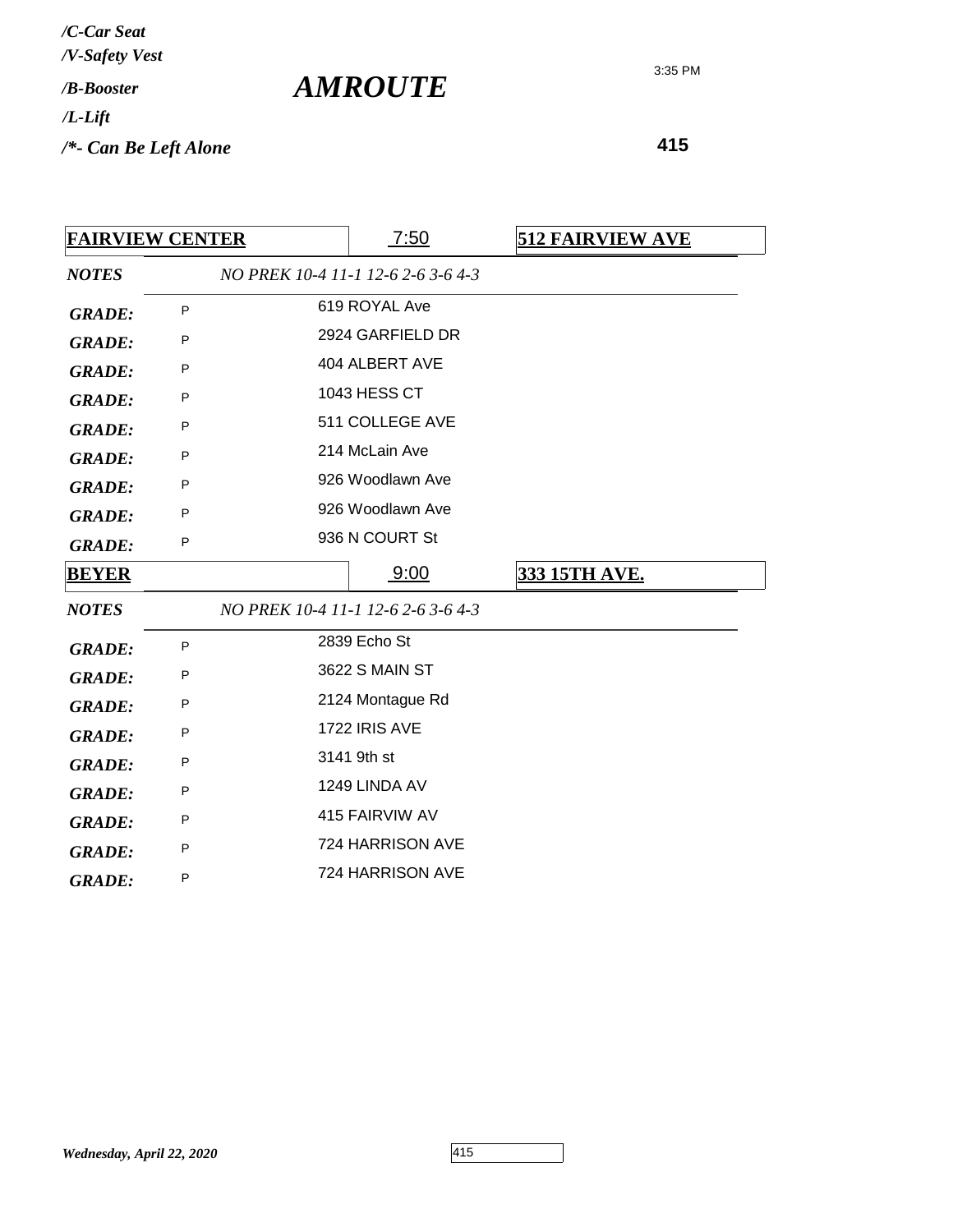*AMROUTE*

3:35 PM

| <b>MC INTOSH</b> |         | 7:25                               | <b>525 N PIERPONT AV</b> |
|------------------|---------|------------------------------------|--------------------------|
| <b>NOTES</b>     |         |                                    |                          |
| <b>GRADE:</b>    | Κ       | 326 CATHERINE ST                   |                          |
| <b>GRADE:</b>    | 03      | 725 ISLAND AVE                     |                          |
| <b>GRADE:</b>    | 01      | 3134 Chanters Ct                   |                          |
| <b>GRADE:</b>    | Κ       | 6297 Lorilynn Ln                   |                          |
| <b>GRADE:</b>    | 01      | 1724 Rose Ave                      |                          |
| <b>GRADE:</b>    | Κ       | 404 Garver Ave                     |                          |
| <b>GRADE:</b>    | Κ       | 1127 West St***                    |                          |
| <b>ROOSEVELT</b> |         | <u>8:05</u>                        | 978 HASKELL AV           |
| <b>NOTES</b>     |         | NO PREK 10-4 11-1 12-6 2-6 3-6 4-3 |                          |
| <b>GRADE:</b>    | P       | 4035 OLIVER LANE                   |                          |
| <b>GRADE:</b>    | P       | 4035 OLIVER LANE                   |                          |
| <b>GRADE:</b>    | P       | 3211 SUNNYSIDE AVE                 |                          |
| <b>GRADE:</b>    | P       | 415 CARBAUGH AVE                   |                          |
| <b>GRADE:</b>    | P       | 3126 ARLINE AVE                    |                          |
| <b>GRADE:</b>    | P       | 1019 ARTHUR AVE                    |                          |
| <b>GRADE:</b>    | P       | 1913 School ST                     |                          |
| <b>BEYER</b>     |         | 9:00                               | <b>333 15TH AVE.</b>     |
| <b>NOTES</b>     |         | NO PREK 10-4 11-1 12-6 2-6 3-6 4-3 |                          |
| <b>GRADE:</b>    | $\sf P$ | 1002 KISHWAUKEE St                 |                          |
| <b>GRADE:</b>    | P       | 4325 COMPTON AVE                   |                          |
| <b>GRADE:</b>    | P       | 303 LINCON PARK BLVD               |                          |
| <b>GRADE:</b>    | P       | 1502 GARDEN CT                     |                          |
| <b>GRADE:</b>    | P       | 1001 HESS CT                       |                          |
| <b>GRADE:</b>    | P       | 231 ATWOOD AV                      |                          |
| <b>GRADE:</b>    | P       | 513 ATWOOD AV                      |                          |
| <b>GRADE:</b>    | P       | 1051 HESS CT                       |                          |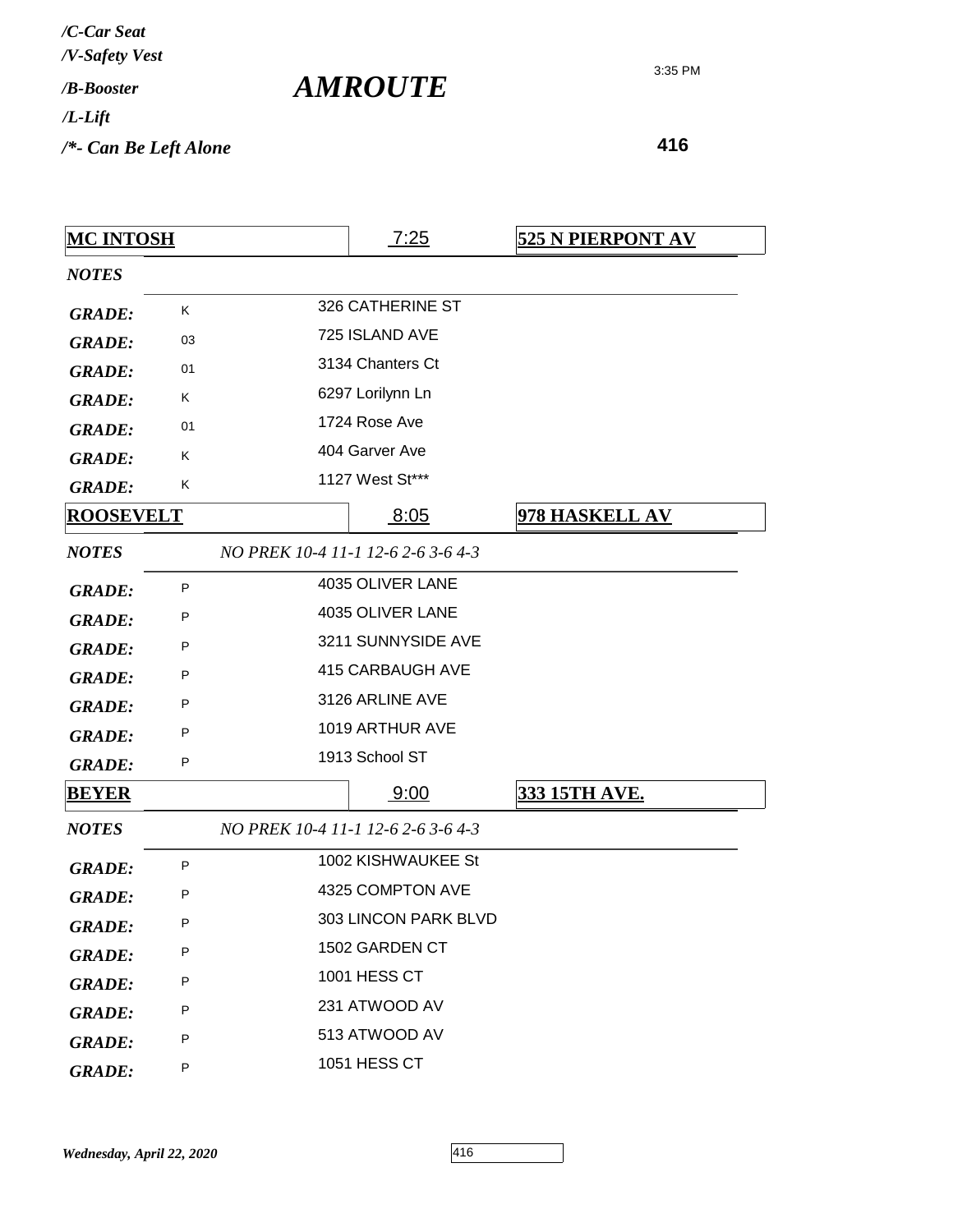**417**

| <b>REGIONAL STAR</b> |    |  | 8:25                               | <b>5949 SAFFORD ROAD</b> |
|----------------------|----|--|------------------------------------|--------------------------|
| <b>NOTES</b>         |    |  |                                    |                          |
| <b>GRADE:</b>        | 08 |  | 3043 BREEZEWAY                     |                          |
| <b>GRADE:</b>        | 07 |  | 5059 CITADEL CT                    |                          |
| <b>GRADE:</b>        | 09 |  | 3303 WESLEYAN AVE                  |                          |
| <b>GRADE:</b>        | 09 |  | 2304 Cornell DR                    |                          |
| <b>GRADE:</b>        | 11 |  | 3432 Chadwick Dr                   |                          |
| <b>GRADE:</b>        | 08 |  | 3009 FOLIAGE LN                    |                          |
| <b>GRADE:</b>        | 06 |  | 1024 PETER AV                      |                          |
| <b>GRADE:</b>        | 10 |  | 2504 25th St 3/9                   |                          |
| <b>GRADE:</b>        | 07 |  | 3101 Breezeway DR                  |                          |
| <b>SUMMERDALE</b>    |    |  | 9:00                               | 3320 GLENWOOD AV         |
| <b>NOTES</b>         |    |  | NO PREK 10-4 11-1 12-6 2-6 3-6 4-3 |                          |
| <b>GRADE:</b>        | P  |  | 1911 W RIVERSIDE Blvd              |                          |
| <b>GRADE:</b>        | P  |  | 1911 W RIVERSIDE Blvd              |                          |
| <b>GRADE:</b>        | P  |  | 3627 N ROCKTON Ave                 |                          |
| <b>GRADE:</b>        | P  |  | 3770 Dunbury Ln                    |                          |
| <b>GRADE:</b>        | P  |  | 5011 ELMGATE DR                    |                          |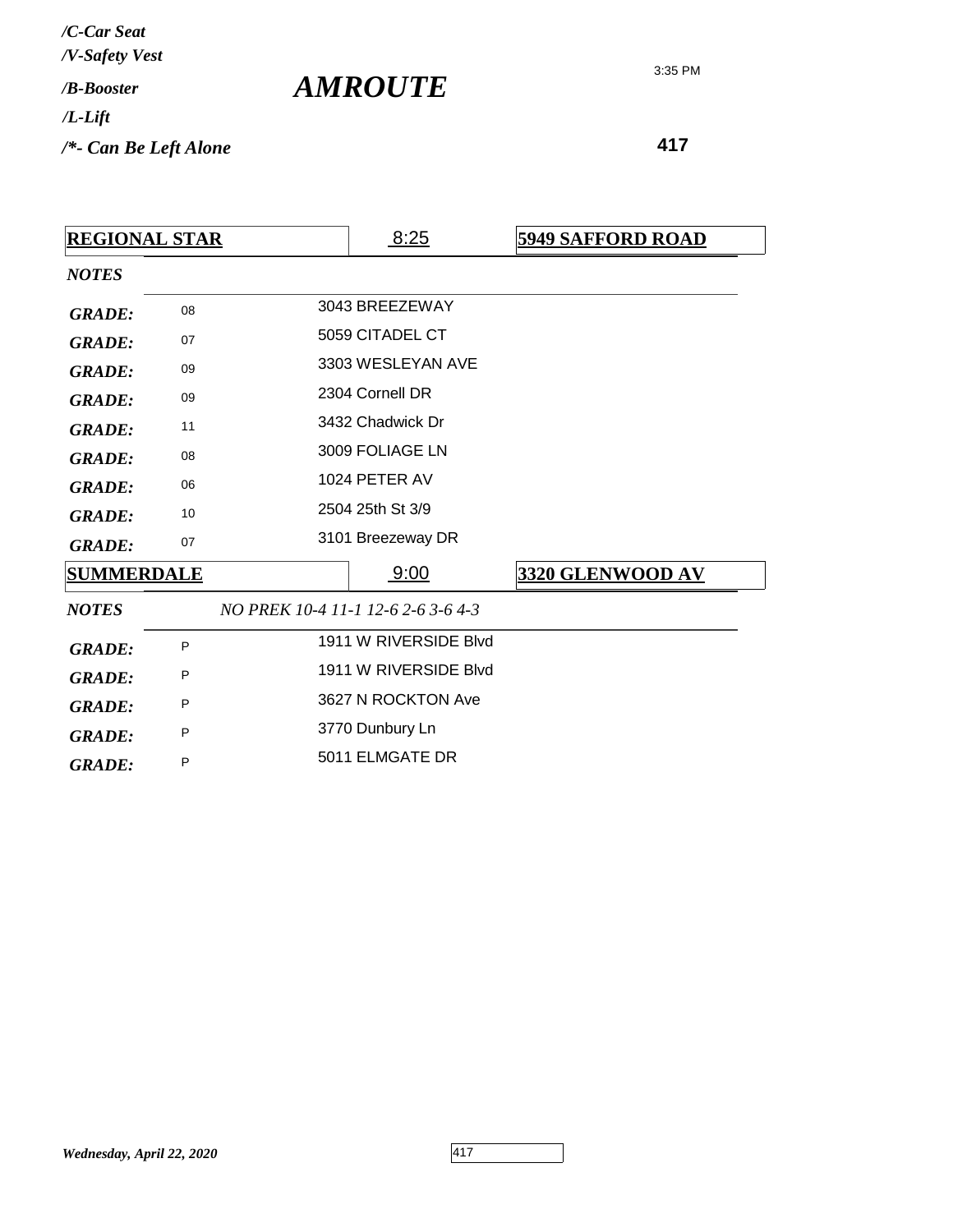| <b>CONSTANCE LN</b> |    |               | 7:05                               | <b>526 CATLIN ST</b> |
|---------------------|----|---------------|------------------------------------|----------------------|
| <b>NOTES</b>        |    |               |                                    |                      |
| <b>GRADE:</b>       | 05 |               | 2119 MAGNOLIA St                   |                      |
| <b>GRADE:</b>       | 02 |               | 1428 12th Ave                      |                      |
| <b>GRADE:</b>       | 01 |               | 1329 7TH AVE APT 1                 |                      |
| <b>GRADE:</b>       | K  |               | 1522 5th Ave                       |                      |
| <b>GRADE:</b>       | 05 |               | 830 BROADWAY                       |                      |
| <b>GRADE:</b>       | 02 |               | 1204 15th St                       |                      |
| <b>GRADE:</b>       | Κ  |               | 620 17TH ST                        |                      |
| <b>GRADE:</b>       | K  |               | <b>PU/1515 9TH AVE</b>             |                      |
| <b>NASHOLD</b>      |    |               | <u>7:50</u>                        | 3303 20TH ST         |
| <b>NOTES</b>        |    |               | NO PREK 10-4 11-1 12-6 2-6 3-6 4-3 |                      |
| <b>GRADE:</b>       | P  |               | 2925 COLLINS ST                    |                      |
| <b>GRADE:</b>       | P  |               | 531 RANGER St                      |                      |
| <b>GRADE:</b>       | P  |               | 615 RANGER St                      |                      |
| <b>GRADE:</b>       | P  | 521 RANGER ST |                                    |                      |
| <b>GRADE:</b>       | P  | 522 SCORE ST  |                                    |                      |
| <b>GRADE:</b>       | P  | 620 RANGER ST |                                    |                      |
| <b>GRADE:</b>       | P  |               | 718 TAFT Rd***                     |                      |
| <b>GRADE:</b>       | P  |               | 724 HARRISON AVE                   |                      |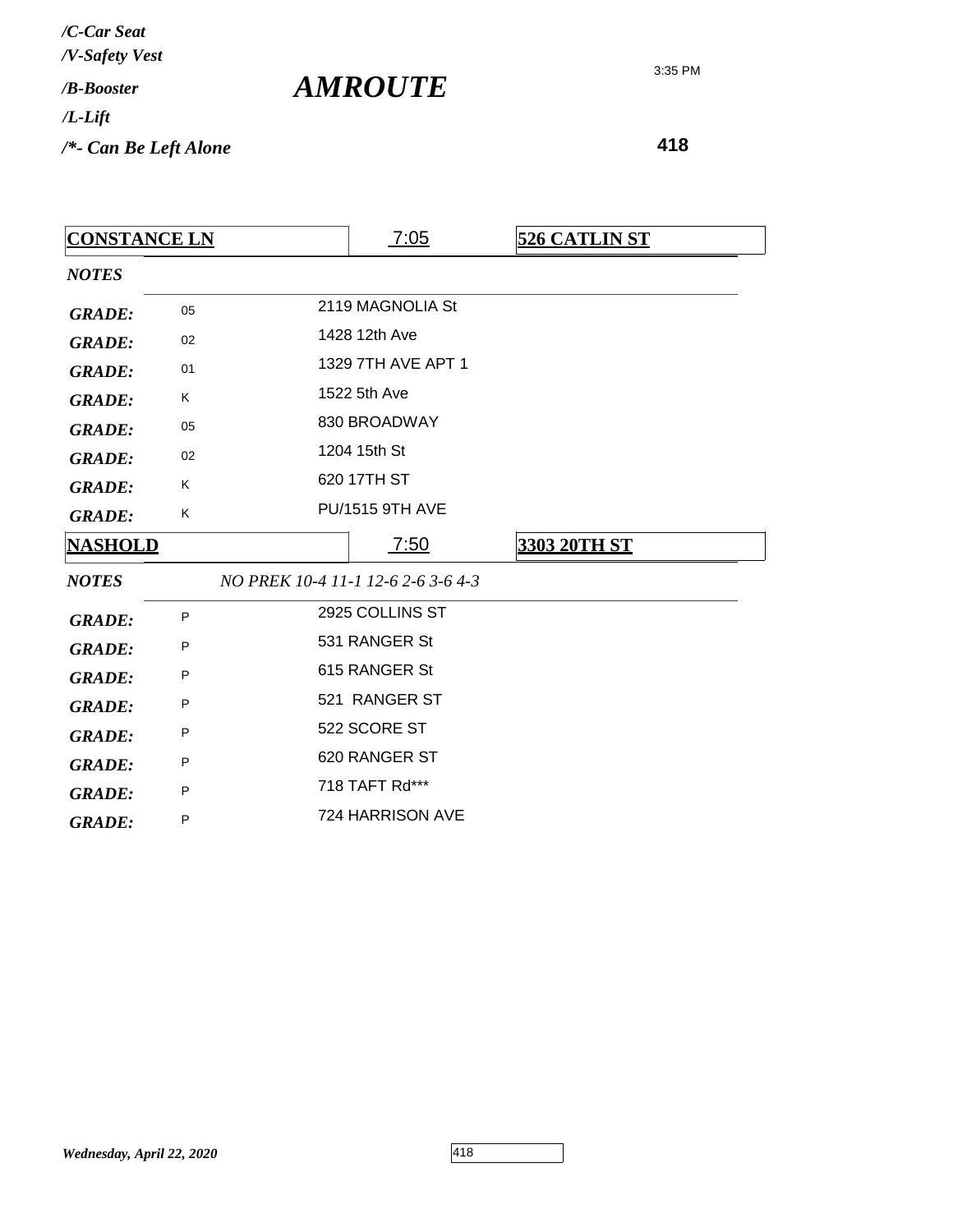| /C-Car Seat<br>/V-Safety Vest |  |
|-------------------------------|--|
| / <b><i>B-Booster</i></b>     |  |
| /L-Lift                       |  |
| /*- Can Be Left Alone         |  |

| <u>ROLLING GREEN</u> |                            |                | 8:40                         | <b>3615 LOUISIANA RD</b> |
|----------------------|----------------------------|----------------|------------------------------|--------------------------|
| <b>NOTES</b>         |                            |                |                              |                          |
| <b>GRADE:</b>        | 02                         |                | 1616 Keefe St                |                          |
| <b>GRADE:</b>        | 03                         |                | 311 FAIRVIEW AV              |                          |
| <b>GRADE:</b>        | 04                         |                | 2111 17th Ave                |                          |
| <b>GRADE:</b>        | K                          |                | 1112 16th St                 |                          |
| <b>GRADE:</b>        | 04                         |                | 1216 21ST St                 |                          |
| <b>GRADE:</b>        | 04                         |                | 1620 7th St                  |                          |
| <b>GRADE:</b>        | 02                         |                | 1428 Christina St            |                          |
| <b>GRADE:</b>        | 02                         |                | 124 Warren Ave               |                          |
| <b>GRADE:</b>        | 02                         |                | 124 Warren Ave               |                          |
| <b>GRADE:</b>        | 02                         |                | 124 Warren Ave               |                          |
|                      | <b>REG LEARNING CENTER</b> |                | 9:10                         | <b>5949 SAFFORD RD</b>   |
| <b>NOTES</b>         |                            |                |                              |                          |
| <b>GRADE:</b>        | 12                         |                | 4544 Governers Dr            |                          |
| <b>GRADE:</b>        | 12                         | 2915 Billie Rd |                              |                          |
| <b>ELLIS</b>         |                            |                | 10:00 UNL                    | 222 S CENTRAL            |
| <b>NOTES</b>         |                            |                |                              |                          |
| <b>GRADE:</b>        | 04                         |                | 218 Cameron Ave(WATCH GO IN) |                          |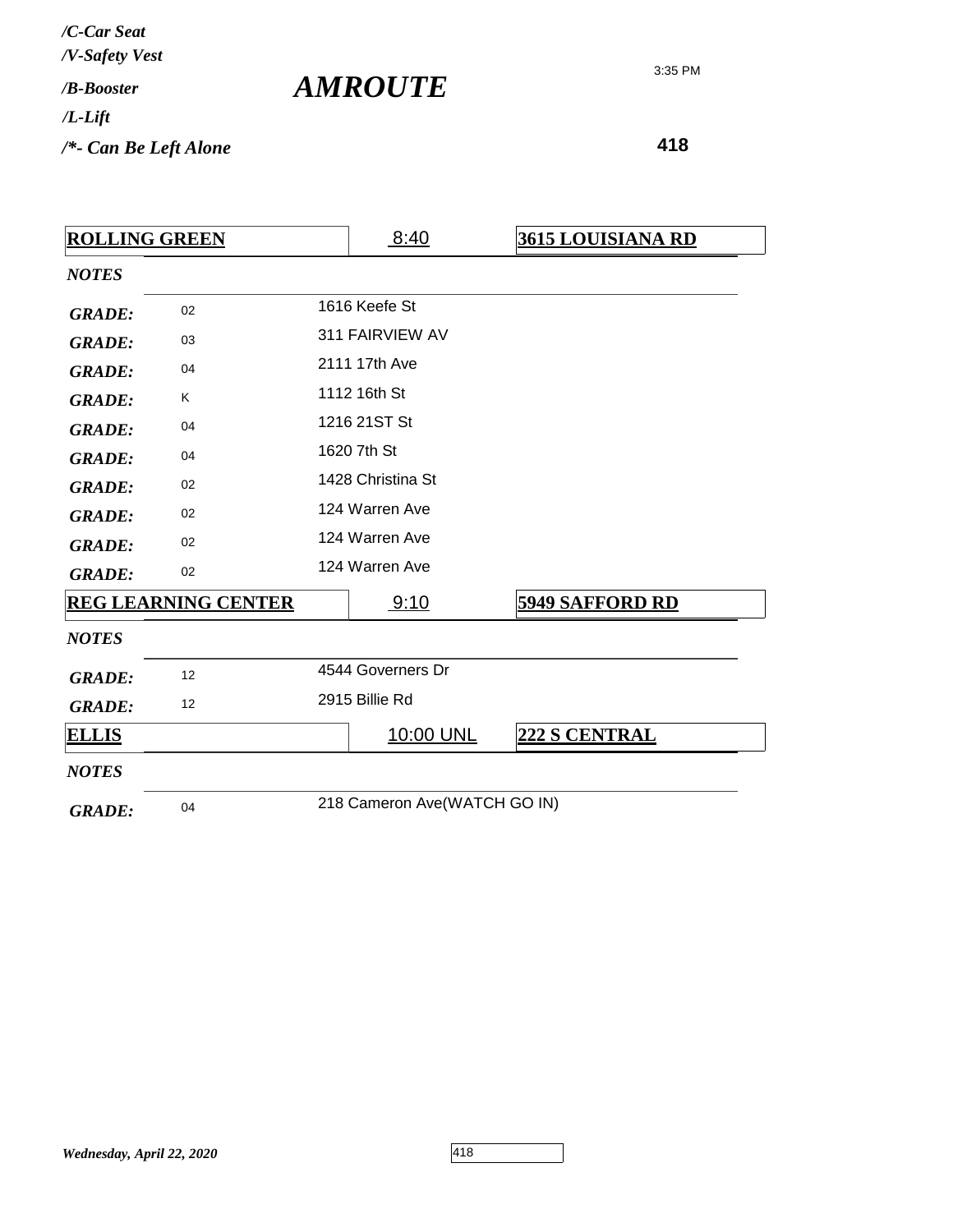| /C-Car Seat<br>/V-Safety Vest   |                       |
|---------------------------------|-----------------------|
| /B-Booster                      | <i><b>AMROUTE</b></i> |
| $/L$ -Lift                      |                       |
| $\frac{1}{2}$ Can Be Left Alone |                       |

| <b>FAIRVIEW CENTER</b> |   |                                    | <u>7:50</u>               |  | <b>512 FAIRVIEW AVE</b> |  |
|------------------------|---|------------------------------------|---------------------------|--|-------------------------|--|
| <b>NOTES</b>           |   | NO PREK 10-4 11-1 12-6 2-6 3-6 4-3 |                           |  |                         |  |
| <b>GRADE:</b>          | P |                                    | 4613 SUNDERMAN Rd         |  |                         |  |
| <b>GRADE:</b>          | P |                                    | 1011 Stratford Ave        |  |                         |  |
| <b>GRADE:</b>          | P |                                    | <b>PU/ 4337 LORI DR</b>   |  |                         |  |
| <b>GRADE:</b>          | P |                                    | 5437 FRIENDSWOOD Ct       |  |                         |  |
| <b>GRADE:</b>          | P |                                    | 3716 PINECREST DR         |  |                         |  |
| <b>GRADE:</b>          | P |                                    | 5717 FOREST HILLS RD #201 |  |                         |  |
| <b>GRADE:</b>          | P |                                    | 1008 WINTHROP LN 2/10     |  |                         |  |
| <b>GRADE:</b>          | P |                                    | 4104 Thames Way           |  |                         |  |
| <b>GRADE:</b>          | P |                                    | 2703 Hampden Ct****       |  |                         |  |
| <b>SUMMERDALE</b>      |   |                                    | 9:00                      |  | 3320 GLENWOOD AV        |  |
| <b>NOTES</b>           |   | NO PREK 10-4 11-1 12-6 2-6 3-6 4-3 |                           |  |                         |  |
| <b>GRADE:</b>          | P |                                    | 2515 15th Ave             |  |                         |  |
| <b>GRADE:</b>          | P |                                    | 222 N 4TH ST              |  |                         |  |
| <b>GRADE:</b>          | P | 2323 CHARLES ST                    |                           |  |                         |  |
| <b>GRADE:</b>          | P | 2223 7TH AVE 4                     |                           |  |                         |  |
| <b>GRADE:</b>          | P |                                    | 803 28TH ST               |  |                         |  |
| <b>GRADE:</b>          | P |                                    | 1345 JACKSON St           |  |                         |  |
| <b>GRADE:</b>          | P |                                    | 228 Regan St              |  |                         |  |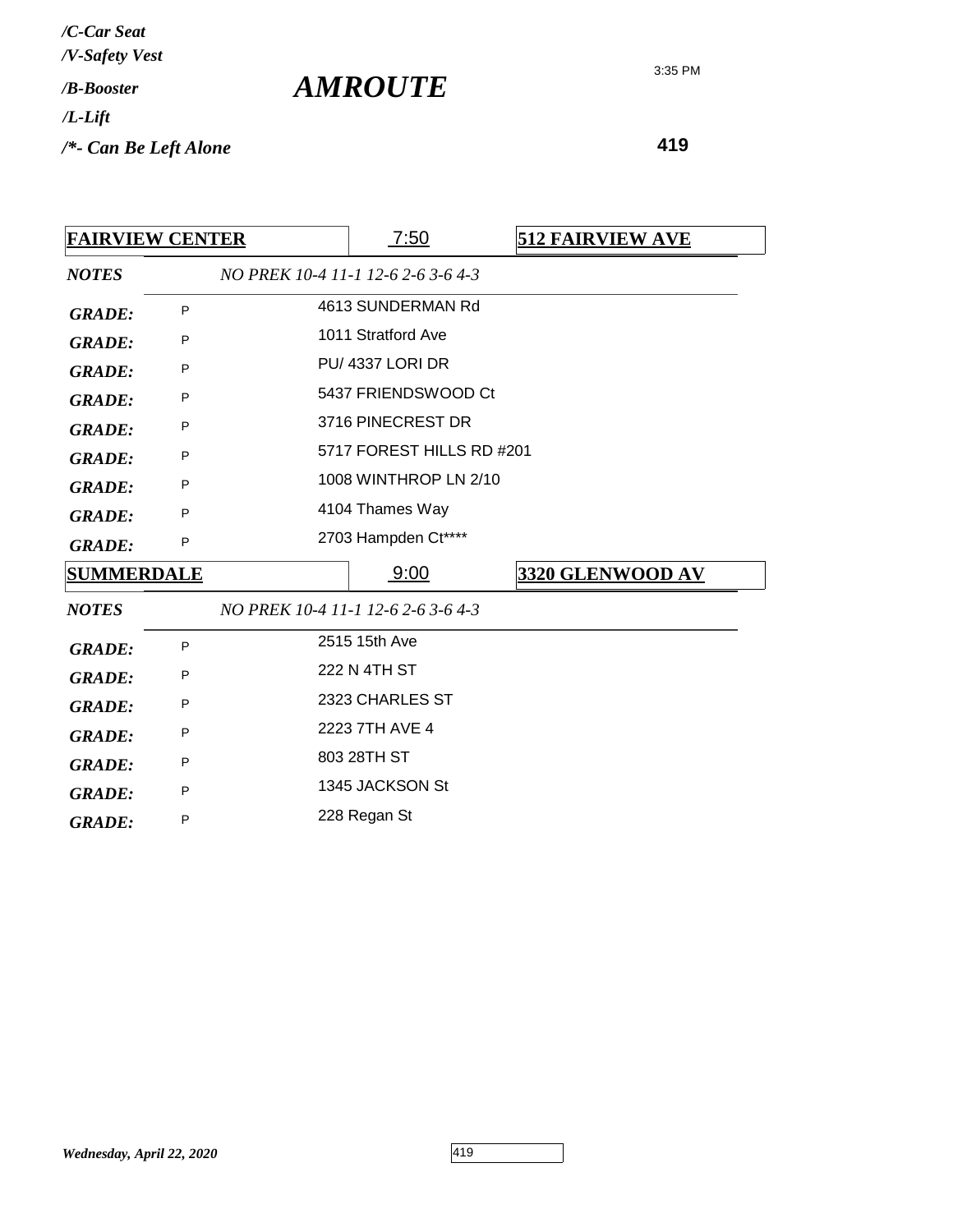| /C-Car Seat           |  |
|-----------------------|--|
| /V-Safety Vest        |  |
| / <i>B-Booster</i>    |  |
| /L-Lift               |  |
| /*- Can Be Left Alone |  |

|               | <b>FAIRVIEW CENTER</b> |                     | 7:50                               | <b>512 FAIRVIEW AVE</b> |
|---------------|------------------------|---------------------|------------------------------------|-------------------------|
| <b>NOTES</b>  |                        |                     | NO PREK 10-4 11-1 12-6 2-6 3-6 4-3 |                         |
| <b>GRADE:</b> | P                      |                     | 3724 TRAINER RD                    |                         |
| <b>GRADE:</b> | P                      |                     | 7720 CREEK BEND                    |                         |
| <b>GRADE:</b> | P                      |                     | 5233 MCFARLAND RD                  |                         |
| <b>GRADE:</b> | P                      |                     | 6473 E Riverside(kindercare)       |                         |
| <b>GRADE:</b> | P                      |                     | 6106 BOXWOOD DR                    |                         |
| <b>GRADE:</b> | P                      |                     | 6106 BOXWOOD DR #1                 |                         |
| <b>GRADE:</b> | P                      |                     | 5444 MCFARLAND RD                  |                         |
| <b>GRADE:</b> | P                      |                     | 7260 Olde Creek Road               |                         |
| <b>GRADE:</b> | P                      |                     | 4832 mallett dr                    |                         |
| <b>BEYER</b>  |                        |                     | 9:00                               | 333 15TH AVE.           |
| <b>NOTES</b>  |                        |                     | NO PREK 10-4 11-1 12-6 2-6 3-6 4-3 |                         |
| <b>GRADE:</b> | P                      |                     | 215 N 1ST ST                       |                         |
| <b>GRADE:</b> | р                      |                     | 1558 East State St                 |                         |
| <b>GRADE:</b> | P                      |                     | 1558 East State St                 |                         |
| <b>GRADE:</b> | P                      |                     | 808 SEMINARY ST                    |                         |
| <b>GRADE:</b> | P                      |                     | 415 FORD ST APT 1W                 |                         |
| <b>GRADE:</b> | P                      | 423 DIVISION ST 202 |                                    |                         |
| <b>GRADE:</b> | P                      |                     | 711 6TH AV                         |                         |
| <b>GRADE:</b> | P                      |                     | 5169 E STATE St 101                |                         |
| <b>GRADE:</b> | P                      |                     | 721 5th Ave                        |                         |
|               |                        |                     |                                    |                         |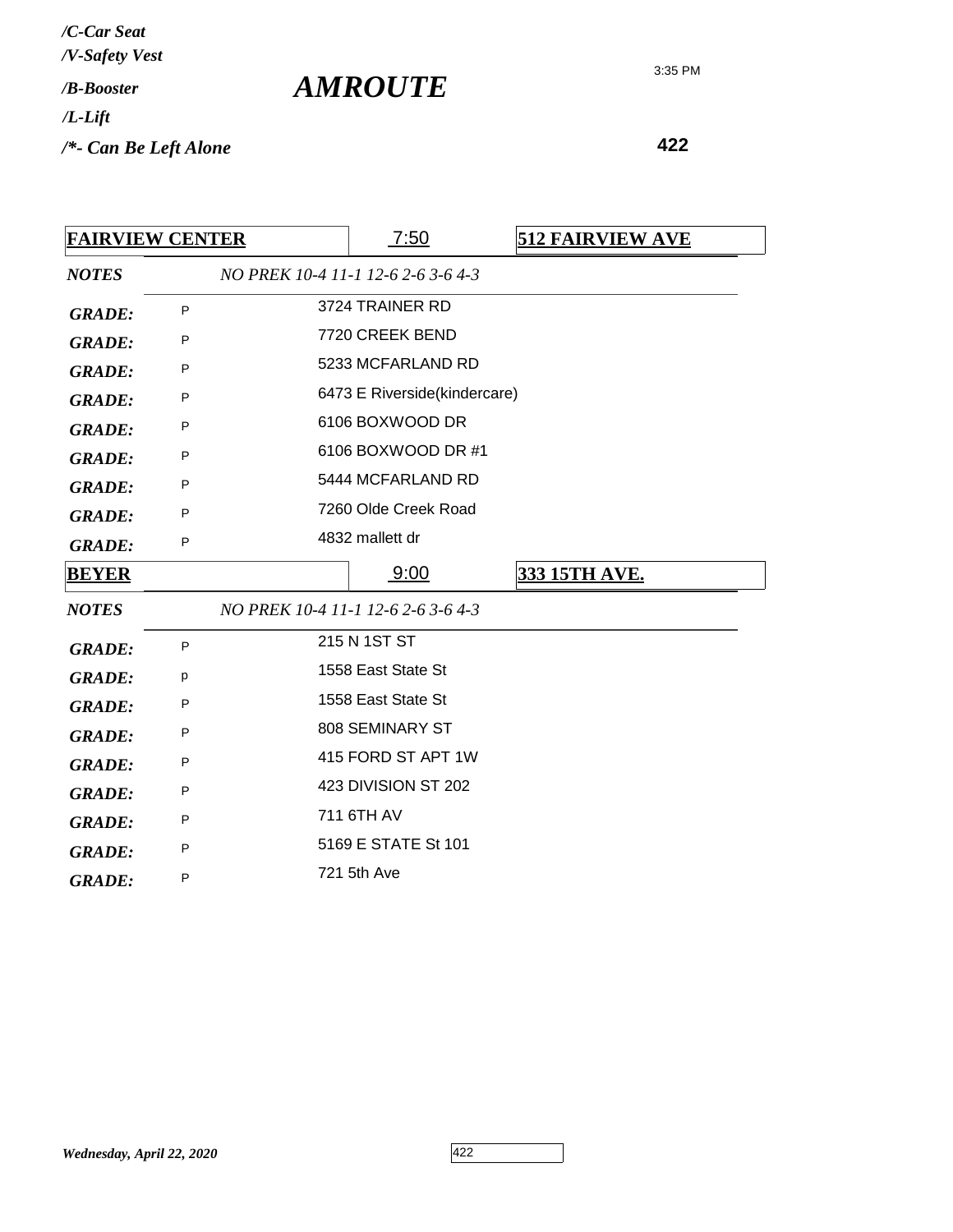| /C-Car Seat<br>/V-Safety Vest   |                       |
|---------------------------------|-----------------------|
| / <b><i>B-Booster</i></b>       | <i><b>AMROUTE</b></i> |
| $/L$ -Lift                      |                       |
| $\frac{1}{2}$ Can Be Left Alone |                       |

**423**

| <b>NASHOLD</b>     |    | 7:50                               | <b>3303 20TH ST</b>    |
|--------------------|----|------------------------------------|------------------------|
| <b>NOTES</b>       |    | NO PREK 10-4 11-1 12-6 2-6 3-6 4-3 |                        |
| <b>GRADE:</b>      | P  | 1705 LOG CABIN AV                  |                        |
| <b>GRADE:</b>      | P  | 3830 16TH Ave                      |                        |
| <b>GRADE:</b>      | P  | 1311 31ST ST                       |                        |
| <b>GRADE:</b>      | P  | 1120 28TH ST                       |                        |
| <b>GRADE:</b>      | P  | 1328 EAST GATE Pkwy                |                        |
| <b>GRADE:</b>      | P  | 1820 REMINGTON RD                  |                        |
| <b>GRADE:</b>      | P  | 4455 CHARLES ST 201                |                        |
| <b>GRADE:</b>      | P  | 1721 NIXON CT                      |                        |
| <b>GRADE:</b>      | P  | 3830 16TH Ave                      |                        |
| <b>CHANCELIGHT</b> |    | <u>8:45</u>                        | <b>315 LA CLEDE AV</b> |
| <b>NOTES</b>       |    |                                    |                        |
| <b>GRADE:</b>      | 09 | 3420 Harrison Ave #3               |                        |
| <b>GRADE:</b>      | 07 | 3021 9TH ST                        |                        |
| <b>GRADE:</b>      | 10 | 3428 Harrison Ave #4               |                        |
| <b>GRADE:</b>      | 09 | 1234 Seminary St                   |                        |
| <b>GRADE:</b>      | 07 | 3220 Edelweiss Rd                  |                        |
| <b>GRADE:</b>      | 10 | 2717 19th St                       |                        |
| <b>GRADE:</b>      | 08 | 429 S 5th St 1/2                   |                        |
| <b>GRADE:</b>      | 09 | 2857 LUND AVE                      |                        |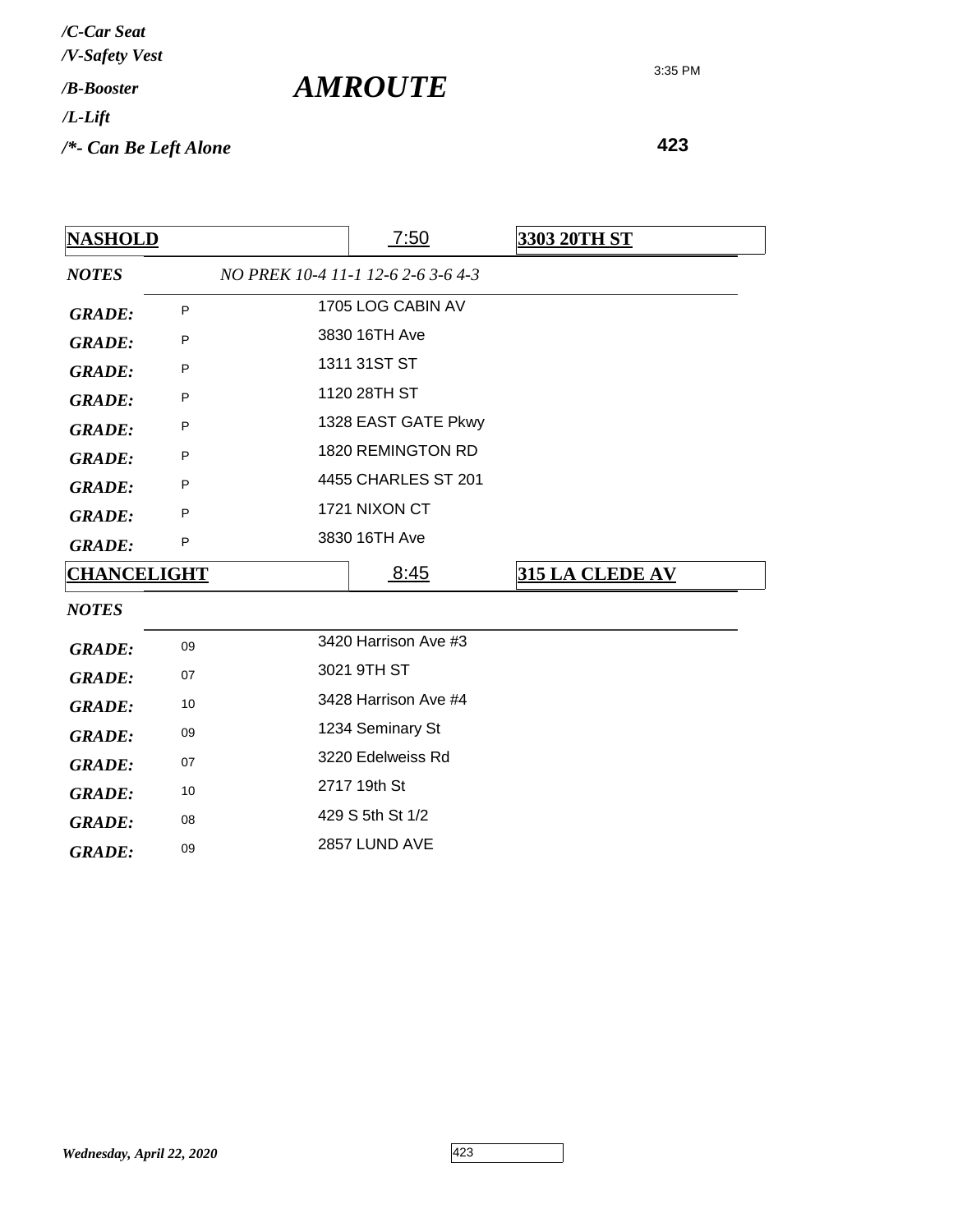| /C-Car Seat<br>/V-Safety Vest |  |
|-------------------------------|--|
| / <b><i>B-Booster</i></b>     |  |
| /L-Lift                       |  |
| /*- Can Be Left Alone         |  |

| <b>NASHOLD</b>     |    | 7:50                               | 3303 20TH ST    |
|--------------------|----|------------------------------------|-----------------|
| <b>NOTES</b>       |    | NO PREK 10-4 11-1 12-6 2-6 3-6 4-3 |                 |
| <b>GRADE:</b>      | P  | 2334 Belden St                     |                 |
| <b>GRADE:</b>      | P  | 414 N COURT ST                     |                 |
| <b>GRADE:</b>      | P  | 1971 W Riverside Blvd              |                 |
| <b>GRADE:</b>      | P  | 1132 N Court St                    |                 |
| <b>GRADE:</b>      | P  | 1021 WOODLAWN AVE                  |                 |
| <b>GRADE:</b>      | p  | 2624 Prial Ave                     |                 |
| <b>GRADE:</b>      | P  | 950 WOODLAWN AVE                   |                 |
| <b>GRADE:</b>      | P  | 1132 N Court St                    |                 |
| <b>GRADE:</b>      | P  | 2322 CRANE DR                      |                 |
| <b>CHANCELIGHT</b> |    | 8:45                               | 315 LA CLEDE AV |
| <b>NOTES</b>       |    |                                    |                 |
| <b>GRADE:</b>      | 11 | 2129 7TH St                        |                 |
| <b>GRADE:</b>      | 10 | 802 15TH St                        |                 |
| <b>GRADE:</b>      | 08 | 2220 11th Av                       |                 |
| <b>GRADE:</b>      | 07 | 704 N 2ND St                       |                 |
| <b>GRADE:</b>      | 08 | PU/114 S Horace Ave                |                 |
| <b>GRADE:</b>      | 08 | 515 N 3rd St                       |                 |
| <b>GRADE:</b>      | 08 | 1712 15th Ave                      |                 |
| <b>GRADE:</b>      | 09 | 1111 13TH ST                       |                 |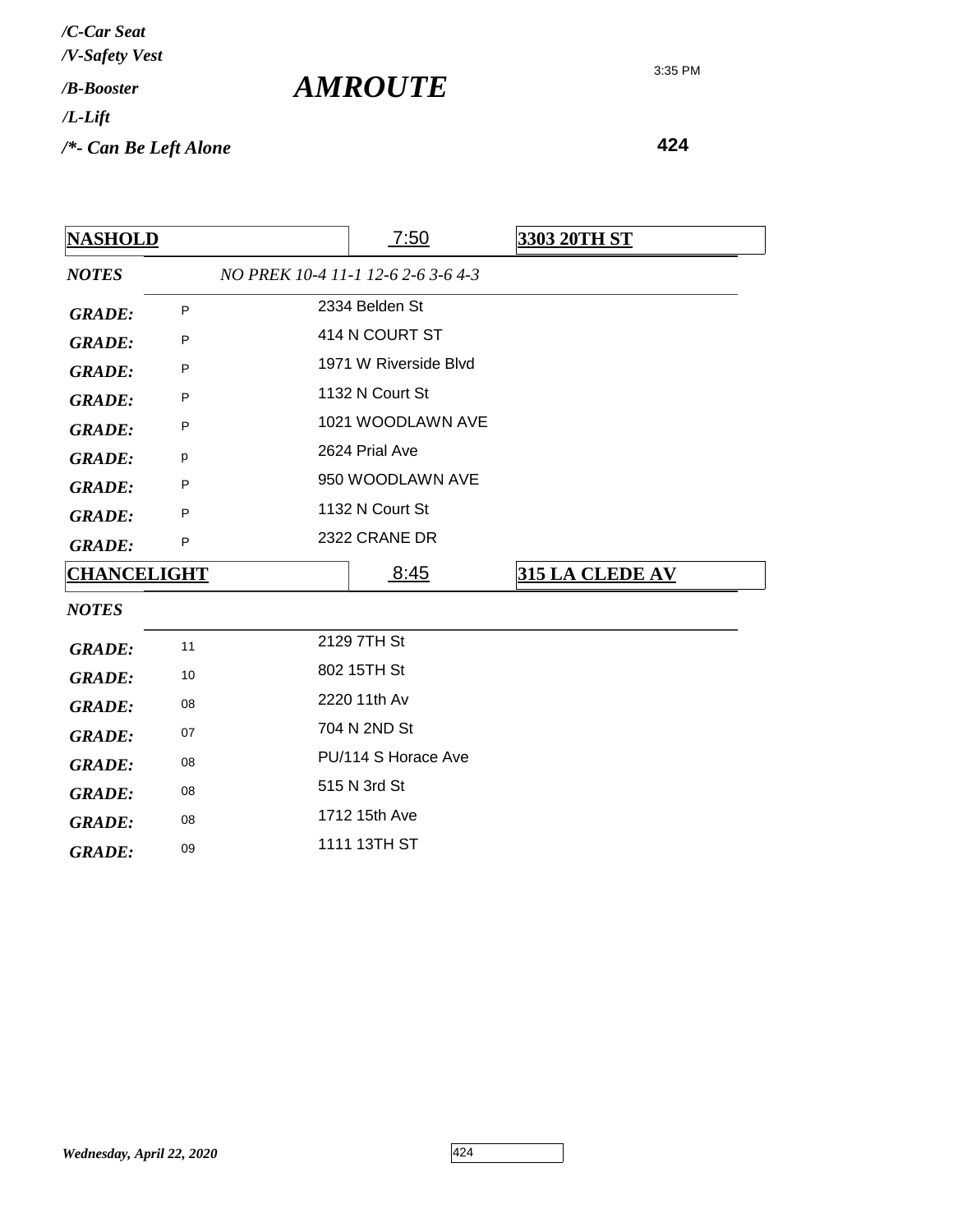| /C-Car Seat<br>/V-Safety Vest |                |
|-------------------------------|----------------|
| / <b>B-Booster</b>            | <b>AMROUTE</b> |
| $/L$ -Lift                    |                |
| $/*$ - Can Be Left Alone      |                |

| <b>EASTER SEALS</b> |    |                                    | 8:30               | 8301 MITCHELL RD |
|---------------------|----|------------------------------------|--------------------|------------------|
| <b>NOTES</b>        |    |                                    |                    |                  |
| <b>GRADE:</b>       | 08 |                                    | 1023 Foster Ct     |                  |
| <b>GRADE:</b>       | 04 |                                    | 1253 HOLLAND St    |                  |
| GRADE:              | 10 |                                    | 828 Alliance Ave   |                  |
| <b>GRADE:</b>       | 09 |                                    | 2518 KNIGHT AVE    |                  |
| <b>SUMMERDALE</b>   |    |                                    | 9:00               | 3320 GLENWOOD AV |
| <b>NOTES</b>        |    | NO PREK 10-4 11-1 12-6 2-6 3-6 4-3 |                    |                  |
| <b>GRADE:</b>       | P  |                                    | 3048 Derbyshire Dr |                  |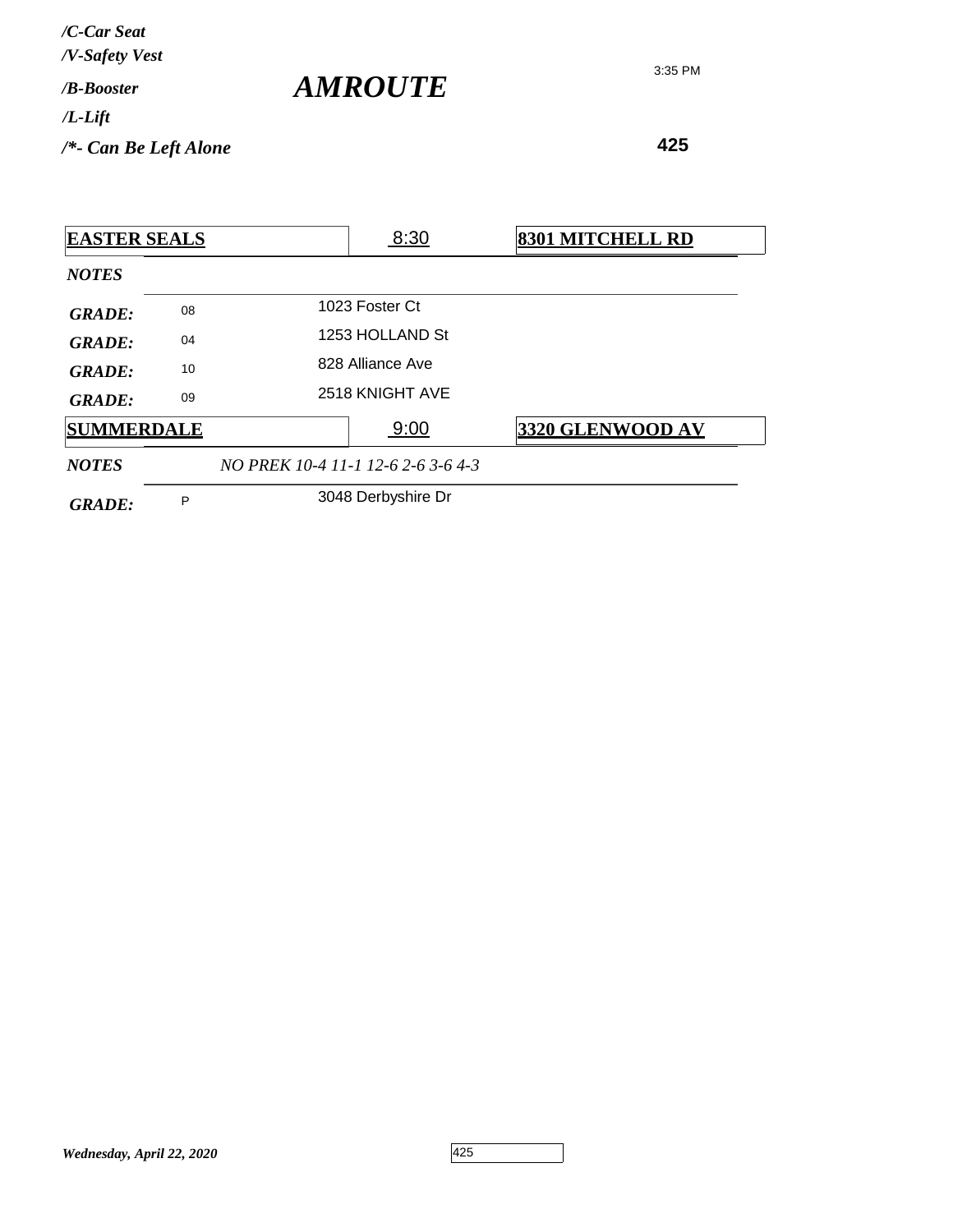| /C-Car Seat<br>/V-Safety Vest   |                       |
|---------------------------------|-----------------------|
| /B-Booster                      | <i><b>AMROUTE</b></i> |
| $/L$ -Lift                      |                       |
| $\frac{1}{2}$ Can Be Left Alone |                       |

| <b>FAIRVIEW CENTER</b> |   | 7:50                               | <b>512 FAIRVIEW AVE</b> |
|------------------------|---|------------------------------------|-------------------------|
| <b>NOTES</b>           |   | NO PREK 10-4 11-1 12-6 2-6 3-6 4-3 |                         |
| <b>GRADE:</b>          | P | 2505 ELMWOOD ST                    |                         |
| <b>GRADE:</b>          | P | 3631 N ROCKTON AVE                 |                         |
| <b>GRADE:</b>          | P | 2422 JONATHAN AVE                  |                         |
| <b>GRADE:</b>          | P | 2214 CANARY DR                     |                         |
| <b>GRADE:</b>          | P | 2213 CANARY                        |                         |
| <b>GRADE:</b>          | P | 2213 CANARY                        |                         |
| <b>GRADE:</b>          | P | 3603 SCHALCK DR                    |                         |
| <b>GRADE:</b>          | P | 3505 Teal Ln                       |                         |
| <b>GRADE:</b>          | P | 2907 SITKA LN                      |                         |
| <b>SUMMERDALE</b>      |   | 9:00                               | 3320 GLENWOOD AV        |
| <b>NOTES</b>           |   | NO PREK 10-4 11-1 12-6 2-6 3-6 4-3 |                         |
| <b>GRADE:</b>          | P | 308 N MULFORD RD                   |                         |
| <b>GRADE:</b>          | P | 617 BOHM AVE                       |                         |
| <b>GRADE:</b>          | P | 1423 GREENWOOD AVE                 |                         |
| <b>GRADE:</b>          | P | <b>1507 RONCEVALLES AVE</b>        |                         |
| <b>GRADE:</b>          | P | 305 BRETT PL                       |                         |
| <b>GRADE:</b>          | P | 4345 MARAY DR                      |                         |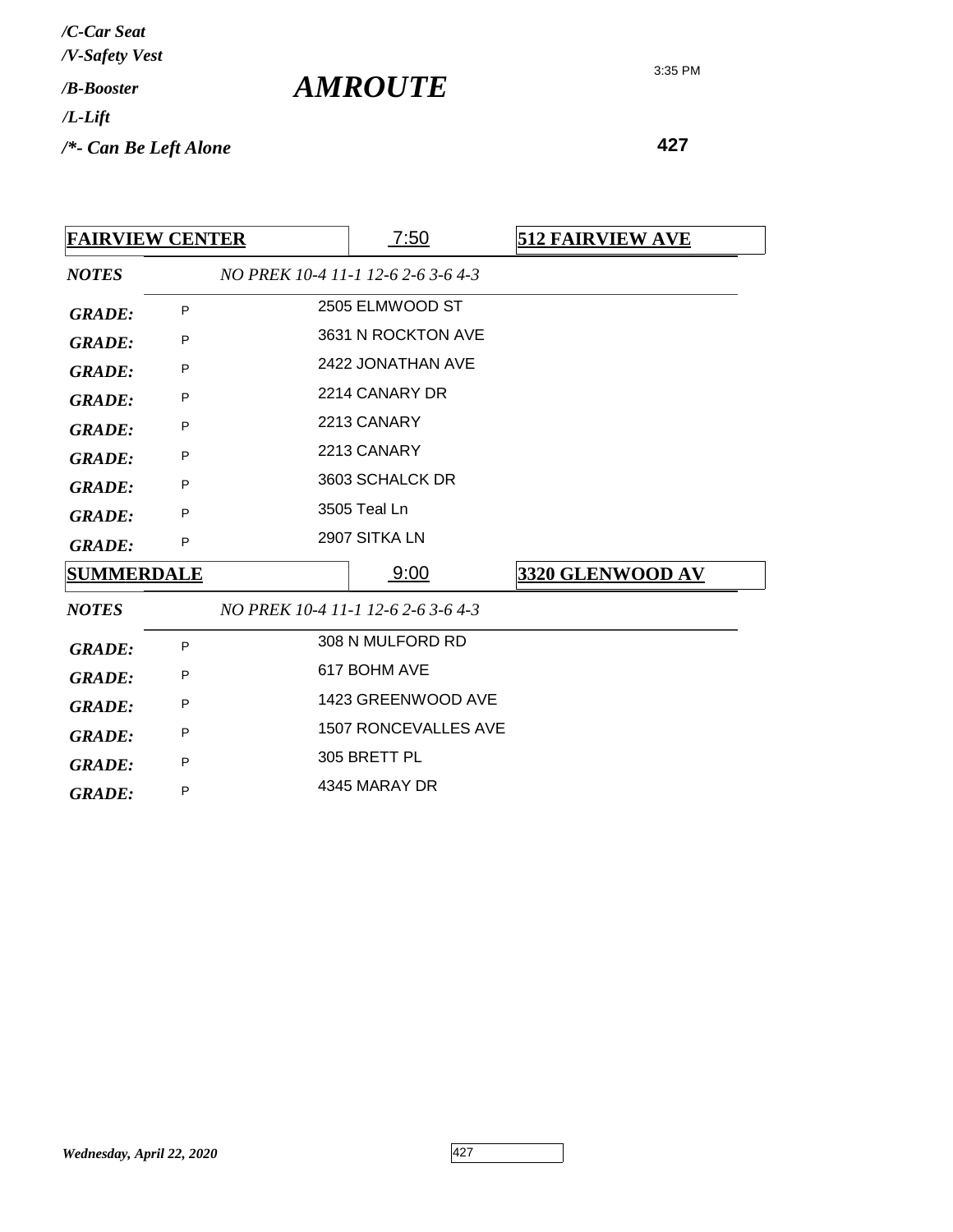| /C-Car Seat<br>/V-Safety Vest   |                       |
|---------------------------------|-----------------------|
| / <b><i>B-Booster</i></b>       | <i><b>AMROUTE</b></i> |
| $/L$ -Lift                      |                       |
| $\frac{1}{2}$ Can Be Left Alone |                       |

| <b>FAIRVIEW CENTER</b> |   | 7:50                               | <b>512 FAIRVIEW AVE</b> |
|------------------------|---|------------------------------------|-------------------------|
| <b>NOTES</b>           |   | NO PREK 10-4 11-1 12-6 2-6 3-6 4-3 |                         |
| <b>GRADE:</b>          | P | 4703 TURNER St                     |                         |
| <b>GRADE:</b>          | P | 7196 Sentinel Rd                   |                         |
| <b>GRADE:</b>          | P | 7196 Sentinel Rd                   |                         |
| <b>GRADE:</b>          | P | 1006 ST ANDREWS WAY                |                         |
| <b>GRADE:</b>          | P | 220 EASTON PKWY                    |                         |
| <b>GRADE:</b>          | P | <b>220 EASTON PARKWAY</b>          |                         |
| <b>GRADE:</b>          | P | 5481 LA CUMBRE LN                  |                         |
| <b>GRADE:</b>          | P | 4703 Turner St                     |                         |
| <b>BEYER</b>           |   | 9:00                               | 333 15TH AVE.           |
| <b>NOTES</b>           |   | NO PREK 10-4 11-1 12-6 2-6 3-6 4-3 |                         |
| <b>GRADE:</b>          | P | 320 DAWN AV                        |                         |
| <b>GRADE:</b>          | P | 2512 15TH AVE                      |                         |
| <b>GRADE:</b>          | P | 3912 Dakota Ln                     |                         |
| <b>GRADE:</b>          | P | 2474 EGGLESTON CT                  |                         |
| <b>GRADE:</b>          | P | 1904 COLORADO AV                   |                         |
| <b>GRADE:</b>          | P | 3112 Chadwick Dr                   |                         |
| <b>GRADE:</b>          | P | 3103 CAROLINA AVE                  |                         |
| <b>GRADE:</b>          | P | 4017 BEACH St                      |                         |
| <b>GRADE:</b>          | P | 4202 FLORIDA DR                    |                         |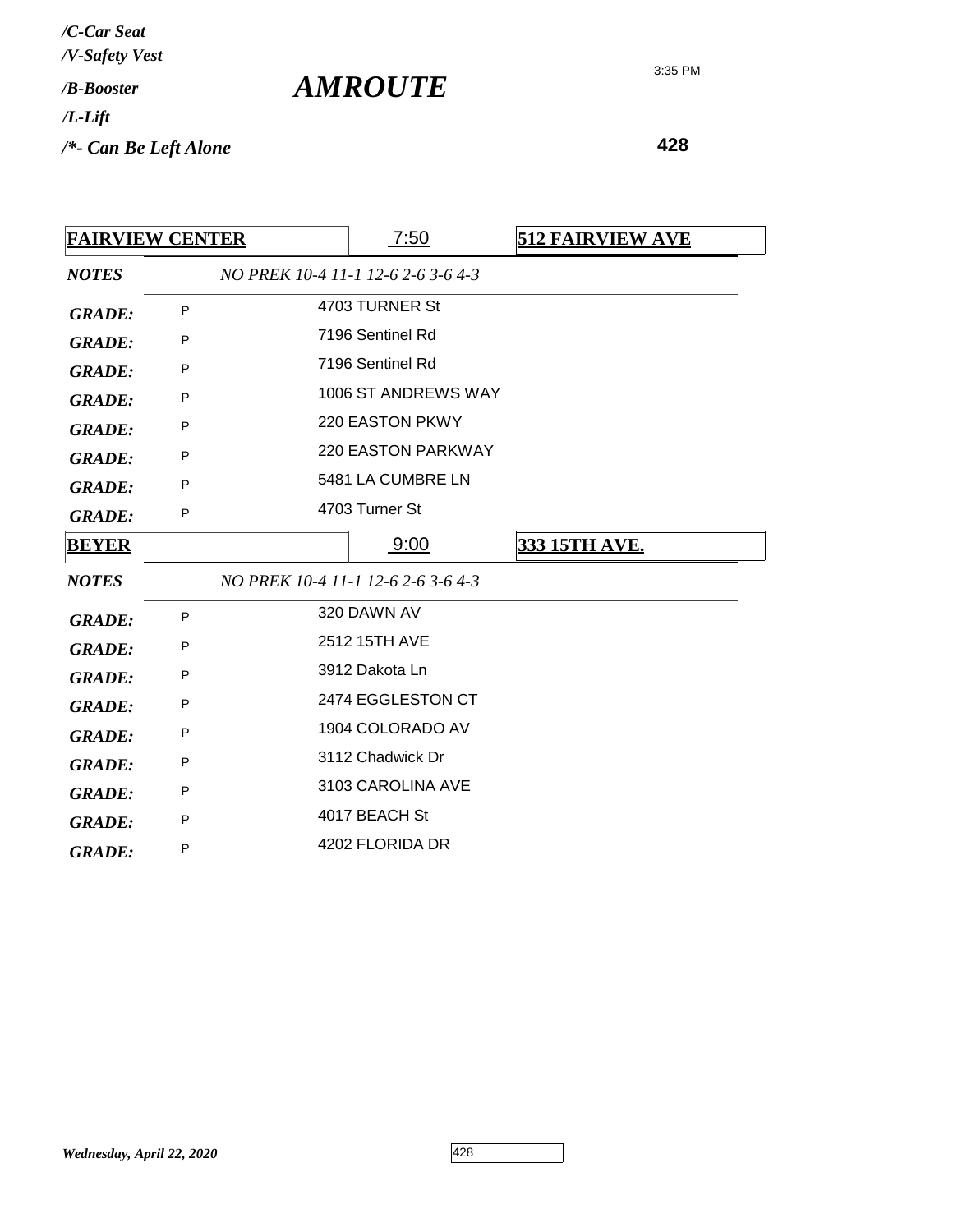*/B-Booster /C-Car Seat /V-Safety Vest /L-Lift /\*-Can Be Left Alone*

*NRT***<sup>2</sup>**

|               | <b>REG LEARNING CENTE</b> | <b>10:05 UNLOAD</b>                | <b>5949 SAFFORD RD</b> |  |
|---------------|---------------------------|------------------------------------|------------------------|--|
|               | <b>NOTES:</b>             |                                    |                        |  |
| <b>GRADE:</b> | 12                        | 3225 18th ST                       |                        |  |
| <b>GRADE:</b> | 12                        | 908 11th St                        |                        |  |
| <b>GRADE:</b> | $12 \overline{ }$         | 1718 Rose AVE                      |                        |  |
|               | <b>NASHOLD</b>            | <b>11:45 UNLOAD</b>                | 3303 20TH ST           |  |
|               | <b>NOTES:</b>             | NO PREK 10-4 11-1 12-6 2-6 3-6 4-3 |                        |  |
| <b>GRADE:</b> | P                         | 2307 9th St #1                     |                        |  |
| <b>GRADE:</b> | P                         | 1224 16TH Ave                      |                        |  |
| <b>GRADE:</b> | P                         | 1503 17th av #2                    |                        |  |
| <b>GRADE:</b> | P                         | 2240 19TH Ave                      |                        |  |

3:42 PM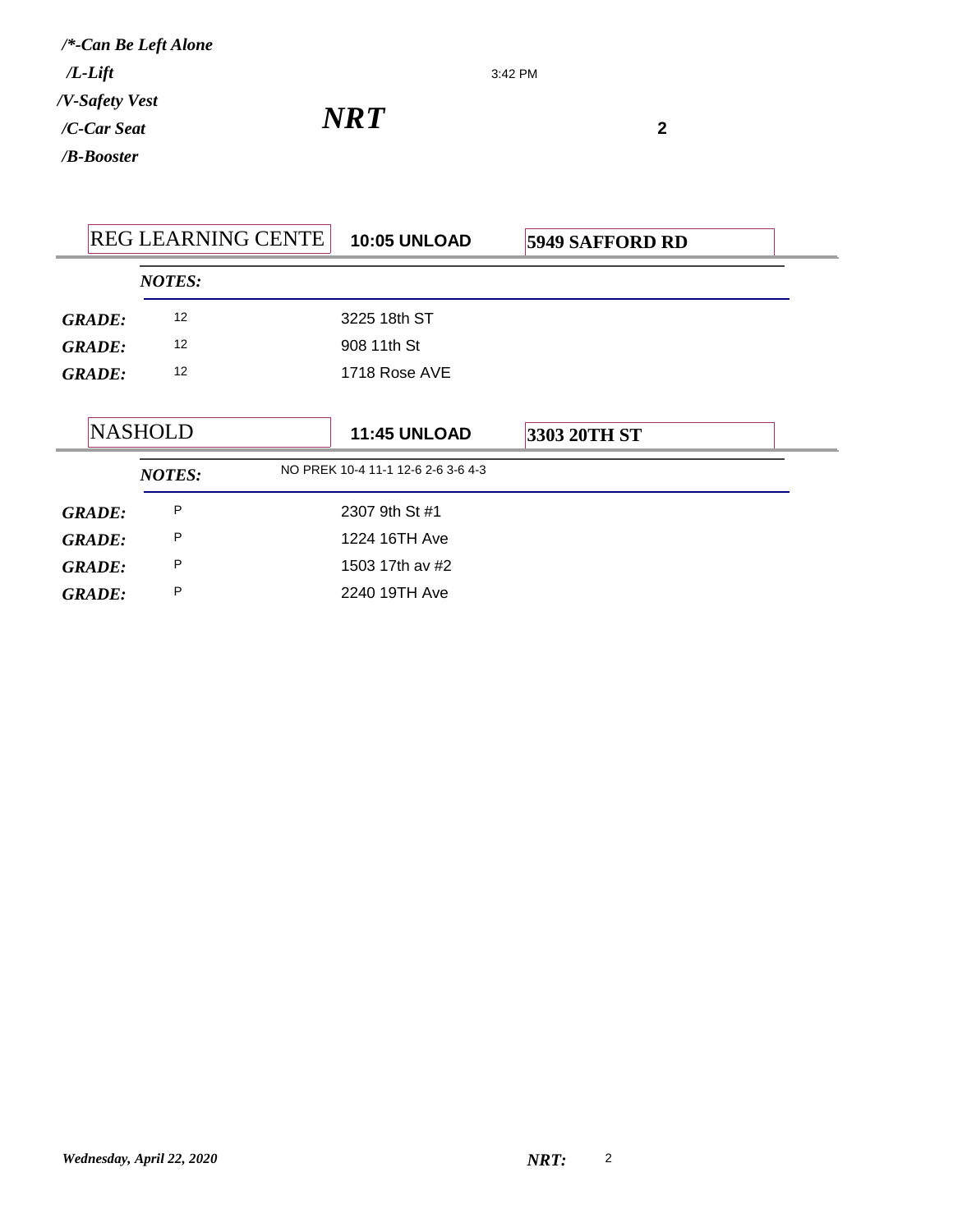| $/L$ -Lift<br>/V-Safety Vest<br>/C-Car Seat | /*-Can Be Left Alone     | 3:42 PM<br>NRT)                    | $\mathbf{3}$             |
|---------------------------------------------|--------------------------|------------------------------------|--------------------------|
| /B-Booster                                  |                          |                                    |                          |
|                                             |                          |                                    |                          |
|                                             | <b>KENNEDY MIDD SCHL</b> | 10:00(unload)                      | <b>520 N PIERPONT AV</b> |
|                                             | <b>NOTES:</b>            |                                    |                          |
| <b>GRADE:</b>                               | 12                       | 4455 CHARLES ST #204               |                          |
|                                             |                          |                                    |                          |
|                                             | <b>KENNEDY MIDD SCHL</b> | <b>10:00 LOAD</b>                  | 520 N PIERPONT AV        |
|                                             | <b>NOTES:</b>            |                                    |                          |
| <b>GRADE:</b>                               | 12                       | 10:00 Kennedy TO 5949 SAFFORD      |                          |
|                                             |                          |                                    |                          |
|                                             | <b>ROOSEVELT</b>         | 10:40(LOAD)                        | 978 HASKELL AV           |
|                                             | <b>NOTES:</b>            | NO PREK 10-4 11-1 12-6 2-6 3-6 4-3 |                          |
| <b>GRADE:</b>                               | P                        | 4035 OLIVER LANE                   |                          |
| <b>GRADE:</b>                               | P                        | 1928 ARTHUR AVE                    |                          |
| <b>GRADE:</b>                               | P                        | 4035 OLIVER LANE                   |                          |
| <b>GRADE:</b>                               | P                        | 1120 W JEFFERSON ST                |                          |
| <b>GRADE:</b>                               | P                        | 415 CARBAUGH AVE                   |                          |
| <b>GRADE:</b>                               | P                        | 1913 School ST                     |                          |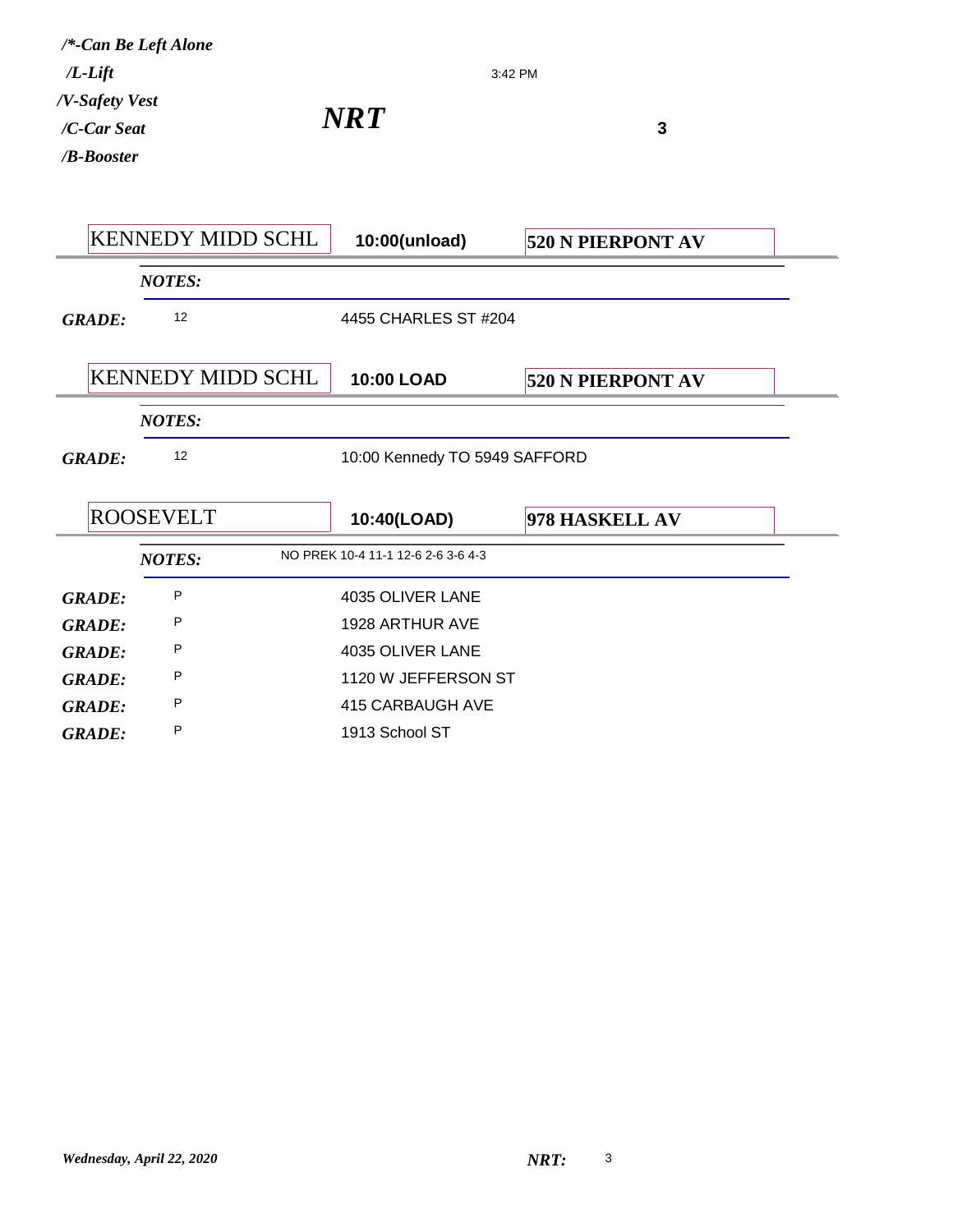3:42 PM

|                 | <b>10:55 LOAD</b> | <b>1009 W. LANE RD</b>                                                                                                    |
|-----------------|-------------------|---------------------------------------------------------------------------------------------------------------------------|
| <b>NOTES:</b>   |                   |                                                                                                                           |
| 12              |                   |                                                                                                                           |
| 10              | 530 13TH ST       |                                                                                                                           |
| 12              |                   |                                                                                                                           |
| 12              |                   |                                                                                                                           |
| <b>GUILFORD</b> | <b>11:50 LOAD</b> | <b>5620 SPRING CREEK</b>                                                                                                  |
| <b>NOTES:</b>   |                   |                                                                                                                           |
| 12              |                   |                                                                                                                           |
|                 |                   | 10:55 TJMAXX TO 5949 Safford Rd<br>10:55 TJ TO 5949 SAFFORD<br>10:55 TJ TO 5949 SAFFORD<br>11:50 Guil TO REG 5949 SAFFORD |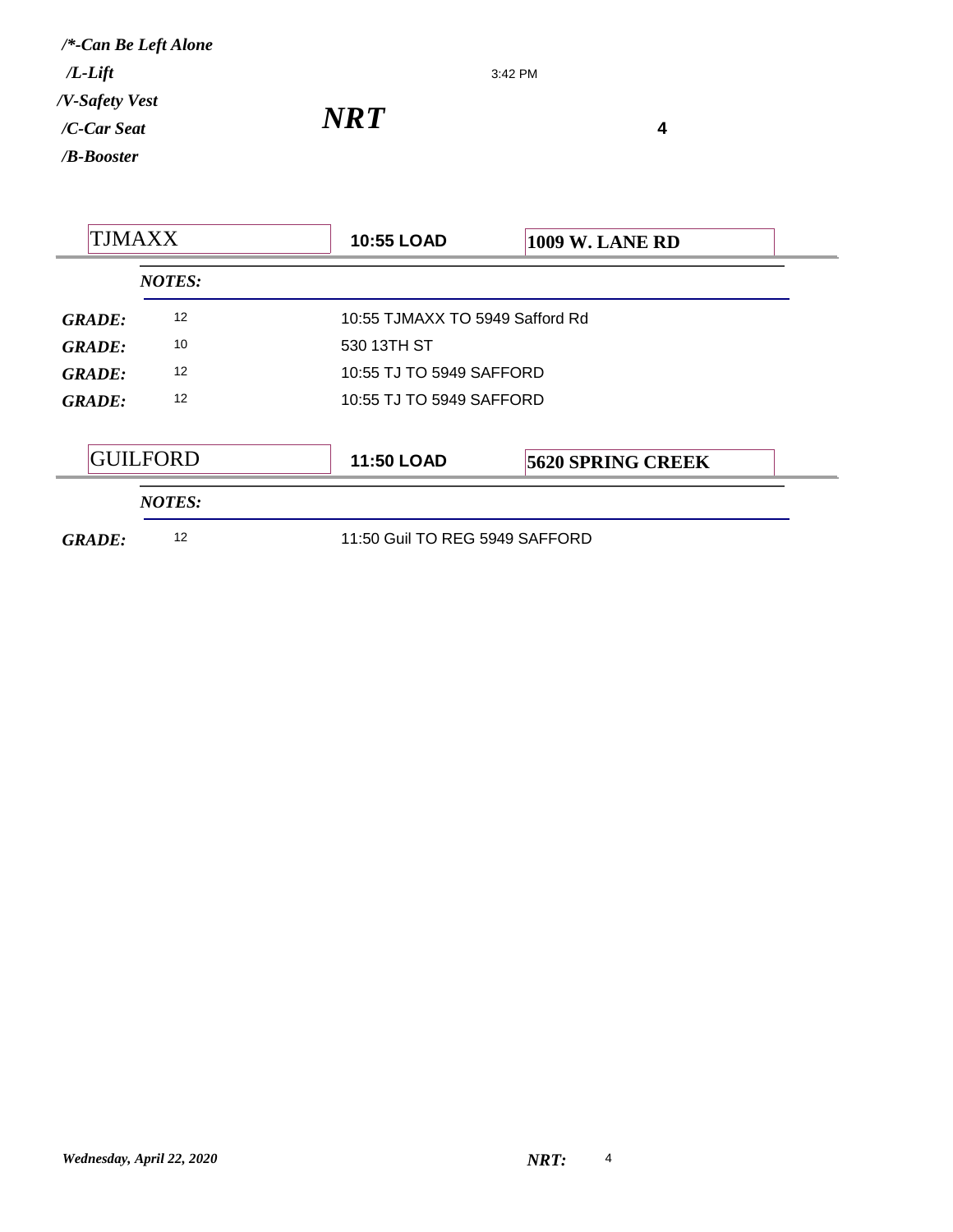| $\boldsymbol{N}\boldsymbol{R}\boldsymbol{T}$ |  |
|----------------------------------------------|--|
|                                              |  |

3:42 PM

|               | <b>DISCOVERY CENTER</b>  | <b>9:40 LOAD</b>                         | <b>711 N. MAIN</b>           |
|---------------|--------------------------|------------------------------------------|------------------------------|
|               | <b>NOTES:</b>            |                                          |                              |
| <b>GRADE:</b> | 12                       | 9:40 Disc TO 5949 SAFFORD RD             |                              |
| <b>GRADE:</b> | 12                       | 9:40 DISC to Auburn (5110 Auburn St)     |                              |
| <b>GRADE:</b> | 12                       | 9:40 DISC TO 5949 SAFFORD RD             |                              |
| <b>GRADE:</b> | 12                       | 9:40 DISC to 5949 Safford                |                              |
|               | <b>DISCOVERY CENTER</b>  |                                          |                              |
|               |                          | <b>10:50 LOAD</b>                        | <b>711 N. MAIN</b>           |
|               | <b>NOTES:</b>            |                                          |                              |
| <b>GRADE:</b> | 12                       | 10:50 DISC to 5620 SPRING CREEK(FRI)     |                              |
|               | <b>MISSION MART</b>      | 10:50 LOAD                               | 2710 20th ST                 |
|               | <b>NOTES:</b>            |                                          |                              |
| <b>GRADE:</b> | 12                       | 10:50 MM to 5620 SPRING CREEK(TUE)       |                              |
|               | <b>NORTHERN ILL FOOD</b> | <b>10:50 LOAD</b>                        | <b>765 RESEARCH PKWAY</b>    |
|               | <b>NOTES:</b>            |                                          |                              |
| <b>GRADE:</b> | 12                       | 10:50 NIFB to 5620 SPRING CREEK (WED)    |                              |
|               | <b>SPORTSCORE TWO</b>    | 10:50 LOAD                               | <b>8800 E RIVERSIDE BLVD</b> |
|               | <b>NOTES:</b>            |                                          |                              |
| <b>GRADE:</b> | 12                       | 10:50 Sportscore to 5620 SPRING CRE(MON) |                              |
|               | <b>WASHINGTON PARK C</b> | <b>10:50 LOAD</b>                        | 3617 DELAWARE ST             |
|               | <b>NOTES:</b>            |                                          |                              |
| <b>GRADE:</b> | 12                       | 10:50 WPCC to 5620 SPRING CREEK (THUR    |                              |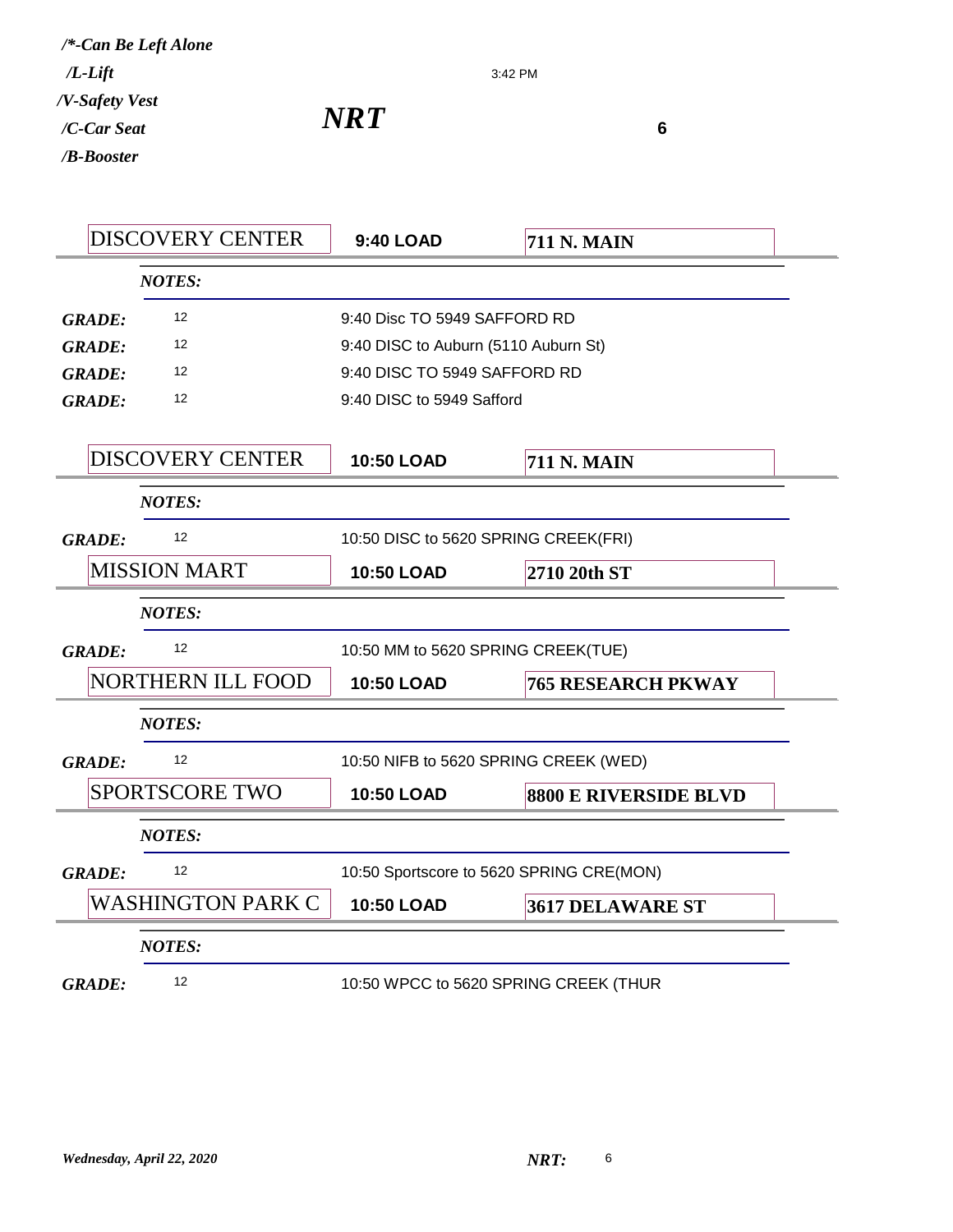3:42 PM

 $NRT$ <sup>8</sup>

|               | <b>REG LEARNING CENTE</b> | <b>11:50 LOAD</b>                  | <b>5949 SAFFORD RD</b> |
|---------------|---------------------------|------------------------------------|------------------------|
|               | <b>NOTES:</b>             |                                    |                        |
| <b>GRADE:</b> | 12                        | 11:50 RLC to 711 N Main(Discovery) |                        |
| <b>GRADE:</b> | 12                        | 11:50 REGIONAL TO 711 N Main St    |                        |
| <b>GRADE:</b> | 12                        | 11:50 RLC to 711 N Main(Discovery) |                        |
| <b>GRADE:</b> | 12                        | 11:50 RLC to 711 N Main(Discovery) |                        |
| <b>GRADE:</b> | 12                        | 11:50 RLC to 711 N Main(Discovery) |                        |
| <b>GRADE:</b> | 12                        | 11:50 RLC to 711 N Main(Discovery) |                        |
|               |                           |                                    |                        |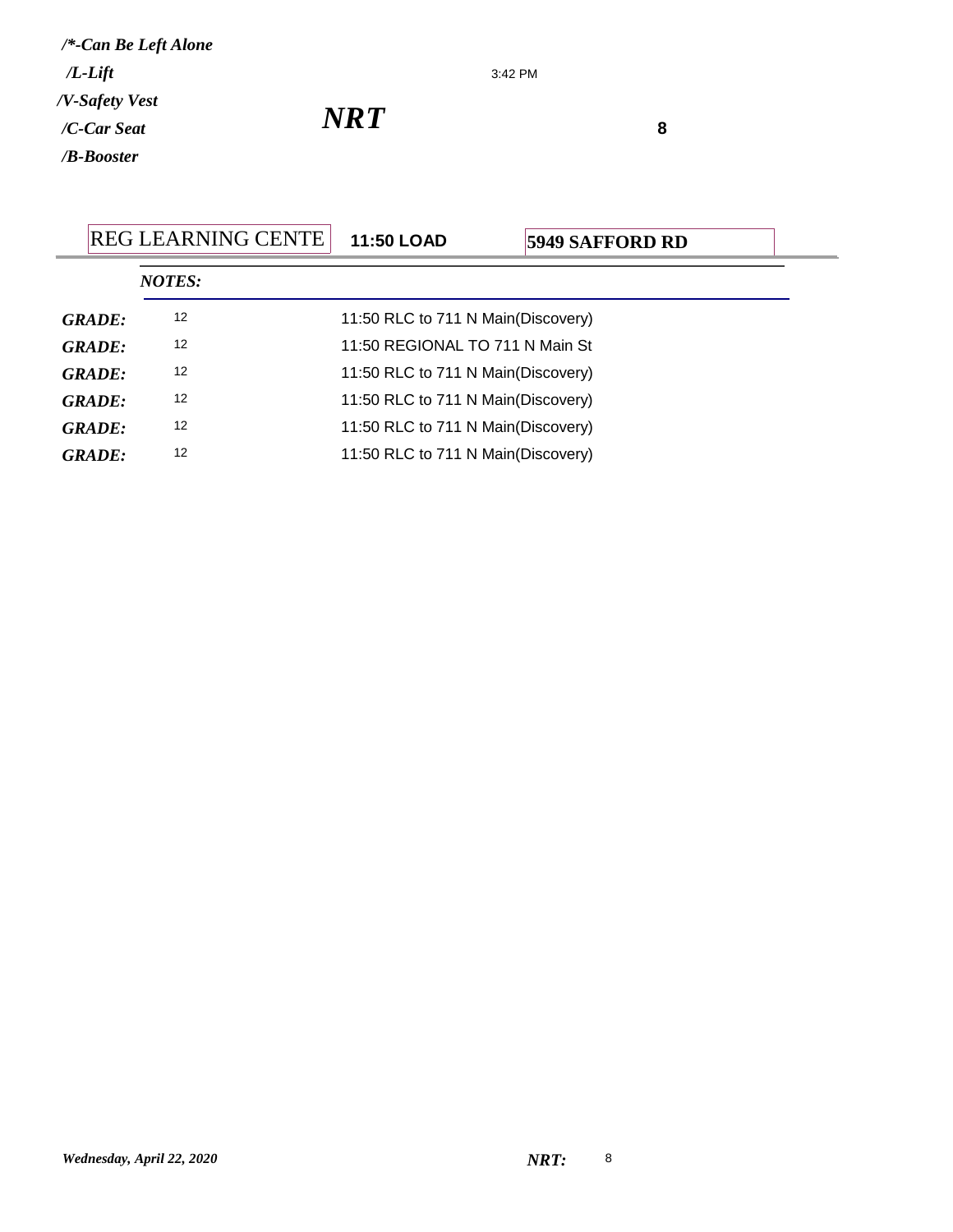| /*-Can Be Left Alone<br>$/L$ -Lift          |                        |  |                                         | 3:42 PM                 |
|---------------------------------------------|------------------------|--|-----------------------------------------|-------------------------|
| /V-Safety Vest<br>/C-Car Seat<br>/B-Booster |                        |  | <b>NRT</b>                              | 10                      |
| <b>EAST</b>                                 |                        |  | 9:50 LOAD                               | <b>2929 CHARLES ST</b>  |
|                                             | <b>NOTES:</b>          |  |                                         |                         |
| <b>GRADE:</b>                               | 12                     |  | 9:50 East to Guilford(5620 Springcreek) |                         |
|                                             | <b>ROOSEVELT</b>       |  | 10:40(LOAD)                             | 978 HASKELL AV          |
|                                             | <b>NOTES:</b>          |  | NO PREK 10-4 11-1 12-6 2-6 3-6 4-3      |                         |
| <b>GRADE:</b>                               | P                      |  | 2812 Cameron Ave                        |                         |
| <b>GRADE:</b>                               | P                      |  | 2512 Cameron Ave                        |                         |
| <b>GRADE:</b>                               | P                      |  | 2918 Glenwood Ave                       |                         |
|                                             | <b>FAIRVIEW CENTER</b> |  | <b>11:35 UNLOAD</b>                     | <b>512 FAIRVIEW AVE</b> |
|                                             | <b>NOTES:</b>          |  | NO PREK 10-4 11-1 12-6 2-6 3-6 4-3      |                         |
| <b>GRADE:</b>                               | P                      |  | 2401 QUAIL RUN                          |                         |
| <b>GRADE:</b>                               | P                      |  | 1611 N HORSMAN St                       |                         |
| <b>GRADE:</b>                               | P                      |  | 3992 EAGLE DR #210                      |                         |
| <b>GRADE:</b>                               | P                      |  | 1303 CAMPUS HILLS RD                    |                         |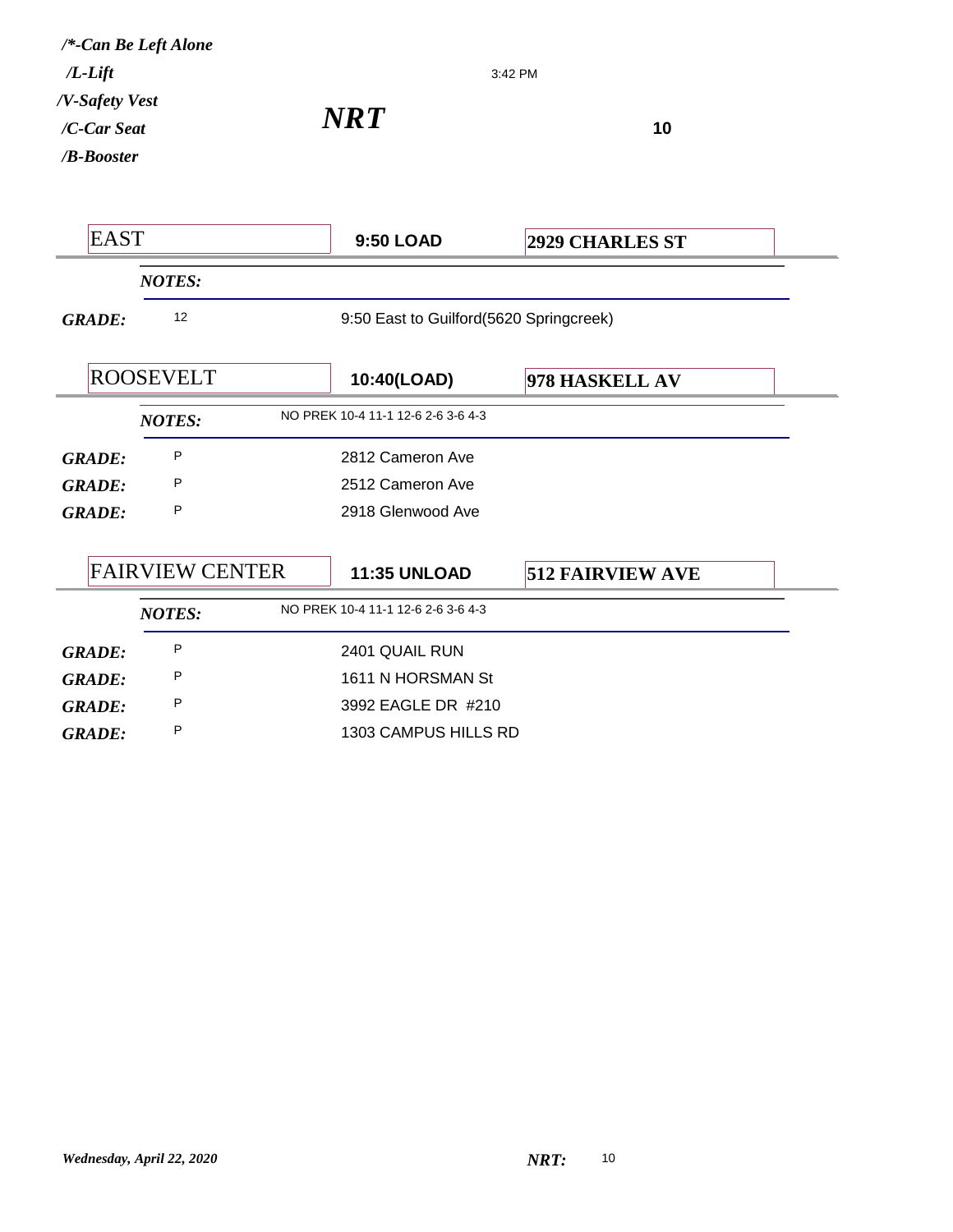3:42 PM

*NRT*<sup>11</sup>

|               | <b>NASHOLD</b> | <b>11:45 UNLOAD</b><br>3303 20TH ST  |  |
|---------------|----------------|--------------------------------------|--|
|               | <b>NOTES:</b>  | NO PREK 10-4 11-1 12-6 2-6 3-6 4-3   |  |
| <b>GRADE:</b> | P              | 5071 LINDEN RD                       |  |
| <b>GRADE:</b> | P              | 4551 GOVERNORS DR #3 3/9             |  |
| <b>GRADE:</b> | P              | 4551 GOVERNORS DR #3 3/9             |  |
| <b>GRADE:</b> | P              | 4682 TREVOR CIR                      |  |
| <b>GRADE:</b> | P              | 4831 LINDEN RD 1544                  |  |
| <b>GRADE:</b> | P              | 4409 Oconnell St(sub only)           |  |
|               |                |                                      |  |
| <b>BEYER</b>  |                | <b>12:45(UNLOAD</b><br>333 15TH AVE. |  |
|               | <b>NOTES:</b>  | NO PREK 10-4 11-1 12-6 2-6 3-6 4-3   |  |
| <b>GRADE:</b> | P              | 2934 18TH ST                         |  |
| <b>GRADE:</b> | P              | PU/1623 ROSS LN                      |  |
| <b>GRADE:</b> | P              | 2923 18TH ST                         |  |
| <b>GRADE:</b> | P              | 5009 35TH St                         |  |
| <b>GRADE:</b> | P              | 2411 ALTON AVE                       |  |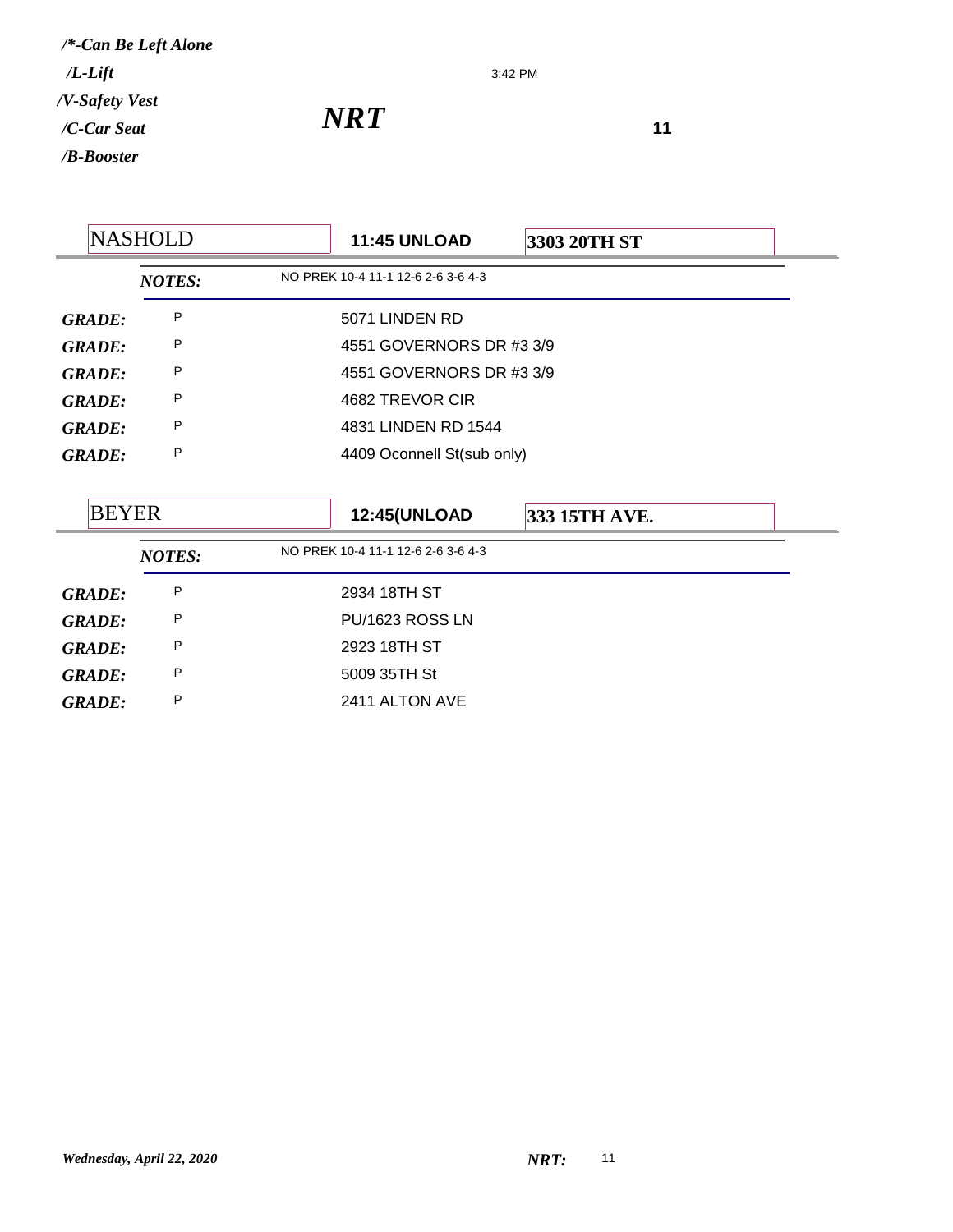*NRT*<sup>12</sup> */B-Booster /C-Car Seat /V-Safety Vest /L-Lift /\*-Can Be Left Alone*

LATHROP **11:00 LOAD 2603 CLOVER AVE** *NOTES: GRADE:* <sup>04</sup> DO/2507 CLIFTON AVE SUMMERDALE **11:35 LOAD 3320 GLENWOOD AV** *NOTES:* NO PREK 10-4 11-1 12-6 2-6 3-6 4-3 *GRADE:* <sup>P</sup> 1403 SEMINARY ST *GRADE:* P 2323 S 6TH ST *GRADE:* <sup>P</sup> 2323 S 6TH ST *GRADE:* <sup>P</sup> 3612 JACQUELINE DR *GRADE:* <sup>P</sup> 2323 S 6TH ST *GRADE:* <sup>P</sup> 2323 S 6TH ST

3:42 PM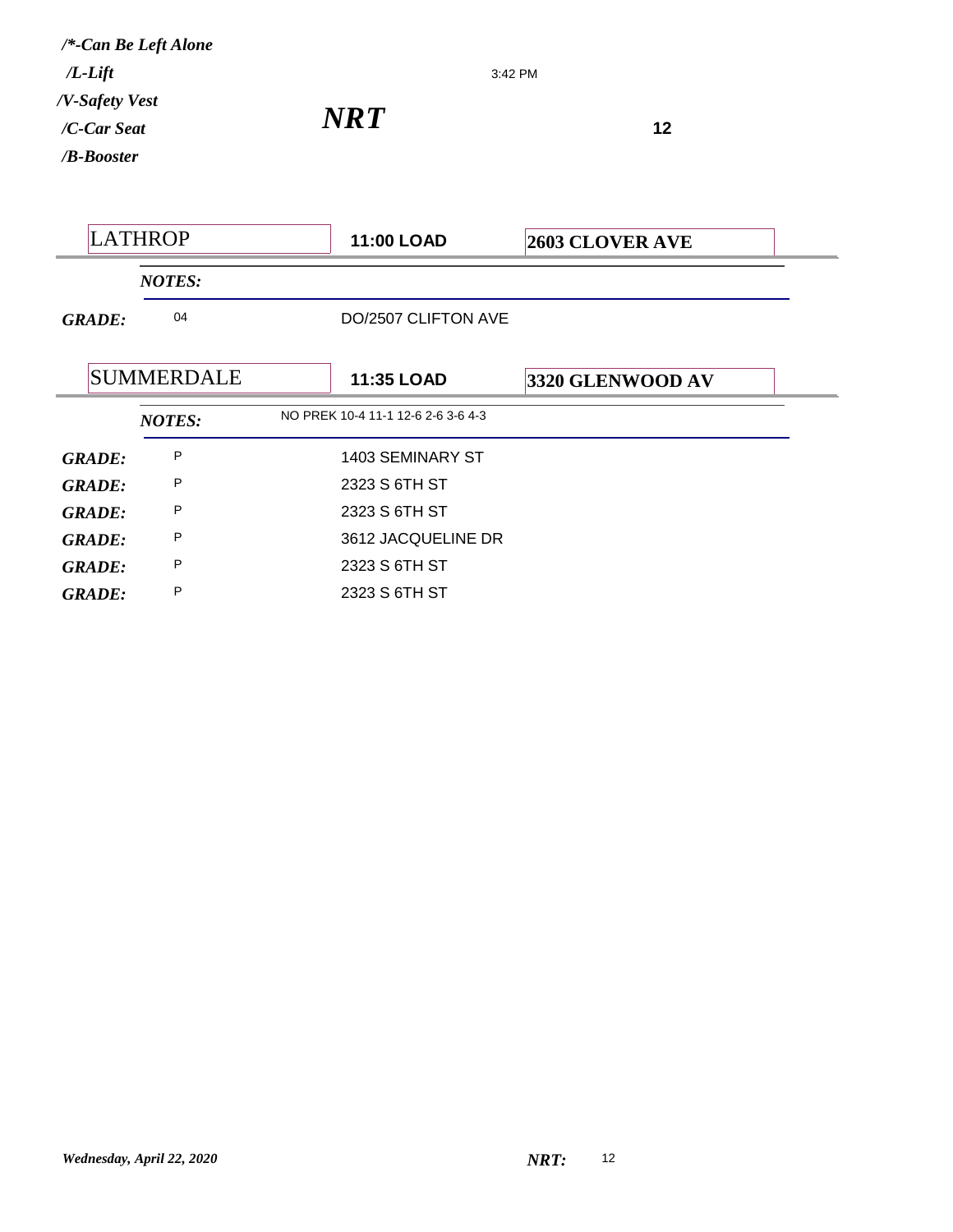3:42 PM

*NRT*<sup>13</sup>

|               | <b>FAIRVIEW CENTER</b> |                           | 10:25 LOAD                         | <b>512 FAIRVIEW AVE</b> |  |
|---------------|------------------------|---------------------------|------------------------------------|-------------------------|--|
|               | <b>NOTES:</b>          |                           | NO PREK 10-4 11-1 12-6 2-6 3-6 4-3 |                         |  |
| <b>GRADE:</b> | P                      |                           | 6577 10th St                       |                         |  |
| <b>GRADE:</b> | P                      |                           | 1210 5TH Ave                       |                         |  |
| <b>GRADE:</b> | P                      |                           | 511 COLLEGE AVE                    |                         |  |
| <b>GRADE:</b> | р                      |                           | 413 16th Ave                       |                         |  |
| <b>BEYER</b>  |                        |                           | 11:35 LOAD                         | 333 15TH AVE.           |  |
|               | <b>NOTES:</b>          |                           | NO PREK 10-4 11-1 12-6 2-6 3-6 4-3 |                         |  |
| <b>GRADE:</b> | P                      |                           | 3912 Dakota Ln                     |                         |  |
| <b>GRADE:</b> | P                      |                           | 2474 EGGLESTON CT                  |                         |  |
| <b>GRADE:</b> | P                      |                           | 1302 22ND ST                       |                         |  |
| <b>GRADE:</b> | P                      |                           | 1111 15TH ST                       |                         |  |
| <b>GRADE:</b> | P                      |                           | 1302 22ND ST                       |                         |  |
| <b>GRADE:</b> | P                      |                           | 2216 19TH Ave(deadend)             |                         |  |
|               |                        | <b>GALAPAGOS MIDDLE S</b> | 12:30 LOAD                         | 3051 ROTARY RD          |  |
|               | <b>NOTES:</b>          |                           | E.R. EVERY WEDS 12:30              |                         |  |
| GRADE         | 07                     |                           | 2213 SCHOOL ST                     |                         |  |

| GRADE: | 07 | 2213 SCHOOL ST |
|--------|----|----------------|
| GRADE: | 07 | 2213 SCHOOL ST |
| GRADE: | 06 | 621 SCORE St   |
| GRADE: | 06 | 3941 Mila Ave  |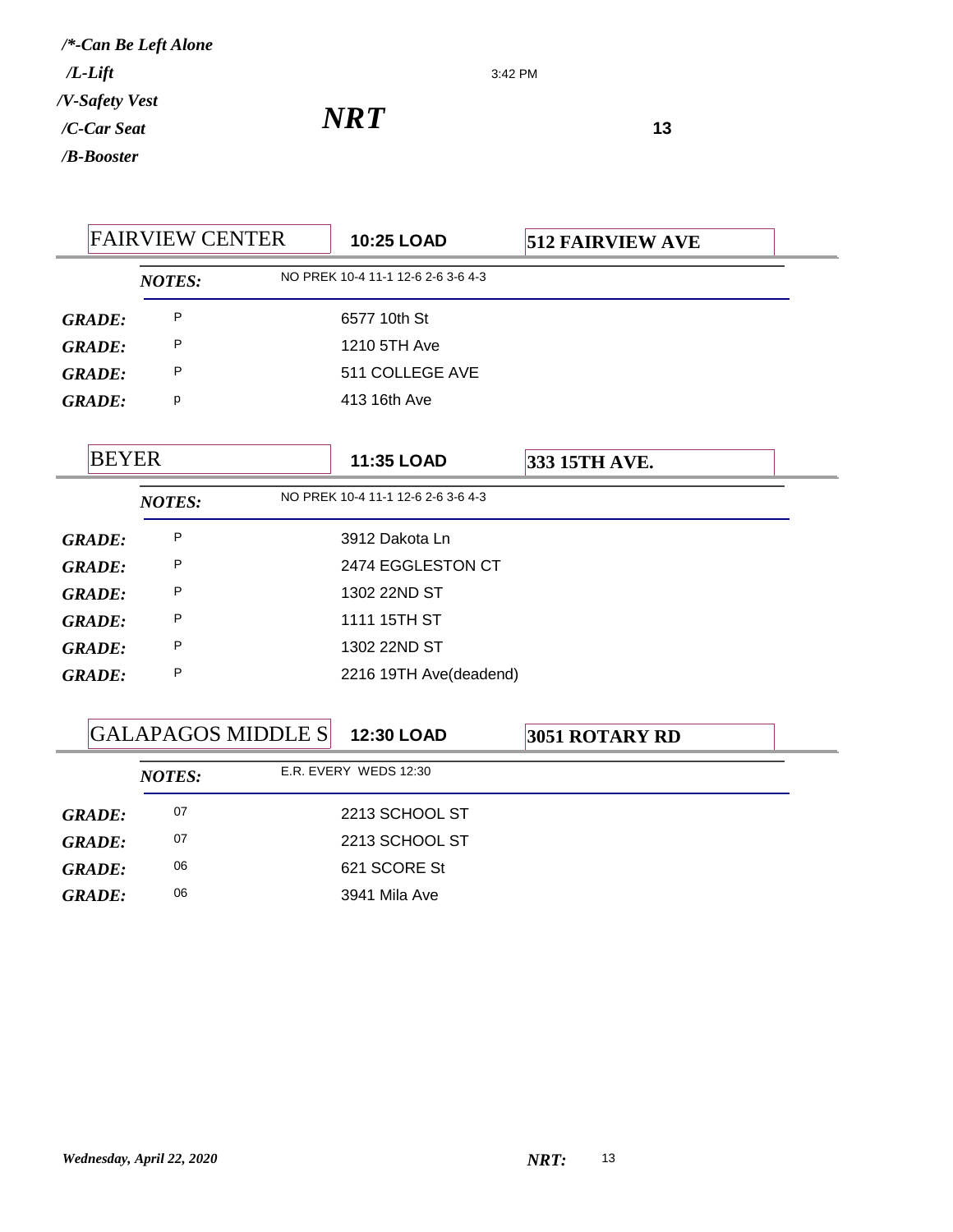| $/L$ -Lift                                  | /*-Can Be Left Alone |                                    | 3:42 PM             |
|---------------------------------------------|----------------------|------------------------------------|---------------------|
| /V-Safety Vest<br>/C-Car Seat<br>/B-Booster |                      | <b>NRT</b>                         | 16                  |
|                                             | <b>HOFFMAN HOUSE</b> | 10:00 LOAD                         | <b>7550 E STATE</b> |
|                                             | <b>NOTES:</b>        |                                    |                     |
| <b>GRADE:</b>                               | 12                   | 10:00 HH TO JEFF-4145 SAMUELSON RD |                     |
|                                             | <b>ROOSEVELT</b>     | 10:40(LOAD)                        | 978 HASKELL AV      |
|                                             | <b>NOTES:</b>        | NO PREK 10-4 11-1 12-6 2-6 3-6 4-3 |                     |
| <b>GRADE:</b>                               | P                    | 1510 12TH AVE                      |                     |
| <b>GRADE:</b>                               | P                    | 3211 SUNNYSIDE AVE                 |                     |
| <b>GRADE:</b>                               | P                    | 729 FURMAN ST                      |                     |
| <b>GRADE:</b>                               | P                    | 3126 ARLINE AVE                    |                     |
| <b>GRADE:</b>                               | P                    | 1019 ARTHUR AVE                    |                     |
|                                             | <b>ROOSEVELT</b>     | <b>12:00(UNLOAD</b>                | 978 HASKELL AV      |
|                                             | <b>NOTES:</b>        | NO PREK 10-4 11-1 12-6 2-6 3-6 4-3 |                     |
| <b>GRADE:</b>                               | P                    | 2128 Auburn St #2W                 |                     |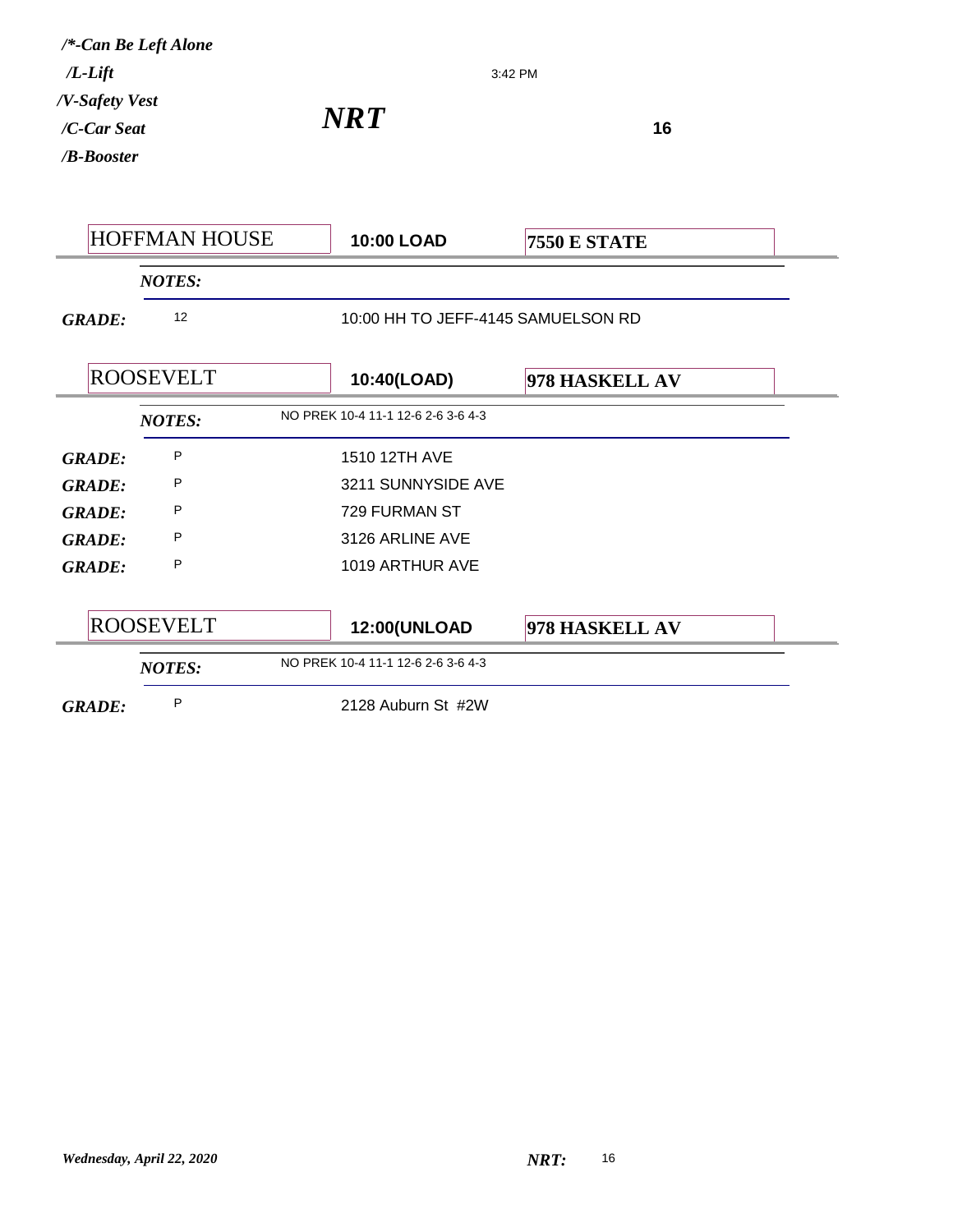3:42 PM

*NRT*<sup>18</sup>

|               | <b>ROOSEVELT</b> | 10:00 LOAD                         | 978 HASKELL AV                     |  |
|---------------|------------------|------------------------------------|------------------------------------|--|
|               | <b>NOTES:</b>    |                                    |                                    |  |
| <b>GRADE:</b> | 12               |                                    | 10:00 ROOSEVELT TO 5949 SAFFORD RD |  |
|               | <b>ROOSEVELT</b> | 10:30 unload                       | 978 HASKELL AV                     |  |
|               | <b>NOTES:</b>    |                                    |                                    |  |
| <b>GRADE:</b> | 12               | 1716 School St                     |                                    |  |
|               | <b>NASHOLD</b>   | <b>11:45 UNLOAD</b>                | 3303 20TH ST                       |  |
|               | <b>NOTES:</b>    | NO PREK 10-4 11-1 12-6 2-6 3-6 4-3 |                                    |  |
| <b>GRADE:</b> | P                | 2212 S CENTRAL AV                  |                                    |  |
| <b>GRADE:</b> | P                | 1234 SEMINARY ST                   |                                    |  |
| <b>GRADE:</b> | P                | <b>1405 IRIS AV</b>                |                                    |  |
| <b>GRADE:</b> | P                | <b>1405 IRIS AV</b>                |                                    |  |
| <b>GRADE:</b> | P                | 1536 S MAIN ST (ST ELIZABETH)      |                                    |  |
| <b>GRADE:</b> | P                | <b>1536 S MAIN ST</b>              |                                    |  |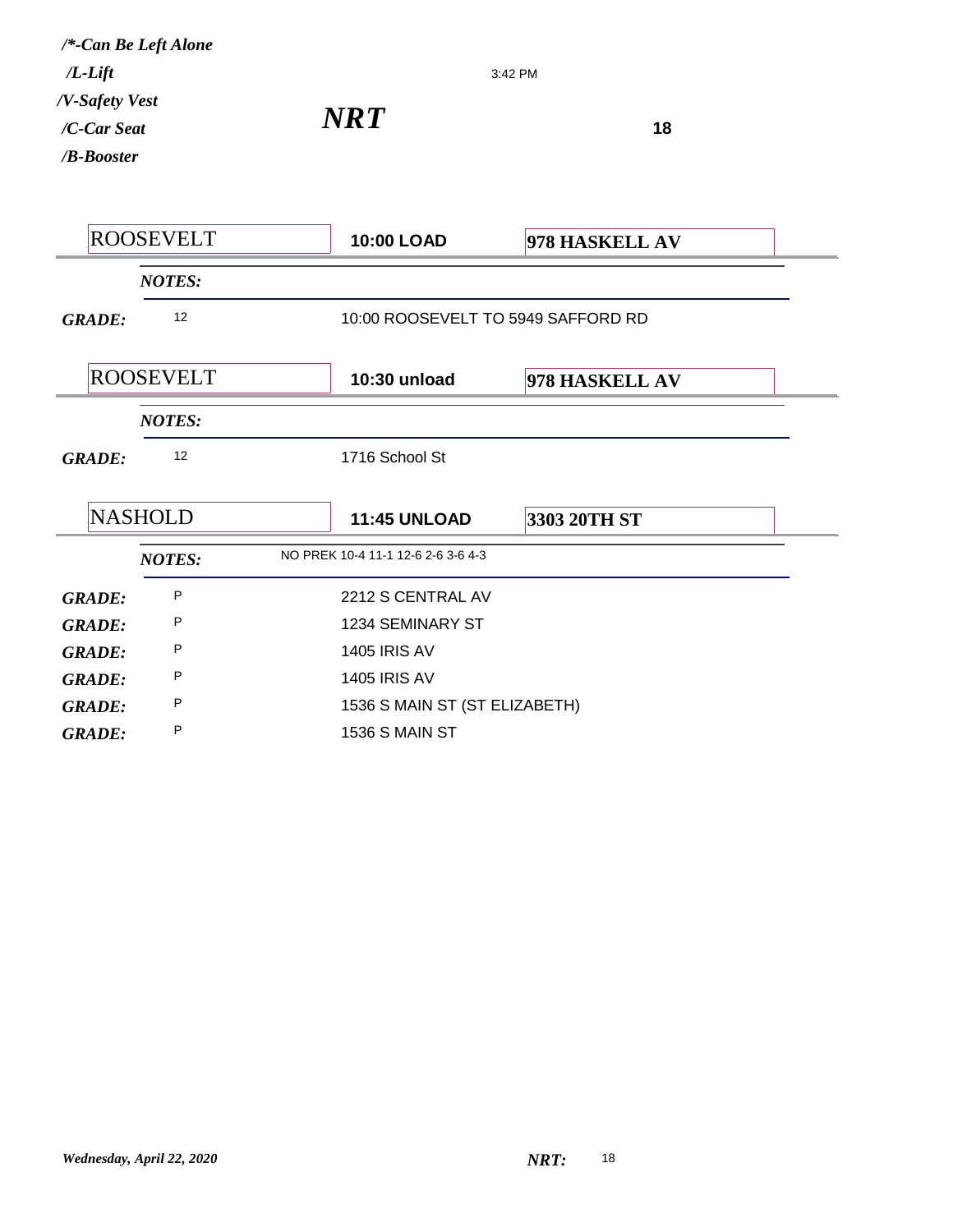3:42 PM

*NRT*<sup>21</sup>

|               | <b>ROOSEVELT</b>          | 10:40(LOAD)                          | 978 HASKELL AV        |  |
|---------------|---------------------------|--------------------------------------|-----------------------|--|
|               | <b>NOTES:</b>             | NO PREK 10-4 11-1 12-6 2-6 3-6 4-3   |                       |  |
| <b>GRADE:</b> | P                         | 1914 N COURT ST                      |                       |  |
| <b>GRADE:</b> | P                         | 1617 Overdene Ave                    |                       |  |
| <b>GRADE:</b> | P                         | 2323 BELL AVE                        |                       |  |
| <b>BEYER</b>  |                           | 11:35 LOAD                           | 333 15TH AVE.         |  |
|               | <b>NOTES:</b>             | NO PREK 10-4 11-1 12-6 2-6 3-6 4-3   |                       |  |
| <b>GRADE:</b> | P                         | 3122 BLACKSTONE AVE                  |                       |  |
| <b>GRADE:</b> | P                         | 3122 BLACKSTONE AVE                  |                       |  |
| <b>GRADE:</b> | P                         | 3305 LIBERTY DR                      |                       |  |
| <b>GRADE:</b> | P                         | 2330 KILBURN AV                      |                       |  |
| <b>GRADE:</b> | P                         | 1325 ANDREWS ST                      |                       |  |
| <b>GRADE:</b> | P                         | 2324 ROCKWELL ST                     |                       |  |
|               | <b>RIVERBLUFF NURSING</b> | 12:30 LOAD                           | <b>4401 N MAIN ST</b> |  |
|               | <b>NOTES:</b>             |                                      |                       |  |
| <b>GRADE:</b> | 12                        | 12:30 4401 N MAIN TO 5949 SAFFORD RD |                       |  |
| <b>GRADE:</b> | $12 \overline{ }$         | 12:30 4401 N MAIN TO 5949 SAFFORD RD |                       |  |
| <b>GRADE:</b> | $12 \overline{ }$         | 12:30 4401 N MAIN TO 5949 SAFFORD RD |                       |  |
| <b>GRADE:</b> | 12                        | 12:30 4401 N MAIN TO 5949 SAFFORD RD |                       |  |
| <b>GRADE:</b> | 12                        | 12:30 4401 N MAIN TO 5949 SAFFORD RD |                       |  |
|               |                           |                                      |                       |  |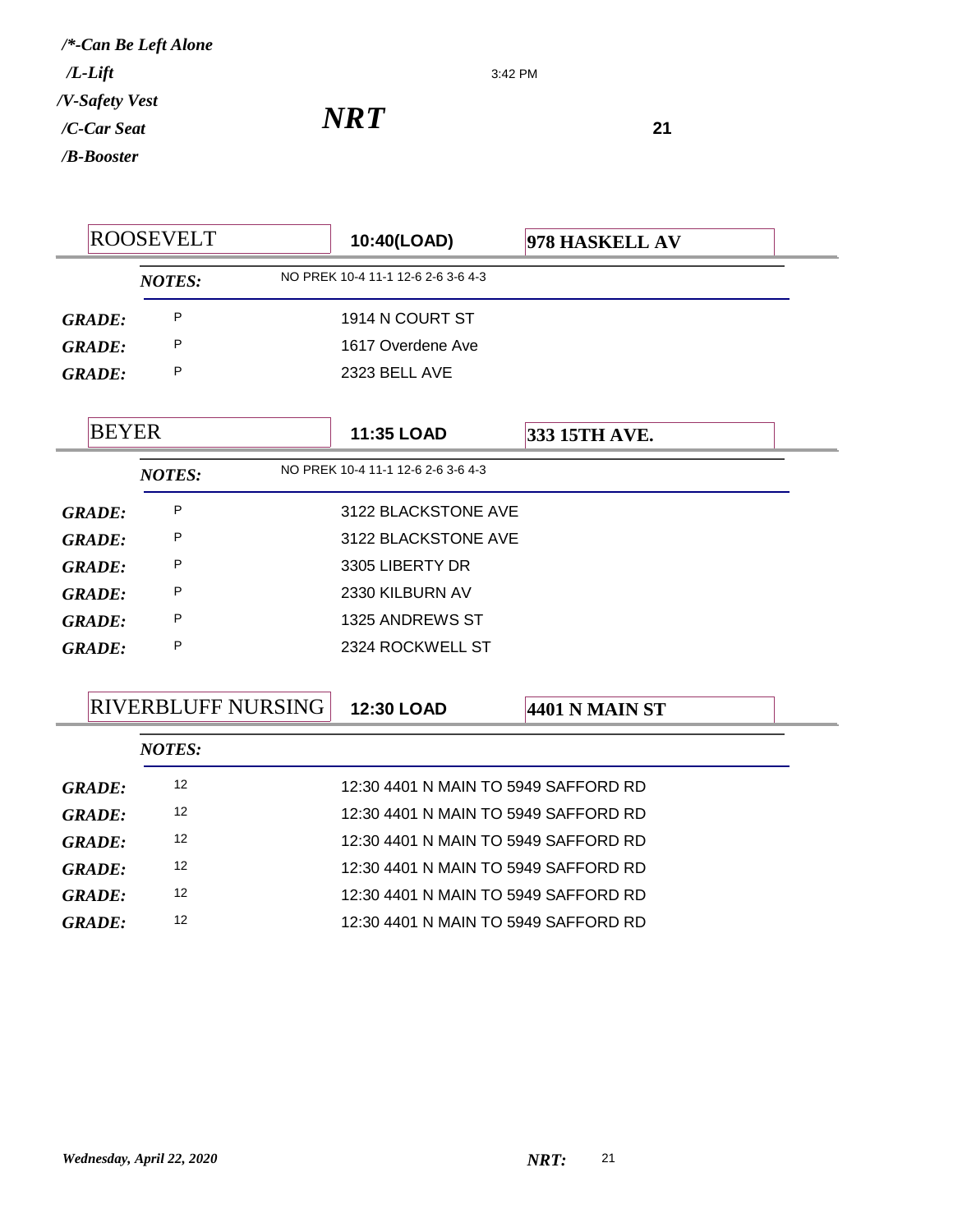| $/L$ -Lift<br>/V-Safety Vest<br>/C-Car Seat<br>$/B$ -Booster | /*-Can Be Left Alone | <b>NRT</b>                         | 3:42 PM<br>22               |  |
|--------------------------------------------------------------|----------------------|------------------------------------|-----------------------------|--|
|                                                              | <b>JEFFERSON</b>     | 9:50 LOAD                          | 4145 SAMUELSON              |  |
|                                                              | <b>NOTES:</b>        |                                    |                             |  |
| <b>GRADE:</b>                                                | 12                   |                                    | 9:50 Jeff TO 711 N MAIN DIS |  |
|                                                              | <b>NASHOLD</b>       | <b>11:45 UNLOAD</b>                | 3303 20TH ST                |  |
|                                                              | <b>NOTES:</b>        | NO PREK 10-4 11-1 12-6 2-6 3-6 4-3 |                             |  |
| <b>GRADE:</b>                                                | P                    | 3819 BARRINGTON RD                 |                             |  |
| <b>GRADE:</b>                                                | P                    | 3819 BARRINGTON RD                 |                             |  |
| <b>GRADE:</b>                                                | P                    | 581 CARLS PL(mach)                 |                             |  |
| <b>GRADE:</b>                                                | P                    | 4904 KERI DR                       |                             |  |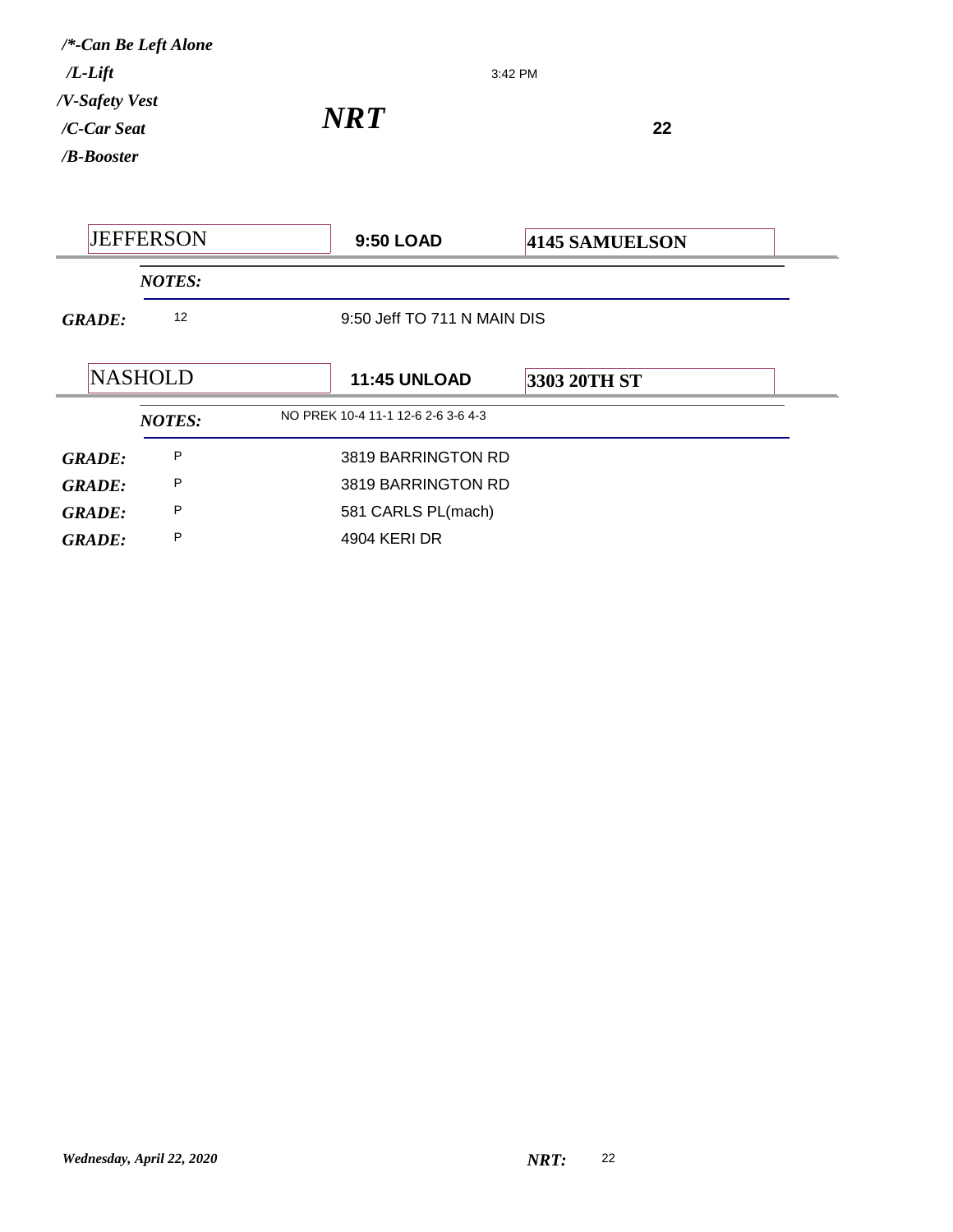*NRT***<sup>24</sup>** 3:42 PM */B-Booster /C-Car Seat /V-Safety Vest /L-Lift /\*-Can Be Left Alone* EAST **9:50 LOAD 2929 CHARLES ST** *NOTES: GRADE:* <sup>11</sup> 9:50 East to Jefferson **NASHOLD 10:35 LOAD 3303 20TH ST** *NOTES:* NO PREK 10-4 11-1 12-6 2-6 3-6 4-3 *GRADE:* <sup>P</sup> 1705 LOG CABIN AV *GRADE:* P 3403 MINNESOTA DR *GRADE:* P 3319 MINNESOTA DR *GRADE:* <sup>P</sup> 2917 19TH AV *GRADE:* P 950 WOODLAWN AVE *GRADE:* <sup>P</sup> 1415 28TH ST SUMMERDALE **11:35 LOAD 3320 GLENWOOD AV** *NOTES:* NO PREK 10-4 11-1 12-6 2-6 3-6 4-3

|               | . <i>.</i> |                     |
|---------------|------------|---------------------|
| <b>GRADE:</b> | P          | 2918 GLENWOOD AVE   |
| <b>GRADE:</b> | P          | 1210 CYPRESS TERR   |
| <b>GRADE:</b> | P          | 2210 Mulberry St    |
| <b>GRADE:</b> | P          | 2114 W JEFFERSON ST |
| <b>GRADE:</b> | P          | 518 CONCORD AVE     |
| <b>GRADE:</b> | P          | 2415 Blaisdell St   |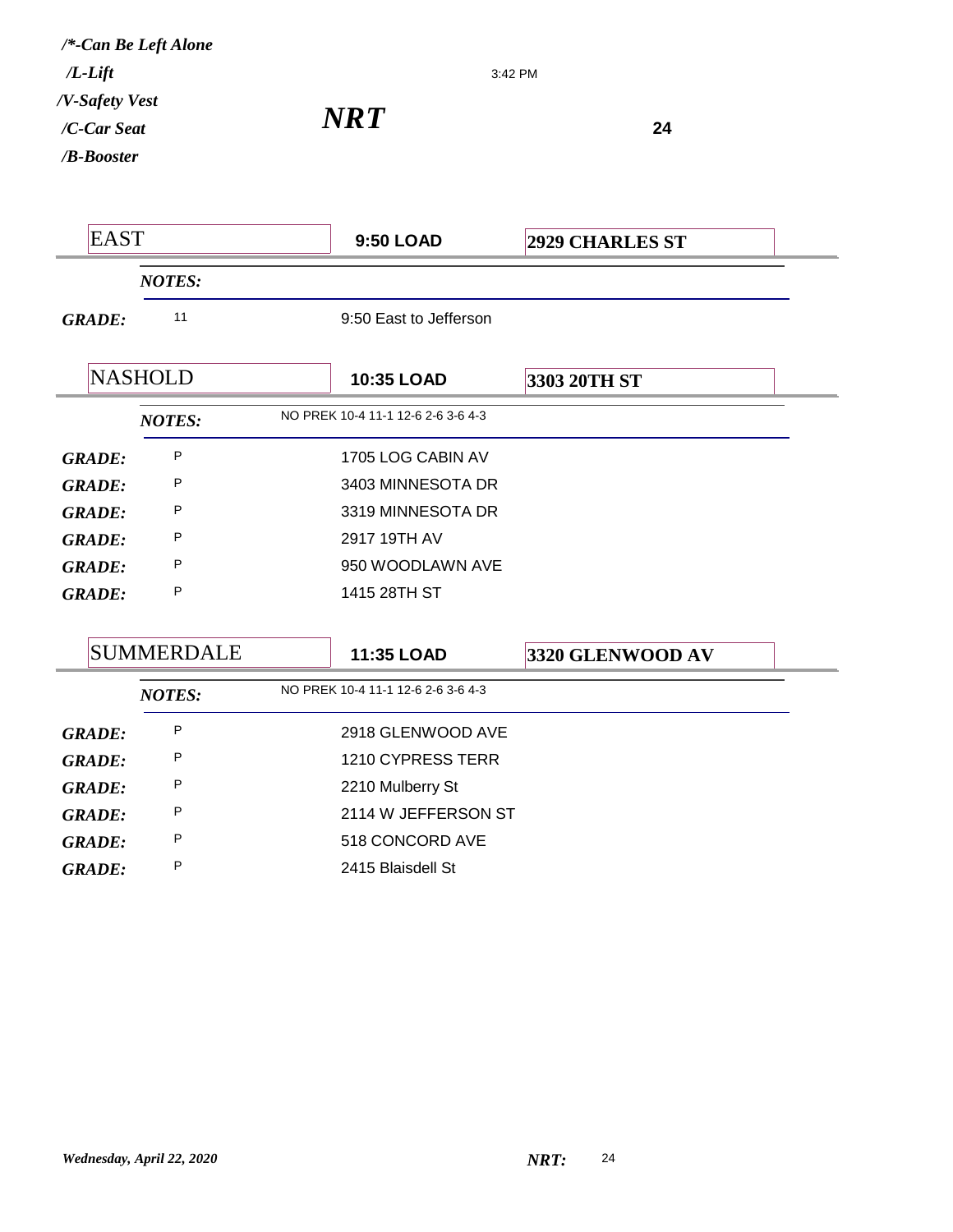3:42 PM

|               | <b>NASHOLD</b> | <b>11:45 UNLOAD</b>                | <b>3303 20TH ST</b> |  |
|---------------|----------------|------------------------------------|---------------------|--|
|               | <b>NOTES:</b>  | NO PREK 10-4 11-1 12-6 2-6 3-6 4-3 |                     |  |
| <b>GRADE:</b> | Ρ              | 2892 Panorama Dr                   |                     |  |
| <b>GRADE:</b> | P              | 5696 PETWORTH DR                   |                     |  |
| GRADE:        | P              | 7632 CHERRYVALE NORTH BLVD 104     |                     |  |
| GRADE:        | P              | 6797 HEDGEWOOD RD                  |                     |  |
| <b>GRADE:</b> | P              | 7620 CHERRYVALE NORTH BLVD         |                     |  |
| GRADE:        | P              | 2720 SANDHUTTON Ave #1             |                     |  |
|               |                |                                    |                     |  |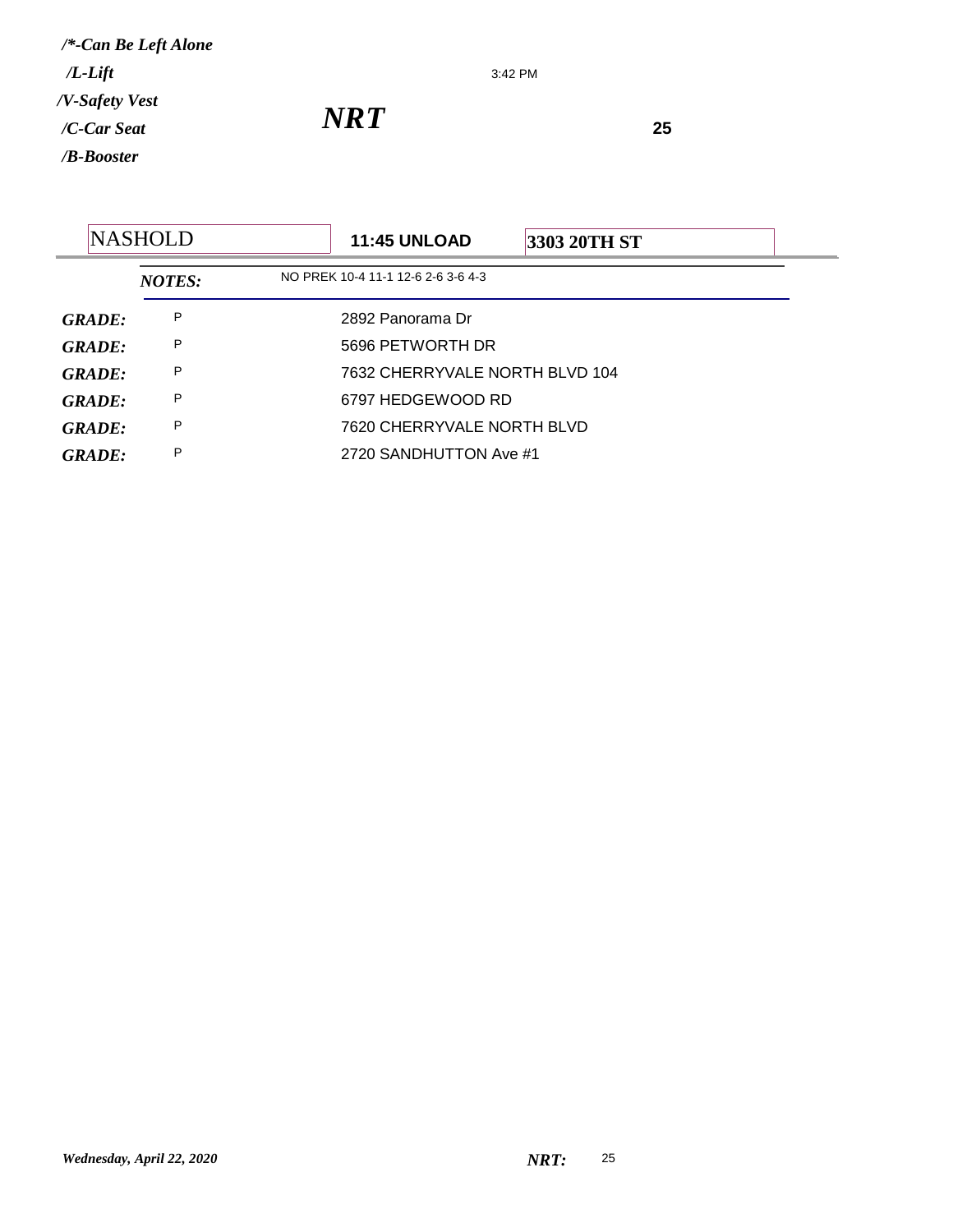3:42 PM

*NRT*<sup>26</sup>

|               | <b>NASHOLD</b> | 10:35 LOAD                         | 3303 20TH ST  |  |
|---------------|----------------|------------------------------------|---------------|--|
|               | <b>NOTES:</b>  | NO PREK 10-4 11-1 12-6 2-6 3-6 4-3 |               |  |
| <b>GRADE:</b> | P              | 2925 COLLINS ST                    |               |  |
| <b>GRADE:</b> | P              | 3018 LAPEY ST                      |               |  |
| <b>GRADE:</b> | P              | 3242 BILDAHL ST                    |               |  |
| <b>GRADE:</b> | P              | DO/1418 SANDY HOLLOW RD S23        |               |  |
| <b>GRADE:</b> | P              | 2721 BILDAHL ST                    |               |  |
| <b>GRADE:</b> | P              | 3245 9TH ST                        |               |  |
|               |                |                                    |               |  |
|               |                |                                    |               |  |
| <b>BEYER</b>  |                | 11:35 LOAD                         | 333 15TH AVE. |  |
|               | <b>NOTES:</b>  | NO PREK 10-4 11-1 12-6 2-6 3-6 4-3 |               |  |
| <b>GRADE:</b> | P              | 821 ROYAL AV                       |               |  |
| <b>GRADE:</b> | P              | 821 ROYAL AV                       |               |  |
| <b>GRADE:</b> | P              | 2305 School St                     |               |  |
| <b>GRADE:</b> | P              | 1710 16TH AV                       |               |  |
| <b>GRADE:</b> | P              | 1417 W JEFFERSON ST                |               |  |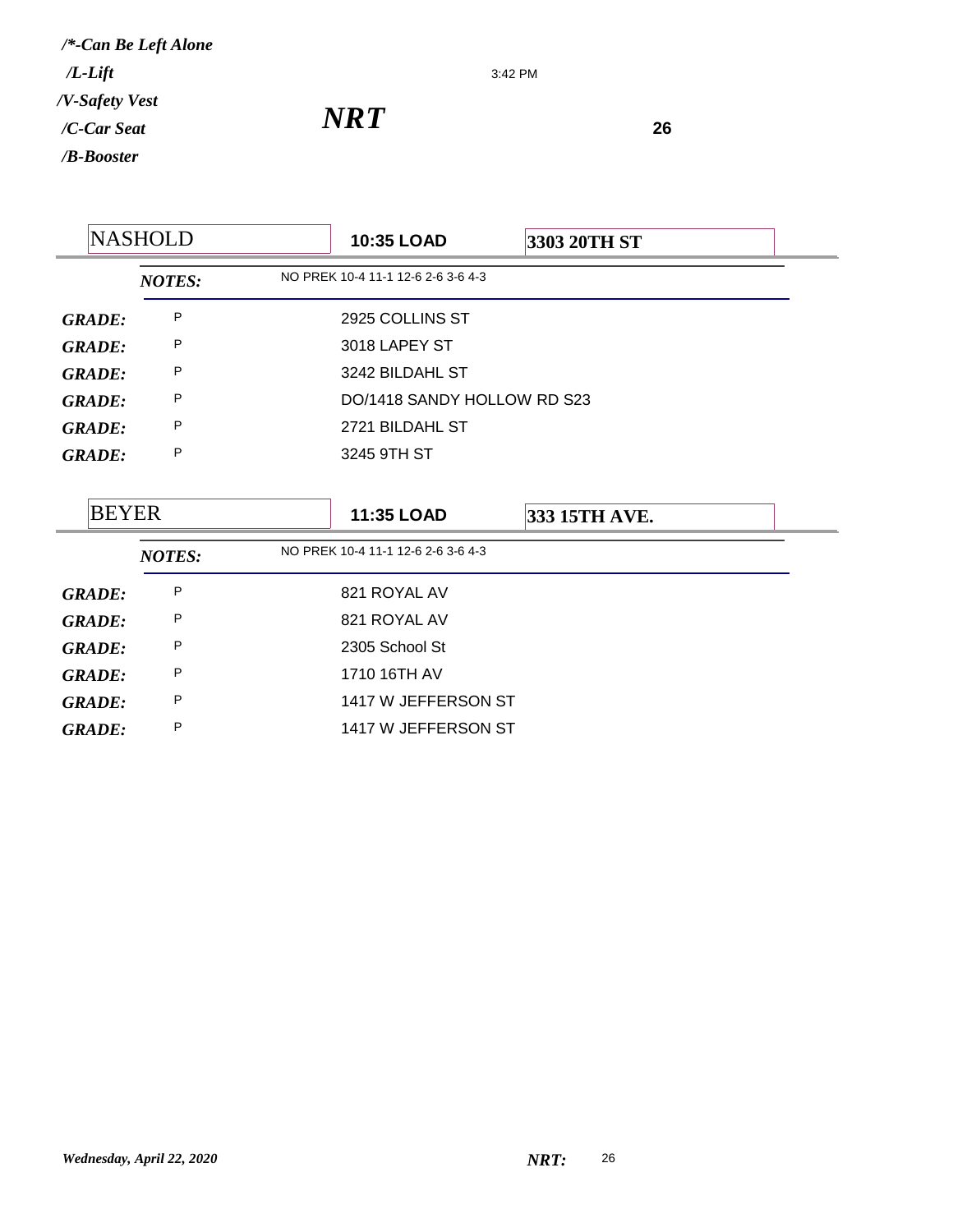|               | <b>CHILDRENS LEARNING</b> | <b>10:00 LOAD</b>                  | 2918 GLENWOOD           |  |  |
|---------------|---------------------------|------------------------------------|-------------------------|--|--|
|               | <b>NOTES:</b>             |                                    |                         |  |  |
| <b>GRADE:</b> | 12                        | 10:00 CLC TO East(4949 Charles)    |                         |  |  |
| <b>GRADE:</b> | 12                        | 10:00 CLC TO 711 N MAIN ST         |                         |  |  |
|               |                           |                                    |                         |  |  |
|               | <b>FAIRVIEW CENTER</b>    | 10:25 LOAD                         | <b>512 FAIRVIEW AVE</b> |  |  |
|               | <b>NOTES:</b>             | NO PREK 10-4 11-1 12-6 2-6 3-6 4-3 |                         |  |  |
| <b>GRADE:</b> | P                         | 5233 MCFARLAND RD                  |                         |  |  |
| <b>GRADE:</b> | P                         | 5444 MCFARLAND RD                  |                         |  |  |
| <b>GRADE:</b> | P                         | 4572 Squaw Valley Dr               |                         |  |  |
| <b>GRADE:</b> | P                         | DO/7240 PLEASANT VIEW DR           |                         |  |  |
| <b>GRADE:</b> | Ρ                         | 6473 E RIVERSIDE BLVD              |                         |  |  |
| <b>GRADE:</b> | P                         | 4832 mallett dr                    |                         |  |  |

3:42 PM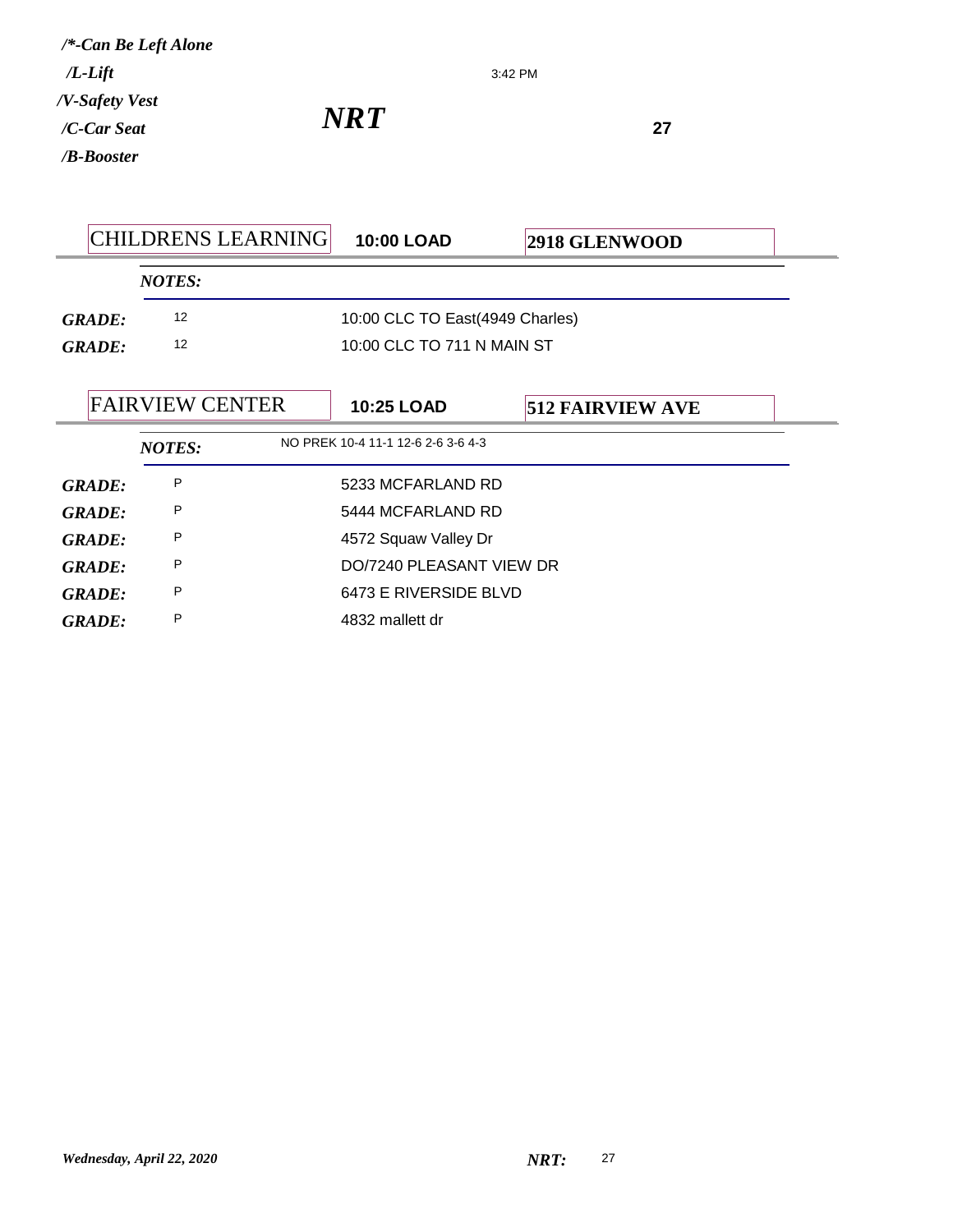| $/L$ -Lift<br>/V-Safety Vest | /*-Can Be Left Alone |                         | 3:42 PM        |  |
|------------------------------|----------------------|-------------------------|----------------|--|
| /C-Car Seat<br>$/B$ -Booster |                      | <b>NRT</b>              | 28             |  |
|                              | <b>ROOSEVELT</b>     | 10:30 LOAD              | 978 HASKELL AV |  |
|                              | <b>NOTES:</b>        |                         |                |  |
| <b>GRADE:</b>                | 09                   | 3225 Cavendish DR       |                |  |
|                              | <b>ROOSEVELT</b>     | 11:40(UNLOAD            | 978 HASKELL AV |  |
|                              | <b>NOTES:</b>        |                         |                |  |
| <b>GRADE:</b>                | 11                   | 5709 FOREST HILLS RD #6 |                |  |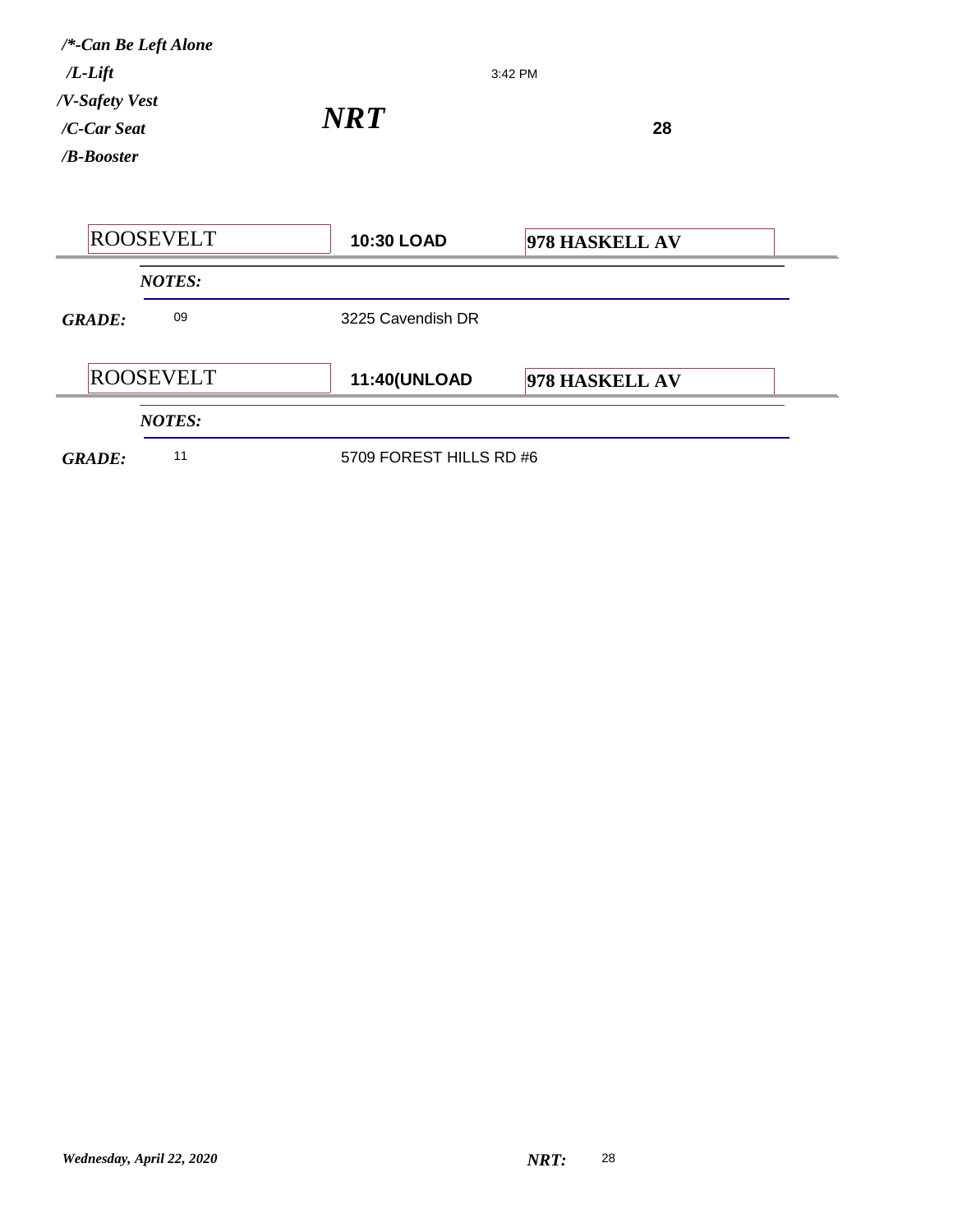3:42 PM

|               | <b>NASHOLD</b>    |                           | <b>11:45 UNLOAD</b>                  | 3303 20TH ST           |  |
|---------------|-------------------|---------------------------|--------------------------------------|------------------------|--|
|               | <b>NOTES:</b>     |                           | NO PREK 10-4 11-1 12-6 2-6 3-6 4-3   |                        |  |
| <b>GRADE:</b> | P                 |                           | 4124 COURTLAND TER                   |                        |  |
| <b>GRADE:</b> | P                 |                           | 5465 CHOCTAW TRL                     |                        |  |
| <b>GRADE:</b> | P                 |                           | 3527 LOOKOUT DR                      |                        |  |
| <b>GRADE:</b> | P                 |                           | 3527 LOOKOUT DR                      |                        |  |
| <b>GRADE:</b> | P                 |                           | 3527 LOOKOUT DR                      |                        |  |
| <b>GRADE:</b> | P                 |                           | 4941 MARKELL LN                      |                        |  |
|               |                   |                           |                                      |                        |  |
|               |                   | <b>RIVERBLUFF NURSING</b> | 12:30 LOAD                           | 4401 N MAIN ST         |  |
|               | <b>NOTES:</b>     |                           |                                      |                        |  |
| <b>GRADE:</b> | 12                |                           | 12:30 4401 N MAIN TO 5949 SAFFORD RD |                        |  |
| <b>GRADE:</b> | 12                |                           | 12:30 4401 N MAIN TO 5949 SAFFORD RD |                        |  |
| <b>GRADE:</b> | $12 \overline{ }$ |                           | 12:30 4401 N MAIN TO 5949 SAFFORD RD |                        |  |
| <b>GRADE:</b> | 12                |                           | 12:30 4401 N MAIN TO 5949 SAFFORD RD |                        |  |
|               |                   |                           |                                      |                        |  |
|               |                   | <b>REG LEARNING CENTE</b> | 12:45 LOAD                           | <b>5949 SAFFORD RD</b> |  |
|               | <b>NOTES:</b>     |                           |                                      |                        |  |
|               |                   |                           |                                      |                        |  |
| GRADE:        | 12                |                           | 2007 Dresden Ave                     |                        |  |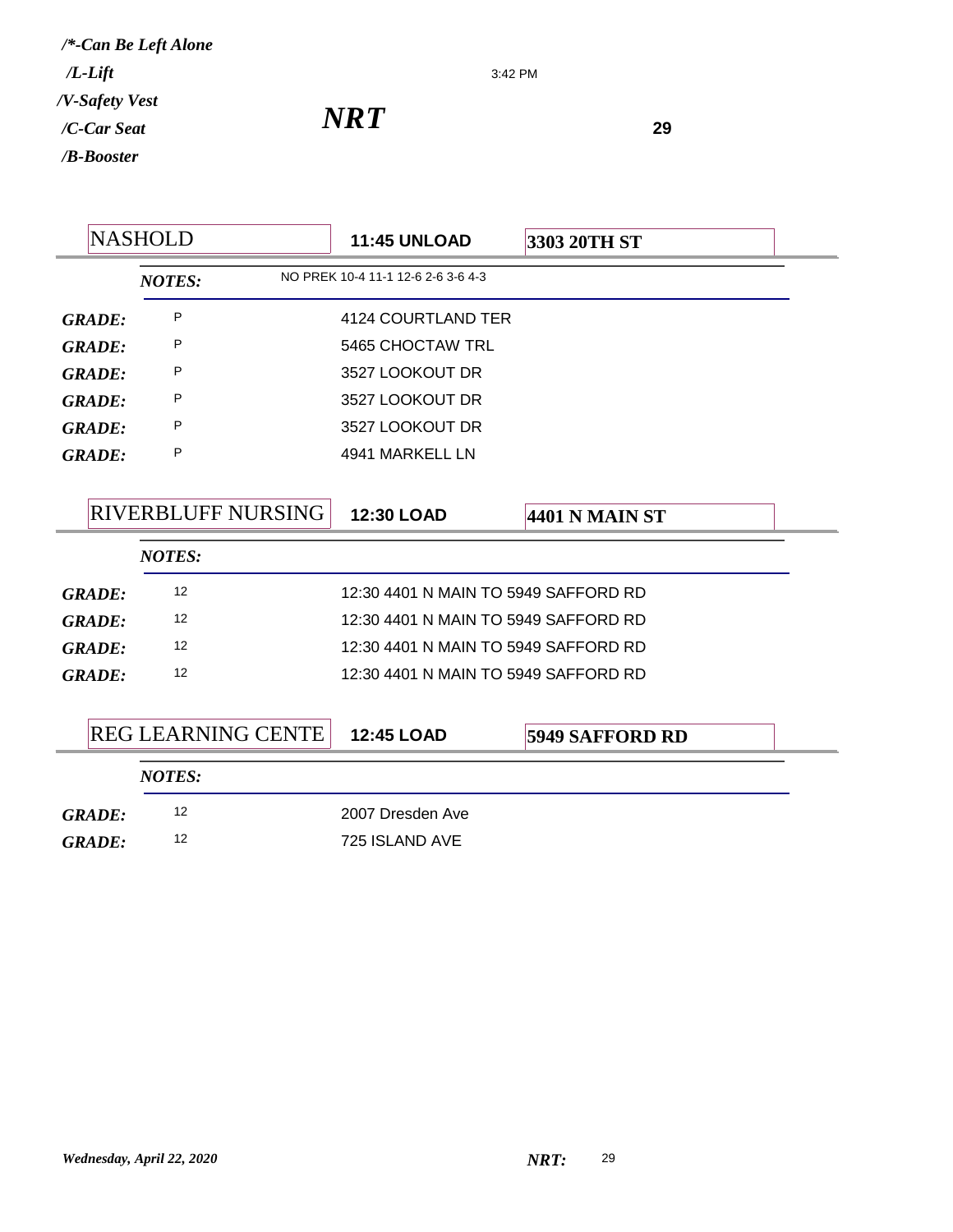3:42 PM

*NRT*<sup>30</sup>

|               | <b>NASHOLD</b> | 10:35 LOAD                         | 3303 20TH ST  |  |
|---------------|----------------|------------------------------------|---------------|--|
|               | <b>NOTES:</b>  | NO PREK 10-4 11-1 12-6 2-6 3-6 4-3 |               |  |
| <b>GRADE:</b> | P              | 6093 CONNER LN                     |               |  |
| <b>GRADE:</b> | P              | 6349 BALBOA ST                     |               |  |
| <b>GRADE:</b> | P              | 6453 CHEROKEE HILL DR              |               |  |
| <b>GRADE:</b> | P              | 7004 WILL JAMES Rd                 |               |  |
| <b>GRADE:</b> | P              | 6093 CONNER LN (NOGO AM)           |               |  |
|               |                |                                    |               |  |
| <b>BEYER</b>  |                | 11:35 LOAD                         | 333 15TH AVE. |  |
|               | <b>NOTES:</b>  | NO PREK 10-4 11-1 12-6 2-6 3-6 4-3 |               |  |
| <b>GRADE:</b> | P              | 2839 Echo St                       |               |  |
| <b>GRADE:</b> | P              | 5235 LINDEN RD                     |               |  |
| <b>GRADE:</b> | P              | 5078 GRAND CAPE Rd                 |               |  |
| <b>GRADE:</b> | P              | 3188 HOLIDAY DR(?)                 |               |  |
| <b>GRADE:</b> | P              | 1318 6th Ave                       |               |  |
| <b>GRADE:</b> | P              | 2624 BAINBURG DR                   |               |  |
| <b>GRADE:</b> | P              | 5047 LINDEN RD APT 6310            |               |  |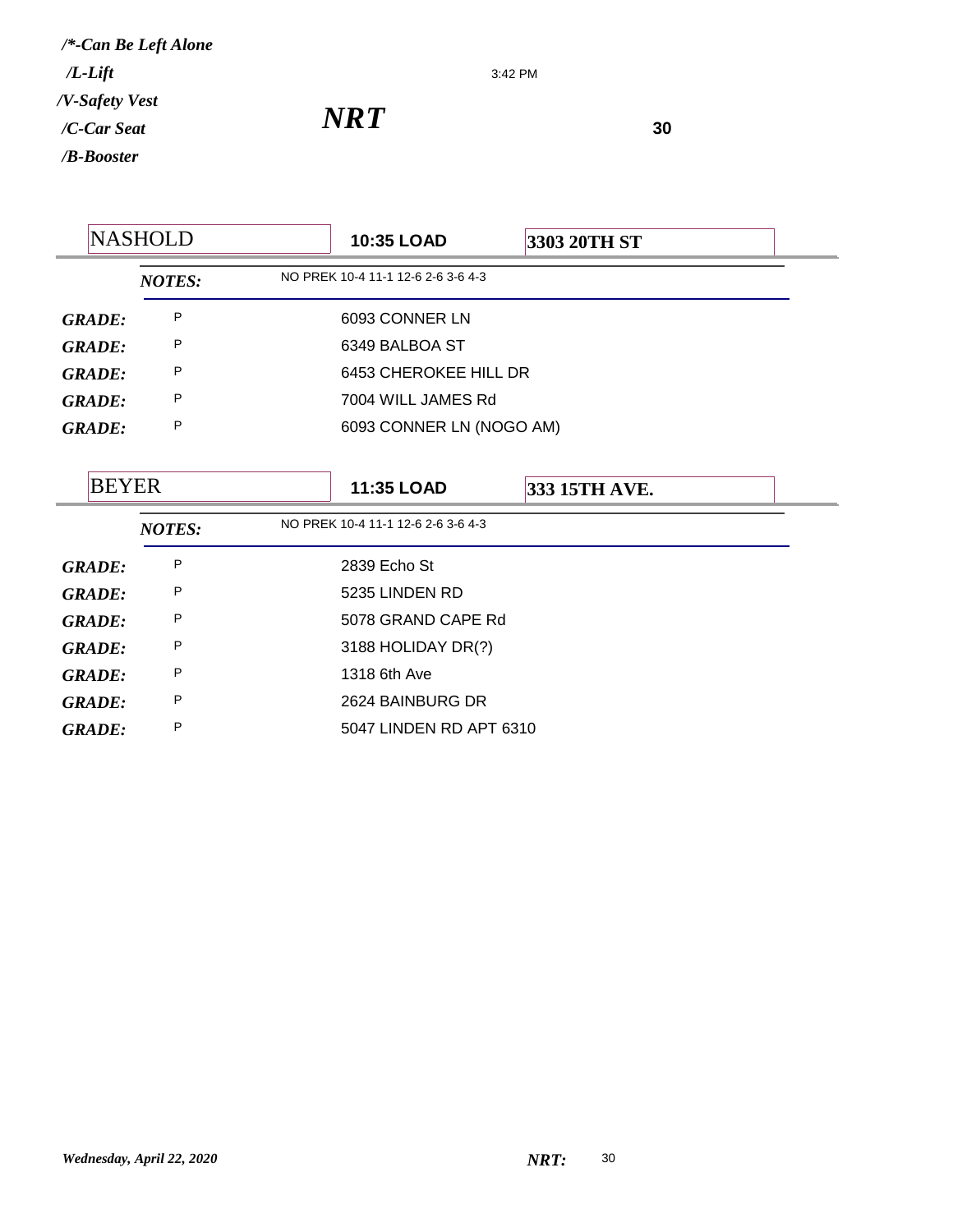| /*-Can Be Left Alone<br>$/L$ - $Lift$<br>3:42 PM |                        |                                    |                         |  |
|--------------------------------------------------|------------------------|------------------------------------|-------------------------|--|
| /V-Safety Vest<br>/C-Car Seat<br>/B-Booster      |                        | <b>NRT</b><br>31                   |                         |  |
|                                                  | <b>HILLMAN</b>         | 10:50 LOAD                         | 3701 GREENDALE DR       |  |
|                                                  | <b>NOTES:</b>          |                                    |                         |  |
| <b>GRADE:</b>                                    | K                      | 3020 Greendale Dr                  |                         |  |
|                                                  | <b>FAIRVIEW CENTER</b> | <b>11:35 UNLOAD</b>                | <b>512 FAIRVIEW AVE</b> |  |
|                                                  | <b>NOTES:</b>          | NO PREK 10-4 11-1 12-6 2-6 3-6 4-3 |                         |  |
| <b>GRADE:</b>                                    | P                      | 288 Flintridge DR                  |                         |  |
| <b>GRADE:</b>                                    | P                      | 4345 MARAY DR                      |                         |  |
| <b>GRADE:</b>                                    | P                      | 4345 MARAY DR                      |                         |  |
| <b>GRADE:</b>                                    | P                      | 4345 MARAY DR                      |                         |  |
| <b>GRADE:</b>                                    | P                      | 1003 STARVIEW DR                   |                         |  |
| <b>GRADE:</b>                                    | P                      | 1003 STARVIEW DR                   |                         |  |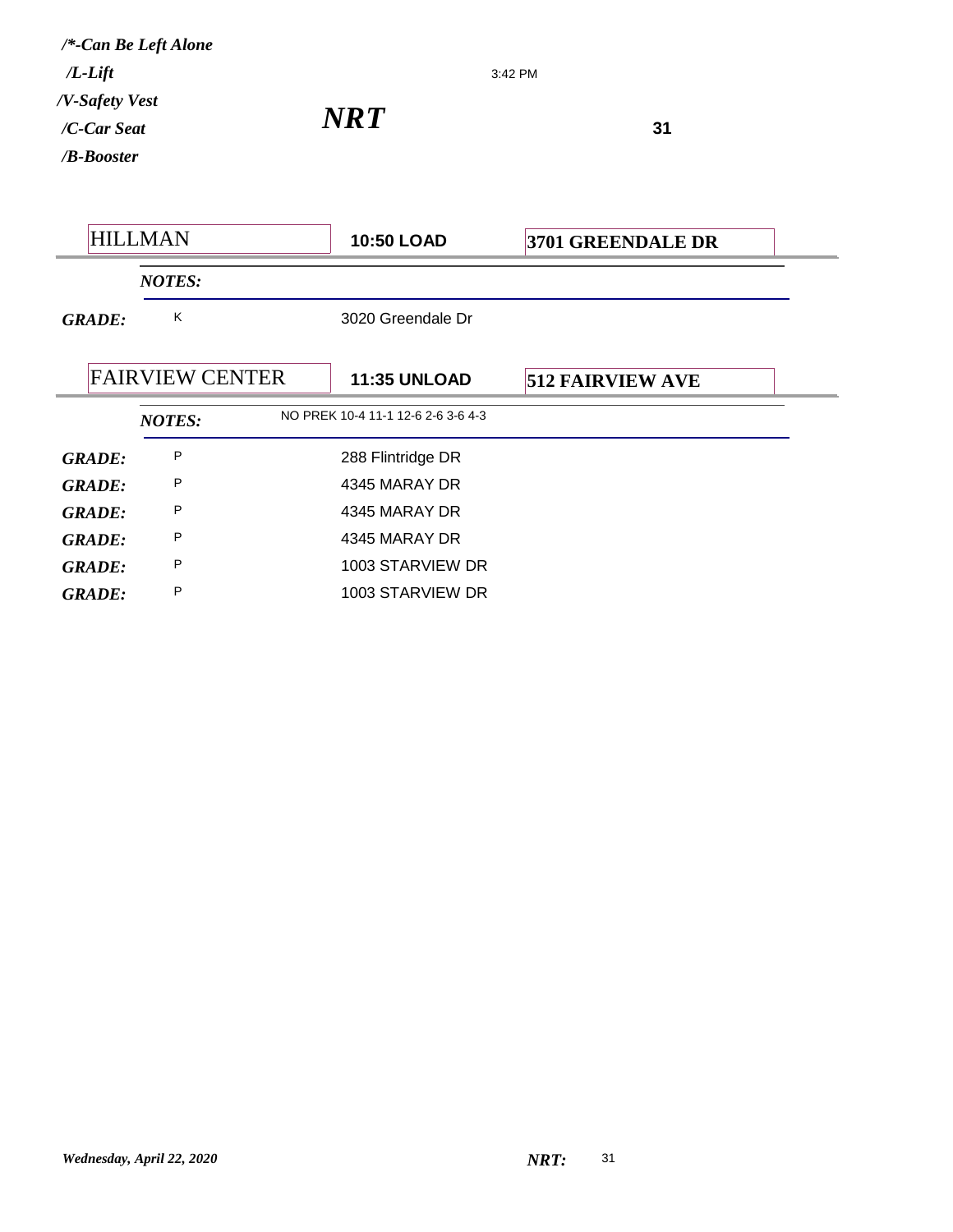3:42 PM

*NRT*<sup>32</sup>

|               | <b>FAIRVIEW CENTER</b> | <b>11:35 UNLOAD</b>                | <b>512 FAIRVIEW AVE</b> |  |
|---------------|------------------------|------------------------------------|-------------------------|--|
|               | <b>NOTES:</b>          | NO PREK 10-4 11-1 12-6 2-6 3-6 4-3 |                         |  |
| <b>GRADE:</b> | P                      | 5910 OLD MILLSTONE Rd              |                         |  |
| <b>GRADE:</b> | P                      | 3073 N TRAINER RD                  |                         |  |
| <b>GRADE:</b> | P                      | 6856 Sonoma Rd                     |                         |  |
| <b>GRADE:</b> | P                      | 4915 POWDERHORN PL                 |                         |  |
| <b>GRADE:</b> | P                      | 1431 RED OAK LN                    |                         |  |
| <b>GRADE:</b> | P                      | 1431 RED OAK LN                    |                         |  |
|               |                        |                                    |                         |  |
|               | <b>SUMMERDALE</b>      | <b>12:45 UNLOAD</b>                | 3320 GLENWOOD AV        |  |
|               | <b>NOTES:</b>          | NO PREK 10-4 11-1 12-6 2-6 3-6 4-3 |                         |  |
| <b>GRADE:</b> | P                      | 322 LOGAN ST                       |                         |  |
| <b>GRADE:</b> | p                      | 326 Napoleon                       |                         |  |
| <b>GRADE:</b> | P                      | 715 N ROCKTON AVE                  |                         |  |
| <b>GRADE:</b> | P                      | 1205 N MAIN St                     |                         |  |
| <b>GRADE:</b> | P                      | 1102 GRANT Ave                     |                         |  |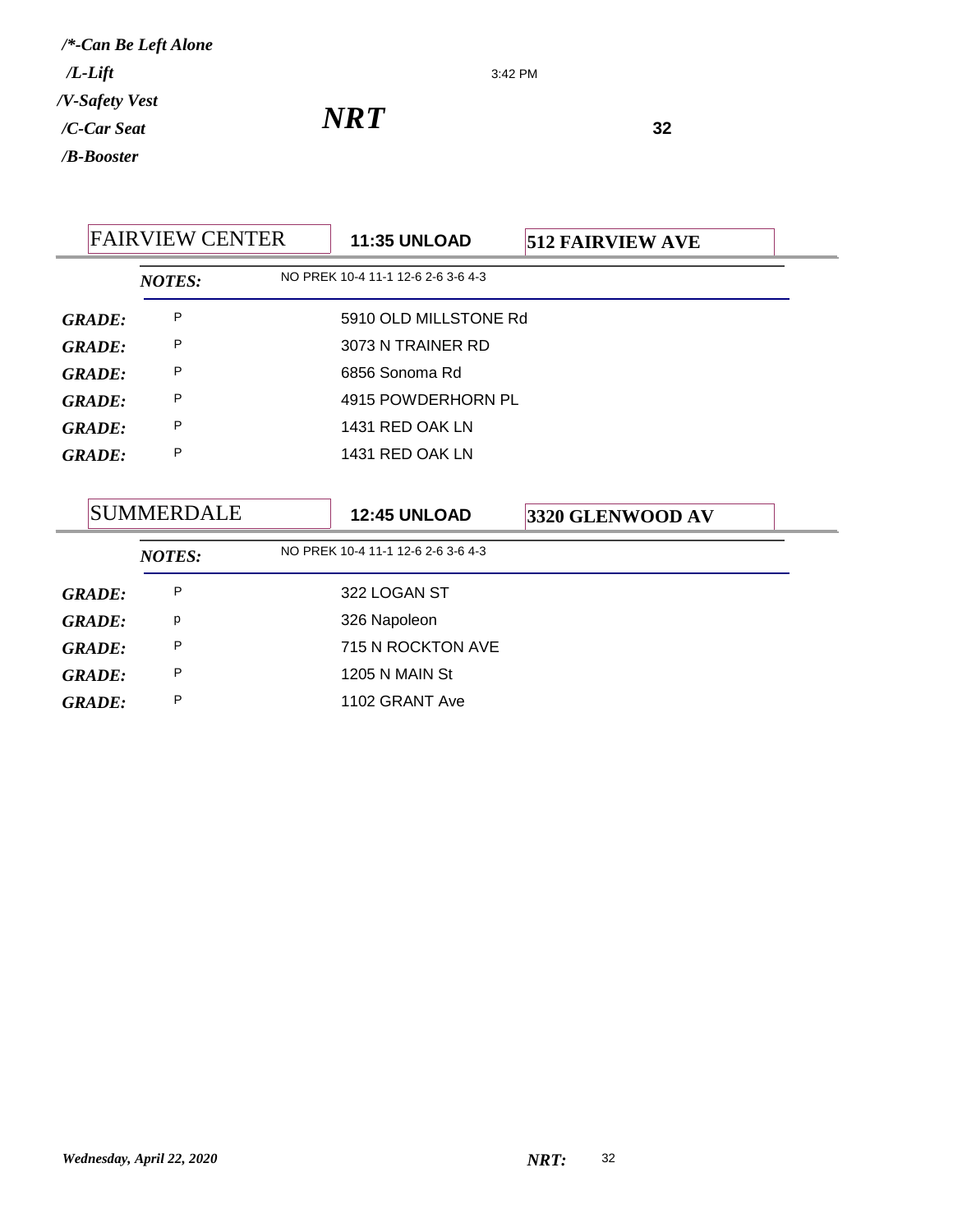## *NRT*<sup>33</sup>

| TJMAXX        |                   | <b>10:25 LOAD</b>                      | <b>1009 W. LANE RD</b> |
|---------------|-------------------|----------------------------------------|------------------------|
|               | <b>NOTES:</b>     |                                        |                        |
| <b>GRADE:</b> | 12                | 10:25 TJMAX to East(2929 Charles)      |                        |
| GRADE:        | 12                | 10:25 TJMAX to Kennedy(520 N Pierpont) |                        |
|               | <b>SUMMERDALE</b> | <b>11:35 LOAD</b>                      | 3320 GLENWOOD AV       |

3:42 PM

| <b>GRADE:</b> | P | 2016 19TH AVE      |
|---------------|---|--------------------|
| <b>GRADE:</b> | P | 1423 GREENWOOD AVE |
| <b>GRADE:</b> | P | 2223 7TH AVE 4     |
| <b>GRADE:</b> | P | 2802 Hanson St     |
| <b>GRADE:</b> | P | 1313 CHARLOTTE Ct  |
| <b>GRADE:</b> | P | 2507 WYOMING DR    |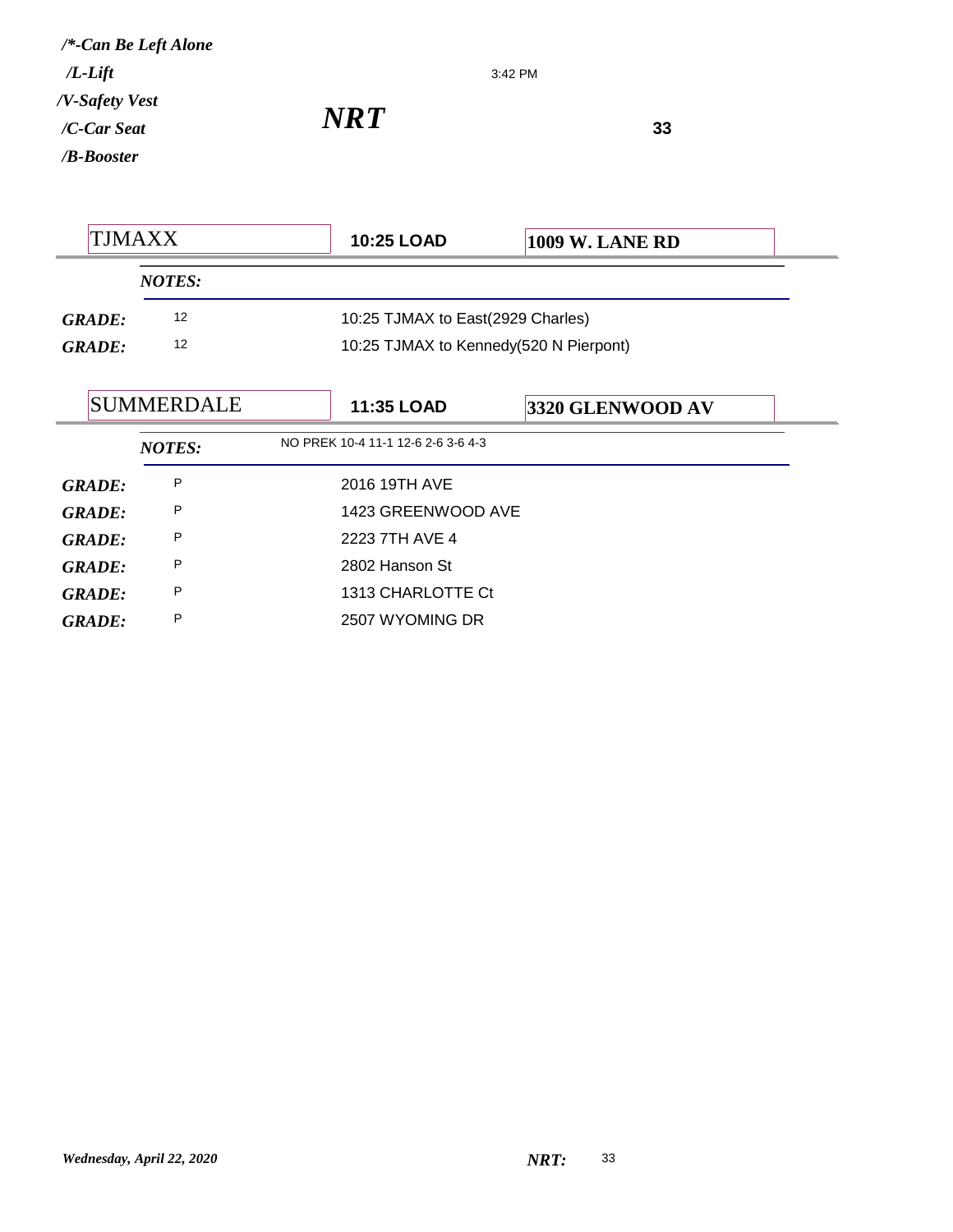3:42 PM

*NRT*<sup>34</sup>

| <b>NASHOLD</b> |               | <b>11:45 UNLOAD</b>                | 3303 20TH ST |  |
|----------------|---------------|------------------------------------|--------------|--|
|                | <b>NOTES:</b> | NO PREK 10-4 11-1 12-6 2-6 3-6 4-3 |              |  |
| <b>GRADE:</b>  | P             | 715 S PIERPONT                     |              |  |
| <b>GRADE:</b>  | P             | 308 MIRIAM AV                      |              |  |
| <b>GRADE:</b>  | P             | 303 N Pierpont Ave                 |              |  |
| <b>GRADE:</b>  | P             | 1712 GENOA St                      |              |  |
| <b>GRADE:</b>  | P             | 527 S MEMORIAL AV                  |              |  |
| <b>GRADE:</b>  | P             | 314 ALLIANCE AV                    |              |  |
|                |               |                                    |              |  |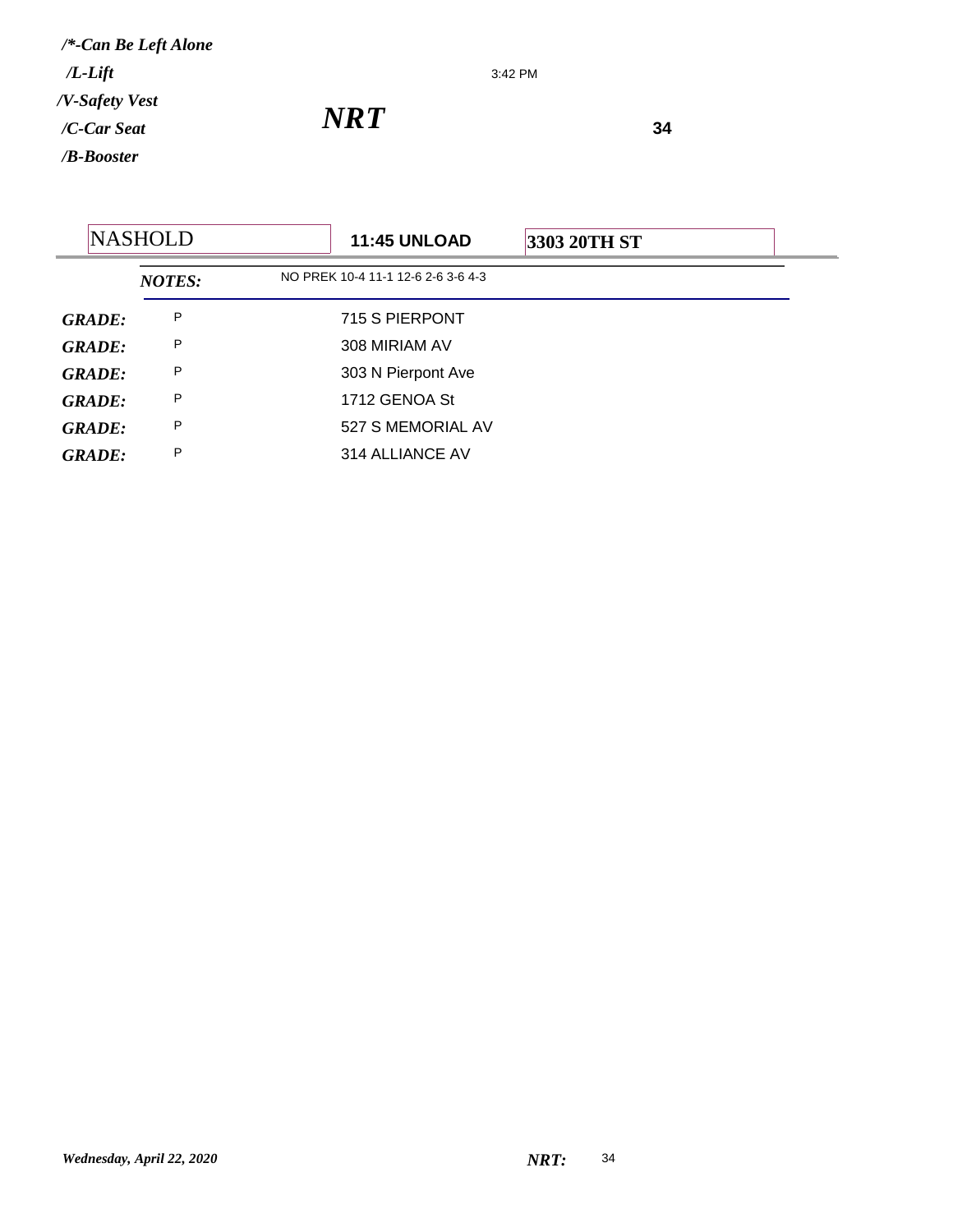3:42 PM

*NRT*<sup>35</sup>

| <b>FAIRVIEW CENTER</b> |               | <b>11:35 UNLOAD</b> | <b>512 FAIRVIEW AVE</b>            |               |  |
|------------------------|---------------|---------------------|------------------------------------|---------------|--|
|                        | <b>NOTES:</b> |                     | NO PREK 10-4 11-1 12-6 2-6 3-6 4-3 |               |  |
| <b>GRADE:</b>          | P             |                     | 4698 TURNER ST                     |               |  |
| <b>GRADE:</b>          | P             |                     | 1604 TELEMARK DR                   |               |  |
| <b>GRADE:</b>          | P             |                     | 4812 CRESCENT DR                   |               |  |
| <b>GRADE:</b>          | P             |                     | 4920 GREGWOOD PL                   |               |  |
| <b>GRADE:</b>          | P             |                     | 5610 NEWBURG Rd                    |               |  |
| <b>GRADE:</b>          | P             |                     | 4502 EDGEWOOD HILLS DR.            |               |  |
|                        |               |                     |                                    |               |  |
| <b>BEYER</b>           |               |                     | <b>12:45(UNLOAD</b>                | 333 15TH AVE. |  |
|                        | <b>NOTES:</b> |                     | NO PREK 10-4 11-1 12-6 2-6 3-6 4-3 |               |  |
| <b>GRADE:</b>          | P             |                     | 2013 N Court St                    |               |  |
| <b>GRADE:</b>          | P             |                     | 2623 Carmac Rd                     |               |  |
| <b>GRADE:</b>          | P             |                     | 1722 WEDEL AVE                     |               |  |
| <b>GRADE:</b>          | P             |                     | 3627 N ROCKTON Ave                 |               |  |
| <b>GRADE:</b>          | P             |                     | 3627 N ROCKTON Ave                 |               |  |

*GRADE:* <sup>P</sup> 2322 CRANE DR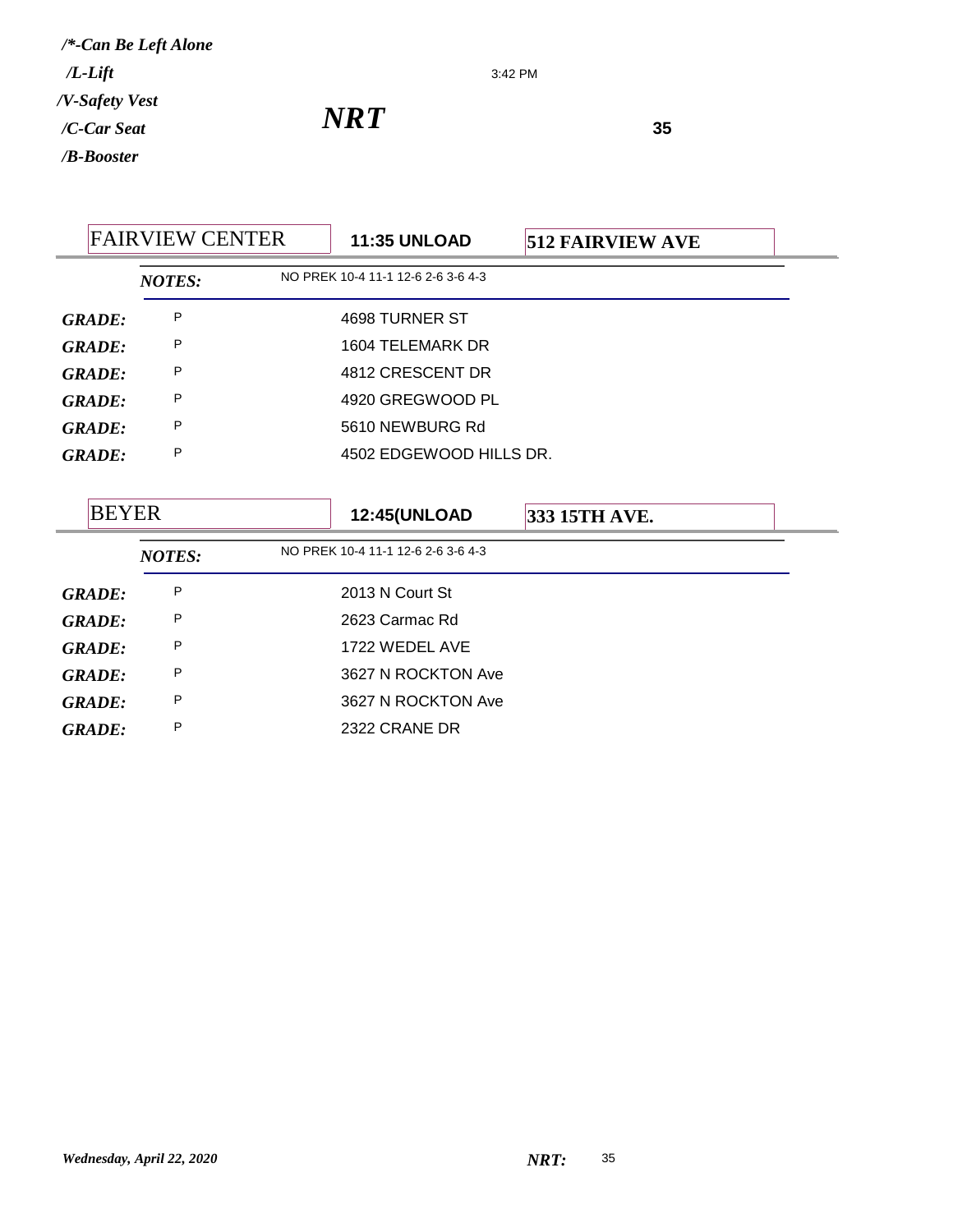| $/L$ -Lift<br>/V-Safety Vest | /*-Can Be Left Alone      |                                    | 3:42 PM        |  |
|------------------------------|---------------------------|------------------------------------|----------------|--|
| /C-Car Seat                  |                           | <b>NRT</b>                         | 36             |  |
| /B-Booster                   |                           |                                    |                |  |
|                              |                           |                                    |                |  |
|                              | <b>CHILDRENS LEARNING</b> | 10:00 LOAD                         | 2918 GLENWOOD  |  |
|                              | <b>NOTES:</b>             |                                    |                |  |
| <b>GRADE:</b>                | 12                        | 10:00 CLC TO 5110 AUBURN ST        |                |  |
|                              | <b>ROOSEVELT</b>          | 10:40(LOAD)                        | 978 HASKELL AV |  |
|                              | <b>NOTES:</b>             | NO PREK 10-4 11-1 12-6 2-6 3-6 4-3 |                |  |
| <b>GRADE:</b>                | P                         | 1410 Birch Ct                      |                |  |
| <b>GRADE:</b>                | P                         | 518 N COURT ST                     |                |  |
| <b>GRADE:</b>                | P                         | 924 SANFORD ST                     |                |  |
| <b>GRADE:</b>                | P                         | 304 LEATHER CT                     |                |  |
| <b>BEYER</b>                 |                           | 11:35 LOAD                         | 333 15TH AVE.  |  |
|                              | <b>NOTES:</b>             | NO PREK 10-4 11-1 12-6 2-6 3-6 4-3 |                |  |
| <b>GRADE:</b>                | P                         | 1712 13TH AV                       |                |  |
| <b>GRADE:</b>                | P                         | 215 N 1ST ST                       |                |  |
| <b>GRADE:</b>                | P                         | 1630 9TH AV                        |                |  |
| <b>GRADE:</b>                | P                         | 415 FORD ST APT 1W                 |                |  |
| <b>GRADE:</b>                | P                         | 1802 Whitehall Rd                  |                |  |
| <b>GRADE:</b>                | P                         | 423 DIVISION ST 202                |                |  |
| <b>GRADE:</b>                | P                         | 123 N LONGWOOD ST                  |                |  |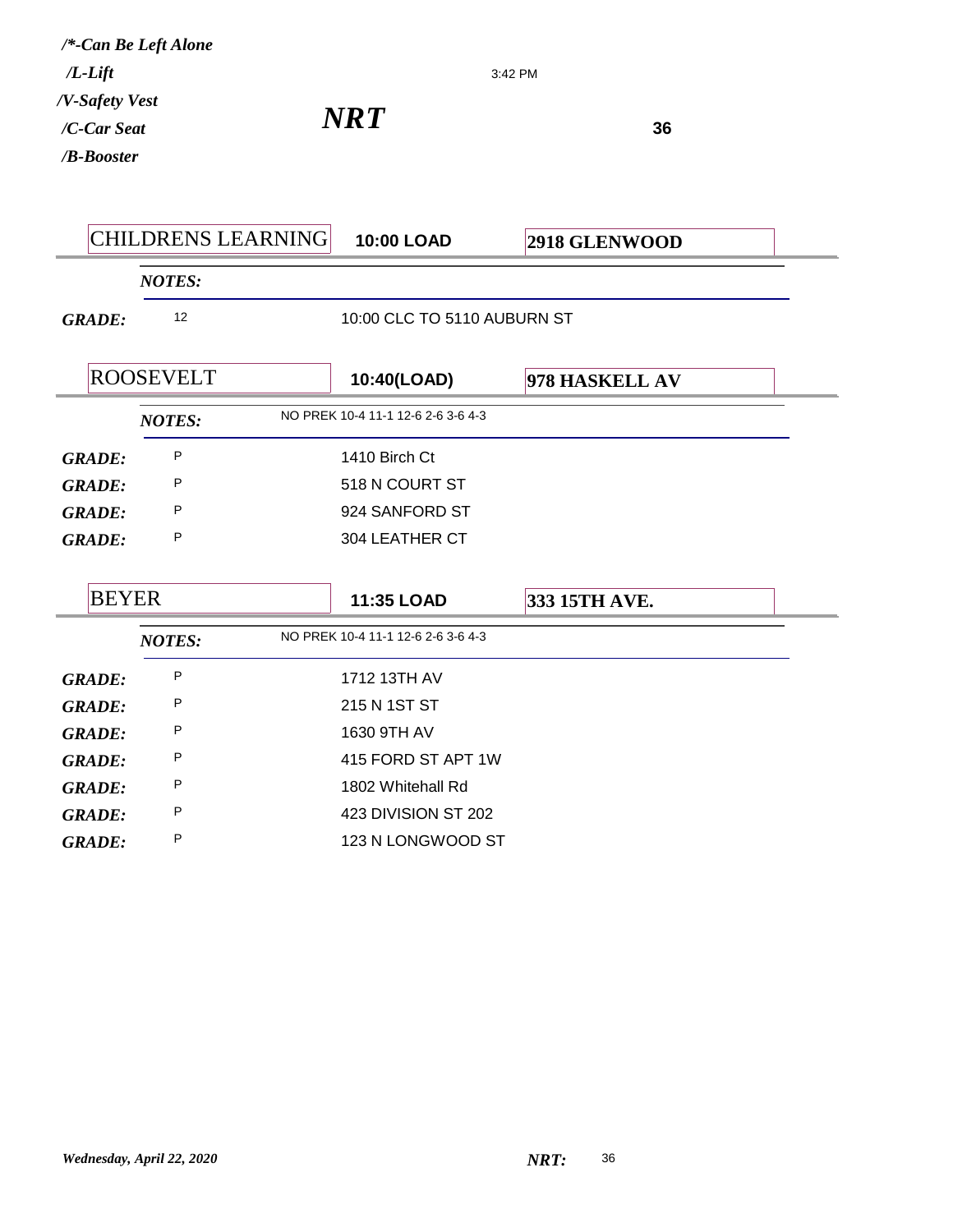3:42 PM

*NRT*<sup>38</sup>

|               | <b>FAIRVIEW CENTER</b> | <b>11:35 UNLOAD</b>                | <b>512 FAIRVIEW AVE</b> |  |
|---------------|------------------------|------------------------------------|-------------------------|--|
|               | <b>NOTES:</b>          | NO PREK 10-4 11-1 12-6 2-6 3-6 4-3 |                         |  |
| GRADE:        | P                      | 4599 RED BLUFF DR                  |                         |  |
| <b>GRADE:</b> | P                      | 4599 RED BLUFF DR                  |                         |  |
| GRADE:        | P                      | 5046 POTOMAC DR                    |                         |  |
| GRADE:        | P                      | 551 Donna Dr #3                    |                         |  |
| <b>GRADE:</b> | P                      | 551 Donna Dr #3                    |                         |  |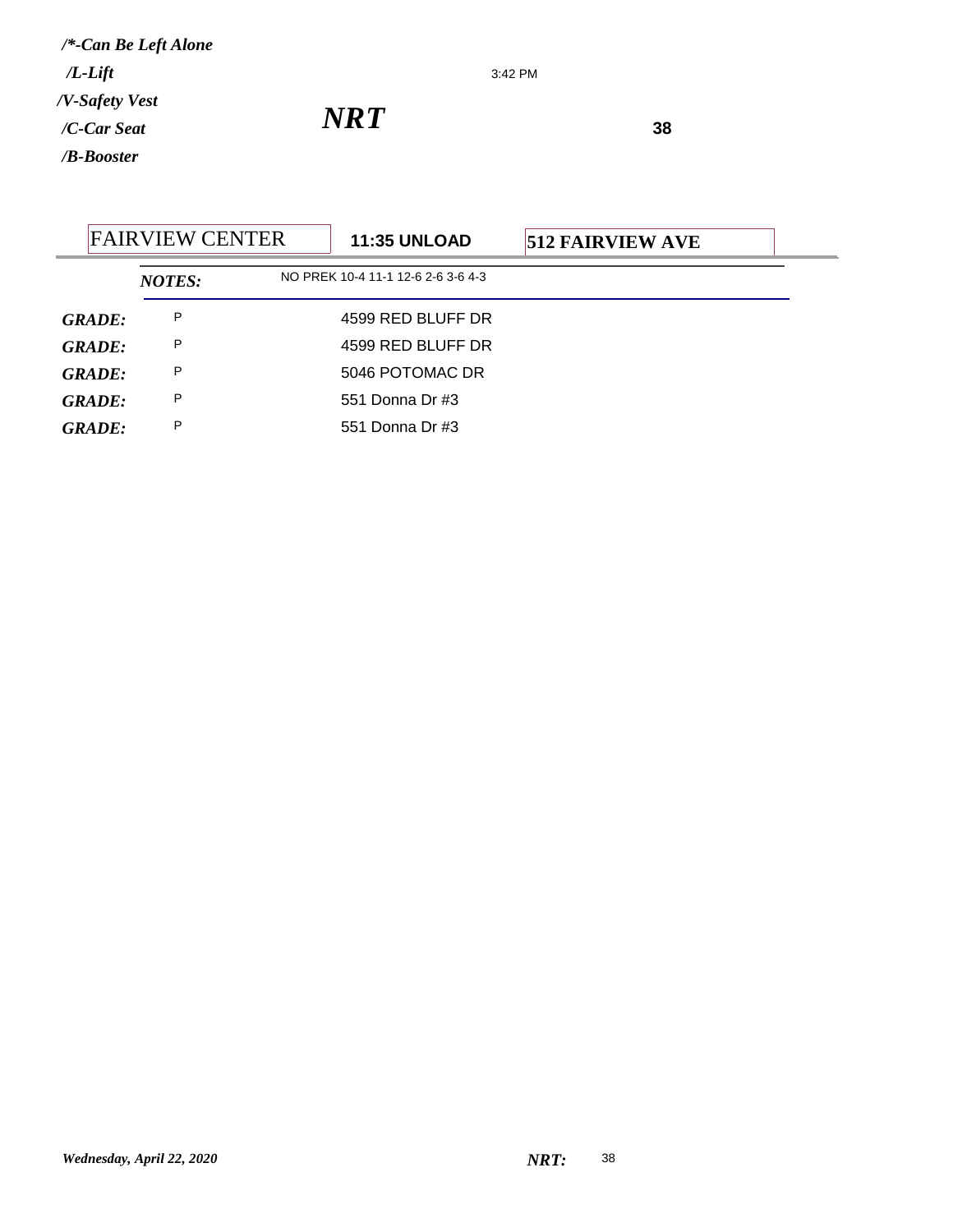| $/L$ - $Lift$                                  | /*-Can Be Left Alone | 3:42 PM                 |                         |  |
|------------------------------------------------|----------------------|-------------------------|-------------------------|--|
| /V-Safety Vest<br>/C-Car Seat<br>$/B$ -Booster |                      | <b>NRT</b>              | 43                      |  |
| <b>EAST</b>                                    |                      | <b>10:00 LOAD</b>       | <b>2929 CHARLES ST</b>  |  |
|                                                | <b>NOTES:</b>        |                         |                         |  |
| <b>GRADE:</b>                                  | 10                   | 10:00 EAST TO ALLENDALE |                         |  |
| <b>EAST</b>                                    |                      | 10:24(LOAD)             | <b>2929 CHARLES ST</b>  |  |
|                                                | <b>NOTES:</b>        |                         |                         |  |
| <b>GRADE:</b>                                  | 10                   | 10:24 EAST TO ALLENDALE |                         |  |
|                                                | ALLENDALE(LINK PRO   | <b>11:50 LOAD</b>       | 1055 LAKE, WOODSTOCK, I |  |
|                                                | <b>NOTES:</b>        |                         |                         |  |
| <b>GRADE:</b>                                  | 12                   | JEFFERSON BY 12:45      |                         |  |
|                                                | ALLENDALE(LINK PRO   | 12:00 (LOAD)            | 1055 LAKE, WOODSTOCK, I |  |
|                                                | <b>NOTES:</b>        |                         |                         |  |
| <b>GRADE:</b>                                  | 12                   | JEFFERSON BY 12:55      |                         |  |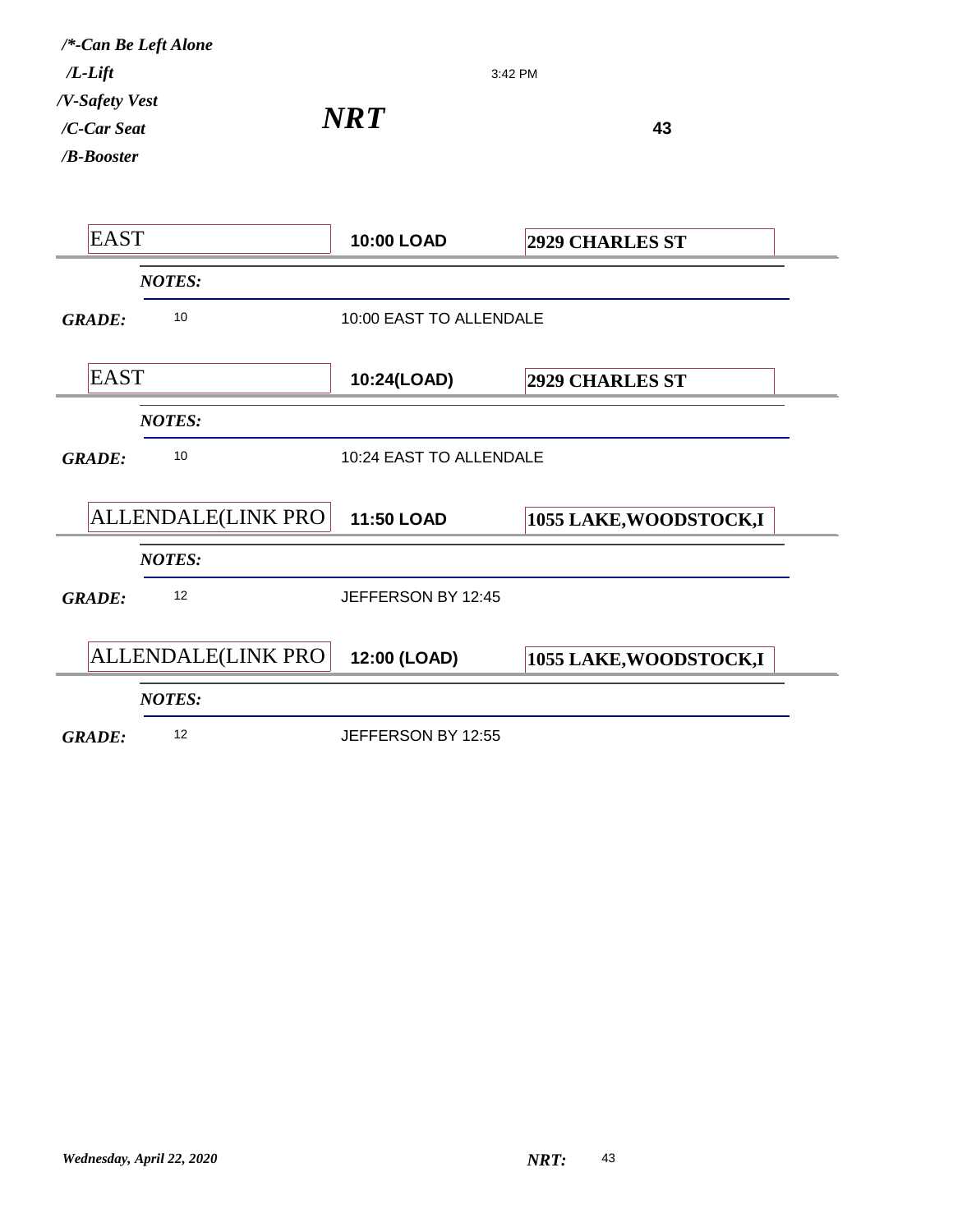3:42 PM

|               | <b>NASHOLD</b> | <b>10:35 LOAD</b>                  | 3303 20TH ST |  |
|---------------|----------------|------------------------------------|--------------|--|
|               | <b>NOTES:</b>  | NO PREK 10-4 11-1 12-6 2-6 3-6 4-3 |              |  |
| <b>GRADE:</b> | P              | 320 FOSTER Ave                     |              |  |
| <b>GRADE:</b> | P              | 531 RANGER St                      |              |  |
| <b>GRADE:</b> | P              | 615 RANGER St                      |              |  |
| <b>GRADE:</b> | P              | 1319 LINDA AVE                     |              |  |
| <b>GRADE:</b> | P              | 1127 FERGUSON ST                   |              |  |
| <b>GRADE:</b> | P              | 323 OAKLEY AVE                     |              |  |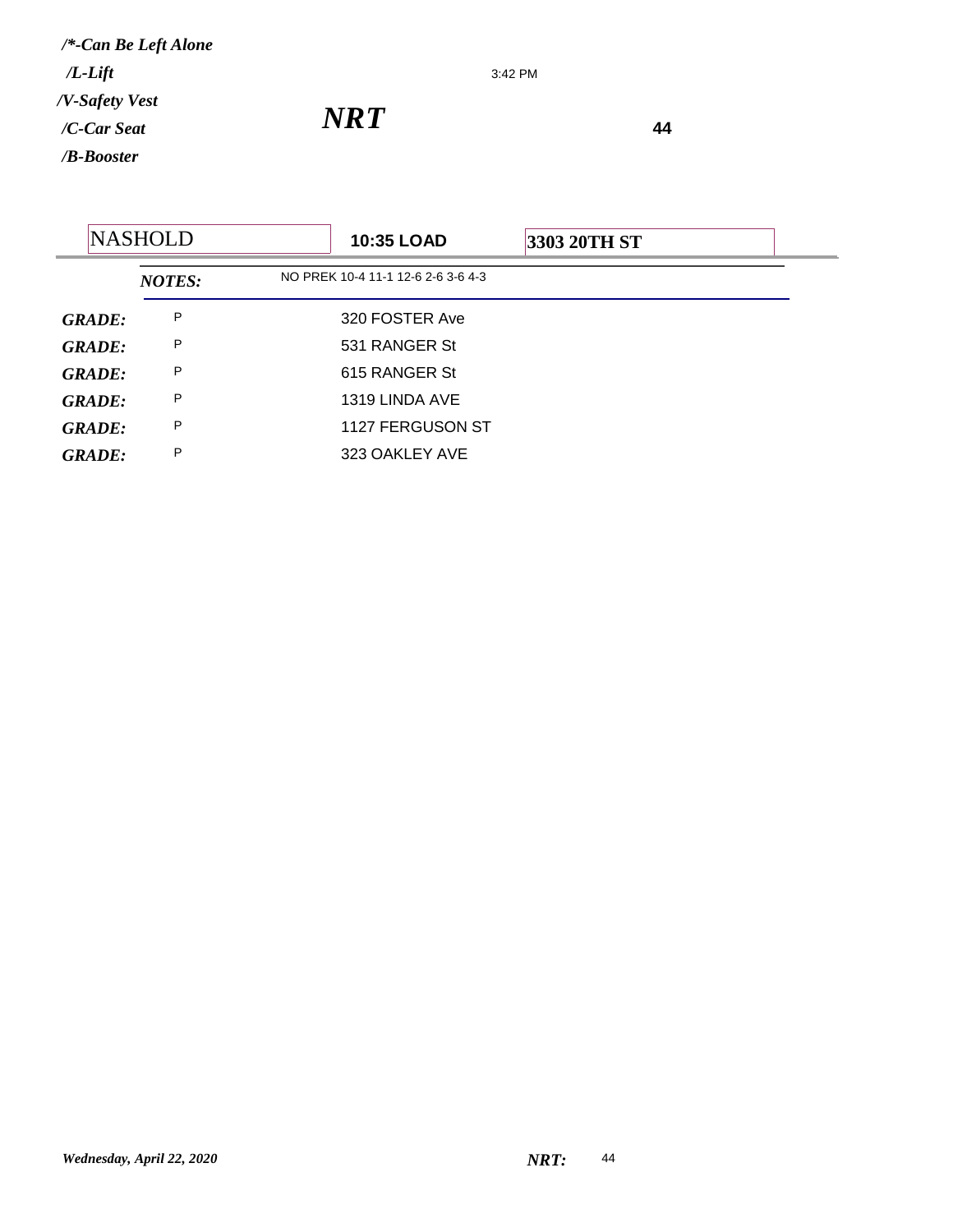3:42 PM

|               | <b>ROOSEVELT</b>          | <b>12:00(UNLOAD</b>                 | 978 HASKELL AV         |
|---------------|---------------------------|-------------------------------------|------------------------|
|               | <b>NOTES:</b>             | NO PREK 10-4 11-1 12-6 2-6 3-6 4-3  |                        |
| <b>GRADE:</b> | P                         | 2939 18TH ST                        |                        |
| <b>GRADE:</b> | P                         | 2883 BLUFFSIDE DR                   |                        |
| <b>GRADE:</b> | P                         | 361 BANCROFT CT                     |                        |
| <b>GRADE:</b> | P                         | 4345 MARAY DR                       |                        |
| <b>GRADE:</b> | P                         | 2218 BROADWAY ST                    |                        |
| <b>GRADE:</b> | P                         | 1327 GREENWOOD AVE                  |                        |
|               |                           |                                     |                        |
|               | <b>REG LEARNING CENTE</b> | <b>12:45 UNLOAD</b>                 | <b>5949 SAFFORD RD</b> |
|               | <b>NOTES:</b>             |                                     |                        |
| <b>GRADE:</b> | 12                        | 422 Stanley                         |                        |
|               |                           |                                     |                        |
|               | <b>REG LEARNING CENTE</b> | <b>12:45 LOAD</b>                   | <b>5949 SAFFORD RD</b> |
|               | <b>NOTES:</b>             |                                     |                        |
| <b>GRADE:</b> | 12                        | 12:45 RLC to 8800 E Riverside(MON)  |                        |
| <b>GRADE:</b> | 12                        | 12:45 RLC to 2710 20th St(TUES)     |                        |
| <b>GRADE:</b> | 12                        | 12:45 RLC to 765 Research Pkwy(WED) |                        |
| <b>GRADE:</b> | 12                        | 12:45 RLC to 711 N Main St(FRI)     |                        |
| <b>GRADE:</b> | 12                        | 12:45 RLC to 3617 Delaware St(THUR) |                        |
| <b>GRADE:</b> | 12                        | 12:45 RLC to 765 Research Pkwy(WED) |                        |
| <b>GRADE:</b> | 12                        | 12:45 RLC to 2710 20th St(TUES)     |                        |
| <b>GRADE:</b> | 12                        | 12:45 RLC to 3617 Delaware St(THUR) |                        |
| <b>GRADE:</b> | 12                        | 12:45 RLC to 711 N Main St(FRI)     |                        |
| <b>GRADE:</b> | 12                        | 12:45 RLC to 8800 E Riverside(MON)  |                        |
| <b>GRADE:</b> | 12                        | 12:45 REG TO 711 N MAIN ST          |                        |
| <b>GRADE:</b> | 12                        | 12:45 REG TO 8800 E RIVERSIDE       |                        |
| <b>GRADE:</b> | 12                        | 12:45 REG TO 3617 DELAWARE ST       |                        |
| <b>GRADE:</b> | 12                        | 12:45 REG TO 2710 20TH ST           |                        |
| <b>GRADE:</b> | 12                        | 12:45 REG TO 765 RESEARCH PKWY      |                        |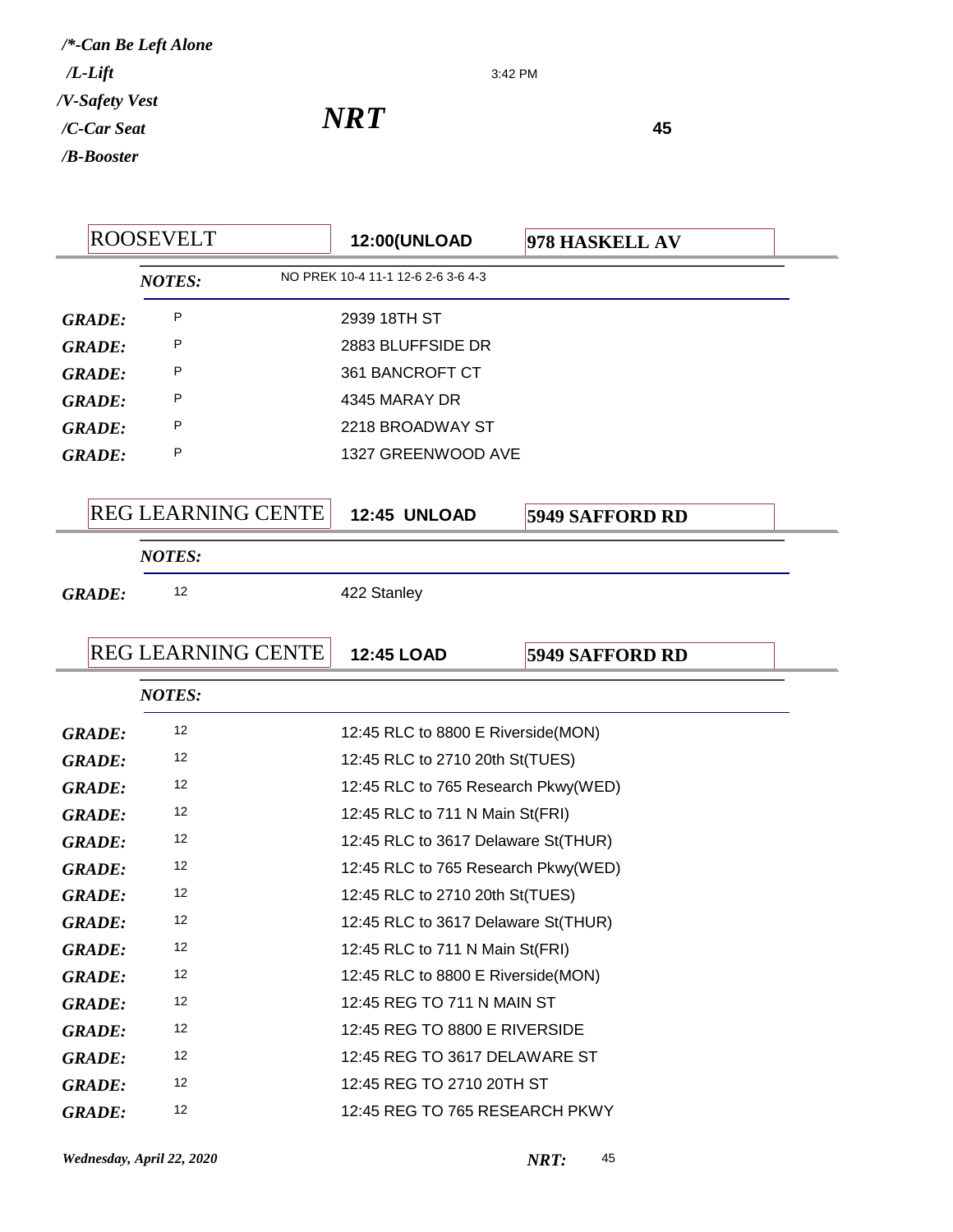3:42 PM

| <b>GRADE:</b> | 12:45 RLC TO 8800 E RIVERSIDE |
|---------------|-------------------------------|
| <b>GRADE:</b> | 12:45 REG TO 3617 DELAWARE ST |
| GRADE:        | 12:45 REG TO 2710 20TH ST     |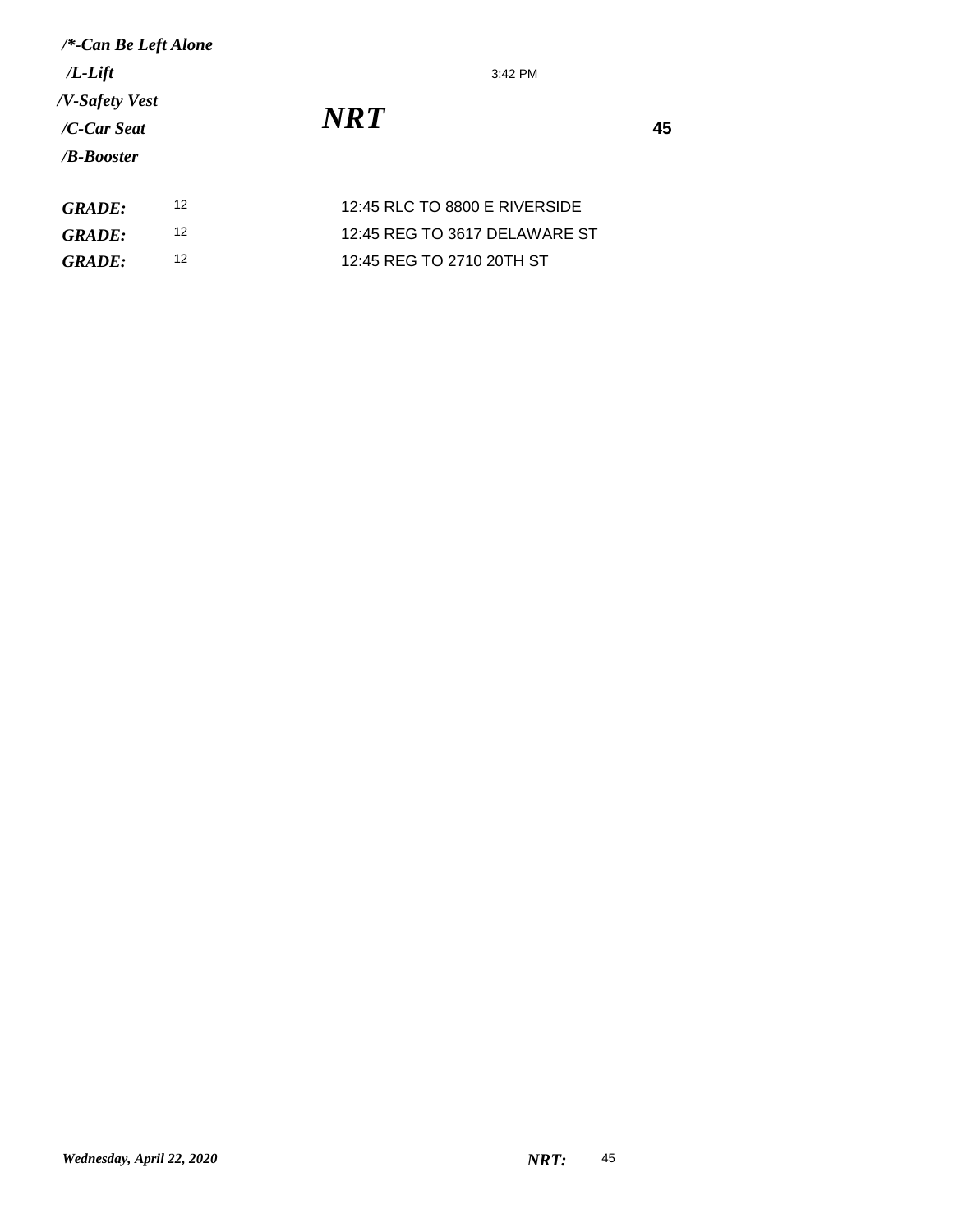| $/*$ -Can Be Left Alone<br>$/L$ - $Lift$ |               | 3:42 PM                |  |
|------------------------------------------|---------------|------------------------|--|
| /V-Safety Vest                           |               |                        |  |
| $/C$ -Car Seat                           | NRT)          | 46                     |  |
| $/B$ -Booster                            |               |                        |  |
|                                          |               |                        |  |
| <b>EAST</b>                              | $11.50$ I OAD | <b>2929 CHARLES ST</b> |  |

| LAJ 1         |               | TH. JU LUAD                   | 14949 UHAKLES ST |  |
|---------------|---------------|-------------------------------|------------------|--|
|               | <i>NOTES:</i> |                               |                  |  |
| <b>GRADE:</b> | 12            | 11:50 EAST TO 5949 SAFFORD RD |                  |  |
| <b>GRADE:</b> | 12            | 11:50 EAST TO 5949 SAFFORD RD |                  |  |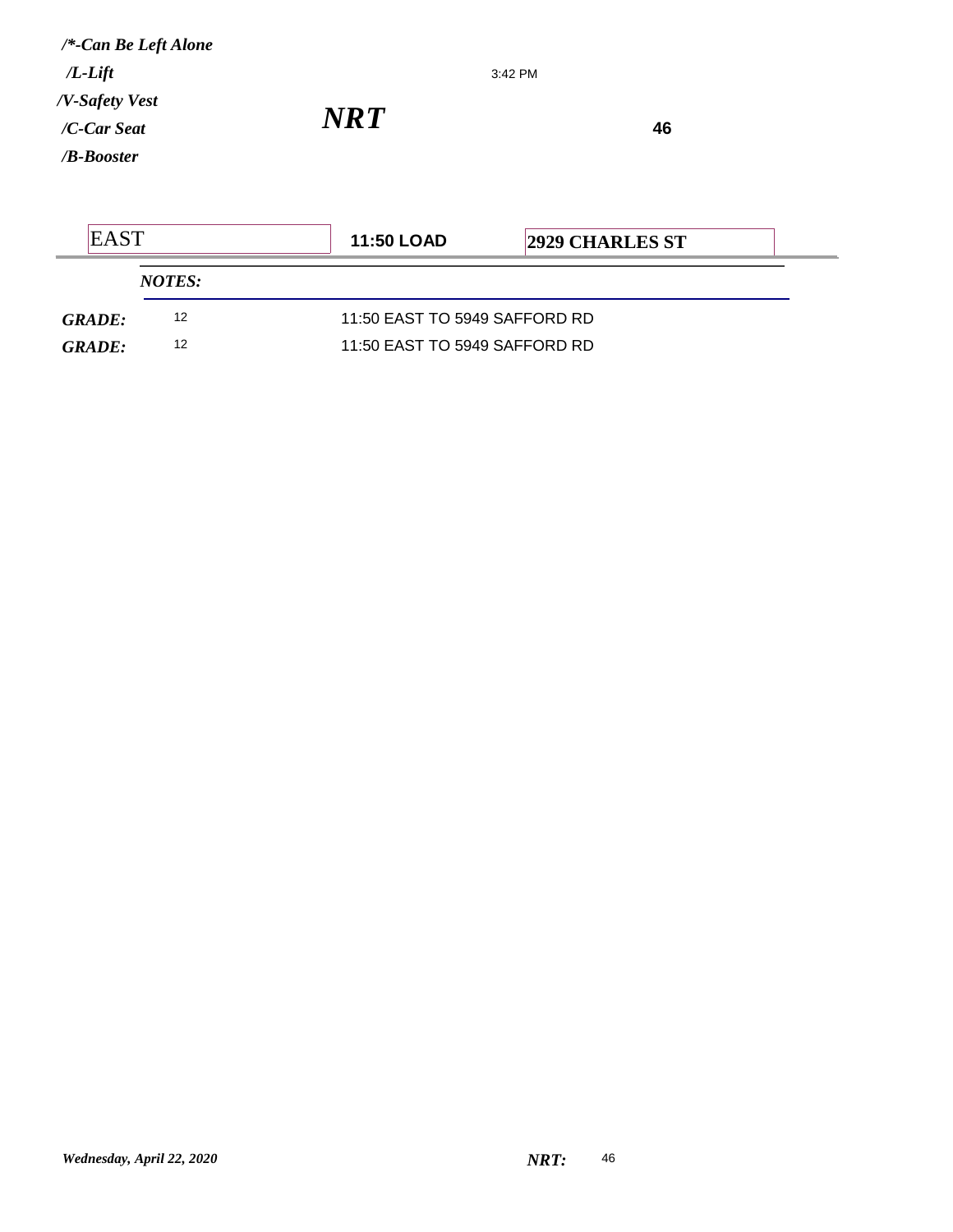3:42 PM

*NRT*<sup>48</sup>

| <b>NASHOLD</b>    |               | 10:35 LOAD | 3303 20TH ST                       |                  |
|-------------------|---------------|------------|------------------------------------|------------------|
|                   | <b>NOTES:</b> |            | NO PREK 10-4 11-1 12-6 2-6 3-6 4-3 |                  |
| <b>GRADE:</b>     | P             |            | 2803 CHARLES ST                    |                  |
| <b>GRADE:</b>     | P             |            | 1310 22ND ST                       |                  |
| <b>GRADE:</b>     | P             |            | 2803 CHARLES ST                    |                  |
| <b>GRADE:</b>     | P             |            | 2227 11TH AV                       |                  |
| <b>GRADE:</b>     | P             |            | 1224 21st St                       |                  |
| <b>GRADE:</b>     | P             |            | 2205 BROADWAY ST                   |                  |
|                   |               |            |                                    |                  |
| <b>SUMMERDALE</b> |               |            | <b>12:45 UNLOAD</b>                | 3320 GLENWOOD AV |
|                   | <b>NOTES:</b> |            | NO PREK 10-4 11-1 12-6 2-6 3-6 4-3 |                  |
| <b>GRADE:</b>     | P             |            | 415 CARBAUGH AVE                   |                  |
| <b>GRADE:</b>     | P             |            | 4120 Auburn #203                   |                  |
| <b>GRADE:</b>     | P             |            | 734 BELMONT BLVD                   |                  |
| <b>GRADE:</b>     | P             |            | 4416 Kennett Ave                   |                  |
| <b>GRADE:</b>     | P             |            | 814 N Day AVE                      |                  |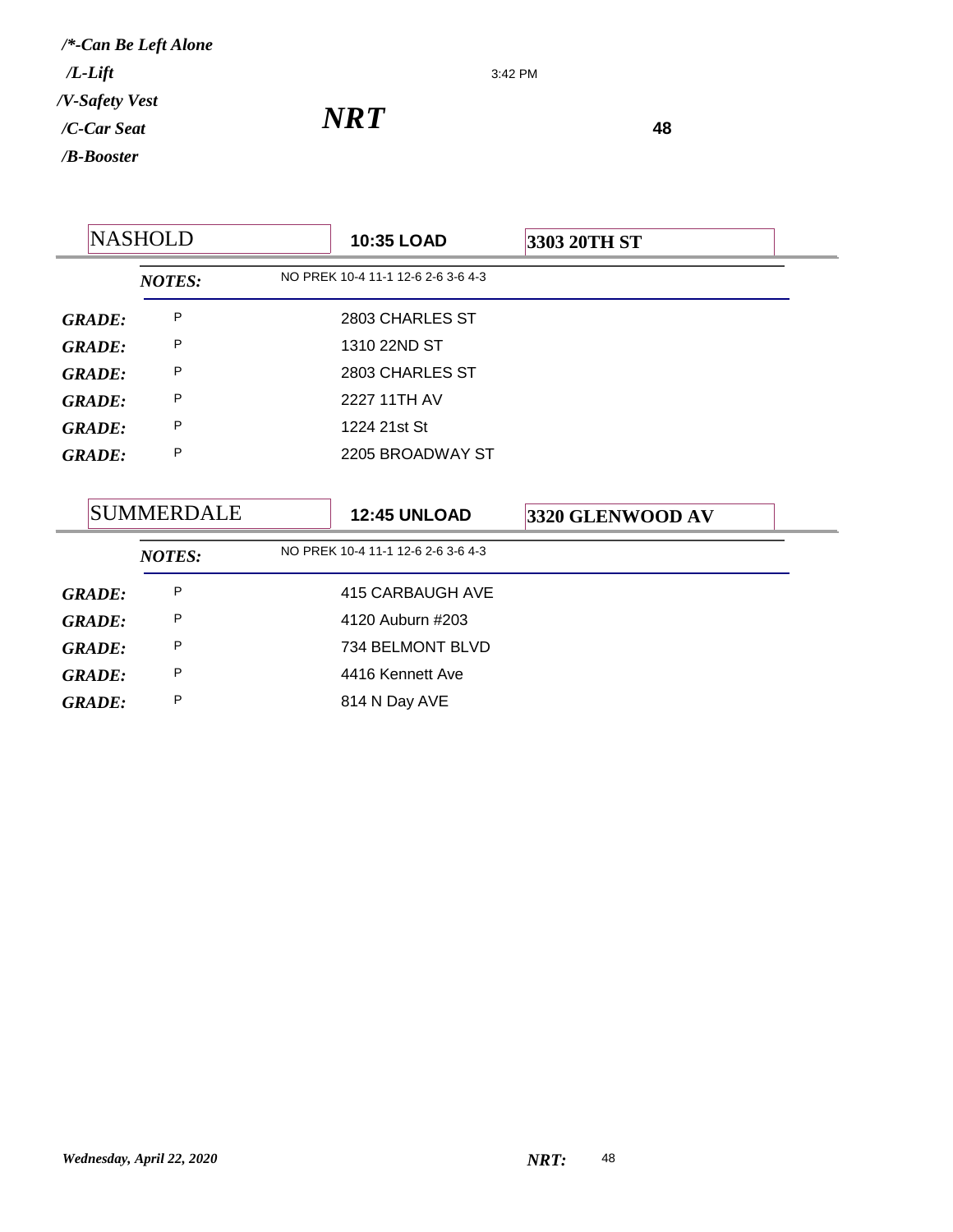| <b>ELLIS</b>  |                                               | <b>10:25(UNLOAD</b>                | 222 S CENTRAL              |  |  |
|---------------|-----------------------------------------------|------------------------------------|----------------------------|--|--|
|               | <b>NOTES:</b>                                 |                                    |                            |  |  |
| <b>GRADE:</b> | 02                                            | 2916 KNIGHT AV                     |                            |  |  |
|               | <b>ROOSEVELT</b>                              | <b>12:00(UNLOAD</b>                | 978 HASKELL AV             |  |  |
|               | <b>NOTES:</b>                                 | NO PREK 10-4 11-1 12-6 2-6 3-6 4-3 |                            |  |  |
| <b>GRADE:</b> | P<br><b>1807 BELMONT BLVD</b>                 |                                    |                            |  |  |
| <b>GRADE:</b> | P                                             |                                    | 2427 Pierce Ave #1(walkon) |  |  |
| <b>GRADE:</b> | P                                             |                                    | 3415 GLADSTONE AV(walkon)  |  |  |
| <b>GRADE:</b> | P                                             | 1408 GRANT AV                      |                            |  |  |
|               | <b>RIVERBLUFF NURSING</b>                     | 12:30 LOAD                         | <b>4401 N MAIN ST</b>      |  |  |
|               | <b>NOTES:</b>                                 |                                    |                            |  |  |
| <b>GRADE:</b> | 12<br>12:30 4401 N MAIN TO East(2929 Charles) |                                    |                            |  |  |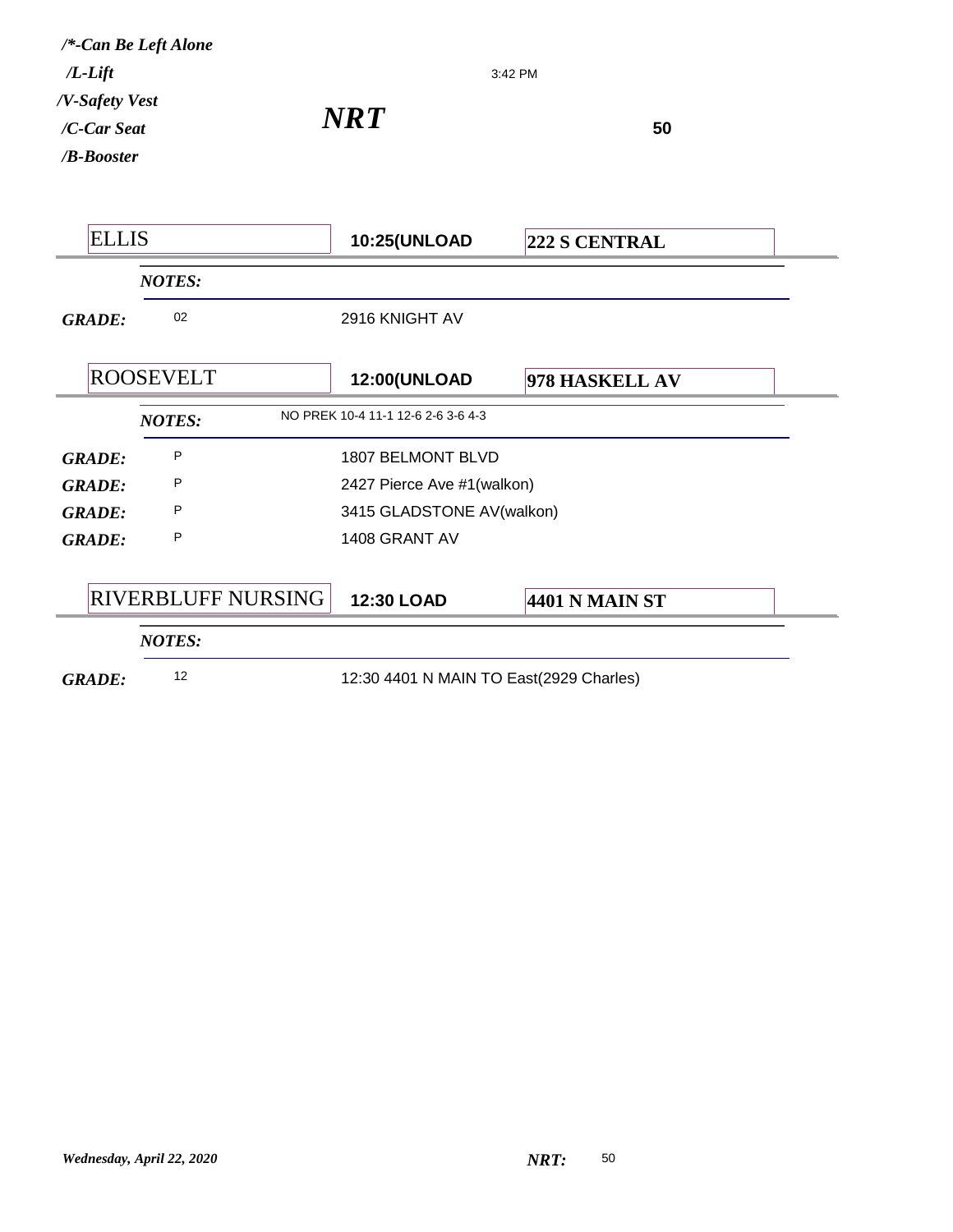3:42 PM

*NRT*<sup>51</sup>

| <b>NASHOLD</b> |  | <b>11:45 UNLOAD</b>       | 3303 20TH ST |                                    |                        |  |
|----------------|--|---------------------------|--------------|------------------------------------|------------------------|--|
|                |  | <b>NOTES:</b>             |              | NO PREK 10-4 11-1 12-6 2-6 3-6 4-3 |                        |  |
| <b>GRADE:</b>  |  | P                         |              | 808 SEMINARY                       |                        |  |
| <b>GRADE:</b>  |  | P                         |              | 1011 HESS CT                       |                        |  |
| <b>GRADE:</b>  |  | P                         |              | 603 GREGORY                        |                        |  |
| <b>GRADE:</b>  |  | P                         |              | 311 N LONGWOOD ST                  |                        |  |
| <b>GRADE:</b>  |  | P                         |              | 302 LEATHER Ct                     |                        |  |
| <b>GRADE:</b>  |  | P                         |              | 529 N ROCKTON Ave                  |                        |  |
|                |  |                           |              |                                    |                        |  |
|                |  | <b>REG LEARNING CENTE</b> |              | <b>12:45 LOAD</b>                  | <b>5949 SAFFORD RD</b> |  |
|                |  | <b>NOTES:</b>             |              |                                    |                        |  |
| <b>GRADE:</b>  |  | 12                        |              | 3143 Collins St                    |                        |  |
| <b>GRADE:</b>  |  | 12                        |              | 920 N Sunset Ave                   |                        |  |
| <b>GRADE:</b>  |  | 12                        |              | 2311 24th St                       |                        |  |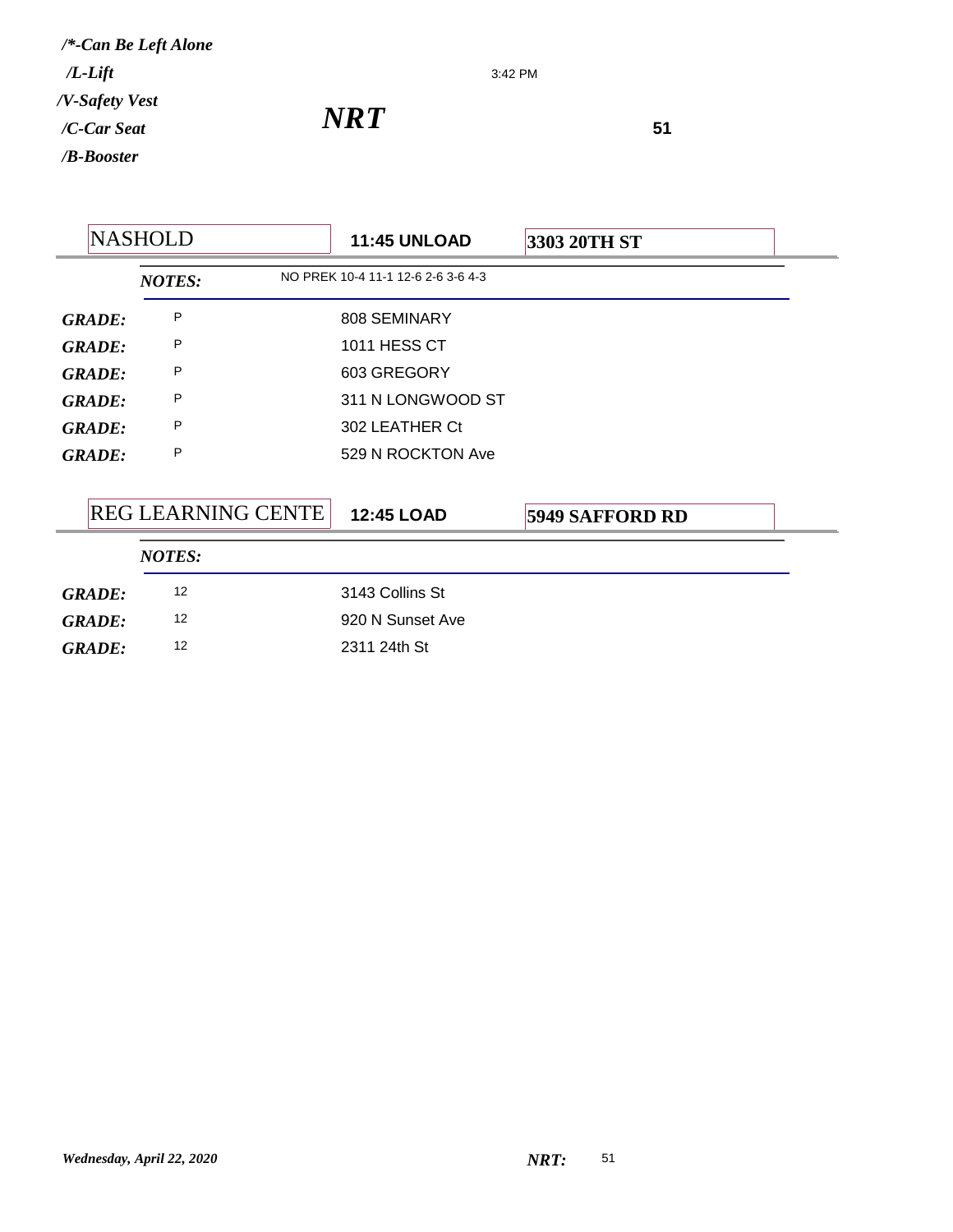| $/L$ -Lift                                  | /*-Can Be Left Alone      |                             | 3:42 PM                     |  |
|---------------------------------------------|---------------------------|-----------------------------|-----------------------------|--|
| /V-Safety Vest<br>/C-Car Seat<br>/B-Booster |                           | NRT)                        | 52                          |  |
|                                             | <b>INNOVATIVE LEARNIN</b> | 10:55(UNLOAD                | <b>615 5TH ST(PATRIOTS)</b> |  |
|                                             | <b>NOTES:</b>             |                             |                             |  |
| <b>GRADE:</b>                               | 9                         | pu/5513 Pepper Dr(sub only) |                             |  |
|                                             | REG LEARNING CENTE        | <b>11:50 LOAD</b>           | <b>5949 SAFFORD RD</b>      |  |
|                                             | <b>NOTES:</b>             |                             |                             |  |
| <b>GRADE:</b>                               | 12                        | 526 Rome Ave                |                             |  |
|                                             | <b>REG LEARNING CENTE</b> | <b>11:55 UNLOAD</b>         | <b>5949 SAFFORD RD</b>      |  |
|                                             | <b>NOTES:</b>             |                             |                             |  |
| <b>GRADE:</b>                               | 12                        | 1203 SEQUOIA RD             |                             |  |
| <b>GRADE:</b>                               | 12                        | 711 Lafayette               |                             |  |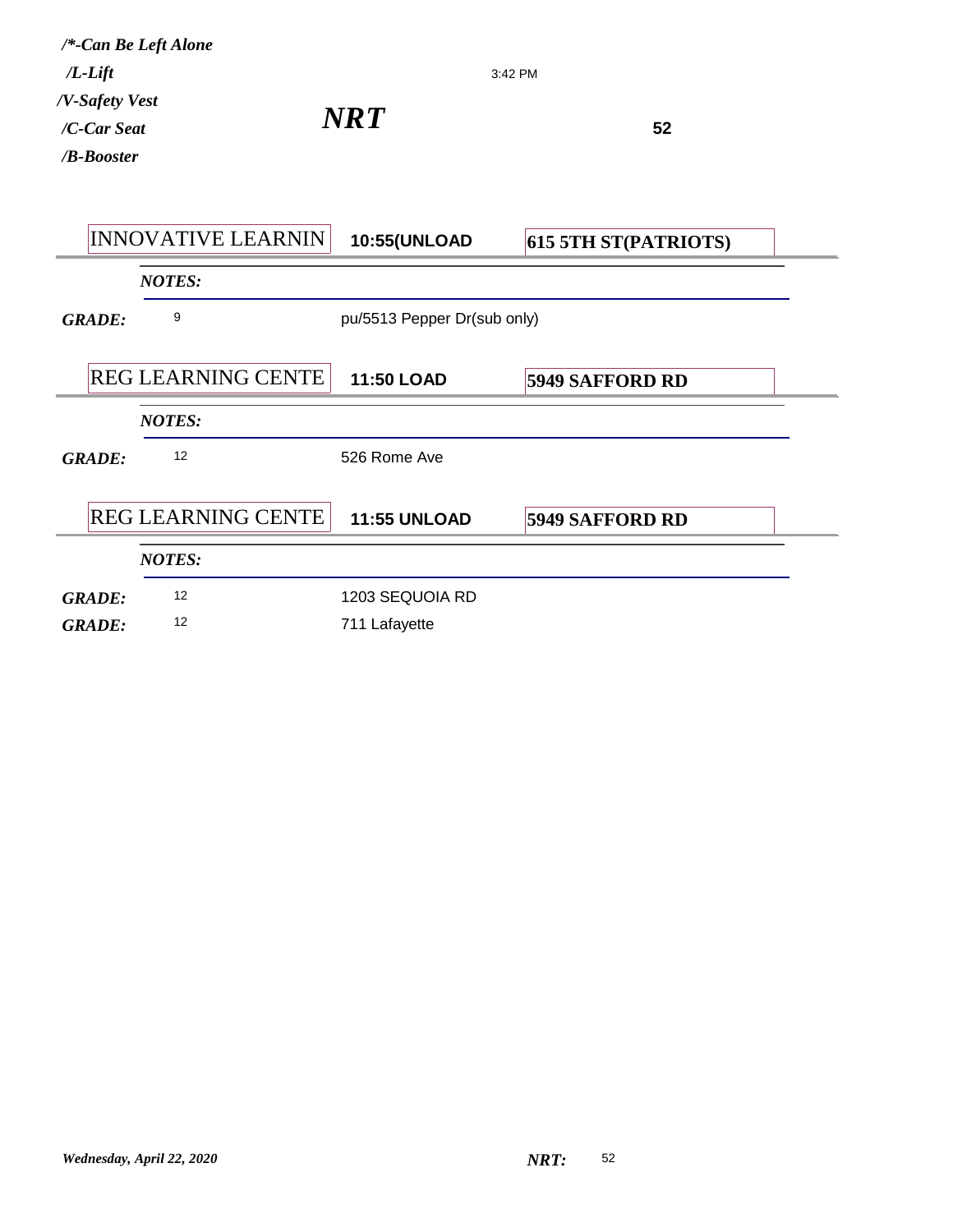3:42 PM

| <b>FAIRVIEW CENTER</b> |               |                   | 10:25 LOAD                                       | <b>512 FAIRVIEW AVE</b> |  |
|------------------------|---------------|-------------------|--------------------------------------------------|-------------------------|--|
|                        | <b>NOTES:</b> |                   | NO PREK 10-4 11-1 12-6 2-6 3-6 4-3               |                         |  |
| <b>GRADE:</b>          | P             | 3724 TRAINER RD   |                                                  |                         |  |
| <b>GRADE:</b>          | P             | 4613 SUNDERMAN Rd |                                                  |                         |  |
| <b>GRADE:</b>          | P             |                   | 5437 FRIENDSWOOD Ct                              |                         |  |
| <b>GRADE:</b>          | P             |                   | 6106 BOXWOOD DR #1                               |                         |  |
| <b>GRADE:</b>          | P             |                   | 6106 BOXWOOD DR                                  |                         |  |
| <b>BEYER</b>           | <b>NOTES:</b> |                   | 11:35 LOAD<br>NO PREK 10-4 11-1 12-6 2-6 3-6 4-3 | 333 15TH AVE.           |  |
| <b>GRADE:</b>          | P             |                   | 320 DAWN AV                                      |                         |  |
| <b>GRADE:</b>          | p             |                   | 1558 East State St                               |                         |  |
| <b>GRADE:</b>          | P             |                   | 1635 Charles St                                  |                         |  |
| <b>GRADE:</b>          | P             |                   | 512 S CHICAGO                                    |                         |  |
| <b>GRADE:</b>          | P             |                   | 5169 E STATE St 101                              |                         |  |
|                        |               |                   | 6394 WICKLOW CI                                  |                         |  |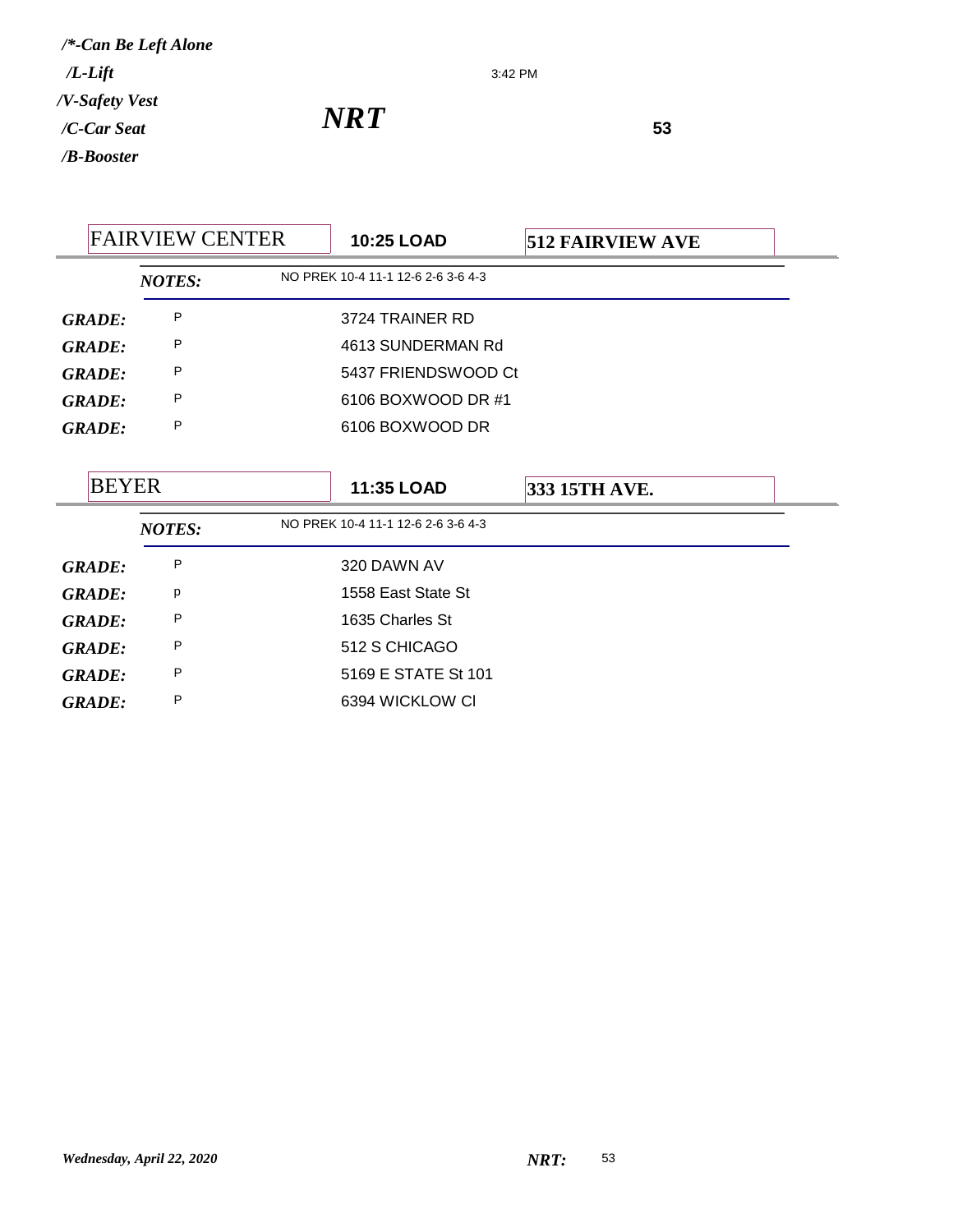|                                                  | <b>REG LEARNING CENTE</b>                   | <b>11:50 LOAD</b>                     | <b>5949 SAFFORD RD</b>   |  |  |
|--------------------------------------------------|---------------------------------------------|---------------------------------------|--------------------------|--|--|
|                                                  | <b>NOTES:</b>                               |                                       |                          |  |  |
| <b>GRADE:</b>                                    | 12                                          | 11:50 RLC to 1330 S Alpine(Lifescape) |                          |  |  |
| <b>GRADE:</b>                                    | 12                                          | 11:50 RLC to 1330 S Alpine(Lifescape) |                          |  |  |
| <b>GRADE:</b>                                    | 12<br>11:50 RLC to 1330 S Alpine(Lifescape) |                                       |                          |  |  |
| GRADE:                                           | 12<br>11:50 RLC to 1330 S Alpine(Lifescape) |                                       |                          |  |  |
| <b>GRADE:</b>                                    | 12<br>11:50 RLC to 1330 S Alpine(Lifescape) |                                       |                          |  |  |
| <b>KENNEDY MIDD SCHL</b>                         |                                             | <b>12:45 LOAD</b>                     | <b>520 N PIERPONT AV</b> |  |  |
|                                                  | <b>NOTES:</b>                               |                                       |                          |  |  |
| 12<br>12:45 Kennedy to 5949 Safford Rd<br>GRADE: |                                             |                                       |                          |  |  |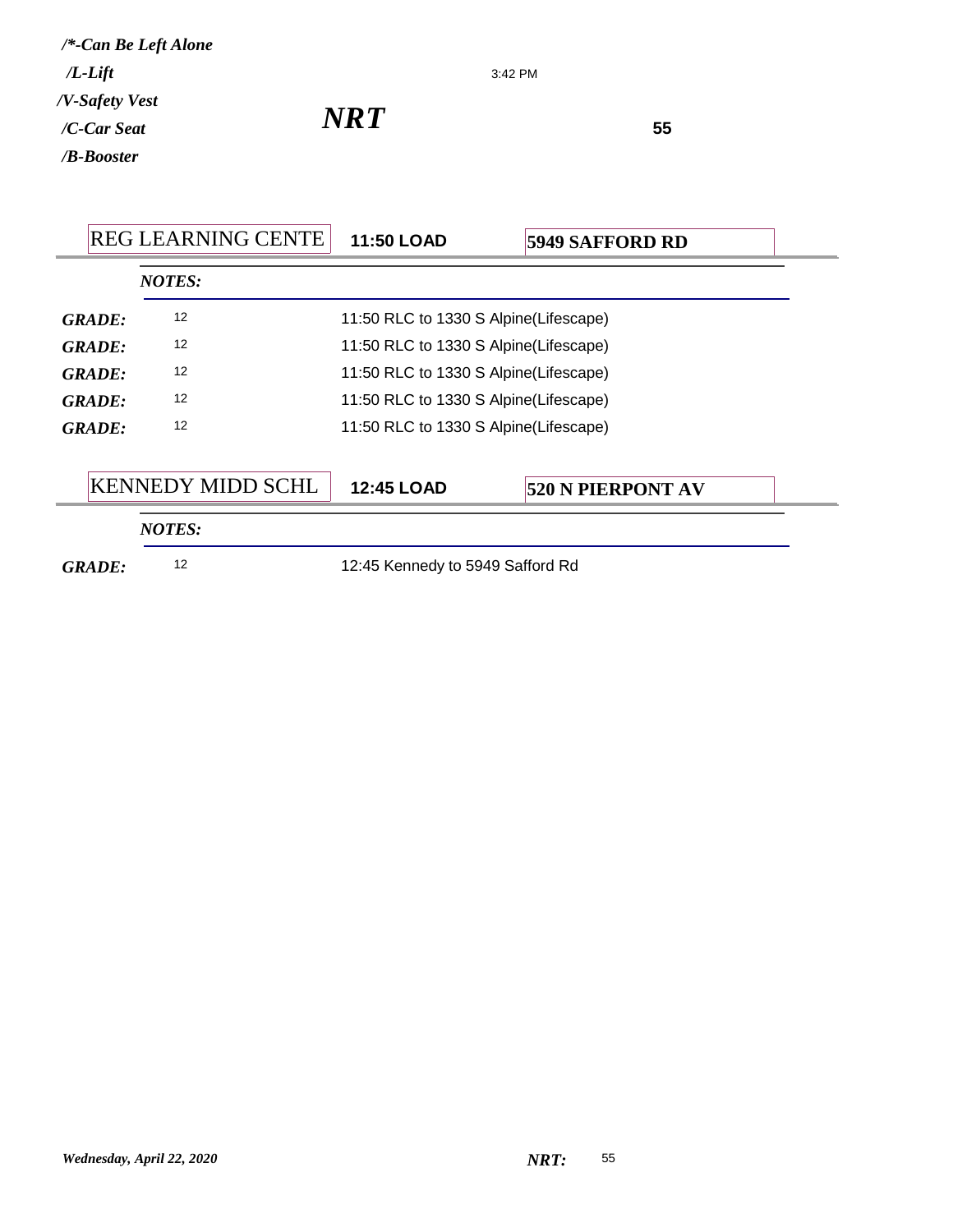| $/*$ -Can Be Left Alone   |            |         |    |  |
|---------------------------|------------|---------|----|--|
| $/L$ - $Lift$             |            | 3:42 PM |    |  |
| /V-Safety Vest            |            |         |    |  |
| /C-Car Seat               | <b>NRT</b> |         | 56 |  |
| / <b><i>B-Booster</i></b> |            |         |    |  |
|                           |            |         |    |  |

| <b>SUMMERDALE</b> |               | <b>12:45 UNLOAD</b>                | <b>3320 GLENWOOD AV</b> |  |
|-------------------|---------------|------------------------------------|-------------------------|--|
|                   | <b>NOTES:</b> | NO PREK 10-4 11-1 12-6 2-6 3-6 4-3 |                         |  |
| <b>GRADE:</b>     |               | 5807 GARRETT LN (#3)               |                         |  |

ń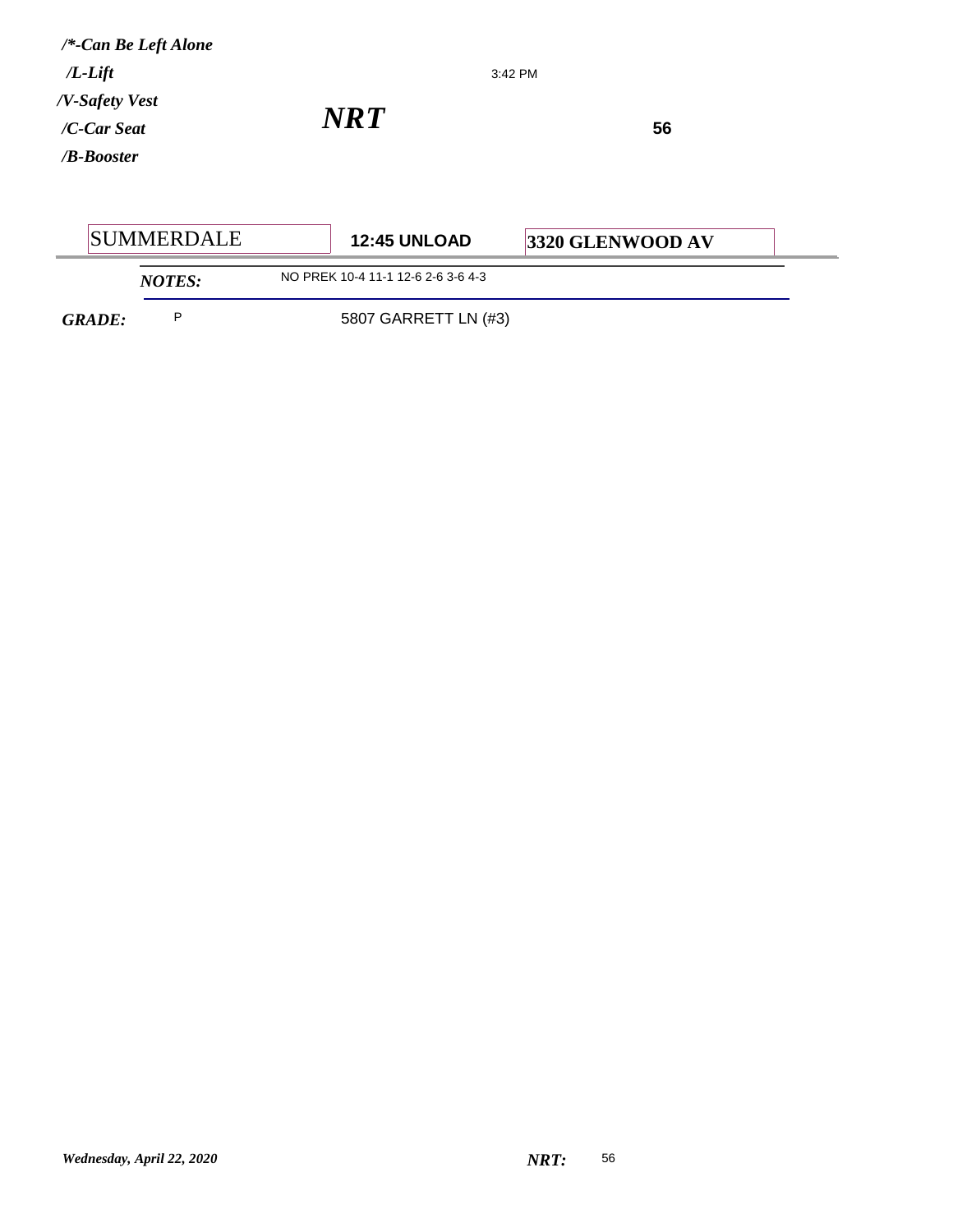| 3:42 PM |  |
|---------|--|
|         |  |

*NRT*<sup>60</sup>

|                                 | <b>EAST</b>            |                                |  | <b>10:00 UNLOAD</b><br><b>2929 CHARLES ST</b> |                         |  |
|---------------------------------|------------------------|--------------------------------|--|-----------------------------------------------|-------------------------|--|
|                                 |                        | <b>NOTES:</b>                  |  |                                               |                         |  |
|                                 | <b>GRADE:</b>          | 12                             |  | 2906 HILLSIDE Ct                              |                         |  |
|                                 |                        |                                |  |                                               |                         |  |
|                                 | <b>FAIRVIEW CENTER</b> |                                |  | <b>10:25 LOAD</b>                             | <b>512 FAIRVIEW AVE</b> |  |
|                                 |                        | <b>NOTES:</b>                  |  | NO PREK 10-4 11-1 12-6 2-6 3-6 4-3            |                         |  |
| P<br>2213 WINNETKA DR<br>GRADE: |                        |                                |  |                                               |                         |  |
|                                 | P<br><b>GRADE:</b>     |                                |  | DO 5513 DANBURRY DR                           |                         |  |
|                                 | <b>GRADE:</b>          | P                              |  | 4609 TREVOR CIR 3                             |                         |  |
|                                 | <b>GRADE:</b>          | P<br>DO/319 N CHERRY ST (C.V.) |  |                                               |                         |  |
|                                 | GRADE:                 | P<br>4313 RED COAT Rd          |  |                                               |                         |  |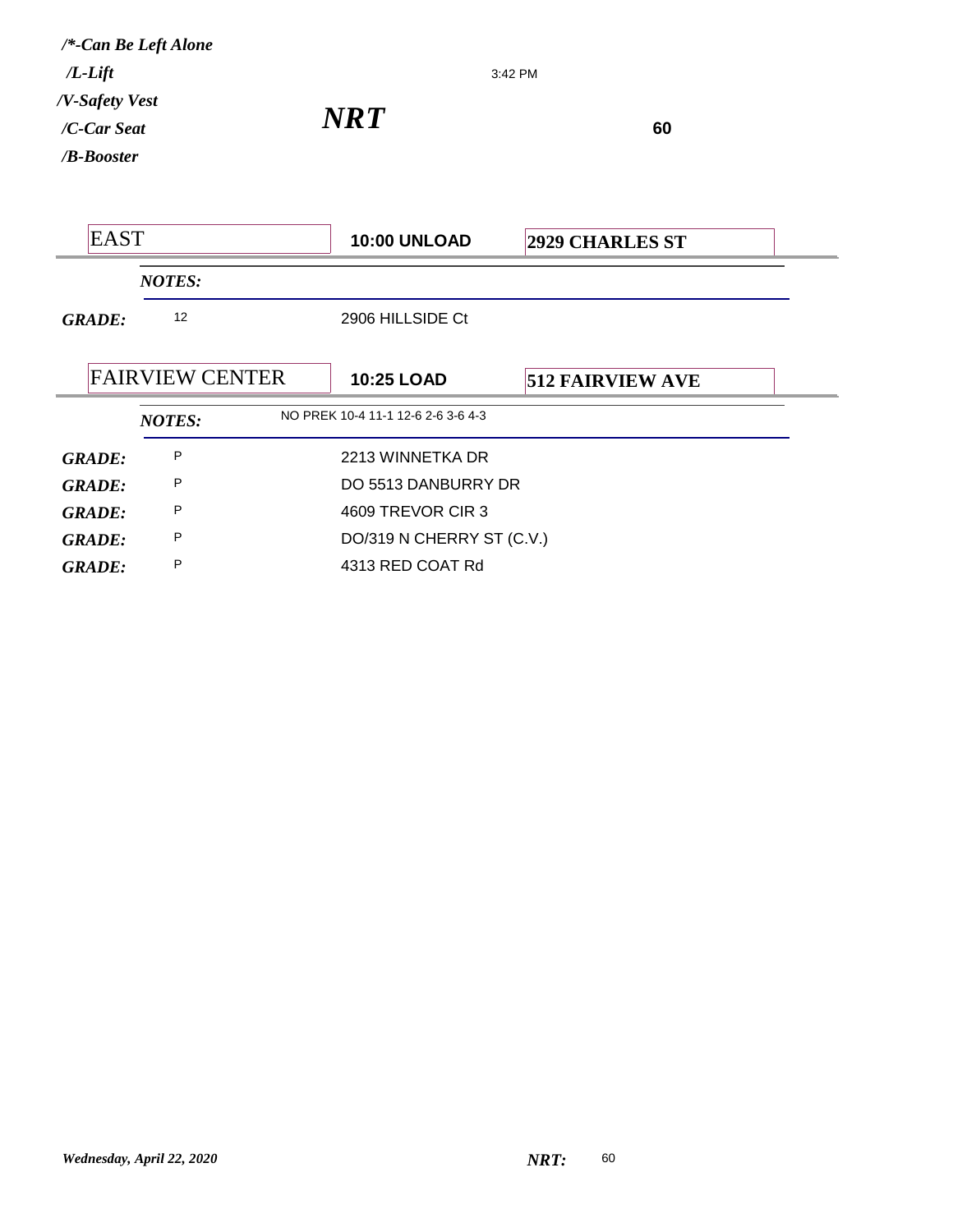*NRT*<sup>61</sup>

|               | <b>DISCOVERY CENTER</b> | 10:00 LOAD                         | <b>711 N. MAIN</b> |  |
|---------------|-------------------------|------------------------------------|--------------------|--|
|               | <b>NOTES:</b>           |                                    |                    |  |
| <b>GRADE:</b> | 12                      | 10:00 DISCOVERY TO 4401 N MAIN ST  |                    |  |
| <b>GRADE:</b> | 12                      | 10:00 DISCOVERY TO 4401 N MAIN ST  |                    |  |
| <b>GRADE:</b> | $12 \overline{ }$       | 10:00 DISCOVERY TO 4401 N MAIN ST  |                    |  |
|               |                         |                                    |                    |  |
|               | <b>ROOSEVELT</b>        | <b>10:30 LOAD</b>                  | 978 HASKELL AV     |  |
|               | <b>NOTES:</b>           |                                    |                    |  |
| <b>GRADE:</b> | 09                      | 437 Irving av                      |                    |  |
|               |                         |                                    |                    |  |
|               | <b>ROOSEVELT</b>        | 11:40(UNLOAD                       | 978 HASKELL AV     |  |
|               | <b>NOTES:</b>           |                                    |                    |  |
| <b>GRADE:</b> | 12                      | 1807 CARNEY AV                     |                    |  |
|               |                         |                                    |                    |  |
|               | <b>SUMMERDALE</b>       | <b>12:45 UNLOAD</b>                | 3320 GLENWOOD AV   |  |
|               | <b>NOTES:</b>           | NO PREK 10-4 11-1 12-6 2-6 3-6 4-3 |                    |  |
| <b>GRADE:</b> | P                       | 807 11TH ST                        |                    |  |
| <b>GRADE:</b> | P                       | 3827 15TH Ave                      |                    |  |
| <b>GRADE:</b> | P                       | 1923 CHARLOTTE DR                  |                    |  |
| <b>GRADE:</b> | P                       | 1121 N ROCKTON AV                  |                    |  |
| <b>GRADE:</b> | P                       | 514 10TH ST                        |                    |  |
| <b>GRADE:</b> | P                       | 2105 MELROSE St                    |                    |  |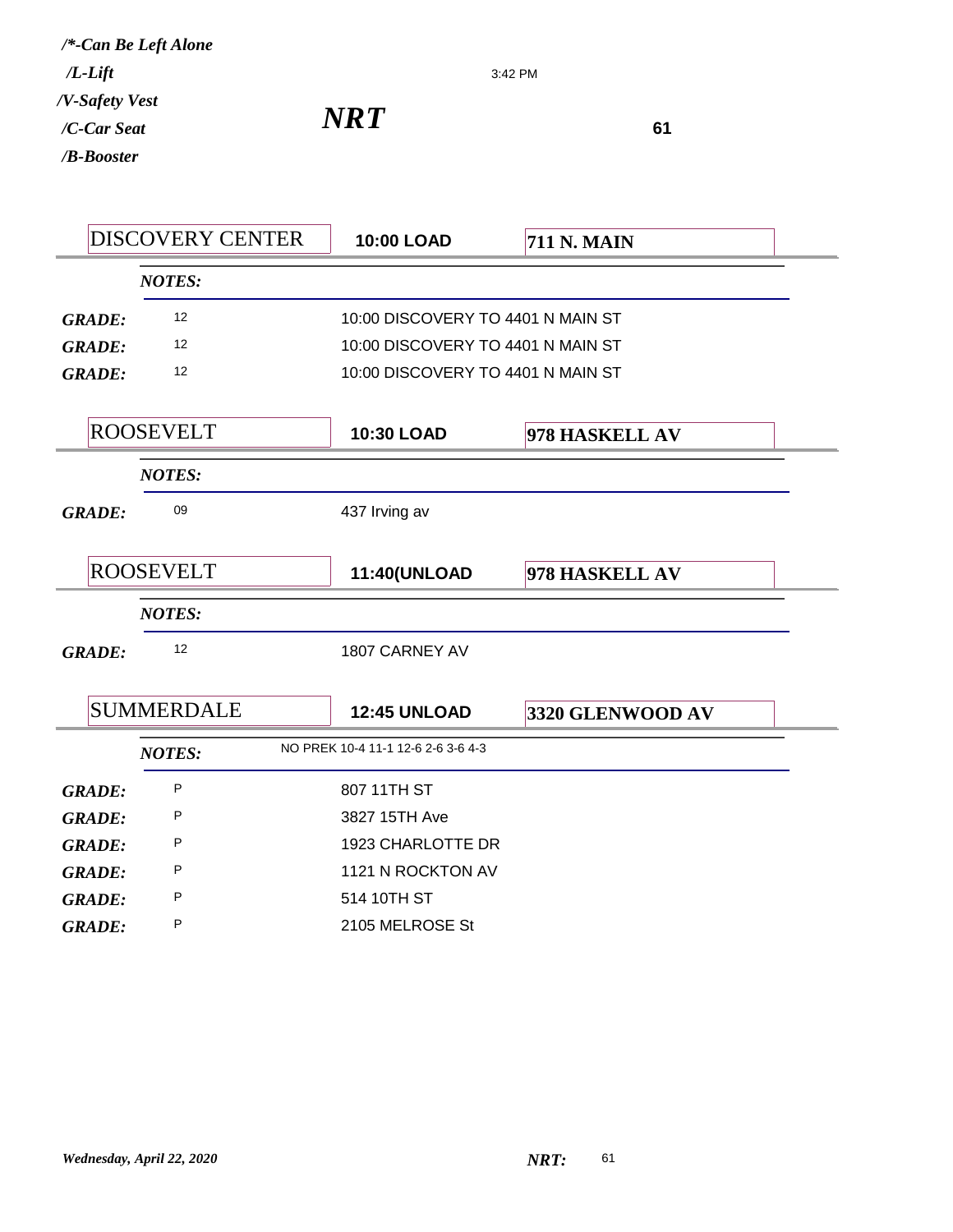3:42 PM

*NRT*<sup>63</sup>

|               | <b>FAIRVIEW CENTER</b> | 10:25 LOAD                                                | <b>512 FAIRVIEW AVE</b> |  |
|---------------|------------------------|-----------------------------------------------------------|-------------------------|--|
|               | <b>NOTES:</b>          | NO PREK 10-4 11-1 12-6 2-6 3-6 4-3                        |                         |  |
| <b>GRADE:</b> | P                      | 3716 PINECREST DR                                         |                         |  |
| <b>GRADE:</b> | P                      | 5717 FOREST HILLS RD #201                                 |                         |  |
| <b>GRADE:</b> | P                      | 3712 PLEASANT VALLEY Blvd                                 |                         |  |
| <b>GRADE:</b> | P                      | 4104 Thames Way                                           |                         |  |
| <b>GRADE:</b> | P                      | 2711 BRADLEY Rd                                           |                         |  |
| <b>BEYER</b>  |                        | <b>12:45(UNLOAD</b><br>NO PREK 10-4 11-1 12-6 2-6 3-6 4-3 | 333 15TH AVE.           |  |
|               | <b>NOTES:</b>          |                                                           |                         |  |
| <b>GRADE:</b> | P                      | 715 WEST STATE ST                                         |                         |  |
| <b>GRADE:</b> | P                      | 518 N COURT ST                                            |                         |  |
| <b>GRADE:</b> | P                      | 1203 N Main St                                            |                         |  |
| <b>GRADE:</b> | P                      | 414 N COURT ST #201                                       |                         |  |
| <b>GRADE:</b> | P                      | 516 CHERRY St                                             |                         |  |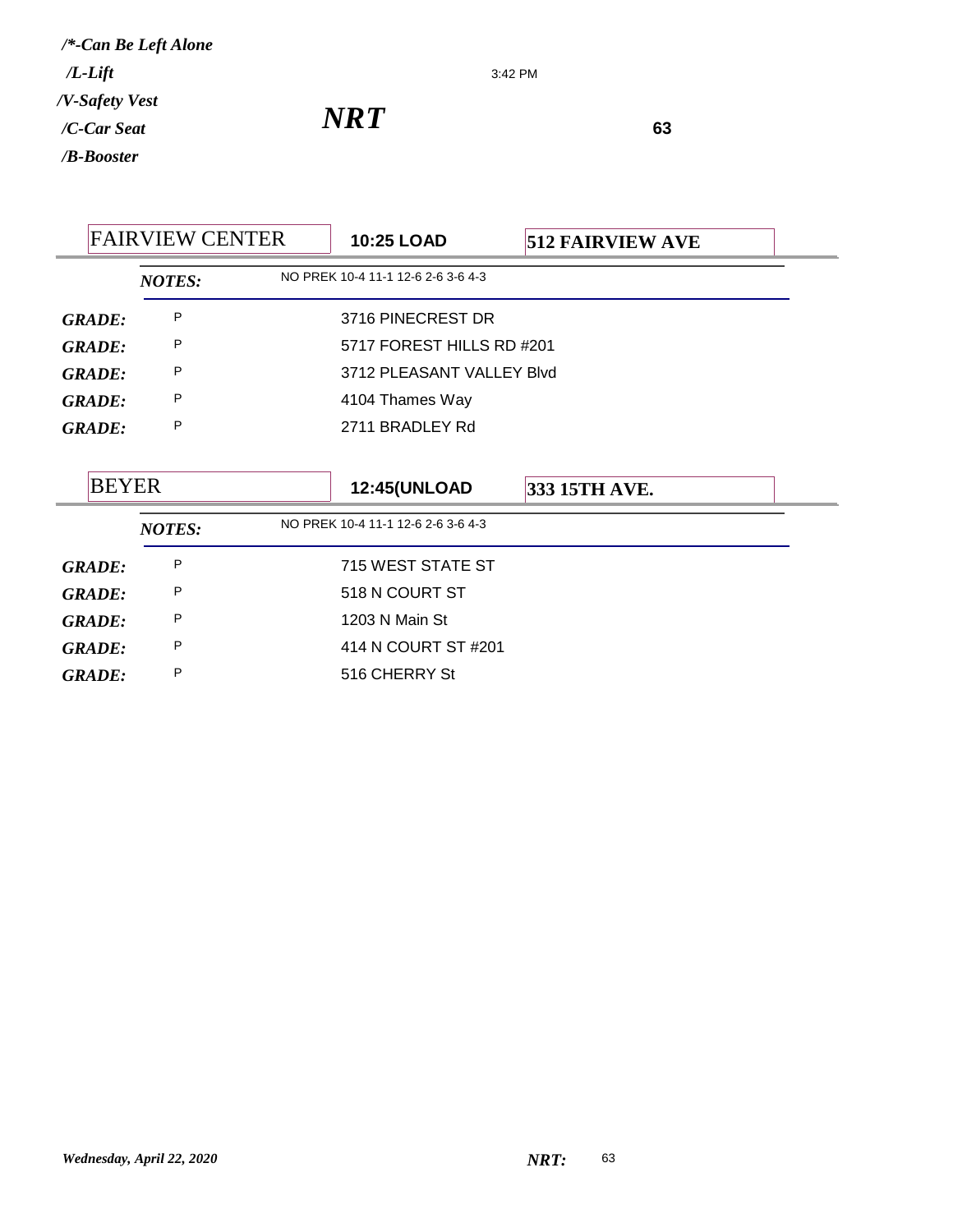| /*-Can Be Left Alone<br>$/L$ -Lift<br>/V-Safety Vest |                        | 3:42 PM<br><b>NRT</b><br>64        |                          |  |  |
|------------------------------------------------------|------------------------|------------------------------------|--------------------------|--|--|
| /C-Car Seat<br>/ <b>B-Booster</b>                    |                        |                                    |                          |  |  |
|                                                      |                        |                                    |                          |  |  |
| <b>GUILFORD</b>                                      |                        | <b>10:00 LOAD</b>                  | <b>5620 SPRING CREEK</b> |  |  |
|                                                      | <b>NOTES:</b>          |                                    |                          |  |  |
| 12<br><b>GRADE:</b>                                  |                        | 10:00 GUIL TO 711 N MAIN DIS       |                          |  |  |
|                                                      | <b>FAIRVIEW CENTER</b> | <b>11:35 UNLOAD</b>                | <b>512 FAIRVIEW AVE</b>  |  |  |
|                                                      | <b>NOTES:</b>          | NO PREK 10-4 11-1 12-6 2-6 3-6 4-3 |                          |  |  |
| <b>GRADE:</b>                                        | P                      | 1518 S 6TH St(suburban)*****       |                          |  |  |
| <b>GRADE:</b>                                        | P                      | 1427 MAGNOLIA St                   |                          |  |  |
| <b>GRADE:</b>                                        | P                      | 1024 KNOWLTON ST                   |                          |  |  |
| <b>GRADE:</b>                                        | P                      | 4650 PALMERSTONE Rd                |                          |  |  |
| <b>GRADE:</b>                                        | P                      | 324 S 4TH ST 2/10                  |                          |  |  |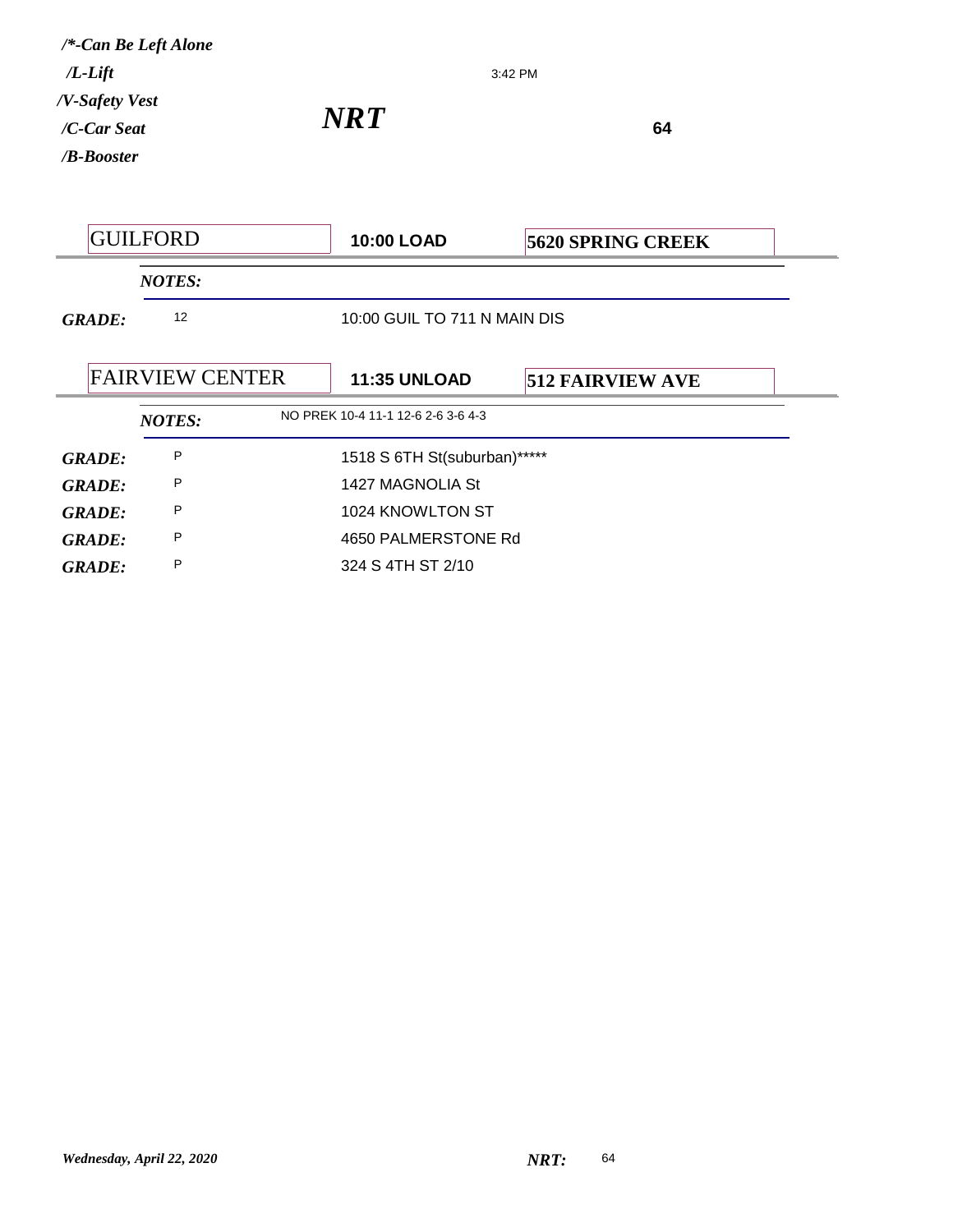3:42 PM

*NRT*<sup>65</sup>

| <b>BEYER</b>  |               | <b>11:35 LOAD</b>                  | 333 15TH AVE. |
|---------------|---------------|------------------------------------|---------------|
|               | <b>NOTES:</b> | NO PREK 10-4 11-1 12-6 2-6 3-6 4-3 |               |
| <b>GRADE:</b> | P             | 1404 Seminary St                   |               |
| <b>GRADE:</b> | P             | 1502 GARDEN CT                     |               |
| <b>GRADE:</b> | P             | 1404 SEMINARY St                   |               |
| <b>GRADE:</b> | P             | 3103 CAROLINA AVE                  |               |
| <b>GRADE:</b> | P             | 724 HARRISON AVE                   |               |
| <b>GRADE:</b> | P             | 724 HARRISON AVE                   |               |
|               |               |                                    |               |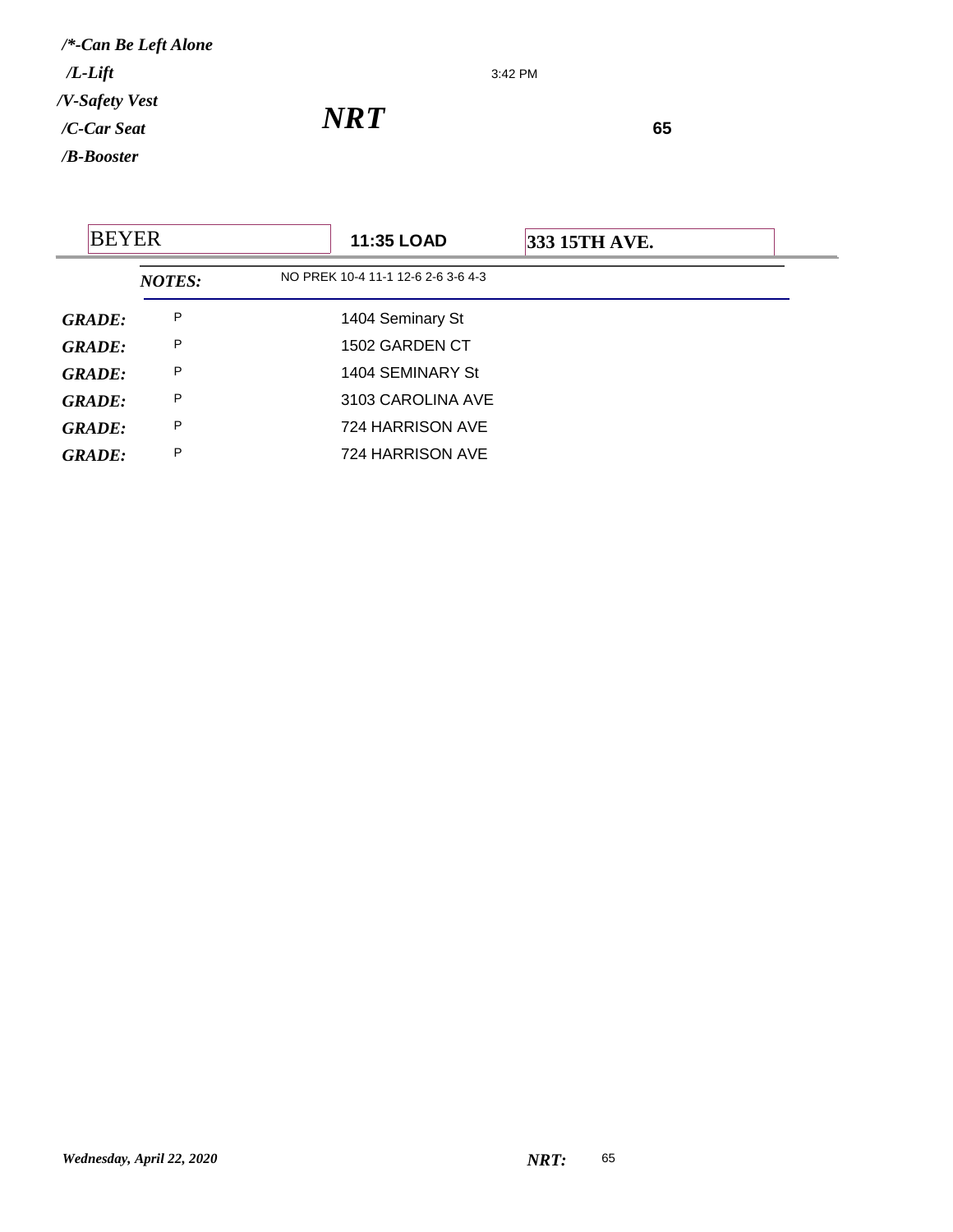3:42 PM

*NRT*<sup>66</sup>

| <b>NASHOLD</b>                                  |                   | <b>11:45 UNLOAD</b><br>3303 20TH ST |                     |  |
|-------------------------------------------------|-------------------|-------------------------------------|---------------------|--|
|                                                 | <b>NOTES:</b>     | NO PREK 10-4 11-1 12-6 2-6 3-6 4-3  |                     |  |
| <b>GRADE:</b>                                   | P                 | 2706 HANSON ST                      |                     |  |
| <b>GRADE:</b>                                   | P                 | 2808 9TH ST                         |                     |  |
| P<br>3137 COLLINS ST(dead end)<br><b>GRADE:</b> |                   |                                     |                     |  |
| <b>GRADE:</b>                                   | P                 | 2718 10TH St                        |                     |  |
| <b>GRADE:</b>                                   | P                 | 1418 SANDY HOLLOW RD                |                     |  |
|                                                 | RVC CL#2 BUILDING | <b>12:30 LOAD</b>                   | 3301 N. MULFORD RD. |  |
|                                                 | <b>NOTES:</b>     |                                     |                     |  |
| <b>GRADE:</b>                                   | 12                | 12:30 RVC TO TJ MAX (W LANE)        |                     |  |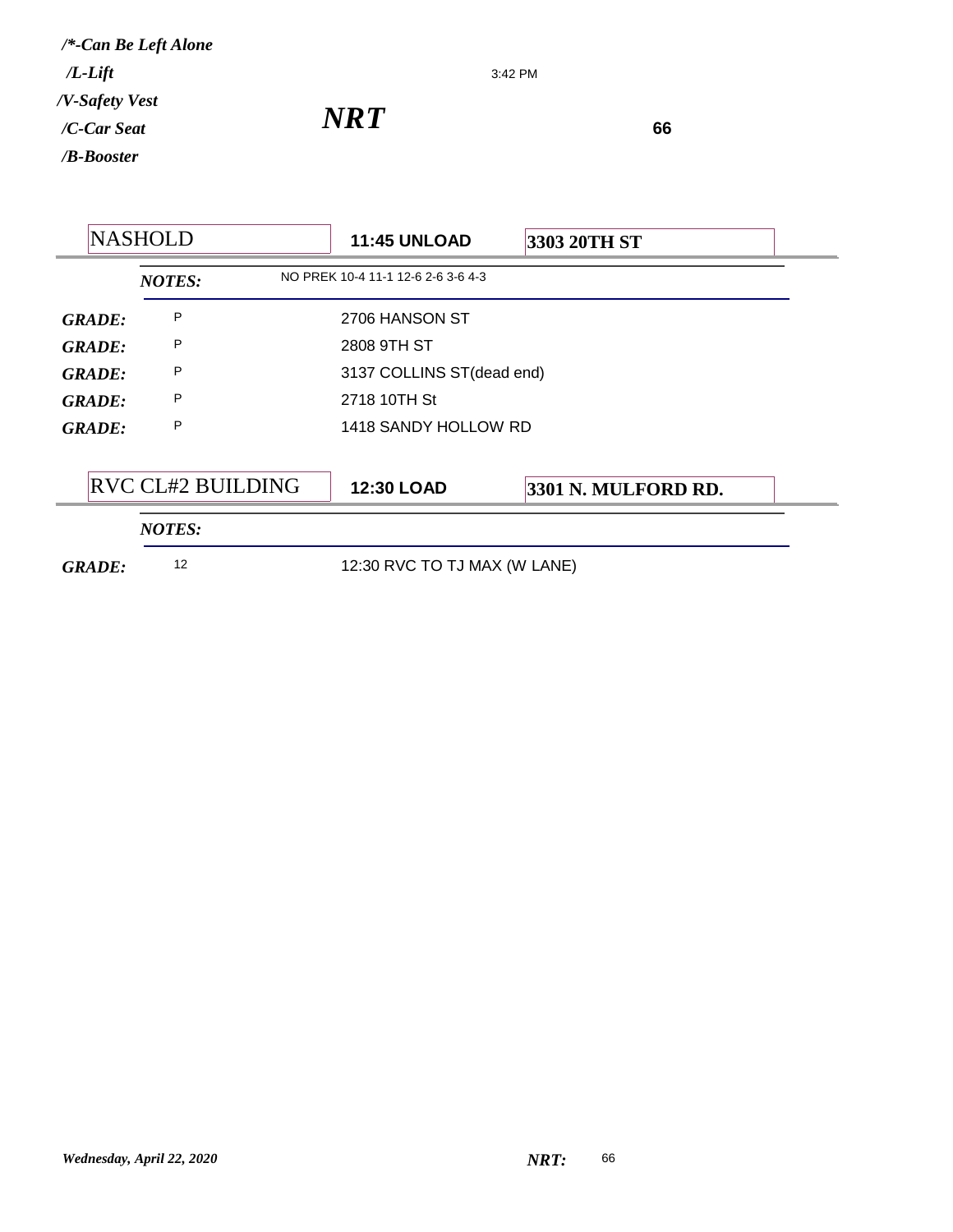3:42 PM

*NRT*<sup>67</sup>

|               | <b>REG LEARNING CENTE</b> | <b>12:45 LOAD</b>                      | <b>5949 SAFFORD RD</b> |  |  |
|---------------|---------------------------|----------------------------------------|------------------------|--|--|
|               | <b>NOTES:</b>             |                                        |                        |  |  |
| GRADE:        | 12                        | 12:45 RLC to 6233 East State(marshall) |                        |  |  |
| GRADE:        | 12                        | 12:45 RLC to 6630 East State           |                        |  |  |
| GRADE:        | 12                        | 12:45 RLC TO 6630 East State st        |                        |  |  |
| GRADE:        | 12                        | 12:45 RLC to 6630 East State St        |                        |  |  |
| GRADE:        | 12                        | 12:45 RLC to 6630 E State St           |                        |  |  |
| <b>GRADE:</b> | 12                        | 6474 WICKLOW CL                        |                        |  |  |
|               |                           |                                        |                        |  |  |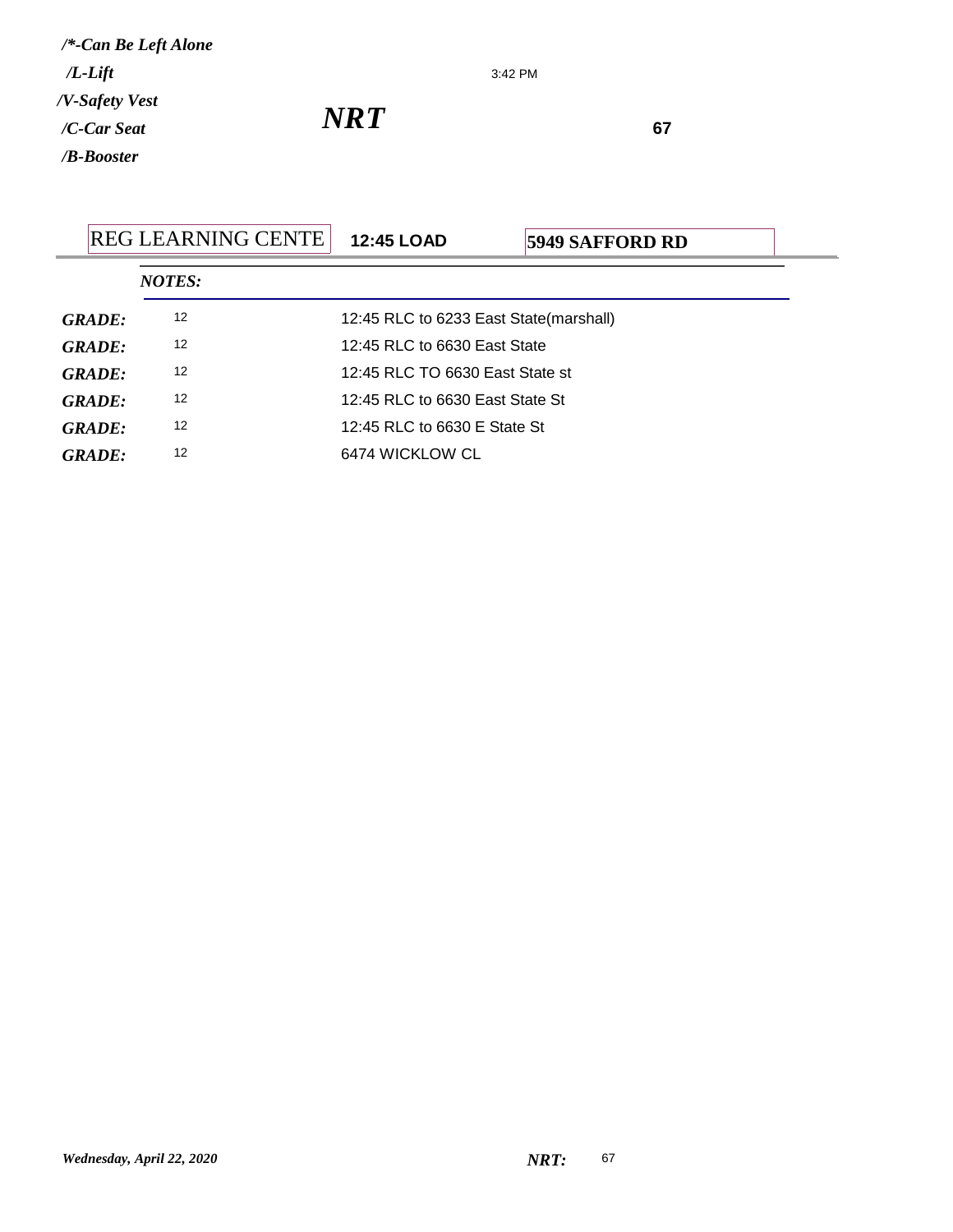3:42 PM

*NRT*<sup>68</sup>

|                                |               | <b>CHILDRENS LEARNING</b> | 10:00 LOAD                         | 2918 GLENWOOD    |  |  |
|--------------------------------|---------------|---------------------------|------------------------------------|------------------|--|--|
|                                |               | <b>NOTES:</b>             |                                    |                  |  |  |
|                                | <b>GRADE:</b> | 12                        | 10:00 CLC TO 4401 N MAIN           |                  |  |  |
| <b>GRADE:</b><br><b>GRADE:</b> |               | 12                        | 10:00 CLC TO 4401 N MAIN           |                  |  |  |
|                                |               | 12                        | 10:00 CLC TO 4401 N Main St        |                  |  |  |
|                                |               |                           |                                    |                  |  |  |
|                                |               | <b>NASHOLD</b>            | 10:35 LOAD                         | 3303 20TH ST     |  |  |
|                                |               | <b>NOTES:</b>             | NO PREK 10-4 11-1 12-6 2-6 3-6 4-3 |                  |  |  |
|                                | <b>GRADE:</b> | P                         | <b>1618 HAMILTON AV</b>            |                  |  |  |
|                                | <b>GRADE:</b> | P                         | 1618 HAMILTON AVE                  |                  |  |  |
|                                | <b>GRADE:</b> | P                         | 2775 CARLISLE DR                   |                  |  |  |
|                                | <b>GRADE:</b> | P                         | 3260 DALLAS RD                     |                  |  |  |
|                                | <b>GRADE:</b> | P                         | 3118 15TH ST                       |                  |  |  |
|                                | <b>GRADE:</b> | P                         | 4305 ALLENDALE Ave                 |                  |  |  |
|                                |               |                           |                                    |                  |  |  |
|                                | <b>FLINN</b>  |                           | 11:30 (load)                       | 2525 OHIO PKWY   |  |  |
|                                |               | <b>NOTES:</b>             |                                    |                  |  |  |
|                                | <b>GRADE:</b> | 08                        | 828 ALLIANCE AVE                   |                  |  |  |
|                                |               |                           |                                    |                  |  |  |
|                                |               | <b>SUMMERDALE</b>         | <b>12:45 UNLOAD</b>                | 3320 GLENWOOD AV |  |  |
|                                |               | <b>NOTES:</b>             | NO PREK 10-4 11-1 12-6 2-6 3-6 4-3 |                  |  |  |
|                                | <b>GRADE:</b> | Ρ                         | 1971 W RIVERSIDE BLVD              |                  |  |  |
|                                | <b>GRADE:</b> | P                         | 1971 W RIVERSIDE Blvd #203         |                  |  |  |
|                                | <b>GRADE:</b> | P                         | 1951 W RIVERSIDE BLVD              |                  |  |  |
|                                | <b>GRADE:</b> | P                         | 1905 W RIVERSIDE BLVD #102         |                  |  |  |
|                                | <b>GRADE:</b> | Ρ                         | 1961 W RIVERSIDE BLVD #102         |                  |  |  |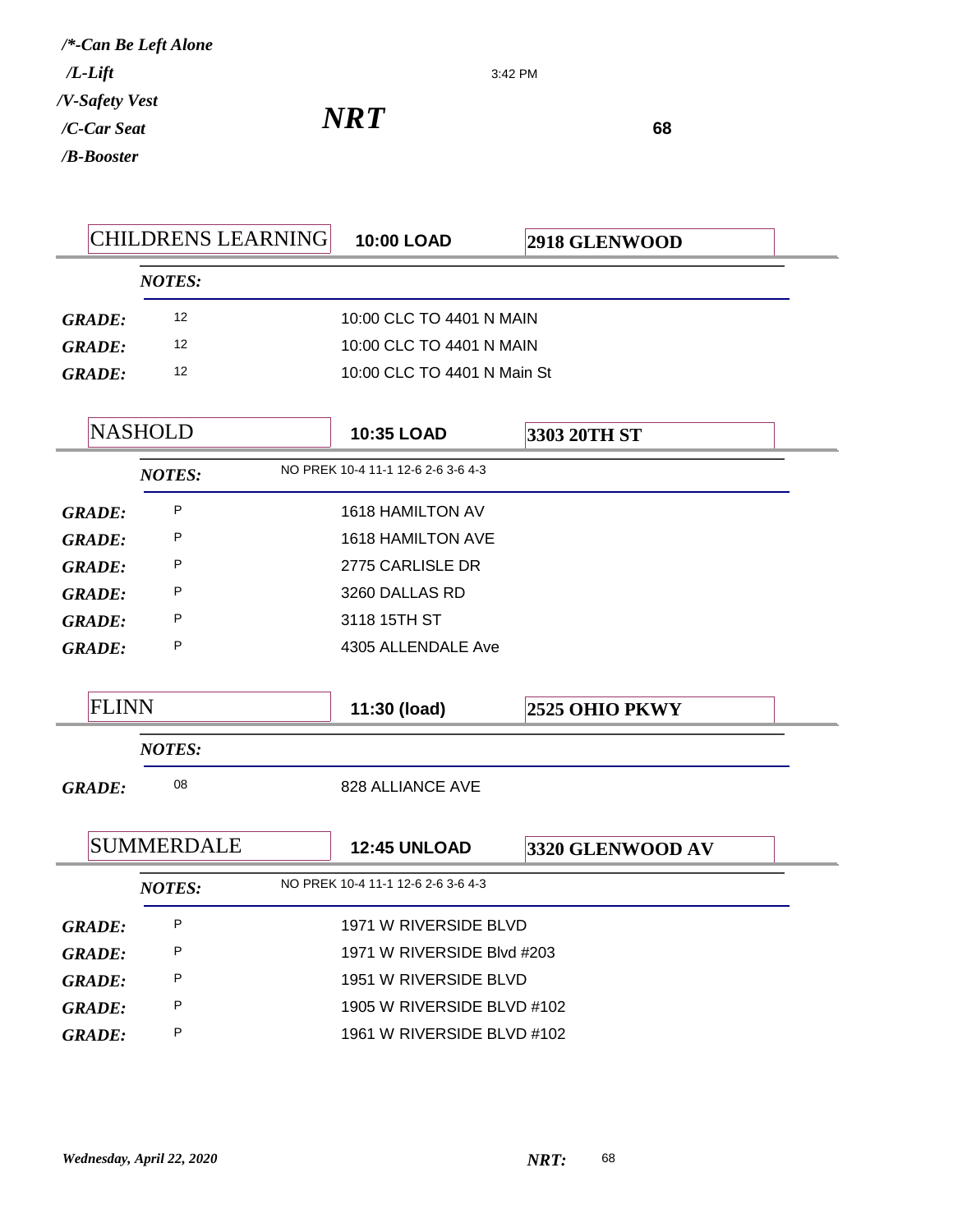3:42 PM

*NRT*<sup>70</sup>

|               | <b>FAIRVIEW CENTER</b> | 10:25 LOAD                         | <b>512 FAIRVIEW AVE</b> |
|---------------|------------------------|------------------------------------|-------------------------|
|               | <b>NOTES:</b>          | NO PREK 10-4 11-1 12-6 2-6 3-6 4-3 |                         |
| <b>GRADE:</b> | P                      | 2412 9TH AVE                       |                         |
| <b>GRADE:</b> | P                      | 3902 15TH AVE #6                   |                         |
| <b>GRADE:</b> | P                      | 917 STARVIEW DR                    |                         |
| <b>GRADE:</b> | P                      | 4534 APPLE ORCHARD Ln              |                         |
| <b>GRADE:</b> | P                      | 3406 Wesleyan Ave                  |                         |
| <b>GRADE:</b> | P                      | 2022 WILCOX RD                     |                         |
|               |                        |                                    |                         |
| <b>BEYER</b>  |                        | 11:35 LOAD                         | 333 15TH AVE.           |
|               | <b>NOTES:</b>          | NO PREK 10-4 11-1 12-6 2-6 3-6 4-3 |                         |
| <b>GRADE:</b> | P                      | 1002 KISHWAUKEE St                 |                         |
| <b>GRADE:</b> | P                      | 3141 9th st                        |                         |
| <b>GRADE:</b> | P                      | 1121 9TH Ave                       |                         |
| <b>GRADE:</b> | P                      | 1014 8TH St                        |                         |
| <b>GRADE:</b> | P                      | 1215 6TH AV                        |                         |
| <b>GRADE:</b> | P                      | 914 12TH Ave                       |                         |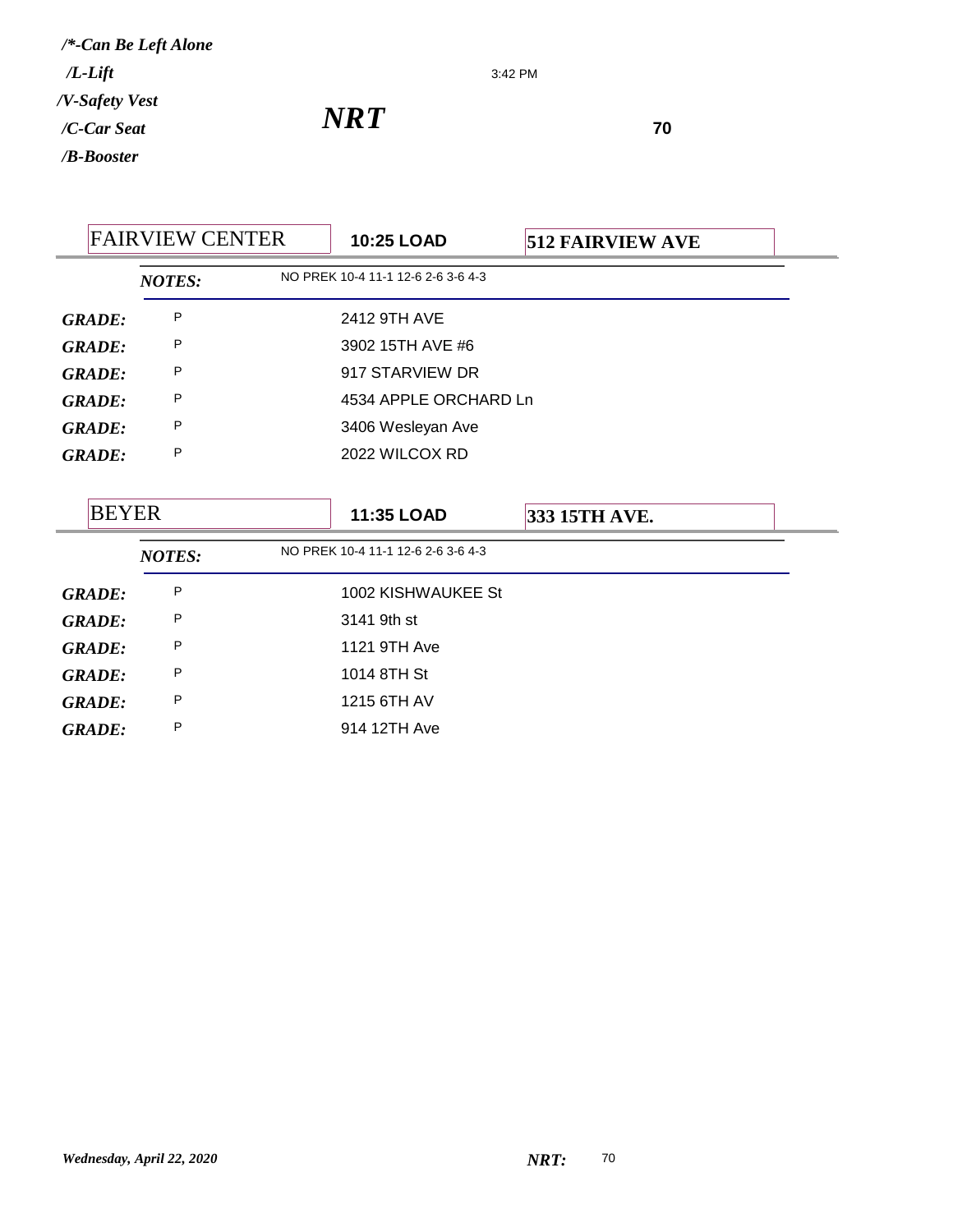3:42 PM

*NRT*<sup>71</sup>

|               | <b>FAIRVIEW CENTER</b> |  | <b>10:25 LOAD</b>                  | <b>512 FAIRVIEW AVE</b> |  |
|---------------|------------------------|--|------------------------------------|-------------------------|--|
|               | <b>NOTES:</b>          |  | NO PREK 10-4 11-1 12-6 2-6 3-6 4-3 |                         |  |
| <b>GRADE:</b> | P                      |  | 1068 MCKNIGHT CIR                  |                         |  |
| <b>GRADE:</b> | P                      |  | 1038 Tulip Ln                      |                         |  |
| <b>GRADE:</b> | P                      |  | 7383 MEANDER DR #2                 |                         |  |
| <b>GRADE:</b> | P                      |  | 7383 MEANDER DR #2                 |                         |  |
| <b>GRADE:</b> | P                      |  | 7196 Sentinel Rd                   |                         |  |
| <b>GRADE:</b> | P                      |  | 7196 Sentinel Rd                   |                         |  |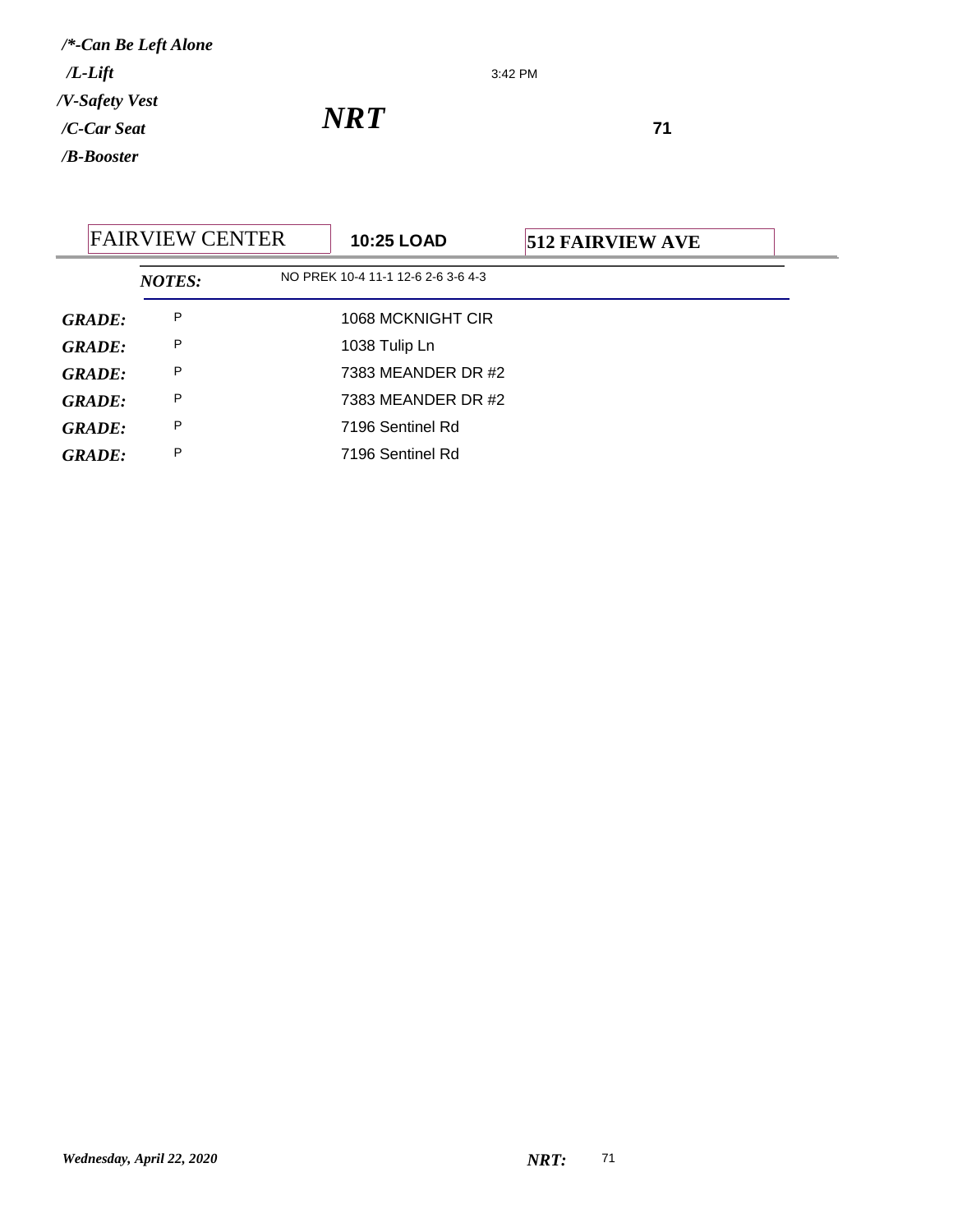| $/L$ -Lift<br>/V-Safety Vest<br>/C-Car Seat<br>/B-Booster | /*-Can Be Left Alone     | 3:42 PM<br><b>NRT</b>               | 73                  |
|-----------------------------------------------------------|--------------------------|-------------------------------------|---------------------|
|                                                           | LIFESCAPE HEARTLAN       | <b>10:55 LOAD</b>                   | 1330 S ALPINE       |
|                                                           | <b>NOTES:</b>            |                                     |                     |
| <b>GRADE:</b>                                             | 12                       | 10:55 LIFESCAPE TO 4401 N MAIN      |                     |
| <b>GRADE:</b>                                             | 11                       | 10:55 LIFSCAPE TO REGIONAL          |                     |
| <b>GRADE:</b>                                             | 12                       | 10:55 LIFESCAPE TO REG 5949 SAFFORD |                     |
|                                                           | <b>RVC CL#2 BUILDING</b> | 12:30 LOAD                          | 3301 N. MULFORD RD. |

*NOTES:*

*GRADE:* <sup>12</sup> 4339 W State St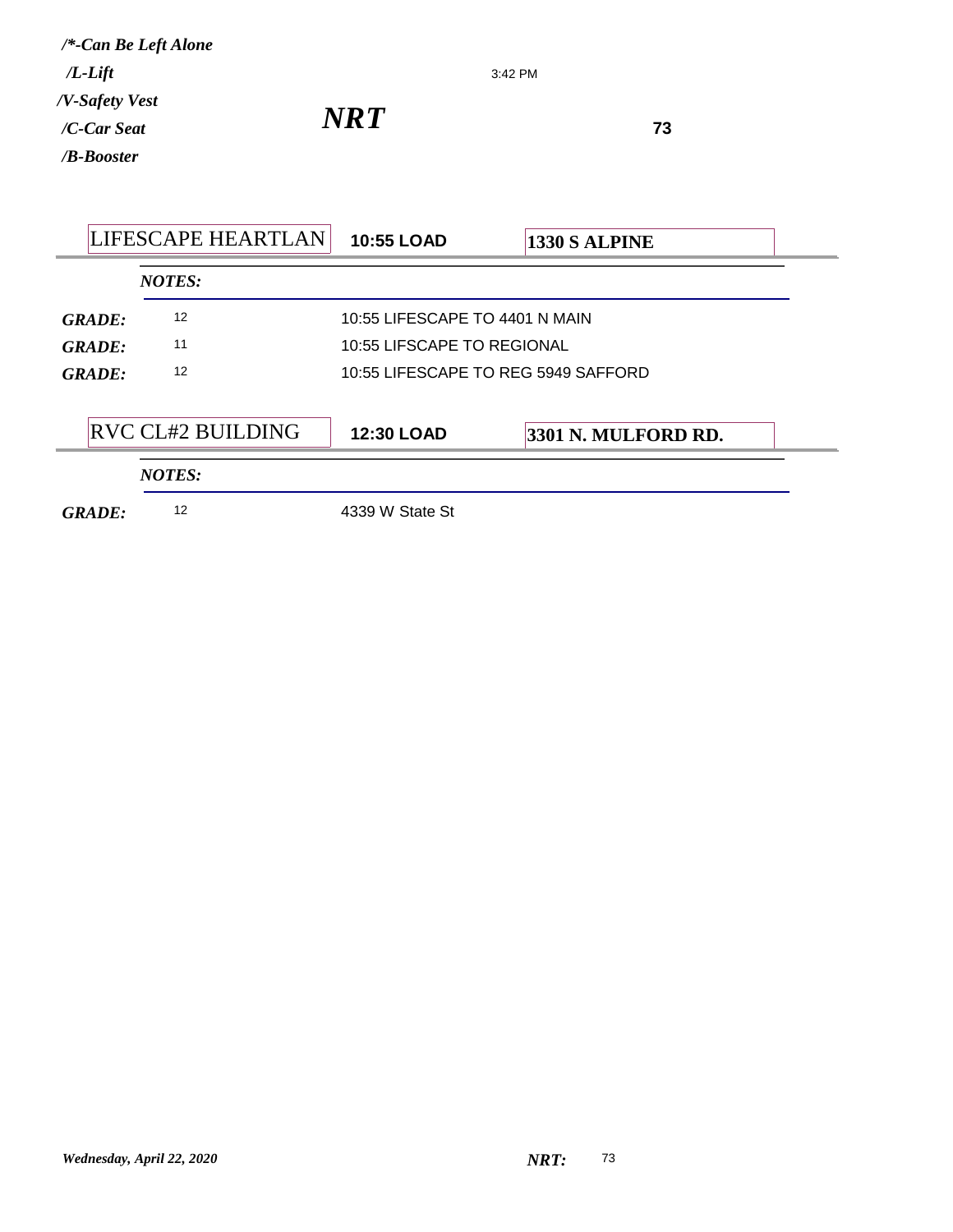3:42 PM

|        | <b>FAIRVIEW CENTER</b> | <b>11:35 UNLOAD</b>                | <b>512 FAIRVIEW AVE</b> |  |
|--------|------------------------|------------------------------------|-------------------------|--|
|        | <b>NOTES:</b>          | NO PREK 10-4 11-1 12-6 2-6 3-6 4-3 |                         |  |
| GRADE: | P                      | 5510 NICHOLS DR                    |                         |  |
| GRADE: | P                      | 1010 WHITE CHAPEL LN               |                         |  |
| GRADE: | P                      | 8707 E STATE St                    |                         |  |
| GRADE: | P                      | 6357 WICKLOW CI                    |                         |  |
| GRADE: | P                      | 3703 THORNWOOD DR                  |                         |  |
| GRADE: | P                      | 6389 GARRETT Ln                    |                         |  |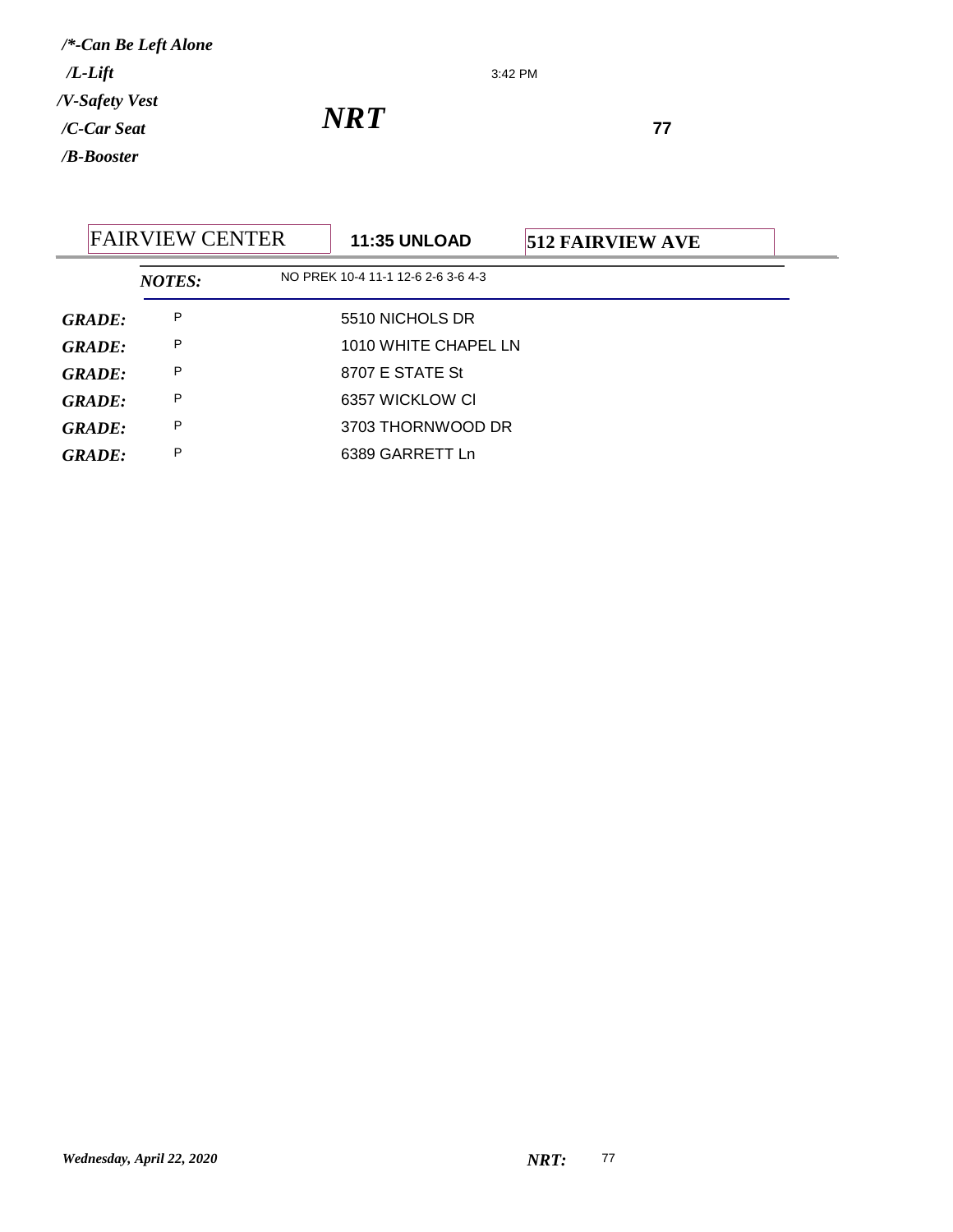3:42 PM

*NRT*<sup>78</sup>

| <b>FAIRVIEW CENTER</b> |               | <b>11:35 UNLOAD</b> | <b>512 FAIRVIEW AVE</b>            |               |  |
|------------------------|---------------|---------------------|------------------------------------|---------------|--|
|                        | <b>NOTES:</b> |                     | NO PREK 10-4 11-1 12-6 2-6 3-6 4-3 |               |  |
| <b>GRADE:</b>          | P             |                     | 2512 Rural St                      |               |  |
| <b>GRADE:</b>          | P             |                     | 1904 BOSCOBEL CT                   |               |  |
| <b>GRADE:</b>          | P             |                     | 2210 RIO VISTA Ct                  |               |  |
| <b>GRADE:</b>          | P             |                     | 1617 PARKVIEW AV                   |               |  |
| <b>GRADE:</b>          | P             |                     | 223 S ROCKFORD Ave                 |               |  |
| <b>GRADE:</b>          | P             |                     | 837 GREEN MEADOW AVE               |               |  |
|                        |               |                     |                                    |               |  |
| <b>BEYER</b>           |               |                     | <b>12:45(UNLOAD</b>                | 333 15TH AVE. |  |
|                        | <b>NOTES:</b> |                     | NO PREK 10-4 11-1 12-6 2-6 3-6 4-3 |               |  |
| <b>GRADE:</b>          | P             |                     | 1011 S 5TH St                      |               |  |
| <b>GRADE:</b>          | P             |                     | 1418 5TH AV                        |               |  |
| <b>GRADE:</b>          | P             |                     | 1418 5TH AVE                       |               |  |
| <b>GRADE:</b>          | P             |                     | 2330 Rural St                      |               |  |
| <b>GRADE:</b>          | P             |                     | 423 Divison St                     |               |  |
| <b>GRADE:</b>          | P             |                     | 123 N LONGWOOD ST                  |               |  |
| <b>GRADE:</b>          | P             |                     | 1608 8th Ave                       |               |  |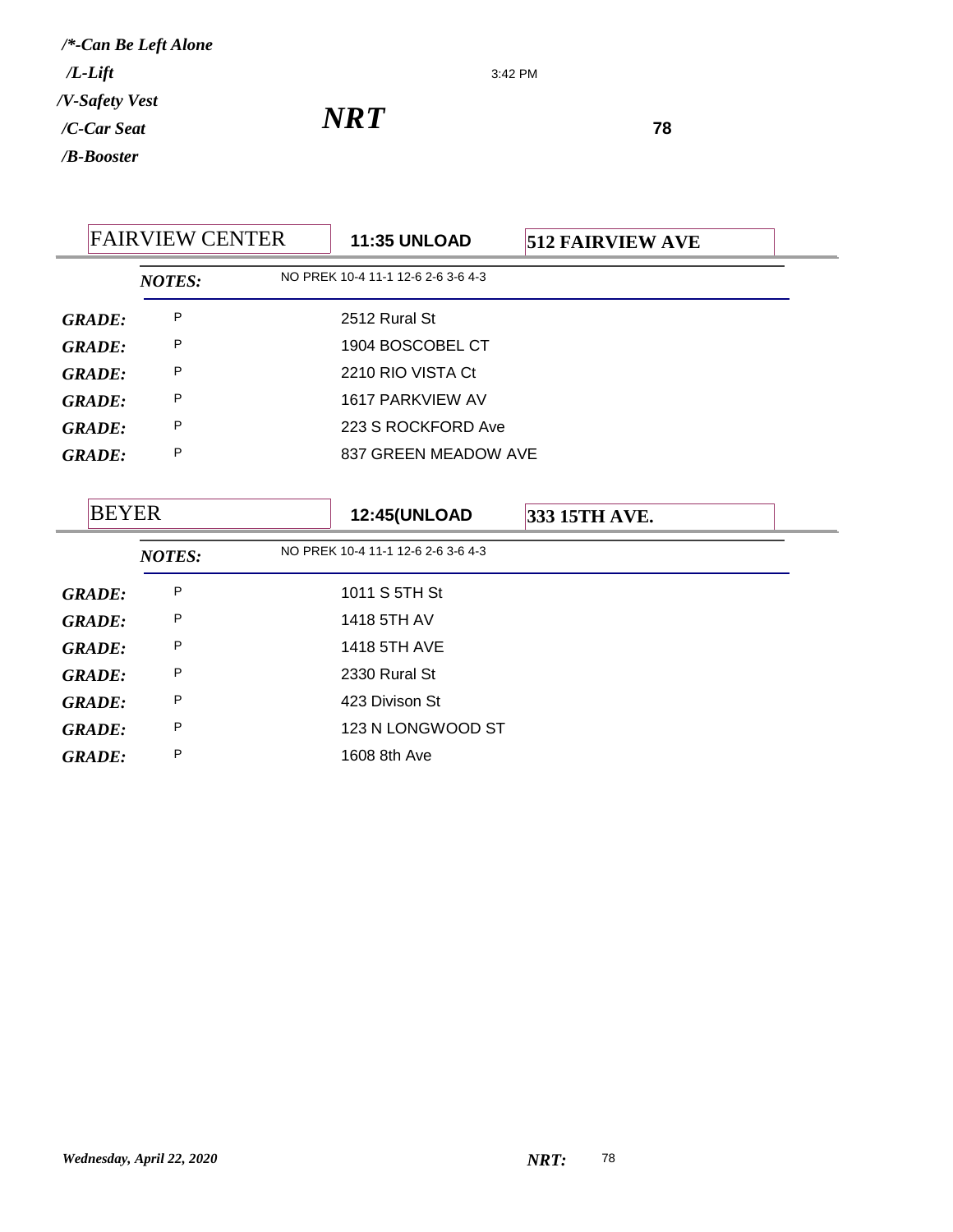3:42 PM

*NRT*<sup>82</sup>

| <b>NASHOLD</b> |  |                           | 10:35 LOAD                         | 3303 20TH ST           |
|----------------|--|---------------------------|------------------------------------|------------------------|
|                |  | <b>NOTES:</b>             | NO PREK 10-4 11-1 12-6 2-6 3-6 4-3 |                        |
| <b>GRADE:</b>  |  | P                         | 1210 WEST ST**                     |                        |
| <b>GRADE:</b>  |  | P                         | 917 18TH AVE                       |                        |
| <b>GRADE:</b>  |  | P                         | 1617 S 5TH ST                      |                        |
| <b>GRADE:</b>  |  | P                         | 1521 10TH ST                       |                        |
| <b>GRADE:</b>  |  | P                         | 1812 PARMELE ST 2                  |                        |
| <b>GRADE:</b>  |  | P                         | 731 7TH AVE                        |                        |
|                |  |                           |                                    |                        |
|                |  | <b>REG LEARNING CENTE</b> | 11:40(LOAD)                        | <b>5949 SAFFORD RD</b> |
|                |  | <b>NOTES:</b>             |                                    |                        |
| <b>GRADE:</b>  |  | 12                        | 11:40 RLC to East(2929 Charles)    |                        |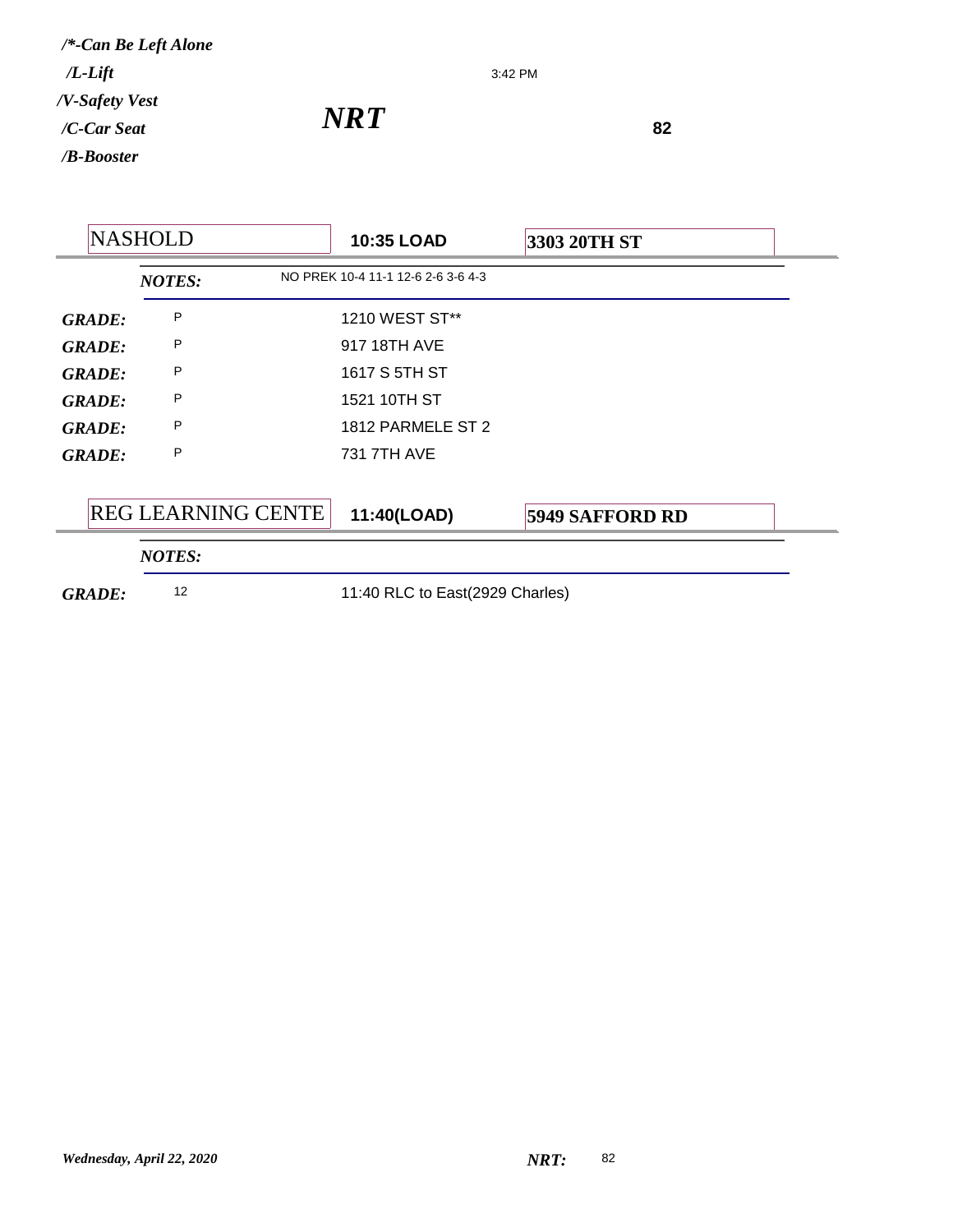| NRT | 83 |
|-----|----|
|     |    |

3:42 PM

| <b>DISCOVERY CENTER</b>  | 10:55 LOAD                            | <b>711 N. MAIN</b>                    |
|--------------------------|---------------------------------------|---------------------------------------|
| <b>NOTES:</b>            |                                       |                                       |
| 12<br><b>GRADE:</b>      | 10:55 DISC to 5949 Safford(FRI)       |                                       |
| 12<br><b>GRADE:</b>      | 10:55 DISC to 5949 Safford(FRI)       |                                       |
| 12<br><b>GRADE:</b>      | 10:55 DISC to 5949 Safford(FRI)       |                                       |
| 12<br><b>GRADE:</b>      | 10:55 DISC to 5949 Safford(FRI)       |                                       |
| 12<br><b>GRADE:</b>      | 10:55 DISC to 5949 Safford(FRI)       |                                       |
| 12<br><b>GRADE:</b>      | 10:55 DISC to 5949 Safford(FRI)       |                                       |
| <b>MISSION MART</b>      | 10:55 LOAD                            | 2710 20th ST                          |
| <b>NOTES:</b>            |                                       |                                       |
| 12<br><b>GRADE:</b>      | 10:55 MM to 5949 Safford(TUE)         |                                       |
| 12<br><b>GRADE:</b>      | 10:55 MM to 5949 Safford(TUE)         |                                       |
| 12<br><b>GRADE:</b>      | 10:55 MM to 5949 Safford(TUE)         |                                       |
| 12<br><b>GRADE:</b>      | 10:55 MM to 5949 Safford(TUE)         |                                       |
| 12<br><b>GRADE:</b>      | 10:55 MM to 5949 Safford(TUE)         |                                       |
|                          |                                       |                                       |
| 12<br><b>GRADE:</b>      | 10:55 MM to 5949 Safford(TUE)         |                                       |
| <b>NORTHERN ILL FOOD</b> | 10:55 LOAD                            | <b>765 RESEARCH PKWAY</b>             |
| <b>NOTES:</b>            |                                       |                                       |
| 12<br><b>GRADE:</b>      | 10:55 NIFB to 5949 Safford(WED)       |                                       |
| 12<br><b>GRADE:</b>      | 10:55 N IL Food to 5949 Safford(WED)  |                                       |
| 12<br><b>GRADE:</b>      | 10:55 NIFB to 5949 Safford(WED)       |                                       |
| 12<br><b>GRADE:</b>      | 10:55 NIFB to 5949 Safford(WED)       |                                       |
| 12<br><b>GRADE:</b>      | 10:55 NIFB to 5949 Safford(WED)       |                                       |
| 12<br><b>GRADE:</b>      | 10:55 NIFB to 5949 Safford(WED)       |                                       |
| <b>SPORTSCORE TWO</b>    | 10:55 LOAD                            | <b>8800 E RIVERSIDE BLVD</b>          |
| <b>NOTES:</b>            |                                       |                                       |
| 12<br><b>GRADE:</b>      | 10:55 Sportscore to 5949 Safford(MON) |                                       |
| 12<br><b>GRADE:</b>      |                                       | 10:55 SPORTSCORE to 5949 Safford(MON) |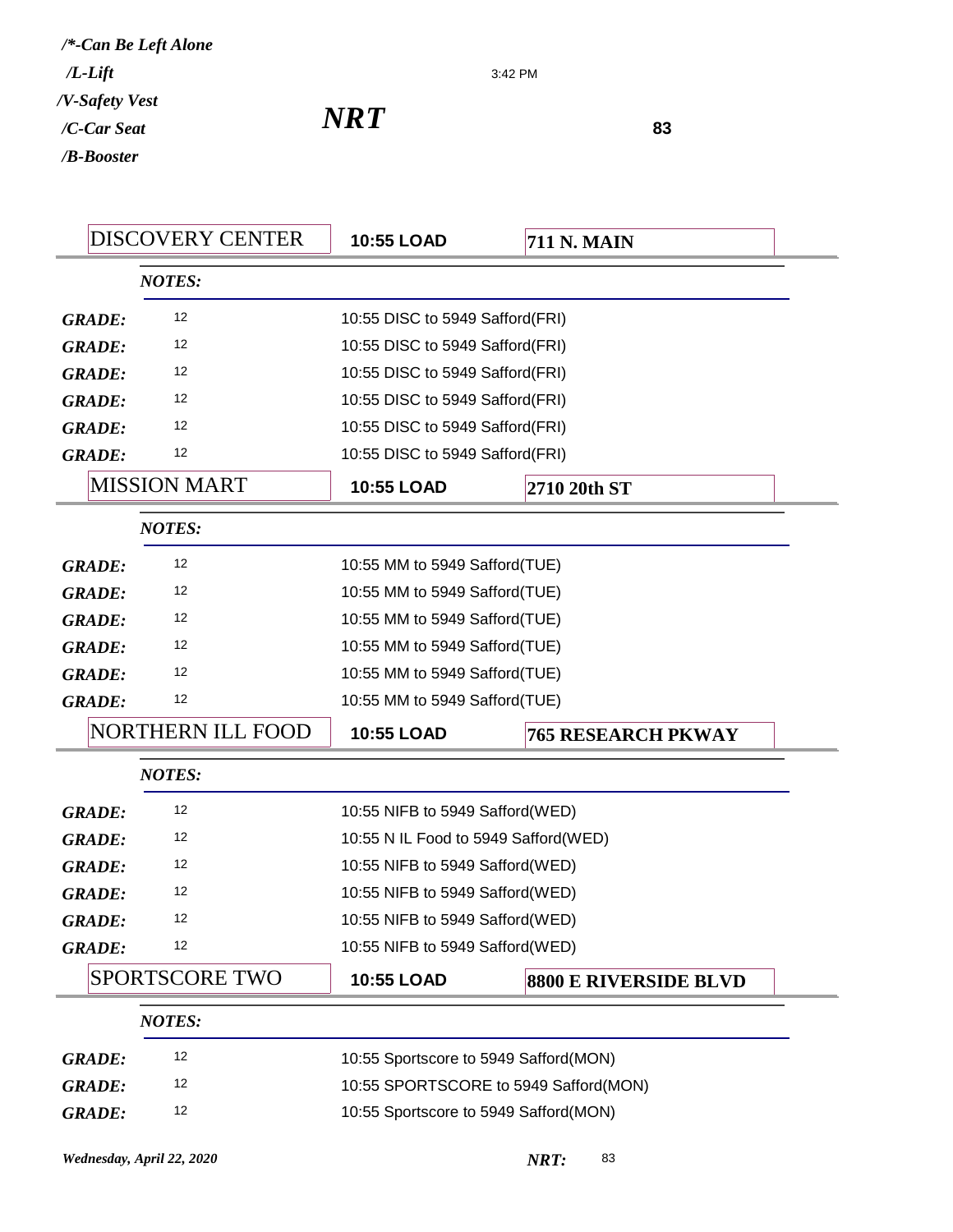| /*-Can Be Left Alone                                |                   |                                       |                         |  |  |
|-----------------------------------------------------|-------------------|---------------------------------------|-------------------------|--|--|
| $/L$ -Lift                                          |                   |                                       | 3:42 PM                 |  |  |
| /V-Safety Vest<br>/C-Car Seat<br>/ <b>B-Booster</b> |                   | <b>NRT</b><br>83                      |                         |  |  |
| <b>GRADE:</b>                                       | 12                | 10:55 Sportscore to 5949 Safford(MON) |                         |  |  |
| <b>GRADE:</b>                                       | 12                | 10:55 Sportscore to 5949 Safford(MON) |                         |  |  |
| 12<br><b>GRADE:</b>                                 |                   | 10:55 Sportscore to 5949 Safford(MON) |                         |  |  |
|                                                     | WASHINGTON PARK C | 10:55 LOAD                            | <b>3617 DELAWARE ST</b> |  |  |
|                                                     | <b>NOTES:</b>     |                                       |                         |  |  |
| <b>GRADE:</b>                                       | 12                | 10:55 WPCC to 5949 Safford(THUR)      |                         |  |  |
| <b>GRADE:</b>                                       | 12                | 10:55 WPCC to 5949 Safford(THUR)      |                         |  |  |
| <b>GRADE:</b>                                       | 12                | 10:55 WPCC to 5949 Safford(THUR)      |                         |  |  |
| <b>GRADE:</b>                                       | 12                | 10:55 WPCC to 5949 Safford (THUR)     |                         |  |  |
| <b>GRADE:</b>                                       | 12                |                                       |                         |  |  |
|                                                     |                   | 10:55 WPCC to 5949 Safford(THUR)      |                         |  |  |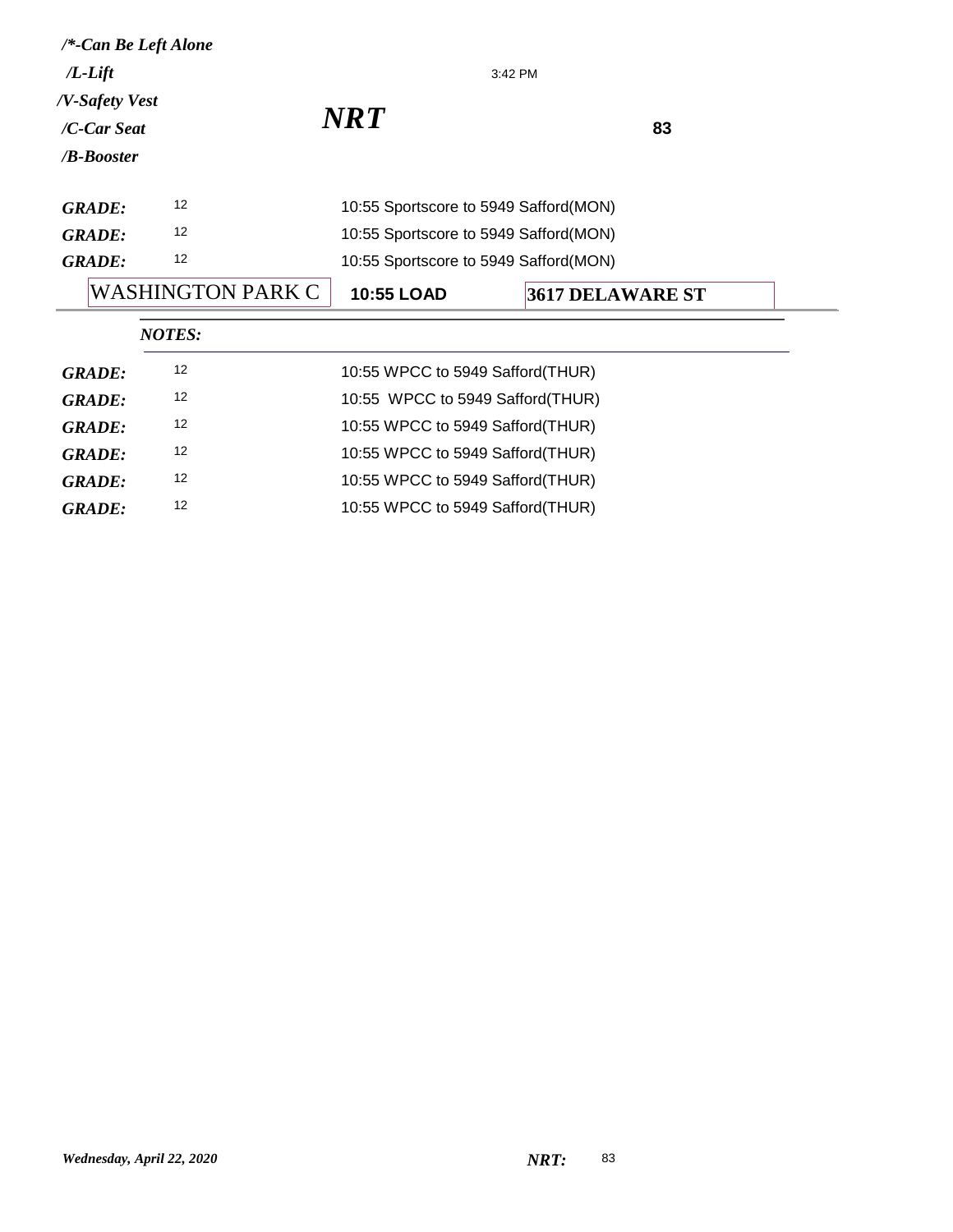| $/L$ -Lift                                          | /*-Can Be Left Alone | 3:42 PM                               |  |               |  |
|-----------------------------------------------------|----------------------|---------------------------------------|--|---------------|--|
| /V-Safety Vest<br>/C-Car Seat<br>/ <b>B-Booster</b> |                      | <b>NRT</b>                            |  | 86            |  |
|                                                     | LIFESCAPE HEARTLAN   | 10:00 LOAD                            |  | 1330 S ALPINE |  |
|                                                     | <b>NOTES:</b>        |                                       |  |               |  |
| <b>GRADE:</b>                                       | 12                   | 10:00 Lifescape to East(2929 Charles) |  |               |  |
|                                                     | <b>NASHOLD</b>       | <b>10:35 LOAD</b>                     |  | 3303 20TH ST  |  |
|                                                     | <b>NOTES:</b>        | NO PREK 10-4 11-1 12-6 2-6 3-6 4-3    |  |               |  |
| <b>GRADE:</b>                                       | P                    | 1024 LUNDVALL AVE                     |  |               |  |
| <b>GRADE:</b>                                       | P                    | 4045 ABBOTSFORD RD                    |  |               |  |
| <b>GRADE:</b>                                       | P                    | 4502 EDGEWOOD HILLS DR.               |  |               |  |
| <b>GRADE:</b>                                       | P                    | 4345 MARAY DR                         |  |               |  |
| <b>GRADE:</b>                                       | P                    | 4417 Lori Dr                          |  |               |  |
| <b>GRADE:</b>                                       | P                    | DO/1024 LUNDVALL AVE                  |  |               |  |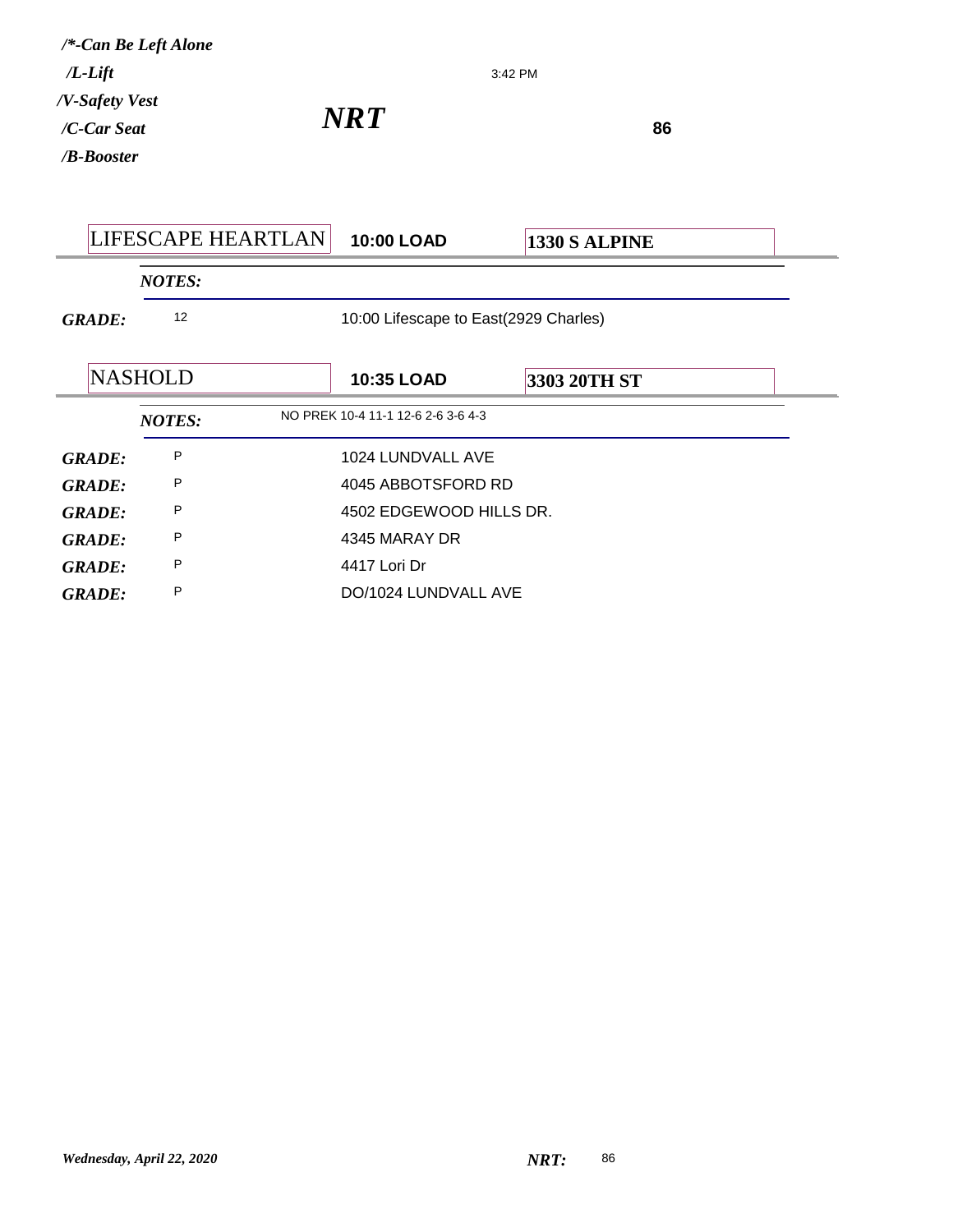3:42 PM

*NRT*<sup>90</sup>

| <b>FAIRVIEW CENTER</b> |                  | <b>11:35 UNLOAD</b> | <b>512 FAIRVIEW AVE</b>            |                |  |
|------------------------|------------------|---------------------|------------------------------------|----------------|--|
|                        | <b>NOTES:</b>    |                     | NO PREK 10-4 11-1 12-6 2-6 3-6 4-3 |                |  |
| <b>GRADE:</b>          | P                |                     | 724 N CHICAGO Ave                  |                |  |
| <b>GRADE:</b>          | P                |                     | 629 BOHM Ave                       |                |  |
| <b>GRADE:</b>          | P                |                     | 1709 2ND AVE                       |                |  |
| <b>GRADE:</b>          | P                |                     | 609 Summit St                      |                |  |
| <b>GRADE:</b>          | P                |                     | 316 S GARDINER AVE                 |                |  |
| <b>GRADE:</b>          | P                |                     | 1118 Greenwood Ave                 |                |  |
|                        | <b>JEFFERSON</b> |                     | <b>12:15 LOAD</b>                  | 4145 SAMUELSON |  |
|                        | <b>NOTES:</b>    |                     |                                    |                |  |
| <b>GRADE:</b>          | 09               |                     | 2201 Canary DR                     |                |  |
|                        | <b>JEFFERSON</b> |                     | <b>12:20 LOAD</b>                  | 4145 SAMUELSON |  |
|                        | <b>NOTES:</b>    |                     |                                    |                |  |
| <b>GRADE:</b>          | 09               |                     | 2907 LaSalle AVE #2                |                |  |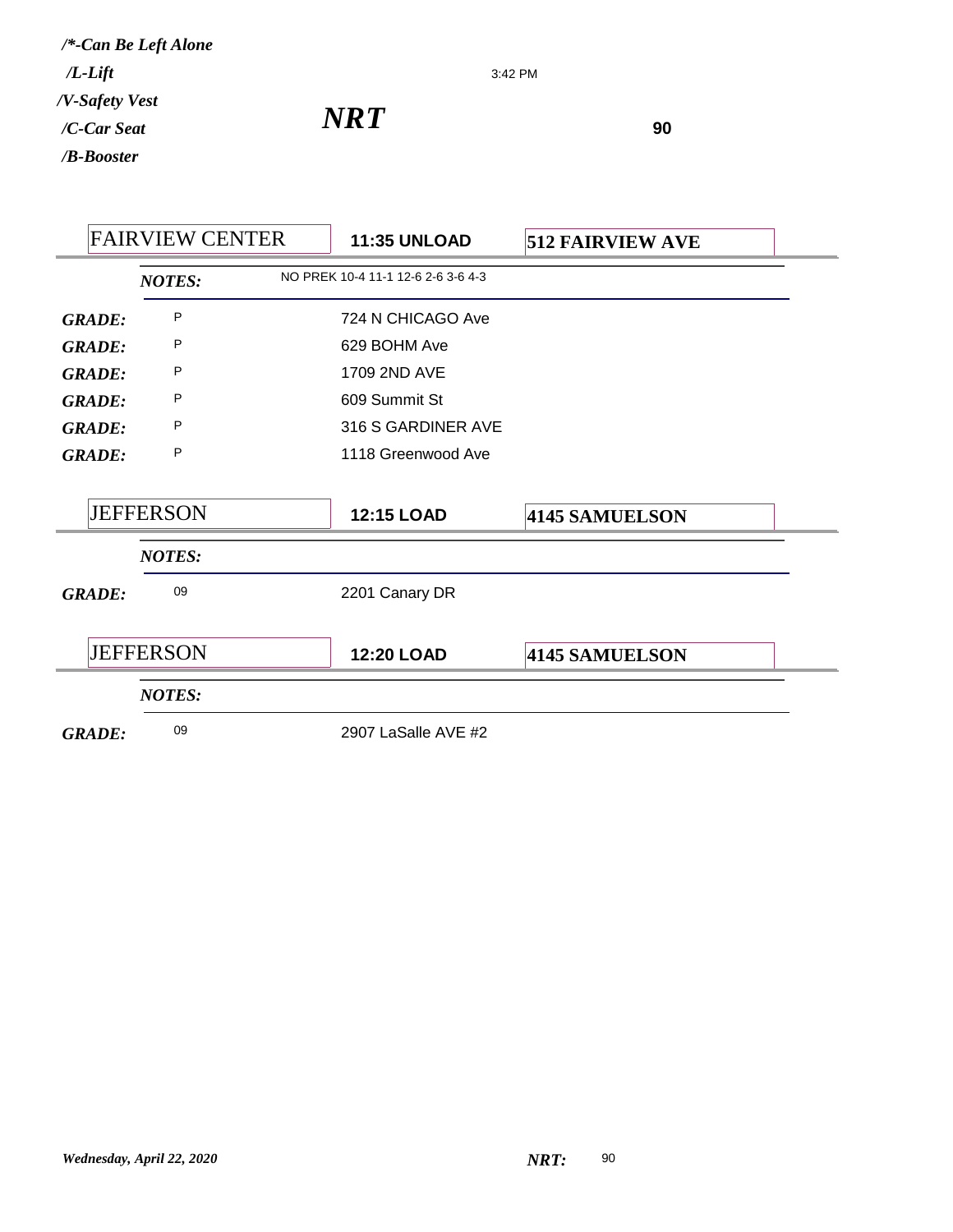3:42 PM

*NRT*<sup>91</sup>

|               | <b>SUMMERDALE</b> | <b>11:35 LOAD</b>                  | 3320 GLENWOOD AV         |
|---------------|-------------------|------------------------------------|--------------------------|
|               | <b>NOTES:</b>     | NO PREK 10-4 11-1 12-6 2-6 3-6 4-3 |                          |
| GRADE:        | P                 | 340 Leather Ct                     |                          |
| <b>GRADE:</b> | P                 | 308 N MULFORD RD                   |                          |
| <b>GRADE:</b> | P                 | 507 FURMAN St                      |                          |
| <b>GRADE:</b> | P                 | 305 BRETT PL                       |                          |
| <b>GRADE:</b> | P                 | 4345 MARAY DR                      |                          |
|               |                   |                                    |                          |
|               | <b>GUILFORD</b>   | <b>12:45 LOAD</b>                  | <b>5620 SPRING CREEK</b> |
|               | <b>NOTES:</b>     |                                    |                          |
| <b>GRADE:</b> | 12                | 12:45 GUILFORD TO 6630 HOME GOODS  |                          |
| <b>GRADE:</b> | 11                | 12:45 GUILFORD TO 6630 HOME GOODS  |                          |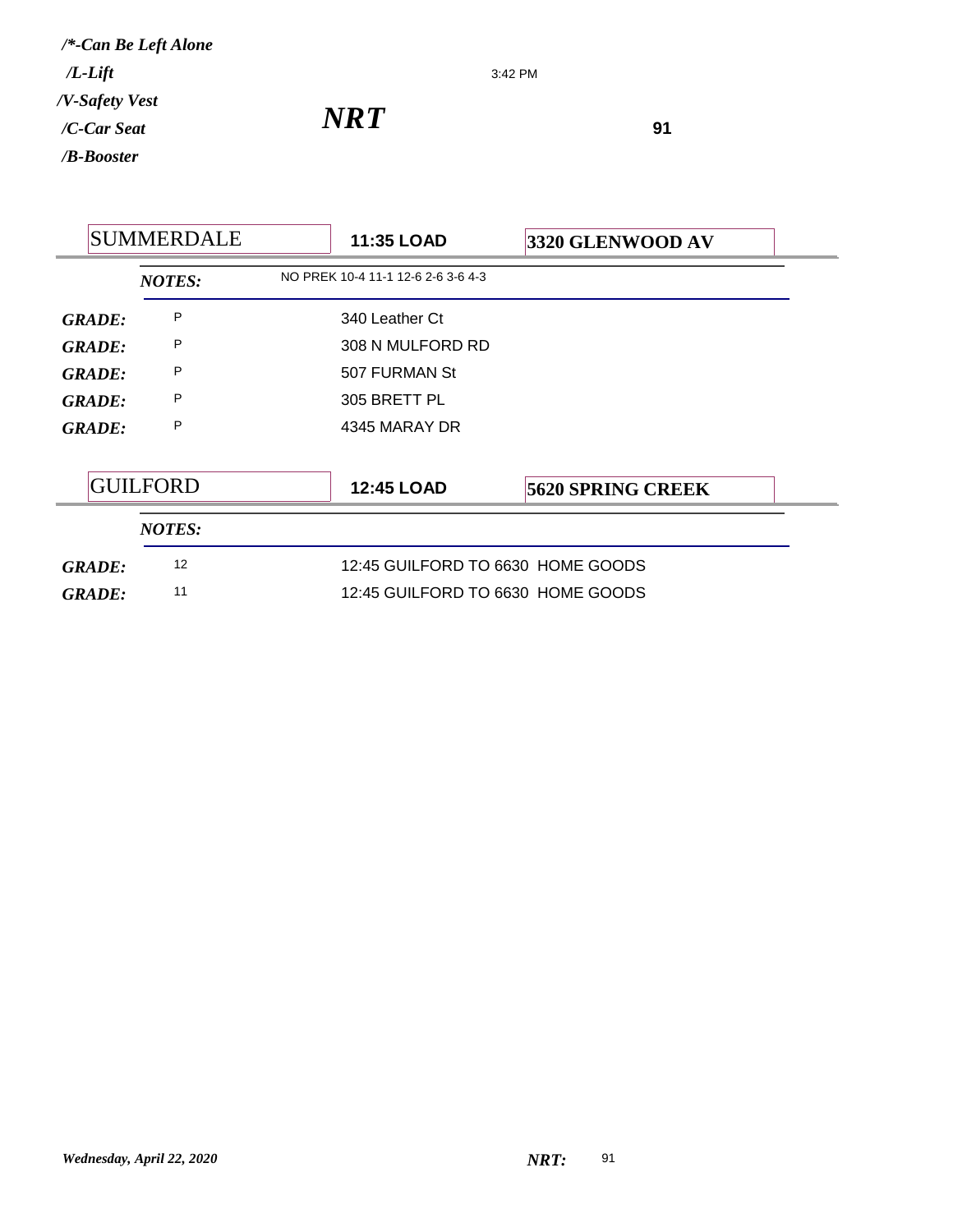3:42 PM

*NRT*<sup>92</sup>

|               | <b>NASHOLD</b> | <b>11:45 UNLOAD</b>                | 3303 20TH ST  |  |
|---------------|----------------|------------------------------------|---------------|--|
|               | <b>NOTES:</b>  | NO PREK 10-4 11-1 12-6 2-6 3-6 4-3 |               |  |
| <b>GRADE:</b> | P              | 2519 ARTHUR AVE                    |               |  |
| <b>GRADE:</b> | P              | 1107 ARTHUR AV #203                |               |  |
| <b>GRADE:</b> | P              | 4428 Virginia Ave                  |               |  |
| <b>GRADE:</b> | P              | 919 Oakley Ave                     |               |  |
| <b>GRADE:</b> | P              | 4330 COMPTON AVE                   |               |  |
| <b>GRADE:</b> | P              | 4330 COMPTON Ave                   |               |  |
| <b>BEYER</b>  |                | <b>12:45(UNLOAD</b>                | 333 15TH AVE. |  |
|               | <b>NOTES:</b>  | NO PREK 10-4 11-1 12-6 2-6 3-6 4-3 |               |  |
| <b>GRADE:</b> | P              | 11839 TRANARY CT(roscoe)           |               |  |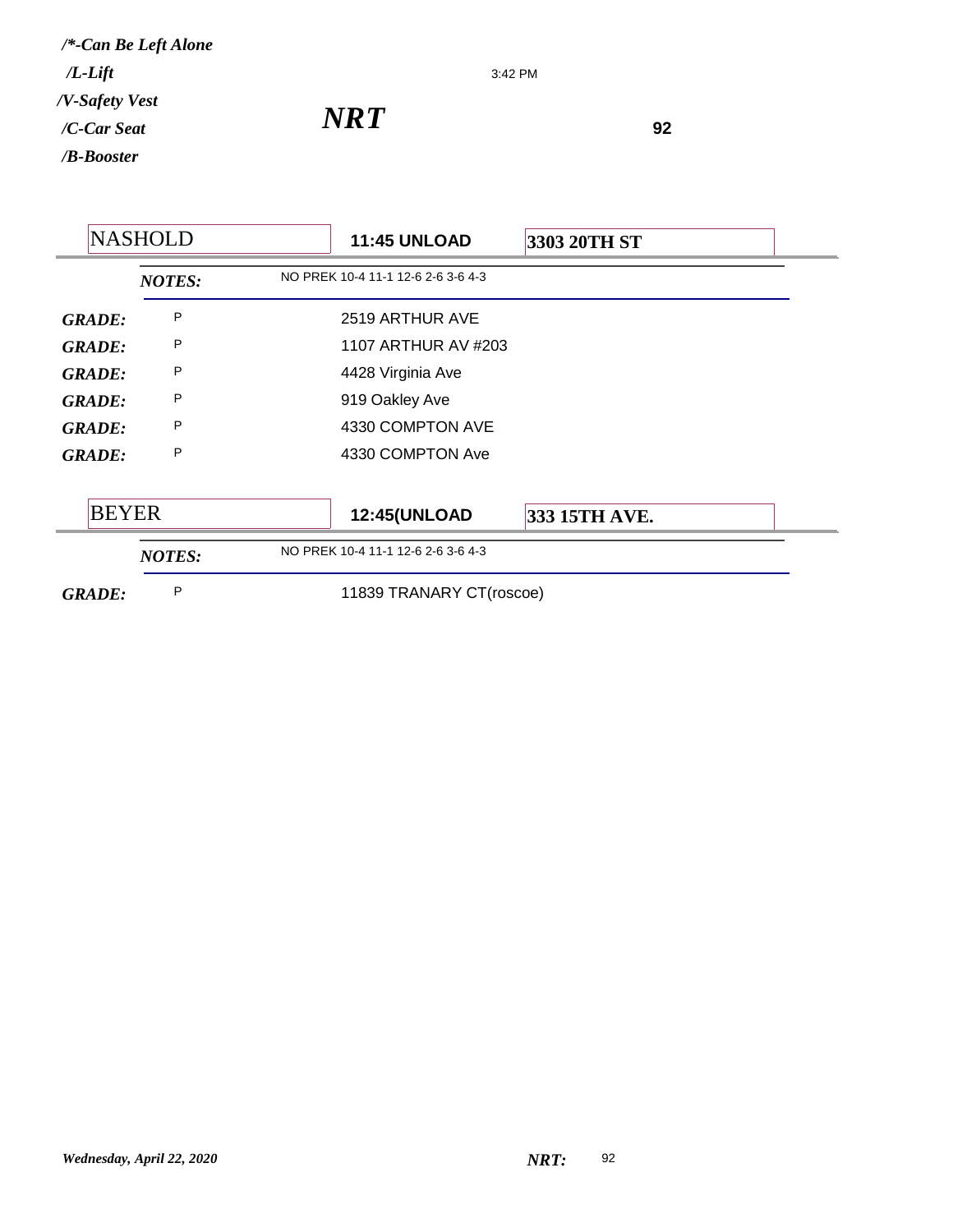3:42 PM

*NRT*<sup>93</sup>

|               | <b>NASHOLD</b> | <b>11:45 UNLOAD</b>                | 3303 20TH ST                       |
|---------------|----------------|------------------------------------|------------------------------------|
|               | <b>NOTES:</b>  | NO PREK 10-4 11-1 12-6 2-6 3-6 4-3 |                                    |
| <b>GRADE:</b> | P              | 219 REGAN ST #1                    |                                    |
| <b>GRADE:</b> | P              | 1401 RURAL ST                      |                                    |
| <b>GRADE:</b> | P              | 1222 6TH AV                        |                                    |
| <b>GRADE:</b> | Ρ              | <b>122 WILLIAMS PARK</b>           |                                    |
| <b>GRADE:</b> | Ρ              | 1611 8th av                        |                                    |
| <b>EAST</b>   |                | <b>12:20 LOAD</b>                  | <b>2929 CHARLES ST</b>             |
|               | <b>NOTES:</b>  |                                    |                                    |
| <b>GRADE:</b> | 12             |                                    | 12:20 East to Jeff(4145 Samuelson) |
| <b>EAST</b>   |                | 12:40LOAD                          | <b>2929 CHARLES ST</b>             |
|               | <b>NOTES:</b>  |                                    |                                    |
| <b>GRADE:</b> | 12             |                                    | 12:40 East to Jeff(4145 Samuelson) |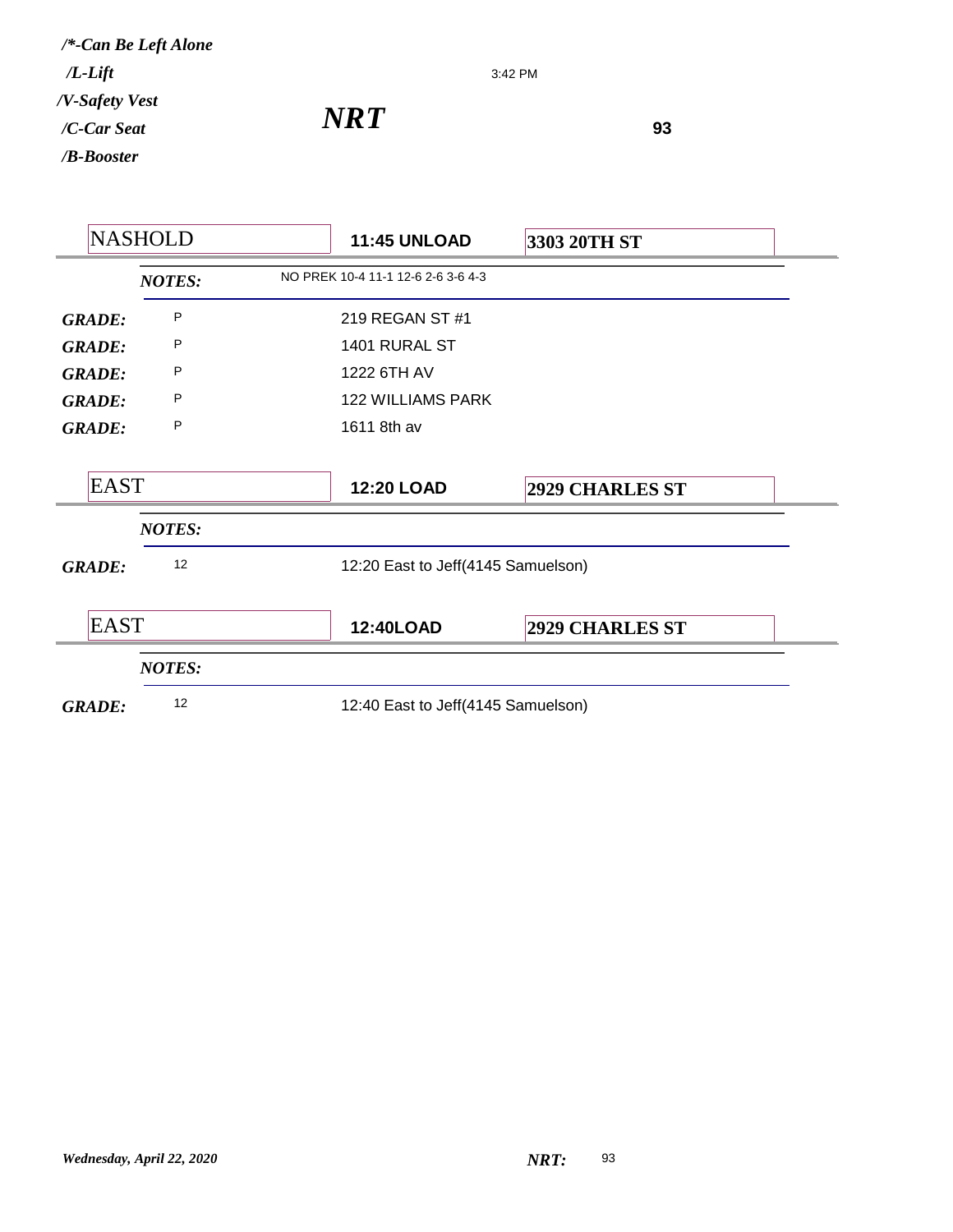3:42 PM

*NRT*<sup>98</sup>

|                    | <b>ROOSEVELT</b> |  | 10:40(LOAD)                         | 978 HASKELL AV |  |
|--------------------|------------------|--|-------------------------------------|----------------|--|
|                    | <b>NOTES:</b>    |  | NO PREK 10-4 11-1 12-6 2-6 3-6 4-3  |                |  |
| <b>GRADE:</b>      | P                |  | Do/308 N Mulford                    |                |  |
| <b>GRADE:</b>      | P                |  | 3115 WESLEYAN AV<br>724 HARRISON AV |                |  |
| <b>GRADE:</b>      | P                |  |                                     |                |  |
| P<br><b>GRADE:</b> |                  |  | 2941 PARK TERRACE DR                |                |  |
| <b>GRADE:</b>      | P                |  | 4345 MARAY DR                       |                |  |
| <b>BEYER</b>       |                  |  | <b>12:45(UNLOAD</b>                 | 333 15TH AVE.  |  |
|                    | <b>NOTES:</b>    |  | NO PREK 10-4 11-1 12-6 2-6 3-6 4-3  |                |  |
| <b>GRADE:</b>      | P                |  | 533 RANGER ST                       |                |  |
| <b>GRADE:</b>      | P                |  | 2740 KINSEY ST (2)                  |                |  |
| <b>GRADE:</b>      | P                |  | 533 RANGER ST                       |                |  |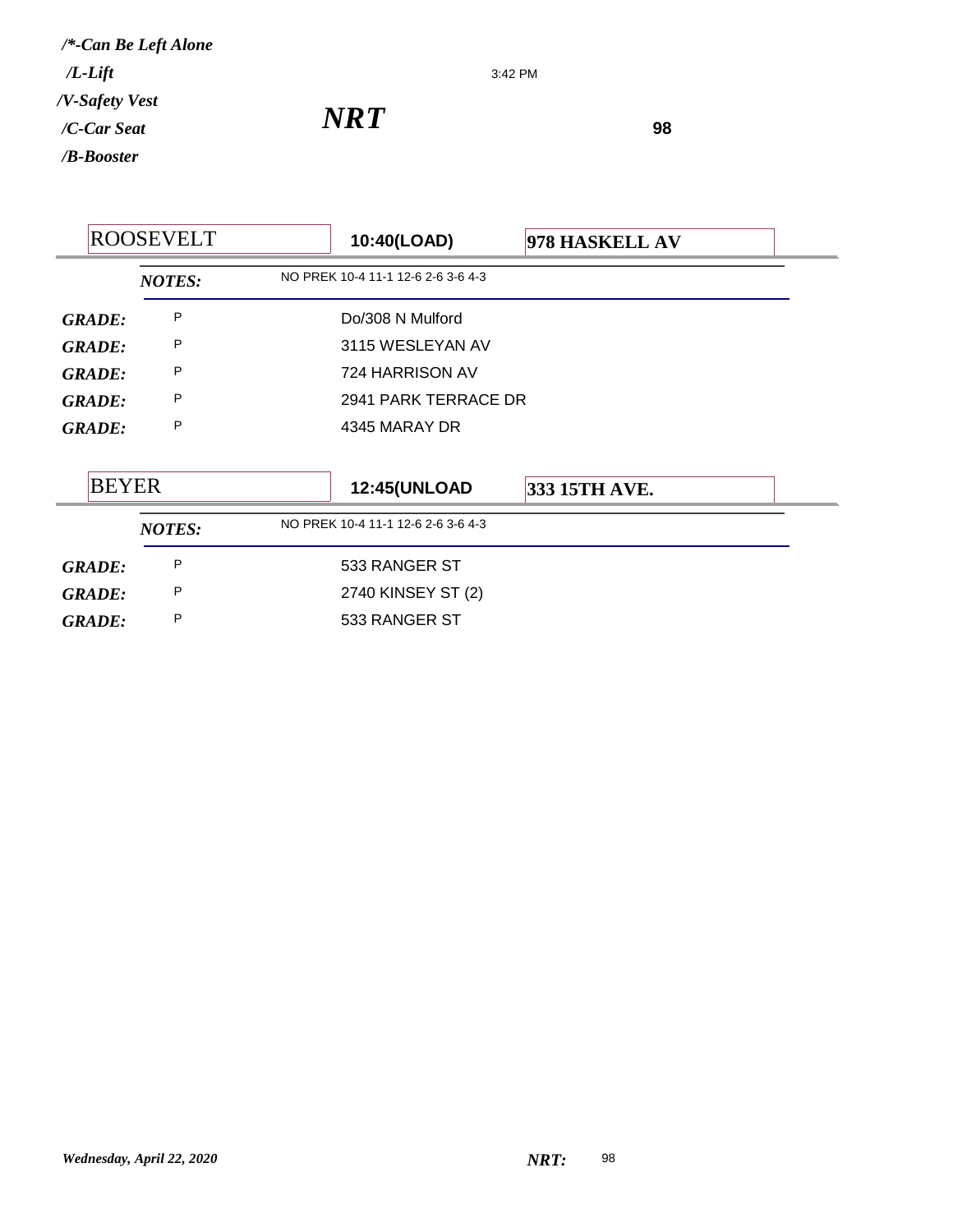3:42 PM

|               | <b>NASHOLD</b> | <b>11:45 UNLOAD</b>                | 3303 20TH ST  |  |
|---------------|----------------|------------------------------------|---------------|--|
|               | <b>NOTES:</b>  | NO PREK 10-4 11-1 12-6 2-6 3-6 4-3 |               |  |
| <b>GRADE:</b> | P              | 2021 16TH AVE                      |               |  |
| <b>GRADE:</b> | P              | 2316 15th Av                       |               |  |
| <b>GRADE:</b> | P              | 2311 15TH AVE                      |               |  |
| <b>GRADE:</b> | P              | 1616 25TH ST                       |               |  |
| <b>GRADE:</b> | P              | 1304 25TH ST                       |               |  |
| <b>GRADE:</b> | P              | 2003 16TH AVE                      |               |  |
|               |                |                                    |               |  |
| <b>BEYER</b>  |                | <b>12:45(UNLOAD</b>                | 333 15TH AVE. |  |
|               | <b>NOTES:</b>  | NO PREK 10-4 11-1 12-6 2-6 3-6 4-3 |               |  |
| <b>GRADE:</b> | P              | 1220 Island Ave                    |               |  |
| <b>GRADE:</b> | P              | 1116 LINCOLN AVE                   |               |  |
| <b>GRADE:</b> | P              | 3301 PRAIRIE RD                    |               |  |
| <b>GRADE:</b> | P              | 1020 HOPKINS CT                    |               |  |
| <b>GRADE:</b> | P              | 1629 PRAIRIE AVE                   |               |  |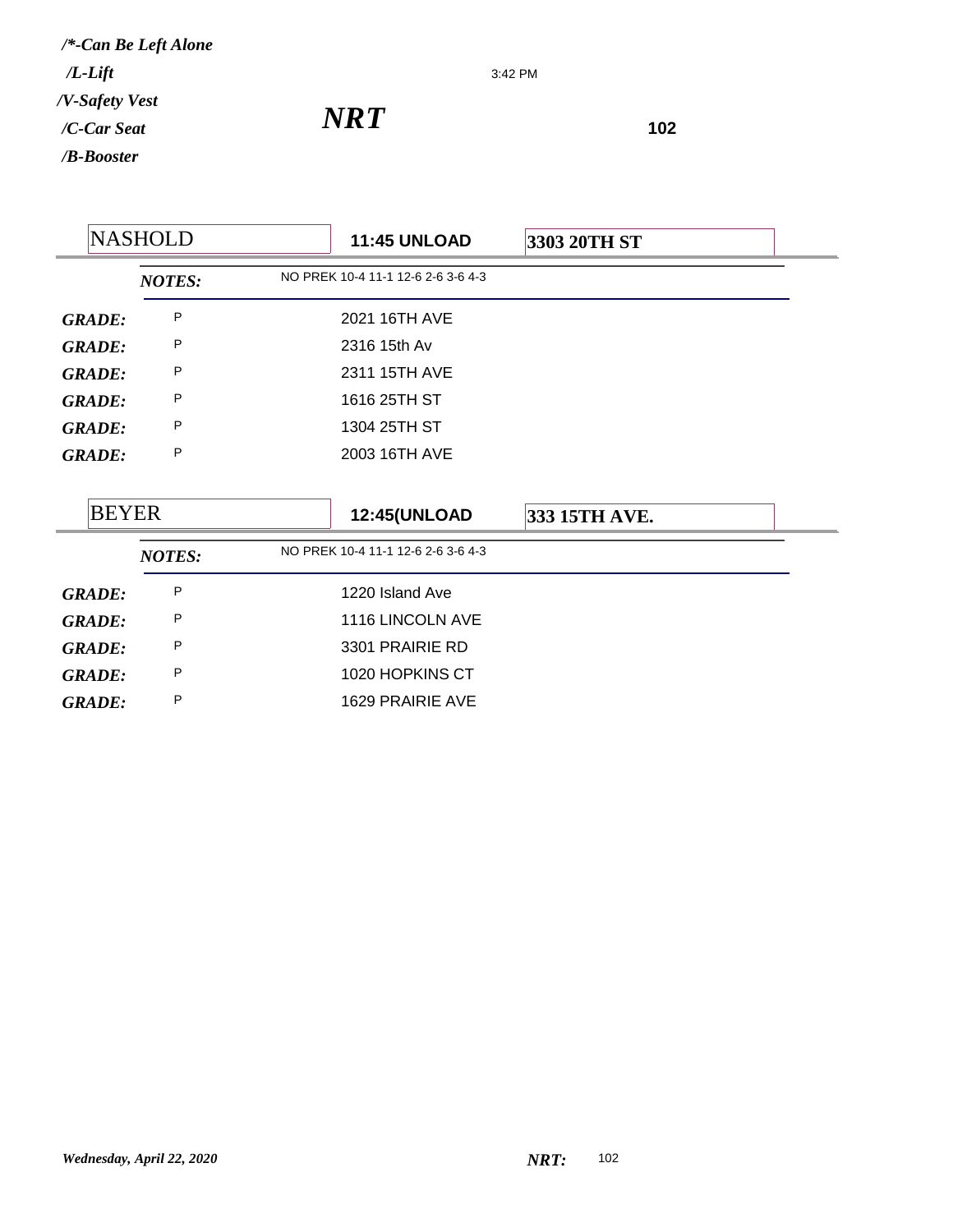| /*-Can Be Left Alone<br>$/L$ -Lift<br>/V-Safety Vest<br>/C-Car Seat<br>/B-Booster |                 | 3:42 PM              |                          |  |
|-----------------------------------------------------------------------------------|-----------------|----------------------|--------------------------|--|
|                                                                                   |                 | <b>NRT</b>           | 301                      |  |
|                                                                                   | <b>GUILFORD</b> | 12:45 UNLOAD         | <b>5620 SPRING CREEK</b> |  |
|                                                                                   | <b>NOTES:</b>   |                      |                          |  |
| <b>GRADE:</b>                                                                     | 11              | 336 Ridgeview Ave #6 |                          |  |
|                                                                                   | <b>GUILFORD</b> | <b>UNLOAD 1:00</b>   | <b>5620 SPRING CREEK</b> |  |
|                                                                                   | <b>NOTES:</b>   |                      |                          |  |
| <b>GRADE:</b>                                                                     | 11              | 336 Ridgeview Ave #6 |                          |  |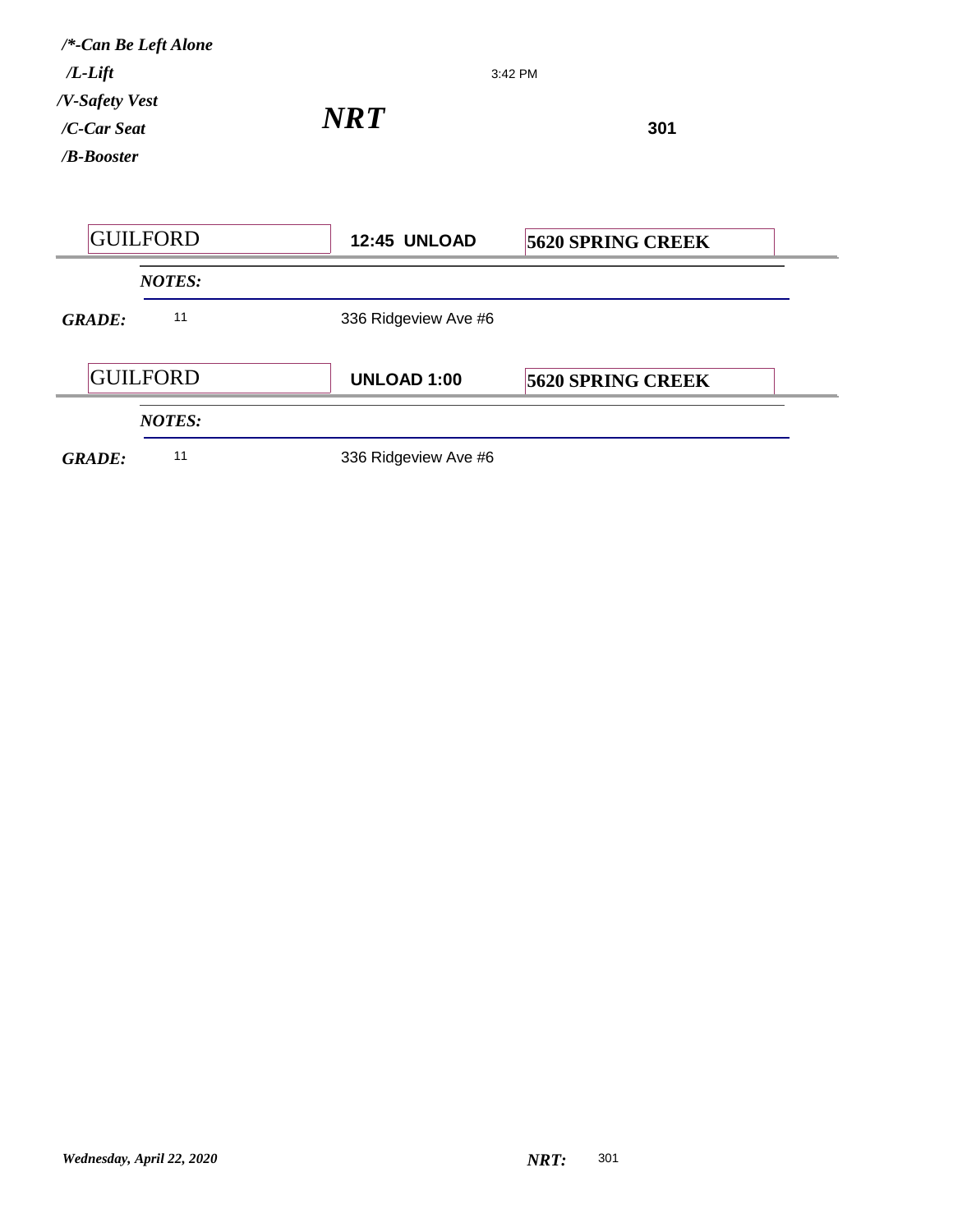3:42 PM

|               | <b>ROOSEVELT</b>         | 10:00 LOAD                         | 978 HASKELL AV           |
|---------------|--------------------------|------------------------------------|--------------------------|
|               | <b>NOTES:</b>            |                                    |                          |
| <b>GRADE:</b> | 12                       | 3417 Liberty Dr                    |                          |
| <b>GRADE:</b> | 11                       | 10:00 ROOS TO AUB 5110 AUBURN ST   |                          |
|               |                          |                                    |                          |
|               | <b>HOME GOODS</b>        | <b>10:55 LOAD</b>                  | <b>6630 E STATE ST</b>   |
|               | <b>NOTES:</b>            |                                    |                          |
| <b>GRADE:</b> | 12                       | 10:55 HOMEGOODS TO 5949 SAFFORD RD |                          |
| <b>GRADE:</b> | 12                       | 10:55 HOMEGOODS TO 5949 SAFFORD RD |                          |
|               |                          |                                    |                          |
|               | <b>KENNEDY MIDD SCHL</b> | <b>11:50 LOAD</b>                  | <b>520 N PIERPONT AV</b> |
|               | <b>NOTES:</b>            |                                    |                          |
| <b>GRADE:</b> | 12                       | 11:50 Kennedy TO 5949 SAFFORD RD   |                          |
|               |                          |                                    |                          |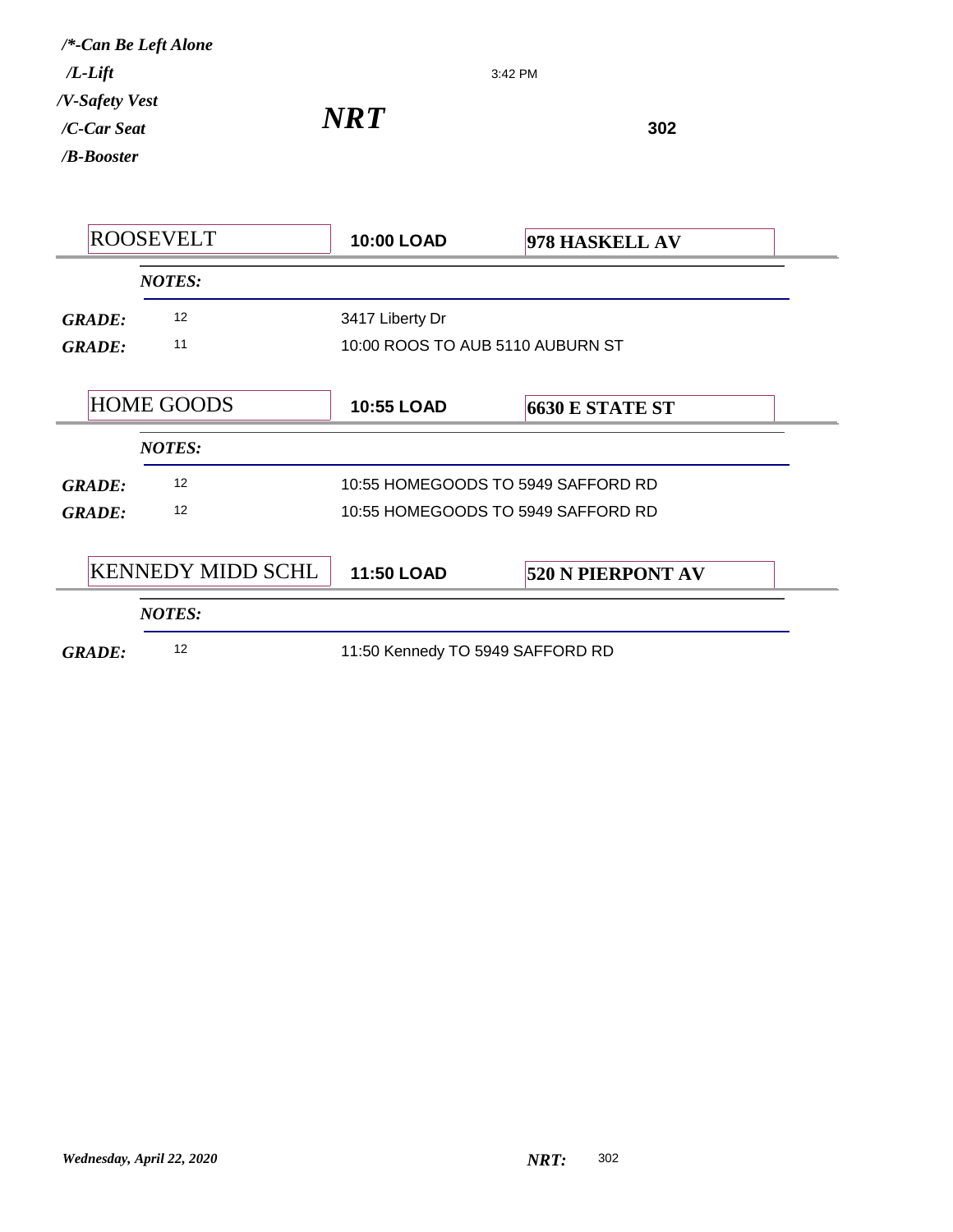| /*-Can Be Left Alone<br>$/L$ - $Lift$       |                           | 3:42 PM                               |                          |
|---------------------------------------------|---------------------------|---------------------------------------|--------------------------|
| /V-Safety Vest<br>/C-Car Seat<br>/B-Booster |                           | <b>NRT</b>                            | 304                      |
|                                             | <b>AUBURN HIGH</b>        | <b>10:55 LOAD</b>                     | 5110 AUBURN ST           |
|                                             | <b>NOTES:</b>             |                                       |                          |
| <b>GRADE:</b>                               | 12                        | 10:55 Aubu to RVBL(4401 N Main)       |                          |
|                                             | <b>AUBURN HIGH</b>        | <b>11:15 LOAD</b>                     | 5110 AUBURN ST           |
|                                             | <b>NOTES:</b>             |                                       |                          |
| <b>GRADE:</b>                               | 12                        | 11:15 Aubu to RVBL(4401 N Main)       |                          |
|                                             | <b>REG LEARNING CENTE</b> | <b>11:50 LOAD</b>                     | <b>5949 SAFFORD RD</b>   |
|                                             | <b>NOTES:</b>             |                                       |                          |
| <b>GRADE:</b>                               | 12                        | 11:50 RLC to 1330 S Alpine(Lifescape) |                          |
|                                             | <b>GUILFORD</b>           | <b>12:45 LOAD</b>                     | <b>5620 SPRING CREEK</b> |
|                                             | <b>NOTES:</b>             |                                       |                          |
| <b>GRADE:</b>                               | 12                        | 12:45 GUIL TO 5949 SAFFORD RD         |                          |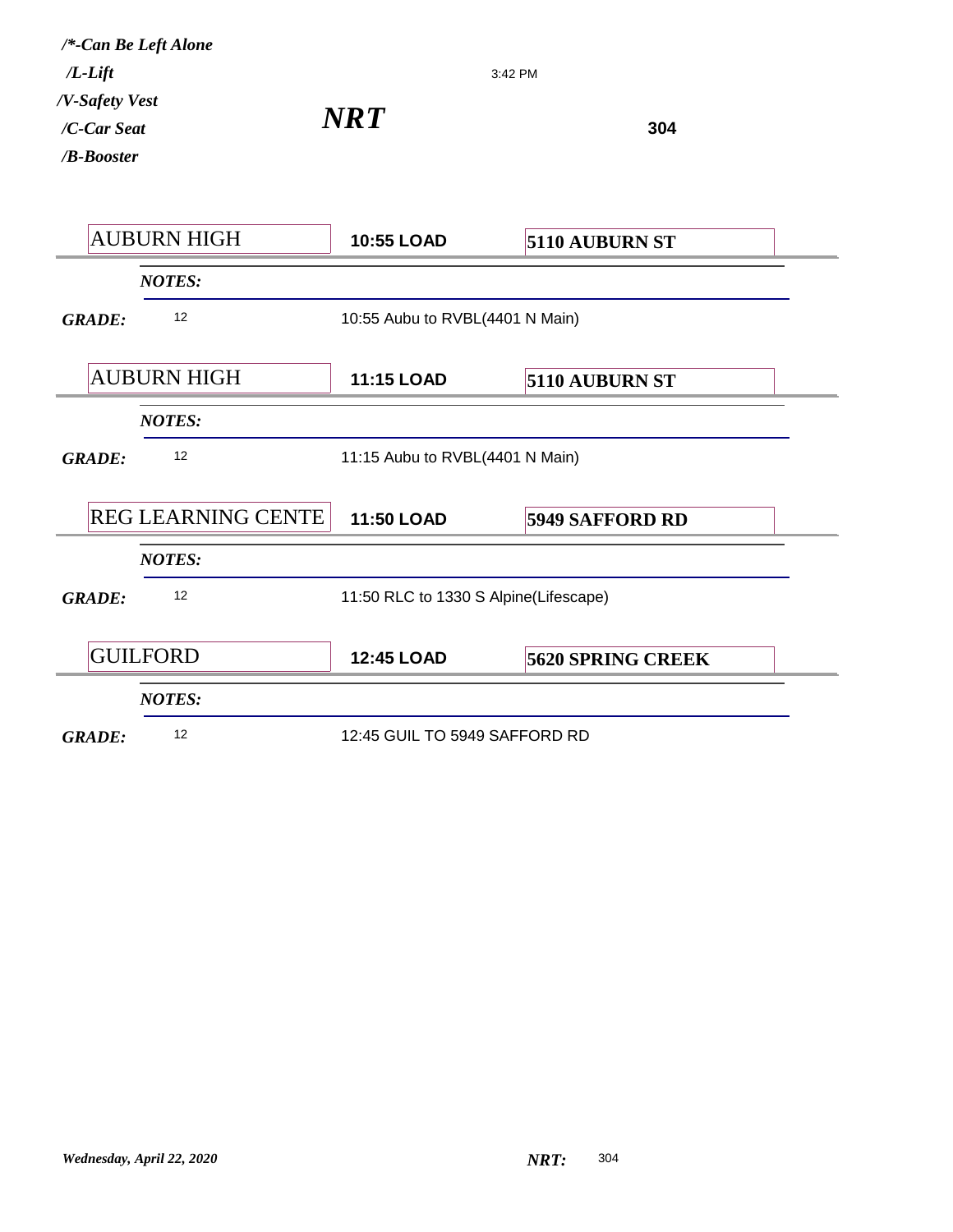| $/L$ -Lift                                     | /*-Can Be Left Alone      |                                     | 3:42 PM                                 |
|------------------------------------------------|---------------------------|-------------------------------------|-----------------------------------------|
| /V-Safety Vest<br>/C-Car Seat<br>$/B$ -Booster |                           | <b>NRT</b>                          | 305                                     |
|                                                | <b>RIVERBLUFF NURSING</b> | 9:50 LOAD                           | <b>4401 N MAIN ST</b>                   |
|                                                | <b>NOTES:</b>             |                                     |                                         |
| <b>GRADE:</b>                                  | 12                        |                                     | 9:50 4401 N Main to Auburn(5110 Auburn) |
| <b>GRADE:</b>                                  | 12                        | 9:50 4401 N Main to 5949 Safford RD |                                         |
|                                                | <b>JEFFERSON</b>          | 11:00 LOAD                          | 4145 SAMUELSON                          |
|                                                | <b>NOTES:</b>             |                                     |                                         |
| <b>GRADE:</b>                                  | 12                        | 11:00 Jeff to East(2929 Charles)    |                                         |
|                                                | <b>JEFFERSON</b>          | 11:50 LOAD                          | 4145 SAMUELSON                          |
|                                                | <b>NOTES:</b>             |                                     |                                         |
| <b>GRADE:</b>                                  | 12                        | 11:50 JEFF TO RLC(5949 Safford)     |                                         |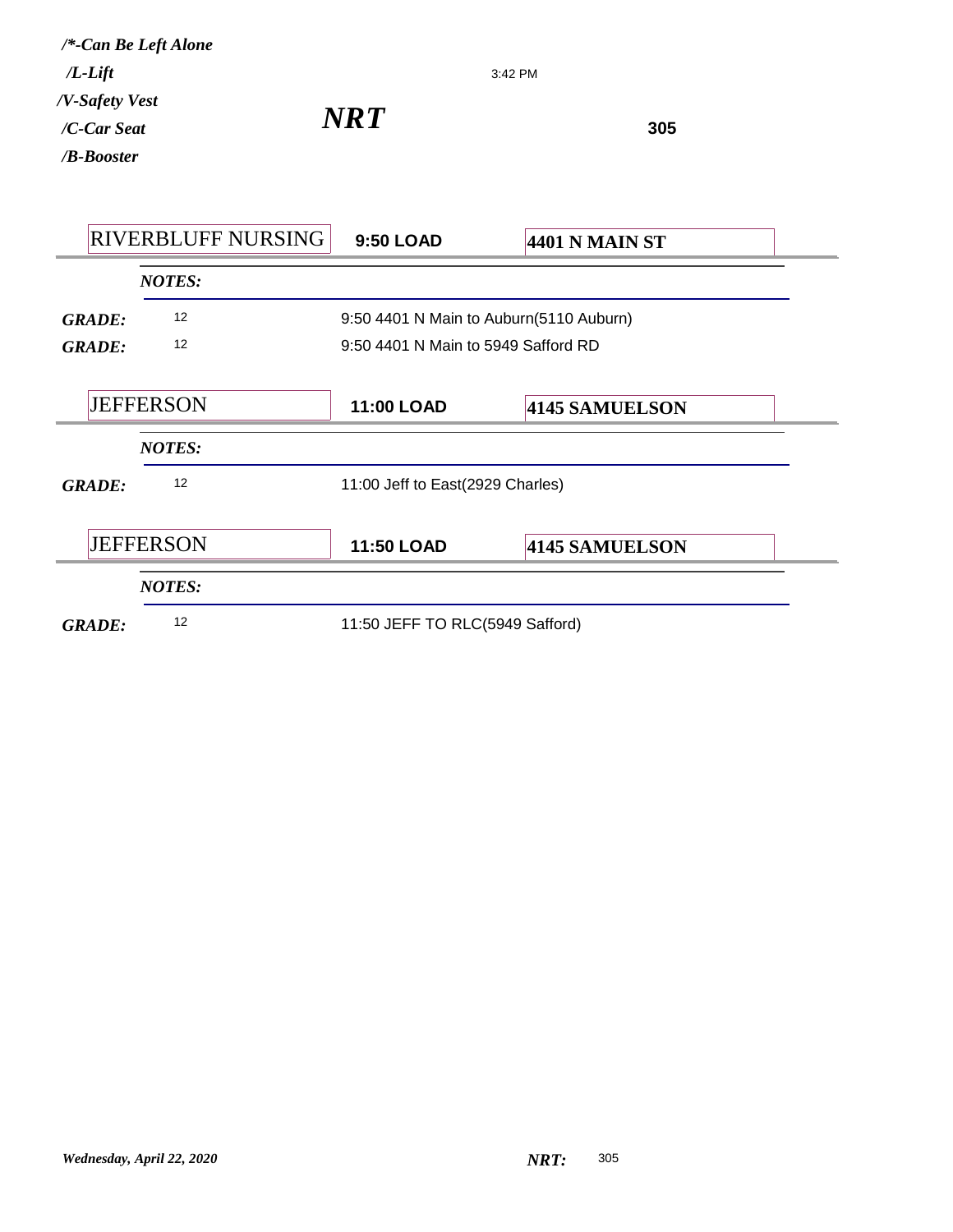| $/L$ - $Lift$                               | /*-Can Be Left Alone |                                         | 3:42 PM                  |  |
|---------------------------------------------|----------------------|-----------------------------------------|--------------------------|--|
| /V-Safety Vest<br>/C-Car Seat<br>/B-Booster |                      | <b>NRT</b>                              | 307                      |  |
|                                             | <b>GUILFORD</b>      | <b>9:40 LOAD</b>                        | <b>5620 SPRING CREEK</b> |  |
|                                             | <b>NOTES:</b>        |                                         |                          |  |
| <b>GRADE:</b>                               | 12                   | 9:40 Guilf to Jefferson(4145 Samuelson) |                          |  |
|                                             | <b>HOME GOODS</b>    | 10:55 LOAD                              | <b>6630 E STATE ST</b>   |  |
|                                             | <b>NOTES:</b>        |                                         |                          |  |
| <b>GRADE:</b>                               | 12                   | 10:55 HOMEgood TO Guilford              |                          |  |
| <b>BEYER</b>                                |                      | <b>12:45(UNLOAD</b>                     | 333 15TH AVE.            |  |
|                                             | <b>NOTES:</b>        | NO PREK 10-4 11-1 12-6 2-6 3-6 4-3      |                          |  |
| <b>GRADE:</b>                               | P                    | 513 WEBSTER AVE                         |                          |  |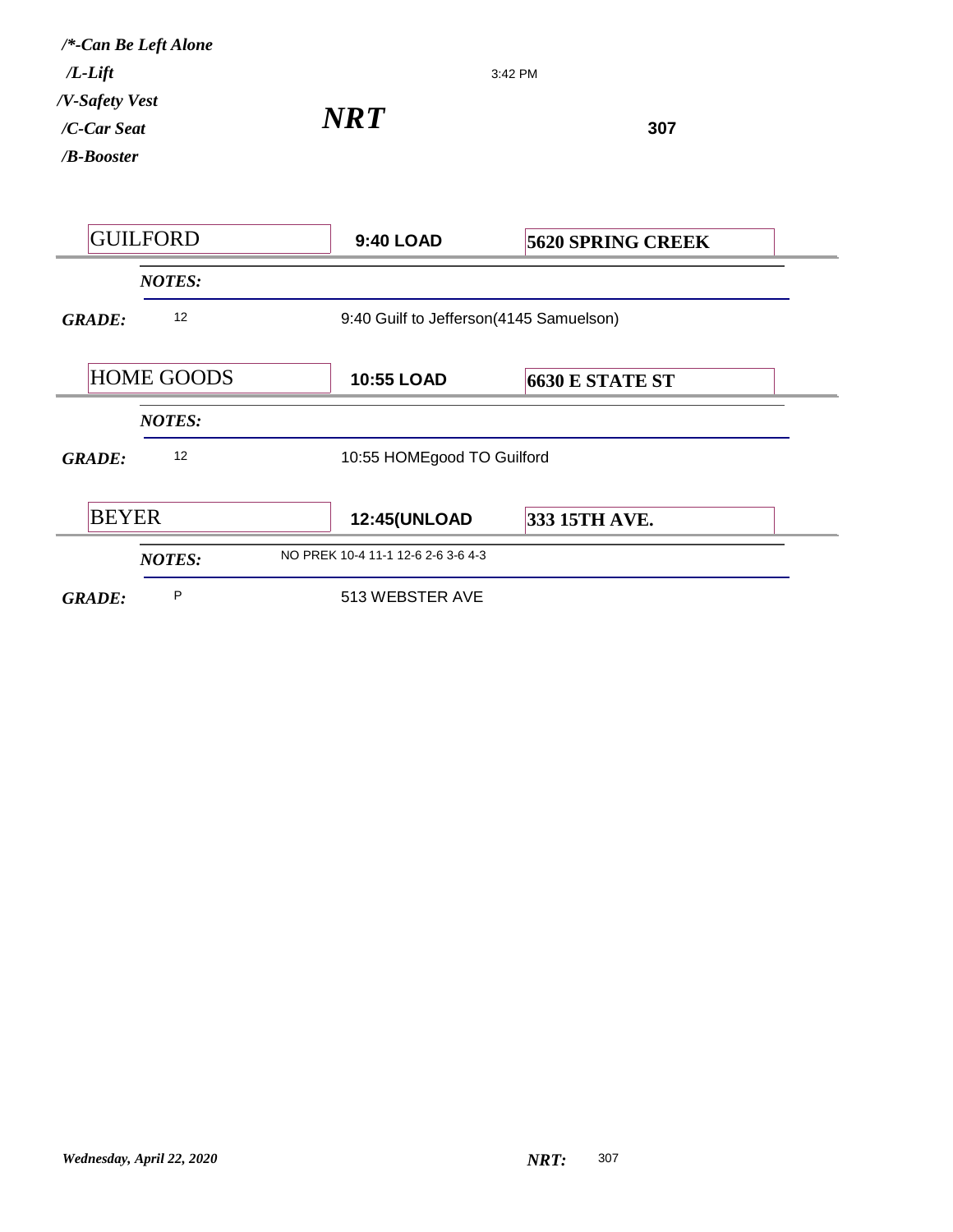| $/*$ -Can Be Left Alone<br>$/L$ - $Lift$          |                                              | 3:42 PM        |  |
|---------------------------------------------------|----------------------------------------------|----------------|--|
| /V-Safety Vest<br>$/C$ -Car Seat<br>$/B$ -Booster | $\boldsymbol{N}\boldsymbol{R}\boldsymbol{T}$ | 309            |  |
| <b>JEFFERSON</b>                                  | 11:50 LOAD                                   | 4145 SAMUELSON |  |
| <b>NOTES:</b>                                     |                                              |                |  |

*GRADE:* <sup>12</sup> 2927 Grinnell Ct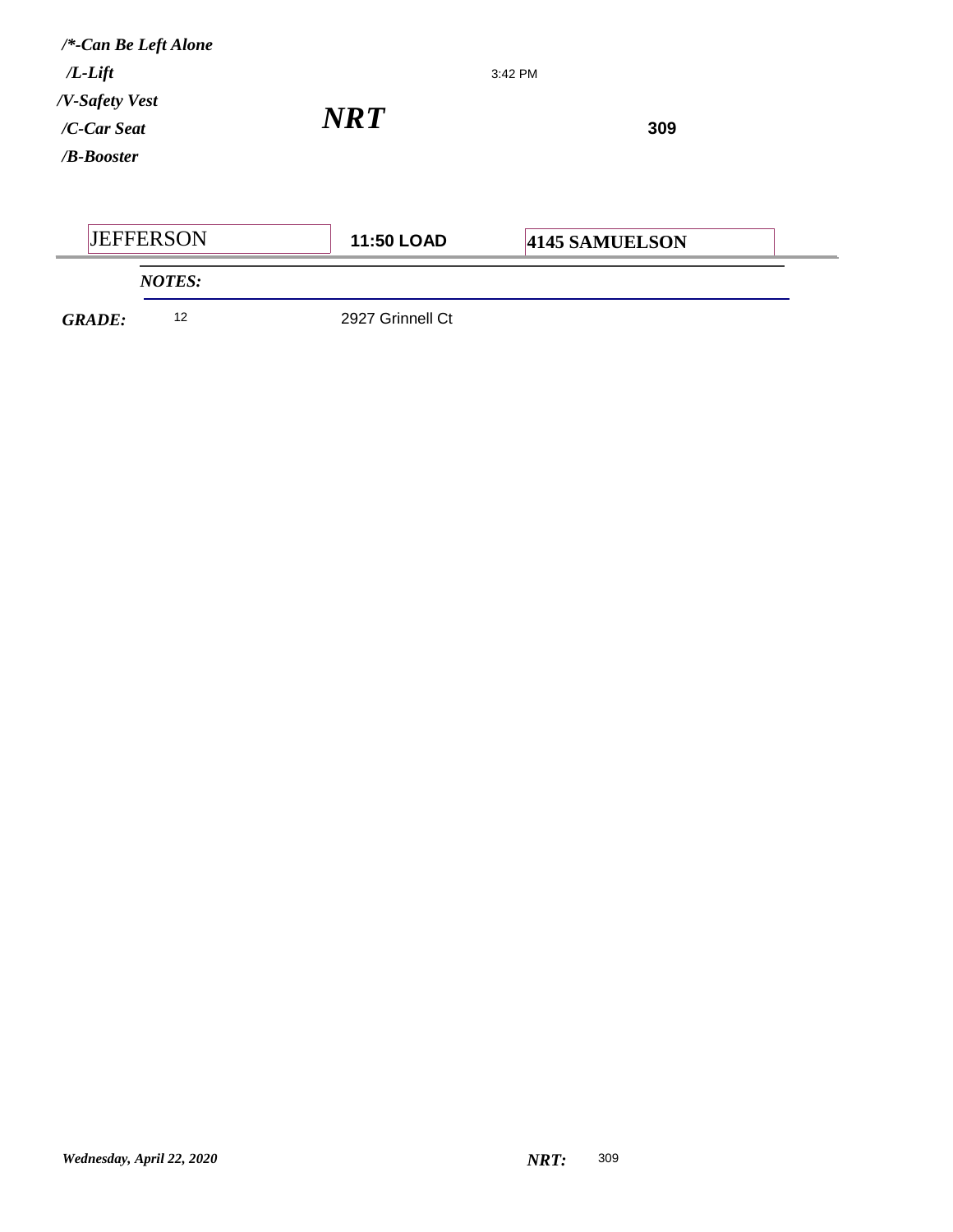| /*-Can Be Left Alone<br>$/L$ - $Lift$          |            | 3:42 PM |     |  |
|------------------------------------------------|------------|---------|-----|--|
| /V-Safety Vest<br>/C-Car Seat<br>$/B$ -Booster | <b>NRT</b> |         | 310 |  |

|               | <b>REG LEARNING CENTE</b> | 11:00(unload)           | <b>5949 SAFFORD RD</b> |  |
|---------------|---------------------------|-------------------------|------------------------|--|
|               | <b>NOTES:</b>             |                         |                        |  |
| <b>GRADE:</b> | 12                        | 2822 Cannon St(walk on) |                        |  |
| <b>GRADE:</b> | 12                        | 5790 Clarendon DR       |                        |  |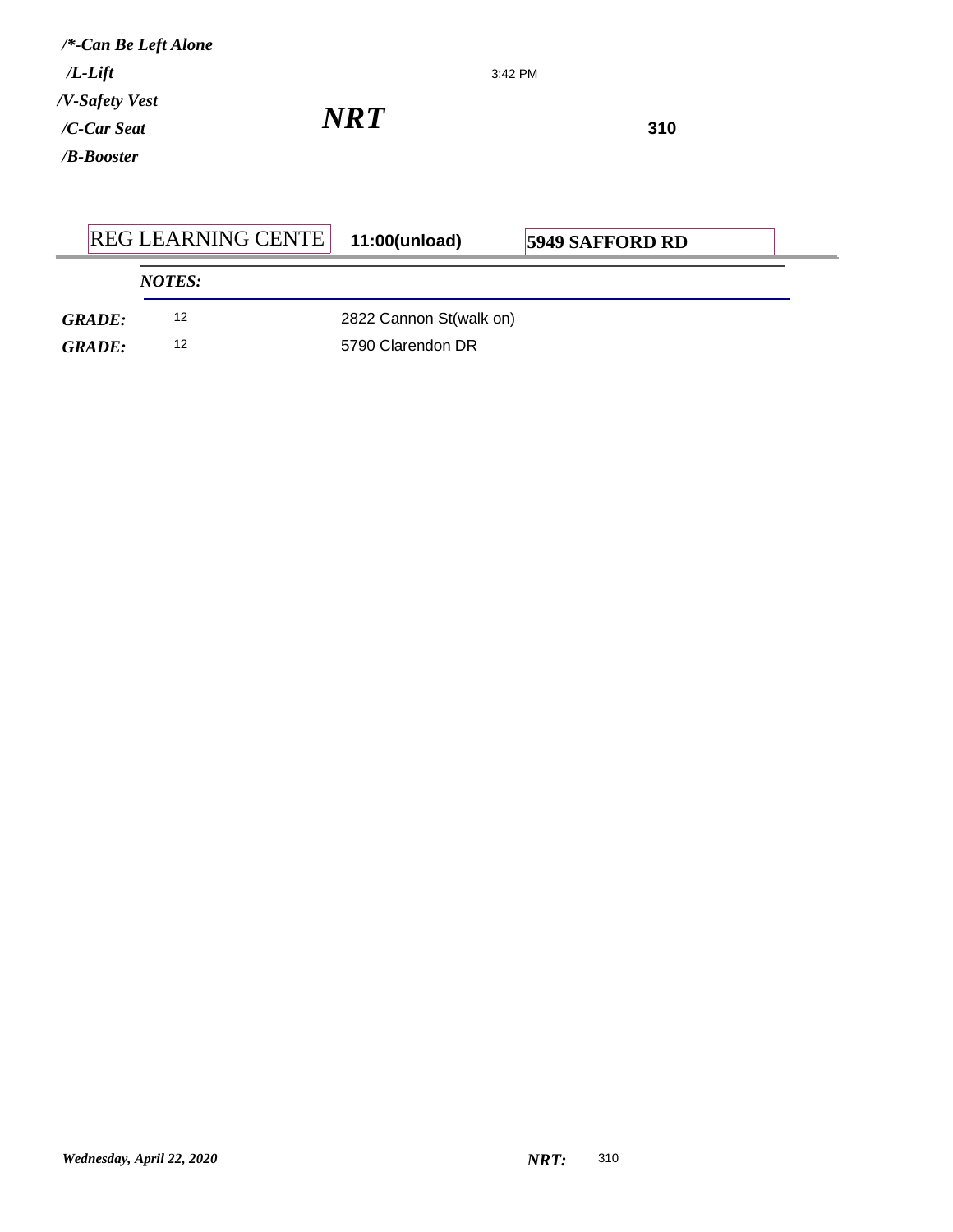3:42 PM

| <b>BEYER</b>  |               | 11:35 LOAD                         | 333 15TH AVE. |  |
|---------------|---------------|------------------------------------|---------------|--|
|               | <b>NOTES:</b> | NO PREK 10-4 11-1 12-6 2-6 3-6 4-3 |               |  |
| <b>GRADE:</b> | P             | 807 JHOUGHTON ST                   |               |  |
| <b>GRADE:</b> | P             | 714 ISLAND Ave                     |               |  |
| <b>GRADE:</b> | P             | 438 SHEFFIELD AV                   |               |  |
| <b>GRADE:</b> | P             | 325 CAMERON Ave(1A)****            |               |  |
| <b>GRADE:</b> | P             | 2716 SCHOOL ST                     |               |  |
| <b>GRADE:</b> | P             | 303 LINCON PARK BLVD               |               |  |
| <b>GRADE:</b> | P             | 1131 SINDEPENDENCE AV              |               |  |
| <b>GRADE:</b> | P             | 1801 MONTAGUE St                   |               |  |
| <b>GRADE:</b> | P             | 513 ATWOOD AV                      |               |  |
| <b>GRADE:</b> | P             | 1727 GENOA ST                      |               |  |
| <b>GRADE:</b> | р             | 721 Lincoln Ave                    |               |  |
| <b>GRADE:</b> | P             | 1127 West St                       |               |  |
| <b>GRADE:</b> | P             | 120 N BURBANK ST                   |               |  |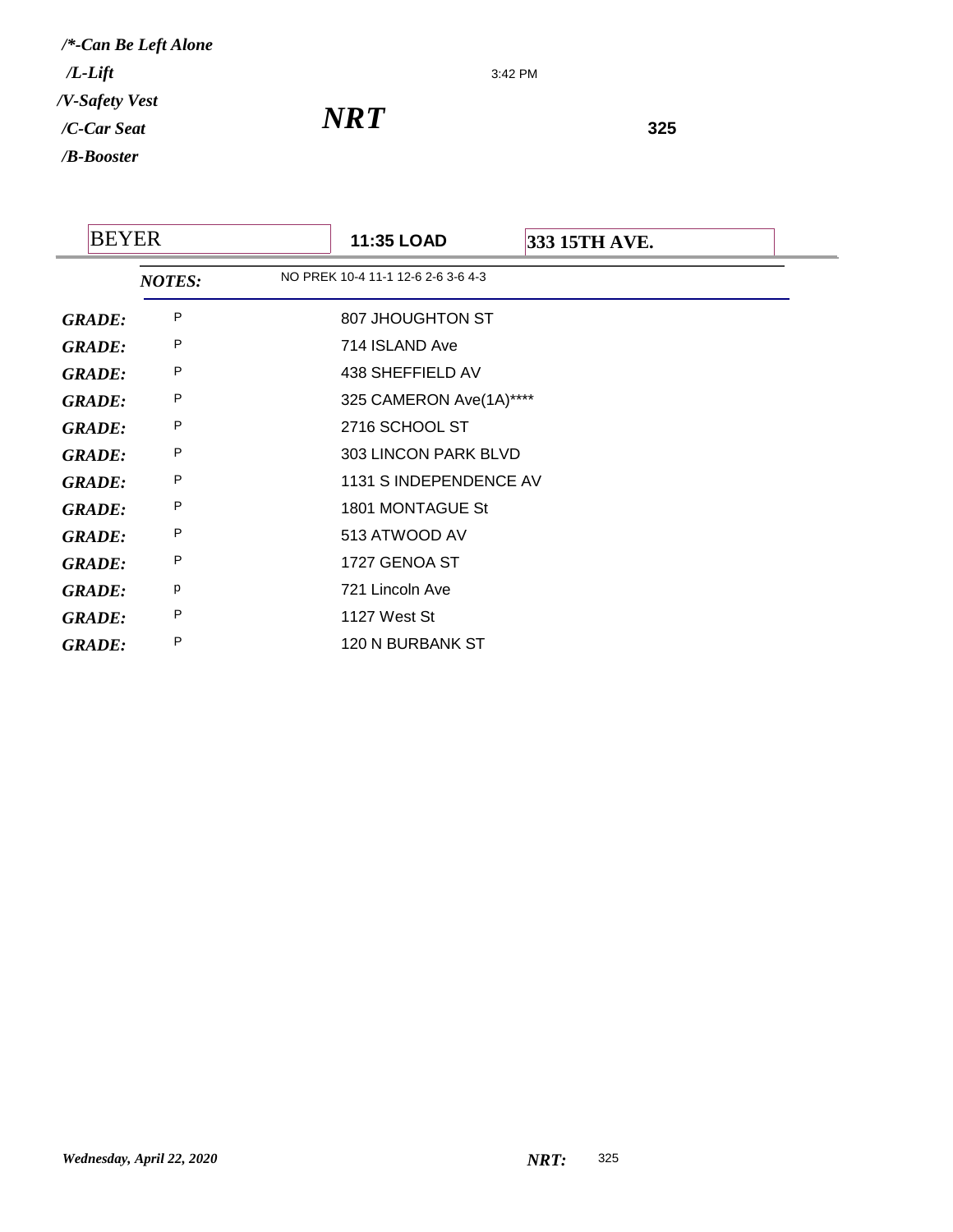3:42 PM

| <b>FAIRVIEW CENTER</b> |               | 10:25 LOAD | <b>512 FAIRVIEW AVE</b>            |  |  |
|------------------------|---------------|------------|------------------------------------|--|--|
|                        | <b>NOTES:</b> |            | NO PREK 10-4 11-1 12-6 2-6 3-6 4-3 |  |  |
| <b>GRADE:</b>          | P             |            | 4703 TURNER St                     |  |  |
| <b>GRADE:</b>          | P             |            | 5407 MIDVALE DR                    |  |  |
| <b>GRADE:</b>          | P             |            | 801 ARNOLD Ave                     |  |  |
| <b>GRADE:</b>          | P             |            | 405 S Mulford Ave                  |  |  |
| <b>GRADE:</b>          | P             |            | DO 5920 ALMA DR                    |  |  |
| <b>GRADE:</b>          | P             |            | 4345 Maray Dr                      |  |  |
| <b>GRADE:</b>          | P             |            | 1325 POST DR                       |  |  |
| <b>GRADE:</b>          | P             |            | 6484 GARRETT LN                    |  |  |
| <b>GRADE:</b>          | P             |            | 4345 MARAY DR                      |  |  |
| <b>GRADE:</b>          | P             |            | 220 EASTON PARKWAY                 |  |  |
| <b>GRADE:</b>          | P             |            | 928 Brae Burn LN                   |  |  |
| <b>GRADE:</b>          | P             |            | 606 NEW TOWNE DR                   |  |  |
| <b>GRADE:</b>          | P             |            | 5481 LA CUMBRE LN                  |  |  |
| <b>GRADE:</b>          | P             |            | 4345 MARAY DR                      |  |  |
| <b>GRADE:</b>          | P             |            | DO/424 Gramercy Ct                 |  |  |
| <b>GRADE:</b>          | P             |            | 4703 Turner St                     |  |  |
| <b>GRADE:</b>          | P             |            | DO/308 N MULFORD                   |  |  |
| <b>GRADE:</b>          | P             |            | 361 BANCROFT CT                    |  |  |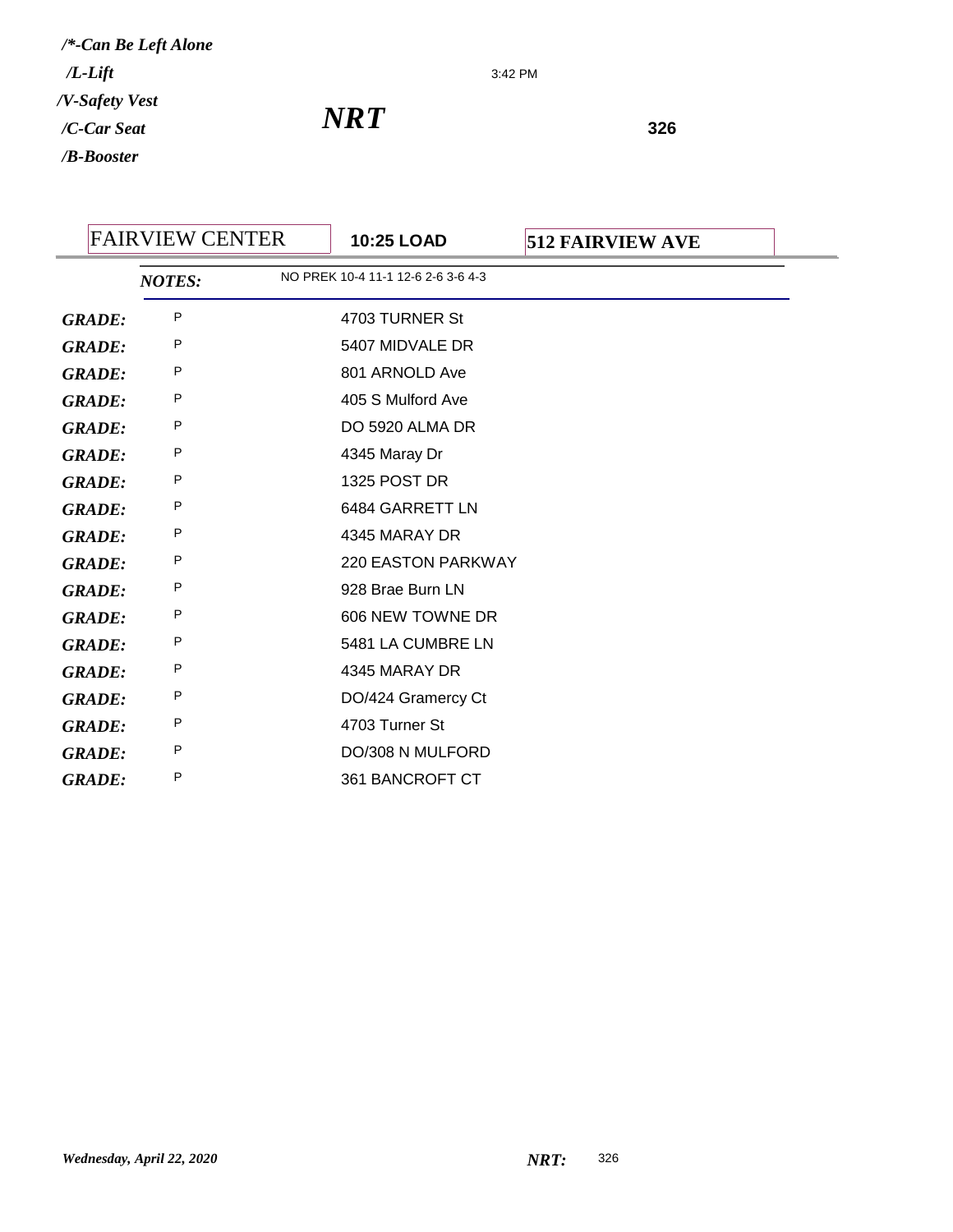3:42 PM

| <b>BEYER</b>  |               | <b>12:45(UNLOAD</b><br>333 15TH AVE. |  |
|---------------|---------------|--------------------------------------|--|
|               | <b>NOTES:</b> | NO PREK 10-4 11-1 12-6 2-6 3-6 4-3   |  |
| <b>GRADE:</b> | P             | 402 S Hinkley Ave                    |  |
| <b>GRADE:</b> | P             | 1118 FAIRVIEW AV                     |  |
| <b>GRADE:</b> | P             | 715 S PIERPONT AV                    |  |
| <b>GRADE:</b> | P             | 1320 ARTHUR AVE                      |  |
| <b>GRADE:</b> | P             | 224 N Avon St #2                     |  |
| <b>GRADE:</b> | P             | 3564 AUBURN ST                       |  |
| <b>GRADE:</b> | P             | 210 ROYAL AVE                        |  |
| <b>GRADE:</b> | P             | 1420 ARTHUR Ave                      |  |
| <b>GRADE:</b> | P             | 207 N CENTRAL AV                     |  |
| <b>GRADE:</b> | P             | 991 ACORN ST                         |  |
| <b>GRADE:</b> | P             | 233 WAVELAND Ave                     |  |
| <b>GRADE:</b> | P             | 1010 HESS CT                         |  |
| <b>GRADE:</b> | P             | 1010 HESS CT                         |  |
| <b>GRADE:</b> | P             | 1019 N Independence Ave              |  |
| <b>GRADE:</b> | P             | 618 OAKLEY AV                        |  |
| <b>GRADE:</b> | P             | 1202 FAIRVIEW Ave                    |  |
| <b>GRADE:</b> | P             | 1004 N Sunset Ave                    |  |
| <b>GRADE:</b> | P             | 1004 N Sunset Ave                    |  |
| <b>GRADE:</b> | P             | 991 ACORN ST                         |  |
| <b>GRADE:</b> | P             | 351 UNDERWOOD ST                     |  |
| <b>GRADE:</b> | P             | 2416 SCHOOL ST                       |  |
|               |               |                                      |  |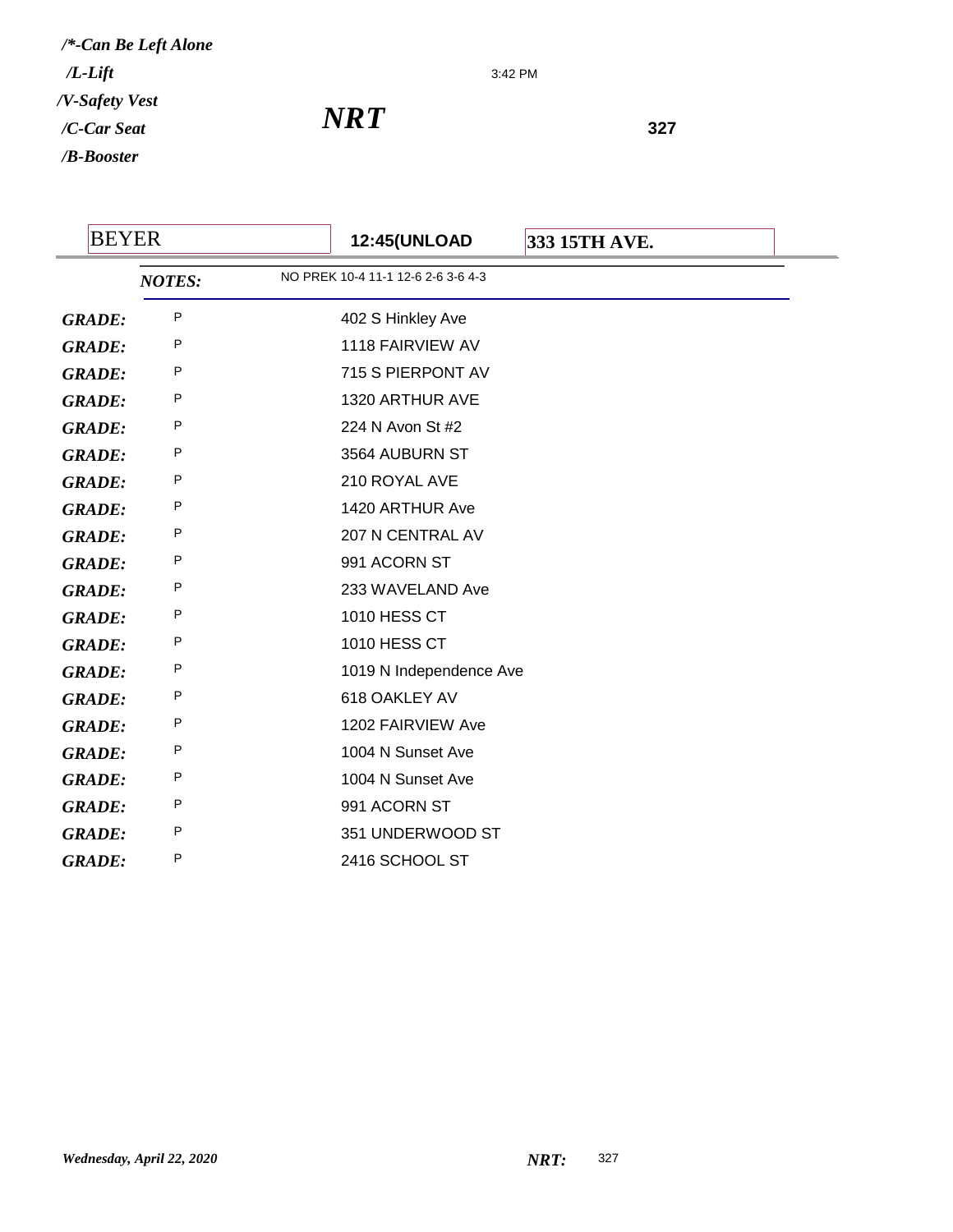3:42 PM

|               | <b>NASHOLD</b> | <b>11:45 UNLOAD</b>                | 3303 20TH ST |  |
|---------------|----------------|------------------------------------|--------------|--|
|               | <b>NOTES:</b>  | NO PREK 10-4 11-1 12-6 2-6 3-6 4-3 |              |  |
| <b>GRADE:</b> | P              | 1809 S 4th ST                      |              |  |
| <b>GRADE:</b> | P              | 320 SAWYER RD                      |              |  |
| <b>GRADE:</b> | P              | <b>2859 ECHO ST</b>                |              |  |
| <b>GRADE:</b> | P              | 1511 S 6th St                      |              |  |
| <b>GRADE:</b> | Ρ              | 724 HARRISON AVE                   |              |  |
| <b>GRADE:</b> | Ρ              | 3116 SANER AVE                     |              |  |
| <b>GRADE:</b> | P              | 541 SCORE St                       |              |  |
| <b>GRADE:</b> | P              | 724 HARRISON AV(GENESIS DC)        |              |  |
| <b>GRADE:</b> | P              | 542 RANGER ST                      |              |  |
| <b>GRADE:</b> | Ρ              | 634 RANGER St                      |              |  |
| <b>GRADE:</b> | P              | 2846 ECHO St                       |              |  |
| <b>GRADE:</b> | P              | 2323 S 6TH ST(D.C)                 |              |  |
| <b>GRADE:</b> | P              | 1617 S 5th St                      |              |  |
| <b>GRADE:</b> | Ρ              | 1702 7TH ST #1                     |              |  |
| <b>GRADE:</b> | P              | 315 BROOKE Rd                      |              |  |
| <b>GRADE:</b> | P              | 3101 KISHWAUKEE St                 |              |  |
| <b>GRADE:</b> | P              | 409 BARNUM RD                      |              |  |
| <b>GRADE:</b> | P              | 2243 S 4TH ST                      |              |  |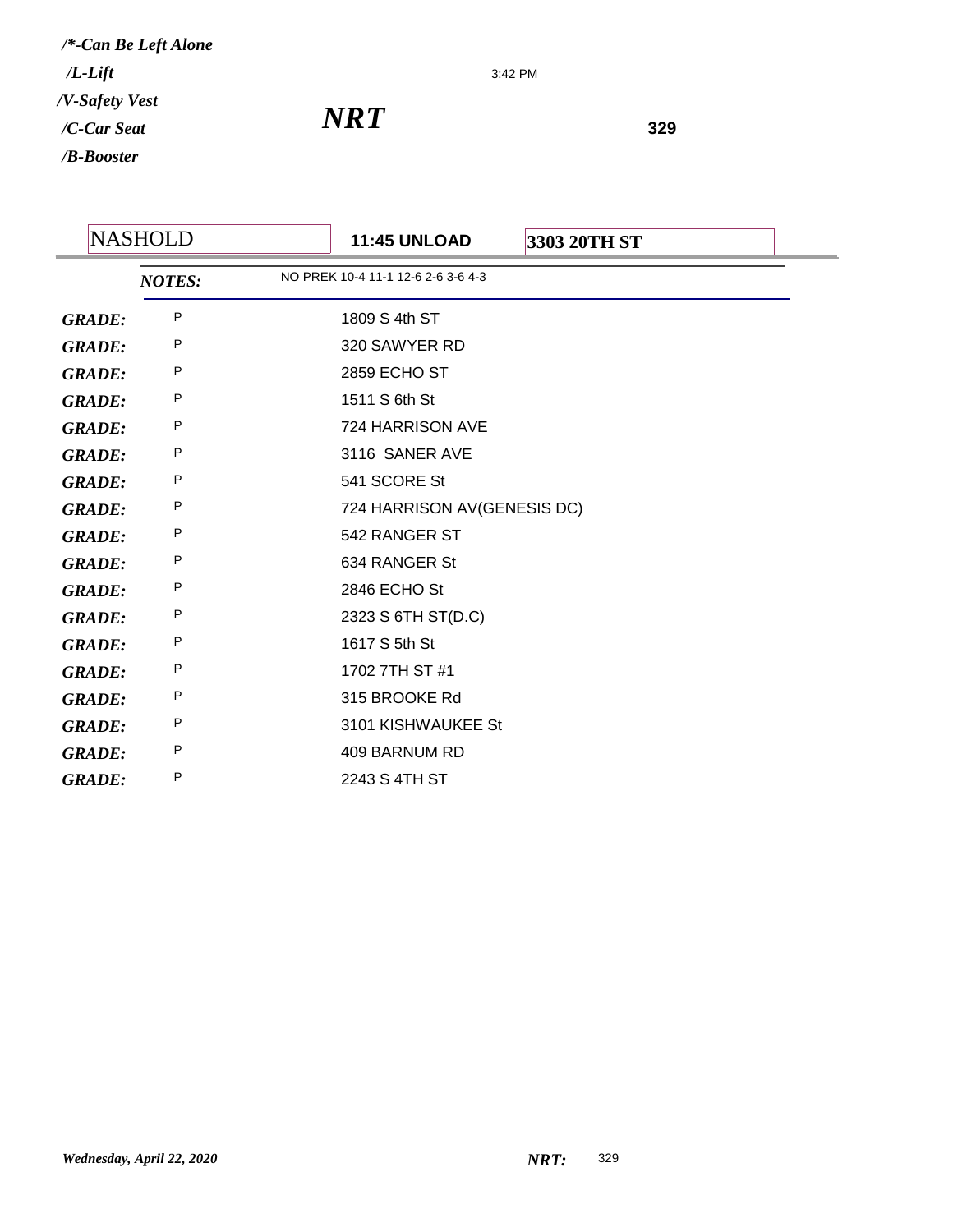3:42 PM

| <b>NASHOLD</b> | <b>11:45 UNLOAD</b>      | 3303 20TH ST                                                                           |
|----------------|--------------------------|----------------------------------------------------------------------------------------|
| <b>NOTES:</b>  |                          |                                                                                        |
| P              |                          |                                                                                        |
| P              | <b>1912 EASTMORELAND</b> |                                                                                        |
| P              | 1912 Eastmoreland Ave    |                                                                                        |
| P              | 3251 DARTMOUTH DR        |                                                                                        |
| Ρ              | 4626 YALE DR             |                                                                                        |
| P              |                          |                                                                                        |
| P              | 2808 Rudeen CI           |                                                                                        |
| P              | 2807 SILENT WOOD Trl     |                                                                                        |
| P              | 2405 WINDRIDGE CT        |                                                                                        |
| P              | 2305 S ALPINE RD         |                                                                                        |
| P              | 1403 EAST GATE PKWY      |                                                                                        |
| P              | 4112 AMHERST LN          |                                                                                        |
| P              | 3913 SEWARD AVE          |                                                                                        |
| P              | 1909 EAST GATE PKWY      |                                                                                        |
| Ρ              | 3902 15TH AV #3          |                                                                                        |
| P              | 1809 NEBRASKA RD(?)      |                                                                                        |
| P              | 3247 DARTMOUTH DR        |                                                                                        |
| P              | 1816 RAISMORE RD         |                                                                                        |
|                |                          | NO PREK 10-4 11-1 12-6 2-6 3-6 4-3<br>3311 WEST GATE Pkwy(?)<br>2837 SILENT WOOD TRAIL |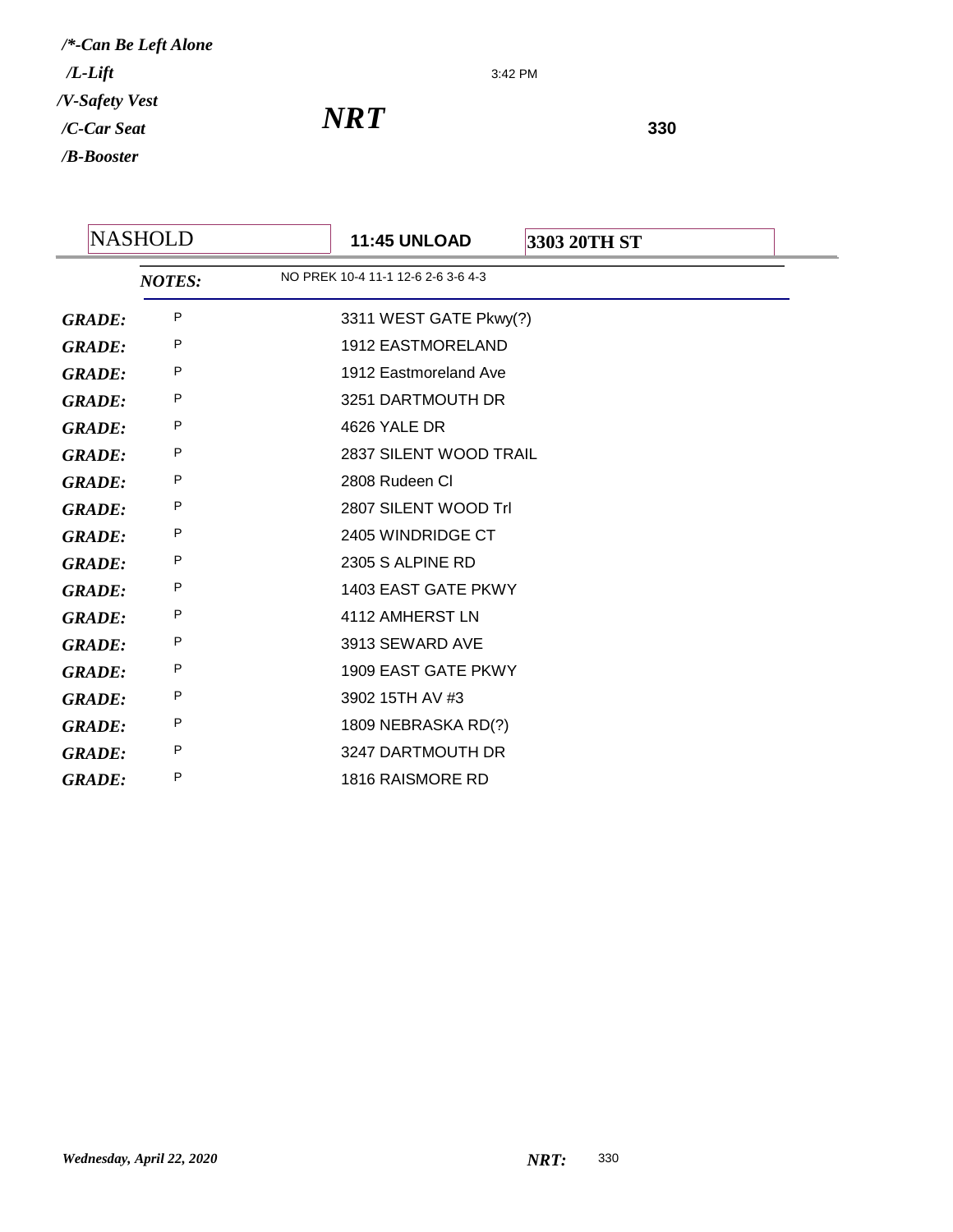3:42 PM

|               | <b>SUMMERDALE</b> | 11:35 LOAD                         | 3320 GLENWOOD AV |
|---------------|-------------------|------------------------------------|------------------|
|               | <b>NOTES:</b>     | NO PREK 10-4 11-1 12-6 2-6 3-6 4-3 |                  |
| <b>GRADE:</b> | P                 | 1318 QUINCY St                     |                  |
| <b>GRADE:</b> | P                 | 1204 CAMP AVE                      |                  |
| <b>GRADE:</b> | P                 | 518 N COURT ST                     |                  |
| <b>GRADE:</b> | P                 | 2415 PARADISE BLVD Unit 16         |                  |
| <b>GRADE:</b> | P                 | 3508 GROUSE CT                     |                  |
| <b>GRADE:</b> | P                 | 3508 GROUSE CT                     |                  |
| <b>GRADE:</b> | P                 | 518 N COURT                        |                  |
| <b>GRADE:</b> | P                 | 714 JOHN ST                        |                  |
| <b>GRADE:</b> | P                 | 820 HASKELL Ave                    |                  |
| <b>GRADE:</b> | P                 | 1026 HASKELL AV                    |                  |
| <b>GRADE:</b> | P                 | 1807 BELMONT BLVD                  |                  |
| <b>GRADE:</b> | P                 | 318 SHERMAN ST                     |                  |
| <b>GRADE:</b> | P                 | DO/2423 BURTON ST                  |                  |
| <b>GRADE:</b> | P                 | 728 N WINNEBAGO ST                 |                  |
| <b>GRADE:</b> | P                 | 728 N WINNEBAGO ST                 |                  |
| <b>GRADE:</b> | P                 | 2120 DRESDEN AVE                   |                  |
| <b>GRADE:</b> | Ρ                 | 709 N HORSMAN ST                   |                  |
| <b>GRADE:</b> | P                 | 2108 BARTON Blvd                   |                  |
| <b>GRADE:</b> | P                 | 2604 CONKLIN DR #2                 |                  |
| <b>GRADE:</b> | P                 | 1908 Sharon Ave                    |                  |
| <b>GRADE:</b> | P                 | 518 N Court (House of Grace)       |                  |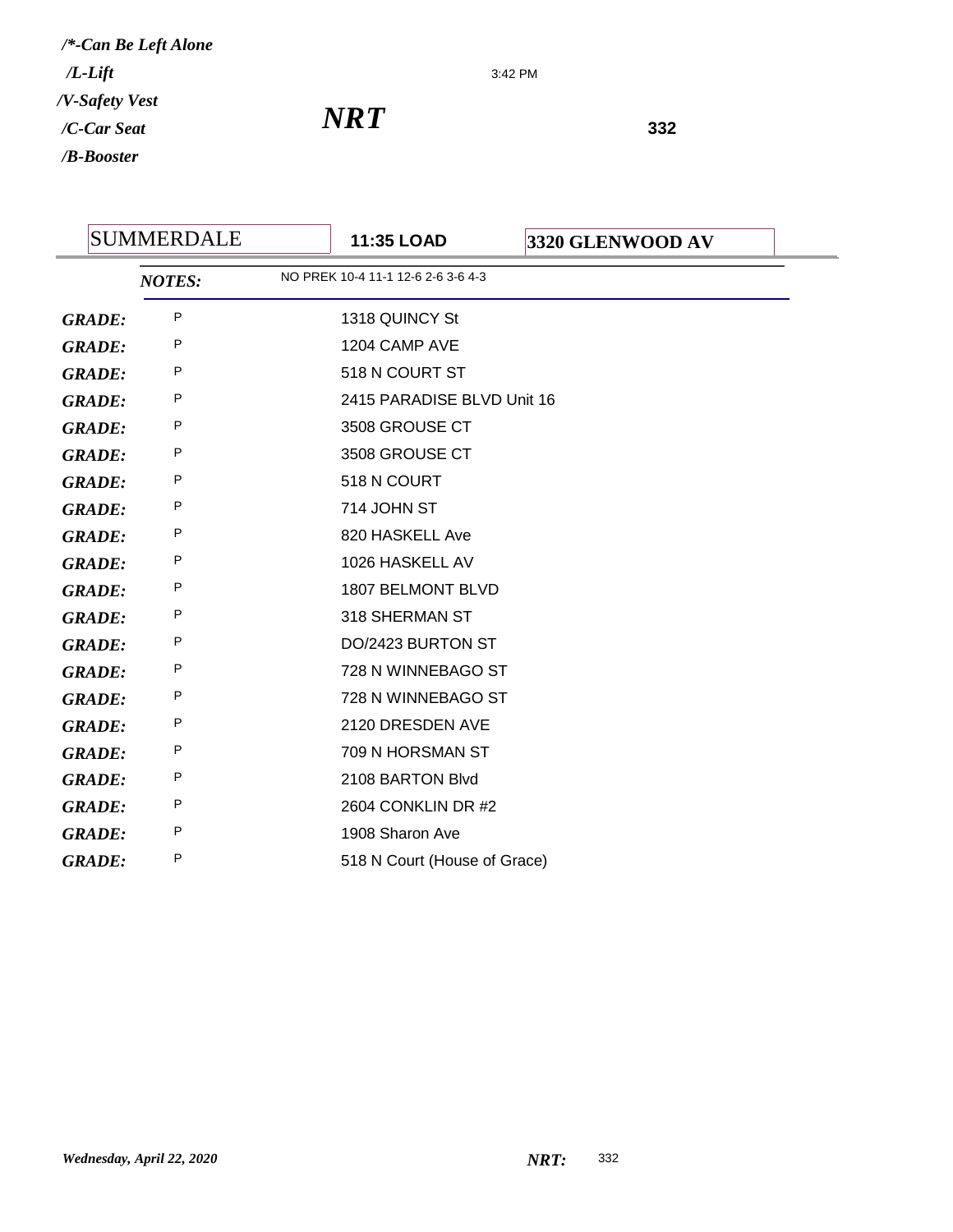3:42 PM

|               | <b>NASHOLD</b> |               | 10:35 LOAD                         | 3303 20TH ST |
|---------------|----------------|---------------|------------------------------------|--------------|
|               |                | <b>NOTES:</b> | NO PREK 10-4 11-1 12-6 2-6 3-6 4-3 |              |
| <b>GRADE:</b> |                | P             | 3717 CONNECTICUT DR                |              |
| <b>GRADE:</b> |                | P             | 396 JOYCE AVE                      |              |
| <b>GRADE:</b> |                | P             | 396 JOYCE AVE                      |              |
| <b>GRADE:</b> |                | P             | 1731 OHIO PARKWAY                  |              |
| <b>GRADE:</b> |                | P             | 6465 GARRETT LN                    |              |
| <b>GRADE:</b> |                | P             | 1325 POST DR                       |              |
| <b>GRADE:</b> |                | P             | 3316 SEWARD AVE                    |              |
| <b>GRADE:</b> |                | P             | 2106 EAST GATE PKWY                |              |
| <b>GRADE:</b> |                | P             | 2014 SANTA MONICA DR               |              |
| <b>GRADE:</b> |                | P             | 432 BANCROFT CT APT 4A             |              |
| <b>GRADE:</b> |                | P             | 2217 23RD ST 4                     |              |
| <b>GRADE:</b> |                | P             | 1328 EAST GATE Pkwy                |              |
| <b>GRADE:</b> |                | P             | 4455 CHARLES ST 201                |              |
| <b>GRADE:</b> |                | P             | 2784 KENSINGTON PL                 |              |
| <b>GRADE:</b> |                | P             | 4223 DAKOTA LN                     |              |
| <b>GRADE:</b> |                | P             | 1717 S MULFORD RD                  |              |
| <b>GRADE:</b> |                | P             | 5884 Dafred Dr                     |              |
| <b>GRADE:</b> |                | P             | 1919 REMINGTON RD                  |              |
| <b>GRADE:</b> |                | P             | 1202 FIELDCREST DR                 |              |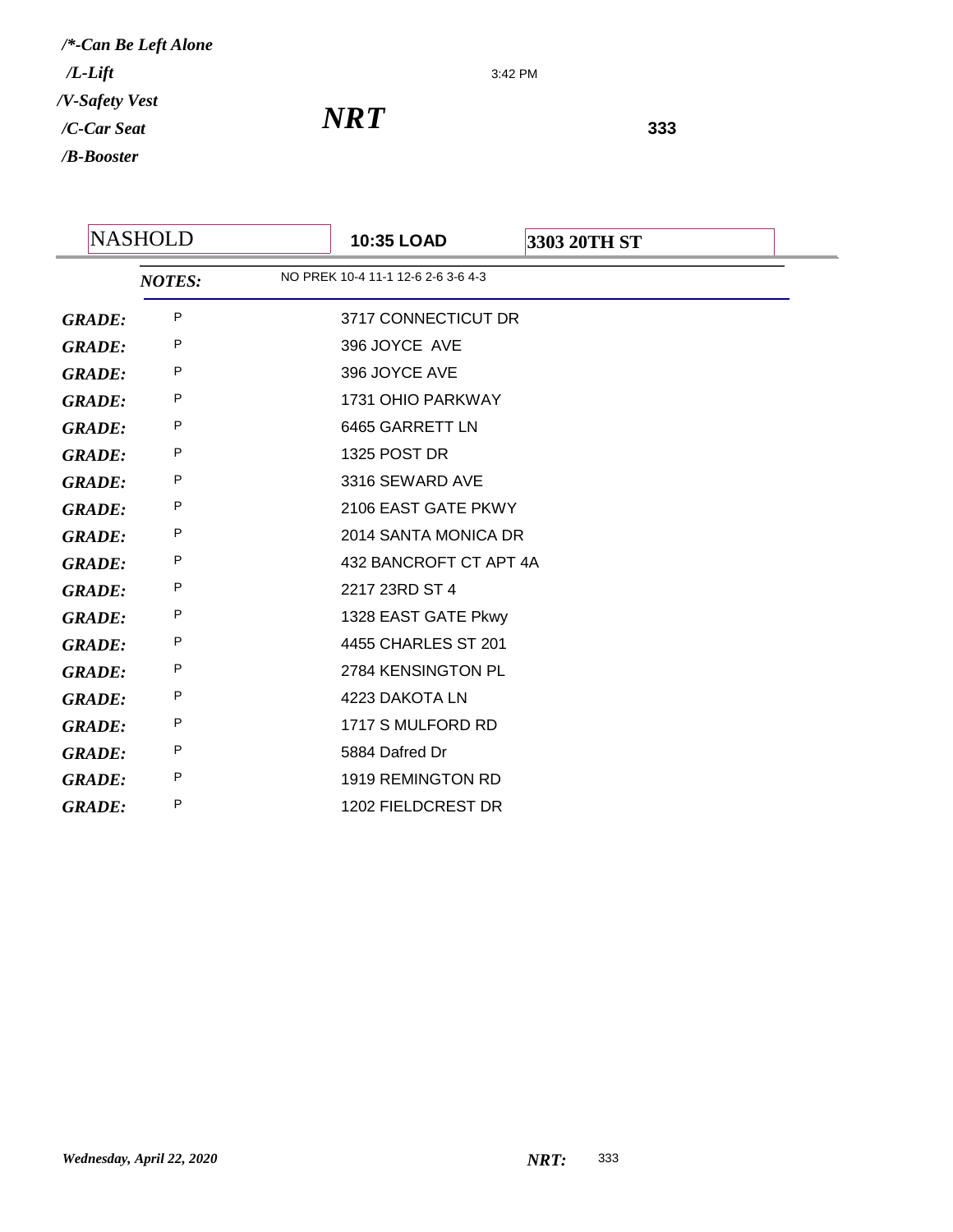|                | /*-Can Be Left Alone   |                    |                                    |                         |     |  |
|----------------|------------------------|--------------------|------------------------------------|-------------------------|-----|--|
| $/L$ - $Lift$  |                        |                    |                                    | 3:42 PM                 |     |  |
| /V-Safety Vest |                        |                    | <b>NRT</b>                         |                         |     |  |
| /C-Car Seat    |                        |                    |                                    |                         | 401 |  |
| /B-Booster     |                        |                    |                                    |                         |     |  |
|                |                        |                    |                                    |                         |     |  |
|                |                        | RIVERBLUFF NURSING | 9:40(Load)                         | <b>4401 N MAIN ST</b>   |     |  |
|                | <b>NOTES:</b>          |                    |                                    |                         |     |  |
| <b>GRADE:</b>  | 12                     |                    | 9:40 RVBL TO Jeff(4145 Samuelson)  |                         |     |  |
|                |                        |                    |                                    |                         |     |  |
|                | <b>FAIRVIEW CENTER</b> |                    | <b>11:35 UNLOAD</b>                | <b>512 FAIRVIEW AVE</b> |     |  |
|                | <b>NOTES:</b>          |                    | NO PREK 10-4 11-1 12-6 2-6 3-6 4-3 |                         |     |  |
| <b>GRADE:</b>  | P                      |                    | 4422 NINA Ter                      |                         |     |  |
| <b>GRADE:</b>  | P                      |                    | 3223 Blackstone Ave                |                         |     |  |
| <b>GRADE:</b>  | P                      |                    | 1026 HASKELL AV                    |                         |     |  |
| <b>GRADE:</b>  | P                      |                    | 1241 CROSBY St                     |                         |     |  |
| <b>GRADE:</b>  | P                      |                    | 2120 Belden St                     |                         |     |  |
| <b>GRADE:</b>  | P                      |                    | 3420 Sunnyside Dr                  |                         |     |  |
| <b>GRADE:</b>  | P                      |                    | 1035 BENTON ST                     |                         |     |  |
| <b>GRADE:</b>  | P                      |                    | 2309 9TH AV                        |                         |     |  |
| <b>GRADE:</b>  | P                      |                    | 2309 9TH AV                        |                         |     |  |
|                |                        |                    |                                    |                         |     |  |
| <b>BEYER</b>   |                        |                    | <b>12:45(UNLOAD</b>                | 333 15TH AVE.           |     |  |
|                | <b>NOTES:</b>          |                    | NO PREK 10-4 11-1 12-6 2-6 3-6 4-3 |                         |     |  |
| <b>GRADE:</b>  | P                      |                    | 1009 Sunset Ct                     |                         |     |  |
| <b>GRADE:</b>  | P                      |                    | 1128 S COURT ST                    |                         |     |  |
| <b>GRADE:</b>  | P                      |                    | 1712 GENOA ST                      |                         |     |  |
| <b>GRADE:</b>  | P                      |                    | Pu/ 1004 S Independence Ave        |                         |     |  |
| <b>GRADE:</b>  | P                      |                    | 1127 S CHURCH ST                   |                         |     |  |
| <b>GRADE:</b>  | P                      |                    | 1227 Morgan St                     |                         |     |  |
| <b>GRADE:</b>  | P                      |                    | 1911 LOOMIS ST                     |                         |     |  |
| <b>GRADE:</b>  | P                      |                    | 1820 Genoa ST                      |                         |     |  |
| <b>GRADE:</b>  | P                      |                    | 619 KENT St                        |                         |     |  |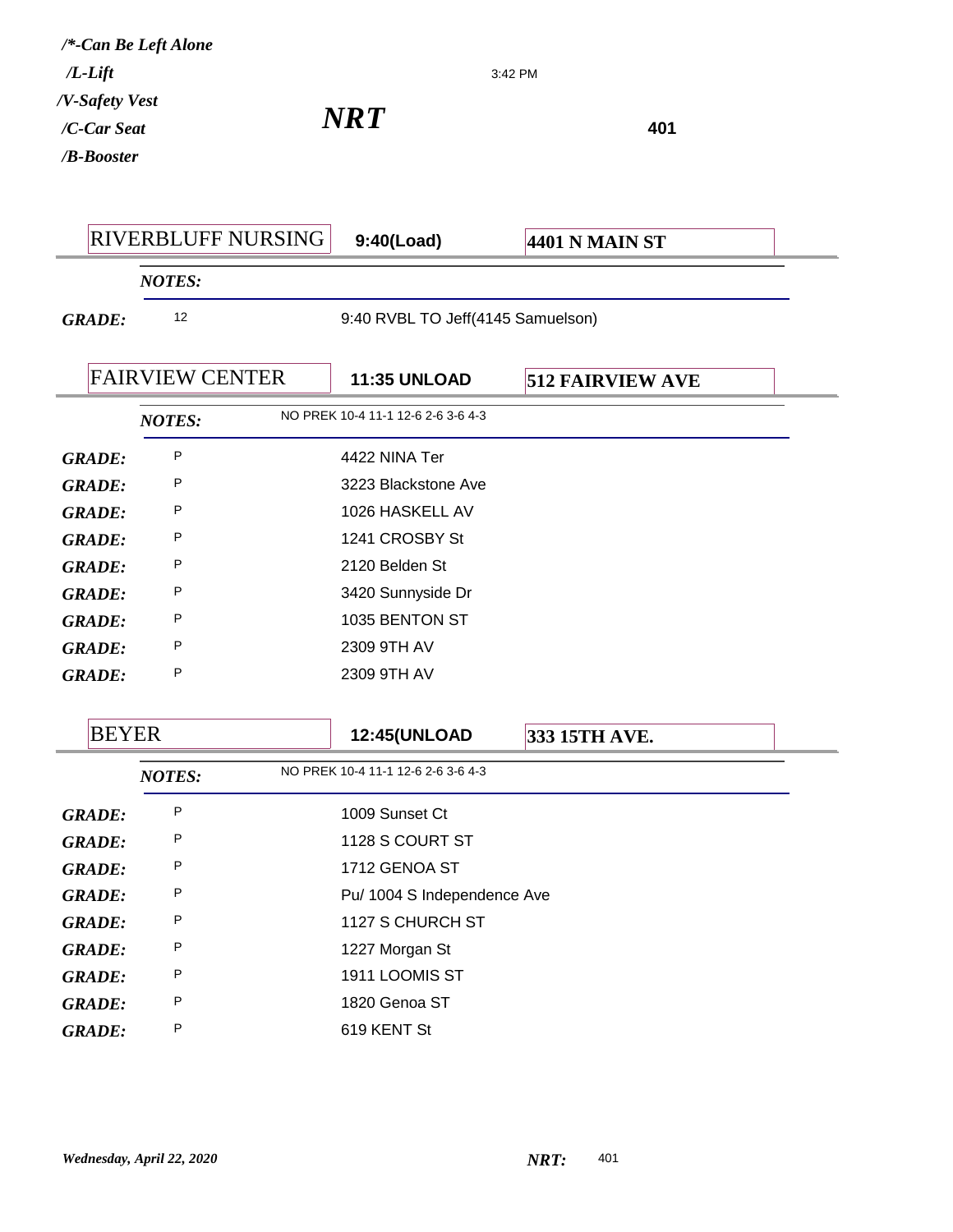3:42 PM

| <b>FAIRVIEW CENTER</b> |               | <b>10:25 LOAD</b>                  | <b>512 FAIRVIEW AVE</b> |  |
|------------------------|---------------|------------------------------------|-------------------------|--|
|                        | <b>NOTES:</b> | NO PREK 10-4 11-1 12-6 2-6 3-6 4-3 |                         |  |
| <b>GRADE:</b>          | P             | 2323 S 6TH ST                      |                         |  |
| <b>GRADE:</b>          | P             | 215 N 1st St                       |                         |  |
| <b>GRADE:</b>          | P             | 2746 HORTON ST                     |                         |  |
| <b>GRADE:</b>          | P             | 1127 S Church St #1                |                         |  |
| <b>GRADE:</b>          | P             | 724 HARRISON AVE                   |                         |  |
| <b>GRADE:</b>          | P             | 215 N 1ST ST                       |                         |  |
| <b>GRADE:</b>          | P             | 215 N 1st St                       |                         |  |
| <b>GRADE:</b>          | P             | 1215 ASH TERR                      |                         |  |
| <b>BEYER</b>           |               | 11:35 LOAD                         | 333 15TH AVE.           |  |
|                        | <b>NOTES:</b> | NO PREK 10-4 11-1 12-6 2-6 3-6 4-3 |                         |  |
| <b>GRADE:</b>          | P             | 3216 N MAIN ST                     |                         |  |

| <i><b>GKADE:</b></i> |   | וכ מומומו מו <i>א</i> כ |
|----------------------|---|-------------------------|
| <b>GRADE:</b>        | P | 2803 Ridgeway Ave       |
| <b>GRADE:</b>        | P | 2225 N Court St         |
| <b>GRADE:</b>        | P | 2225 N Court St         |
| <b>GRADE:</b>        | p | 1832 N Main St          |
| <b>GRADE:</b>        | P | 2612 HUFFMAN BLVD       |
| <b>GRADE:</b>        | P | 1720 BELMONT BLVD       |
| <b>GRADE:</b>        | P | 3719 Robey Ave #3B      |
| <b>GRADE:</b>        | P | 750 HALSTED RD          |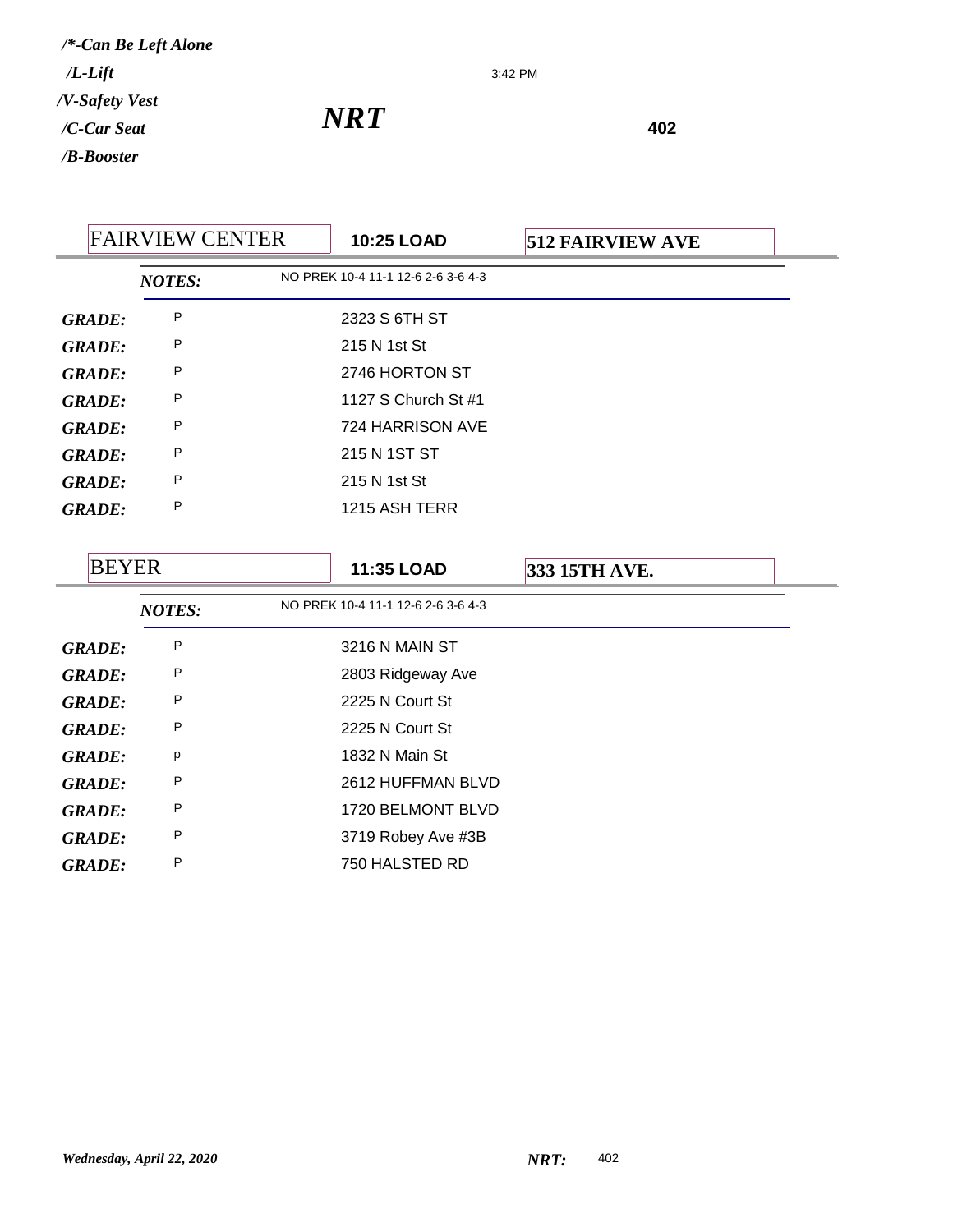3:42 PM

| <b>FAIRVIEW CENTER</b> |               | 10:25 LOAD    | <b>512 FAIRVIEW AVE</b>   |                                     |                        |
|------------------------|---------------|---------------|---------------------------|-------------------------------------|------------------------|
|                        |               | <b>NOTES:</b> |                           | NO PREK 10-4 11-1 12-6 2-6 3-6 4-3  |                        |
|                        | <b>GRADE:</b> | P             |                           | 2924 GARFIELD DR                    |                        |
|                        | <b>GRADE:</b> | P             |                           | 3631 N ROCKTON AVE                  |                        |
|                        | <b>GRADE:</b> | P             |                           | 2422 JONATHAN AVE                   |                        |
|                        | <b>GRADE:</b> | P             |                           | 2214 CANARY DR                      |                        |
|                        | <b>GRADE:</b> | P             |                           | 2213 CANARY                         |                        |
|                        | <b>GRADE:</b> | P             |                           | 2213 CANARY                         |                        |
|                        | <b>GRADE:</b> | P             |                           | 3603 SCHALCK DR                     |                        |
|                        | <b>GRADE:</b> | P             |                           | 3136 N ROCKTON AVE - KONSCIOUS KINK |                        |
|                        | <b>GRADE:</b> | P             |                           | 3505 Teal Ln                        |                        |
|                        |               |               |                           |                                     |                        |
|                        |               |               | <b>REG LEARNING CENTE</b> | 11:50 LOAD                          | <b>5949 SAFFORD RD</b> |
|                        |               | <b>NOTES:</b> |                           |                                     |                        |
|                        | <b>GRADE:</b> | 12            |                           | 11:50 REGI TO 711 N MAIN ST         |                        |
|                        | <b>GRADE:</b> | 12            |                           | 11:50 REGIONAL TO 711 N Main St     |                        |
|                        | <b>GRADE:</b> | 12            |                           | 11:50 REGI TO 711 N MAIN ST         |                        |
|                        |               |               | <b>REG LEARNING CENTE</b> | 11:50 LOAD                          | <b>5949 SAFFORD RD</b> |
|                        |               | <b>NOTES:</b> | <b>FRIDAY</b>             |                                     |                        |
|                        | <b>GRADE:</b> | 11            |                           | 11:50 REGIONAL TO 711 N MAIN        |                        |
|                        | <b>GRADE:</b> | 12            |                           | 11:50 REGIONAL TO 711 N MAIN ST     |                        |
|                        | <b>GRADE:</b> | 12            |                           | 11:50 RLC to 711 N Main(Discovery)  |                        |
|                        |               |               | REG LEARNING CENTE        | 11:50 LOAD                          | <b>5949 SAFFORD RD</b> |
|                        |               | <b>NOTES:</b> | <b>MONDAY</b>             |                                     |                        |
|                        | <b>GRADE:</b> | 12            |                           | 11:50 REGI TO 8800 E RIVERSIDE      |                        |
|                        | <b>GRADE:</b> | 12            |                           | 11:50 REGI TO 8800 E RIVERSIDE      |                        |
|                        | <b>GRADE:</b> | 11            |                           | 11:50 REGI TO 8800 E RIVERSIDE      |                        |
|                        | <b>GRADE:</b> | 12            |                           | 11:50 REGIONAL TO 8800 E RIVERSIDE  |                        |
|                        | <b>GRADE:</b> | 12            |                           | 11:50 RLC to 8800 E RIVERSIDE       |                        |
|                        |               |               |                           |                                     |                        |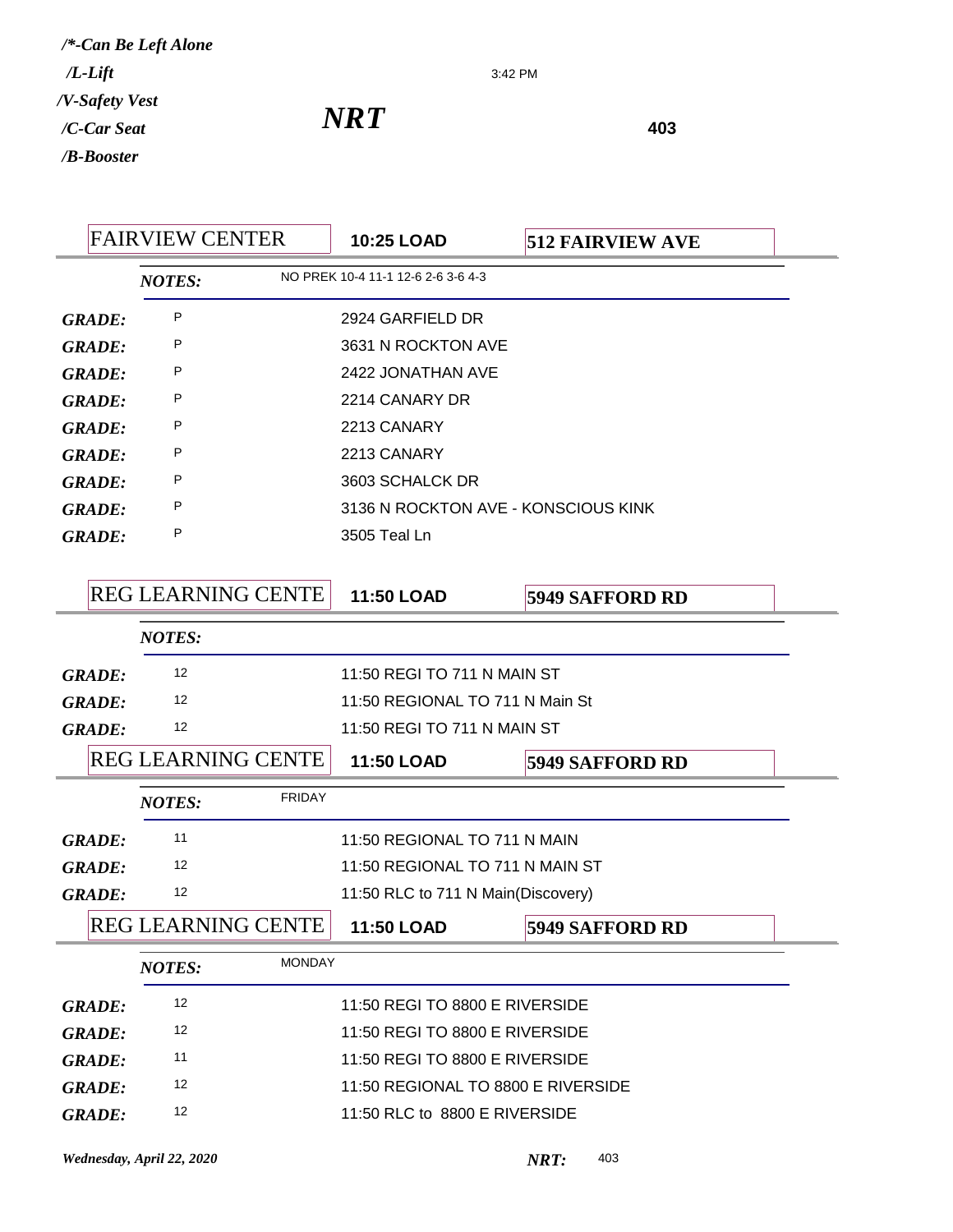|                | /*-Can Be Left Alone      |                 |                                    |                        |  |
|----------------|---------------------------|-----------------|------------------------------------|------------------------|--|
| $/L$ -Lift     |                           | 3:42 PM         |                                    |                        |  |
| /V-Safety Vest |                           |                 |                                    |                        |  |
| /C-Car Seat    |                           |                 | NRT                                | 403                    |  |
| /B-Booster     |                           |                 |                                    |                        |  |
| <b>GRADE:</b>  | 12                        |                 | 11:50 RLC to 8800 E Riverside(MON) |                        |  |
|                | <b>REG LEARNING CENTE</b> |                 | 11:50 LOAD                         | <b>5949 SAFFORD RD</b> |  |
|                | <b>NOTES:</b>             | <b>THURSDAY</b> |                                    |                        |  |
| <b>GRADE:</b>  | 12                        |                 | 11:50 REGI TO 3617 DELAWARE        |                        |  |
| <b>GRADE:</b>  | 12                        |                 | 11:50 REGI TO 3617 DELAWARE        |                        |  |
| <b>GRADE:</b>  | 11                        |                 | 11:50 REGI TO 3617 DELAWARE        |                        |  |
| <b>GRADE:</b>  | 12                        |                 | 11:50 REGIONAL TO 3617 delaware st |                        |  |
| <b>GRADE:</b>  | 12                        |                 | 11:50 RLC to 3617 DELAWARE ST      |                        |  |
| <b>GRADE:</b>  | 12                        |                 | 11:50 REG TO 3617 DELAWARE ST      |                        |  |
|                | <b>REG LEARNING CENTE</b> |                 | 11:50 LOAD                         | <b>5949 SAFFORD RD</b> |  |
|                | <b>NOTES:</b>             | <b>TUESDAY</b>  |                                    |                        |  |
| <b>GRADE:</b>  | 12                        |                 | 11:50 REGI TO 2710 20TH ST         |                        |  |
| <b>GRADE:</b>  | 12                        |                 | 11:50 REGI TO 2710 20TH ST         |                        |  |
| <b>GRADE:</b>  | 11                        |                 | 11:50 REGI TO 2710 20TH ST         |                        |  |
| <b>GRADE:</b>  | 12                        |                 | 11:50 REGIONAL TO 2710 20th st     |                        |  |
| <b>GRADE:</b>  | 12                        |                 | 11:50 RLC to 2710 20TH ST          |                        |  |
| <b>GRADE:</b>  | 12                        |                 | 11:50 RLC TO 2710 20TH ST          |                        |  |
|                | <b>REG LEARNING CENTE</b> |                 | 11:50 LOAD                         | <b>5949 SAFFORD RD</b> |  |
|                | <b>NOTES:</b>             | WEDNESDAY       |                                    |                        |  |
| <b>GRADE:</b>  | 12                        |                 | 11:50 REGI TO 2710 20th ST         |                        |  |
| <b>GRADE:</b>  | 12                        |                 | 11:50 REGI TO 2710 20th ST         |                        |  |
| <b>GRADE:</b>  | 11                        |                 | 11:50 REGI TO 2710 20th ST         |                        |  |
| <b>GRADE:</b>  | 12                        |                 | 11:50 REGI TO 2710 20th ST         |                        |  |
| <b>GRADE:</b>  | 12                        |                 | 11:50 RLC to 2710 20TH ST          |                        |  |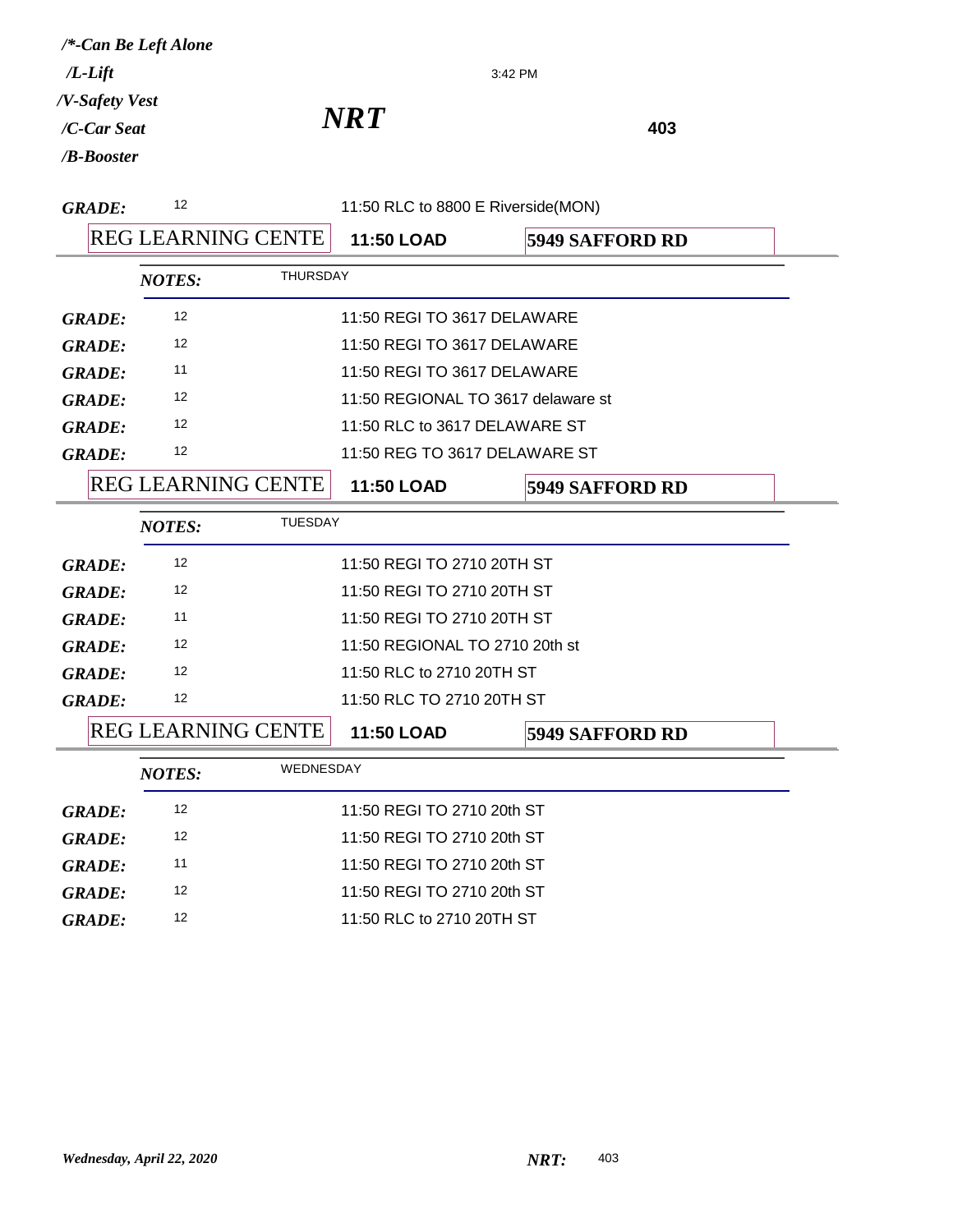*NRT* 404 3:42 PM */B-Booster /C-Car Seat /V-Safety Vest /L-Lift /\*-Can Be Left Alone* JEFFERSON **10:00(unload) 4145 SAMUELSON** *NOTES: GRADE:* <sup>12</sup> 2150 Stornway DR FAIRVIEW CENTER **10:25 LOAD 512 FAIRVIEW AVE** *NOTES:* NO PREK 10-4 11-1 12-6 2-6 3-6 4-3 *GRADE:* <sup>P</sup> 3117 ARLINE AVE *GRADE:* P 404 ALBERT AVE *GRADE:* P DO/122 WILLIAMS PARK *GRADE:* <sup>P</sup> 214 McLain Ave *GRADE:* <sup>P</sup> 1303 CROSBY ST *GRADE:* <sup>P</sup> 1129 Greenwood Ave *GRADE:* <sup>P</sup> 414 N COURT ST *GRADE:* <sup>p</sup> 122 Williams Parkway *GRADE:* <sup>P</sup> 1231 11TH AV SUMMERDALE **11:35 LOAD 3320 GLENWOOD AV** *NOTES:* NO PREK 10-4 11-1 12-6 2-6 3-6 4-3 *GRADE:* P 1911 W RIVERSIDE Blvd

*GRADE:* <sup>P</sup> 3519 FREMONT ST *GRADE:* <sup>P</sup> 3627 N ROCKTON Ave *GRADE:* <sup>P</sup> 3307 NADINE AV *GRADE:* <sup>P</sup> 1715 WEDEL Ave *GRADE:* <sup>P</sup> 5644 LA CRESTA DR *GRADE:* <sup>P</sup> 5644 LA CRESTA DR *GRADE:* <sup>P</sup> 3212 ELINORE Ave *GRADE:* <sup>P</sup> 1423 NOTRE DAME Rd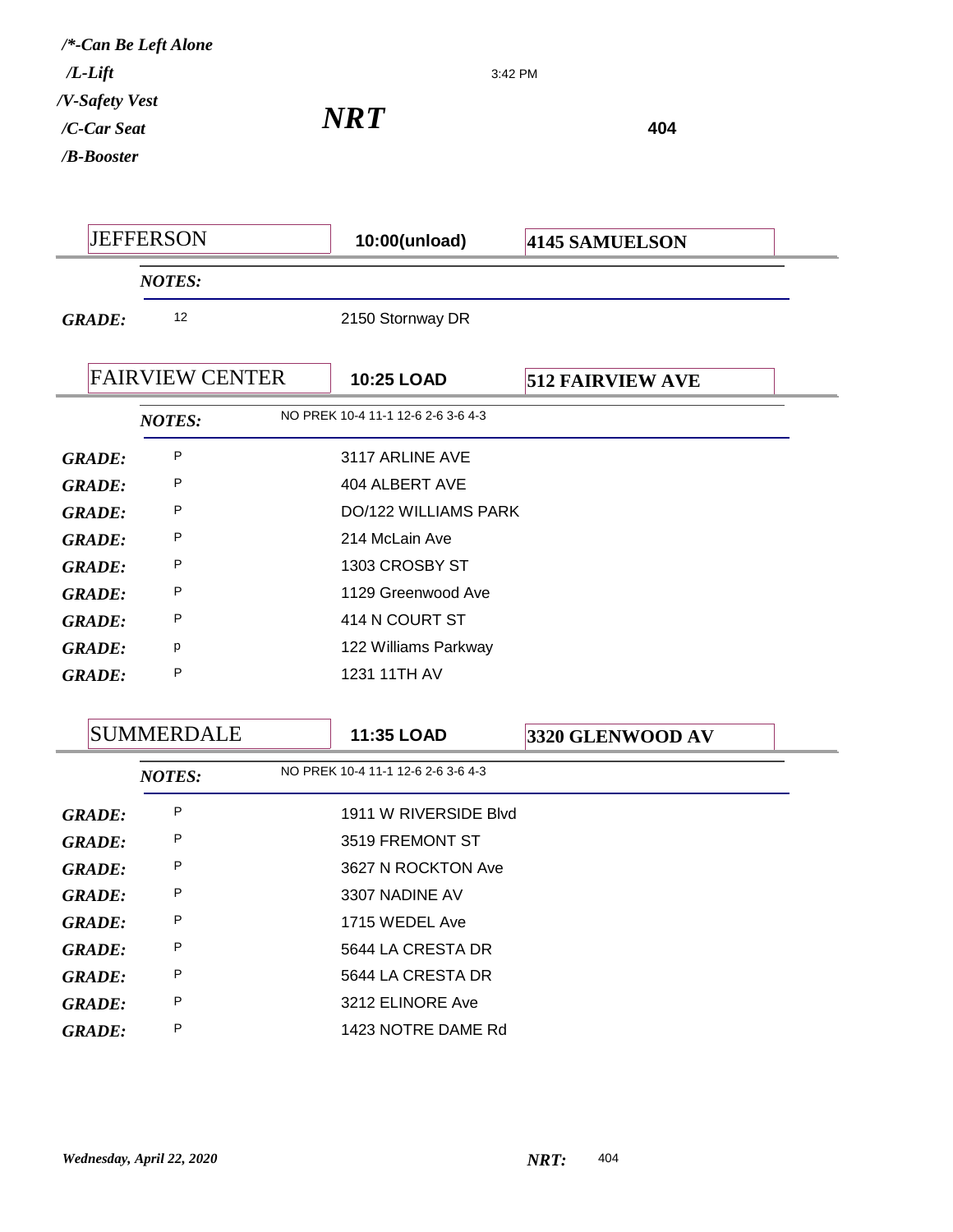|                | /*-Can Be Left Alone   |                                    |                         |
|----------------|------------------------|------------------------------------|-------------------------|
| $/L$ -Lift     |                        |                                    | 3:42 PM                 |
| /V-Safety Vest |                        | <b>NRT</b>                         |                         |
| /C-Car Seat    |                        |                                    | 405                     |
| /B-Booster     |                        |                                    |                         |
|                |                        |                                    |                         |
|                | <b>HOFFMAN HOUSE</b>   | 10:00 LOAD                         | <b>7550 E STATE</b>     |
|                | <b>NOTES:</b>          |                                    |                         |
| <b>GRADE:</b>  | 12                     | 10:00 HOFF HSE TO AUBU             |                         |
|                |                        |                                    |                         |
|                | <b>FAIRVIEW CENTER</b> | <b>11:35 UNLOAD</b>                | <b>512 FAIRVIEW AVE</b> |
|                | <b>NOTES:</b>          | NO PREK 10-4 11-1 12-6 2-6 3-6 4-3 |                         |
| <b>GRADE:</b>  | P                      | 614 JOHN ST                        |                         |
| <b>GRADE:</b>  | P                      | 1720 BELMONT BLVD                  |                         |
| <b>GRADE:</b>  | P                      | 2625 HALSTED RD                    |                         |
| <b>GRADE:</b>  | p                      | 2219 N Church St                   |                         |
| <b>GRADE:</b>  | P                      | 2404 Barton Blvd                   |                         |
| <b>GRADE:</b>  | P                      | 1401 N Court St                    |                         |
| <b>GRADE:</b>  | P                      | 2703 CUSTER AV                     |                         |
| <b>GRADE:</b>  | P                      | 1816 VERNON St 2/10                |                         |
| <b>GRADE:</b>  | P                      | 1430 N CHURCH                      |                         |
|                |                        |                                    |                         |
| <b>BEYER</b>   |                        | <b>12:45(UNLOAD</b>                | 333 15TH AVE.           |
|                | <b>NOTES:</b>          | NO PREK 10-4 11-1 12-6 2-6 3-6 4-3 |                         |
| <b>GRADE:</b>  | Ρ                      | 2220 EDGEMONT ST                   |                         |
| <b>GRADE:</b>  | Ρ                      | 907 GRANT AVE                      |                         |
| <b>GRADE:</b>  | Ρ                      | 1306 Auburn Ct                     |                         |
| <b>GRADE:</b>  | Ρ                      | 3404 SUNNYSIDE AV                  |                         |
| <b>GRADE:</b>  | P                      | 614 JOHN ST                        |                         |
| <b>GRADE:</b>  | Ρ                      | 1112 N WINNEBAGO ST                |                         |
| <b>GRADE:</b>  | Ρ                      | 1326 Garrison Ave                  |                         |
| <b>GRADE:</b>  | Ρ                      | 2220 AUBURN ST #1N                 |                         |
|                |                        |                                    |                         |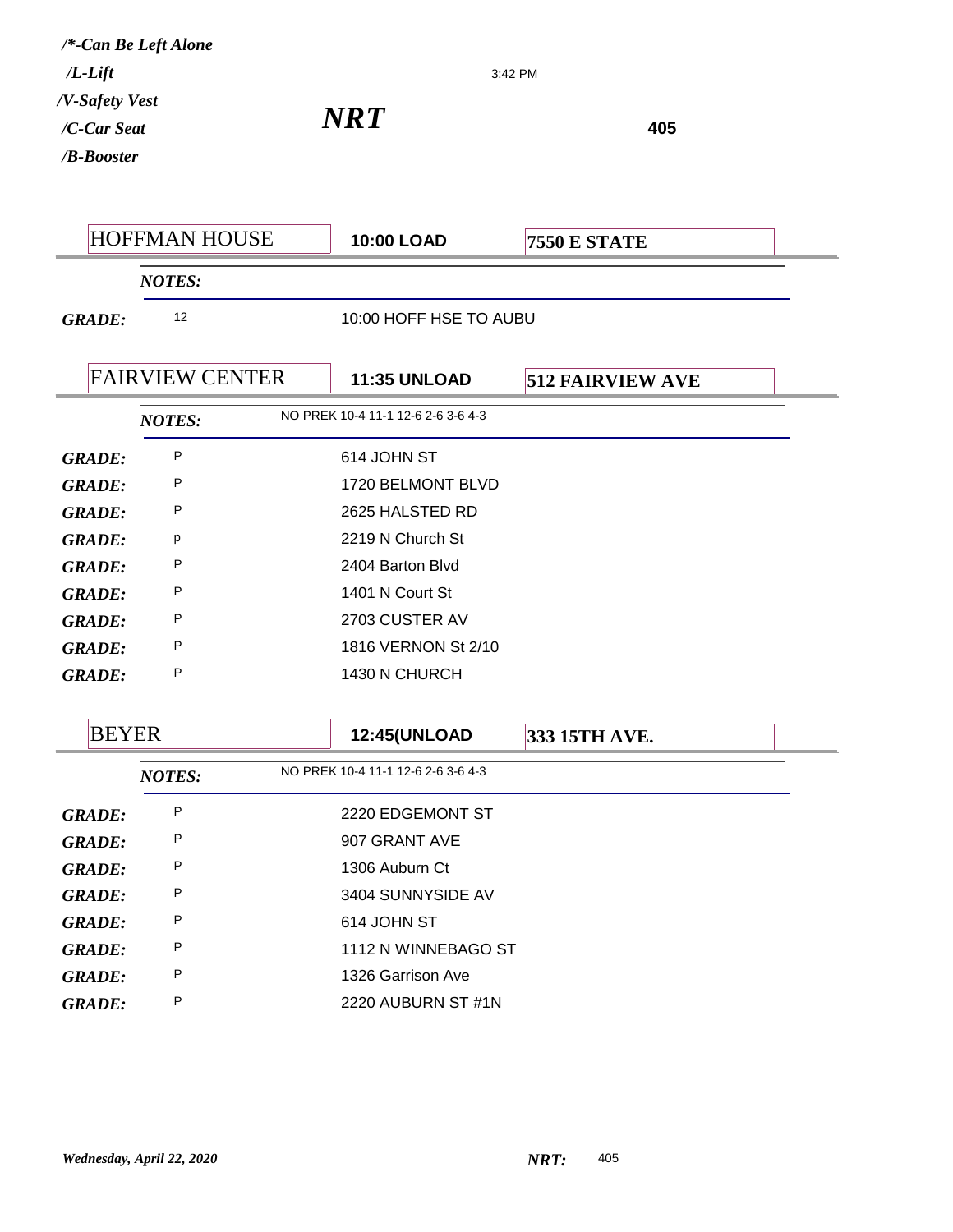3:42 PM

| <b>FAIRVIEW CENTER</b> |               | <b>11:35 UNLOAD</b> | <b>512 FAIRVIEW AVE</b>            |  |  |
|------------------------|---------------|---------------------|------------------------------------|--|--|
|                        | <b>NOTES:</b> |                     | NO PREK 10-4 11-1 12-6 2-6 3-6 4-3 |  |  |
| <b>GRADE:</b>          | P             |                     | 358 Bancroft Ct                    |  |  |
| <b>GRADE:</b>          | P             |                     | 451 BANCROFT CT #9                 |  |  |
| <b>GRADE:</b>          | P             |                     | 324 GRAMERCY DR #1                 |  |  |
| <b>GRADE:</b>          | P             |                     | 343 Gramercy Dr                    |  |  |
| <b>GRADE:</b>          | P             |                     | 308 N MULFORD                      |  |  |
| <b>GRADE:</b>          | P             |                     | 5875 GARRETT LN                    |  |  |
| <b>GRADE:</b>          | р             |                     | 509 Shaw St(SINGLE SEAT)           |  |  |
| <b>GRADE:</b>          | P             |                     | 361 BANCROFT Ct                    |  |  |
|                        |               |                     |                                    |  |  |

|               | <b>SUMMERDALE</b> | <b>12:45 UNLOAD</b>                | 3320 GLENWOOD AV |
|---------------|-------------------|------------------------------------|------------------|
|               | <b>NOTES:</b>     | NO PREK 10-4 11-1 12-6 2-6 3-6 4-3 |                  |
| <b>GRADE:</b> | P                 | 404 S HINKLEY Ave                  |                  |
| <b>GRADE:</b> | P                 | 1020 N Independence Ave            |                  |
| <b>GRADE:</b> | P                 | 821 ROYAL Ave                      |                  |
| <b>GRADE:</b> | P                 | 118 N DAY Ave                      |                  |
| <b>GRADE:</b> | P                 | 524 N CENTRAL AV                   |                  |
| <b>GRADE:</b> | P                 | 2303 W JEFFERSON St                |                  |
| <b>GRADE:</b> | P                 | 2303 W JEFFERSON St                |                  |
| <b>GRADE:</b> | P                 | 419 SOPER AV                       |                  |
| <b>GRADE:</b> | P                 | 1901 W STATE ST                    |                  |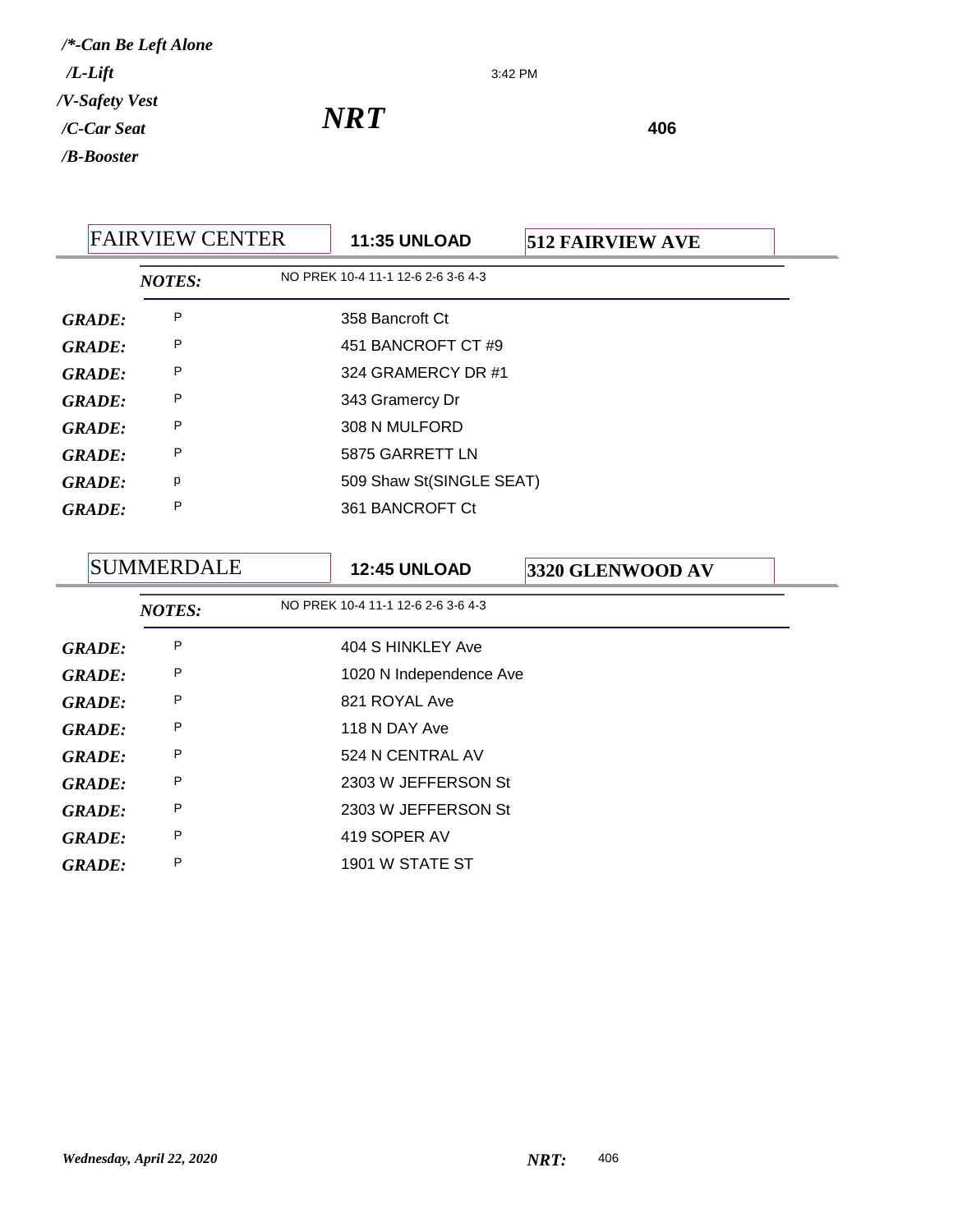3:42 PM

*NRT* 407

| <b>NASHOLD</b> |                   | <b>11:45 UNLOAD</b> | 3303 20TH ST                       |                  |
|----------------|-------------------|---------------------|------------------------------------|------------------|
|                | <b>NOTES:</b>     |                     | NO PREK 10-4 11-1 12-6 2-6 3-6 4-3 |                  |
| <b>GRADE:</b>  | P                 |                     | 3521 BALSAM Ln                     |                  |
| <b>GRADE:</b>  | P                 |                     | 2913 NORWAY PINE RD                |                  |
| <b>GRADE:</b>  | P                 |                     | 3928 BILTMORE CH                   |                  |
| <b>GRADE:</b>  | P                 |                     | 2715 LUND AVE #4                   |                  |
| <b>GRADE:</b>  | P                 |                     | 3810 Carrollton Ct                 |                  |
| <b>GRADE:</b>  | P                 |                     | 3027 JACQUELINE Ct #2              |                  |
| <b>GRADE:</b>  | P                 |                     | 2719 BAVARIAN Ln                   |                  |
| <b>GRADE:</b>  | P                 |                     | 3221 BALSAM LN                     |                  |
|                |                   |                     |                                    |                  |
|                | <b>SUMMERDALE</b> |                     | <b>12:45 UNLOAD</b>                | 3320 GLENWOOD AV |
|                | <b>NOTES:</b>     |                     | NO PREK 10-4 11-1 12-6 2-6 3-6 4-3 |                  |
| <b>GRADE:</b>  | P                 |                     | 214 Cameron AVE 3C(?)              |                  |

GRADE: P 503 ATWOOD Ave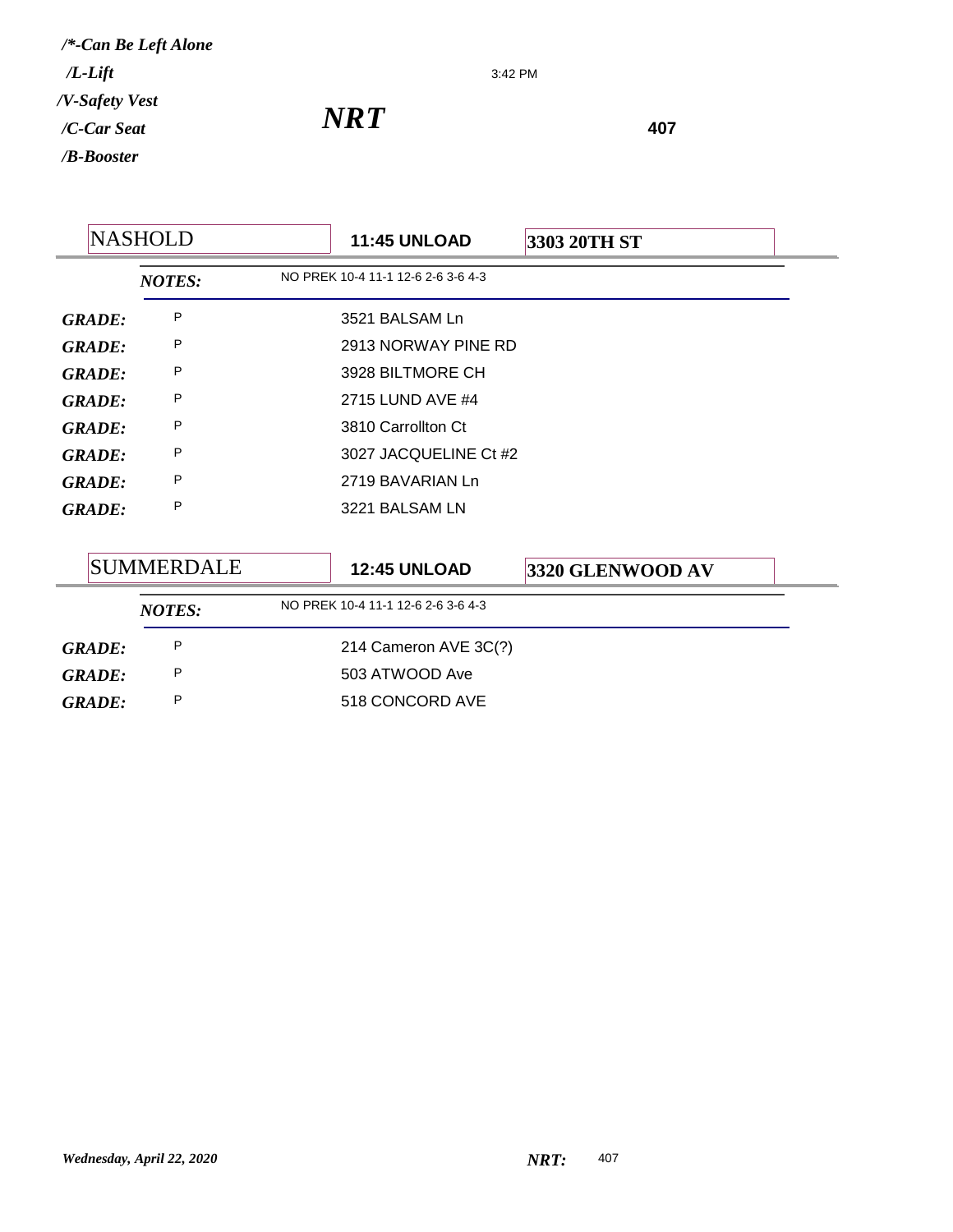3:42 PM

|               | <b>NASHOLD</b> | <b>10:35 LOAD</b>                  | 3303 20TH ST |  |
|---------------|----------------|------------------------------------|--------------|--|
|               | <b>NOTES:</b>  | NO PREK 10-4 11-1 12-6 2-6 3-6 4-3 |              |  |
| <b>GRADE:</b> | P              | 4116 AMHERST Ln                    |              |  |
| <b>GRADE:</b> | P              | 2211 19TH AV                       |              |  |
| <b>GRADE:</b> | Ρ              | 4626 YALE DR                       |              |  |
| <b>GRADE:</b> | P              | 3307 GREEN DALE DR                 |              |  |
| <b>GRADE:</b> | P              | 2918 GRINNELL CT #7                |              |  |
| <b>GRADE:</b> | P              | 3463 HAMPTON RIDGE DR              |              |  |
| <b>GRADE:</b> | Ρ              | 2750 LUND AVE #1                   |              |  |
| <b>GRADE:</b> | P              | 3211 DARTMOUTH DR                  |              |  |
| <b>GRADE:</b> | P              | 1520 22ND ST                       |              |  |

| <b>SUMMERDALE</b> |               | <b>12:45 UNLOAD</b> | <b>3320 GLENWOOD AV</b>            |  |  |
|-------------------|---------------|---------------------|------------------------------------|--|--|
|                   | <b>NOTES:</b> |                     | NO PREK 10-4 11-1 12-6 2-6 3-6 4-3 |  |  |
| <b>GRADE:</b>     | P             |                     | 1804 STRATFORD LN                  |  |  |
| <b>GRADE:</b>     | P             |                     | 2021 HUFFMAN BLVD                  |  |  |
| <b>GRADE:</b>     | P             |                     | 1107 WESTCHESTER DR                |  |  |
| <b>GRADE:</b>     | P             |                     | 652 S NEW TOWNE DR(MPV ONLY)       |  |  |
| GRADE:            | P             |                     | 1707 OVERDENE AVE 1                |  |  |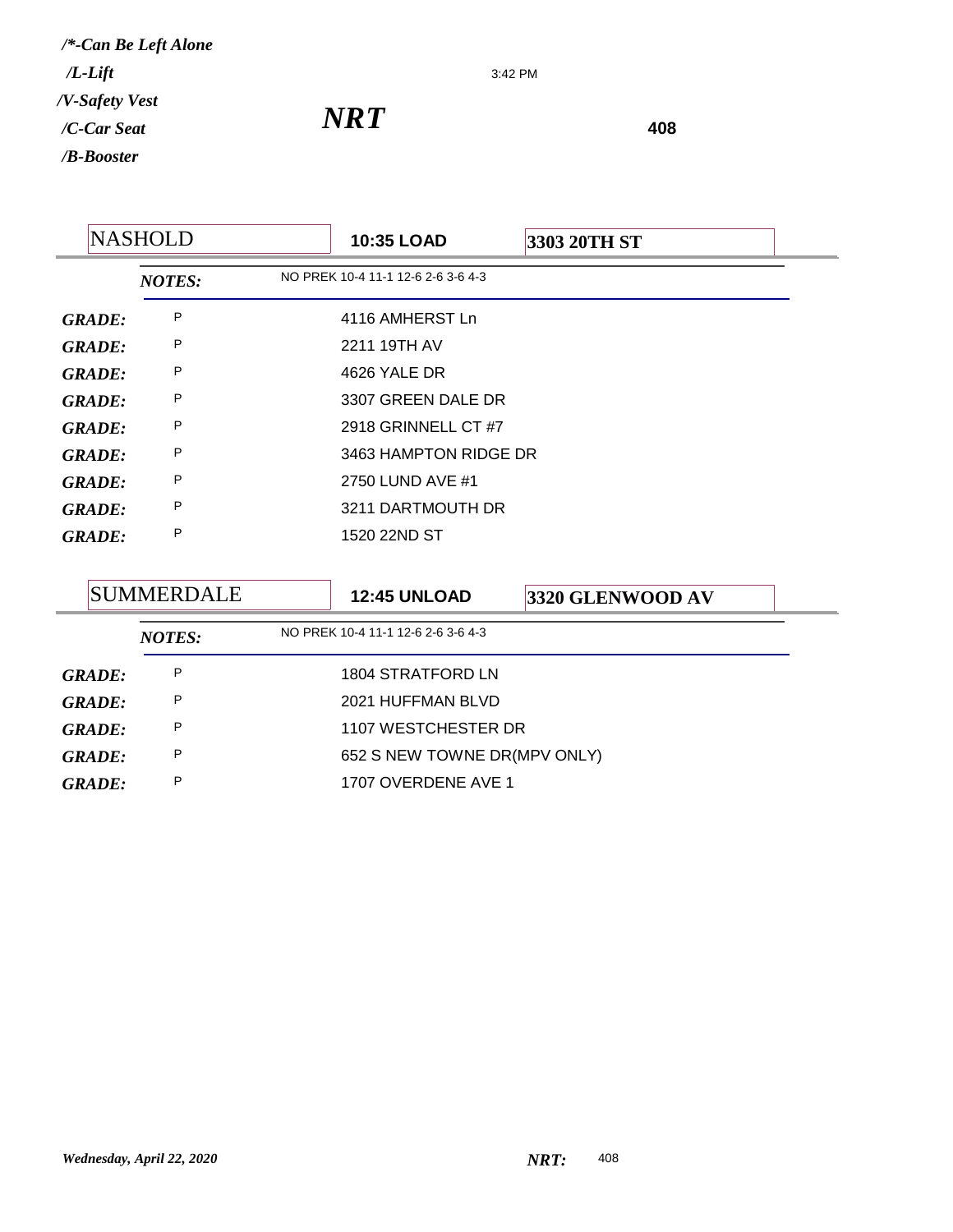3:42 PM

*NRT* 409

FAIRVIEW CENTER **11:35 UNLOAD 512 FAIRVIEW AVE** *NOTES:* NO PREK 10-4 11-1 12-6 2-6 3-6 4-3 *GRADE:* P 4011 TOFT ST *GRADE:* <sup>P</sup> 4425 CRAWFORD DR *GRADE:* <sup>P</sup> 4826 Innsbruck Dr GRADE: P 3819 Pleasant Valley Blvd *GRADE:* <sup>P</sup> 4404 LORI DR #6 GRADE: P 3408 Pleasant Valley Blvd GRADE: P 3217 NADINE Ave *GRADE:* <sup>P</sup> 1825 SPRING BROOK AVE *GRADE:* <sup>P</sup> 1825 Springbrook Av

|               | SUMMERDALE    | <b>12:45 UNLOAD</b>                | 3320 GLENWOOD AV |  |
|---------------|---------------|------------------------------------|------------------|--|
|               | <b>NOTES:</b> | NO PREK 10-4 11-1 12-6 2-6 3-6 4-3 |                  |  |
| GRADE:        | P             | 4120 Auburn St                     |                  |  |
| <b>GRADE:</b> | P             | 1420 BLAISDELL ST                  |                  |  |
| GRADE:        | P             | 1304 BLAISDELL ST                  |                  |  |
| GRADE:        | P             | 4120 AUBURN St                     |                  |  |
| GRADE:        | P             | 1328 BLAISDELL AV                  |                  |  |
| GRADE:        | P             | 322 N SUNSET AVE                   |                  |  |
| <b>GRADE:</b> | P             | 908 N INDEPENDENCE Ave             |                  |  |
| <b>GRADE:</b> | P             | 4215 CHESTERFIELD AVE              |                  |  |
| <b>GRADE:</b> | p             | 645 Score St                       |                  |  |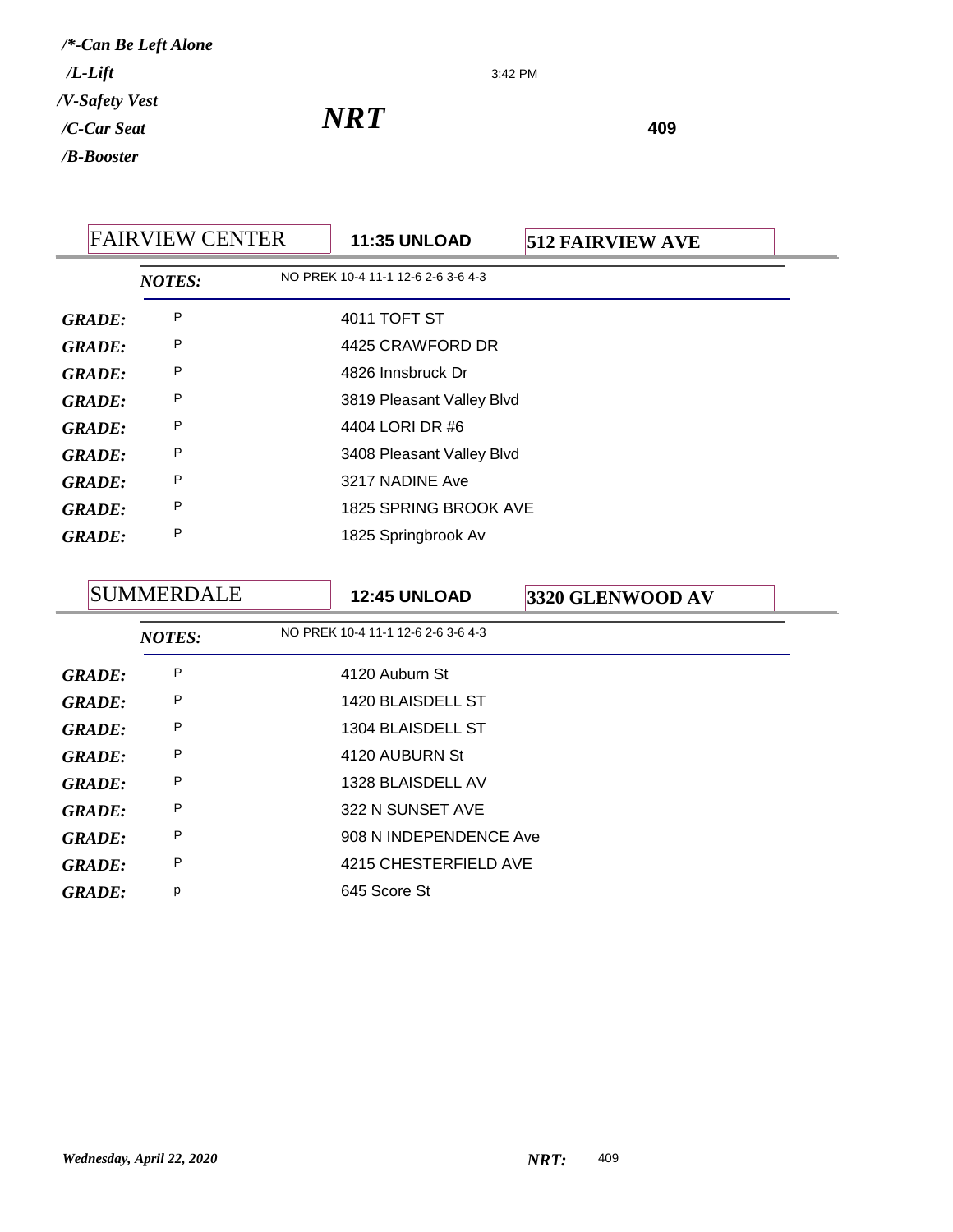3:42 PM

*NRT* **<sup>411</sup>**

5

|               | <b>NASHOLD</b> | 10:35 LOAD                         | 3303 20TH ST |  |  |
|---------------|----------------|------------------------------------|--------------|--|--|
|               | <b>NOTES:</b>  | NO PREK 10-4 11-1 12-6 2-6 3-6 4-3 |              |  |  |
| <b>GRADE:</b> | P              | 3814 ASHWINTON WAY                 |              |  |  |
| <b>GRADE:</b> | P              | 3912 AHWINTON WAY                  |              |  |  |
| <b>GRADE:</b> | P              | 5011 LINDEN Rd                     |              |  |  |
| <b>GRADE:</b> | P              | 4110 ASHWINTON WAY                 |              |  |  |
| <b>GRADE:</b> | P              | 3512 BUSCH CT                      |              |  |  |
| <b>GRADE:</b> | P              | 4822 HAMPSHIRE CLOSE               |              |  |  |
| <b>GRADE:</b> | Ρ              | 615 ELGIN ST                       |              |  |  |
|               |                |                                    |              |  |  |

| <b>BEYER</b>  |               | <b>12:45(UNLOAD</b>                | 333 15TH AVE. |  |
|---------------|---------------|------------------------------------|---------------|--|
|               | <b>NOTES:</b> | NO PREK 10-4 11-1 12-6 2-6 3-6 4-3 |               |  |
| <b>GRADE:</b> | P             | 1016 15TH St                       |               |  |
| <b>GRADE:</b> | P             | 3519 Greendale Dr                  |               |  |
| <b>GRADE:</b> | P             | 2238 11TH Ave                      |               |  |
| <b>GRADE:</b> | P             | 1215 18TH ST                       |               |  |
| <b>GRADE:</b> | P             | 1212 14TH ST                       |               |  |
| <b>GRADE:</b> | P             | 5211 VILLAGE CT                    |               |  |
| <b>GRADE:</b> | P             | 1329 7TH AVE                       |               |  |
| <b>GRADE:</b> | P             | 1329 7TH AVE                       |               |  |
| <b>GRADE:</b> | P             | 4238 HARRISON AVE #108             |               |  |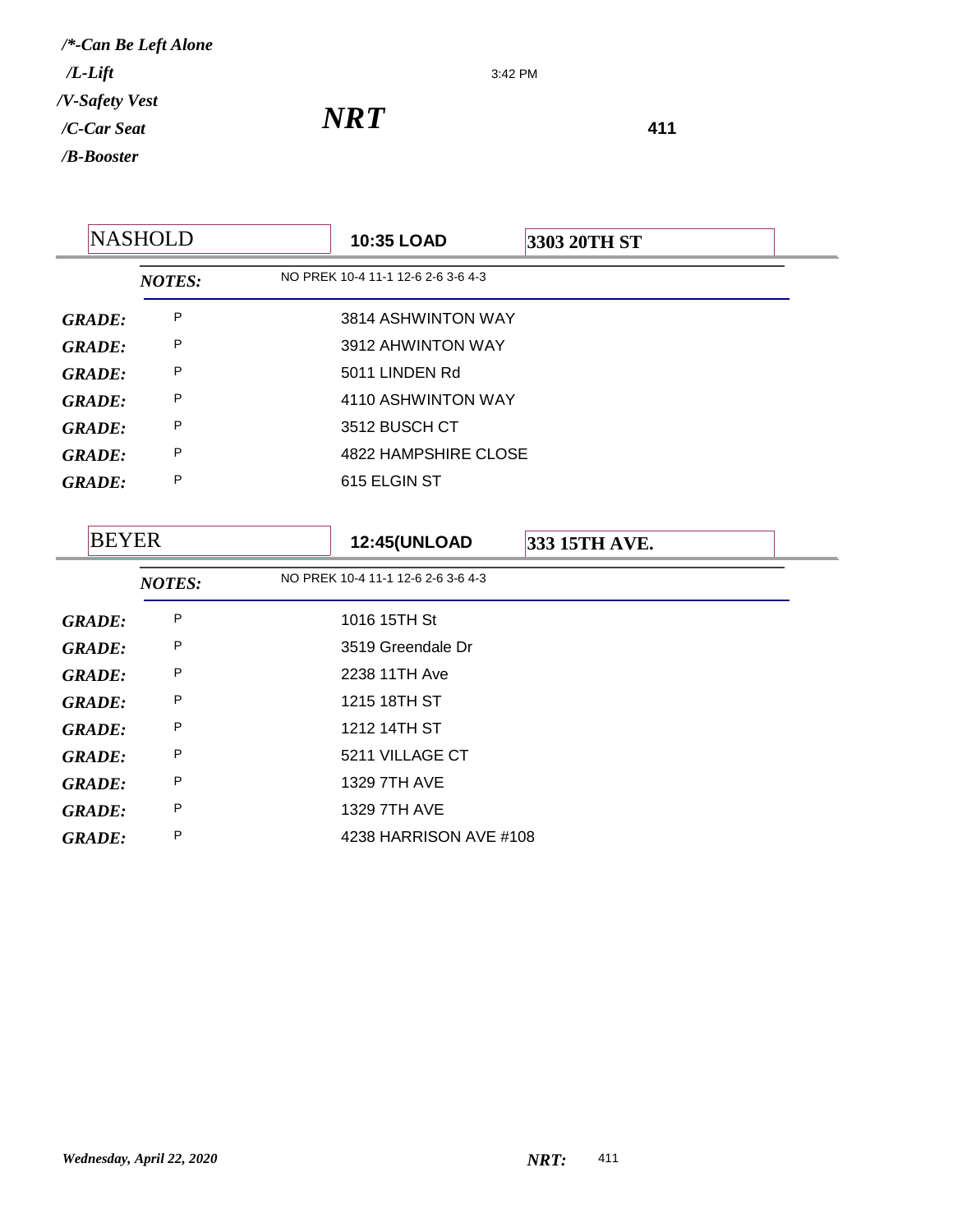3:42 PM

|               | <b>DISCOVERY CENTER</b> | <b>10:05 UNLOAD</b>                | <b>711 N. MAIN</b> |  |
|---------------|-------------------------|------------------------------------|--------------------|--|
|               | <b>NOTES:</b>           |                                    |                    |  |
| <b>GRADE:</b> | 12                      | 2238 11th ST                       |                    |  |
| <b>GRADE:</b> | 12                      | 619 REGAN ST                       |                    |  |
|               |                         |                                    |                    |  |
|               | <b>NASHOLD</b>          | 10:35 LOAD                         | 3303 20TH ST       |  |
|               | <b>NOTES:</b>           | NO PREK 10-4 11-1 12-6 2-6 3-6 4-3 |                    |  |
| <b>GRADE:</b> | P                       | 2323 S 6TH ST                      |                    |  |
| <b>GRADE:</b> | P                       | 226 BUCKBEE ST                     |                    |  |
| <b>GRADE:</b> | P                       | 226 Buckbee St                     |                    |  |
| <b>GRADE:</b> | P                       | 1929 S 4TH ST                      |                    |  |
| <b>GRADE:</b> | P                       | 2323 S 6TH ST                      |                    |  |
| <b>GRADE:</b> | P                       | 724 HARRISON AVE                   |                    |  |
| <b>GRADE:</b> | P                       | 2121 10TH ST                       |                    |  |
| <b>GRADE:</b> | P                       | DO/2323 S 6TH ST                   |                    |  |
|               |                         |                                    |                    |  |
| <b>BEYER</b>  |                         | 11:35 LOAD                         | 333 15TH AVE.      |  |
|               | <b>NOTES:</b>           | NO PREK 10-4 11-1 12-6 2-6 3-6 4-3 |                    |  |
| <b>GRADE:</b> | P                       | 2323 S 6TH ST                      |                    |  |
| <b>GRADE:</b> | P                       | 3909 11TH ST                       |                    |  |
| <b>GRADE:</b> | P                       | 3909 11TH ST                       |                    |  |
| <b>GRADE:</b> | Ρ                       | 1115 31ST ST(Student)              |                    |  |
| <b>GRADE:</b> | P                       | 1115 31ST ST(Nurse)                |                    |  |
| <b>GRADE:</b> | P                       | 1115 31ST ST(equipment)            |                    |  |
| <b>GRADE:</b> | P                       | 3518 GREENDALE DR                  |                    |  |
| <b>GRADE:</b> | P                       | 3120 JACQUELINE DR (36)            |                    |  |
| <b>GRADE:</b> | P                       | 2323 6TH ST                        |                    |  |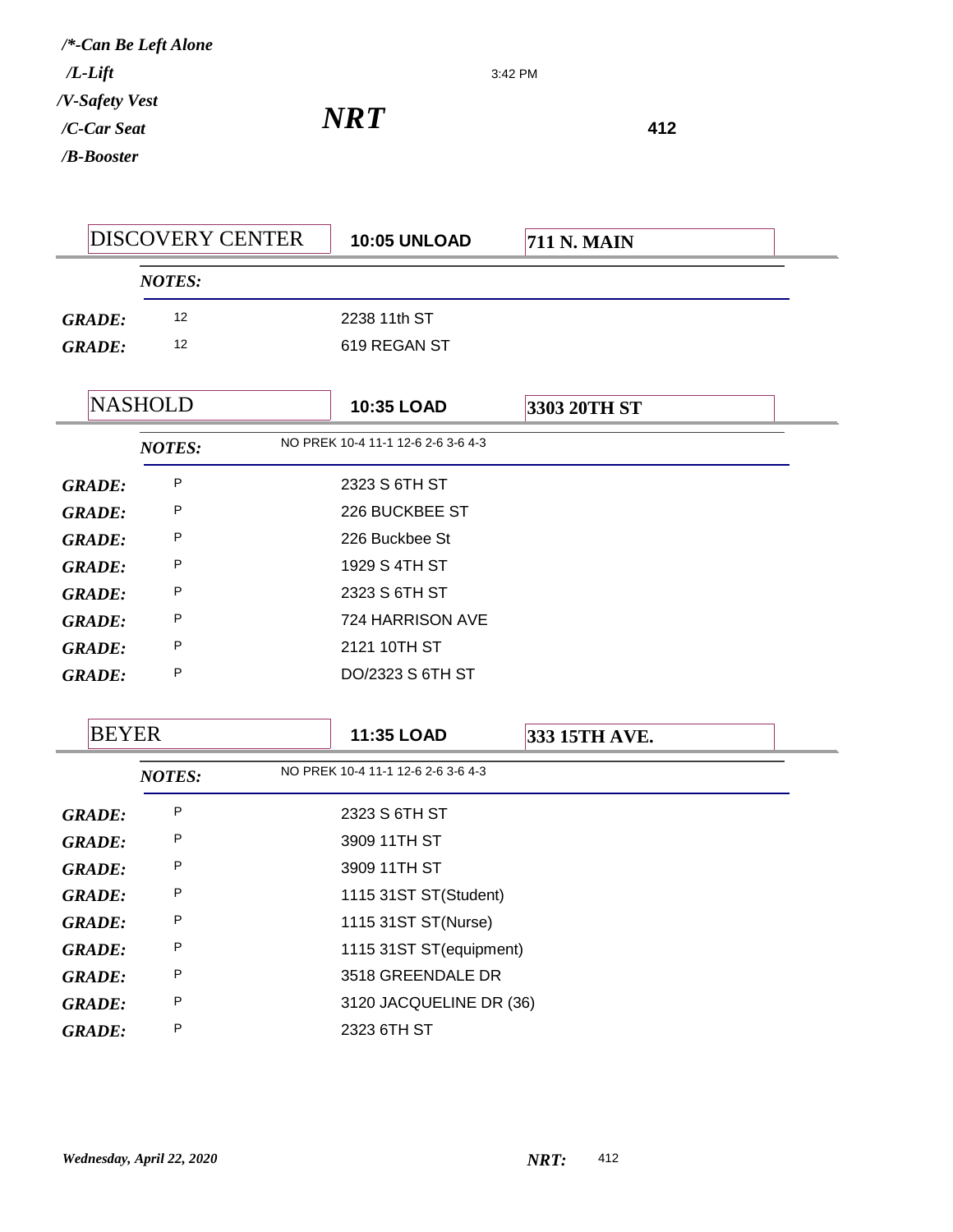3:42 PM

|               | <b>ROOSEVELT</b> | <b>12:00(UNLOAD</b>                 | 978 HASKELL AV |  |
|---------------|------------------|-------------------------------------|----------------|--|
|               | <b>NOTES:</b>    | NO PREK 10-4 11-1 12-6 2-6 3-6 4-3  |                |  |
| <b>GRADE:</b> | P                | <b>1004 N DAY AVE</b>               |                |  |
| <b>GRADE:</b> | P                | 430 ORCHARD PARK                    |                |  |
| <b>GRADE:</b> | P                | 327 N JOHNSON AV                    |                |  |
| GRADE:        | P                | 2520 ASHLAND AV                     |                |  |
| GRADE:        | P                | 1035 HESS CT                        |                |  |
| <b>GRADE:</b> | P                | 1129 W JEFFERSON ST                 |                |  |
| <b>GRADE:</b> | P                | 1419 BIRCH CT                       |                |  |
| <b>GRADE:</b> | P                | 1536 S MAIN ST(ST ELIZABETH CENTER) |                |  |
| GRADE:        | P                | 316 IRVING AVE                      |                |  |
|               |                  |                                     |                |  |

|               | <b>RVC CL#2 BUILDING</b> | <b>12:30 LOAD</b>  | 3301 N. MULFORD RD. |
|---------------|--------------------------|--------------------|---------------------|
|               | <b>NOTES:</b>            |                    |                     |
| <b>GRADE:</b> | 12                       | 6232 ELDERBERRY LN |                     |
| <b>GRADE:</b> | 12                       | 234 N Central Ave  |                     |
| <b>GRADE:</b> | 12                       | 722 NASSAU PKWY    |                     |
| <b>GRADE:</b> | 12                       | 6109 CARLSBURG LN  |                     |
| <b>GRADE:</b> | 12                       | 1323 Clover AVE    |                     |
| GRADE:        | 12                       | 1406 NELSON BLVD   |                     |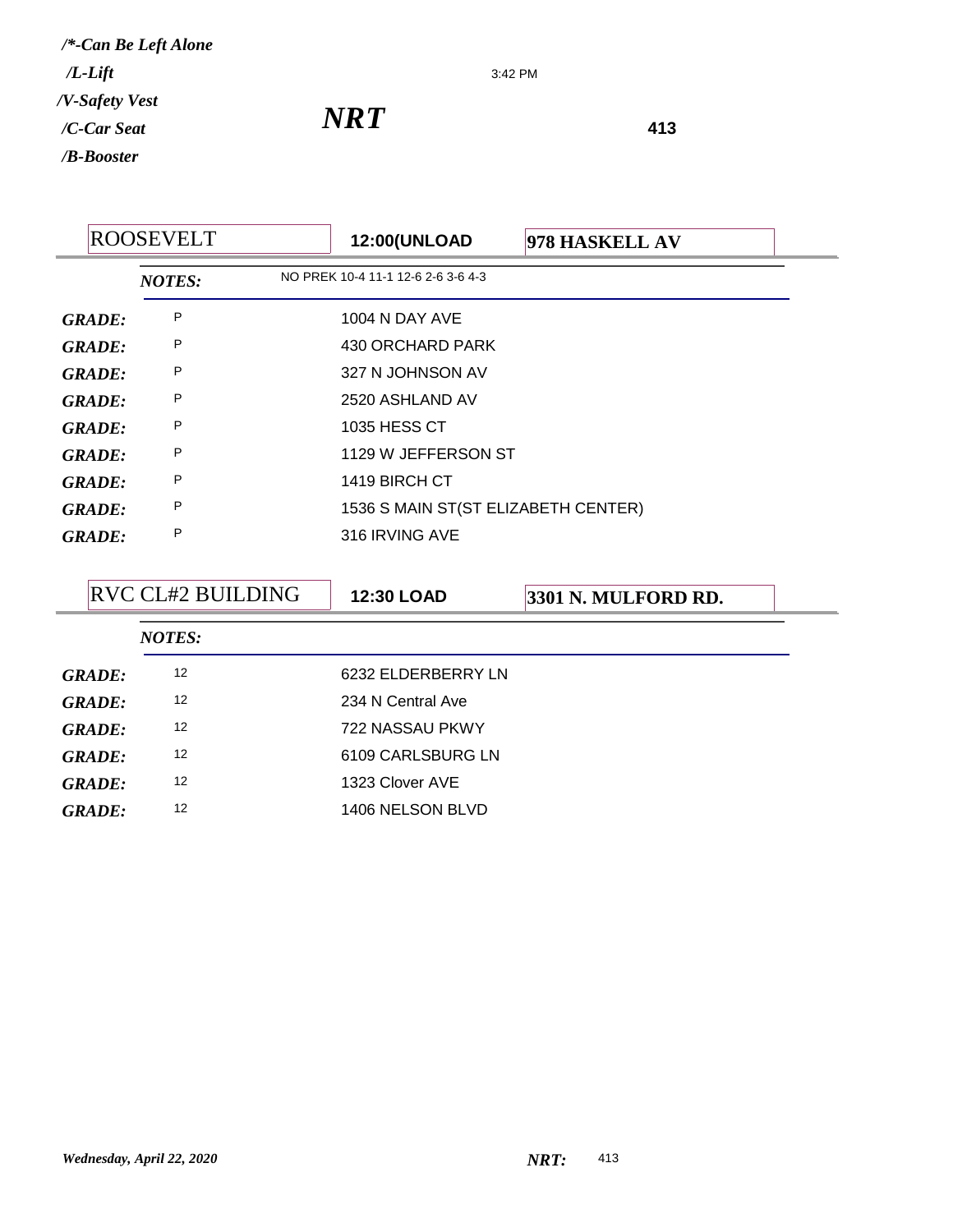3:42 PM

|               | <b>FAIRVIEW CENTER</b> | <b>11:35 UNLOAD</b>                | <b>512 FAIRVIEW AVE</b> |  |
|---------------|------------------------|------------------------------------|-------------------------|--|
|               | <b>NOTES:</b>          | NO PREK 10-4 11-1 12-6 2-6 3-6 4-3 |                         |  |
| <b>GRADE:</b> | P                      | 1725 11TH St                       |                         |  |
| <b>GRADE:</b> | P                      | 815 Brooke Rd                      |                         |  |
| <b>GRADE:</b> | P                      | 1510 12th Ave                      |                         |  |
| <b>GRADE:</b> | P                      | 3110 SANER AVE                     |                         |  |
| <b>GRADE:</b> | P                      | 724 HARRISON AVE                   |                         |  |
| GRADE:        | P                      | 2230 PARMELE ST                    |                         |  |
| <b>GRADE:</b> | P                      | 2323 S 6TH ST                      |                         |  |
| GRADE:        | P                      | 2226 PARMELE ST                    |                         |  |
| <b>GRADE:</b> | P                      | 2129 10TH St                       |                         |  |

| <b>BEYER</b><br><b>NOTES:</b> |   | <b>12:45(UNLOAD</b>                | 333 15TH AVE. |  |
|-------------------------------|---|------------------------------------|---------------|--|
|                               |   | NO PREK 10-4 11-1 12-6 2-6 3-6 4-3 |               |  |
| <b>GRADE:</b>                 | P | 1623 PARMELE St                    |               |  |
| <b>GRADE:</b>                 | P | 1325 Post Dr                       |               |  |
| <b>GRADE:</b>                 | Ρ | 1330 16TH AVE                      |               |  |
| <b>GRADE:</b>                 | P | 1114 17TH AV                       |               |  |
| <b>GRADE:</b>                 | Ρ | 415 Woodland Dr                    |               |  |
| <b>GRADE:</b>                 | P | 715 27TH ST                        |               |  |
| <b>GRADE:</b>                 | Ρ | 2215 BROADWAY(alley)               |               |  |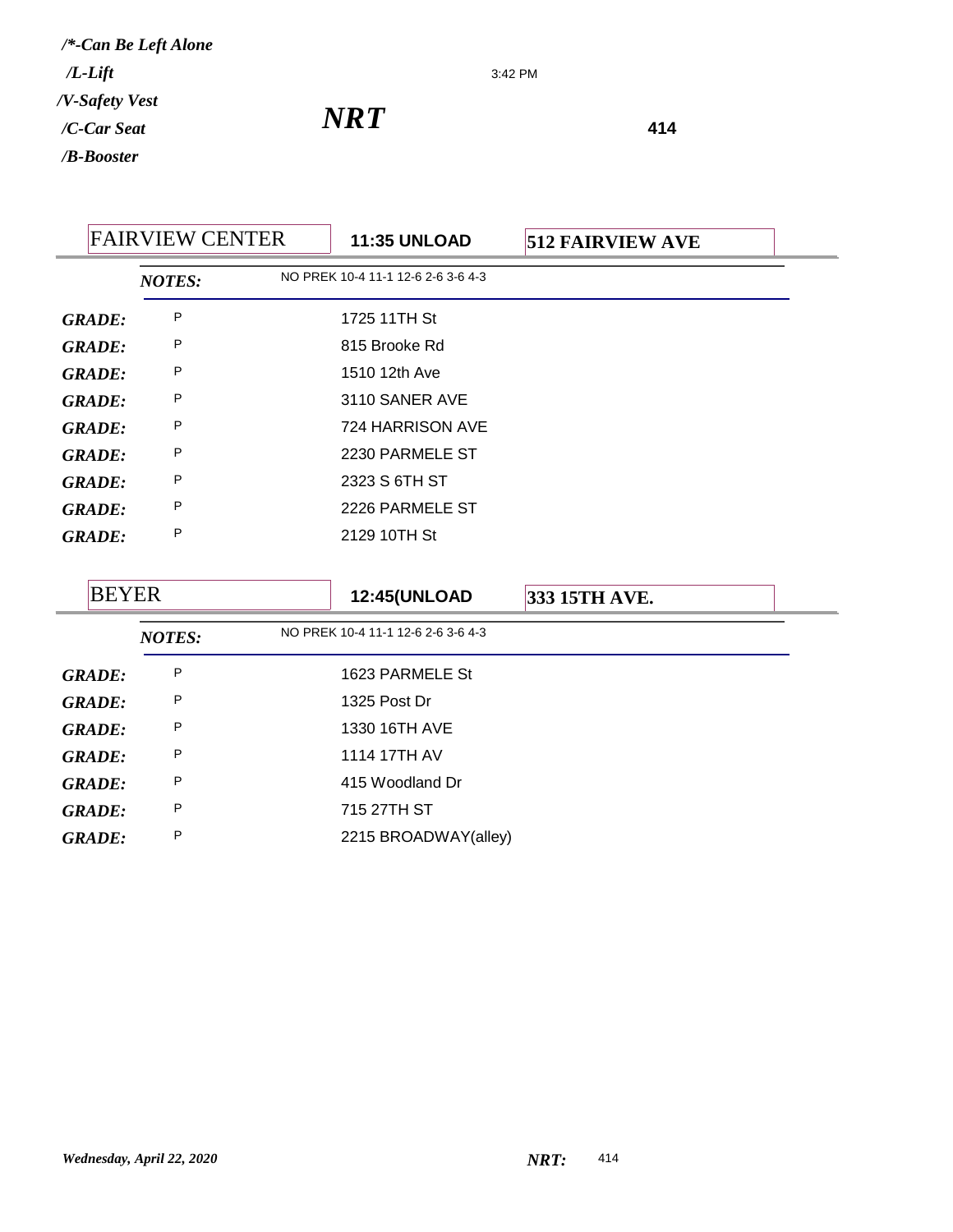3:42 PM

| <b>NASHOLD</b><br><b>11:45 UNLOAD</b><br>3303 20TH ST |               |                                    |  |
|-------------------------------------------------------|---------------|------------------------------------|--|
|                                                       | <b>NOTES:</b> | NO PREK 10-4 11-1 12-6 2-6 3-6 4-3 |  |
| <b>GRADE:</b>                                         | P             | 2625 KNIGHT AVE                    |  |
| <b>GRADE:</b>                                         | P             | 3020 LAWNDALE AV                   |  |
| <b>GRADE:</b>                                         | P             | 3113 GLENWOOD AV                   |  |
| <b>GRADE:</b>                                         | P             | 3735 TRILLING AVE                  |  |
| <b>GRADE:</b>                                         | P             | 1518 N Horsman St                  |  |
| <b>GRADE:</b>                                         | P             | 2321 N COURT ST                    |  |
| <b>GRADE:</b>                                         | P             | 2321 N COURT ST                    |  |
| <b>GRADE:</b>                                         | P             | 3242 CITY VIEW DR                  |  |
| <b>GRADE:</b>                                         | P             | 2219 GRANT AV                      |  |

|               | SUMMERDALE    |  | <b>12:45 UNLOAD</b>                | 3320 GLENWOOD AV |  |
|---------------|---------------|--|------------------------------------|------------------|--|
|               | <b>NOTES:</b> |  | NO PREK 10-4 11-1 12-6 2-6 3-6 4-3 |                  |  |
| <b>GRADE:</b> | P             |  | 2420 PARADISE BLVD                 |                  |  |
| <b>GRADE:</b> | P             |  | 2220 PARADISE BLVD                 |                  |  |
| GRADE:        | P             |  | 3224 DARWOOD DR                    |                  |  |
| <b>GRADE:</b> | P             |  | 2315 MIDWAY DR                     |                  |  |
| <b>GRADE:</b> | P             |  | 5625 FOREST VIEW AVE(single seat)  |                  |  |
| <b>GRADE:</b> | P             |  | 2918 GLENWOOD AV                   |                  |  |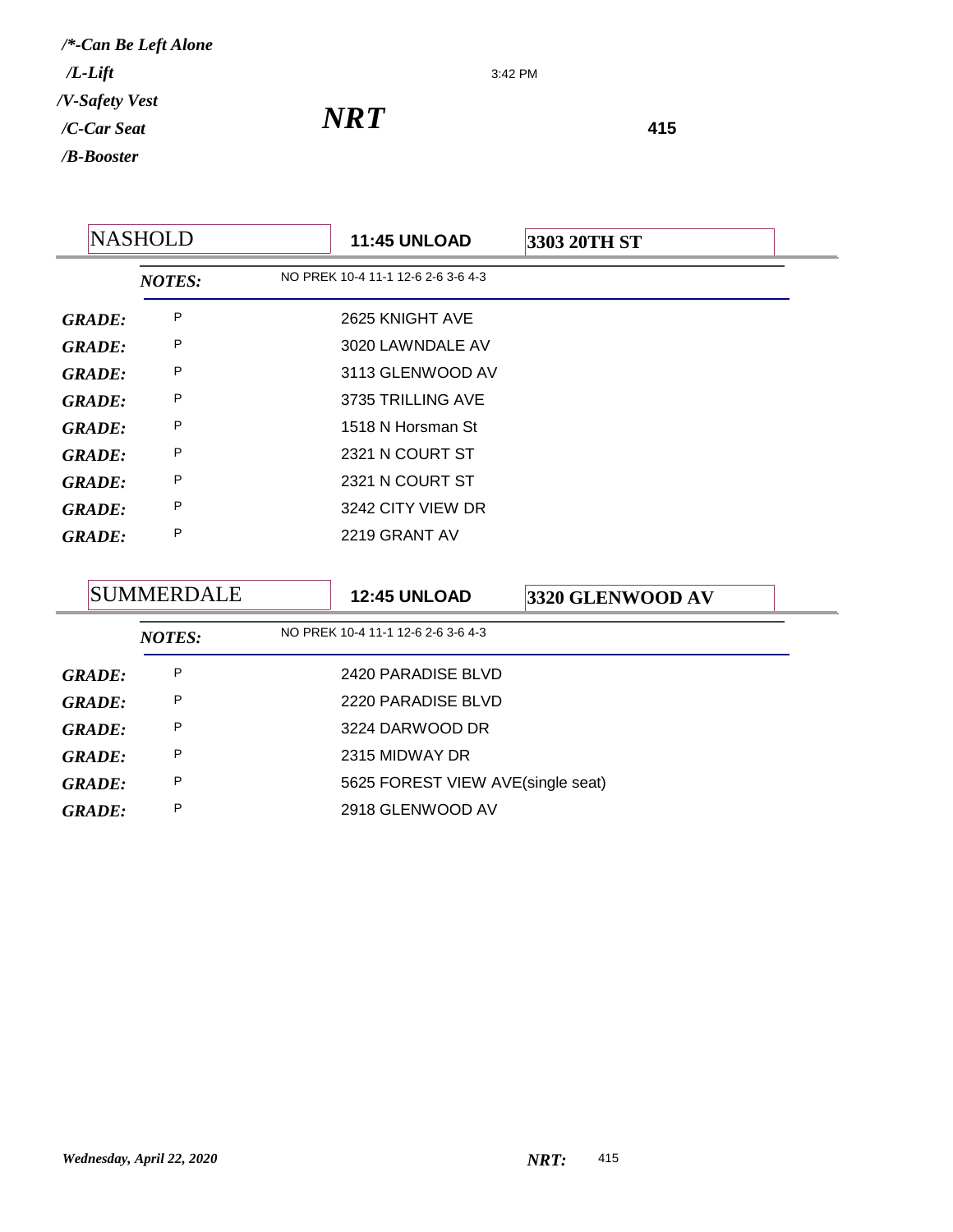3:42 PM

|               | <b>NASHOLD</b> | 10:35 LOAD                         | 3303 20TH ST |  |
|---------------|----------------|------------------------------------|--------------|--|
|               | <b>NOTES:</b>  | NO PREK 10-4 11-1 12-6 2-6 3-6 4-3 |              |  |
| <b>GRADE:</b> | P              | 1818 N CHURCH ST                   |              |  |
| <b>GRADE:</b> | P              | 414 N COURT ST                     |              |  |
| <b>GRADE:</b> | P              | 1508 Andrews St                    |              |  |
| <b>GRADE:</b> | P              | 1971 W Riverside Blyd              |              |  |
| <b>GRADE:</b> | P              | 2208 PARADISE BLVD                 |              |  |
| <b>GRADE:</b> | P              | 1021 WOODLAWN AVE                  |              |  |
| <b>GRADE:</b> | p              | 2624 Prial Ave                     |              |  |
| <b>GRADE:</b> | P              | 1132 N Court St                    |              |  |
| <b>GRADE:</b> | P              | 2322 CRANE DR                      |              |  |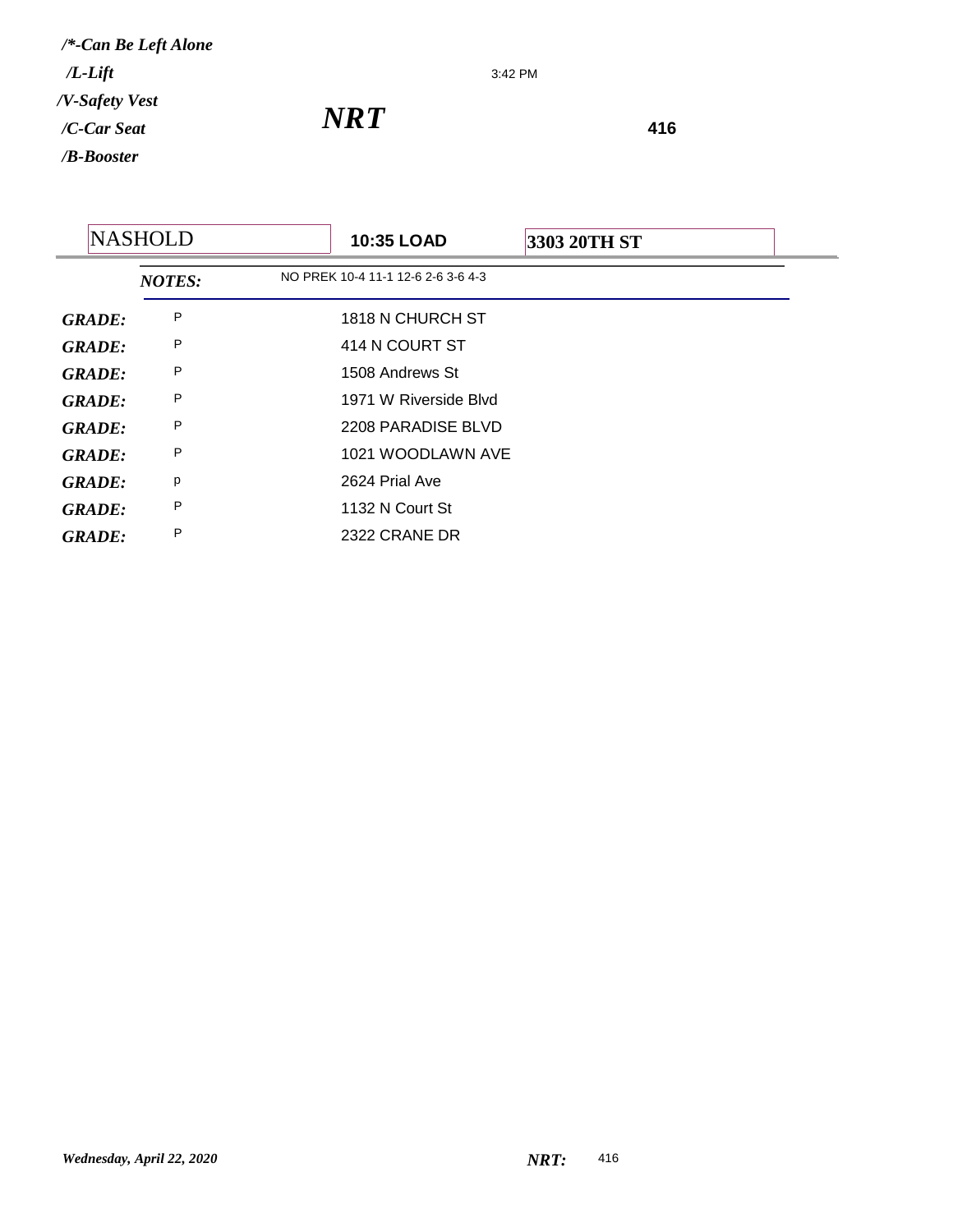3:42 PM

|               | <b>FAIRVIEW CENTER</b> |  | <b>10:25 LOAD</b>                  | <b>512 FAIRVIEW AVE</b> |  |
|---------------|------------------------|--|------------------------------------|-------------------------|--|
|               | <b>NOTES:</b>          |  | NO PREK 10-4 11-1 12-6 2-6 3-6 4-3 |                         |  |
| <b>GRADE:</b> | P                      |  | 1112 MAYFAIR PL                    |                         |  |
| <b>GRADE:</b> | P                      |  | 1112 MAYFAIR PL                    |                         |  |
| GRADE:        | P                      |  | 1011 Stratford Ave                 |                         |  |
| GRADE:        | P                      |  | 1008 WINTHROP LN 2/10              |                         |  |
| <b>GRADE:</b> | P                      |  | 620 HILTON Ave                     |                         |  |
| <b>GRADE:</b> | P                      |  | 627 HEMLOCK LN                     |                         |  |
| GRADE:        | P                      |  | 627 HEMLOCK LN                     |                         |  |
|               |                        |  |                                    |                         |  |

| SUMMERDALE    |               | <b>11:35 LOAD</b> | 3320 GLENWOOD AV                   |  |  |
|---------------|---------------|-------------------|------------------------------------|--|--|
|               | <b>NOTES:</b> |                   | NO PREK 10-4 11-1 12-6 2-6 3-6 4-3 |  |  |
| <b>GRADE:</b> | P             |                   | 1348 SHERMAN Ave                   |  |  |
| <b>GRADE:</b> | P             |                   | 718 N CENTRAL AV                   |  |  |
| <b>GRADE:</b> | P             |                   | 1612 BLAISDELL ST                  |  |  |
| <b>GRADE:</b> | P             |                   | 3770 Dunbury Ln                    |  |  |
| <b>GRADE:</b> | Ρ             |                   | 2308 SHELLEY DR                    |  |  |
| <b>GRADE:</b> | P             |                   | 1020 N INDEPENDENCE AVE            |  |  |
| <b>GRADE:</b> | P             |                   | 1228 SOPER AVE                     |  |  |
| <b>GRADE:</b> | P             |                   | 2617 SHERMAN AV                    |  |  |
| <b>GRADE:</b> | P             |                   | 1612 BLAISDELL ST                  |  |  |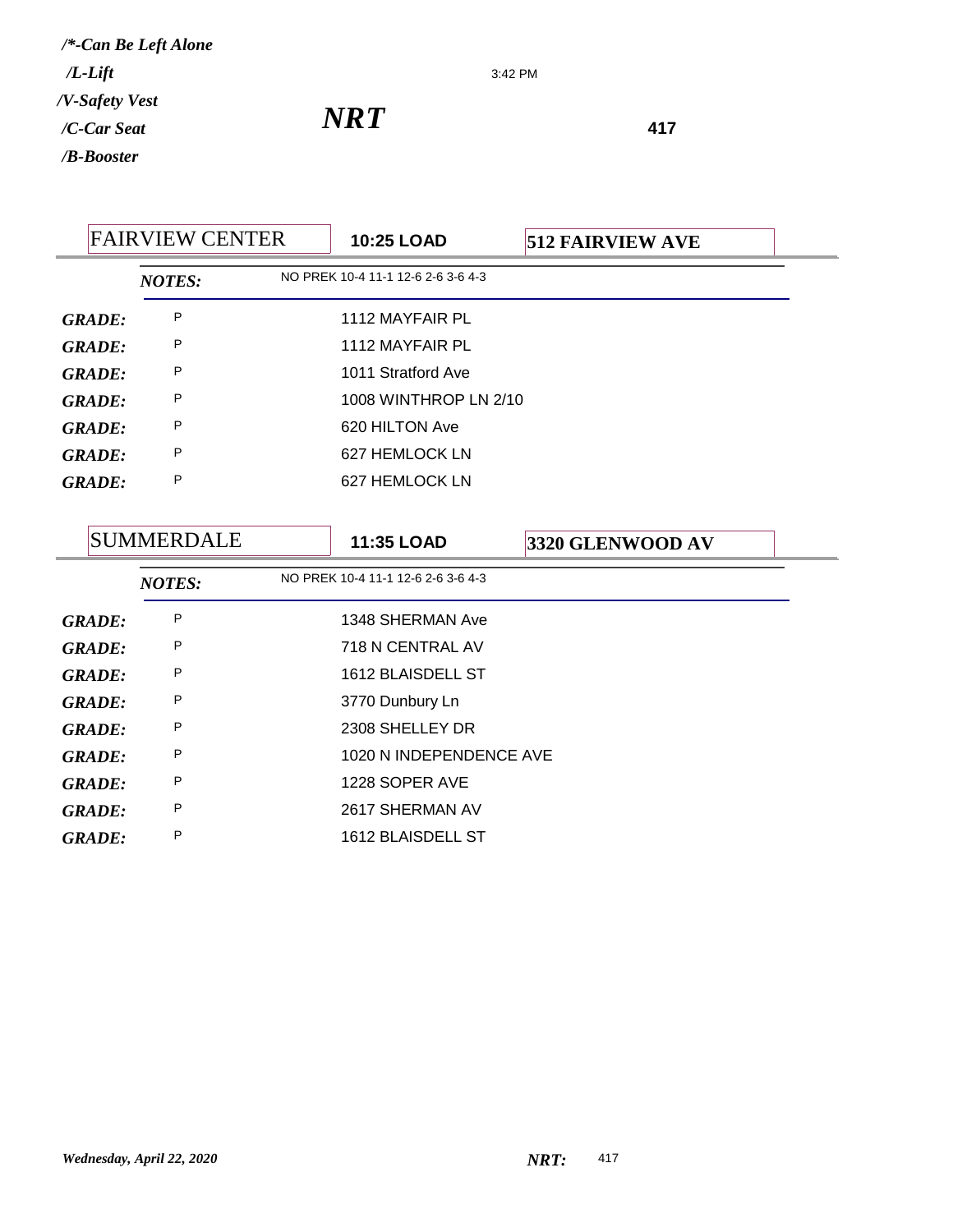3:42 PM

| <b>FAIRVIEW CENTER</b> |                   | <b>11:35 UNLOAD</b> | <b>512 FAIRVIEW AVE</b>            |                  |  |
|------------------------|-------------------|---------------------|------------------------------------|------------------|--|
|                        | <b>NOTES:</b>     |                     | NO PREK 10-4 11-1 12-6 2-6 3-6 4-3 |                  |  |
| <b>GRADE:</b>          | P                 |                     | 4960 Harrison Ave #3               |                  |  |
| <b>GRADE:</b>          | p                 |                     | 4232 Harrison Ave#102              |                  |  |
| <b>GRADE:</b>          | P                 |                     | 3404 CROSS St                      |                  |  |
| <b>GRADE:</b>          | P                 |                     | 2316 15th AV                       |                  |  |
| <b>GRADE:</b>          | P                 |                     | 1623 25TH ST                       |                  |  |
| <b>GRADE:</b>          | P                 |                     | 2144 OREGON AV                     |                  |  |
| <b>GRADE:</b>          | P                 |                     | 3116 19TH St                       |                  |  |
| <b>GRADE:</b>          | P                 |                     | 2217 23RD ST                       |                  |  |
|                        |                   |                     |                                    |                  |  |
|                        | <b>SUMMERDALE</b> |                     | <b>12:45 UNLOAD</b>                | 3320 GLENWOOD AV |  |

|               | <b>NOTES:</b> | NO PREK 10-4 11-1 12-6 2-6 3-6 4-3 |
|---------------|---------------|------------------------------------|
| <b>GRADE:</b> | P             | 3423 SUNNYSIDE AVE                 |
| <b>GRADE:</b> | P             | 1126 BENTON ST                     |
| <b>GRADE:</b> | P             | 2723 CUSTER AV                     |
| <b>GRADE:</b> | P             | 1605 RIDGE Ave                     |
| <b>GRADE:</b> | P             | 3425 SUMMERDALE Ave                |
| GRADE:        | P             | 1622 GRANT Ave                     |
| <b>GRADE:</b> | P             | 1915 LATHAM St                     |
| <b>GRADE:</b> | P             | 3118 Montrose Ave                  |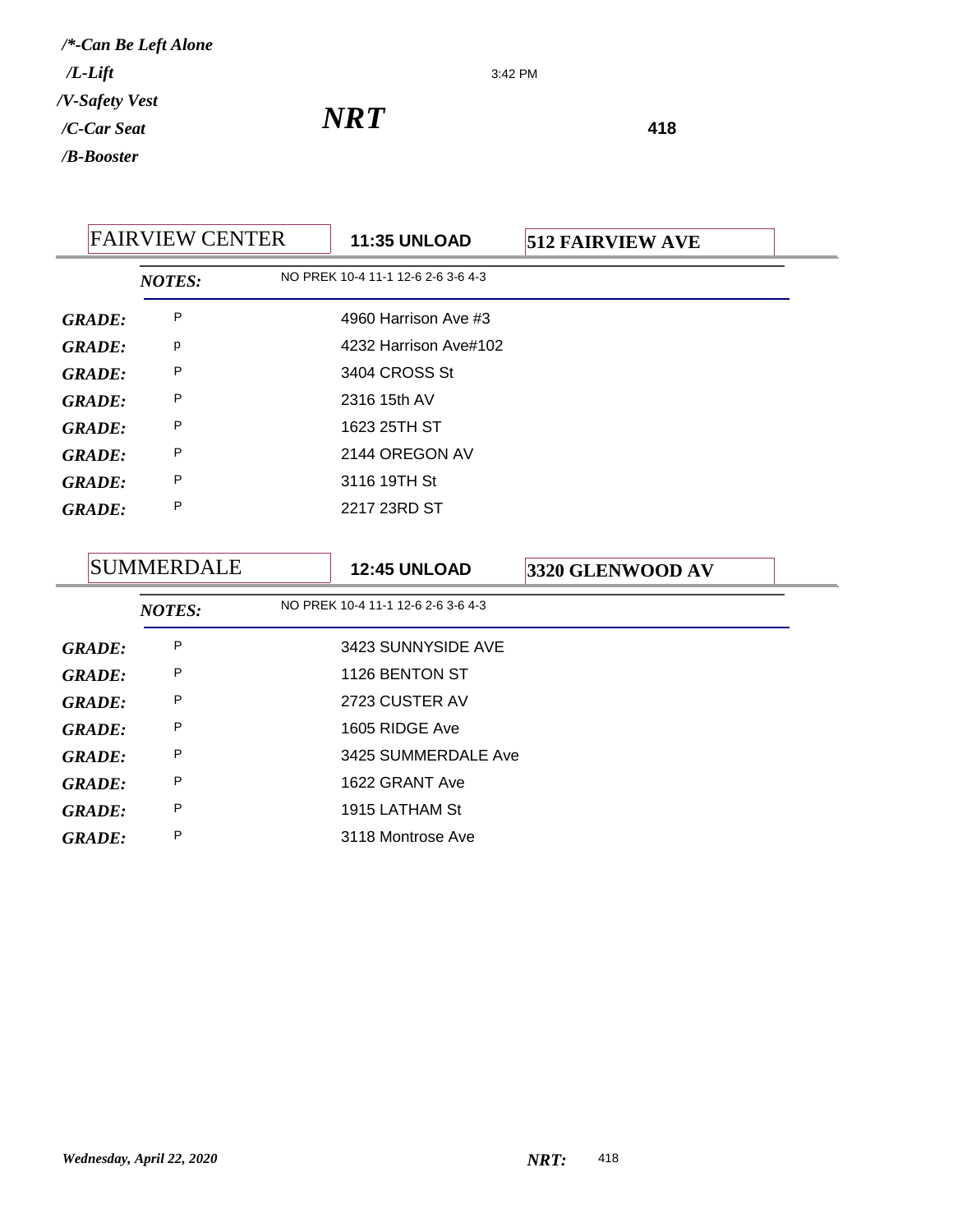| $/L$ -Lift                                  | /*-Can Be Left Alone |                                    |                          | 3:42 PM          |  |
|---------------------------------------------|----------------------|------------------------------------|--------------------------|------------------|--|
| /V-Safety Vest<br>/C-Car Seat<br>/B-Booster |                      | <b>NRT</b>                         |                          | 419              |  |
|                                             | CHILDRENS LEARNING   |                                    | <b>10:00 LOAD</b>        | 2918 GLENWOOD    |  |
|                                             | <b>NOTES:</b>        |                                    |                          |                  |  |
| <b>GRADE:</b>                               | 11                   |                                    | 10:00 CLC TO GUILFORD    |                  |  |
|                                             | <b>NASHOLD</b>       |                                    | <b>11:45 UNLOAD</b>      | 3303 20TH ST     |  |
|                                             | <b>NOTES:</b>        | NO PREK 10-4 11-1 12-6 2-6 3-6 4-3 |                          |                  |  |
| <b>GRADE:</b>                               | P                    |                                    | 229 Flintridge Dr        |                  |  |
| <b>GRADE:</b>                               | P                    |                                    | 311 Bienterra Trl #5     |                  |  |
| <b>GRADE:</b>                               | P                    |                                    | 1216 GENEVA AV           |                  |  |
| <b>GRADE:</b>                               | P                    | <b>7610 MILL RD</b>                |                          |                  |  |
| <b>GRADE:</b>                               | P                    |                                    | 308 N MULFORD RD         |                  |  |
| <b>GRADE:</b>                               | P                    |                                    | 4568 APPLE ORCHARD LANE  |                  |  |
| <b>GRADE:</b>                               | P                    |                                    | 4523 APPLE ORCHARD LN    |                  |  |
| <b>GRADE:</b>                               | P                    |                                    | 229 FLINTRIDGE DR        |                  |  |
| <b>GRADE:</b>                               | P                    |                                    | 4812 Crescent Dr         |                  |  |
|                                             | <b>SUMMERDALE</b>    |                                    | <b>12:45 UNLOAD</b>      | 3320 GLENWOOD AV |  |
|                                             | <b>NOTES:</b>        | NO PREK 10-4 11-1 12-6 2-6 3-6 4-3 |                          |                  |  |
| <b>GRADE:</b>                               | P                    |                                    | 805 8TH AVENUE CT        |                  |  |
| <b>GRADE:</b>                               | P                    |                                    | 2910 SANDY HOLLOW RD #10 |                  |  |
| <b>GRADE:</b>                               | P                    |                                    | 3420 HARRISON AVE Unit 5 |                  |  |
| <b>GRADE:</b>                               | P                    |                                    | 2132 PARMELE ST          |                  |  |
| <b>GRADE:</b>                               | P                    |                                    | 2132 PARMELE ST          |                  |  |
| <b>GRADE:</b>                               | P                    | 422 COLLEGE AVE #102               |                          |                  |  |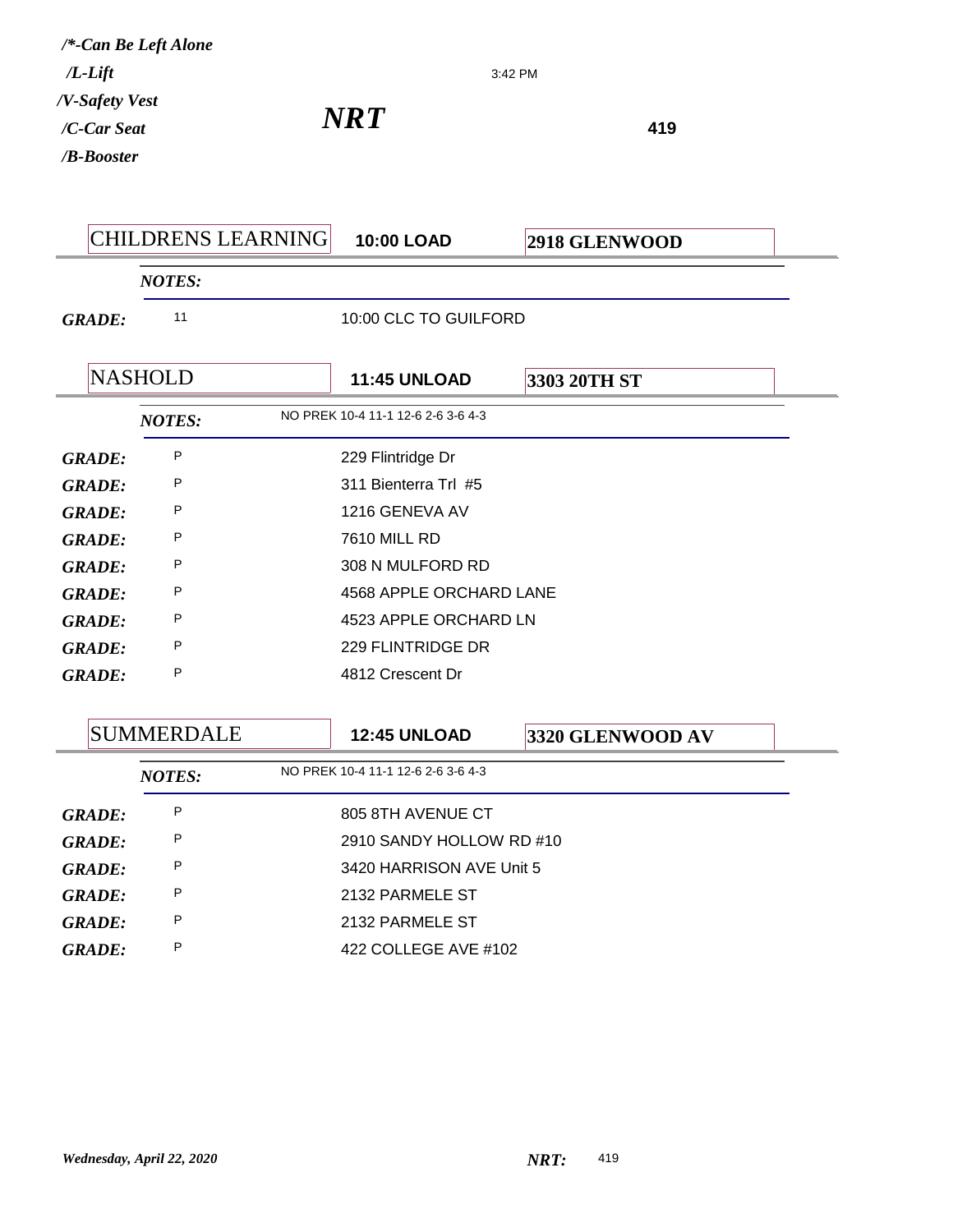3:42 PM

*NRT* **<sup>422</sup>**

## FAIRVIEW CENTER **11:35 UNLOAD 512 FAIRVIEW AVE** *NOTES:* NO PREK 10-4 11-1 12-6 2-6 3-6 4-3 *GRADE:* P 518 N COURT ST *GRADE:* <sup>P</sup> 2116 ARTHUR AV *GRADE:* <sup>P</sup> 1508 Andrews St *GRADE:* P 604 N CENTRAL AV *GRADE:* <sup>P</sup> 2616 18th Ave *GRADE:* <sup>P</sup> 2616 18th Ave *GRADE:* <sup>P</sup> 215 N 1ST ST **GRADE:** P 518 N COURT ST *GRADE:* <sup>P</sup> 322 ALBERT AV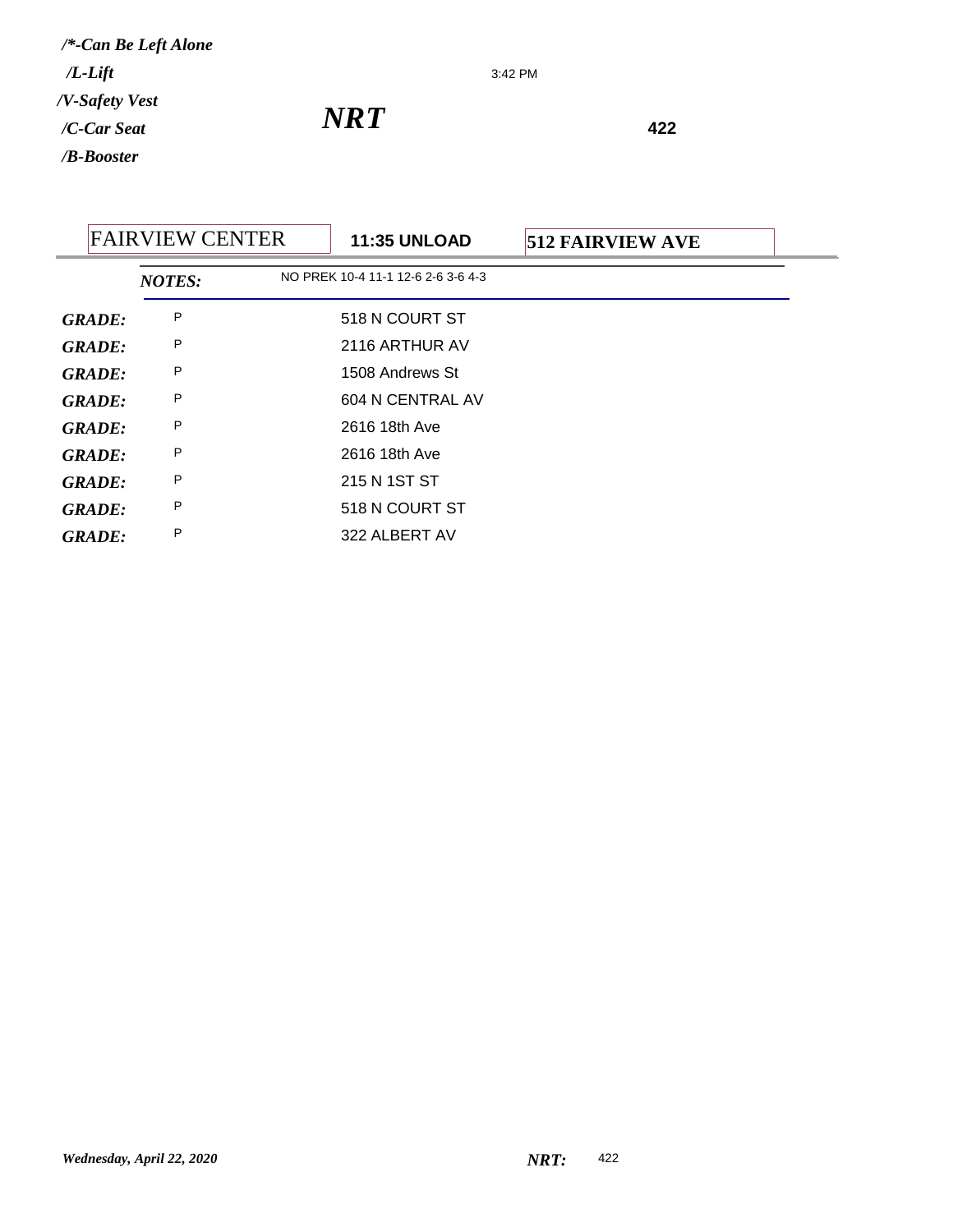3:42 PM

| <b>BEYER</b>  |               | <b>11:35 LOAD</b>                  | 333 15TH AVE. |  |
|---------------|---------------|------------------------------------|---------------|--|
|               | <b>NOTES:</b> | NO PREK 10-4 11-1 12-6 2-6 3-6 4-3 |               |  |
| <b>GRADE:</b> | P             | 3622 S MAIN ST                     |               |  |
| <b>GRADE:</b> | P             | 2603 CLIFTON Ave                   |               |  |
| <b>GRADE:</b> | P             | 2603 CLIFTON Ave                   |               |  |
| <b>GRADE:</b> | P             | 1228 Cypress Ter                   |               |  |
| <b>GRADE:</b> | P             | 1228 Cypress Ter                   |               |  |
| <b>GRADE:</b> | P             | 1938 ROSE TER                      |               |  |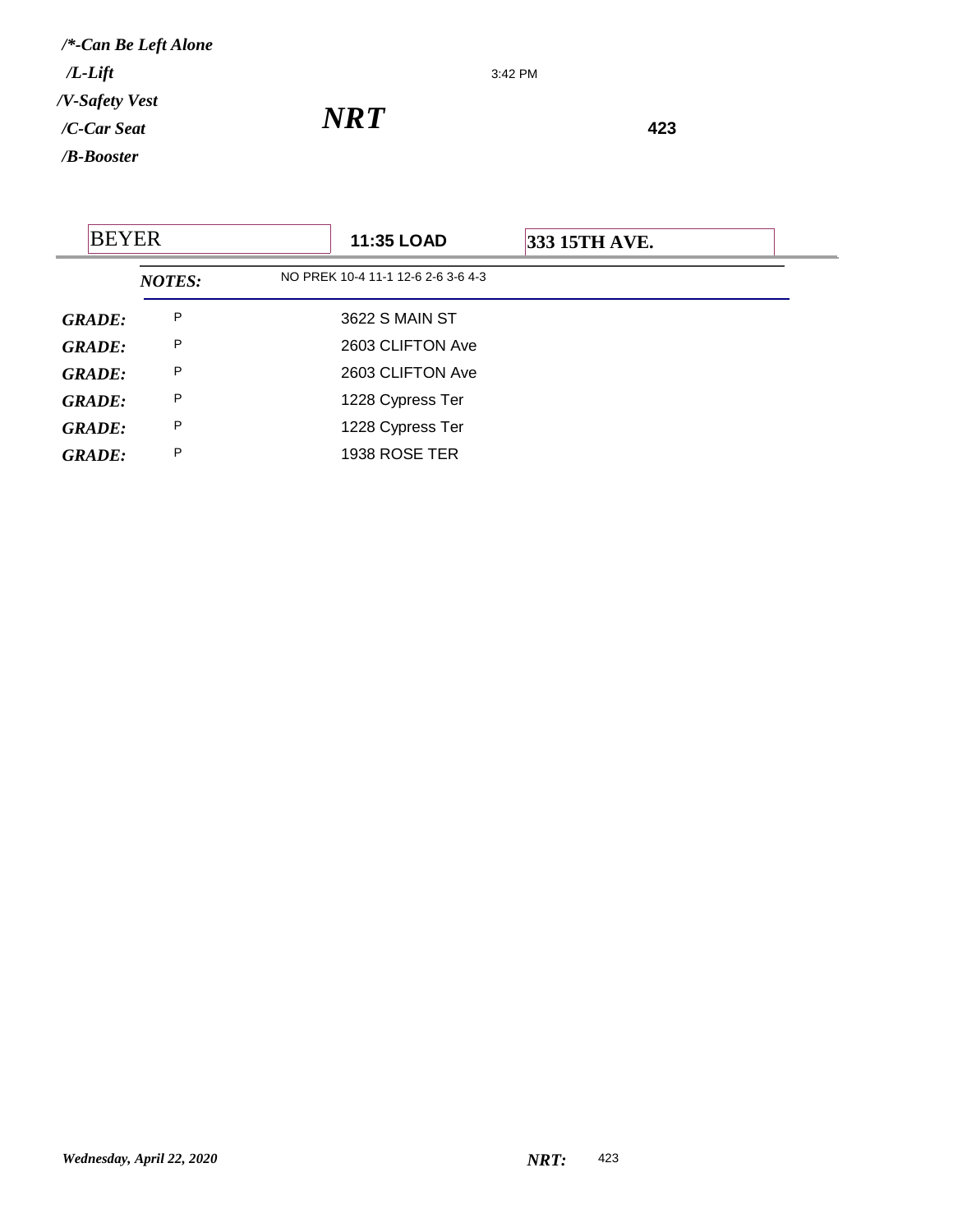3:42 PM

| <b>FAIRVIEW CENTER</b> |               | 10:25 LOAD | <b>512 FAIRVIEW AVE</b>            |  |
|------------------------|---------------|------------|------------------------------------|--|
|                        | <b>NOTES:</b> |            | NO PREK 10-4 11-1 12-6 2-6 3-6 4-3 |  |
| <b>GRADE:</b>          | P             |            | 620 N COURT ST #2                  |  |
| <b>GRADE:</b>          | P             |            | 620 N COURT ST #2                  |  |
| <b>GRADE:</b>          | P             |            | 2218 N CHURCH ST                   |  |
| <b>GRADE:</b>          | P             |            | 2218 Vanwie Ave                    |  |
| <b>GRADE:</b>          | P             |            | DO 2703 KNIGHT AV                  |  |
| <b>GRADE:</b>          | P             |            | 926 Woodlawn Ave                   |  |
| <b>GRADE:</b>          | P             |            | 926 Woodlawn Ave                   |  |
| <b>GRADE:</b>          | P             |            | 936 N COURT St                     |  |
|                        |               |            |                                    |  |

|               | <b>DISCOVERY CENTER</b> |               | <b>11:50 LOAD</b>             | <b>711 N. MAIN</b> |  |
|---------------|-------------------------|---------------|-------------------------------|--------------------|--|
|               |                         | <b>NOTES:</b> |                               |                    |  |
| <b>GRADE:</b> |                         | 12            | 11:50 DISC TO 5949 SAFFORD RD |                    |  |
| GRADE:        |                         | 12            | 11:50 DISC TO 5949 SAFFORD RD |                    |  |
| GRADE:        |                         | 12            | 11:50 DISC TO 5949 SAFFORD RD |                    |  |
| GRADE:        |                         | 12            | 11:50 DISC TO 5949 SAFFORD RD |                    |  |
| GRADE:        |                         | 12            | 11:50 DISC TO 5949 SAFFORD RD |                    |  |
| GRADE:        |                         | 12            | 11:50 DISC TO 5949 SAFFORD RD |                    |  |
| GRADE:        |                         | 12            | 11:50 DISC TO 5949 SAFFORD RD |                    |  |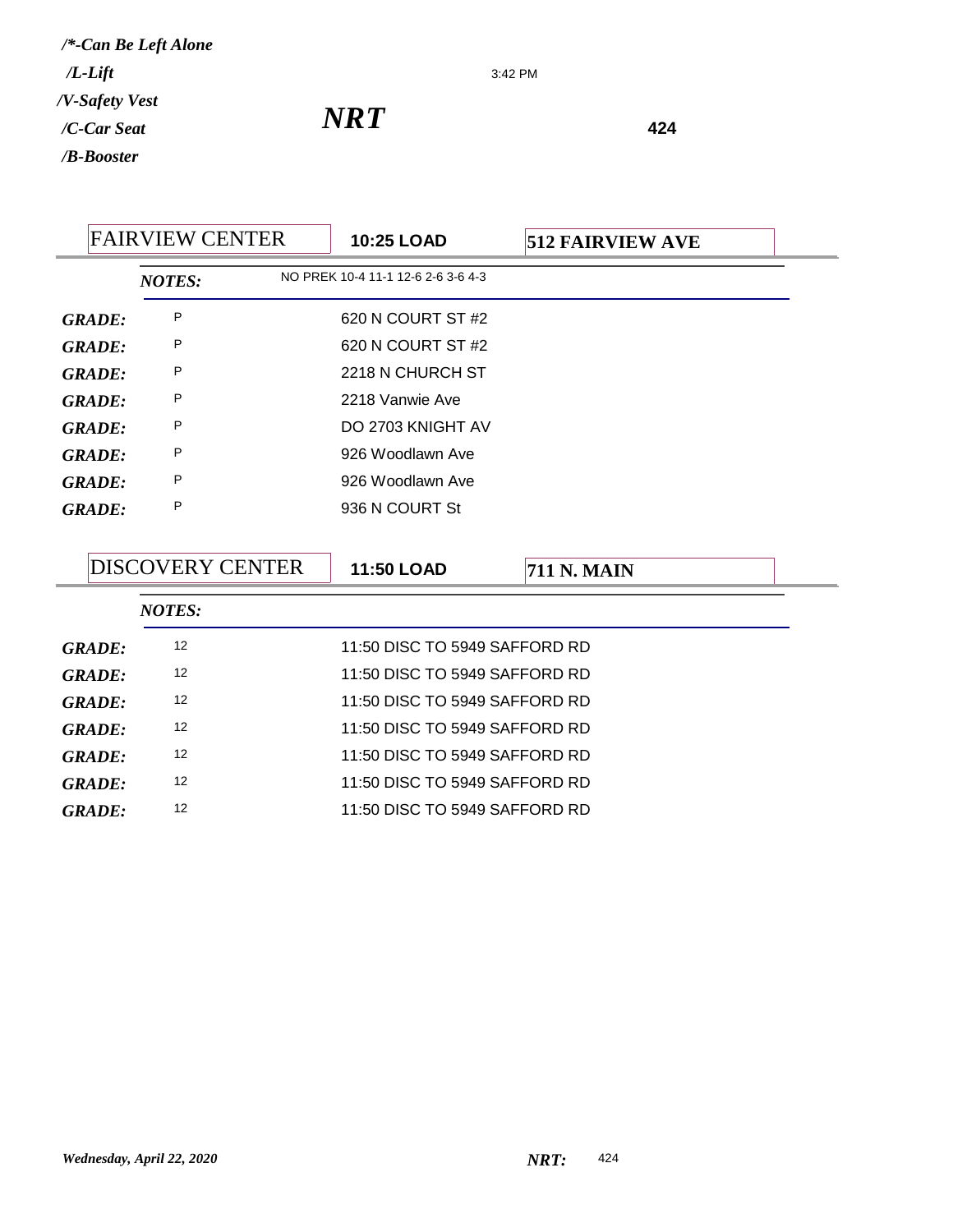3:42 PM

| <b>FAIRVIEW CENTER</b> |               | <b>10:25 LOAD</b> | <b>512 FAIRVIEW AVE</b>            |  |  |
|------------------------|---------------|-------------------|------------------------------------|--|--|
|                        | <b>NOTES:</b> |                   | NO PREK 10-4 11-1 12-6 2-6 3-6 4-3 |  |  |
| <b>GRADE:</b>          | P             |                   | 511 CALVIN PARK BLVD S             |  |  |
| <b>GRADE:</b>          | P             |                   | 1833 hutchins av                   |  |  |
| <b>GRADE:</b>          | P             |                   | 160 15TH AVE                       |  |  |
| <b>GRADE:</b>          | P             |                   | 131 S CHICAGO AV                   |  |  |
| <b>GRADE:</b>          | P             |                   | 228 SUMMIT St                      |  |  |
| <b>GRADE:</b>          | P             |                   | 127 S CHICAGO AVE                  |  |  |
| <b>GRADE:</b>          | P             |                   | 117 S GARDINER Ave                 |  |  |
| <b>GRADE:</b>          | p             |                   | 2715 Hooker Ave                    |  |  |
| <b>GRADE:</b>          | P             |                   | 1725 Dave Ct                       |  |  |

| <b>BEYER</b>  |               | 11:35 LOAD                         | 333 15TH AVE. |  |
|---------------|---------------|------------------------------------|---------------|--|
|               | <b>NOTES:</b> | NO PREK 10-4 11-1 12-6 2-6 3-6 4-3 |               |  |
| <b>GRADE:</b> | P             | 808 SEMINARY ST                    |               |  |
| <b>GRADE:</b> | P             | 829 N COURT St                     |               |  |
| <b>GRADE:</b> | P             | 829 N COURT ST 13                  |               |  |
| <b>GRADE:</b> | P             | 303 FOREST AVE                     |               |  |
| <b>GRADE:</b> | P             | 641 N WINNEBAGO                    |               |  |
| <b>GRADE:</b> | P             | 414 N Court # 104                  |               |  |
| <b>GRADE:</b> | P             | 1051 HESS CT                       |               |  |
| <b>GRADE:</b> | P             | 1111 NORTH Ave                     |               |  |
| <b>GRADE:</b> | P             | 414 N COURT ST                     |               |  |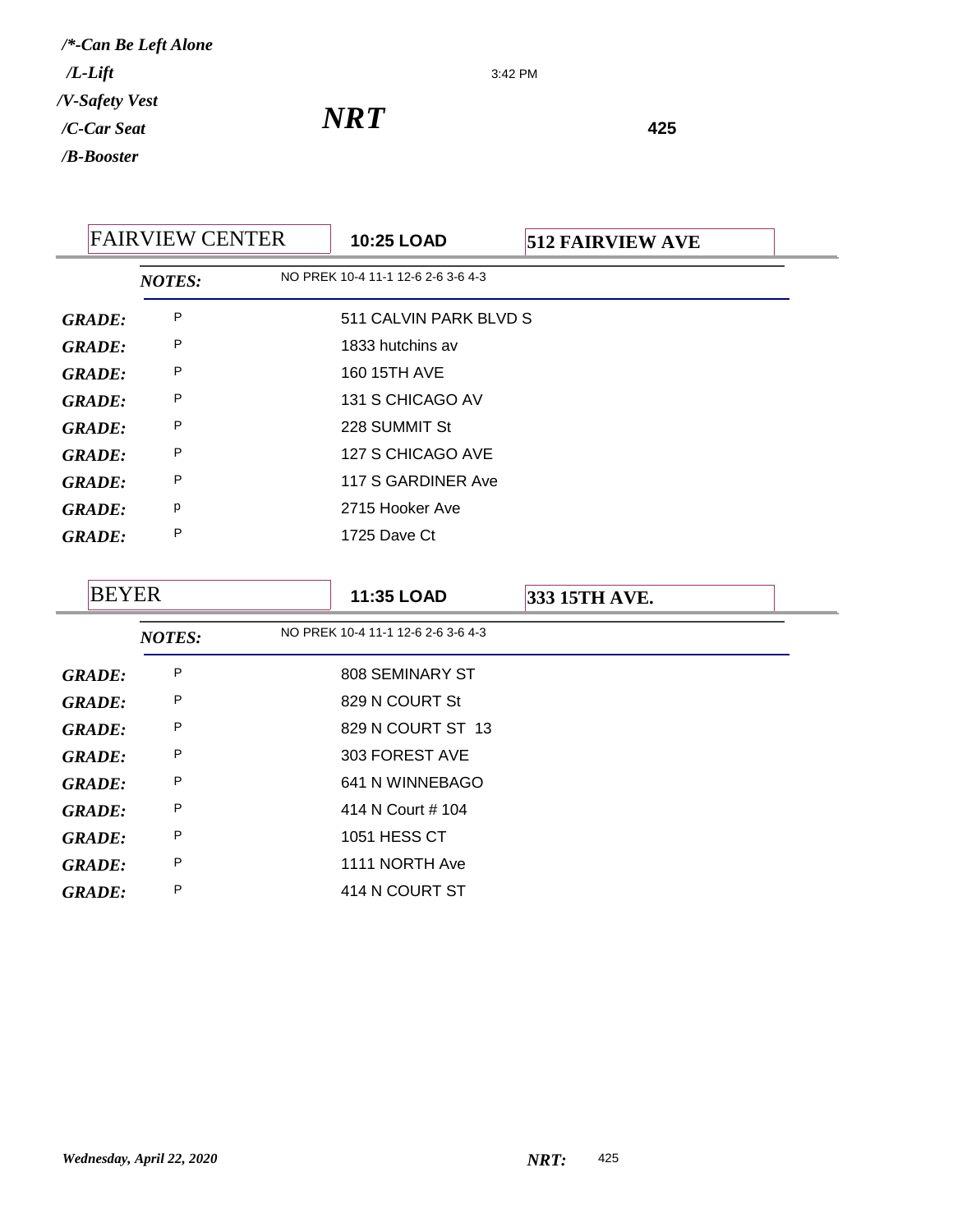## *NRT* **<sup>427</sup>**

*GRADE:* <sup>P</sup> 2617 OAK GROVE LN *GRADE:* <sup>P</sup> 1532 CROSBY ST

*GRADE:* <sup>P</sup> 1416 WOODRUFF Ave

*GRADE:* <sup>P</sup> 912 21ST ST

*GRADE:* <sup>P</sup> 2316 E STATE ST *GRADE:* <sup>P</sup> 1207 BENTON St

| <b>ROOSEVELT</b> |                | <b>10:00 LOAD</b>                                       | 978 HASKELL AV                     |              |  |
|------------------|----------------|---------------------------------------------------------|------------------------------------|--------------|--|
|                  | <b>NOTES:</b>  |                                                         |                                    |              |  |
| <b>GRADE:</b>    | 12             | 10:00 ROOS TO 711 N MAIN<br>10:00 ROOS TO 711 N MAIN ST |                                    |              |  |
| <b>GRADE:</b>    | 12             |                                                         |                                    |              |  |
|                  | <b>NASHOLD</b> |                                                         | <b>10:35 LOAD</b>                  | 3303 20TH ST |  |
|                  | <b>NOTES:</b>  |                                                         | NO PREK 10-4 11-1 12-6 2-6 3-6 4-3 |              |  |
| GRADE:           | P              |                                                         | 2715 HOOKER AVE                    |              |  |
| <b>GRADE:</b>    | p              |                                                         | 2208 12TH AVE                      |              |  |
| <b>GRADE:</b>    | P              |                                                         | 2617 OAK GROVE LN                  |              |  |

3:42 PM

| <b>BEYER</b>  |               | <b>12:45(UNLOAD</b>                | 333 15TH AVE. |
|---------------|---------------|------------------------------------|---------------|
|               | <b>NOTES:</b> | NO PREK 10-4 11-1 12-6 2-6 3-6 4-3 |               |
| <b>GRADE:</b> | P             | 4230 Mila Ave                      |               |
| <b>GRADE:</b> | P             | 327 CARBAUGH AVE                   |               |
| <b>GRADE:</b> | P             | 513 ATWOOD AVE                     |               |
| <b>GRADE:</b> | P             | 1511 15TH Ave                      |               |
| <b>GRADE:</b> | P             | 514 Atwood Ave                     |               |
| <b>GRADE:</b> | P             | 513 Atwood Ave                     |               |
| <b>GRADE:</b> | P             | 117 Carbaugh Ave                   |               |
| <b>GRADE:</b> | P             | <b>117 CARBAUGH AVE</b>            |               |